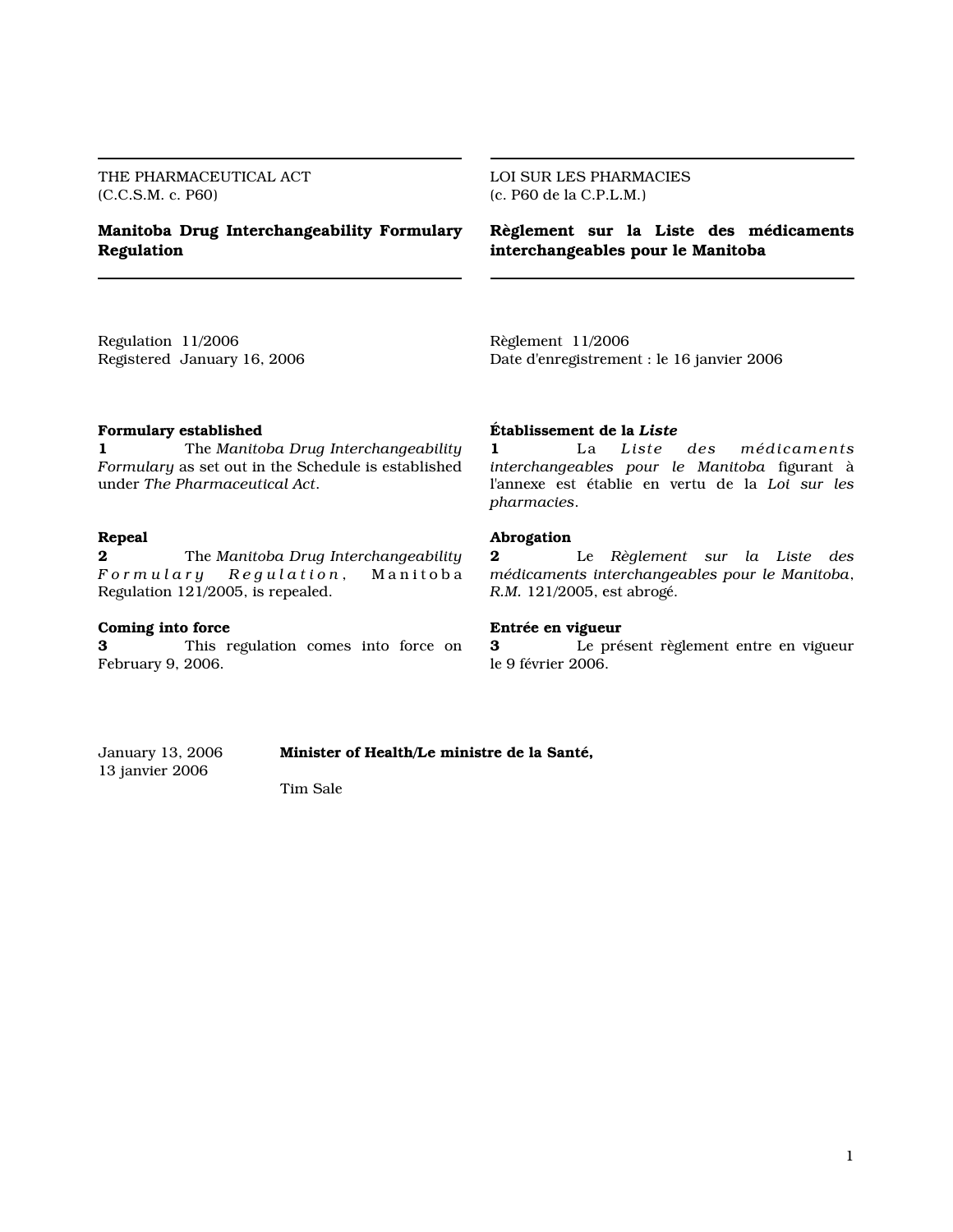# **MANITOBA DRUG INTERCHANGEABILITY FORMULARY**

# **LISTE DES MÉDICAMENTS INTERCHANGEABLES POUR LE MANITOBA**

| DIN<br><b>NIM</b>    | <b>Product Name</b>                                                                    | Manufacturer<br>Fabricant | Price (\$)       | Prix (\$)        |
|----------------------|----------------------------------------------------------------------------------------|---------------------------|------------------|------------------|
|                      | <b>Produit</b>                                                                         |                           |                  |                  |
|                      | ACEBUTOLOL HCI - 100 mg - Tablets<br>ACÉBUTOLOL (CHLORHYDRATE D') - 100 mg - comprimés |                           | Per<br>Tablet    | Par<br>comprimé  |
|                      |                                                                                        |                           |                  |                  |
| 01926543             | Sectral                                                                                | <b>AVE</b>                | 0.2990           | 0,2990           |
| 02147602             | Apo-Acebutolol                                                                         | <b>APX</b>                | 0.1793           | 0,1793           |
| 02237721             | Gen-Acebutolol                                                                         | <b>GPM</b><br><b>GPM</b>  | 0.1793<br>0.1793 | 0.1793           |
| 02237885<br>02036290 | Gen-Acebutolol (Type S)<br>Monitan                                                     | WAY                       | 0.1793           | 0,1793<br>0.1793 |
| 02204517             | Novo-Acebutolol                                                                        | <b>NOP</b>                | 0.1793           | 0,1793           |
| 02165546             | Nu-Acebutolol                                                                          | <b>NXP</b>                | 0.1793           | 0,1793           |
| 01910140             | Rhotral                                                                                | <b>ROP</b>                | 0.1793           | 0,1793           |
| 02257599             | Rhoxal-acebutolol                                                                      | <b>RXP</b>                | 0.1793           | 0,1793           |
|                      |                                                                                        |                           |                  |                  |
|                      | ACEBUTOLOL HCI - 200 mg - Tablets                                                      |                           | Per              | Par              |
|                      | ACEBUTOLOL (CHLORHYDRATE D') - 200 mg - comprimés                                      |                           | Tablet           | comprimé         |
| 01926551             | Sectral                                                                                | <b>AVE</b>                | 0.4485           | 0,4485           |
| 02147610             | Apo-Acebutolol                                                                         | <b>APX</b>                | 0.2684           | 0,2684           |
| 02237722             | Gen-Acebutolol                                                                         | <b>GPM</b>                | 0.2684           | 0,2684           |
| 02237886             | Gen-Acebutolol (Type S)                                                                | <b>GPM</b>                | 0.2684           | 0,2684           |
| 02036436             | Monitan                                                                                | <b>WAY</b>                | 0.2684           | 0,2684           |
| 02204525             | Novo-Acebutolol                                                                        | <b>NOP</b>                | 0.2684           | 0,2684           |
| 02165554             | Nu-Acebutolol                                                                          | <b>NXP</b>                | 0.2684           | 0,2684           |
| 01910159             | Rhotral                                                                                | <b>ROP</b>                | 0.2684           | 0,2684           |
| 02257602             | Rhoxal-acebutolol                                                                      | <b>RXP</b>                | 0.2684           | 0,2684           |
|                      | ACEBUTOLOL HCI - 400 mg - Tablets                                                      |                           | Per              | Par              |
|                      | ACEBUTOLOL (CHLORHYDRATE D') — 400 mg — comprimés                                      |                           | Tablet           | comprimé         |
| 01926578             | Sectral                                                                                | AVE                       | 0.8925           | 0,8925           |
| 02147629             | Apo-Acebutolol                                                                         | <b>APX</b>                | 0.5333           | 0,5333           |
| 02237723             | Gen-Acebutolol                                                                         | <b>GPM</b>                | 0.5333           | 0,5333           |
| 02237887             | Gen-Acebutolol (Type S)                                                                | <b>GPM</b>                | 0.5333           | 0,5333           |
| 02036444             | Monitan                                                                                | <b>WAY</b>                | 0.5333           | 0,5333           |
| 02204533             | Novo-Acebutolol                                                                        | <b>NOP</b>                | 0.5333           | 0,5333           |
| 02165562             | Nu-Acebutolol                                                                          | <b>NXP</b>                | 0.5333           | 0,5333           |
| 01910167             | Rhotral                                                                                | <b>ROP</b>                | 0.5333           | 0,5333           |
| 02257610             | Rhoxal-acebutolol                                                                      | <b>RXP</b>                | 0.5333           | 0,5333           |
|                      | ACETAMINOPHEN COMPOUND WITH CODEINE - 8 mg - Tablets                                   |                           | Per              | Par              |
|                      | COMPOSÉ ACÉTAMINOPHÈNE ET CODÉINE - 8 mg - comprimés                                   |                           | Tablet           | comprimé         |
| 02181061             | Tylenol with Codeine No. 1/Tylenol n°1 ave c codéine                                   | <b>MCL</b>                | 0.1365           | 0,1365           |
| 00293490             | Atasol-8                                                                               | <b>HOR</b>                | 0.0814           | 0,0814           |
| 00653233             | ratio-Lenoltec #1/ratio-Lenoltec n°1                                                   | <b>RPH</b>                | 0.0303           | 0,0303           |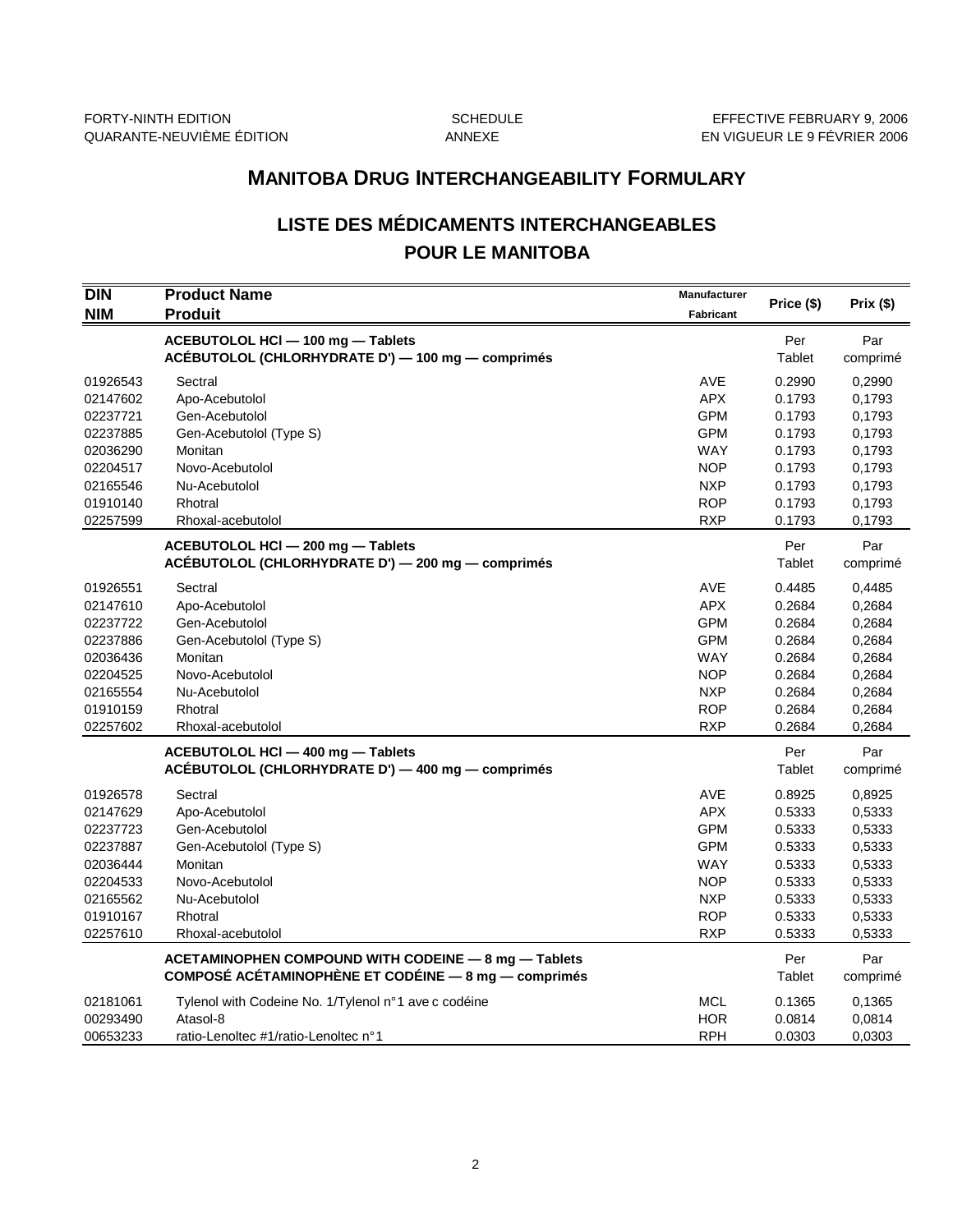| <b>DIN</b>                                               | <b>Product Name</b>                                                                                                         | Manufacturer                                                       | Price (\$)                                     | Prix(\$)                                       |
|----------------------------------------------------------|-----------------------------------------------------------------------------------------------------------------------------|--------------------------------------------------------------------|------------------------------------------------|------------------------------------------------|
| <b>NIM</b>                                               | <b>Produit</b>                                                                                                              | Fabricant                                                          |                                                |                                                |
|                                                          | ACETAMINOPHEN COMPOUND WITH CODEINE - 15 mg - Tablets<br>COMPOSÉ ACÉTAMINOPHÈNE ET CODÉINE — 15 mg — comprimés              |                                                                    | Per<br>Tablet                                  | Par<br>comprimé                                |
| 00293504<br>02232388<br>02163934<br>00653241             | Atasol-15<br>Exdol-15<br>Tylenol with Codeine No. 2/Tylenol n°2 ave c codéine<br>ratio-Lenoltec No. 2/ratio-Lenoltec n°2    | <b>HOR</b><br>PPI<br>JOI<br><b>RPH</b>                             | 0.0979<br>0.0837<br>0.0708<br>0.0654           | 0,0979<br>0,0837<br>0,0708<br>0,0654           |
|                                                          | ACETAMINOPHEN COMPOUND WITH CODEINE - 30 mg - Tablets<br>COMPOSÉ ACÉTAMINOPHÈNE ET CODÉINE — 30 mg — comprimés              |                                                                    | Per<br>Tablet                                  | Par<br>comprimé                                |
| 02232389<br>00293512<br>02163926<br>00653276             | Exdol-30<br>Atasol-30<br>Tylenol with Codeine No. 3/Tylenol n°3 ave c codéine<br>ratio-Lenoltec No. 3/ratio-Lenoltec n°3    | PPI<br><b>HOR</b><br>JOI<br><b>RPH</b>                             | 0.1753<br>0.1425<br>0.0779<br>0.0720           | 0,1753<br>0,1425<br>0,0779<br>0,0720           |
|                                                          | ACETAMINOPHEN WITH CODEINE - 300 mg - 60 mg - Tablets<br>ACÉTAMINOPHÈNE AVEC CODÉINE - 300 mg - 60 mg - comprimés           |                                                                    | Per<br>Tablet                                  | Par<br>comprimé                                |
| 02163918<br>00621463                                     | Tylenol with Codeine No. 4/Tylenol n°4 avec codéin e<br>ratio-Lenoltec #4/ratio-Lenoltec n°4                                | JOI<br><b>RPH</b>                                                  | 0.1647<br>0.1523                               | 0,1647<br>0,1523                               |
|                                                          | ACETYLSALICYLIC ACID - 325 mg - Enteric Tablets<br>ACIDE ACÉTYLSALICYLIQUE - 325 mg - comprimés à enrobage<br>entérosoluble |                                                                    | Per<br>Tablet                                  | Par<br>comprimé                                |
| 00010332<br>00216666<br>02010526<br>02046253             | Entrophen<br>Novasen Sp. C.<br>Enteric Coated ASA/ASA à enrobage entérosoluble<br>Asadol                                    | <b>PPI</b><br><b>NOP</b><br><b>VTH</b><br>PPI                      | 0.0539<br>0.0242<br>0.0151<br>0.0138           | 0.0539<br>0,0242<br>0,0151<br>0,0138           |
|                                                          | ACETYLSALICYLIC ACID - 650 mg - Enteric Tablets<br>ACIDE ACÉTYLSALICYLIQUE - 650 mg - comprimés à enrobage<br>entérosoluble |                                                                    | Per<br>Tablet                                  | Par<br>comprimé                                |
| 00010340<br>00794244<br>00229296<br>02046261             | Entrophen<br>Enteric Coated ASA/ASA à enrobage entérosoluble<br>Novasen Sp. C.<br>Asadol                                    | PPI<br><b>VTH</b><br><b>NOP</b><br>PPI                             | 0.0887<br>0.0428<br>0.0266<br>0.0244           | 0,0887<br>0,0428<br>0,0266<br>0,0244           |
|                                                          | ACYCLOVIR - 200 mg - Tablets<br>ACYCLOVIR - 200 mg - comprimés                                                              |                                                                    | Per<br>Tablet                                  | Par<br>comprimé                                |
| 00634506<br>02197405<br>02078627<br>02242784<br>02207621 | Zovirax<br>Nu-Acyclovir<br>ratio-Acyclovir<br>Gen-Acyclovir<br>Apo-Acyclovir                                                | GSK<br><b>NXP</b><br><b>RPH</b><br><b>GPM</b><br><b>APX</b>        | 1.2237<br>0.9950<br>0.9950<br>0.9662<br>0.9660 | 1,2237<br>0,9950<br>0,9950<br>0,9662<br>0,9660 |
|                                                          | ACYCLOVIR - 400 mg - Tablets<br>ACYCLOVIR - 400 mg - comprimés                                                              |                                                                    | Per<br>Tablet                                  | Par<br>comprimé                                |
| 01911627<br>02197413<br>02078635<br>02242463<br>02207648 | Zovirax<br>Nu-Acyclovir<br>ratio-Acyclovir<br>Gen-Acyclovir<br>Apo-Acyclovir                                                | <b>GSK</b><br><b>NXP</b><br><b>RPH</b><br><b>GPM</b><br><b>APX</b> | 2.4088<br>2.0254<br>2.0254<br>1.9017<br>1.9015 | 2,4088<br>2,0254<br>2,0254<br>1,9017<br>1,9015 |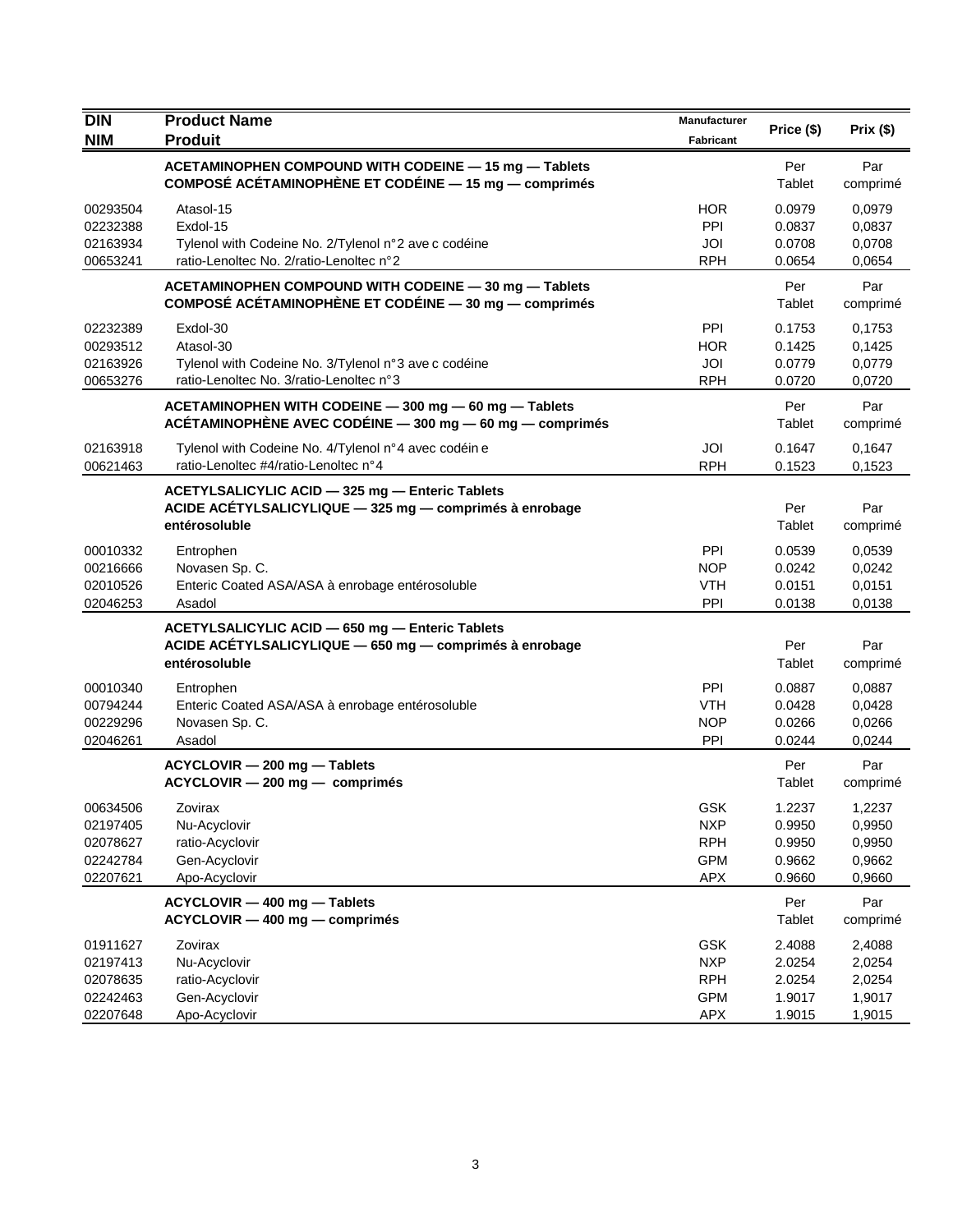| <b>DIN</b>                                               | <b>Product Name</b>                                                                 | <b>Manufacturer</b>                                                | Price (\$)                                     | Prix(\$)                                       |
|----------------------------------------------------------|-------------------------------------------------------------------------------------|--------------------------------------------------------------------|------------------------------------------------|------------------------------------------------|
| <b>NIM</b>                                               | <b>Produit</b>                                                                      | Fabricant                                                          |                                                |                                                |
|                                                          | ACYCLOVIR - 800 mg - Tablets<br>ACYCLOVIR - 800 mg - comprimés                      |                                                                    | Per<br>Tablet                                  | Par<br>comprimé                                |
| 01911635<br>02078651<br>02207656<br>02197421<br>02242464 | Zovirax<br>ratio-Acyclovir<br>Apo-Acyclovir<br>Nu-Acyclovir<br>Gen-Acyclovir        | <b>GSK</b><br><b>RPH</b><br><b>APX</b><br><b>NXP</b><br><b>GPM</b> | 4.7368<br>3.9889<br>3.1415<br>3.1415<br>3.1413 | 4,7368<br>3,9889<br>3,1415<br>3,1415<br>3,1413 |
|                                                          | ALENDRONATE - 5 mg - Tablets<br>ALENDRONATE - 5 mg - comprimés                      |                                                                    | Per<br>Tablet                                  | Par<br>comprimé                                |
| 02233055<br>02248727<br>02270110                         | Fosamax<br>Apo-Alendronate<br>Gen-Alendronate                                       | <b>MFX</b><br><b>APX</b><br><b>GPM</b>                             | 1.4810<br>1.1407<br>1.1407                     | 1,4810<br>1,1407<br>1,1407                     |
|                                                          | ALENDRONATE - 10 mg - Tablets<br>ALENDRONATE - 10 mg - comprimés                    |                                                                    | Per<br>Tablet                                  | Par<br>comprimé                                |
| 02201011<br>02247373<br>02248728<br>02270129             | Fosamax<br>Novo-Alendronate<br>Apo-Alendronate<br>Gen-Alendronate                   | <b>MFX</b><br><b>NOP</b><br><b>APX</b><br><b>GPM</b>               | 1.8800<br>1.3513<br>1.2163<br>1.2163           | 1,8800<br>1,3513<br>1,2163<br>1,2163           |
|                                                          | ALENDRONATE - 40 mg - Tablets<br>ALENDRONATE - 40 mg - comprimés                    |                                                                    | Per<br>Tablet                                  | Par<br>comprimé                                |
| 02201038<br>02258102                                     | Fosamax<br>Co Alendronate                                                           | <b>MFX</b><br><b>COB</b>                                           | 3.8404<br>2.8707                               | 3.8404<br>2,8707                               |
|                                                          | ALENDRONATE - 70 mg - Tablets<br>ALENDRONATE - 70 mg - comprimés                    |                                                                    | Per<br>Tablet                                  | Par<br>comprimé                                |
| 02245329<br>02258110<br>02248730<br>02261715<br>02273179 | Fosamax<br>Co Alendronate<br>Apo-Alendronate<br>Novo-Alendronate<br>pms-Alendronate | <b>MFX</b><br><b>COB</b><br><b>APX</b><br><b>NOP</b><br><b>PMS</b> | 9.4800<br>6.1331<br>6.1325<br>6.1325<br>6.1325 | 9,4800<br>6,1331<br>6,1325<br>6,1325<br>6,1325 |
|                                                          | ALLOPURINOL - 100 mg - Tablets<br>ALLOPURINOL - 100 mg - comprimés                  |                                                                    | Per<br>Tablet                                  | Par<br>comprimé                                |
| 00004588<br>00402818<br>00364282                         | Zyloprim<br>Apo-Allopurinol<br>Novopurol                                            | <b>GSK</b><br><b>APX</b><br><b>NOP</b>                             | 0.1061<br>0.0858<br>0.0209                     | 0,1061<br>0,0858<br>0,0209                     |
|                                                          | ALLOPURINOL - 200 mg - Tablets<br>ALLOPURINOL - 200 mg - comprimés                  |                                                                    | Per<br>Tablet                                  | Par<br>comprimé                                |
| 00506370<br>00479799<br>00565342                         | Zyloprim<br>Apo-Allopurinol<br>Novopurol                                            | <b>GSK</b><br><b>APX</b><br><b>NOP</b>                             | 0.1761<br>0.1430<br>0.0367                     | 0,1761<br>0,1430<br>0,0367                     |
|                                                          | ALLOPURINOL - 300 mg - Tablets<br>ALLOPURINOL - 300 mg - comprimés                  |                                                                    | Per<br>Tablet                                  | Par<br>comprimé                                |
| 00294322<br>00402796<br>00415766<br>00363693             | Zyloprim<br>Apo-Allopurinol<br>Purinol<br>Novopurol                                 | GSK<br><b>APX</b><br><b>HOR</b><br><b>NOP</b>                      | 0.2878<br>0.2338<br>0.1331<br>0.0452           | 0,2878<br>0,2338<br>0,1331<br>0,0452           |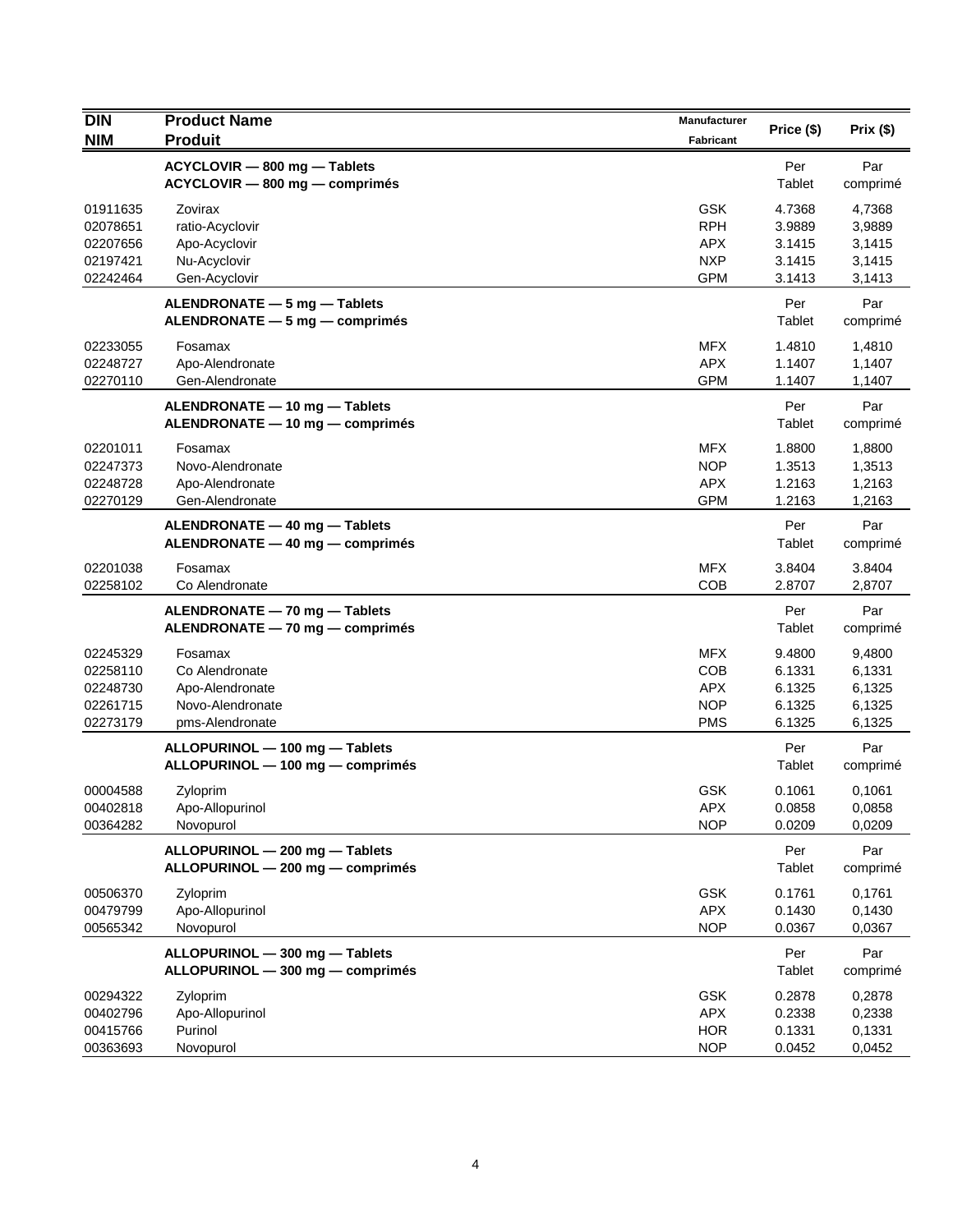| <b>DIN</b>                                                           | <b>Product Name</b><br><b>Produit</b>                                                                                                                                         | Manufacturer                                                              | Price (\$)                                               | Prix(\$)                                                 |
|----------------------------------------------------------------------|-------------------------------------------------------------------------------------------------------------------------------------------------------------------------------|---------------------------------------------------------------------------|----------------------------------------------------------|----------------------------------------------------------|
| <b>NIM</b>                                                           |                                                                                                                                                                               | Fabricant                                                                 |                                                          |                                                          |
|                                                                      | ALPRAZOLAM - 0.25 mg - Tablets<br>ALPRAZOLAM - 0,25 mg - comprimés                                                                                                            |                                                                           | Per<br>Tablet                                            | Par<br>comprimé                                          |
| 00548359<br>00865397<br>02137534<br>01913484<br>01913239<br>00677485 | Xanax<br>Apo-Alpraz<br>Gen-Alprazolam<br>Novo-Alprazol<br>Nu-Alpraz<br>ratio-Alprazolam                                                                                       | PFI<br><b>APX</b><br><b>GPM</b><br><b>NOP</b><br><b>NXP</b><br><b>RPH</b> | 0.2679<br>0.1030<br>0.0836<br>0.0836<br>0.0836<br>0.0836 | 0,2679<br>0,1030<br>0,0836<br>0,0836<br>0,0836<br>0,0836 |
|                                                                      | ALPRAZOLAM - 0.5 mg - Tablets<br>ALPRAZOLAM - 0,5 mg - comprimés                                                                                                              |                                                                           | Per<br>Tablet                                            | Par<br>comprimé                                          |
| 00548367<br>00865400<br>02137542<br>01913247<br>00677477<br>01913492 | Xanax<br>Apo-Alpraz<br>Gen-Alprazolam<br>Nu-Alpraz<br>ratio-Alprazolam<br>Novo-Alprazol                                                                                       | PFI<br><b>APX</b><br><b>GPM</b><br><b>NXP</b><br><b>RPH</b><br><b>NOP</b> | 0.3202<br>0.1275<br>0.1015<br>0.1015<br>0.1015<br>0.1012 | 0,3202<br>0,1275<br>0,1015<br>0,1015<br>0,1015<br>0,1012 |
|                                                                      | ALPRAZOLAM - 1 mg - Tablets<br>ALPRAZOLAM - 1 mg - comprimés                                                                                                                  |                                                                           | Per<br>Tablet                                            | Par<br>comprimé                                          |
| 00723770<br>02243611<br>02229813                                     | Xanax<br>Apo-Alpraz<br>Gen-Alprazolam                                                                                                                                         | PFI<br><b>APX</b><br><b>GPM</b>                                           | 0.5764<br>0.3409<br>0.3409                               | 0,5764<br>0,3409<br>0,3409                               |
|                                                                      | $ALPRAZOLAM - 2 mg - Tables$<br>ALPRAZOLAM - 2 mg - comprimés                                                                                                                 |                                                                           | Per<br>Tablet                                            | Par<br>comprimé                                          |
| 00813958<br>02243612<br>02229814                                     | Xanax<br>Apo-Alpraz<br>Gen-Alprazolam                                                                                                                                         | PFI<br><b>APX</b><br><b>GPM</b>                                           | 1.0244<br>0.6059<br>0.6059                               | 1,0244<br>0,6059<br>0,6059                               |
|                                                                      | ALUMINUM HYDROXIDE/MAGNESIUM HYDROXIDE - 200 mg/200 mg<br>Per 5 mL - Suspension<br>ALUMINUM (HYDROXYDE D')/MAGNÉSIUM (HYDROXYDE DE) - 200 mg/<br>200 mg par 5 ml - suspension |                                                                           | Per mL                                                   | Par ml                                                   |
| 01933914<br>02163144<br>01966529                                     | Gelusil<br>Maalox<br>Diovol                                                                                                                                                   | <b>PDA</b><br><b>CBA</b><br><b>HOR</b>                                    | 0.0185<br>0.0184<br>0.0163                               | 0,0185<br>0,0184<br>0,0163                               |
|                                                                      | ALUMINUM HYDROXIDE/MAGNESIUM HYDROXIDE - 600 mg/300 mg<br>Per 5 mL - Suspension<br>ALUMINUM (HYDROXYDE D')/MAGNÉSIUM (HYDROXYDE DE) - 600 mg/<br>300 mg par 5 ml - suspension |                                                                           | Per mL                                                   | Par ml                                                   |
| 02162369<br>00491217                                                 | Maalox TC<br>Diovol EX                                                                                                                                                        | CBA<br><b>HOR</b>                                                         | 0.0216<br>0.0208                                         | 0,0216<br>0,0208                                         |
|                                                                      | ALUMINUM HYDROXIDE/MAGNESIUM HYDROXIDE - 400 mg/400 mg<br>— Tablets<br>ALUMINUM (HYDROXYDE D')/MAGNÉSIUM (HYDROXYDE DE) - 400 mg/<br>400 mg — comprimés                       |                                                                           | Per<br>Tablet                                            | Par<br>comprimé                                          |
| 01945831<br>02163071                                                 | Gelusil Extra Strength/Gélusil extra-puissant<br>Maalox                                                                                                                       | <b>PDA</b><br>CBA                                                         | 0.1525<br>0.1287                                         | 0,1525<br>0,1287                                         |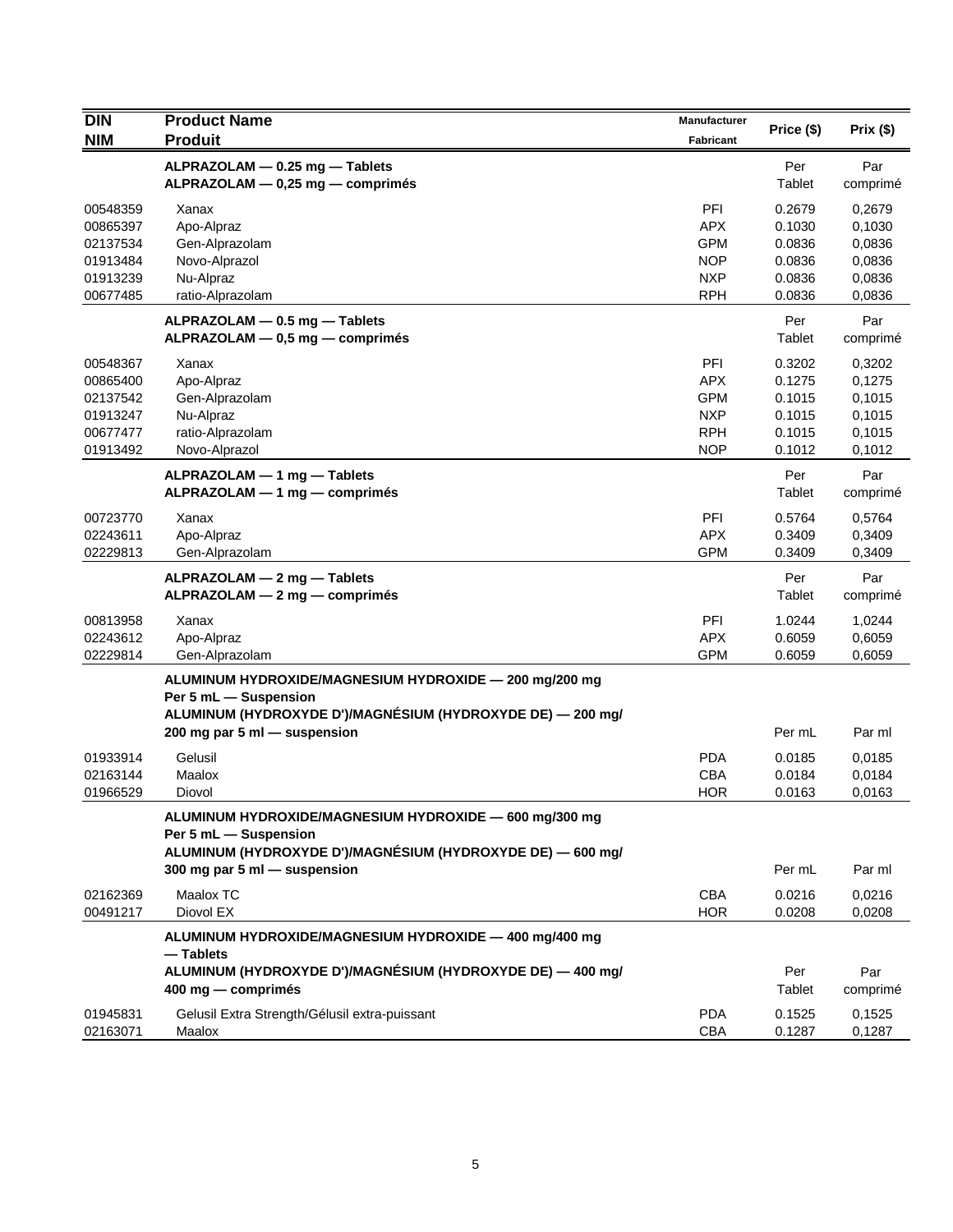| DIN                                                      | <b>Product Name</b>                                                                                                                     | Manufacturer                                                |                                                |                                                |
|----------------------------------------------------------|-----------------------------------------------------------------------------------------------------------------------------------------|-------------------------------------------------------------|------------------------------------------------|------------------------------------------------|
| <b>NIM</b>                                               | <b>Produit</b>                                                                                                                          | Fabricant                                                   | Price (\$)                                     | Prix(\$)                                       |
|                                                          | AMANTADINE HCI - 100 mg - Capsules<br>AMANTADINE (CHLORHYDRATE D') - 100 mg - capsules                                                  |                                                             | Per<br>Capsule                                 | Par<br>capsule                                 |
| 01914006<br>01990403<br>02034468<br>02139200             | Symmetrel<br>pms-Amantadine<br>Endantadine<br>Gen-Amantadine                                                                            | SQU<br><b>PMS</b><br><b>END</b><br><b>GPM</b>               | 1.0851<br>0.6105<br>0.6079<br>0.5697           | 1,0851<br>0,6105<br>0,6079<br>0,5697           |
|                                                          | AMANTADINE HCI - 10 mg/mL - Syrup<br>AMANTADINE (CHLORHYDRATE D') - 10 mg/ml - sirop                                                    |                                                             | Per mL                                         | Par ml                                         |
| 02022826<br>01913999                                     | pms-Amantadine<br>Symmetrel                                                                                                             | <b>PMS</b><br>SQU                                           | 0.1188<br>0.1188                               | 0,1188<br>0,1188                               |
|                                                          | AMCINONIDE - 0.1% - Topical Cream<br>AMCINONIDE - 0,1 % - crème topique                                                                 |                                                             | Per<br>Gram                                    | Par<br>gramme                                  |
| 02192284<br>02246714<br>02247098                         | Cyclocort<br>Amcort<br>ratio-Amcinonide                                                                                                 | STI<br>TPT<br><b>RPH</b>                                    | 0.5662<br>0.3011<br>0.3011                     | 0,5662<br>0,3011<br>0,3011                     |
|                                                          | AMCINONIDE - 0.1% - Topical Lotion<br>AMCINONIDE $-$ 0,1 % $-$ lotion topique                                                           |                                                             | Per mL                                         | Par ml                                         |
| 02192276<br>02247097                                     | Cyclocort<br>ratio-Amcinonide                                                                                                           | STI<br><b>RPH</b>                                           | 0.4758<br>0.2500                               | 0,4758<br>0,2500                               |
|                                                          | AMCINONIDE - 0.1% - Topical Ointment<br>AMCINONIDE - 0,1 % - pommade topique                                                            |                                                             | Per<br>Gram                                    | Par<br>gramme                                  |
| 02192268<br>02247096                                     | Cyclocort<br>ratio-Amcinonide                                                                                                           | STI<br><b>RPH</b>                                           | 0.5662<br>0.3011                               | 0,5662<br>0,3011                               |
|                                                          | AMILORIDE HCI - 5 mg - Tablets<br>AMILORIDE (CHLORHYDRATE D') - 5 mg - comprimés                                                        |                                                             | Per<br>Tablet                                  | Par<br>comprimé                                |
| 00487805<br>02249510                                     | Midamor<br>Apo-Amiloride                                                                                                                | <b>MFX</b><br><b>APX</b>                                    | 0.3146<br>0.2202                               | 0,3146<br>0,2202                               |
|                                                          | AMILORIDE HCI/HYDROCHLOROTHIAZIDE - 5 mg/50 mg - Tablets<br>AMILORIDE (CHLORHYDRATE D')/HYDROCHLOROTHIAZIDE - 5 mg/50 mg -<br>comprimés |                                                             | Per<br>Tablet                                  | Par<br>comprimé                                |
| 00487813<br>00784400<br>00886106<br>02257378<br>01937219 | Moduret<br>Apo-Amilzide<br>Nu-Amilzide<br>Gen-Amilazide<br>Novamilor                                                                    | OPI<br>APX<br><b>NXP</b><br><b>GPM</b><br><b>NOP</b>        | 0.3693<br>0.2940<br>0.2815<br>0.2109<br>0.2109 | 0,3693<br>0,2940<br>0,2815<br>0,2109<br>0,2109 |
|                                                          | AMIODARONE HCI - 200 mg - Tablets<br>AMIODARONE (CHLORHYDRATE D') - 200 mg - comprimés                                                  |                                                             | Per<br>Tablet                                  | Par<br>comprimé                                |
| 02036282<br>02240071<br>02240604<br>02242472<br>02243836 | Cordarone<br>ratio-Amiodarone<br>Gen-Amiodarone<br>pms-Amiodarone<br>Rhoxal-amiodarone                                                  | WAY<br><b>RPH</b><br><b>GPM</b><br><b>PMS</b><br><b>RXP</b> | 2.2648<br>1.5832<br>1.4269<br>1.4269<br>1.4269 | 2,2648<br>1,5832<br>1,4269<br>1,4269<br>1,4269 |
| 02246194<br>02239835                                     | Apo-Amiodarone<br>Novo-Amiodarone                                                                                                       | <b>APX</b><br><b>NOP</b>                                    | 1.4268<br>1.4268                               | 1,4268<br>1,4268                               |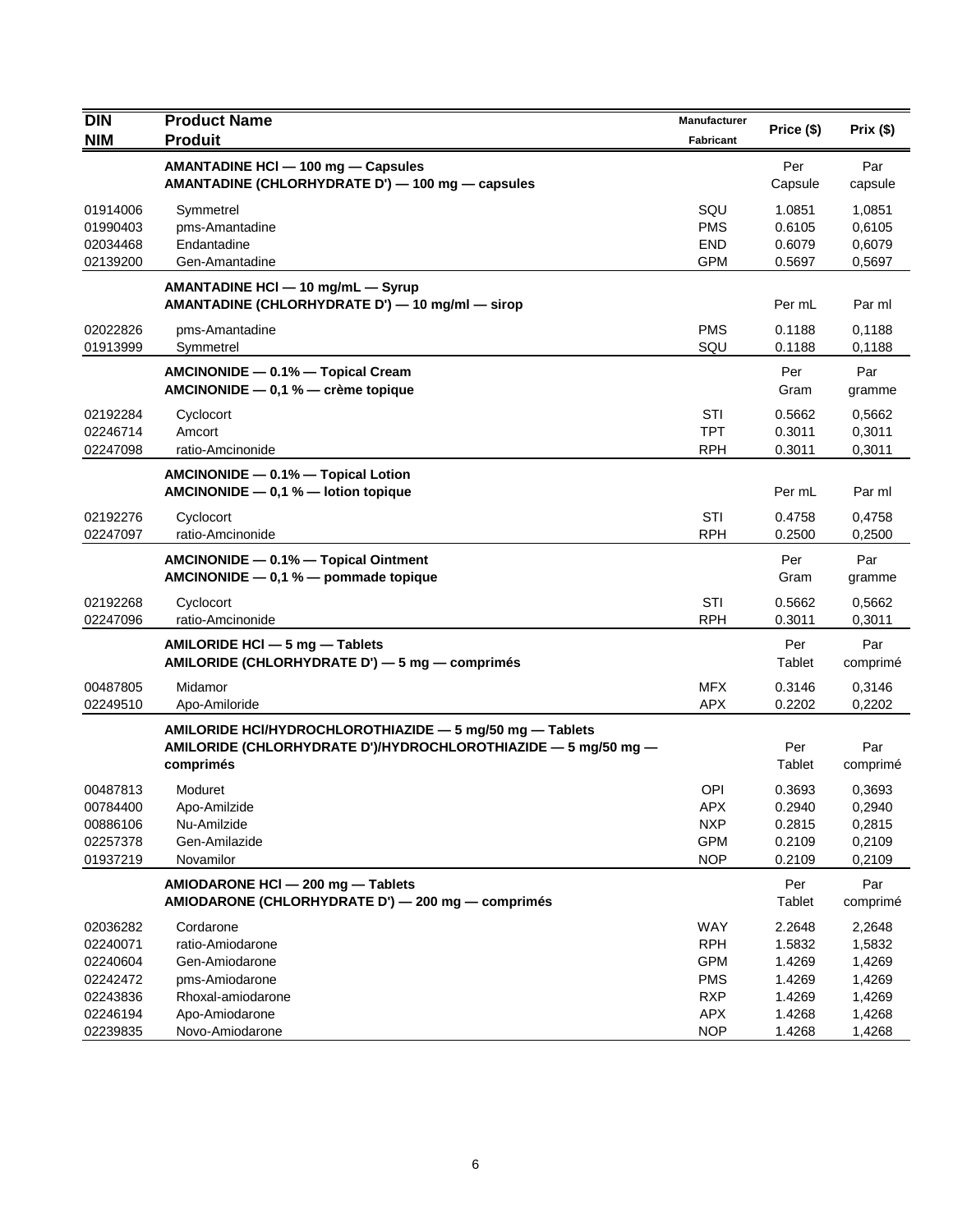| <b>DIN</b> | <b>Product Name</b>                                                                  | <b>Manufacturer</b> | Price (\$)     | Prix(\$)       |
|------------|--------------------------------------------------------------------------------------|---------------------|----------------|----------------|
| <b>NIM</b> | <b>Produit</b>                                                                       | <b>Fabricant</b>    |                |                |
|            | AMITRIPTYLINE HCI - 10 mg - Tablets                                                  |                     | Per            | Par            |
|            | AMITRIPTYLINE (CHLORHYDRATE D') - 10 mg - comprimés                                  |                     | Tablet         | comprimé       |
| 02247302   | pms-Amitriptyline                                                                    | <b>PMS</b>          | 0.0624         | 0,0624         |
| 00335053   | Apo-Amitriptyline                                                                    | <b>APX</b>          | 0.0572         | 0,0572         |
| 00037400   | Novo-Triptyn                                                                         | <b>NOP</b>          | 0.0572         | 0,0572         |
|            | AMITRIPTYLINE HCI - 25 mg - Tablets                                                  |                     | Per            | Par            |
|            | AMITRIPTYLINE (CHLORHYDRATE D') - 25 mg - comprimés                                  |                     | Tablet         | comprimé       |
| 02247303   | pms-Amitriptyline                                                                    | <b>PMS</b>          | 0.1194         | 0,1194         |
| 00335061   | Apo-Amitriptyline                                                                    | <b>APX</b>          | 0.1095         | 0,1095         |
| 00037419   | Novo-Triptyn                                                                         | <b>NOP</b>          | 0.1095         | 0,1095         |
|            | AMITRIPTYLINE HCI - 50 mg - Tablets                                                  |                     | Per            | Par            |
|            | AMITRIPTYLINE (CHLORHYDRATE D') - 50 mg - comprimés                                  |                     | Tablet         | comprimé       |
| 02247304   | pms-Amitriptyline                                                                    | <b>PMS</b>          | 0.2219         | 0,2219         |
| 00335088   | Apo-Amitriptyline                                                                    | <b>APX</b>          | 0.2035         | 0,2035         |
| 00037427   | Novo-Triptyn                                                                         | <b>NOP</b>          | 0.2035         | 0,2035         |
|            |                                                                                      |                     |                |                |
|            | AMOXICILLIN - 250 mg - Capsules<br>AMOXICILLINE - 250 mg - capsules                  |                     | Per<br>Capsule | Par<br>capsule |
|            |                                                                                      |                     |                |                |
| 02041294   | Amoxil                                                                               | <b>WAY</b>          | 0.2079         | 0,2079         |
| 02238171   | Gen-Amoxicillin                                                                      | <b>GPM</b>          | 0.1136         | 0,1136         |
| 00406724   | Novamoxin                                                                            | <b>NOP</b>          | 0.1135         | 0,1135         |
| 02230243   | pms-Amoxicillin                                                                      | <b>PMS</b>          | 0.1135         | 0,1135         |
| 00628115   | Apo-Amoxi                                                                            | <b>APX</b>          | 0.1130         | 0,1130         |
| 02181487   | Lin-Amox                                                                             | LIN<br><b>NXP</b>   | 0.1130         | 0,1130         |
| 00865567   | Nu-Amoxi                                                                             |                     | 0.1130         | 0,1130         |
|            | AMOXICILLIN - 500 mg - Capsules                                                      |                     | Per            | Par            |
|            | $AMOXICILLINE - 500 mg - capsules$                                                   |                     | Capsule        | capsule        |
| 00628123   | Apo-Amoxi                                                                            | <b>APX</b>          | 0.2211         | 0,2211         |
| 02238172   | Gen-Amoxicillin                                                                      | <b>GPM</b>          | 0.2211         | 0,2211         |
| 02181495   | Lin-Amox                                                                             | LIN                 | 0.2211         | 0,2211         |
| 00406716   | Novamoxin                                                                            | <b>NOP</b>          | 0.2211         | 0,2211         |
| 00865575   | Nu-Amoxi                                                                             | <b>NXP</b>          | 0.2211         | 0,2211         |
| 02230244   | pms-Amoxicillin                                                                      | <b>PMS</b>          | 0.2211         | 0,2211         |
|            | AMOXICILLIN - 125 mg - Chewable Tablets                                              |                     | Per            | Par            |
|            | AMOXICILLINE - 125 mg - comprimés masticables                                        |                     | Tablet         | comprimé       |
| 02041685   | Amoxil                                                                               | <b>WAY</b>          | 0.2892         | 0,2892         |
| 02036347   | Novamoxin                                                                            | <b>NOP</b>          | 0.2547         | 0,2547         |
|            | AMOXICILLIN - 250 mg - Chewable Tablets                                              |                     | Per            | Par            |
|            | AMOXICILLINE - 250 mg - comprimés masticables                                        |                     | Tablet         | comprimé       |
| 02041286   | Amoxil                                                                               | WAY                 | 0.4396         | 0,4396         |
| 02036355   | Novamoxin                                                                            | <b>NOP</b>          | 0.3751         | 0,3751         |
|            |                                                                                      |                     |                |                |
|            | AMOXICILLIN - 125 mg/5 mL - Oral Liquid<br>AMOXICILLINE - 125 mg/5 ml - liquide oral |                     | Per mL         | Par ml         |
| 00628131   | Apo-Amoxi                                                                            | <b>APX</b>          | 0.0220         | 0,0220         |
| 00628131   | Apo-Amoxi Sugar Free/Apo-Amoxi sans sucre                                            | <b>APX</b>          | 0.0220         | 0,0220         |
| 02181509   | Lin-Amox                                                                             | <b>LIN</b>          | 0.0220         | 0,0220         |
| 00452149   | Novamoxin                                                                            | <b>NOP</b>          | 0.0220         | 0,0220         |
| 01934171   | Novamoxin Sugar Reduced/Novamoxin à teneur réduite en sucre                          | <b>NOP</b>          | 0.0220         | 0,0220         |
| 00865540   | Nu-Amoxi                                                                             | <b>NXP</b>          | 0.0220         | 0,0220         |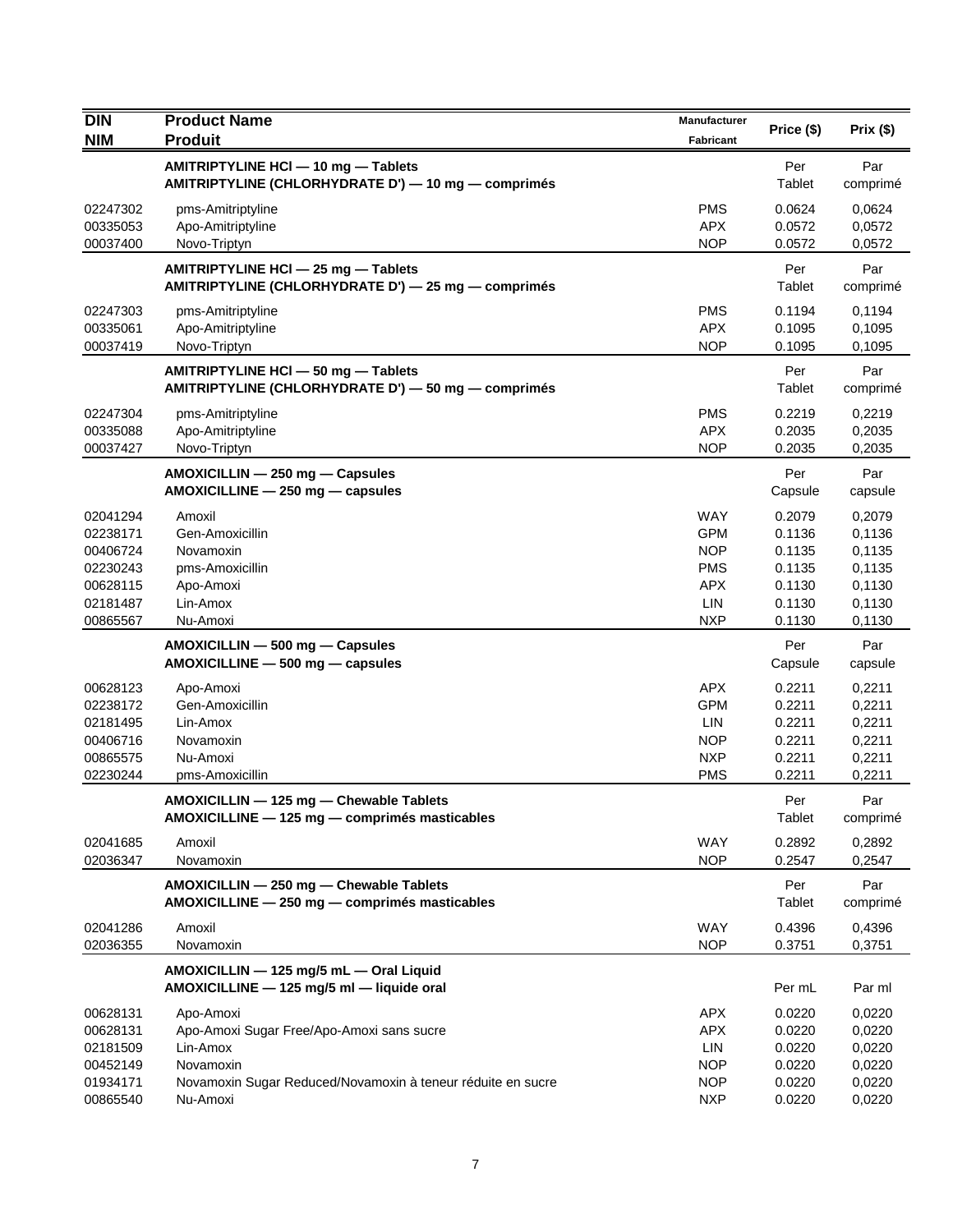| <b>DIN</b> | <b>Product Name</b> | <b>Manufacturer</b> | Price (\$) | Prix (\$) |
|------------|---------------------|---------------------|------------|-----------|
| <b>NIM</b> | Produit             | <b>Fabricant</b>    |            |           |
| 02230245   | pms-Amoxicillin     | <b>PMS</b>          | 0.0220     | 0.0220    |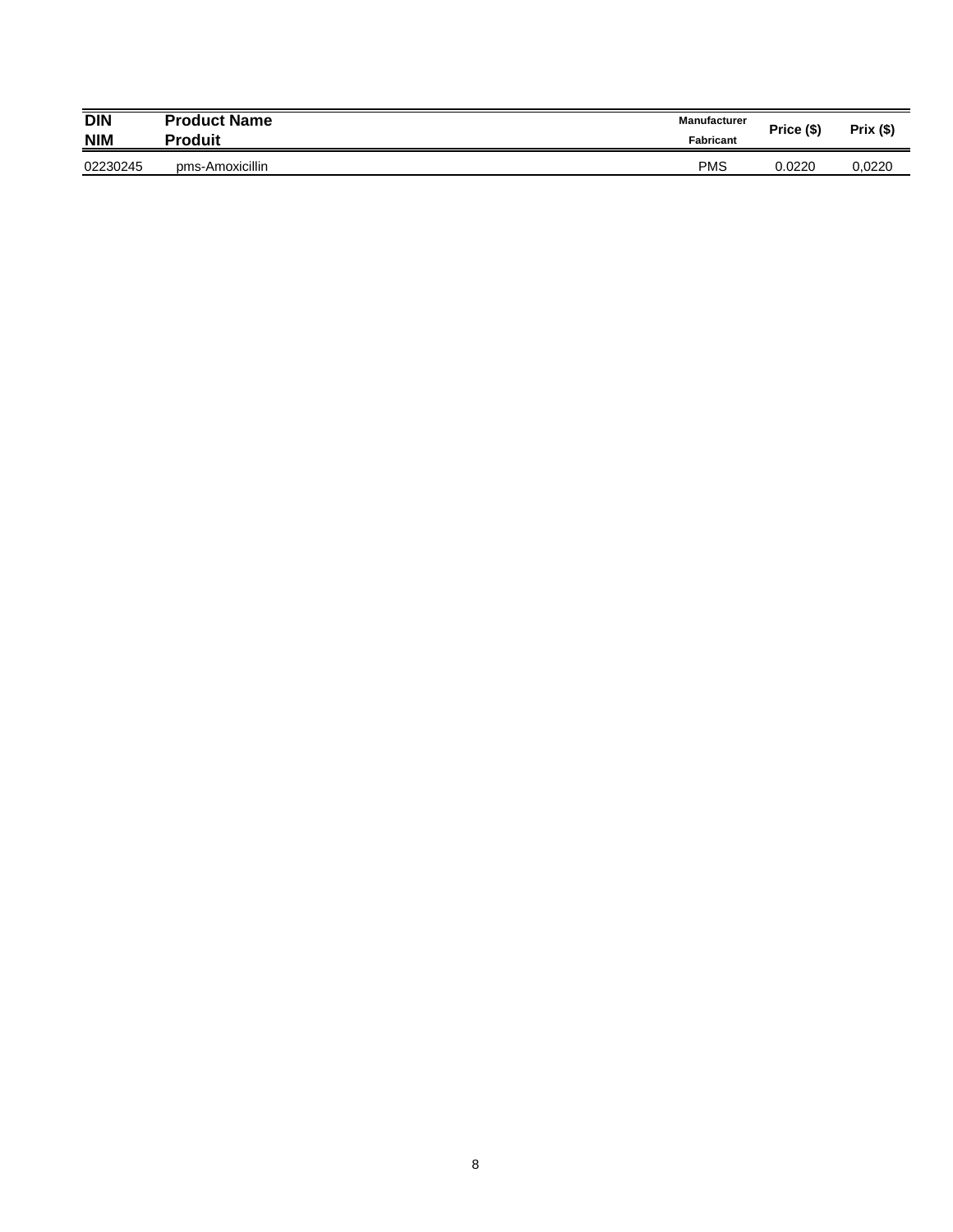| <b>DIN</b> | <b>Product Name</b>                                         | Manufacturer | Price (\$) | Prix(\$) |
|------------|-------------------------------------------------------------|--------------|------------|----------|
| <b>NIM</b> | <b>Produit</b>                                              | Fabricant    |            |          |
|            | AMOXICILLIN - 250 mg/5 mL - Oral Liquid                     |              |            |          |
|            | AMOXICILLINE - 250 mg/5 ml - liquide oral                   |              | Per mL     | Par ml   |
| 00628158   | Apo-Amoxi                                                   | <b>APX</b>   | 0.0330     | 0.0330   |
| 00628158   | Apo-Amoxi Sugar Free/Apo-Amoxi sans sucre                   | <b>APX</b>   | 0.0330     | 0,0330   |
| 02181517   | Lin-Amox                                                    | <b>LIN</b>   | 0.0330     | 0,0330   |
| 00452130   | Novamoxin                                                   | <b>NOP</b>   | 0.0330     | 0,0330   |
| 01934163   | Novamoxin Sugar Reduced/Novamoxin à teneur réduite en sucre | <b>NOP</b>   | 0.0330     | 0,0330   |
| 00865559   | Nu-Amoxi                                                    | <b>NXP</b>   | 0.0330     | 0,0330   |
| 02230246   | pms-Amoxicillin                                             | <b>PMS</b>   | 0.0330     | 0,0330   |
|            | AMOXICILLIN/CLAVULANIC ACID - 25 mg/6.25 mg/mL              |              |            |          |
|            | - Oral Suspension                                           |              |            |          |
|            | AMOXICILLINE/ACIDE CLAVULANIQUE - 25 mg/6,25 mg/ml -        |              |            |          |
|            | suspension orale                                            |              | Per mL     | Par ml   |
| 01916882   | Clavulin 125 F                                              | <b>GSK</b>   | 0.1119     | 0,1119   |
| 02244646   | ratio-ACLAVULANATE                                          | <b>RPH</b>   | 0.0796     | 0,0796   |
| 02243986   | Apo-Amoxi Clav                                              | <b>APX</b>   | 0.0795     | 0,0795   |
|            | AMOXICILLIN/CLAVULANIC ACID - 50 mg/12.5 mg/mL              |              |            |          |
|            | - Oral Suspension                                           |              |            |          |
|            | AMOXICILLINE/ACIDE CLAVULANIQUE - 50 mg/12,5 mg/ml -        |              |            |          |
|            | suspension orale                                            |              | Per mL     | Par ml   |
| 01916874   | Clavulin 250 F                                              | <b>GSK</b>   | 0.1879     | 0,1879   |
| 02243987   | Apo-Amoxi Clav                                              | <b>APX</b>   | 0.1340     | 0,1340   |
| 02244647   | ratio-ACLAVULANATE                                          | <b>RPH</b>   | 0.1338     | 0,1338   |
|            | AMOXICILLIN/CLAVULANIC ACID - 250 mg/125 mg - Tablets       |              | Per        | Par      |
|            | AMOXICILLINE/ACIDE CLAVULANIQUE - 250 mg/125 mg - comprimés |              | Tablet     | comprimé |
| 01916866   | Clavulin-250                                                | <b>GSK</b>   | 0.9439     | 0,9439   |
| 02243350   | Apo-Amoxi-Clav                                              | <b>APX</b>   | 0.6722     | 0,6722   |
| 02243770   | ratio-ACLAVULANATE                                          | <b>RPH</b>   | 0.6112     | 0,6112   |
|            | AMOXICILLIN/CLAVULANIC ACID - 500 mg/125 mg - Tablets       |              | Per        | Par      |
|            | AMOXICILLINE/ACIDE CLAVULANIQUE - 500 mg/125 mg - comprimés |              | Tablet     | comprimé |
| 01916858   | Clavulin-500 F                                              | <b>GSK</b>   | 1.4158     | 1,4158   |
| 02243351   | Apo-Amoxi Clav                                              | <b>APX</b>   | 1.0275     | 1,0275   |
| 02243771   | ratio-ACLAVULANATE                                          | <b>RPH</b>   | 0.9342     | 0,9342   |
|            | AMOXICILLIN/CLAVULANIC ACID - 875 mg/125 mg - Tablets       |              | Per        | Par      |
|            | AMOXICILLINE/ACIDE CLAVULANIQUE - 875 mg/125 mg - comprimés |              | Tablet     | comprimé |
| 02238829   | Clavulin-875                                                | <b>GSK</b>   | 2.1237     | 2,1237   |
| 02247021   | ratio-ACLAVULANATE                                          | <b>RPH</b>   | 1.5411     | 1,5411   |
| 02248138   | Novo-Clavamoxin                                             | <b>NOP</b>   | 1.4013     | 1,4013   |
| 02245623   | Apo-Amoxi Clav                                              | <b>APX</b>   | 1.3872     | 1,3872   |
|            | AMPICILLIN - 250 mg - Capsules                              |              | Per        | Par      |
|            | AMPICILLINE - 250 mg - capsules                             |              | Capsule    | capsule  |
| 00603279   | Apo-Ampi                                                    | <b>APX</b>   | 0.1010     | 0,1010   |
| 00717657   | Nu-Ampi                                                     | <b>NXP</b>   | 0.1010     | 0,1010   |
| 0020877    | Novo-Ampicillin                                             | <b>NOP</b>   | 0.0901     | 0,0901   |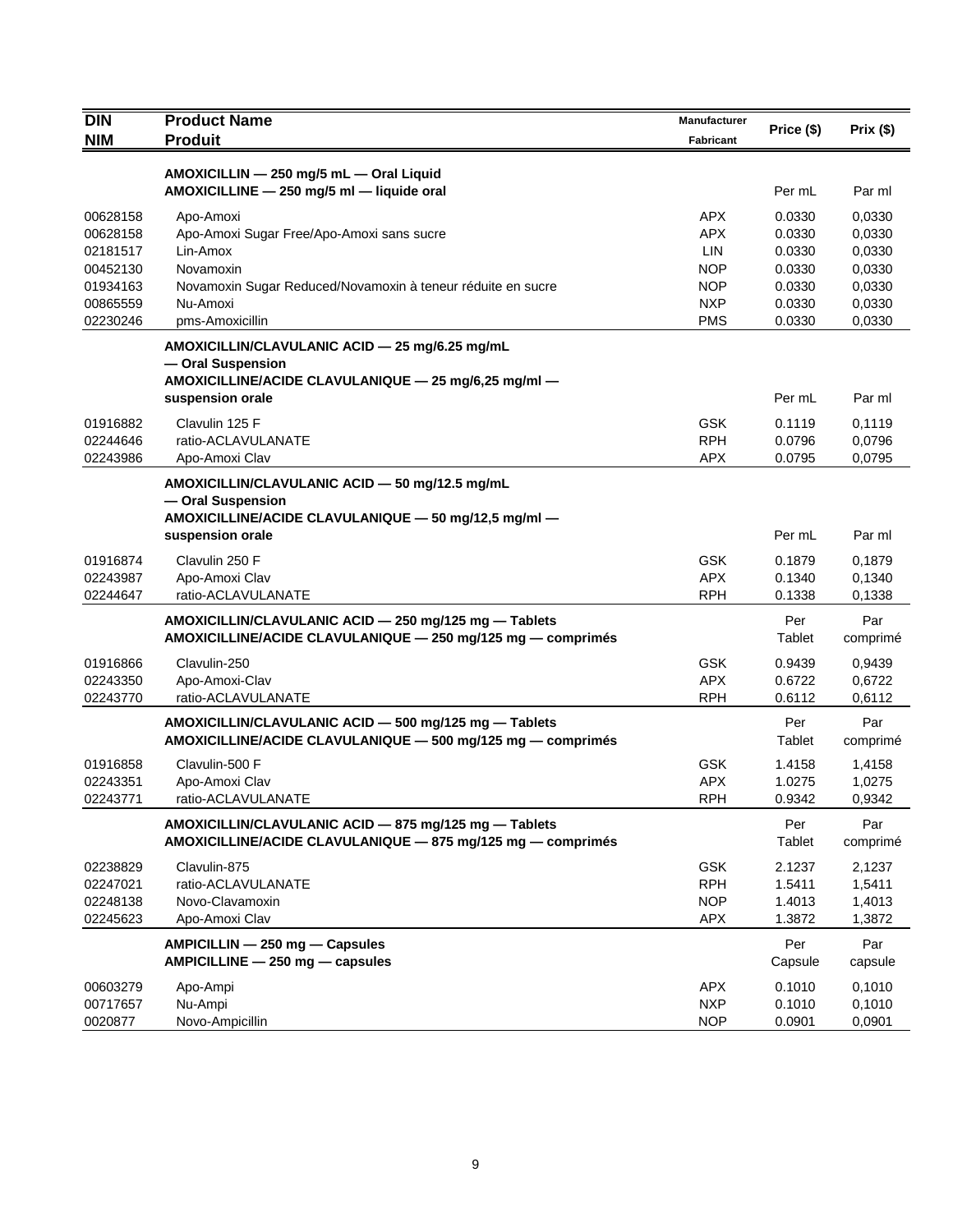| <b>DIN</b> | <b>Product Name</b><br><b>Produit</b>                                                                | <b>Manufacturer</b> | Price (\$)    | Prix(\$)        |
|------------|------------------------------------------------------------------------------------------------------|---------------------|---------------|-----------------|
| <b>NIM</b> |                                                                                                      | <b>Fabricant</b>    |               |                 |
|            | AMPICILLIN - 500 mg - Capsules                                                                       |                     | Per           | Par             |
|            | $AMPICILLINE - 500 mg - capsules$                                                                    |                     | Capsule       | capsule         |
| 00603295   | Apo-Ampi                                                                                             | <b>APX</b>          | 0.2230        | 0,2230          |
| 00020885   | Novo-Ampicillin                                                                                      | <b>NOP</b>          | 0.2009        | 0,2009          |
| 00717673   | Nu-Ampi                                                                                              | <b>NXP</b>          | 0.2009        | 0,2009          |
|            | ANAGRELIDE HCI - 0.5 mg - Capsules                                                                   |                     | Per           | Par             |
|            | ANAGRÉLIDE (CHLORHYDRATE D') $-$ 0,5 mg $-$ capsules                                                 |                     | Capsule       | capsule         |
| 02236859   | Agrylin                                                                                              | <b>SHI</b>          | 5.3108        | 5,3108          |
| 02253054   | Gen-Anagrelide                                                                                       | <b>GPM</b>          | 3.6850        | 3,6850          |
| 02260107   | Rhoxal-anagrelide                                                                                    | <b>RXP</b>          | 3.6840        | 3,6840          |
|            | ATENOLOL - 50 mg - Tablets                                                                           |                     | Per           | Par             |
|            | $ATÉNOLOL - 50 mg - comprimés$                                                                       |                     | Tablet        | comprimé        |
| 02039532   | Tenormin                                                                                             | <b>AZC</b>          | 0.5746        | 0,5746          |
| 02267985   | Ran-Atenolol                                                                                         | <b>RAN</b>          | 0.4252        | 0,4252          |
| 02171791   | ratio-Atenolol                                                                                       | <b>RPH</b>          | 0.4143        | 0,4143          |
| 02255545   | Co Atenolol                                                                                          | COB                 | 0.3867        | 0,3867          |
| 01912062   | Novo-Atenol                                                                                          | <b>NOP</b>          | 0.3867        | 0,3867          |
| 00773689   | Apo-Atenol                                                                                           | <b>APX</b>          | 0.3865        | 0,3865          |
| 02229467   | Dom-Atenolol                                                                                         | <b>DOM</b>          | 0.3865        | 0,3865          |
| 00886114   | Nu-Atenol                                                                                            | <b>NXP</b>          | 0.3865        | 0,3865          |
| 02237600   | pms-Atenolol                                                                                         | <b>PMS</b>          | 0.3865        | 0,3865          |
| 02231731   | Rho-Atenolol                                                                                         | <b>RXP</b>          | 0.3865        | 0,3865          |
| 02146894   | Gen-Atenolol                                                                                         | <b>GPM</b>          | 0.3864        | 0,3864          |
|            | ATENOLOL - 100 mg - Tablets                                                                          |                     | Per           | Par             |
|            | ATENOLOL - 100 mg - comprimés                                                                        |                     | Tablet        | comprimé        |
| 02039540   | Tenormin                                                                                             | <b>AZC</b>          | 0.9446        | 0,9446          |
| 02267993   | Ran-Atenolol                                                                                         | <b>RAN</b>          | 0.6991        | 0,6991          |
| 02171805   | ratio-Atenolol                                                                                       | <b>RPH</b>          | 0.6809        | 0,6809          |
| 00773697   | Apo-Atenol                                                                                           | <b>APX</b>          | 0.6355        | 0,6355          |
| 02255553   | Co Atenolol                                                                                          | COB                 | 0.6355        | 0,6355          |
| 02229468   | Dom-Atenolol                                                                                         | <b>DOM</b>          | 0.6355        | 0,6355          |
| 02147432   | Gen-Atenolol                                                                                         | <b>GPM</b>          | 0.6355        | 0,6355          |
| 01912054   | Novo-Atenol                                                                                          | <b>NOP</b>          | 0.6355        | 0,6355          |
| 00886122   | Nu-Atenol                                                                                            | <b>NXP</b>          | 0.6355        | 0,6355          |
| 02237601   | pms-Atenolol                                                                                         | <b>PMS</b>          | 0.6355        | 0,6355          |
| 02231733   | Rho-Atenolol                                                                                         | <b>RXP</b>          | 0.6355        | 0,6355          |
|            | ATENOLOL/CHLORTHALIDONE - 50 mg/25 mg - Tablets<br>ATÉNOLOL/CHLORTHALIDONE - 50 mg/25 mg - comprimés |                     | Per<br>Tablet | Par<br>comprimé |
| 02049961   | Tenoretic                                                                                            | <b>AZC</b>          | 0.6825        | 0,6825          |
| 02248763   | Apo-Atenidone                                                                                        | <b>APX</b>          | 0.4777        | 0,4777          |
|            | ATENOLOL/CHLORTHALIDONE - 100 mg/25 mg - Tablets                                                     |                     | Per           | Par             |
|            | ATÉNOLOL/CHLORTHALIDONE - 100 mg/25 mg - comprimés                                                   |                     | Tablet        | comprimé        |
| 02049988   | Tenoretic                                                                                            | <b>AZC</b>          | 1.1186        | 1,1186          |
| 02248764   | Apo-Atenidone                                                                                        | APX                 | 0.7830        | 0,7830          |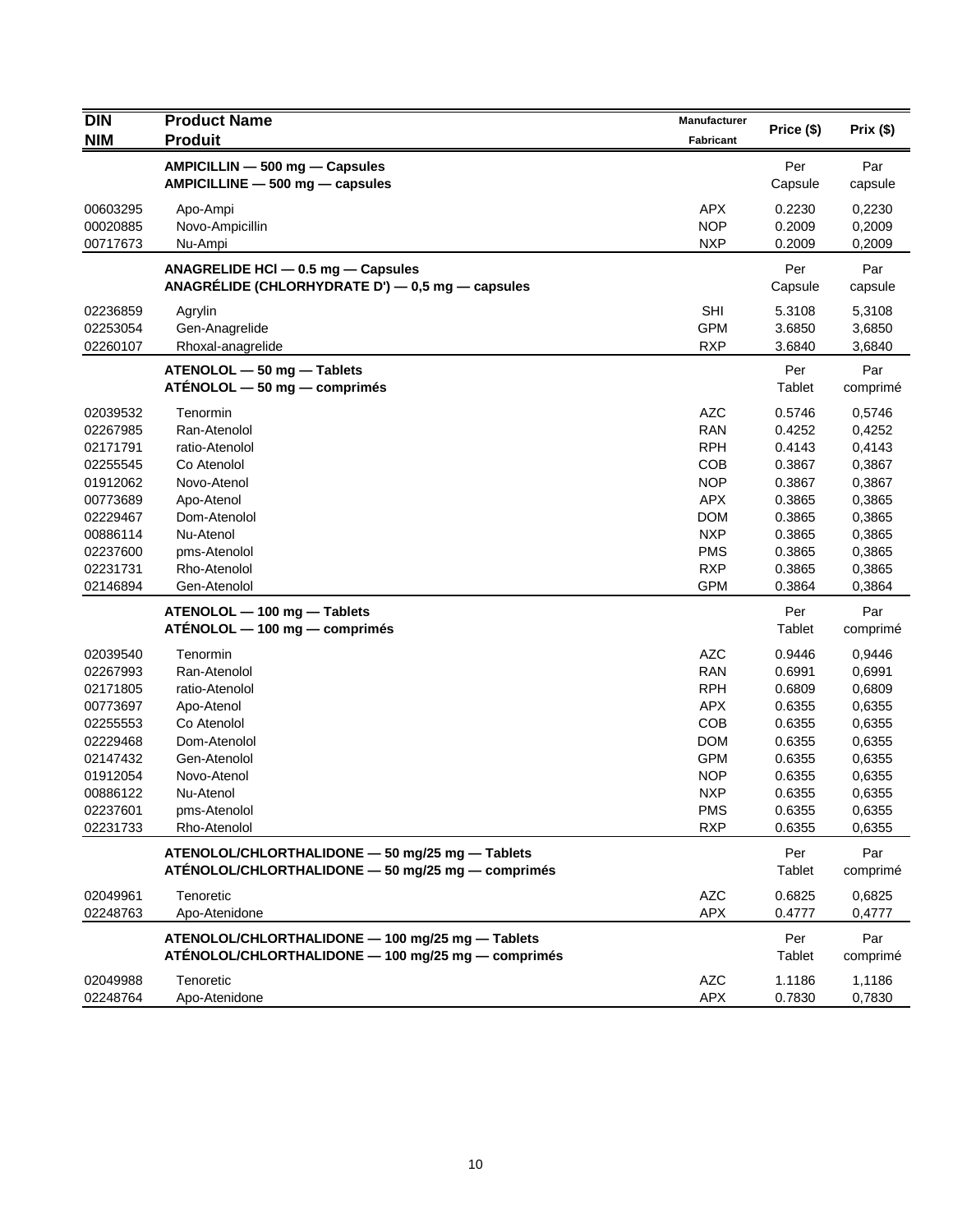| <b>DIN</b>           | <b>Product Name</b>                                                                   | Manufacturer             |                  |                  |
|----------------------|---------------------------------------------------------------------------------------|--------------------------|------------------|------------------|
| <b>NIM</b>           | <b>Produit</b>                                                                        | Fabricant                | Price (\$)       | Prix(\$)         |
|                      | AZATHIOPRINE - 50 mg - Tablets                                                        |                          | Per              | Par              |
|                      | AZATHIOPRINE - 50 mg - comprimés                                                      |                          | Tablet           | comprimé         |
|                      |                                                                                       |                          |                  |                  |
| 00004596             | Imuran                                                                                | <b>GSK</b>               | 0.8987           | 0,8987           |
| 02236799             | ratio-Azathioprine                                                                    | <b>RPH</b>               | 0.7095           | 0,7095           |
| 02242907<br>02231491 | Apo-Azathioprine<br>Gen-Azathioprine                                                  | <b>APX</b><br><b>GPM</b> | 0.5960<br>0.5960 | 0,5960<br>0,5960 |
| 02236819             | Novo-Azathioprine                                                                     | <b>NOP</b>               | 0.5960           | 0,5960           |
|                      |                                                                                       |                          |                  |                  |
|                      | AZITHROMYCIN - 250 mg - Tablets                                                       |                          | Per              | Par              |
|                      | AZITHROMYCIN - 250 mg - comprimés                                                     |                          | Tablet           | comprimé         |
| 02212021             | Zithromax                                                                             | <b>PFI</b>               | 5.9003           | 5,9003           |
| 02255340             | Co Azithromycin                                                                       | <b>COB</b>               | 4.1785           | 4.1785           |
| 02247423             | Apo-Azithromycin                                                                      | <b>APX</b>               | 3.7986           | 3.7986           |
| 02267845             | Novo-Azithromycin                                                                     | <b>NOP</b>               | 3.7986           | 3,7986           |
| 02265826             | Sandoz Azithromycin                                                                   | SDZ                      | 3.7986           | 3,7986           |
|                      | AZITHROMYCIN - 600 mg - Tablets                                                       |                          | Per              | Par              |
|                      | AZITHROMYCIN - 600 mg - comprimés                                                     |                          | Tablet           | comprimé         |
| 02231143             | Zithromax                                                                             | PFI                      | 14.1603          | 14,1603          |
| 02256088             | Co Azithromycin                                                                       | COB                      | 9.2261           | 9,2261           |
|                      | BACITRACIN - 500 IU/q - Topical Ointment                                              |                          | Per              | Par              |
|                      | BACITRACINE - 500 UI/g - pommade topique                                              |                          | Gram             | gramme           |
|                      |                                                                                       |                          |                  |                  |
| 00031046             | Baciguent                                                                             | <b>MCL</b>               | 0.2372           | 0,2372           |
| 02060833             | Bacitracin/Bacitracine                                                                | <b>RBT</b>               | 0.1901           | 0,1901           |
|                      | BACLOFEN - 10 mg - Tablets                                                            |                          | Per              | Par              |
|                      | $BACLOFENE - 10 mg - comprimés$                                                       |                          | Tablet           | comprimé         |
| 00455881             | Lioresal                                                                              | <b>NVT</b>               | 0.5773           | 0,5773           |
| 02236507             | ratio-Baclofen                                                                        | <b>RPH</b>               | 0.3256           | 0,3256           |
| 02139332             | Apo-Baclofen                                                                          | <b>APX</b>               | 0.3203           | 0,3203           |
| 02138271             | Dom-Baclofen                                                                          | <b>DOM</b>               | 0.3203           | 0,3203           |
| 02088398             | Gen-Baclofen                                                                          | <b>GPM</b>               | 0.3203           | 0,3203           |
| 02136090             | Nu-Baclo                                                                              | <b>NXP</b>               | 0.3203           | 0,3203           |
| 02063735             | pms-Baclofen                                                                          | <b>PMS</b>               | 0.3203           | 0,3203           |
|                      | BACLOFEN - 20 mg - Tablets                                                            |                          | Per              | Par              |
|                      | BACLOFÈNE - 20 mg - comprimés                                                         |                          | Tablet           | comprimé         |
|                      |                                                                                       |                          |                  |                  |
| 00636576             | Lioresal D.S.                                                                         | <b>NVT</b>               | 1.1236           | 1,1236           |
| 02236508             | ratio-Baclofen                                                                        | <b>RPH</b>               | 0.6364           | 0,6364           |
| 02139391             | Apo-Baclofen                                                                          | <b>APX</b>               | 0.6234           | 0,6234           |
| 02138298             | Dom-Baclofen<br>Gen-Baclofen                                                          | <b>DOM</b>               | 0.6234           | 0,6234           |
| 02088401<br>02136104 | Nu-Baclo                                                                              | <b>GPM</b><br><b>NXP</b> | 0.6234           | 0,6234           |
| 02063743             | pms-Baclofen                                                                          | <b>PMS</b>               | 0.6234<br>0.6234 | 0,6234<br>0,6234 |
|                      |                                                                                       |                          |                  |                  |
|                      | BECLOMETHASONE DIPROPIONATE - 200 Dose - 50 mcg/dose                                  |                          |                  |                  |
|                      | - Aqueous Nasal Spray<br>BÉCLOMÉTHASONE (DIPROPIONATE DE) - 200 doses - 50 mcg/dose - |                          | Per              | Par              |
|                      | vaporisateur nasal pour solution aqueuse                                              |                          | Dose             | dose             |
|                      |                                                                                       |                          |                  |                  |
| 02238796             | Apo-Beclomethasone                                                                    | <b>APX</b>               | 0.0675           | 0,0675           |
| 00872318             | ratio-Beclomethasone AQ                                                               | <b>RPH</b>               | 0.0675           | 0,0675           |
| 02172712             | Gen-Beclo AQ                                                                          | <b>GPM</b>               | 0.0674           | 0,0674           |
| 02238577             | Nu-Beclomethasone                                                                     | <b>NXP</b>               | 0.0674           | 0,0674           |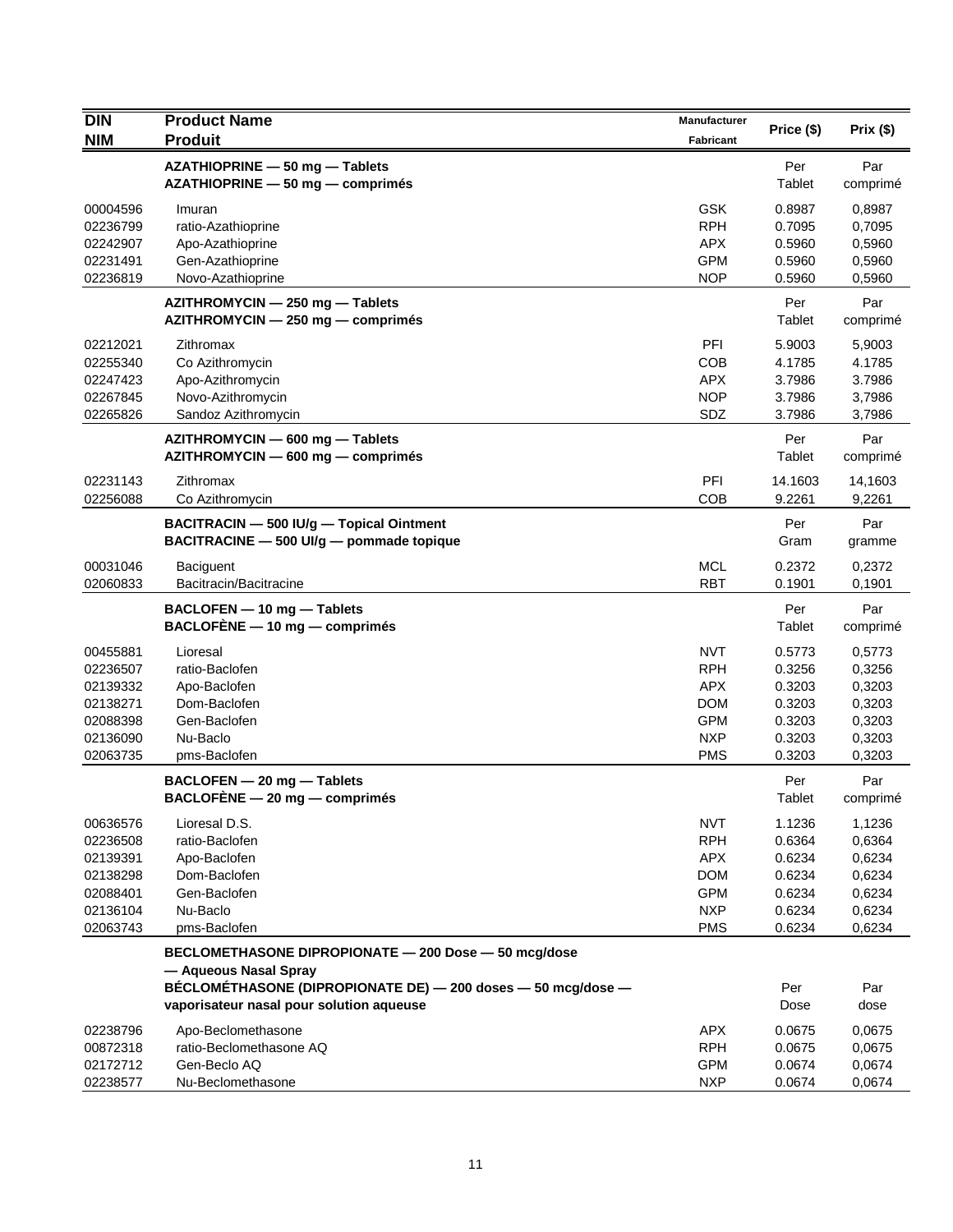| <b>DIN</b>           | <b>Product Name</b>                                                                                            | <b>Manufacturer</b>      | Price (\$)       | Prix(\$)         |
|----------------------|----------------------------------------------------------------------------------------------------------------|--------------------------|------------------|------------------|
| <b>NIM</b>           | <b>Produit</b>                                                                                                 | <b>Fabricant</b>         |                  |                  |
|                      | <b>BENZOYL PEROXIDE - 5% - Lotion</b>                                                                          |                          |                  |                  |
|                      | BENZOYLE (PEROXYDE DE) - 5 % - lotion                                                                          |                          | Per mL           | Par ml           |
| 00236063             | Benoxyl                                                                                                        | STI                      | 0.1925           | 0,1925           |
| 00374326             | Oxyderm                                                                                                        | <b>ICN</b>               | 0.1476           | 0,1476           |
|                      | BENZOYL PEROXIDE - 10% - Lotion                                                                                |                          |                  |                  |
|                      | BENZOYLE (PEROXYDE DE) - 10 % - lotion                                                                         |                          | Per mL           | Par ml           |
| 00370568             | BenOxyl                                                                                                        | STI                      | 0.1936           | 0,1936           |
| 00432938             | Oxyderm                                                                                                        | <b>ICN</b>               | 0.1700           | 0,1700           |
|                      | <b>BENZOYL PEROXIDE - 20% - Lotion</b>                                                                         |                          |                  |                  |
|                      | BENZOYLE (PEROXYDE DE) - 20 % - lotion                                                                         |                          | Per mL           | Par ml           |
| 00374318             | Oxyderm                                                                                                        | <b>ICN</b>               | 0.2206           | 0,2206           |
| 00187585             | Benoxyl                                                                                                        | STI                      | 0.2151           | 0,2151           |
|                      | <b>BENZOYL PEROXIDE IN WATER - 5% - Gel</b>                                                                    |                          | Per              | Par              |
|                      | BENZOYLE (PEROXYDE DE), BASE AQUEUSE - 5 % - gel                                                               |                          | Gram             | gramme           |
| 02214849             | Panoxyl                                                                                                        | <b>STI</b>               | 0.1275           | 0,1275           |
| 01925180             | Benzac W                                                                                                       | GAC                      | 0.1152           | 0,1152           |
| 01908863             | Desquam-X                                                                                                      | WSQ                      | 0.0862           | 0,0862           |
|                      | <b>BENZOYL PEROXIDE IN WATER - 10% - Gel</b>                                                                   |                          | Per              | Par              |
|                      | BENZOYLE (PEROXYDE DE), BASE AQUEUSE - 10 % - gel                                                              |                          | Gram             | gramme           |
| 01925997             | Benzac W                                                                                                       | GAC                      | 0.1388           | 0,1388           |
| 01908871             | Desquam-X                                                                                                      | WSQ                      | 0.1111           | 0,1111           |
|                      | BENZYDAMINE HCI - 0.15% - Oral Rinse                                                                           |                          |                  |                  |
|                      | BENZYDAMINE (CHLORHYDRATE DE) - 0,15 % - gargarisme                                                            |                          | Per mL           | Par ml           |
| 01966065             | Tantum                                                                                                         | <b>RIK</b>               | 0.0734           | 0,0734           |
| 02230170             | ratio-Benzydamine                                                                                              | <b>RPH</b>               | 0.0435           | 0,0435           |
| 02239044             | Apo-Benzydamine                                                                                                | <b>APX</b>               | 0.0320           | 0,0320           |
| 02239537<br>02229799 | Dom-Benzydamine<br>Novo-Benzydamine                                                                            | <b>DOM</b><br><b>NOP</b> | 0.0319<br>0.0319 | 0,0319<br>0,0319 |
| 02229777             | pms-Benzydamine                                                                                                | <b>PMS</b>               | 0.0319           | 0,0319           |
|                      |                                                                                                                |                          |                  |                  |
|                      | BETAMETHASONE DIPROPIONATE - 0.05% - Topical Cream<br>BÉTAMÉTHASONE (DIPROPIONATE DE) - 0,05 % - crème topique |                          | Per<br>Gram      | Par<br>gramme    |
|                      |                                                                                                                |                          |                  |                  |
| 00804991<br>01925350 | ratio-Topisone<br>Taro-Sone                                                                                    | <b>RPH</b><br><b>TAR</b> | 0.2369<br>0.2369 | 0,2369<br>0,2369 |
| 00323071             | Diprosone                                                                                                      | <b>SCH</b>               | 0.2253           | 0,2253           |
|                      | BETAMETHASONE DIPROPIONATE - 0.05% - Topical Glycol Cream                                                      |                          |                  |                  |
|                      | BÉTAMÉTHASONE (DIPROPIONATE DE) — 0,05 % — crème topique                                                       |                          | Per              | Par              |
|                      | à base de glycol                                                                                               |                          | Gram             | gramme           |
| 00688622             | Diprolene                                                                                                      | <b>SCH</b>               | 0.5706           | 0,5706           |
| 00849650             | ratio-Topilene                                                                                                 | <b>RPH</b>               | 0.5706           | 0,5706           |
|                      | BETAMETHASONE DIPROPIONATE - 0.05% - Topical Glycol Lotion                                                     |                          |                  |                  |
|                      | BÉTAMÉTHASONE (DIPROPIONATE DE) - 0,05 % - lotion topique                                                      |                          |                  |                  |
|                      | à base de glycol                                                                                               |                          | Per mL           | Par ml           |
| 00862975             | Diprolene                                                                                                      | <b>SCH</b>               | 0.5152           | 0,5152           |
| 01927914             | ratio-Topilene                                                                                                 | <b>RPH</b>               | 0.5152           | 0,5152           |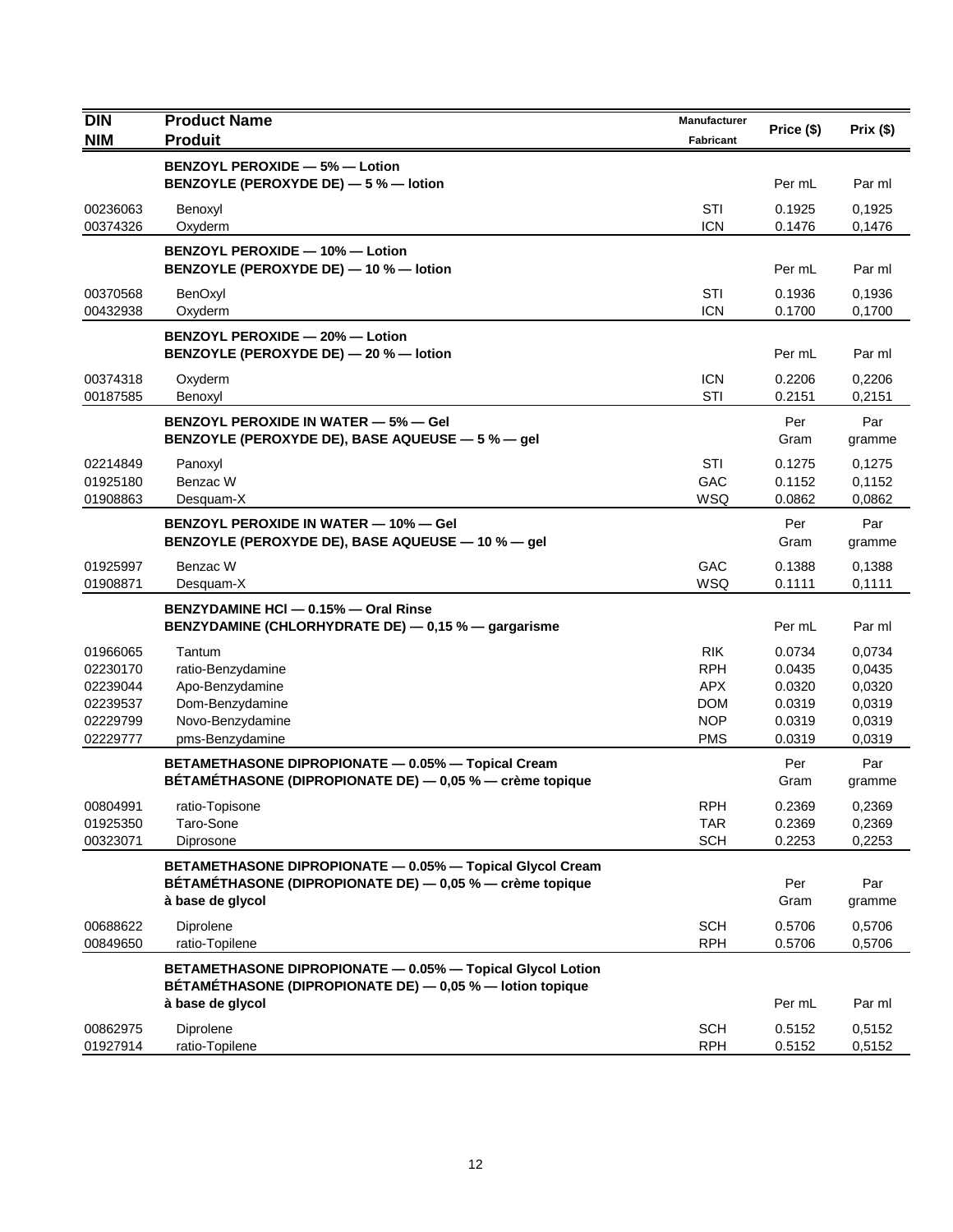| <b>DIN</b>                       | <b>Product Name</b>                                                                                                                                                                                                                | Manufacturer                           | Price (\$)                 | Prix (\$)                  |
|----------------------------------|------------------------------------------------------------------------------------------------------------------------------------------------------------------------------------------------------------------------------------|----------------------------------------|----------------------------|----------------------------|
| <b>NIM</b>                       | <b>Produit</b>                                                                                                                                                                                                                     | <b>Fabricant</b>                       |                            |                            |
|                                  | BETAMETHASONE DIPROPIONATE - 0.05% - Topical Glycol Ointment<br>BETAMETHASONE (DIPROPIONATE DE) - 0,05 % - pommade topique à<br>base de glycol                                                                                     |                                        | Per<br>Gram                | Par<br>gramme              |
| 00629367<br>00849669             | Diprolene<br>ratio-Topilene                                                                                                                                                                                                        | <b>SCH</b><br><b>RPH</b>               | 0.5706<br>0.5706           | 0,5706<br>0,5706           |
|                                  | BETAMETHASONE DIPROPIONATE - 0.05% - Topical Lotion<br>BÉTAMÉTHASONE (DIPROPIONATE DE) - 0,05 % - lotion topique                                                                                                                   |                                        | Per mL                     | Par ml                     |
| 00417246<br>00809187             | Diprosone<br>ratio-Topisone                                                                                                                                                                                                        | SCH<br><b>RPH</b>                      | 0.2178<br>0.2178           | 0.2178<br>0,2178           |
|                                  | BETAMETHASONE DIPROPIONATE - 0.05% - Topical Ointment<br>BÉTAMÉTHASONE (DIPROPIONATE DE) - 0,05 % - pommade topique                                                                                                                |                                        | Per<br>Gram                | Par<br>gramme              |
| 00344923<br>00805009<br>01944436 | Diprosone<br>ratio-Topisone<br>Taro-Sone                                                                                                                                                                                           | <b>SCH</b><br><b>RPH</b><br><b>TAR</b> | 0.2369<br>0.2369<br>0.2369 | 0,2369<br>0,2369<br>0,2369 |
|                                  | BETAMETHASONE DIPROPIONATE - 0.5 mg/g and<br>Salicylic Acid 20 mg/g - 0.05% - Lotion<br>BÉTAMÉTHASONE (DIPROPIONATE DE) - 0,5 mg/g et                                                                                              |                                        |                            |                            |
|                                  | acide salicylique 20 mg/g - 0,05 % - lotion                                                                                                                                                                                        |                                        | Per mL                     | Par ml                     |
| 00578428<br>02245688             | Diprosalic<br>ratio-Topisalic                                                                                                                                                                                                      | SCH<br><b>RPH</b>                      | 0.6597<br>0.3877           | 0,6597<br>0,3877           |
|                                  | <b>BETAMETHASONE DISODIUM PHOSPHATE AND GENTAMICIN</b><br>SULPHATE - 1 mg/3 mg/mL - Ophthalmic/Otic Solution<br>BÉTAMÉTHASONE (PHOSPHATE DISODIQUE) ET GENTAMICINE<br>(SULFATE DE) - 1 mg/3 mg/ml - solution ophtalmique et otique |                                        | Per mL                     | Par ml                     |
| 00682217<br>02244999             | Garasone<br>Sab-Pentasone                                                                                                                                                                                                          | <b>SCH</b><br><b>SIL</b>               | 1.5048<br>1.4095           | 1,5048<br>1,4095           |
|                                  | <b>BETAMETHASONE DISODIUM PHOSPHATE/BETAMETHASONE</b><br>ACETATE - 3 mg/3 mg/mL - Injectable Suspension<br>BÉTAMÉTHASONE (PHOSPHATE DISODIQUE DE)/BÉTAMÉTHASONE<br>(ACÉTATE DE) - 3 mg/3 mg/ml - suspension injectable             |                                        | Per mL                     | Par ml                     |
| 02237835                         | <b>Betaject</b>                                                                                                                                                                                                                    | <b>SDZ</b>                             | 4.3450                     | 4,3450                     |
| 00028096                         | Celestone Soluspan                                                                                                                                                                                                                 | <b>SCH</b>                             | 4.3450                     | 4,3450                     |
|                                  | BETAMETHASONE-17-VALERATE - 0.05% - Cream<br>BÉTAMÉTHASONE-17 - (VALÉRATE DE) - 0,05 % - crème                                                                                                                                     |                                        | Per<br>Gram                | Par<br>gramme              |
| 00716618<br>00535427             | Betaderm<br>ratio-Ectosone                                                                                                                                                                                                         | <b>TAR</b><br><b>RPH</b>               | 0.0667<br>0.0611           | 0,0667<br>0.0611           |
|                                  | BETAMETHASONE-17-VALERATE - 0.1% - Cream<br>BÉTAMÉTHASONE-17 - (VALÉRATE DE) - 0,1 % - crème                                                                                                                                       |                                        | Per<br>Gram                | Par<br>gramme              |
| 00716626<br>00027901<br>00535435 | <b>Betaderm</b><br>Celestoderm-V<br>ratio-Ectosone                                                                                                                                                                                 | <b>TAR</b><br><b>SCH</b><br><b>RPH</b> | 0.0993<br>0.0911<br>0.0911 | 0,0993<br>0,0911<br>0,0911 |
|                                  | BETAMETHASONE-17-VALERATE - 0.1% - Scalp Lotion<br>BÉTAMÉTHASONE-17 - (VALÉRATE DE) - 0,1 % - lotion capillaire                                                                                                                    |                                        | Per mL                     | Par ml                     |
| 00716634<br>00653217<br>00027944 | <b>Betaderm</b><br>ratio-Ectosone<br>Valisone                                                                                                                                                                                      | TAR<br><b>RPH</b><br><b>SCH</b>        | 0.0954<br>0.0939<br>0.0939 | 0,0954<br>0,0939<br>0,0939 |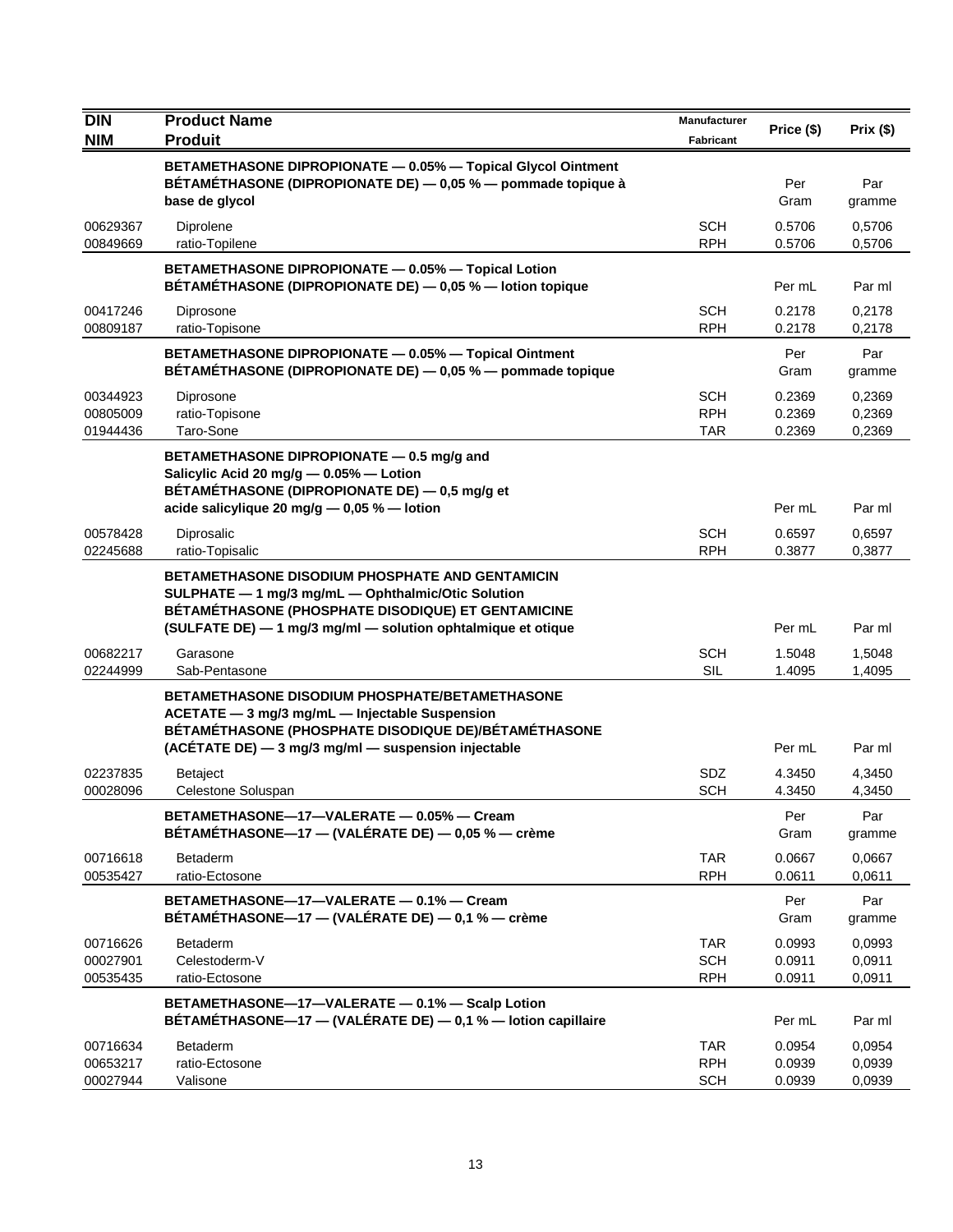| DIN                                          | <b>Product Name</b>                                                                                                  | <b>Manufacturer</b>                                  |                                      |                                      |
|----------------------------------------------|----------------------------------------------------------------------------------------------------------------------|------------------------------------------------------|--------------------------------------|--------------------------------------|
| <b>NIM</b>                                   | <b>Produit</b>                                                                                                       | Fabricant                                            | Price (\$)                           | Prix(\$)                             |
|                                              | BETAMETHASONE-17-VALERATE - 0.05% - Topical Lotion<br>BÉTAMÉTHASONE-17 - (VALÉRATE DE) - 0,05 % - lotion topique     |                                                      | Per mL                               | Par ml                               |
| 02100185<br>00653209                         | Betnovate<br>ratio-Ectosone                                                                                          | <b>RBT</b><br><b>RPH</b>                             | 0.2090<br>0.2090                     | 0,2090<br>0,2090                     |
|                                              | BETAMETHASONE-17-VALERATE - 0.1% - Topical Lotion<br>BÉTAMÉTHASONE-17 - (VALÉRATE DE) - 0,1 % - lotion topique       |                                                      | Per mL                               | Par ml                               |
| 02100193<br>00750050                         | <b>Betnovate</b><br>ratio-Ectosone                                                                                   | <b>RBT</b><br><b>RPH</b>                             | 0.2750<br>0.2750                     | 0,2750<br>0,2750                     |
|                                              | BEZAFIBRATE - 200 mg - Tablets<br>BEZAFIBRATE - 200 mg - comprimés                                                   |                                                      | Per<br>Tablet                        | Par<br>comprimé                      |
| 02084082<br>02240331                         | <b>Bezalip</b><br>pms-Bezafibrate                                                                                    | <b>HLR</b><br><b>PMS</b>                             | 0.9717<br>0.9716                     | 0,9717<br>0,9716                     |
|                                              | BISACODYL - 5 mg - Enteric Tablets<br>BISACODYL - 5 mg - comprimés à enrobage entérosoluble                          |                                                      | Per<br>Tablet                        | Par<br>comprimé                      |
| 00254142<br>00545023<br>00587273             | <b>Dulcolax</b><br>Apo-Bisacodyl<br>pms-Bisacodyl                                                                    | <b>BOE</b><br><b>APX</b><br><b>PMS</b>               | 0.2112<br>0.0594<br>0.0535           | 0,2112<br>0,0594<br>0,0535           |
|                                              | BISACODYL - 10 mg - Suppositories<br>BISACODYL - 10 mg - suppositoires                                               |                                                      | Per                                  | Par<br>Suppository suppositoire      |
| 00003875<br>00754595<br>00582883<br>00404802 | <b>Dulcolax</b><br>Apo-Bisacodyl<br>pms-Bisacodyl<br>ratio-Bisacodyl                                                 | <b>BOE</b><br><b>APX</b><br><b>PMS</b><br><b>RPH</b> | 1.2284<br>0.5995<br>0.5405<br>0.5149 | 1,2284<br>0,5995<br>0,5405<br>0,5149 |
|                                              | BISOPROLOL FUMARATE - 5 mg - Tablets<br>BISOPROLOL (FUMARATE DE) - 5 mg - comprimés                                  |                                                      | Per<br>Tablet                        | Par<br>comprimé                      |
| 02241148<br>02247439<br>02256134<br>02267470 | Monocor<br>Rhoxal-bisoprolol<br>Apo-Bisoprolol<br>Novo-Bisoprolol                                                    | <b>BIV</b><br><b>RXP</b><br><b>APX</b><br><b>NOP</b> | 0.3850<br>0.2695<br>0.2426<br>0.2426 | 0,3850<br>0,2695<br>0,2426<br>0,2426 |
|                                              | BISOPROLOL FUMARATE - 10 mg - Tablets<br>BISOPROLOL (FUMARATE DE) - 10 mg - comprimés                                |                                                      | Per<br>Tablet                        | Par<br>comprimé                      |
| 02241149<br>02247440<br>02256177<br>02267489 | Monocor<br>Rhoxal-bisoprolol<br>Apo-Bisoprolol<br>Novo-Bisoprolol                                                    | <b>BIV</b><br><b>RXP</b><br><b>APX</b><br><b>NOP</b> | 0.6380<br>0.4466<br>0.4019<br>0.4019 | 0,6380<br>0,4466<br>0,4019<br>0,4019 |
|                                              | <b>BRIMONIDINE TARTRATE - 0.2% - Ophthalmic Solution</b><br>BRIMONIDINE (TARTRATE DE) - 0,2 % - solution ophtalmique |                                                      | Per mL                               | Par ml                               |
| 02236876<br>02246284<br>02243026<br>02260077 | Alphagan<br>pms-Brimonidine<br>ratio-Brimonidine<br>Apo-Brimonidine                                                  | ALL<br><b>PMS</b><br><b>RPH</b><br><b>APX</b>        | 3.6300<br>2.2880<br>2.2880<br>2.2870 | 3,6300<br>2,2880<br>2,2880<br>2,2870 |
|                                              | BROMAZEPAM - 1.5 mg - Tablets<br>$BROMAZÉPAM - 1,5 mg - comprimés$                                                   |                                                      | Per<br>Tablet                        | Par<br>comprimé                      |
| 00682314<br>02177153<br>02192705<br>02171856 | Lectopam<br>Apo-Bromazepam<br>Gen-Bromazepam<br>Nu-Bromazepam                                                        | <b>HLR</b><br><b>APX</b><br><b>GPM</b><br><b>NXP</b> | 0.1190<br>0.0850<br>0.0762<br>0.0762 | 0,1190<br>0,0850<br>0,0762<br>0,0762 |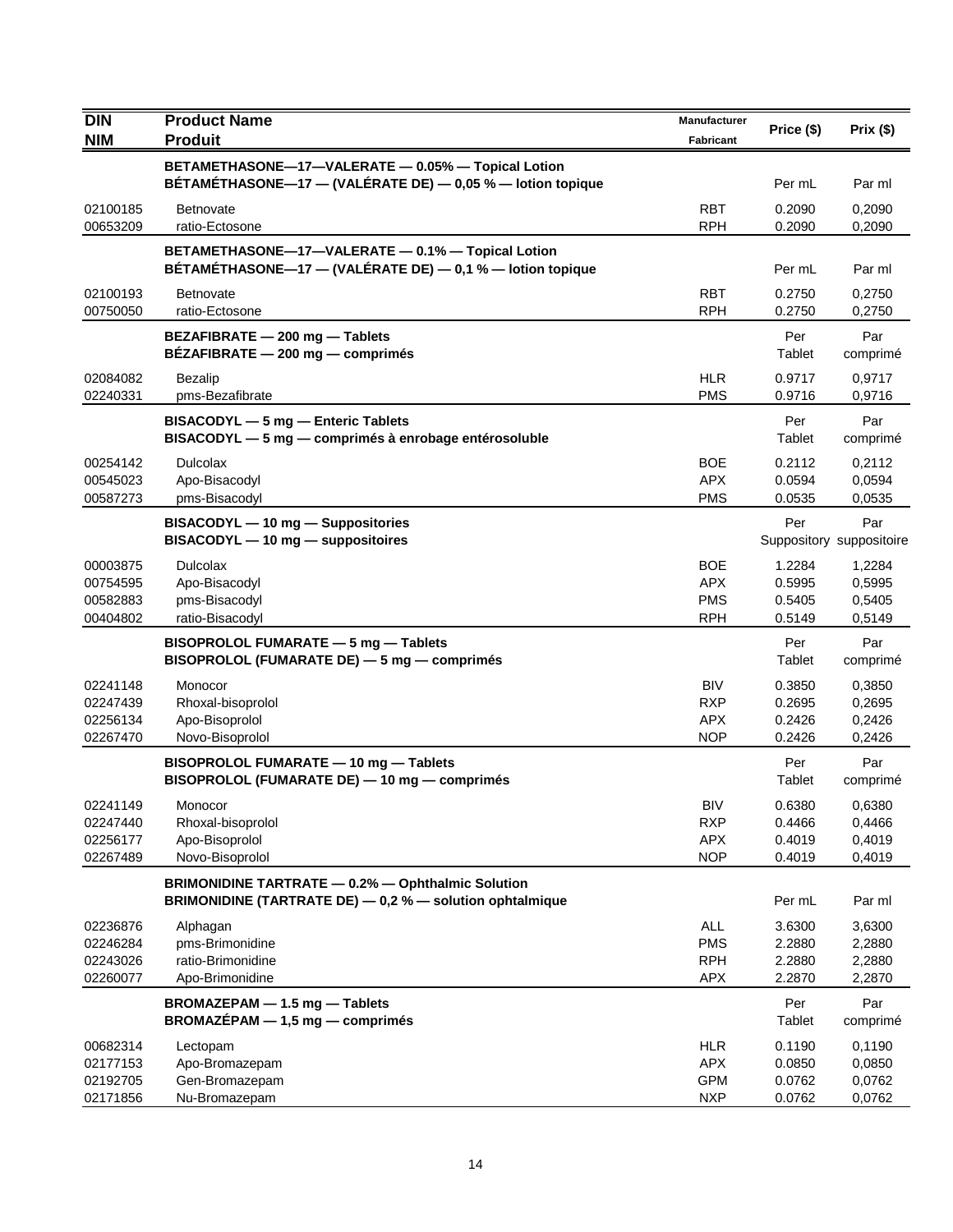| <b>DIN</b>           | <b>Product Name</b>                                                                       | Manufacturer             | Price (\$)       | Prix(\$)         |
|----------------------|-------------------------------------------------------------------------------------------|--------------------------|------------------|------------------|
| <b>NIM</b>           | <b>Produit</b>                                                                            | Fabricant                |                  |                  |
|                      | BROMAZEPAM - 3 mg - Tablets<br>$BROMAZÉPAM - 3 mg - comprimés$                            |                          | Per<br>Tablet    | Par<br>comprimé  |
|                      |                                                                                           |                          |                  |                  |
| 00518123<br>02192713 | Lectopam                                                                                  | <b>HLR</b><br><b>GPM</b> | 0.1617<br>0.0971 | 0,1617<br>0,0971 |
| 02177161             | Gen-Bromazepam<br>Apo-Bromazepam                                                          | <b>APX</b>               | 0.0970           | 0,0970           |
| 02230584             | Novo-Bromazepam                                                                           | <b>NOP</b>               | 0.0970           | 0,0970           |
| 02171864             | Nu-Bromazepam                                                                             | <b>NXP</b>               | 0.0970           | 0,0970           |
|                      | BROMAZEPAM - 6 mg - Tablets<br>$BROMAZÉPAM - 6 mg - comprimés$                            |                          | Per<br>Tablet    | Par<br>comprimé  |
|                      |                                                                                           |                          |                  |                  |
| 00518131             | Lectopam                                                                                  | <b>HLR</b>               | 0.2362           | 0,2362           |
| 02177188             | Apo-Bromazepam                                                                            | <b>APX</b>               | 0.1417           | 0,1417           |
| 02192721<br>02230585 | Gen-Bromazepam                                                                            | <b>GPM</b><br><b>NOP</b> | 0.1417<br>0.1417 | 0,1417           |
| 02171872             | Novo-Bromazepam<br>Nu-Bromazepam                                                          | <b>NXP</b>               | 0.1417           | 0,1417<br>0,1417 |
|                      | BROMOCRIPTINE MESYLATE - 2.5 mg - Tablets                                                 |                          | Per              | Par              |
|                      | BROMOCRIPTINE (MÉSYLATE DE) - 2,5 mg - comprimés                                          |                          | Tablet           | comprimé         |
| 00371033             | Parlodel                                                                                  | <b>NVT</b>               | 1.1327           | 1,1327           |
| 02238636             | Dom-Bromocriptine                                                                         | <b>DOM</b>               | 0.5999           | 0,5999           |
| 02231702             | pms-Bromocriptine                                                                         | <b>PMS</b>               | 0.5999           | 0,5999           |
| 02087324             | Apo-Bromocriptine                                                                         | <b>APX</b>               | 0.5998           | 0,5998           |
|                      | BROMOCRIPTINE MESYLATE - 5 mg - Capsules<br>BROMOCRIPTINE (MÉSYLATE DE) - 5 mg - capsules |                          | Per<br>Capsule   | Par<br>capsule   |
| 00568643             | Parlodel                                                                                  | <b>NVT</b>               | 2.0173           | 2,0173           |
| 02238637             | Dom-Bromocriptine                                                                         | <b>DOM</b>               | 1.0683           | 1,0683           |
| 02236949             | pms-Bromocriptine                                                                         | <b>PMS</b>               | 1.0683           | 1,0683           |
| 02230454             | Apo-Bromocriptine                                                                         | <b>APX</b>               | 1.0682           | 1,0682           |
|                      | BUDESONIDE - 120 Dose - 64 mcg - Aqueous Nasal Spray                                      |                          |                  |                  |
|                      | BUDESONIDE - 120 doses - 64 mcg - vaporisateur nasal pour                                 |                          | Per              | Par              |
|                      | solution aqueuse                                                                          |                          | Dose             | dose             |
| 02231923             | <b>Rhinocort Aqua</b>                                                                     | <b>AZC</b>               | 0.0910           | 0,0910           |
| 02241003             | Gen-Budesonide AQ                                                                         | <b>GPM</b>               | 0.0773           | 0,0773           |
|                      | BUPROPION HCI - 150 mg - Sustained Release Tablets                                        |                          |                  |                  |
|                      | <b>BUPROPION (CHLORHYDRATE DE) - 150 mg</b>                                               |                          | Per              | Par              |
|                      | - comprimés à libération progressive                                                      |                          | Tablet           | comprimé         |
| 02237825             | <b>Wellbutrin SR</b>                                                                      | <b>GSK</b>               | 0.9564           | 0,9564           |
| 02260239             | Novo-Bupropion SR                                                                         | <b>NOP</b>               | 0.6160           | 0,6160           |
|                      | BUSPIRONE - 10 mg - Tablets                                                               |                          | Per              | Par              |
|                      | BUSPIRONE - 10 mg - comprimés                                                             |                          | Tablet           | comprimé         |
| 00603821             | Buspar                                                                                    | SQU                      | 1.0930           | 1,0930           |
| 02230874             | Gen-Buspirone                                                                             | <b>GPM</b>               | 0.7970           | 0,7970           |
| 02207672             | Nu-Buspirone                                                                              | <b>NXP</b>               | 0.7970           | 0,7970           |
| 02232564             | Dom-Buspirone                                                                             | <b>DOM</b>               | 0.7174           | 0,7174           |
| 02176122<br>02230942 | Lin-Buspirone<br>pms-Buspirone                                                            | LIN<br><b>PMS</b>        | 0.7174<br>0.7174 | 0,7174<br>0,7174 |
| 02237858             | ratio-Buspirone                                                                           | <b>RPH</b>               | 0.7174           | 0,7174           |
| 02211076             | Apo-Buspirone                                                                             | APX                      | 0.7173           | 0,7173           |
| 02231492             | Novo-Buspirone                                                                            | <b>NOP</b>               | 0.7173           | 0,7173           |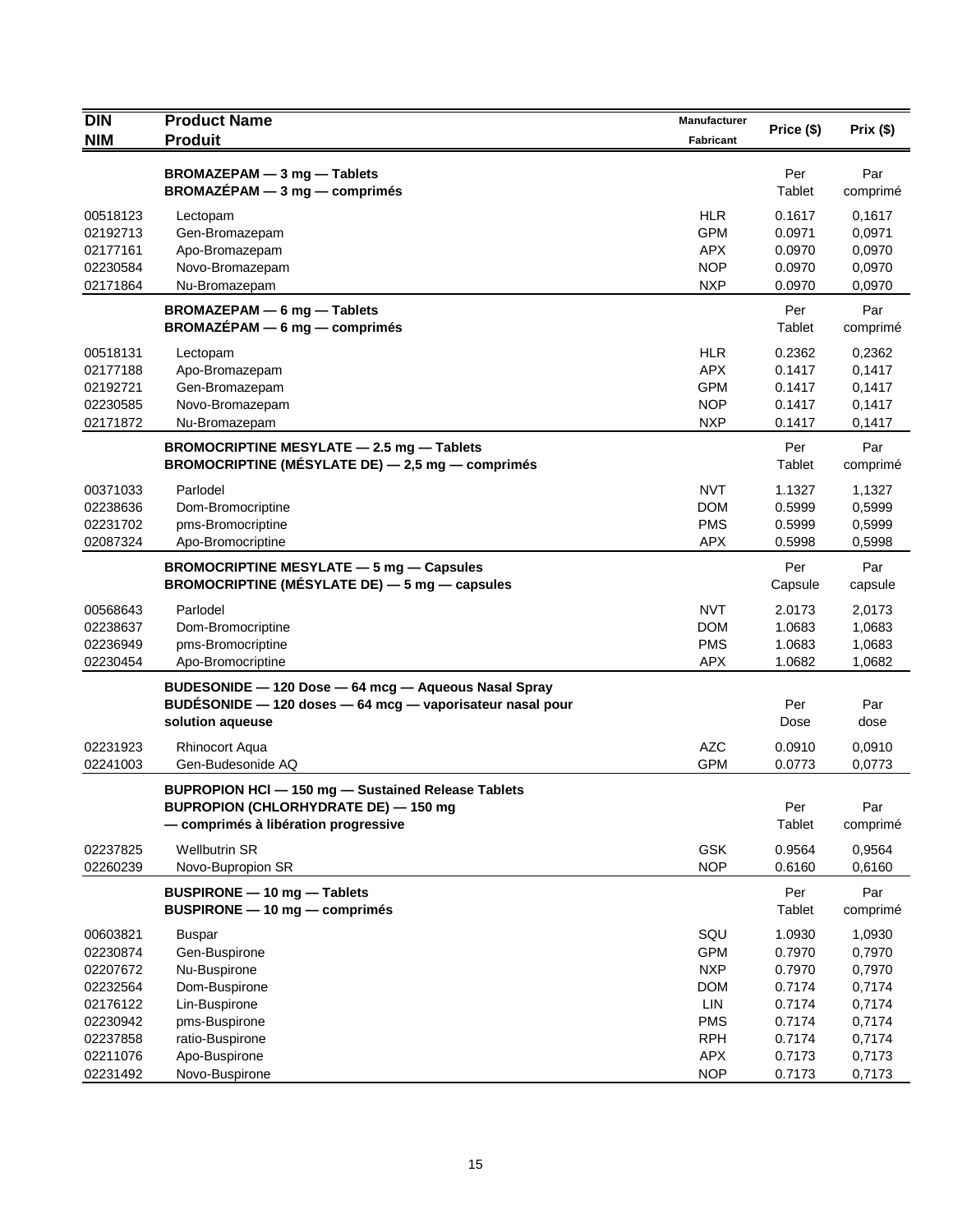| DIN                                                                                                      | <b>Product Name</b>                                                                                                                                                        | Manufacturer                                                                                                        |                                                                                        |                                                                                        |
|----------------------------------------------------------------------------------------------------------|----------------------------------------------------------------------------------------------------------------------------------------------------------------------------|---------------------------------------------------------------------------------------------------------------------|----------------------------------------------------------------------------------------|----------------------------------------------------------------------------------------|
| <b>NIM</b>                                                                                               | <b>Produit</b>                                                                                                                                                             | Fabricant                                                                                                           | Price (\$)                                                                             | Prix(\$)                                                                               |
|                                                                                                          | BUTORPHANOL TARTRATE - 10 mg/mL - Nasal Spray<br>BUTORPHANOL (TARTRATE DE) - 10 mg/ml - vaporisateur nasal                                                                 |                                                                                                                     | Per mL                                                                                 | Par ml                                                                                 |
| 02113031<br>02244508<br>02242504                                                                         | Stadol NS<br>pms-Butorphanol<br>Apo-Butorphanol                                                                                                                            | SQU<br><b>PMS</b><br><b>APX</b>                                                                                     | 26.1800<br>18.3300<br>18.3200                                                          | 26,1800<br>18,3300<br>18,3200                                                          |
|                                                                                                          | CALCITONIN - 200 IU/mL - Injection<br>CALCITONINE - 200 UI/ml - injection                                                                                                  |                                                                                                                     | Per mL                                                                                 | Par ml                                                                                 |
| 01926691<br>02246058                                                                                     | Calcimar<br>Apo-Calcitonin                                                                                                                                                 | <b>AVT</b><br><b>APX</b>                                                                                            | 24.0625<br>16.0450                                                                     | 24,0625<br>16,0450                                                                     |
|                                                                                                          | CALCITONIN (Salmon Synthetic) - 200 IU - Nasal Spray<br>CALCITONINE DE SAUMON SYNTHÉTIQUE - 200 UI - vaporisateur nasal                                                    |                                                                                                                     | Per<br>Spray                                                                           | Par<br>vaporisation                                                                    |
| 02240775<br>02247585                                                                                     | Miacalcin<br>Apo-Calcitonin                                                                                                                                                | <b>NVT</b><br><b>APX</b>                                                                                            | 2.0225<br>1.8979                                                                       | 2,0225<br>1,8979                                                                       |
|                                                                                                          | CALCIUM CARBONATE - Equivalent to 250 mg Elemental Calcium - Tablets<br>CALCIUM (CARBONATE DE) — quantité équivalant à 250 mg de calcium<br>élémentaire — comprimés        |                                                                                                                     | Per<br>Tablet                                                                          | Par<br>comprimé                                                                        |
| 02042983<br>00682047                                                                                     | Os-Cal<br>Apo-Cal                                                                                                                                                          | <b>WAY</b><br><b>APX</b>                                                                                            | 0.0986<br>0.0226                                                                       | 0,0986<br>0,0226                                                                       |
|                                                                                                          | <b>CALCIUM CARBONATE - Equivalent to 500 mg Elemental Calcium - Tablets</b><br>CALCIUM (CARBONATE DE) — quantité équivalant à 500 mg de calcium<br>élémentaire - comprimés |                                                                                                                     | Per<br>Tablet                                                                          | Par<br>comprimé                                                                        |
| 02042991<br>00682039<br>00645923                                                                         | Os-Cal<br>Apo-Cal<br>Calcium                                                                                                                                               | WAY<br><b>APX</b><br><b>NOP</b>                                                                                     | 0.1348<br>0.0319<br>0.0319                                                             | 0,1348<br>0,0319<br>0,0319                                                             |
|                                                                                                          | CAPTOPRIL - 12.5 mg - Tablets<br>CAPTOPRIL - 12,5 mg - comprimés                                                                                                           |                                                                                                                     | Per<br>Tablet                                                                          | Par<br>comprimé                                                                        |
| 00893595<br>00695661<br>02242788<br>02238551<br>02163551<br>01942964<br>01913824<br>02230203<br>00851639 | Apo-Capto<br>Capoten<br>Captopril<br>Dom-Captopril<br>Gen-Captopril<br>Novo-Captopril<br>Nu-Capto<br>pms-Captopril<br>ratio-Captopril                                      | <b>APX</b><br>SQU<br><b>ZYM</b><br><b>DOM</b><br><b>GPM</b><br><b>NOP</b><br><b>NXP</b><br><b>PMS</b><br><b>RPH</b> | 0.2332<br>0.2332<br>0.2332<br>0.2332<br>0.2332<br>0.2332<br>0.2332<br>0.2332<br>0.2332 | 0,2332<br>0,2332<br>0,2332<br>0,2332<br>0,2332<br>0,2332<br>0,2332<br>0,2332<br>0,2332 |
|                                                                                                          | CAPTOPRIL - 25 mg - Tablets<br>CAPTOPRIL - 25 mg - comprimés                                                                                                               |                                                                                                                     | Per<br>Tablet                                                                          | Par<br>comprimé                                                                        |
| 00893609<br>00851833<br>00546283<br>02242789<br>02238552<br>02163578<br>01913832                         | Apo-Capto<br>ratio-Captopril<br>Capoten<br>Captopril<br>Dom-Captopril<br>Gen-Captopril<br>Nu-Capto                                                                         | <b>APX</b><br><b>RPH</b><br>SQU<br><b>ZYM</b><br><b>DOM</b><br><b>GPM</b><br><b>NXP</b>                             | 0.3300<br>0.3330<br>0.3300<br>0.3300<br>0.3300<br>0.3300<br>0.3300                     | 0,3300<br>0,3330<br>0,3300<br>0,3300<br>0,3300<br>0,3300<br>0,3300                     |
| 01942972<br>02230204                                                                                     | Novo-Captopril<br>pms-Captopril                                                                                                                                            | <b>NOP</b><br><b>PMS</b>                                                                                            | 0.3300<br>0.3300                                                                       | 0,3300<br>0,3300                                                                       |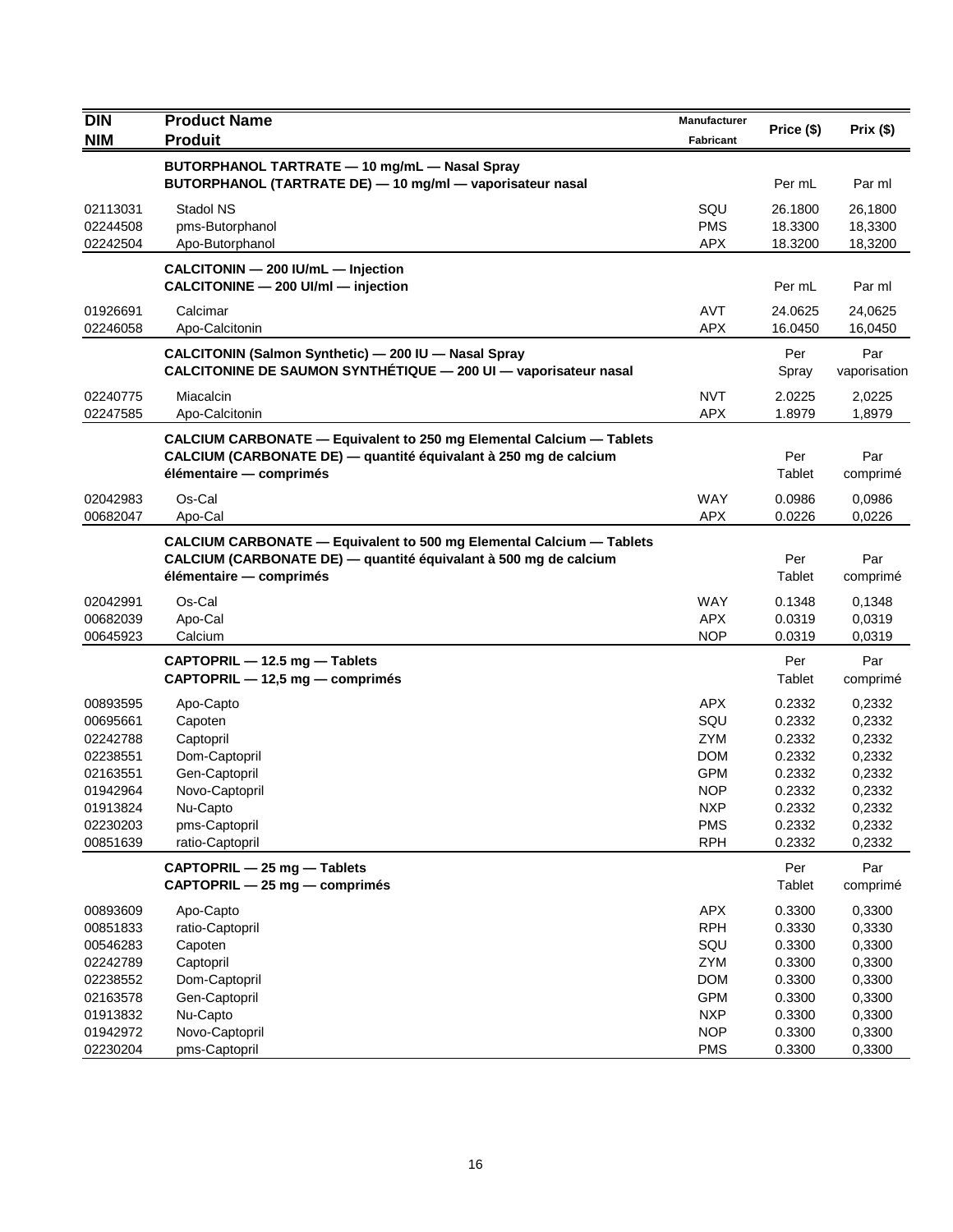| <b>DIN</b>           | <b>Product Name</b>                                         | <b>Manufacturer</b> |            | Prix (\$)        |
|----------------------|-------------------------------------------------------------|---------------------|------------|------------------|
| <b>NIM</b>           | <b>Produit</b>                                              |                     | Price (\$) |                  |
|                      | CAPTOPRIL - 50 mg - Tablets                                 |                     | Per        | Par              |
|                      | CAPTOPRIL - 50 mg - comprimés                               |                     | Tablet     | comprimé         |
| 00893617             | Apo-Capto                                                   | <b>APX</b>          | 0.6149     | 0,6149           |
| 00546291             | Capoten                                                     | SQU                 | 0.6149     | 0,6149           |
| 02242790             | Captopril                                                   | <b>ZYM</b>          | 0.6149     | 0,6149           |
| 02238553             | Dom-Captopril                                               | <b>DOM</b>          | 0.6149     | 0,6149           |
| 02163586             | Gen-Captopril                                               | <b>GPM</b>          | 0.6149     | 0,6149           |
| 01942980             | Novo-Captopril                                              | <b>NOP</b>          | 0.6149     | 0,6149           |
| 01913840             | Nu-Capto                                                    | <b>NXP</b>          | 0.6149     | 0,6149           |
| 02230205             | pms-Captopril                                               | <b>PMS</b>          | 0.6149     | 0,6149           |
| 00851647             | ratio-Captopril                                             | <b>RPH</b>          | 0.6149     | 0,6149           |
|                      | CAPTOPRIL - 100 mg - Tablets                                |                     | Per        | Par              |
|                      | CAPTOPRIL - 100 mg - comprimés                              |                     | Tablet     | comprimé         |
| 00893625             | Apo-Capto                                                   | <b>APX</b>          | 1.2475     | 1,2475           |
| 02242791             | Captopril                                                   | ZYM                 | 1.1435     | 1,1435           |
| 02238554             | Dom-Captopril                                               | <b>DOM</b>          | 1.1435     | 1,1435           |
| 02163594             | Gen-Captopril                                               | <b>GPM</b>          | 1.1435     | 1,1435           |
| 01942999             | Novo-Captopril                                              | <b>NOP</b>          | 1.1435     | 1,1435           |
| 02230206             | pms-Captopril                                               | <b>PMS</b>          | 1.1435     | 1,1435           |
| 00851655             | ratio-Captopril                                             | <b>RPH</b>          | 1.1435     | 1,1435           |
| 00546305<br>01913859 | Capoten                                                     | SQU<br><b>NXP</b>   | 1.1434     | 1,1434<br>1,1434 |
|                      | Nu-Capto                                                    |                     | 1.1434     |                  |
|                      | CARBAMAZEPINE - 100 mg - Chewable Tablets                   |                     | Per        | Par              |
|                      | CARBAMAZÉPINE - 100 mg - comprimés masticables              |                     | Tablet     | comprimé         |
| 00369810             | Tegretol                                                    | <b>NVT</b>          | 0.1478     | 0,1478           |
| 02231542             | pms-Carbamazepine                                           | <b>PMS</b>          | 0.1076     | 0,1076           |
| 02244403             | Taro-Carbamazepine                                          | <b>TAR</b>          | 0.0942     | 0,0942           |
|                      | CARBAMAZEPINE - 200 mg - Chewable Tablets                   |                     | Per        | Par              |
|                      | CARBAMAZÉPINE - 200 mg - comprimés masticables              |                     | Tablet     | comprimé         |
| 00665088             | Tegretol                                                    | <b>NVT</b>          | 0.2816     | 0,2816           |
| 02231540             | pms-Carbamazepine                                           | <b>PMS</b>          | 0.2123     | 0,2123           |
| 02244404             | Taro-Carbamazepine                                          | <b>TAR</b>          | 0.1858     | 0,1858           |
|                      | CARBAMAZEPINE - 200 mg - Sustained Release Tablets          |                     | Per        | Par              |
|                      | CARBAMAZÉPINE - 200 mg - comprimés à libération progressive |                     | Tablet     | comprimé         |
| 00773611             | Tegretol CR/Tégrétol CR                                     | <b>NVT</b>          | 0.3497     | 0,3497           |
| 02231543             | pms-Carbamazepine CR                                        | <b>PMS</b>          | 0.2472     | 0,2472           |
| 02237907             | Taro-Carbamazepine CR                                       | <b>TAR</b>          | 0.2076     | 0,2076           |
| 02241882             | Gen-Carbamazepine CR                                        | <b>GPM</b>          | 0.2075     | 0,2075           |
|                      | <b>CARBAMAZEPINE - 400 mg - Sustained Release Tablets</b>   |                     | Per        | Par              |
|                      | CARBAMAZÉPINE - 400 mg - comprimés à libération progressive |                     | Tablet     | comprimé         |
| 00755583             | <b>Tegretol CR</b>                                          | <b>NVT</b>          | 0.6993     | 0,6993           |
| 02231544             | pms-Carbamazepine CR                                        | <b>PMS</b>          | 0.4944     | 0,4944           |
| 02237908             | Taro-Carbamazepine CR                                       | <b>TAR</b>          | 0.4153     | 0,4153           |
| 02241883             | Gen-Carbamazepine CR                                        | <b>GPM</b>          | 0.4152     | 0,4152           |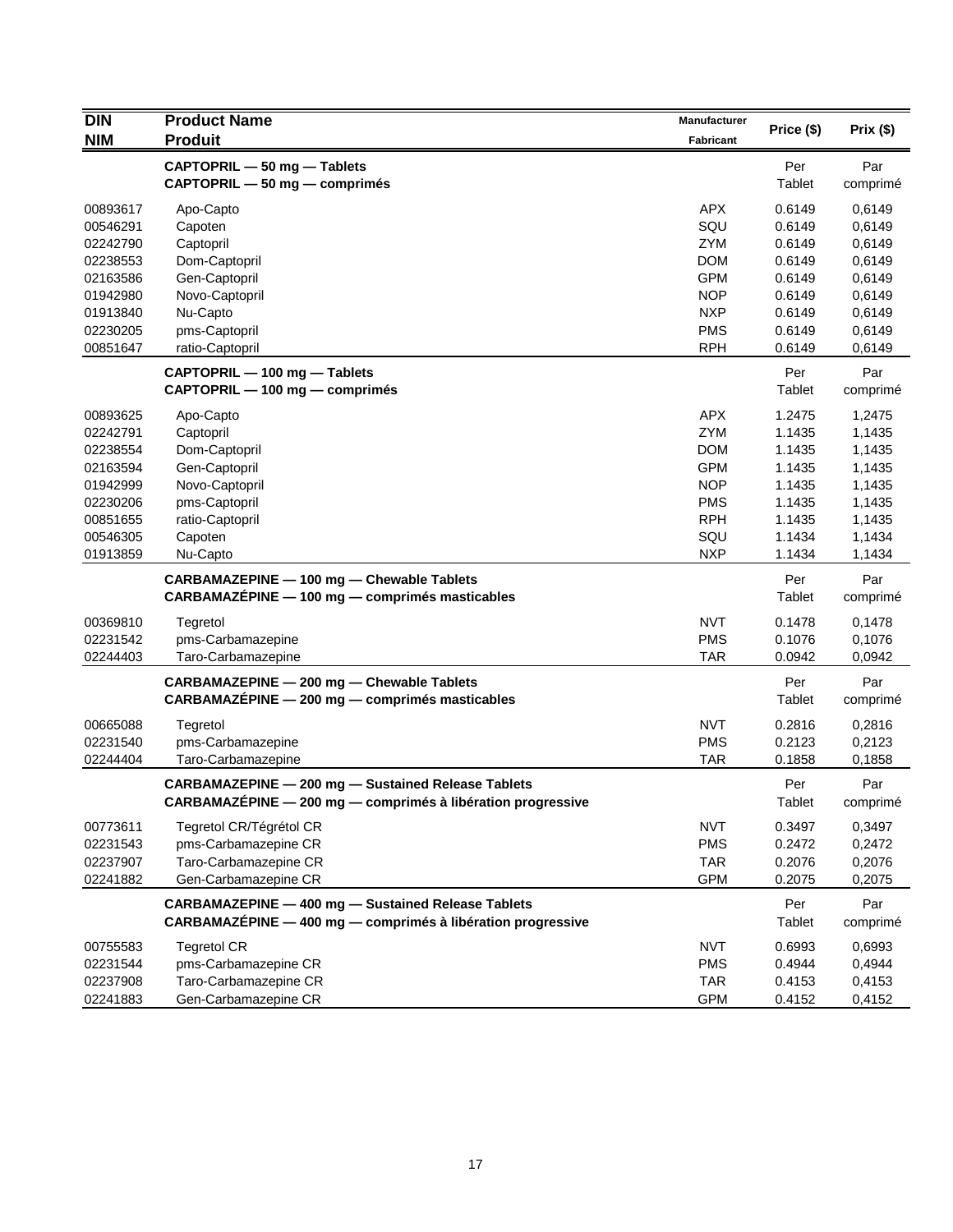| <b>DIN</b>                                                           | <b>Product Name</b>                                                                                | <b>Manufacturer</b>                                                              | Price (\$)                                               | Prix(\$)                                                 |
|----------------------------------------------------------------------|----------------------------------------------------------------------------------------------------|----------------------------------------------------------------------------------|----------------------------------------------------------|----------------------------------------------------------|
| <b>NIM</b>                                                           | <b>Produit</b>                                                                                     | Fabricant                                                                        |                                                          |                                                          |
|                                                                      | CARBAMAZEPINE - 200 mg - Tablets<br>CARBAMAZÉPINE - 200 mg - comprimés                             |                                                                                  | Per<br>Tablet                                            | Par<br>comprimé                                          |
| 00010405<br>00504742<br>02042568<br>00402699                         | Tegretol<br>Mazepine<br>Nu-Carbamazepine<br>Apo-Carbamazepine                                      | <b>NVT</b><br><b>ICN</b><br><b>NXP</b><br><b>APX</b>                             | 0.3403<br>0.1372<br>0.0961<br>0.0875                     | 0,3403<br>0,1372<br>0,0961<br>0,0875                     |
| 00782718                                                             | Novo-Carbamaz                                                                                      | <b>NOP</b>                                                                       | 0.0875                                                   | 0,0875                                                   |
|                                                                      | CARVEDILOL - 3.125 mg - Tablets<br>$CARVEDILOL - 3,125 mg - comprimés$                             |                                                                                  | Per<br>Tablet                                            | Par<br>comprimé                                          |
| 02229650<br>02246529<br>02268027<br>02247933<br>02245914<br>02252309 | Coreg<br>Novo-Carvedilol<br>Ran-Carvedilol<br>Apo-Carvedilol<br>pms-Carvedilol<br>ratio-Carvedilol | <b>SKB</b><br><b>NOP</b><br><b>RAN</b><br><b>APX</b><br><b>PMS</b><br><b>RPH</b> | 1.3508<br>0.9779<br>0.9682<br>0.8801<br>0.8801<br>0.8801 | 1,3508<br>0,9779<br>0,9682<br>0,8801<br>0,8801<br>0,8801 |
|                                                                      | CARVEDILOL - 6.25 mg - Tablets<br>$CARVEDILOL - 6,25 mg - comprimés$                               |                                                                                  | Per<br>Tablet                                            | Par<br>comprimé                                          |
| 02229651<br>02246530<br>02268035<br>02247934<br>02245915<br>02252317 | Coreg<br>Novo-Carvedilol<br>Ran-Carvedilol<br>Apo-Carvedilol<br>pms-Carvedilol<br>ratio-Carvedilol | <b>SKB</b><br><b>NOP</b><br><b>RAN</b><br><b>APX</b><br><b>PMS</b><br><b>RPH</b> | 1.3508<br>0.9779<br>0.9682<br>0.8801<br>0.8801<br>0.8801 | 1,3508<br>0,9779<br>0,9682<br>0,8801<br>0,8801<br>0,8801 |
|                                                                      | CARVEDILOL - 12.5 mg - Tablets<br>CARVEDILOL - 12,5 mg - comprimés                                 |                                                                                  | Per<br>Tablet                                            | Par<br>comprimé                                          |
| 02229652<br>02246531<br>02268043<br>02247935<br>02245916<br>02252325 | Coreg<br>Novo-Carvedilol<br>Ran-Carvedilol<br>Apo-Carvedilol<br>pms-Carvedilol<br>ratio-Carvedilol | <b>SKB</b><br><b>NOP</b><br><b>RAN</b><br><b>APX</b><br><b>PMS</b><br><b>RPH</b> | 1.3508<br>0.9779<br>0.9682<br>0.8801<br>0.8801<br>0.8801 | 1,3508<br>0,9779<br>0,9682<br>0,8801<br>0,8801<br>0,8801 |
|                                                                      | CARVEDILOL - 25 mg - Tablets<br>$CARVEDILOL - 25 mg - comprimés$                                   |                                                                                  | Per<br>Tablet                                            | Par<br>comprimé                                          |
| 02229653<br>02268051<br>02247936<br>02246532<br>02245917<br>02252333 | Coreg<br>Ran-Carvedilol<br>Apo-Carvedilol<br>Novo-Carvedilol<br>pms-Carvedilol<br>ratio-Carvedilol | <b>SKB</b><br><b>RAN</b><br>APX<br><b>NOP</b><br><b>PMS</b><br><b>RPH</b>        | 1.3508<br>0.9682<br>0.8801<br>0.8801<br>0.8801<br>0.8801 | 1,3508<br>0,9682<br>0,8801<br>0,8801<br>0,8801<br>0,8801 |
|                                                                      | CEFACLOR - 250 mg - Capsules<br>$CÉFACLOR - 250$ mg $-$ capsules                                   |                                                                                  | Per<br>Capsule                                           | Par<br>capsule                                           |
| 00465186<br>02230263<br>02231691<br>02231432<br>02185830             | Ceclor<br>Apo-Cefaclor<br>Novo-Cefaclor<br>Nu-Cefaclor<br>pms-Cefaclor                             | <b>PML</b><br><b>APX</b><br><b>NOP</b><br><b>NXP</b><br><b>PMS</b>               | 1.1228<br>1.0667<br>1.0667<br>0.9697<br>0.8420           | 1,1228<br>1,0667<br>1,0667<br>0,9697<br>0,8420           |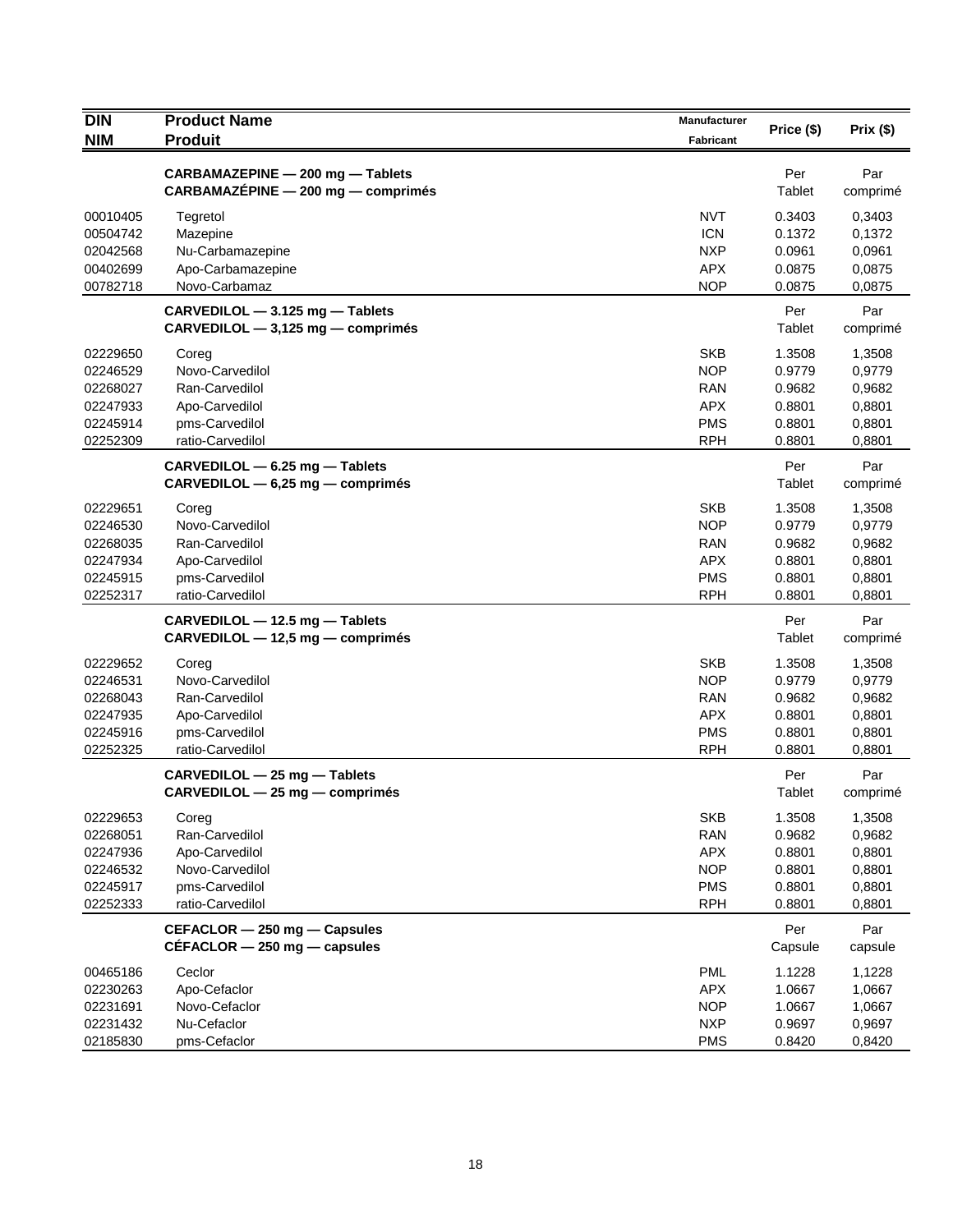| <b>DIN</b> | <b>Product Name</b>                                                                | Manufacturer     |                |                 |
|------------|------------------------------------------------------------------------------------|------------------|----------------|-----------------|
| <b>NIM</b> | <b>Produit</b>                                                                     | <b>Fabricant</b> | Price (\$)     | Prix(\$)        |
|            | CEFACLOR - 500 mg - Capsules                                                       |                  | Per            | Par             |
|            | $CÉFACLOR - 500$ mg - capsules                                                     |                  | Capsule        | capsule         |
| 00465194   | Ceclor                                                                             | <b>PML</b>       | 2.2044         | 2,2044          |
| 02230264   | Apo-Cefaclor                                                                       | <b>APX</b>       | 2.0942         | 2,0942          |
| 02231693   | Novo-Cefaclor                                                                      | <b>NOP</b>       | 2.0942         | 2,0942          |
| 02231433   | Nu-Cefaclor                                                                        | <b>NXP</b>       | 1.9038         | 1,9038          |
| 02185849   | pms-Cefaclor                                                                       | <b>PMS</b>       | 1.6530         | 1,6530          |
|            | CEFACLOR - 125 mg/5 mL - Suspension<br>$CÉFACLOR - 125$ mg/5 ml - suspension       |                  | Per mL         | Par ml          |
| 00465208   | Ceclor Oral Suspension/Suspension orale Ceclor                                     | <b>PML</b>       | 0.1198         | 0,1198          |
| 02237500   | Apo-Cefaclor                                                                       | <b>APX</b>       | 0.0899         | 0,0899          |
| 02185857   | pms-Cefaclor                                                                       | <b>PMS</b>       | 0.0898         | 0,0898          |
|            | CEFACLOR - 250 mg/5 mL - Suspension<br>$CÉFACLOR - 250$ mg/5 ml - suspension       |                  | Per mL         | Par ml          |
| 00465216   | Ceclor Oral Suspension/Suspension orale Ceclor                                     | <b>PML</b>       | 0.2193         | 0,2193          |
| 02237501   | Apo-Cefaclor                                                                       | <b>APX</b>       | 0.1645         | 0,1645          |
| 02185865   | pms-Cefaclor                                                                       | <b>PMS</b>       | 0.1644         | 0,1644          |
|            | CEFACLOR - 375 mg/5 mL - Suspension                                                |                  |                |                 |
|            | CÉFACLOR $-$ 375 mg/5 ml $-$ suspension                                            |                  | Per mL         | Par ml          |
| 00832804   | Ceclor                                                                             | PML              | 0.3160         | 0,3160          |
| 02237502   | Apo-Cefaclor                                                                       | <b>APX</b>       | 0.2370         | 0,2370          |
| 02185873   | pms-Cefaclor                                                                       | <b>PMS</b>       | 0.2370         | 0,2370          |
|            | CEFADROXIL - 500 mg - Capsules<br>$CEFADROXIL - 500 mg - capsules$                 |                  | Per<br>Capsule | Par<br>capsule  |
| 00507245   | Duricef                                                                            | <b>BRI</b>       | 0.9264         | 0,9264          |
| 02235134   | Novo-Cefadroxil                                                                    | <b>NOP</b>       | 0.9263         | 0,9263          |
| 02240774   | Apo-Cefadroxil                                                                     | <b>APX</b>       | 0.9260         | 0,9260          |
|            | CEFUROXIME AXETIL - 250 mg - Tablets<br>CÉFUROXIME AXÉTIL - 250 mg - comprimés     |                  | Per<br>Tablet  | Par<br>comprimé |
| 02212277   | Ceftin                                                                             | <b>GSK</b>       | 1.5125         | 1,5125          |
| 02244393   | Apo-Cefuroxime                                                                     | <b>APX</b>       | 1.1145         | 1,1145          |
| 02242656   | ratio-Cefuroxime                                                                   | <b>RPH</b>       | 1.0132         | 1,0132          |
|            | CEFUROXIME AXETIL - 500 mg - Tablets<br>CÉFUROXIME AXÉTIL - 500 mg - comprimés     |                  | Per<br>Tablet  | Par<br>comprimé |
| 02212285   | Ceftin                                                                             | <b>GSK</b>       | 2.9963         | 2,9963          |
| 02244394   | Apo-Cefuroxime                                                                     | APX              | 2.2080         | 2,2080          |
| 02242657   | ratio-Cefuroxime                                                                   | <b>RPH</b>       | 2.0072         | 2,0072          |
|            | CEPHALEXIN - 125 mg/5 mL - Oral Liquid<br>CEPHALEXINE - 125 mg/5 ml - liquide oral |                  | Per mL         | Par ml          |
| 00015547   | Keflex                                                                             | LIL              | 0.0493         | 0,0493          |
| 02177811   | pms-Cephalexin                                                                     | <b>PMS</b>       | 0.0356         | 0,0356          |
| 00342106   | Novo-Lexin                                                                         | <b>NOP</b>       | 0.0355         | 0,0355          |
|            | CEPHALEXIN - 250 mg/5 mL - Oral Liquid                                             |                  |                |                 |
|            | CÉPHALEXINE - 250 mg/5 ml - liquide oral                                           |                  | Per mL         | Par ml          |
| 00035645   | Keflex                                                                             | LIL              | 0.0994         | 0,0994          |
| 00342092   | Novo-Lexin                                                                         | <b>NOP</b>       | 0.0721         | 0,0721          |
| 02177838   | pms-Cephalexin                                                                     | <b>PMS</b>       | 0.0721         | 0,0721          |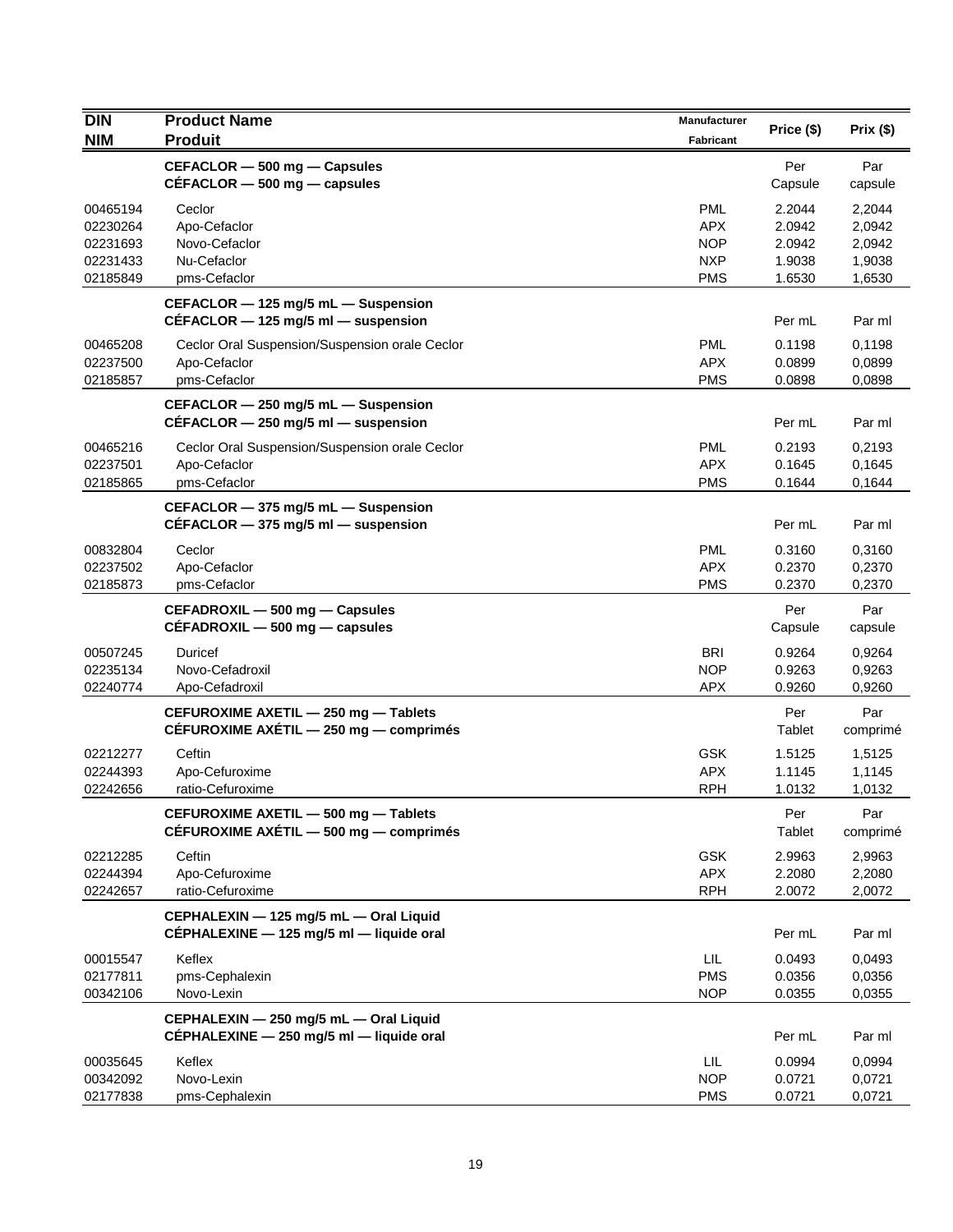| <b>DIN</b><br>NIM                                        | <b>Product Name</b><br><b>Produit</b>                                                                                                                                     | Manufacturer<br>Fabricant                                   | Price (\$)                                     | Prix (\$)                                      |
|----------------------------------------------------------|---------------------------------------------------------------------------------------------------------------------------------------------------------------------------|-------------------------------------------------------------|------------------------------------------------|------------------------------------------------|
|                                                          | CEPHALEXIN - 250 mg - Tablets<br>CÉPHALEXINE - 250 mg - comprimés                                                                                                         |                                                             | Per<br>Tablet                                  | Par<br>comprimé                                |
| 00403628<br>02177781<br>00768723<br>00583413<br>00865877 | Keflex<br>pms-Cephalexin<br>Apo-Cephalex<br>Novo-Lexin<br>Nu-Cephalex                                                                                                     | LIL<br><b>PMS</b><br><b>APX</b><br><b>NOP</b><br><b>NXP</b> | 0.3516<br>0.1643<br>0.1642<br>0.1642<br>0.1642 | 0,3516<br>0,1643<br>0,1642<br>0,1642<br>0,1642 |
|                                                          | CEPHALEXIN - 500 mg - Tablets<br>CÉPHALEXINE - 500 mg - comprimés                                                                                                         |                                                             | Per<br>Tablet                                  | Par<br>comprimé                                |
| 00244392<br>00768715<br>00583421<br>00865885<br>02177803 | Keflex<br>Apo-Cephalex<br>Novo-Lexin<br>Nu-Cephalex<br>pms-Cephalexin                                                                                                     | LIL<br><b>APX</b><br><b>NOP</b><br><b>NXP</b><br><b>PMS</b> | 0.7050<br>0.3285<br>0.3285<br>0.3285<br>0.3285 | 0,7050<br>0,3285<br>0,3285<br>0,3285<br>0,3285 |
|                                                          | CETIRIZINE HCI - 5 mg - Tablets<br>CETIRIZINE (CHLORHYDRATE DE) - 5 mg - comprimés                                                                                        |                                                             | Per<br>Tablet                                  | Par<br>comprimé                                |
| 02223546<br>02240910                                     | Reactine<br>Apo-Cetirizine                                                                                                                                                | PFI<br><b>APX</b>                                           | 0.8855<br>0.6527                               | 0.8855<br>0,6527                               |
|                                                          | CETIRIZINE HCI - 10 mg - Tablets<br>CÉTIRIZINE (CHLORHYDRATE DE) — 10 mg — comprimés                                                                                      |                                                             | Per<br>Tablet                                  | Par<br>comprimé                                |
| 01900986<br>02231603                                     | Reactine<br>Apo-Cetirizine                                                                                                                                                | PFI<br><b>APX</b>                                           | 0.8354<br>0.5785                               | 0,8354<br>0,5785                               |
|                                                          | CHLORDIAZEPOXIDE HCI/CLIDINIUM BROMIDE - 5 mg/2.5 mg - Capsules<br>CHLORDIAZÉPOXIDE (CHLORHYDRATE DE)/BROMURE DE CLIDINIUM -<br>$5 \text{ mg}/2, 5 \text{ mg}$ - capsules |                                                             | Per<br>Capsule                                 | Par<br>capsule                                 |
| 00115630<br>00618454                                     | Librax<br>Apo-Chlorax                                                                                                                                                     | <b>ICN</b><br><b>APX</b>                                    | 0.3240<br>0.2222                               | 0,3240<br>0,2222                               |
|                                                          | CHLORPROMAZINE - 40 mg/mL - Oral Drops<br>CHLORPROMAZINE - 40 mg/ml - gouttes orales                                                                                      |                                                             | Per mL                                         | Par ml                                         |
| 00690805<br>01929992                                     | Chlorpromanyl 40<br>Largactil                                                                                                                                             | <b>TCH</b><br><b>RPR</b>                                    | 0.2973<br>0.2973                               | 0,2973<br>0,2973                               |
|                                                          | CHLORPROPAMIDE - 250 mg - Tablets<br>CHLORPROPAMIDE - 250 mg - comprimés                                                                                                  |                                                             | Per<br>Tablet                                  | Par<br>comprimé                                |
| 00024716<br>00312711<br>00021350                         | Diabinese/Diabinèse<br>Apo-Chlorpropamide<br>Novopropamide                                                                                                                | PFI<br><b>APX</b><br><b>NOP</b>                             | 0.2092<br>0.0460<br>0.0460                     | 0,2092<br>0,0460<br>0,0460                     |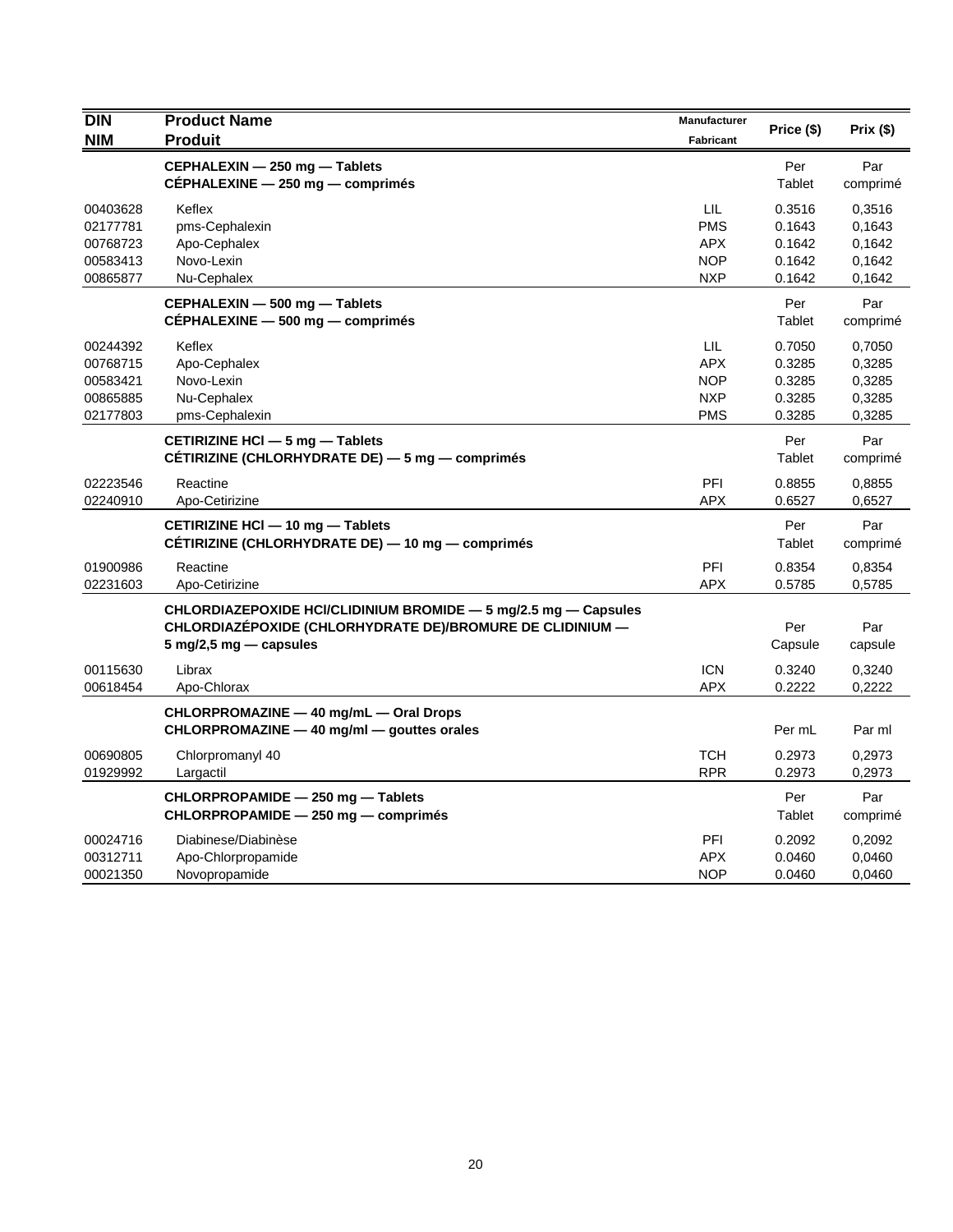| <b>DIN</b>                                                           | <b>Product Name</b>                                                                                                                                                                  | Manufacturer                                                                     | Price (\$)                                               | Prix(\$)                                                 |
|----------------------------------------------------------------------|--------------------------------------------------------------------------------------------------------------------------------------------------------------------------------------|----------------------------------------------------------------------------------|----------------------------------------------------------|----------------------------------------------------------|
| <b>NIM</b>                                                           | <b>Produit</b>                                                                                                                                                                       | Fabricant                                                                        |                                                          |                                                          |
|                                                                      | CHOLESTYRAMINE RESIN (ANHYDROUS) - 4 g/Dose - Oral Powder<br>CHOLESTYRAMINE (RÉSINE ANHYDRE DE) — 4 g/dose — poudre orale                                                            |                                                                                  | Per<br>Dose                                              | Par<br>dose                                              |
| 00890960<br>02210320                                                 | pms-Cholestyramine Light-Pouch/pms-Cholestyramine léger, en sachet<br>pms-Cholestyramine Regular Pouch/pms-Cholestyramine ordinaire,<br>en sachet                                    | <b>PMS</b><br><b>PMS</b>                                                         | 0.7048<br>0.7048                                         | 0,7048<br>0,7048                                         |
| 00464880<br>02141795                                                 | Questran-Pouch/Questran en sachet<br>pms-Cholestyramine Light-Powder/pms-Cholestyramine léger, en                                                                                    | SQU<br><b>PMS</b>                                                                | 0.7048<br>0.5219                                         | 0,7048<br>0,5219                                         |
| 02125463                                                             | poudre<br>pms-Cholestyramine Light-Powder/pms-Cholestyramine léger, en<br>poudre                                                                                                     | <b>PMS</b>                                                                       | 0.5219                                                   | 0,5219                                                   |
| 02207745                                                             | pms-Cholestyramine Regular Powder/pms-Cholestyramine ordinaire,<br>en poudre                                                                                                         | <b>PMS</b>                                                                       | 0.5219                                                   | 0,5219                                                   |
| 01918486<br>00634093<br>02139197<br>02139189                         | Questran Light-Pouch/Questran léger, en sachet<br>Questran-Powder/Questran en poudre<br>Novo-Cholamine Light/Novo-Cholamine léger<br>Novo-Cholamine Regular/Novo-Cholamine ordinaire | SQU<br>SQU<br><b>NOP</b><br><b>NOP</b>                                           | 0.5219<br>0.5219<br>0.5217<br>0.5217                     | 0,5219<br>0,5219<br>0,5217<br>0,5217                     |
|                                                                      | CILAZAPRIL MONOHYDRATE - 1 mg - Tablets<br>CILAZAPRIL MONOHYDRATE DE - 1 mg - comprimés                                                                                              |                                                                                  | Per<br>Tablet                                            | Par<br>comprimé                                          |
| 01911465<br>02266350                                                 | Inhibace<br>Novo-Cilazapril                                                                                                                                                          | <b>HLR</b><br><b>NOP</b>                                                         | 0.7054<br>0.4543                                         | 0,7054<br>0,4543                                         |
|                                                                      | CILAZAPRIL MONOHYDRATE - 2.5 mg - Tablets<br>CILAZAPRIL MONOHYDRATE DE - 2,5 mg - comprimés                                                                                          |                                                                                  | Per<br>Tablet                                            | Par<br>comprimé                                          |
| 01911473<br>02266369                                                 | Inhibace<br>Novo-Cilazapril                                                                                                                                                          | <b>HLR</b><br><b>NOP</b>                                                         | 0.7997<br>0.5236                                         | 0,7997<br>0,5236                                         |
|                                                                      | CILAZAPRIL MONOHYDRATE - 5 mg - Tablets<br>CILAZAPRIL MONOHYDRATE DE - 5 mg - comprimés                                                                                              |                                                                                  | Per<br>Tablet                                            | Par<br>comprimé                                          |
| 01911481<br>02266377                                                 | Inhibace<br>Novo-Cilazapril                                                                                                                                                          | <b>HLR</b><br><b>NOP</b>                                                         | 0.9290<br>0.6083                                         | 0,9290<br>0,6083                                         |
|                                                                      | CIMETIDINE - 300 mg - Tablets<br>$CIMÉTIDINE - 300 mg - comprimés$                                                                                                                   |                                                                                  | Per<br>Tablet                                            | Par<br>comprimé                                          |
| 01916815<br>02229718<br>00487872<br>02227444<br>00582417<br>00865818 | Tagamet<br>pms-Cimetidine<br>Apo-Cimetidine<br>Gen-Cimetidine<br>Novo-Cimetidine<br>Nu-Cimet                                                                                         | <b>GSK</b><br><b>PMS</b><br><b>APX</b><br><b>GPM</b><br><b>NOP</b><br><b>NXP</b> | 0.3689<br>0.0948<br>0.0946<br>0.0946<br>0.0946<br>0.0946 | 0,3689<br>0,0948<br>0,0946<br>0,0946<br>0,0946<br>0,0946 |
|                                                                      | CIMETIDINE - 400 mg - Tablets<br>CIMÉTIDINE - 400 mg - comprimés                                                                                                                     |                                                                                  | Per<br>Tablet                                            | Par<br>comprimé                                          |
| 01916785<br>00600059<br>02227452<br>00603678<br>00865826<br>02229719 | Tagamet<br>Apo-Cimetidine<br>Gen-Cimetidine<br>Novo-Cimetidine<br>Nu-Cimet<br>pms-Cimetidine                                                                                         | GSK<br><b>APX</b><br>GPM<br><b>NOP</b><br><b>NXP</b><br><b>PMS</b>               | 0.6035<br>0.1485<br>0.1485<br>0.1485<br>0.1485<br>0.1485 | 0,6035<br>0,1485<br>0,1485<br>0,1485<br>0,1485<br>0,1485 |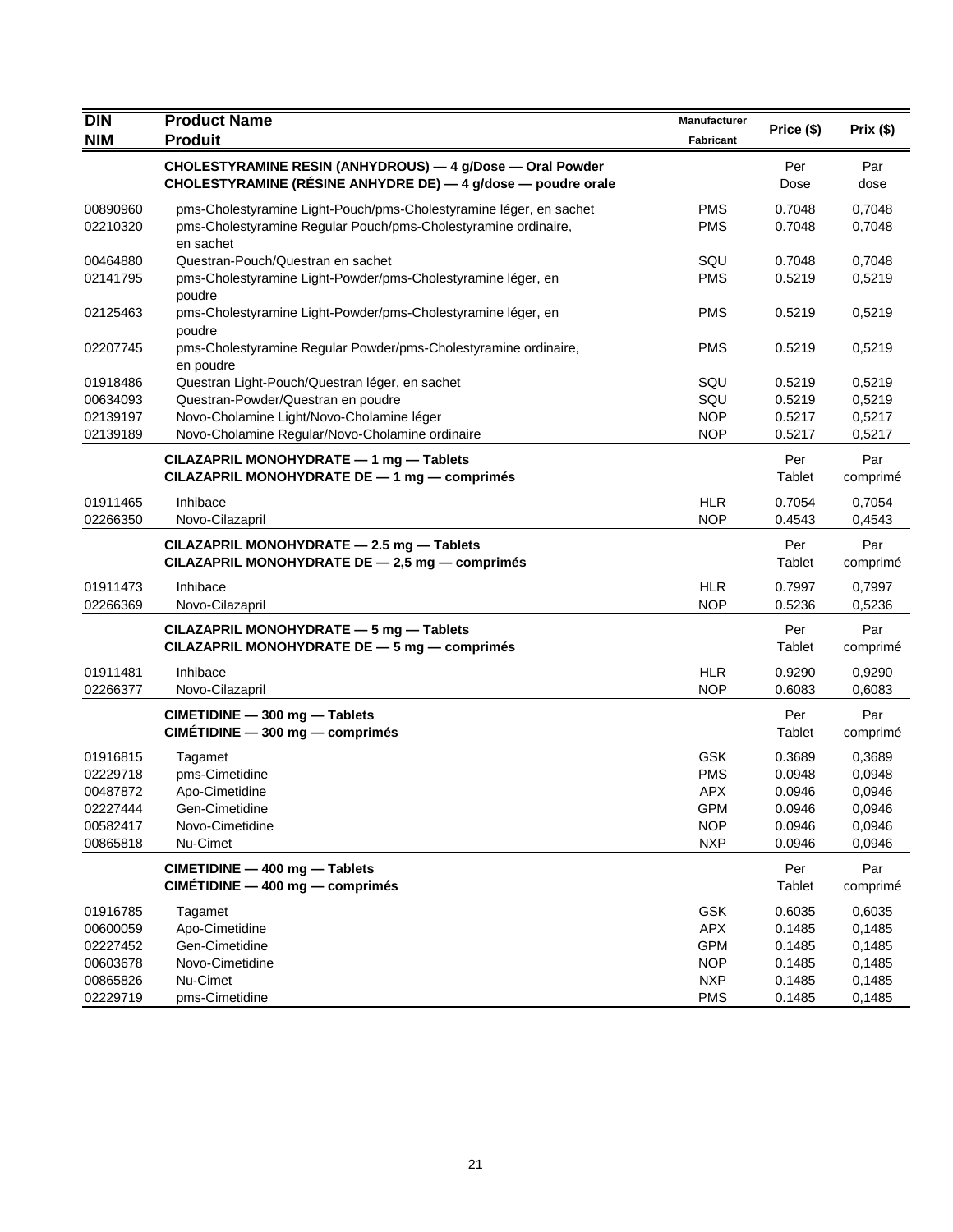| <b>DIN</b><br><b>NIM</b> | <b>Product Name</b><br><b>Produit</b>                                                       | Manufacturer<br>Fabricant | Price (\$)           | Prix(\$)         |
|--------------------------|---------------------------------------------------------------------------------------------|---------------------------|----------------------|------------------|
|                          | CIMETIDINE - 600 mg - Tablets<br>CIMETIDINE - 600 mg - comprimés                            |                           | Per<br>Tablet        | Par<br>comprimé  |
| 01916777<br>00600067     | Tagamet<br>Apo-Cimetidine                                                                   | <b>GSK</b><br><b>APX</b>  | 0.7013<br>0.1892     | 0,7013<br>0,1892 |
| 02227460                 | Gen-Cimetidine                                                                              | <b>GPM</b>                | 0.1892               | 0,1892           |
| 00603686                 | Novo-Cimetidine                                                                             | <b>NOP</b>                | 0.1892               | 0,1892           |
| 00865834                 | Nu-Cimet                                                                                    | <b>NXP</b>                | 0.1792               | 0,1792           |
| 02229720                 | pms-Cimetidine                                                                              | <b>PMS</b>                | 0.1792               | 0,1792           |
|                          | CIMETIDINE - 800 mg - Tablets<br>CIMETIDINE - 800 mg - comprimés                            |                           | Per<br>Tablet        | Par<br>comprimé  |
| 00749494                 | Apo-Cimetidine                                                                              | <b>APX</b>                | 0.2783               | 0,2783           |
| 02227479                 | Gen-Cimetidine                                                                              | <b>GPM</b>                | 0.2783               | 0,2783           |
| 00663727                 | Novo-Cimetidine                                                                             | <b>NOP</b>                | 0.2783               | 0,2783           |
| 02229721                 | pms-Cimetidine                                                                              | <b>PMS</b>                | 0.2783               | 0,2783           |
|                          | CIPROFLOXACIN - 0.3% - Ophthalmic Solution<br>CIPROFLOXACINE - 0,3 % - solution ophtalmique |                           | Per<br>mL            | Par<br>ml        |
|                          |                                                                                             |                           |                      |                  |
| 01945270<br>02263130     | Ciloxan                                                                                     | <b>ALC</b><br>APX         | 2.2814               | 2,2814           |
| 02253933                 | Apo-Ciproflox<br>pms-Ciprofloxacin                                                          | <b>PMS</b>                | 1.4100<br>1.2408     | 1,4100<br>1,2408 |
|                          |                                                                                             |                           |                      |                  |
|                          | CIPROFLOXACIN - 250 mg - Tablets<br>CIPROFLOXACINE - 250 mg - comprimés                     |                           | Per<br><b>Tablet</b> | Par<br>comprimé  |
| 02155958                 | Cipro                                                                                       | <b>BAY</b>                | 2.5408               | 2,5408           |
| 02267934                 | Ran-Ciprofloxacin                                                                           | <b>RAN</b>                | 1.8813               | 1,8813           |
| 02229521                 | Apo-Ciproflox                                                                               | <b>APX</b>                | 1.7102               | 1,7102           |
| 02247339                 | Co Ciprofloxacin                                                                            | COB                       | 1.7102               | 1,7102           |
| 02245647                 | Gen-Ciprofloxacin                                                                           | <b>GPM</b>                | 1.7102               | 1,7102           |
| 02161737                 | Novo-Ciprofloxacin                                                                          | <b>NOP</b>                | 1.7102               | 1,7102           |
| 02248437                 | pms-Ciprofloxacin                                                                           | <b>PMS</b>                | 1.7102               | 1,7102           |
| 02246825                 | ratio-Ciprofloxacin                                                                         | <b>RPH</b>                | 1.7102               | 1,7102           |
| 02248756                 | Rhoxal-ciprofloxacin                                                                        | <b>RXP</b>                | 1.7102               | 1,7102           |
|                          | CIPROFLOXACIN - 500 mg - Tablets<br>CIPROFLOXACINE - 500 mg - comprimés                     |                           | Per<br>Tablet        | Par<br>comprimé  |
| 02155966                 | Cipro                                                                                       | <b>BAY</b>                | 2.8666               | 2,8666           |
| 02267942                 | Ran-Ciprofloxacin                                                                           | RAN                       | 2.1224               | 2,1224           |
| 02229522                 | Apo-Ciproflox                                                                               | APX                       | 1.9295               | 1,9295           |
| 02247340                 | Co Ciprofloxacin                                                                            | COB                       | 1.9295               | 1,9295           |
| 02161745                 | Novo-Ciprofloxacin                                                                          | <b>NOP</b>                | 1.9295               | 1,9295           |
| 02245648                 | Gen-Ciprofloxacin                                                                           | <b>GPM</b>                | 1.9294               | 1,9294           |
| 02248438                 | pms-Ciprofloxacin                                                                           | <b>PMS</b>                | 1.9294               | 1,9294           |
| 02246826                 | ratio-Ciprofloxacin                                                                         | <b>RPH</b>                | 1.9294               | 1,9294           |
| 02248757                 | Rhoxal-ciprofloxacin                                                                        | <b>RXP</b>                | 1.9294               | 1,9294           |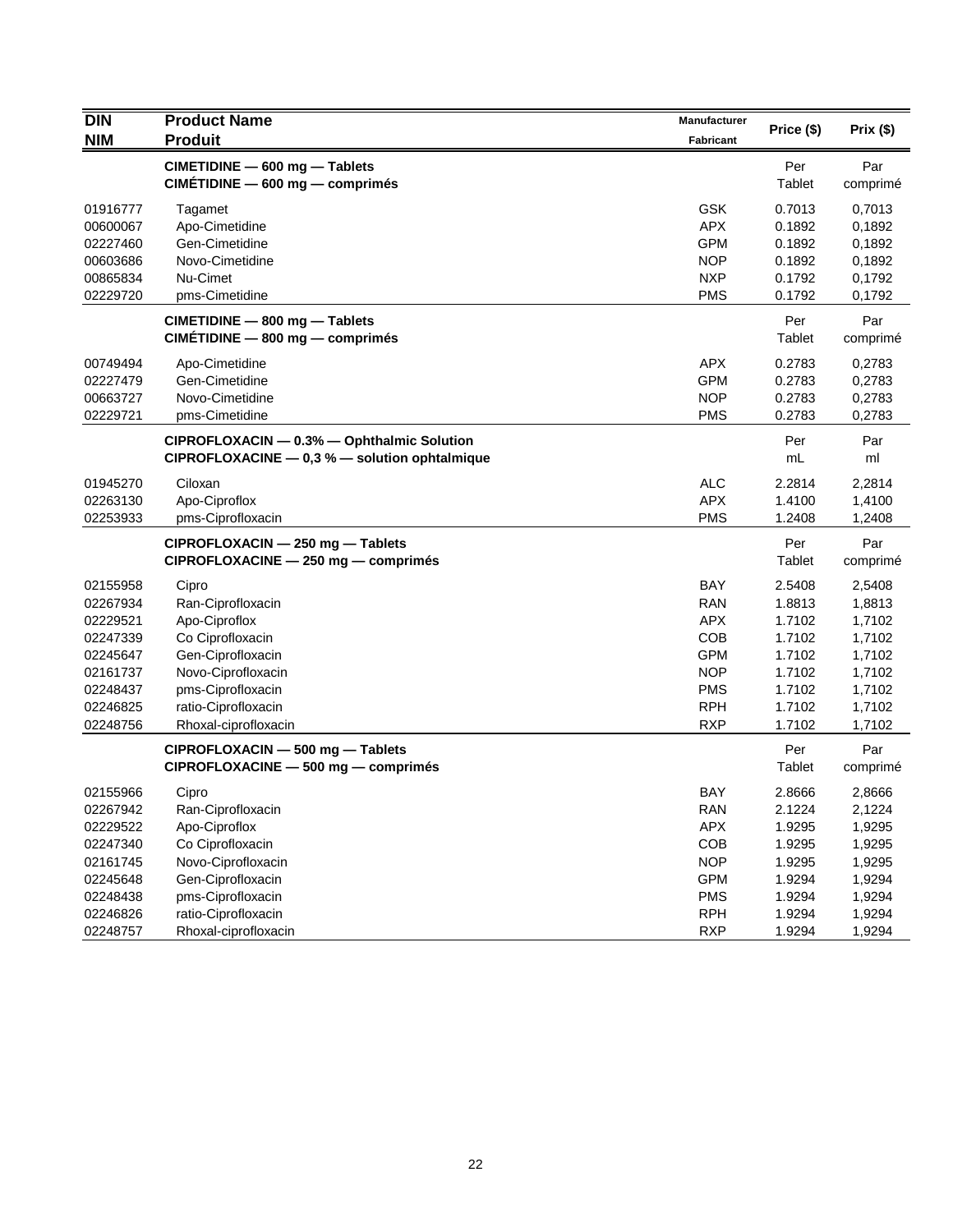| <b>DIN</b> | <b>Product Name</b>                 | Manufacturer | Price (\$) | Prix (\$) |
|------------|-------------------------------------|--------------|------------|-----------|
| <b>NIM</b> | <b>Produit</b>                      | Fabricant    |            |           |
|            | CIPROFLOXACIN - 750 mg - Tablets    |              | Per        | Par       |
|            | CIPROFLOXACINE - 750 mg - comprimés |              | Tablet     | comprimé  |
| 02155974   | Cipro                               | <b>BAY</b>   | 5.4068     | 5,4068    |
| 02267950   | Ran-Ciprofloxacin                   | <b>RAN</b>   | 4.0029     | 4,0029    |
| 02229523   | Apo-Ciproflox                       | <b>APX</b>   | 3.6391     | 3,6391    |
| 02245649   | Gen-Ciprofloxacin                   | <b>GPM</b>   | 3.6391     | 3,6391    |
| 02161753   | Novo-Ciprofloxacin                  | <b>NOP</b>   | 3.6391     | 3,6391    |
| 02247341   | Co Ciprofloxacin                    | <b>COB</b>   | 3.6390     | 3,6390    |
| 02248439   | pms-Ciprofloxacin                   | <b>PMS</b>   | 3.6390     | 3,6390    |
| 02246827   | ratio-Ciprofloxacin                 | <b>RPH</b>   | 3.6390     | 3,6390    |
| 02248758   | Rhoxal-ciprofloxacin                | <b>RXP</b>   | 3.6390     | 3,6390    |
|            | CITALOPRAM - 20 mg - Tablets        |              | Per        | Par       |
|            | $CITALOPRAM - 20 mg - comprimés$    |              | Tablet     | comprimé  |
| 02239607   | Celexa                              | LUD          | 1.3750     | 1,3750    |
| 02268000   | Ran-Citalopram                      | <b>RAN</b>   | 1.0588     | 1,0588    |
| 02246056   | Apo-Citalopram                      | <b>APX</b>   | 0.9625     | 0,9625    |
| 02248050   | Co Citalopram                       | COB          | 0.9625     | 0,9625    |
| 02246594   | Gen-Citalopram                      | <b>GPM</b>   | 0.9625     | 0,9625    |
| 02251558   | Novo-Citalopram                     | <b>NOP</b>   | 0.9625     | 0,9625    |
| 02248010   | pms-Citalopram                      | <b>PMS</b>   | 0.9625     | 0,9625    |
| 02252112   | ratio-Citalopram                    | <b>RPH</b>   | 0.9625     | 0,9625    |
| 02248170   | Rhoxal-citalopram                   | <b>RXP</b>   | 0.9625     | 0,9625    |
|            | CITALOPRAM - 40 mg - Tablets        |              | Per        | Par       |
|            | $CITALOPRAM - 40 mg - comprimés$    |              | Tablet     | comprimé  |
| 02239608   | Celexa                              | LUD          | 1.3750     | 1,3750    |
| 02268019   | Ran-Citalopram                      | <b>RAN</b>   | 1.0588     | 1,0588    |
| 02246057   | Apo-Citalopram                      | <b>APX</b>   | 0.9625     | 0,9625    |
| 02248051   | Co Citalopram                       | COB          | 0.9625     | 0,9625    |
| 02246595   | Gen-Citalopram                      | <b>GPM</b>   | 0.9625     | 0,9625    |
| 02251566   | Novo-Citalopram                     | <b>NOP</b>   | 0.9625     | 0,9625    |
| 02248011   | pms-Citalopram                      | <b>PMS</b>   | 0.9625     | 0,9625    |
| 02252120   | ratio-Citalopram                    | <b>RPH</b>   | 0.9625     | 0,9625    |
| 02248171   | Rhoxal-citalopram                   | <b>RXP</b>   | 0.9625     | 0,9625    |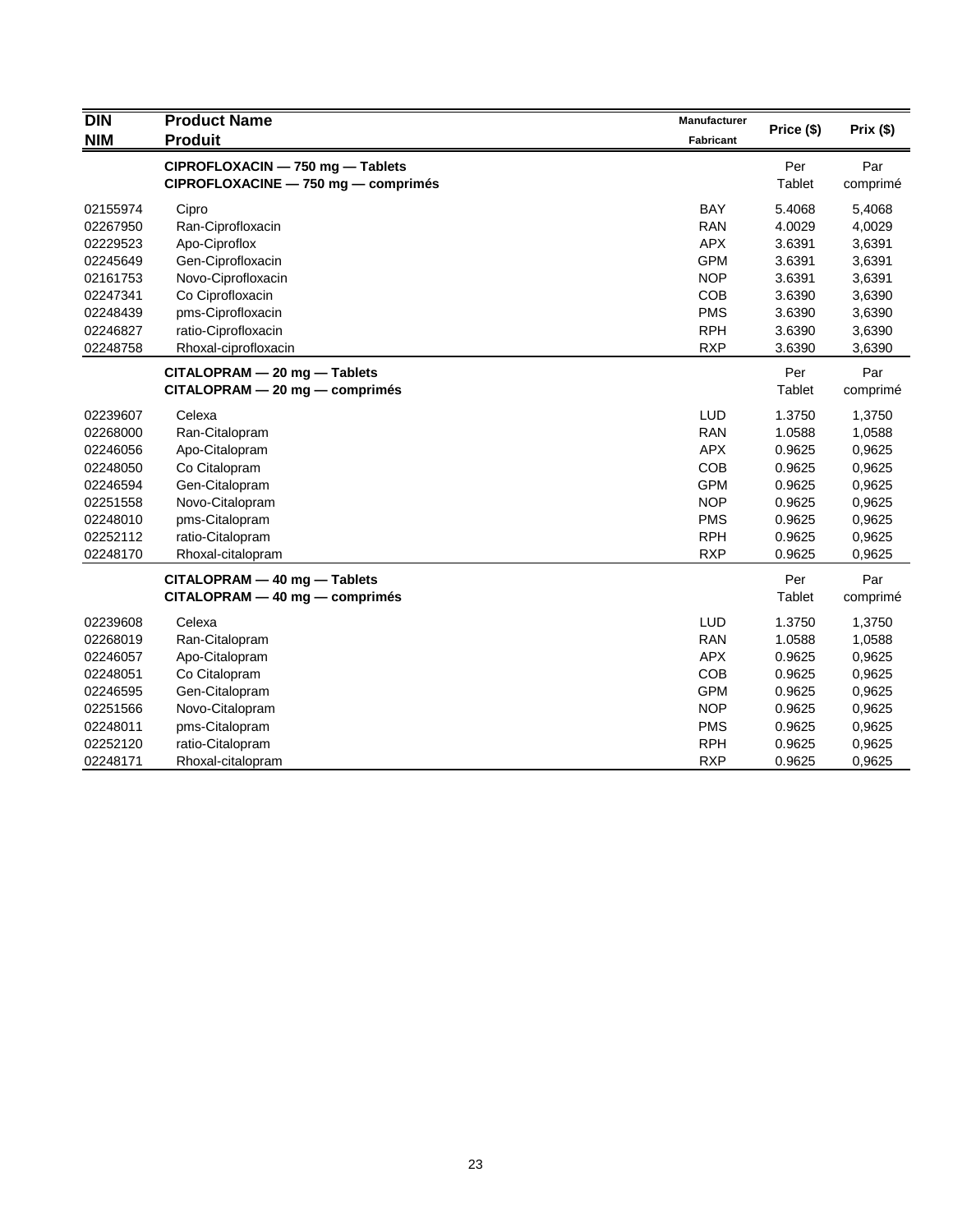| <b>DIN</b>           | <b>Product Name</b>                                                                                             | <b>Manufacturer</b>      | Price (\$)       | Prix(\$)         |
|----------------------|-----------------------------------------------------------------------------------------------------------------|--------------------------|------------------|------------------|
| <b>NIM</b>           | <b>Produit</b>                                                                                                  | <b>Fabricant</b>         |                  |                  |
|                      | <b>CLINDAMYCIN - 0.1% - Topical Solution</b>                                                                    |                          |                  |                  |
|                      | CLINDAMYCINE - 300 mg - solution d'actualité                                                                    |                          | Per mL           | Par ml           |
| 00582301             | Dalacin T                                                                                                       | <b>UPJ</b>               | 0.3504           | 0,3504           |
| 02266938             | Taro-Clindamycin                                                                                                | <b>TAR</b>               | 0.2486           | 0,2486           |
|                      | CLINDAMYCIN HCI - 150 mg - Capsules                                                                             |                          | Per              | Par              |
|                      | CLINDAMYCINE (CHLORHYDRATE DE) - 150 mg - capsules                                                              |                          | Capsule          | capsule          |
| 00030570             | Dalacin C                                                                                                       | PFI                      | 0.9765           | 0,9765           |
| 02241709             | Novo-Clindamycin                                                                                                | <b>NOP</b>               | 0.5976           | 0,5976           |
| 02130033             | ratio-Clindamycin                                                                                               | <b>RPH</b>               | 0.5433           | 0,5433           |
| 02245232             | Apo-Clindamycin                                                                                                 | <b>APX</b>               | 0.5380           | 0,5380           |
| 02258331             | Gen-Clindamycin                                                                                                 | <b>GPM</b>               | 0.5379           | 0,5379           |
|                      | <b>CLINDAMYCIN HCI - 300 mg - Capsules</b>                                                                      |                          | Per              | Par              |
|                      | CLINDAMYCINE (CHLORHYDRATE DE) - 300 mg - capsules                                                              |                          | Capsule          | capsule          |
| 02182866             | Dalacin C                                                                                                       | PFI                      | 1.9531           | 1,9531           |
| 02241710             | Novo-Clindamycin                                                                                                | NOP                      | 1.1954           | 1,1954           |
| 02192659             | ratio-Clindamycin                                                                                               | <b>RPH</b>               | 1.0867           | 1,0867           |
| 02245233<br>02258358 | Apo-Clindamycin<br>Gen-Clindamycin                                                                              | <b>APX</b><br><b>GPM</b> | 1.0759<br>1.0758 | 1,0759<br>1,0758 |
|                      |                                                                                                                 |                          |                  |                  |
|                      | CLOBAZAM - 10 mg - Tablets                                                                                      |                          | Per<br>Tablet    | Par              |
|                      | CLOBAZAM - 10 mg - comprimés                                                                                    |                          |                  | comprimé         |
| 02221799             | Frisium                                                                                                         | AVE                      | 0.4833           | 0,4833           |
| 02238334             | Novo-Clobazam                                                                                                   | <b>NOP</b>               | 0.2633           | 0,2633           |
| 02244474             | pms-Clobazam                                                                                                    | <b>PMS</b>               | 0.2369           | 0,2369           |
| 02244638             | Apo-Clobazam                                                                                                    | <b>APX</b>               | 0.2367           | 0,2367           |
| 02238797             | ratio-Clobazam                                                                                                  | <b>RPH</b>               | 0.2153           | 0,2153           |
|                      | CLOBETASOL-17-PROPIONATE - 0.05% - Cream                                                                        |                          | Per              | Par              |
|                      | CLOBETASOL—17 — (PROPIONATE DE) — $0.05$ % — crème                                                              |                          | Gram             | gramme           |
| 02213265             | Dermovate                                                                                                       | <b>TPT</b>               | 0.8243           | 0,8243           |
| 02093162             | Novo-Clobetasol                                                                                                 | <b>NOP</b>               | 0.4475           | 0,4475           |
| 01910272             | ratio-Clobetasol                                                                                                | <b>RPH</b>               | 0.4475           | 0,4475           |
| 02245523             | Clobetasol Propionate/Propionate de clobétasol                                                                  | <b>TAR</b>               | 0.4474           | 0,4474           |
| 02232191<br>02024187 | pms-Clobetasol<br>Gen-Clobetasol                                                                                | <b>PMS</b><br><b>GPM</b> | 0.4474<br>0.4473 | 0,4474<br>0,4473 |
|                      |                                                                                                                 |                          |                  |                  |
|                      | CLOBETASOL-17-PROPIONATE - 0.05% - Ointment<br>CLOBÉTASOL-17 - (PROPIONATE DE) - 0,05 % - pommade               |                          | Per<br>Gram      | Par<br>gramme    |
|                      |                                                                                                                 |                          |                  |                  |
| 02213273             | Dermovate                                                                                                       | <b>TPT</b>               | 0.8243           | 0,8243           |
| 02126192             | Novo-Clobetasol<br>ratio-Clobetasol                                                                             | NOP<br><b>RPH</b>        | 0.4475           | 0,4475           |
| 01910280             |                                                                                                                 | <b>TAR</b>               | 0.4475           | 0,4475           |
| 02245524<br>02232193 | Clobetasol Propionate/Propionate de clobétasol<br>pms-Clobetasol                                                | <b>PMS</b>               | 0.4474<br>0.4474 | 0,4474<br>0,4474 |
| 02026767             | Gen-Clobetasol                                                                                                  | <b>GPM</b>               | 0.4473           | 0,4473           |
|                      |                                                                                                                 |                          |                  |                  |
|                      | CLOBETASOL-17-PROPIONATE - 0.05% - Scalp Lotion<br>CLOBÉTASOL-17 - (PROPIONATE DE) - 0,05 % - lotion capillaire |                          | Per mL           | Par ml           |
| 02213281             | Dermovate                                                                                                       | <b>TPT</b>               | 0.7942           | 0,7942           |
| 02245522             | Clobetasol Propionate/Propionate de clobétasol                                                                  | <b>TAR</b>               | 0.3922           | 0,3922           |
| 02216213             | Gen-Clobetasol                                                                                                  | <b>GPM</b>               | 0.3922           | 0,3922           |
| 02232195             | pms-Clobetasol                                                                                                  | <b>PMS</b>               | 0.3922           | 0,3922           |
| 01910299             | ratio-Clobetasol                                                                                                | <b>RPH</b>               | 0.3922           | 0,3922           |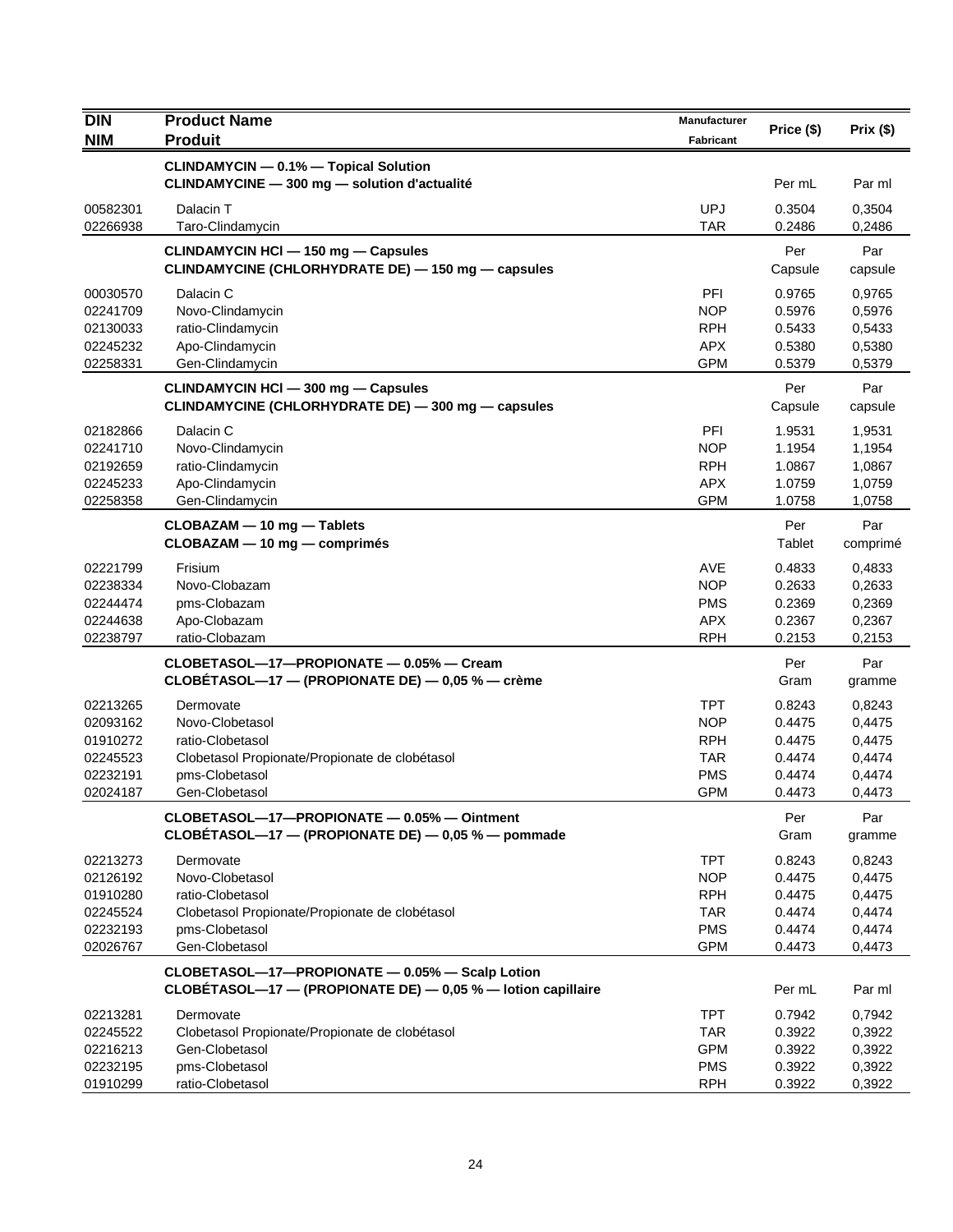| <b>DIN</b>           | <b>Product Name</b>                                | Manufacturer             | Price (\$)       | Prix(\$)         |
|----------------------|----------------------------------------------------|--------------------------|------------------|------------------|
| <b>NIM</b>           | <b>Produit</b>                                     | Fabricant                |                  |                  |
|                      | CLODRONATE DISODIUM - 400 mg - Capsules            |                          | Per              | Par              |
|                      | CLODRONATE DISODIQUE - 400 mg - capsules           |                          | Capsule          | capsule          |
| 01927078             | Ostac                                              | <b>HLR</b>               | 2.0608           | 2,0608           |
| 02245828             | Clasteon                                           | <b>ORX</b>               | 1.3291           | 1,3291           |
|                      | CLOMIPHENE CITRATE - 50 mg - Tablets               |                          | Per              | Par              |
|                      | CLOMIPHÈNE (CITRATE DE) - 50 mg - comprimés        |                          | Tablet           | comprimé         |
| 02091879             | Clomid                                             | <b>AVE</b>               | 5.3971           | 5,3971           |
| 00893722             | Serophene                                          | <b>SRO</b>               | 5.2261           | 5,2261           |
|                      | <b>CLOMIPRAMINE HCI - 10 mg - Tablets</b>          |                          | Per              | Par              |
|                      | CLOMIPRAMINE (CHLORHYDRATE DE) - 10 mg - comprimés |                          | Tablet           | comprimé         |
| 00330566             | Anafranil                                          | <b>ORX</b>               | 0.2840           | 0,2840           |
| 02040786             | Apo-Clomipramine                                   | <b>APX</b>               | 0.1789           | 0,1789           |
| 02244816             | Co Clomipramine                                    | <b>COB</b>               | 0.1789           | 0,1789           |
| 02139340             | Gen-Clomipramine                                   | <b>GPM</b>               | 0.1789           | 0,1789           |
| 02230256             | Novo-Clopamine                                     | <b>NOP</b>               | 0.1789           | 0,1789           |
|                      | CLOMIPRAMINE HCI - 25 mg - Tablets                 |                          | Per              | Par              |
|                      | CLOMIPRAMINE (CHLORHYDRATE DE) - 25 mg - comprimés |                          | Tablet           | comprimé         |
| 00324019             | Anafranil                                          | <b>ORX</b>               | 0.3868           | 0,3868           |
| 02040778             | Apo-Clomipramine                                   | <b>APX</b>               | 0.2437           | 0,2437           |
| 02244817             | Co Clomipramine                                    | <b>COB</b>               | 0.2437           | 0,2437           |
| 02139359             | Gen-Clomipramine                                   | <b>GPM</b>               | 0.2437           | 0,2437           |
|                      | CLOMIPRAMINE HCI - 50 mg - Tablets                 |                          | Per              | Par              |
|                      | CLOMIPRAMINE (CHLORHYDRATE DE) - 50 mg - comprimés |                          | Tablet           | comprimé         |
| 00402591             | Anafranil                                          | <b>ORX</b>               | 0.7122           | 0,7122           |
| 02040751             | Apo-Clomipramine                                   | <b>APX</b>               | 0.4486           | 0,4486           |
| 02244818             | Co Clomipramine                                    | <b>COB</b>               | 0.4486           | 0,4486           |
| 02139367<br>02130173 | Gen-Clomipramine                                   | <b>GPM</b><br><b>NOP</b> | 0.4486<br>0.4486 | 0,4486<br>0,4486 |
|                      | Novo-Clopamine                                     |                          |                  |                  |
|                      | CLONAZEPAM - 0.5 mg - Tablets                      |                          | Per              | Par              |
|                      | $CLONAZÉPAM - 0,5 mg - comprimés$                  |                          | <b>Tablet</b>    | comprimé         |
| 00382825             | Rivotril                                           | <b>HLR</b>               | 0.2137           | 0,2137           |
| 02103656             | ratio-Clonazepam                                   | <b>RPH</b>               | 0.1370           | 0,1370           |
| 02177889             | Apo-Clonazepam                                     | <b>APX</b>               | 0.1283           | 0,1283           |
| 02224100<br>02230950 | Dom-Clonazepam-R<br>Gen-Clonazepam                 | <b>DOM</b><br><b>GPM</b> | 0.1283           | 0,1283           |
| 02239024             | Novo-Clonazepam                                    | <b>NOP</b>               | 0.1283<br>0.1283 | 0,1283<br>0,1283 |
| 02173344             | Nu-Clonazepam                                      | <b>NXP</b>               | 0.1283           | 0,1283           |
| 02048701             | pms-Clonazepam                                     | <b>PMS</b>               | 0.1283           | 0,1283           |
| 02207818             | pms-Clonazepam-R                                   | <b>PMS</b>               | 0.1283           | 0,1283           |
| 02233960             | Rhoxal-clonazepam                                  | <b>RXP</b>               | 0.1283           | 0,1283           |
|                      | CLONAZEPAM - 1 mg - Tablets                        |                          | Per              | Par              |
|                      | CLONAZÉPAM - 1 mg - comprimés                      |                          | Tablet           | comprimé         |
| 02048728             | pms-Clonazepam                                     | <b>PMS</b>               | 0.2274           | 0,2274           |
| 02233982             | Rhoxal-clonazepam                                  | <b>RXP</b>               | 0.2046           | 0,2046           |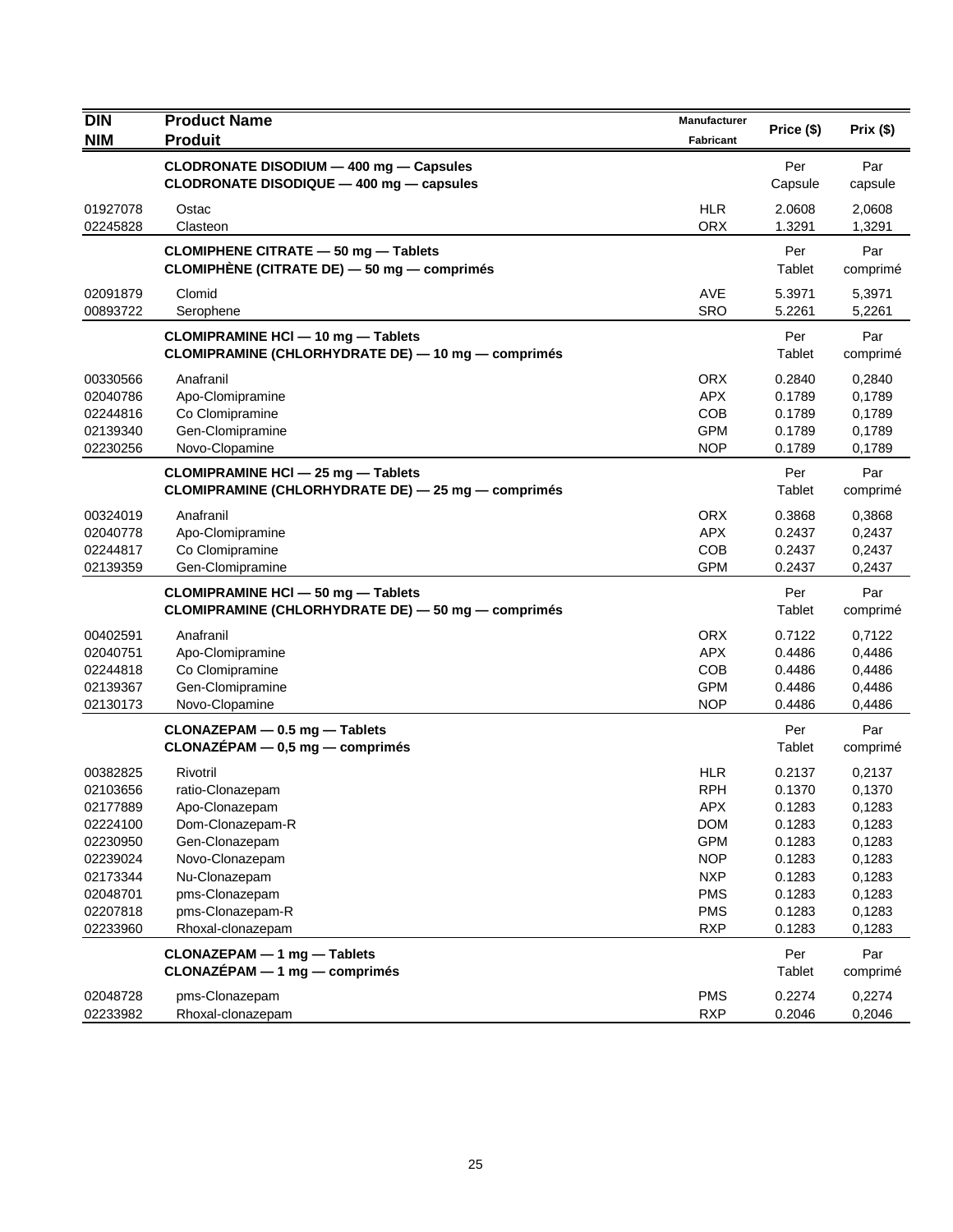| <b>DIN</b>           | <b>Product Name</b>                                                                              | <b>Manufacturer</b>      | Price (\$)       | Prix(\$)         |
|----------------------|--------------------------------------------------------------------------------------------------|--------------------------|------------------|------------------|
| <b>NIM</b>           | <b>Produit</b>                                                                                   | <b>Fabricant</b>         |                  |                  |
|                      | CLONAZEPAM - 2 mg - Tablets                                                                      |                          | Per              | Par              |
|                      | $CLONAZÉPAM - 2 mg - comprimés$                                                                  |                          | Tablet           | comprimé         |
| 00382841             | Rivotril                                                                                         | <b>HLR</b>               | 0.3685           | 0,3685           |
| 02103737             | ratio-Clonazepam                                                                                 | <b>RPH</b>               | 0.2360           | 0,2360           |
| 02177897             | Apo-Clonazepam                                                                                   | <b>APX</b>               | 0.2211           | 0,2211           |
| 02131013             | Dom-Clonazepam                                                                                   | <b>DOM</b>               | 0.2211           | 0,2211           |
| 02230951             | Gen-Clonazepam                                                                                   | <b>GPM</b>               | 0.2211           | 0,2211           |
| 02239025             | Novo-Clonazepam                                                                                  | <b>NOP</b>               | 0.2211           | 0,2211           |
| 02173352             | Nu-Clonazepam<br>pms-Clonazepam                                                                  | <b>NXP</b>               | 0.2211           | 0,2211           |
| 02048736<br>02233985 | Rhoxal-clonazepam                                                                                | <b>PMS</b><br><b>RXP</b> | 0.2211<br>0.2211 | 0,2211<br>0,2211 |
|                      | CLONIDINE HCI - 0.025 mg - Tablets<br>CLONIDINE (CHLORHYDRATE DE) - 0,025 mg - comprimés         |                          | Per<br>Tablet    | Par<br>comprimé  |
| 00519251             | <b>Dixarit</b>                                                                                   | <b>BOE</b>               | 0.2992           | 0,2992           |
| 02248732             | Apo-Clonidine                                                                                    | <b>APX</b>               | 0.1999           | 0,1999           |
|                      | CLONIDINE HCI - 0.1 mg - Tablets                                                                 |                          | Per              | Par              |
|                      | CLONIDINE (CHLORHYDRATE DE) - 0,1 mg - comprimés                                                 |                          | Tablet           | comprimé         |
| 00259527             | Catapres                                                                                         | <b>BOE</b>               | 0.2038           | 0,2038           |
| 00868949             | Apo-Clonidine                                                                                    | <b>APX</b>               | 0.1942           | 0,1942           |
| 02046121             | Novo-Clonidine                                                                                   | <b>NOP</b>               | 0.1942           | 0,1942           |
| 01913786             | Nu-Clonidine                                                                                     | <b>NXP</b>               | 0.1942           | 0,1942           |
|                      | CLONIDINE HCI - 0.2 mg - Tablets<br>CLONIDINE (CHLORHYDRATE DE) - 0,2 mg - comprimés             |                          | Per<br>Tablet    | Par<br>comprimé  |
| 00291889             | Catapres                                                                                         | <b>BOE</b>               | 0.3637           | 0,3637           |
| 00868957             | Apo-Clonidine                                                                                    | <b>APX</b>               | 0.3464           | 0,3464           |
| 02046148             | Novo-Clonidine                                                                                   | <b>NOP</b>               | 0.3464           | 0,3464           |
| 01913220             | Nu-Clonidine                                                                                     | <b>NXP</b>               | 0.3464           | 0,3464           |
|                      | CLORAZEPATE DIPOTASSIUM - 3.75 mg - Capsules                                                     |                          | Per              | Par              |
|                      | CLORAZÉPATE DIPOTASSIQUE - 3,75 mg - capsules                                                    |                          | Capsule          | capsule          |
| 00264938             | Tranxene                                                                                         | ABB                      | 0.1710           | 0,1710           |
| 00860689             | Apo-Clorazepate                                                                                  | <b>APX</b>               | 0.1174           | 0,1174           |
| 00628190             | Novo-Clopate                                                                                     | <b>NOP</b>               | 0.0763           | 0,0763           |
|                      | CLORAZEPATE DIPOTASSIUM - 7.5 mg - Capsules                                                      |                          | Per              | Par              |
|                      | CLORAZÉPATE DIPOTASSIQUE - 7,5 mg - capsules                                                     |                          | Capsule          | capsule          |
| 00860700             | Apo-Clorazepate                                                                                  | <b>APX</b>               | 0.2119           | 0,2119           |
| 00264946             | Tranxene                                                                                         | ABB                      | 0.2096           | 0,2096           |
| 00628204             | Novo-Clopate                                                                                     | <b>NOP</b>               | 0.1684           | 0,1684           |
|                      | <b>CLORAZEPATE DIPOTASSIUM - 15 mg - Capsules</b><br>CLORAZÉPATE DIPOTASSIQUE - 15 mg - capsules |                          | Per<br>Capsule   | Par<br>capsule   |
| 00860697             | Apo-Clorazepate                                                                                  | <b>APX</b>               | 0.4242           | 0,4242           |
| 00264911             | Tranxene                                                                                         | ABB                      | 0.3773           | 0,3773           |
| 00628212             | Novo-Clopate                                                                                     | <b>NOP</b>               | 0.2879           | 0,2879           |
|                      | <b>CLOTRIMAZOLE - 1% - Topical Cream</b>                                                         |                          | Per              | Par              |
|                      | CLOTRIMAZOLE - 1 % - crème topique                                                               |                          | Gram             | gramme           |
| 02150867             | Canesten                                                                                         | <b>BAY</b>               | 0.3374           | 0,3374           |
| 00812382<br>02131676 | Clotrimaderm<br>Myclo-Derm                                                                       | <b>TAR</b><br><b>BOE</b> | 0.2054<br>0.1969 | 0,2054<br>0,1969 |
|                      |                                                                                                  |                          |                  |                  |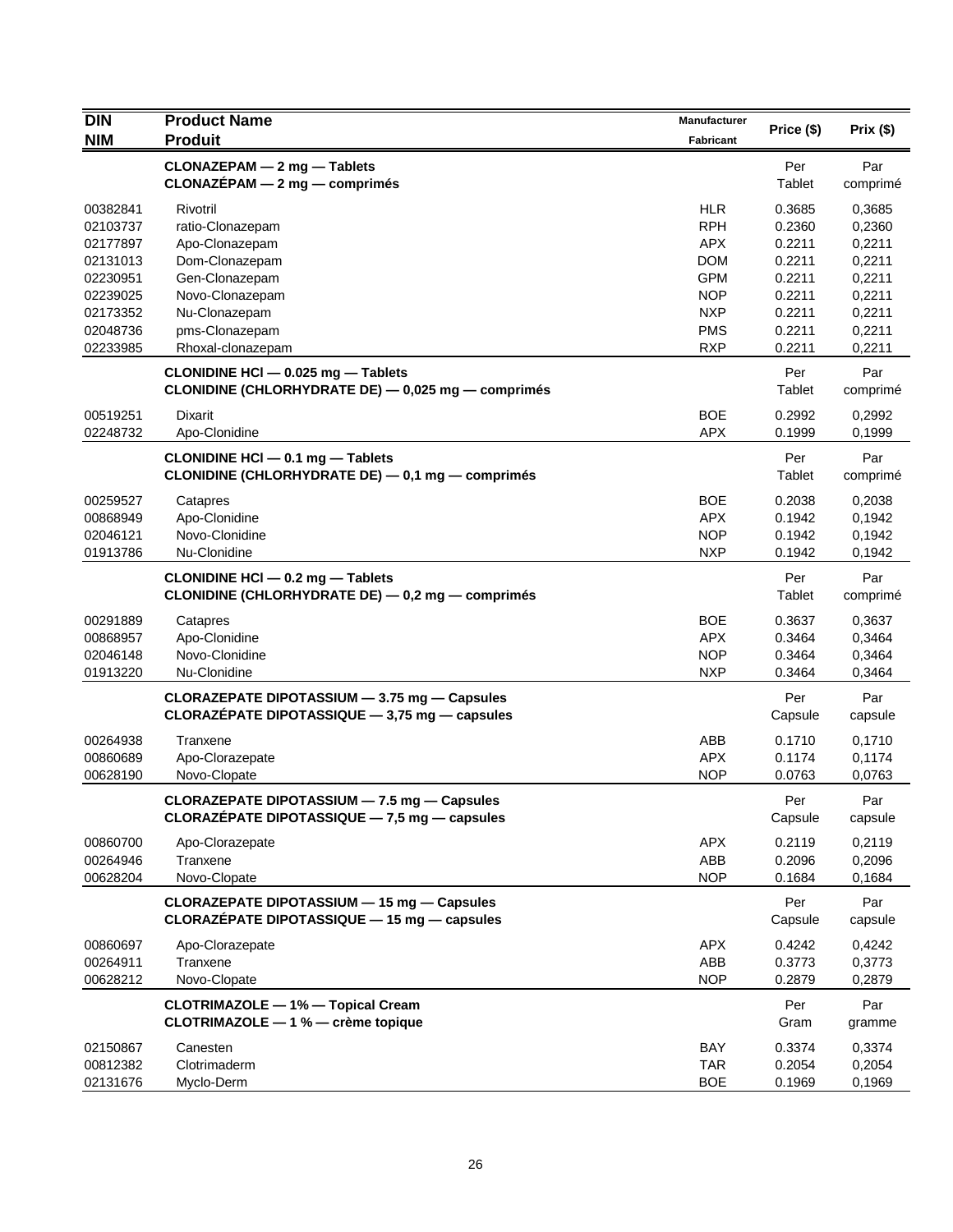| <b>DIN</b>                                   | <b>Product Name</b>                                                                                              | Manufacturer                                  | Price (\$)                           | Prix (\$)                            |
|----------------------------------------------|------------------------------------------------------------------------------------------------------------------|-----------------------------------------------|--------------------------------------|--------------------------------------|
| <b>NIM</b>                                   | <b>Produit</b>                                                                                                   | <b>Fabricant</b>                              |                                      |                                      |
|                                              | <b>CLOTRIMAZOLE - 1% - Topical Solution</b><br>CLOTRIMAZOLE - 1 % - solution topique                             |                                               | Per mL                               | Par ml                               |
| 02131668<br>02150875                         | Myclo-Derm<br>Canesten                                                                                           | <b>BOE</b><br><b>BAY</b>                      | 0.2959<br>0.2090                     | 0,2959<br>0,2090                     |
|                                              | CLOTRIMAZOLE - 1% - Vaginal Cream<br>CLOTRIMAZOLE - 1 % - crème vaginale                                         |                                               | Per<br>Gram                          | Par<br>gramme                        |
| 02150891<br>00812366<br>02131641             | Canesten<br>Clotrimaderm<br>Myclo-Gyne                                                                           | BAY<br><b>TAR</b><br><b>BOE</b>               | 0.2192<br>0.1994<br>0.1994           | 0,2192<br>0,1994<br>0,1994           |
|                                              | CLOTRIMAZOLE - 2% - Vaginal Cream<br>CLOTRIMAZOLE - 2 % - crème vaginale                                         |                                               | Per<br>Gram                          | Par<br>gramme                        |
| 02150905<br>00812374                         | Canesten<br>Clotrimaderm                                                                                         | <b>BAY</b><br><b>TAR</b>                      | 0.4383<br>0.3987                     | 0,4383<br>0,3987                     |
|                                              | CLOXACILLIN - 250 mg - Capsules<br>$CLOXACILLINE - 250 mg - capsules$                                            |                                               | Per<br>Capsule                       | Par<br>capsule                       |
| 00717584<br>00618292<br>00337765             | Nu-Cloxi<br>Apo-Cloxi<br>Novocloxin                                                                              | <b>NXP</b><br><b>APX</b><br><b>NOP</b>        | 0.1368<br>0.1092<br>0.1092           | 0,1368<br>0,1092<br>0,1092           |
|                                              | CLOXACILLIN - 500 mg - Capsules<br>CLOXACILLINE - 500 mg - capsules                                              |                                               | Per<br>Capsule                       | Par<br>capsule                       |
| 00717592<br>00618284<br>00337773             | Nu-Cloxi<br>Apo-Cloxi<br>Novocloxin                                                                              | <b>NXP</b><br><b>APX</b><br><b>NOP</b>        | 0.2569<br>0.2141<br>0.2141           | 0,2569<br>0,2141<br>0,2141           |
|                                              | CLOXACILLIN - 125 mg/5 mL - Oral Liquid<br>CLOXACILLINE - 125 mg/ 5 ml - liquide oral                            |                                               | Per mL                               | Par ml                               |
| 00644633<br>00717630<br>00337757             | Apo-Cloxi<br>Nu-Cloxi<br>Novocloxin                                                                              | <b>APX</b><br><b>NXP</b><br><b>NOP</b>        | 0.0285<br>0.0285<br>0.0262           | 0,0285<br>0,0285<br>0,0262           |
|                                              | CLOZAPINE - 25 mg - Tablets<br>CLOZAPINE - 25 mg - comprimés                                                     |                                               | Per<br>Tablet                        | Par<br>comprimé                      |
| 00894737<br>02247243                         | Clozaril<br>Gen-Clozapine                                                                                        | <b>NVT</b><br><b>GPM</b>                      | 1.0362<br>0.7253                     | 1,0362<br>0,7253                     |
|                                              | CLOZAPINE - 100 mg - Tablets<br>CLOZAPINE - 100 mg - comprimés                                                   |                                               | Per<br>Tablet                        | Par<br>comprimé                      |
| 00894745<br>02247244                         | Clozaril<br>Gen-Clozapine                                                                                        | <b>NVT</b><br><b>GPM</b>                      | 4.1558<br>2.9091                     | 4,1558<br>2,9091                     |
|                                              | CYANOCOBALAMIN - 1 mg/mL - Injection<br>CYANOCOBALAMINE - 1 mg/ml - injection                                    |                                               | Per mL                               | Par ml                               |
| 01987003<br>00286583<br>02052717<br>00521515 | Cyanocobalamin/Cyanocobalamine<br>Bedoz<br>Cyanocobalamin/Cyanocobalamine<br>Vitamin $B_{12}$ /Vitamine $B_{12}$ | <b>CYI</b><br><b>NDA</b><br><b>TAR</b><br>SDZ | 0.4950<br>0.3520<br>0.3410<br>0.3410 | 0,4950<br>0,3520<br>0,3410<br>0,3410 |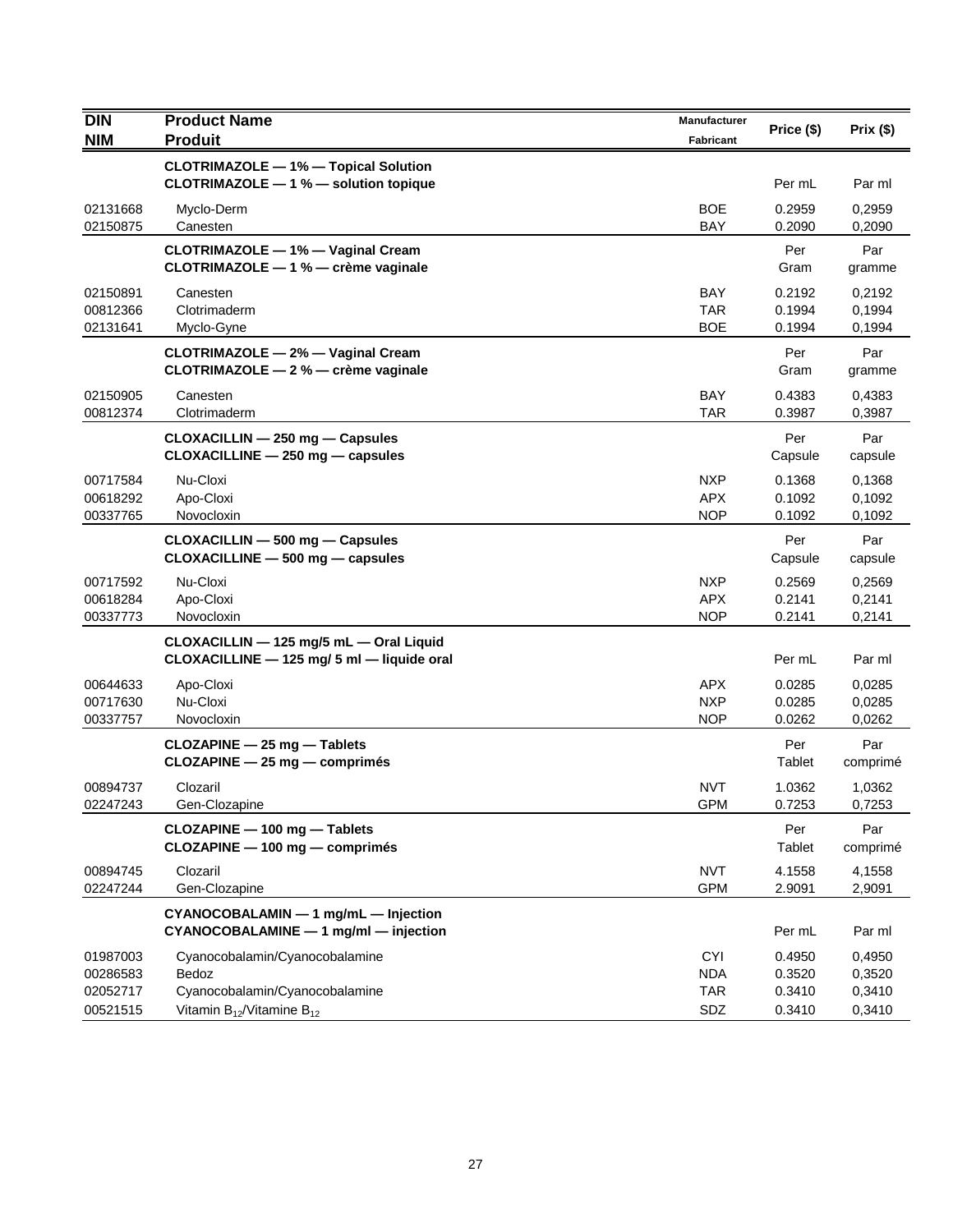| <b>DIN</b>           | <b>Product Name</b>                                                                                              | Manufacturer             | Price (\$)       | Prix(\$)         |
|----------------------|------------------------------------------------------------------------------------------------------------------|--------------------------|------------------|------------------|
| <b>NIM</b>           | <b>Produit</b>                                                                                                   | Fabricant                |                  |                  |
|                      | CYCLOBENZAPRINE HCI - 10 mg - Tablets<br>CYCLOBENZAPRINE (CHLORHYDRATE DE) - 10 mg - comprimés                   |                          | Per<br>Tablet    | Par<br>comprimé  |
| 02177145             | Apo-Cyclobenzaprine                                                                                              | <b>APX</b>               | 0.4142           | 0,4142           |
| 02238633             | Dom-Cyclobenzaprine                                                                                              | <b>DOM</b>               | 0.4142           | 0,4142           |
| 02231353             | Gen-Cyclobenzaprine                                                                                              | <b>GPM</b>               | 0.4142           | 0,4142           |
| 02080052             | Novo-Cycloprine                                                                                                  | NOP<br><b>NXP</b>        | 0.4142           | 0,4142           |
| 02171848<br>02212048 | Nu-Cyclobenzaprine<br>pms-Cyclobenzaprine                                                                        | <b>PMS</b>               | 0.4142<br>0.4142 | 0,4142<br>0,4142 |
| 02236506             | ratio-Cyclobenzaprine                                                                                            | <b>RPH</b>               | 0.4142           | 0,4142           |
|                      | CYCLOPHOSPHAMIDE - 25 mg - Tablets<br>CYCLOPHOSPHAMIDE - 25 mg - comprimés                                       |                          | Per<br>Tablet    | Par<br>comprimé  |
| 00344877             | Cytoxan                                                                                                          | SQU                      | 0.3977           | 0,3977           |
| 00262676             | Procytox                                                                                                         | <b>ATA</b>               | 0.3872           | 0,3872           |
|                      | CYCLOPHOSPHAMIDE - 50 mg - Tablets<br>CYCLOPHOSPHAMIDE - 50 mg - comprimés                                       |                          | Per<br>Tablet    | Par<br>comprimé  |
| 00344885             | Cytoxan                                                                                                          | SQU                      | 0.5355           | 0,5355           |
| 02241796             | Procytox                                                                                                         | <b>ATA</b>               | 0.5214           | 0,5214           |
|                      | CYCLOSPORINE - 25 mg - Capsules<br>CYCLOSPORINE - 25 mg - capsules                                               |                          | Per<br>Capsule   | Par<br>capsule   |
| 02150689             | Neoral                                                                                                           | <b>NVT</b>               | 1.5950           | 1,5950           |
| 02247073             | Rhoxal-cyclosporine                                                                                              | <b>RXP</b>               | 1.0945           | 1,0945           |
|                      | CYCLOSPORINE - 50 mg - Capsules<br>$CYCLOSPORINE - 50 mg - capsules$                                             |                          | Per<br>Capsule   | Par<br>capsule   |
| 02150662<br>02247074 | Neoral<br>Rhoxal-cyclosporine                                                                                    | <b>NVT</b><br><b>RXP</b> | 3.1097<br>2.1340 | 3,1097<br>2,1340 |
|                      | CYCLOSPORINE - 100 mg - Capsules<br>$CYCLOSPORTINE - 100 mg - capsules$                                          |                          | Per<br>Capsule   | Par<br>capsule   |
| 02150670             | Neoral                                                                                                           | <b>NVT</b>               | 6.2216           | 6,2216           |
| 02242821             | Rhoxal-cyclosporine                                                                                              | <b>RXP</b>               | 4.5746           | 4,5746           |
|                      | CYCLOSPORINE - 100 mg/mL - Solution<br>CYCLOSPORINE - 100 mg/ml - solution                                       |                          | Per mL           | Par ml           |
| 02150697<br>02244324 | Neoral<br>Apo-Cyclosporine                                                                                       | <b>NVT</b><br><b>APX</b> | 5.5304<br>3.7950 | 5,5304<br>3,7950 |
|                      | CYPROTERONE ACETATE - 50 mg - Tablets<br>CYPROTÉRONE (ACÉTATE DE) - 50 mg - comprimés                            |                          | Per<br>Tablet    | Par<br>comprimé  |
| 02229449             | Alti-CPA                                                                                                         | ALT                      | 1.8444           | 1,8444           |
| 02229723             | Gen-Cyproterone                                                                                                  | <b>GPM</b>               | 1.6769           | 1,6769           |
| 02232872             | Novo-Cyproterone                                                                                                 | <b>NOP</b>               | 1.6601           | 1,6601           |
| 02245898             | Apo-Cyproterone                                                                                                  | <b>APX</b>               | 1.5495           | 1,5495           |
| 00704431             | Androcur                                                                                                         | <b>BEX</b>               | 1.5494           | 1,5494           |
|                      | DEFEROXAMINE MESYLATE - 500 mg - Powder for Injection<br>DÉFÉROXAMINE (MÉSYLATE DE) - 500 mg - poudre injectable |                          | Per<br>Vial      | Par<br>ampoule   |
| 01981242             | Desferal                                                                                                         | <b>NVT</b>               | 14.3770          | 14,3770          |
| 02241600             | Desferrioxamine Mesilate/Désférrioxamine (Mésilate)                                                              | <b>FLD</b>               | 14.0250          | 14,0250          |
| 02242055             | pms-Deferoxamine                                                                                                 | <b>PMS</b>               | 10.7800          | 10,7800          |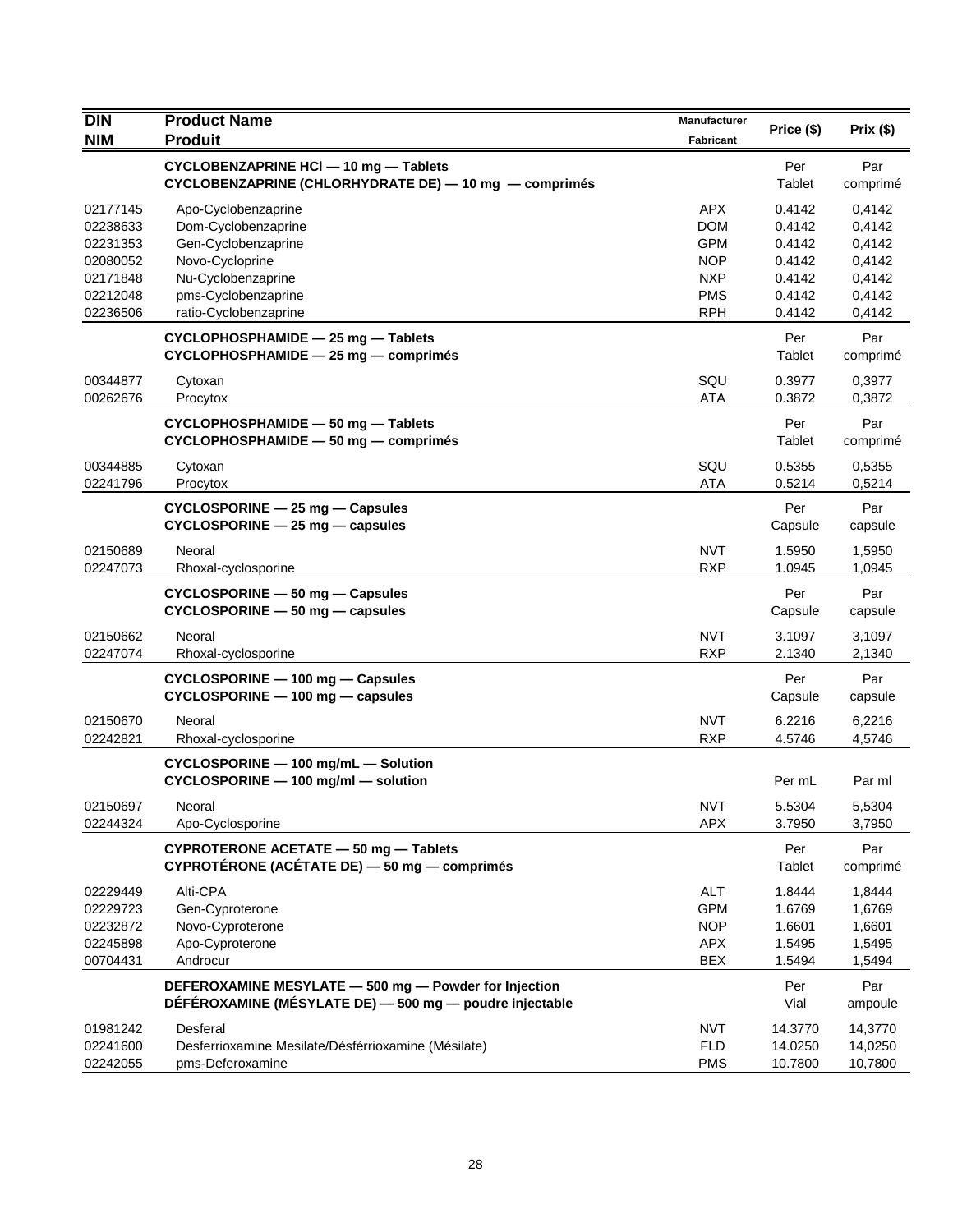| <b>DIN</b> | <b>Product Name</b>                                | Manufacturer | Price (\$) | Prix(\$)         |
|------------|----------------------------------------------------|--------------|------------|------------------|
| <b>NIM</b> | <b>Produit</b>                                     | Fabricant    |            |                  |
|            | DESIPRAMINE HCI - 10 mg - Tablets                  |              | Per        | Par              |
|            | DÉSIPRAMINE (CHLORHYDRATE DE) — 10 mg — comprimés  |              | Tablet     | comprimé         |
| 02103583   | Norpramine                                         | <b>MRR</b>   | 0.3109     | 0,3109           |
| 01946250   | pms-Desipramine                                    | <b>PMS</b>   | 0.2096     | 0,2096           |
| 02216248   | Apo-Desipramine                                    | <b>APX</b>   | 0.2095     | 0,2095           |
| 02211939   | Nu-Desipramine                                     | <b>NXP</b>   | 0.2095     | 0,2095           |
|            | DESIPRAMINE HCI - 25 mg - Tablets                  |              | Per        | Par              |
|            | DÉSIPRAMINE (CHLORHYDRATE DE) - 25 mg - comprimés  |              | Tablet     | comprimé         |
| 02216256   | Apo-Desipramine                                    | <b>APX</b>   | 0.2850     | 0,2850           |
| 02130092   | Dom-Desipramine                                    | <b>DOM</b>   | 0.2799     | 0,2799           |
| 01946269   | pms-Desipramine                                    | <b>PMS</b>   | 0.2799     | 0,2799           |
| 02211947   | Nu-Desipramine                                     | <b>NXP</b>   | 0.2798     | 0,2798           |
| 01948784   | ratio-Desipramine                                  | <b>RPH</b>   | 0.2798     | 0,2798           |
|            | DESIPRAMINE HCI - 50 mg - Tablets                  |              | Per        | Par              |
|            | DÉSIPRAMINE (CHLORHYDRATE DE) — 50 mg — comprimés  |              | Tablet     | comprimé         |
| 02130106   | Dom-Desipramine                                    | <b>DOM</b>   | 0.4521     | 0,4521           |
| 02223333   | Novo-Desipramine                                   | <b>NOP</b>   | 0.4521     | 0,4521           |
| 01946277   | pms-Desipramine                                    | <b>PMS</b>   | 0.4521     | 0,4521           |
| 02216264   | Apo-Desipramine                                    | <b>APX</b>   | 0.4520     | 0,4520           |
| 02211955   | Nu-Desipramine                                     | <b>NXP</b>   | 0.4520     | 0,4520           |
| 01948792   | ratio-Desipramine                                  | <b>RPH</b>   | 0.4520     | 0,4520           |
|            | DESIPRAMINE HCI - 75 mg - Tablets                  |              | Per        | Par              |
|            | DÉSIPRAMINE (CHLORHYDRATE DE) - 75 mg - comprimés  |              | Tablet     | comprimé         |
| 01946242   | pms-Desipramine                                    | <b>PMS</b>   | 0.6968     | 0,6968           |
| 02216272   | Apo-Desipramine                                    | <b>APX</b>   | 0.6965     | 0,6965           |
| 02211963   | Nu-Desipramine                                     | <b>NXP</b>   | 0.6965     | 0,6965           |
|            | DESIPRAMINE HCI-100 mg-Tablets                     |              | Per        | Par              |
|            | DÉSIPRAMINE (CHLORHYDRATE DE) — 100 mg — comprimés |              | Tablet     | comprimé         |
| 02024934   | Norpramin                                          | <b>MRR</b>   | 1.2628     | 1,2628           |
| 02168952   | pms-Desipramine                                    | <b>PMS</b>   | 0.9471     | 0,9471           |
| 02216280   | Apo-Desipramine                                    | <b>APX</b>   | 0.9470     | 0,9470           |
| 02211971   | Nu-Desipramine                                     | <b>NXP</b>   | 0.9470     | 0,9470           |
|            | DESMOPRESSIN ACETATE - 10 mcg - Spray              |              |            |                  |
|            | DESMOPRESSINE (ACETATE DE) - 10 mcg - vaporisateur |              | Per mL     | Par ml           |
| 00836362   | <b>DDAVP</b>                                       | FEI          | 20.7700    | 20,7700          |
| 02242465   | Apo-Desmopressin                                   | <b>APX</b>   | 14.5400    | 14,5400          |
|            | DESONIDE - 0.05% - Cream                           |              | Per        | Par              |
|            | DÉSONIDE $-$ 0,05 % $-$ crème                      |              | Gram       | gramme           |
| 02154862   | Tridesilon                                         | <b>CPK</b>   | 0.4268     |                  |
| 02048639   | Desocort                                           | GAC          | 0.3190     | 0,4268<br>0,3190 |
|            |                                                    |              |            |                  |
|            | DESONIDE - 0.05% - Ointment                        |              | Per        | Par              |
|            | DÉSONIDE $-$ 0,05 % $-$ pommade                    |              | Gram       | gramme           |
| 02154870   | Tridesilon                                         | <b>CPK</b>   | 0.4254     | 0,4254           |
| 02115522   | Desocort                                           | GAC          | 0.3190     | 0,3190           |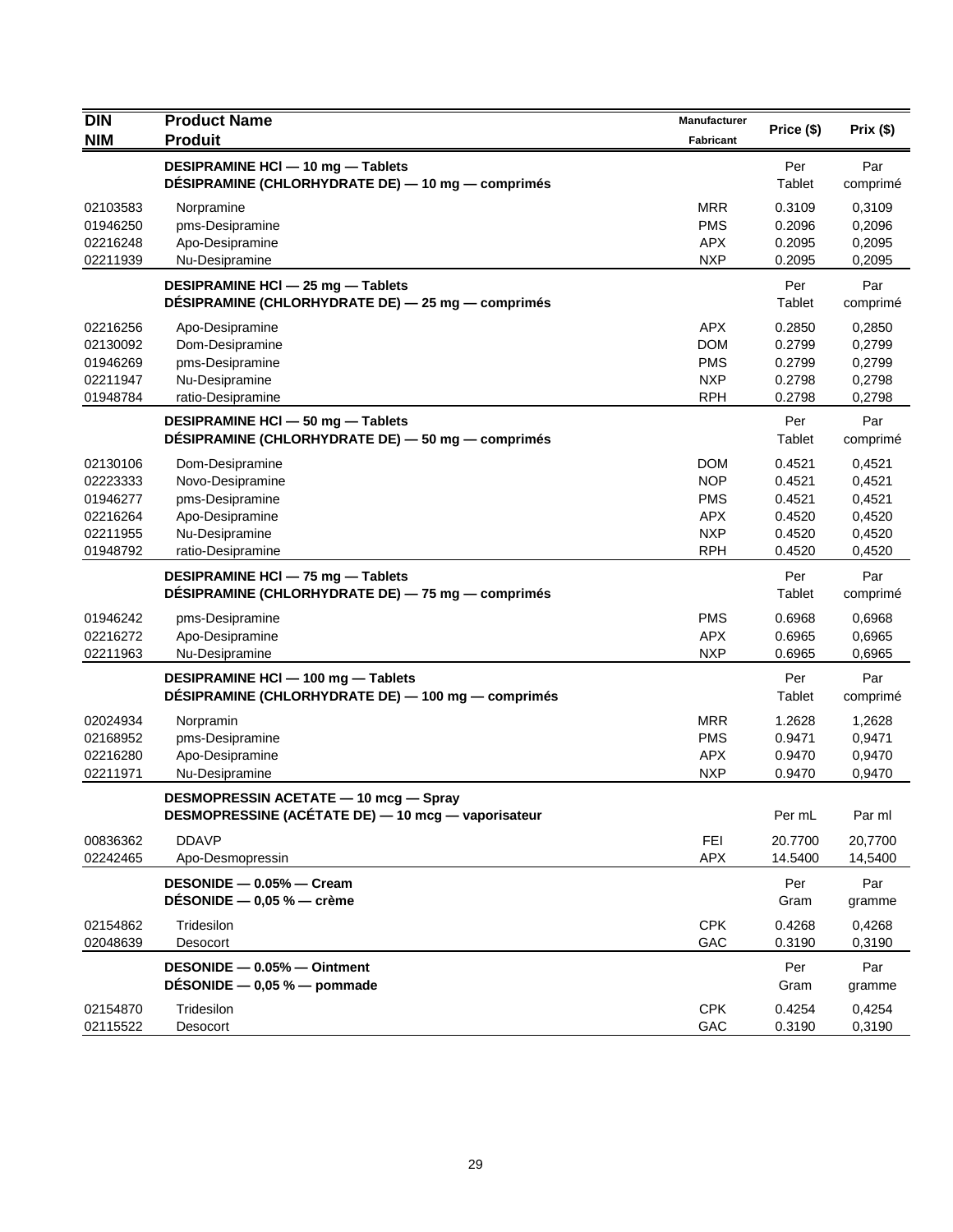| <b>DIN</b>                                               | <b>Product Name</b>                                                                                       | Manufacturer                                                       | Price (\$)                                     | Prix (\$)                                      |
|----------------------------------------------------------|-----------------------------------------------------------------------------------------------------------|--------------------------------------------------------------------|------------------------------------------------|------------------------------------------------|
| <b>NIM</b>                                               | <b>Produit</b>                                                                                            | <b>Fabricant</b>                                                   |                                                |                                                |
|                                                          | DEXAMETHASONE - 0.1% - Ophthalmic/Otic Solution<br>DEXAMETHASONE - 0,1 % - solution ophtalmique et otique |                                                                    | Per mL                                         | Par ml                                         |
| 00739839<br>00785261                                     | Sandoz Dexamethasone<br>pms-Dexamethasone                                                                 | SDZ<br><b>PMS</b>                                                  | 0.9218<br>0.8272                               | 0,9218<br>0,8272                               |
|                                                          | DEXAMETHASONE - 0.5 mg - Tablets<br>DEXAMÉTHASONE - 0,5 mg - comprimés                                    |                                                                    | Per<br>Tablet                                  | Par<br>comprimé                                |
| 02261081<br>00295094<br>01964976<br>02240684             | Apo-Dexamethasone<br>Dexasone<br>pms-Dexamethasone<br>ratio-Dexamethasone                                 | <b>APX</b><br><b>ICN</b><br><b>PMS</b><br><b>RPH</b>               | 0.2167<br>0.2167<br>0.2167<br>0.1970           | 0,2167<br>0,2167<br>0,2167<br>0,1970           |
|                                                          | DEXAMETHASONE - 0.75 mg - Tablets<br>DEXAMETHASONE - 0,75 mg - comprimés                                  |                                                                    | Per<br>Tablet                                  | Par<br>comprimé                                |
| 00285471<br>01964968<br>02240685                         | Dexasone<br>pms-Dexamethasone<br>ratio-Dexamethasone                                                      | <b>ICN</b><br><b>PMS</b><br><b>RPH</b>                             | 0.4950<br>0.4950<br>0.4500                     | 0,4950<br>0,4950<br>0,4500                     |
|                                                          | DEXAMETHASONE - 4 mg - Tablets<br>DEXAMÉTHASONE - 4 mg - comprimés                                        |                                                                    | Per<br>Tablet                                  | Par<br>comprimé                                |
| 00489158<br>01964070<br>02250055<br>02240687             | Dexasone<br>pms-Dexamethasone<br>Apo-Dexamethasone<br>ratio-Dexamethasone                                 | <b>ICN</b><br><b>PMS</b><br><b>APX</b><br><b>RPH</b>               | 0.8444<br>0.8444<br>0.8440<br>0.7673           | 0,8444<br>0,8444<br>0,8440<br>0,7673           |
|                                                          | $DIAZEPAM - 2 mg - Tables$<br>$DIAZEPAM - 2 mg - comprimés$                                               |                                                                    | Per<br>Tablet                                  | Par<br>comprimé                                |
| 00272434<br>02247490<br>00405329                         | Novo-Dipam<br>pms-Diazepam<br>Apo-Diazepam                                                                | <b>NOP</b><br><b>PMS</b><br><b>APX</b>                             | 0.0671<br>0.0671<br>0.0610                     | 0,0671<br>0,0671<br>0,0610                     |
|                                                          | DIAZEPAM - 5 mg - Tablets<br>$DIAZÉPAM - 5 mg - comprimés$                                                |                                                                    | Per<br>Tablet                                  | Par<br>comprimé                                |
| 00013285<br>00013765<br>02247491<br>00362158<br>00272442 | Valium<br>Vivol<br>pms-Diazepam<br>Apo-Diazepam<br>Novo-Dipam                                             | <b>HLR</b><br><b>AXX</b><br><b>PMS</b><br><b>APX</b><br><b>NOP</b> | 0.1652<br>0.0965<br>0.0990<br>0.0900<br>0.0715 | 0,1652<br>0,0965<br>0,0990<br>0,0900<br>0,0715 |
|                                                          | DIAZEPAM - 10 mg - Tablets<br>$DIAZÉPAM - 10 mg - comprimés$                                              |                                                                    | Per<br>Tablet                                  | Par<br>comprimé                                |
| 00013293<br>00013773<br>02247492<br>00405337<br>00272450 | Valium<br>Vivol<br>pms-Diazepam<br>Apo-Diazepam<br>Novo-Dipam                                             | <b>HLR</b><br><b>AXX</b><br><b>PMS</b><br><b>APX</b><br><b>NOP</b> | 0.1590<br>0.1582<br>0.1144<br>0.1040<br>0.0954 | 0,1590<br>0,1582<br>0,1144<br>0,1040<br>0,0954 |
|                                                          | DICLOFENAC POTASSIUM - 50 mg - Tablets<br>DICLOFÉNAC POTASSIQUE - 50 mg - comprimés                       |                                                                    | Per<br>Tablet                                  | Par<br>comprimé                                |
| 00881635<br>02239753<br>02243433<br>02239355             | Voltaren Rapide<br>pms-Diclofenac-K<br>Apo-Diclo Rapide<br>Novo-Difenac-K                                 | <b>NVT</b><br><b>PMS</b><br><b>APX</b><br><b>NOP</b>               | 0.7161<br>0.5115<br>0.4340<br>0.4331           | 0,7161<br>0,5115<br>0,4340<br>0,4331           |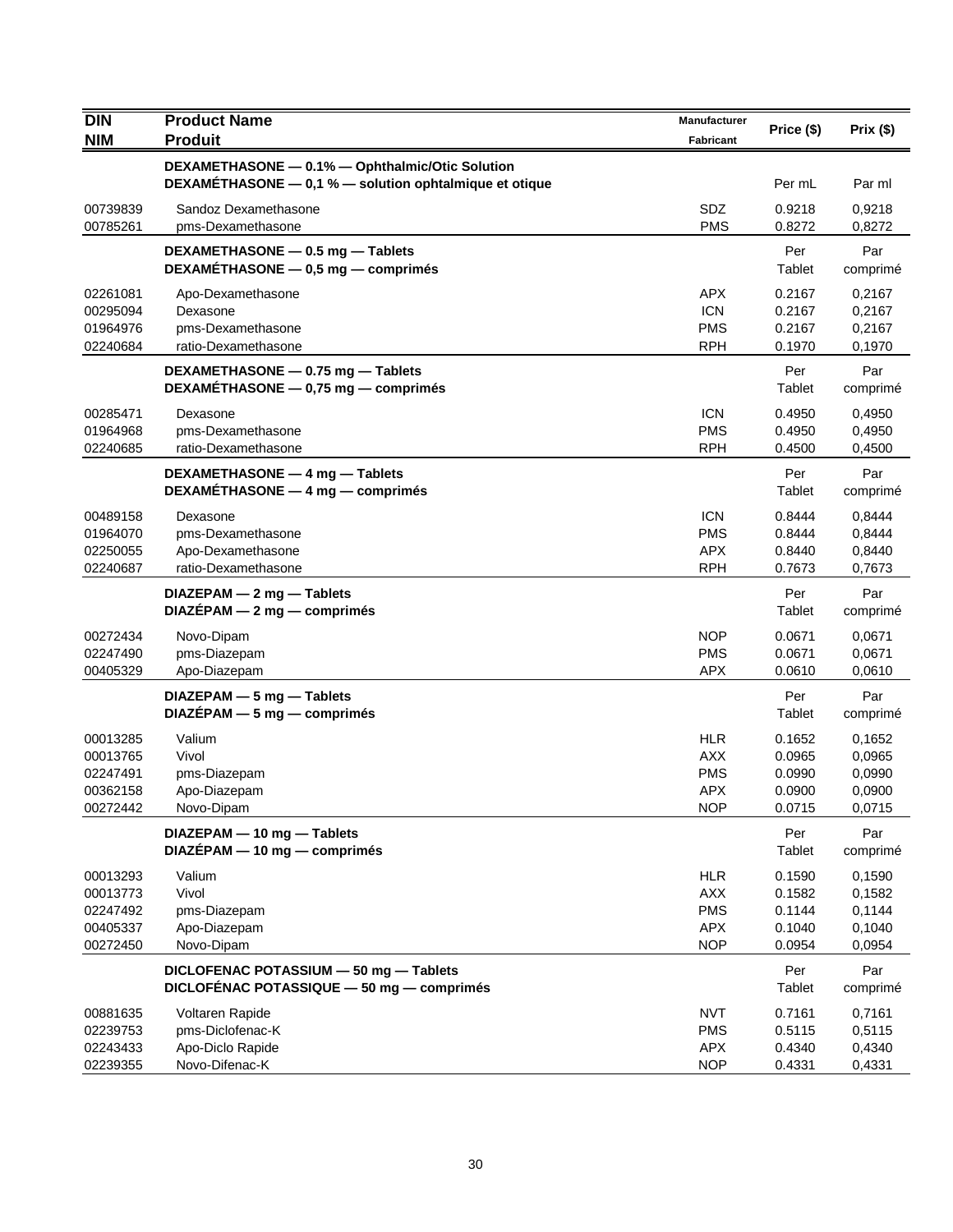| <b>DIN</b>           | <b>Product Name</b>                                                                       | Manufacturer             | Price (\$)       | Prix(\$)                        |
|----------------------|-------------------------------------------------------------------------------------------|--------------------------|------------------|---------------------------------|
| <b>NIM</b>           | <b>Produit</b>                                                                            | Fabricant                |                  |                                 |
|                      | DICLOFENAC SODIUM - 25 mg - Enteric Coated Tablets                                        |                          | Per              | Par                             |
|                      | DICLOFENAC SODIQUE - 25 mg - comprimés à enrobage entérosoluble                           |                          | Tablet           | comprimé                        |
| 00886017             | Nu-Diclo                                                                                  | <b>NXP</b>               | 0.2166           | 0,2166                          |
| 00839175             | Apo-Diclo                                                                                 | <b>APX</b>               | 0.2165           | 0,2165                          |
| 02231662             | Dom-Diclofenac                                                                            | <b>DOM</b>               | 0.2093           | 0,2093                          |
| 02231502             | pms-Diclofenac                                                                            | <b>PMS</b>               | 0.2093           | 0,2093                          |
| 00808539             | Novo-Difenac                                                                              | <b>NOP</b>               | 0.2092           | 0,2092                          |
|                      | DICLOFENAC SODIUM - 50 mg - Enteric Coated Tablets                                        |                          | Per              | Par                             |
|                      | DICLOFÉNAC SODIQUE - 50 mg - comprimés à enrobage entérosoluble                           |                          | Tablet           | comprimé                        |
| 00514012             | Voltaren                                                                                  | <b>NVT</b>               | 0.7472           | 0,7472                          |
| 02231663             | Dom-Diclofenac                                                                            | <b>DOM</b>               | 0.4331           | 0,4331                          |
| 00808547             | Novo-Difenac                                                                              | <b>NOP</b>               | 0.4331           | 0,4331                          |
| 02231503             | pms-Diclofenac                                                                            | <b>PMS</b>               | 0.4331           | 0,4331                          |
| 00839183             | Apo-Diclo                                                                                 | <b>APX</b>               | 0.4330           | 0,4330                          |
| 00886025             | Nu-Diclo                                                                                  | <b>NXP</b>               | 0.4330           | 0,4330                          |
|                      | DICLOFENAC SODIUM - 75 mg - Slow Release Tablets                                          |                          | Per              | Par                             |
|                      | DICLOFÉNAC SODIQUE - 75 mg - comprimés à libération progressive                           |                          | Tablet           | comprimé                        |
| 00782459             | Voltaren SR                                                                               | <b>NVT</b>               | 1.0500           | 1,0500                          |
| 02162814             | Apo-Diclo SR                                                                              | <b>APX</b>               | 0.6280           | 0,6280                          |
| 02231664             | Dom-Diclofenac SR                                                                         | <b>DOM</b>               | 0.6277           | 0,6277                          |
| 02158582             | Novo-Difenac SR                                                                           | <b>NOP</b>               | 0.6277           | 0,6277                          |
| 02228203<br>02231504 | Nu-Diclo SR<br>pms-Diclofenac SR                                                          | <b>NXP</b><br><b>PMS</b> | 0.6277<br>0.6277 | 0,6277<br>0,6277                |
|                      |                                                                                           |                          |                  |                                 |
|                      | DICLOFENAC SODIUM - 100 mg - Slow Release Tablets                                         |                          | Per<br>Tablet    | Par                             |
|                      | DICLOFENAC SODIQUE - 100 mg - comprimés à libération progressive                          |                          |                  | comprimé                        |
| 00590827             | Voltaren SR                                                                               | <b>NVT</b>               | 1.4966           | 1,4966                          |
| 02228211             | Nu-Diclo SR                                                                               | <b>NXP</b>               | 0.8853           | 0,8853                          |
| 02231665             | Dom-Diclofenac SR                                                                         | <b>DOM</b>               | 0.8662           | 0,8662                          |
| 02231505<br>02048698 | pms-Diclofenac SR<br>Novo-Difenac SR                                                      | <b>PMS</b><br><b>NOP</b> | 0.8662<br>0.8661 | 0,8662<br>0,8661                |
| 02091194             | Apo-Diclo SR                                                                              | <b>APX</b>               | 0.8660           | 0,8660                          |
|                      |                                                                                           |                          |                  |                                 |
|                      | DICLOFENAC SODIUM - 50 mg - Suppositories<br>DICLOFÉNAC SODIQUE - 50 mg - suppositoires   |                          | Per              | Par<br>Suppository suppositoire |
|                      |                                                                                           |                          |                  |                                 |
| 00632724<br>02231506 | Voltaren                                                                                  | <b>NVT</b>               | 1.1217           | 1,1217                          |
| 02241224             | pms-Diclofenac<br>Sab-Diclofenac                                                          | <b>PMS</b><br>SIL        | 0.6861<br>0.6861 | 0,6861<br>0,6861                |
|                      |                                                                                           |                          |                  |                                 |
|                      | DICLOFENAC SODIUM - 100 mg - Suppositories<br>DICLOFÉNAC SODIQUE - 100 mg - suppositoires |                          | Per              | Par<br>Suppository suppositoire |
|                      |                                                                                           |                          |                  |                                 |
| 00632732             | Voltaren                                                                                  | <b>NVT</b>               | 1.5103           | 1,5103                          |
| 02231508             | pms-Diclofenac                                                                            | <b>PMS</b>               | 0.9237           | 0,9237                          |
| 02241225             | Sab-Diclofenac                                                                            | SIL                      | 0.9237           | 0,9237                          |
|                      | DIFLUNISAL - 250 mg - Tablets                                                             |                          | Per              | Par                             |
|                      | DIFLUNISAL - 250 mg - comprimés                                                           |                          | Tablet           | comprimé                        |
| 02039486             | Apo-Diflunisal                                                                            | <b>APX</b>               | 0.6211           | 0,6211                          |
| 02058405             | Nu-Diflunisal                                                                             | <b>NXP</b>               | 0.5646           | 0,5646                          |
| 02048493             | Novo-Diflunisal                                                                           | <b>NOP</b>               | 0.4235           | 0,4235                          |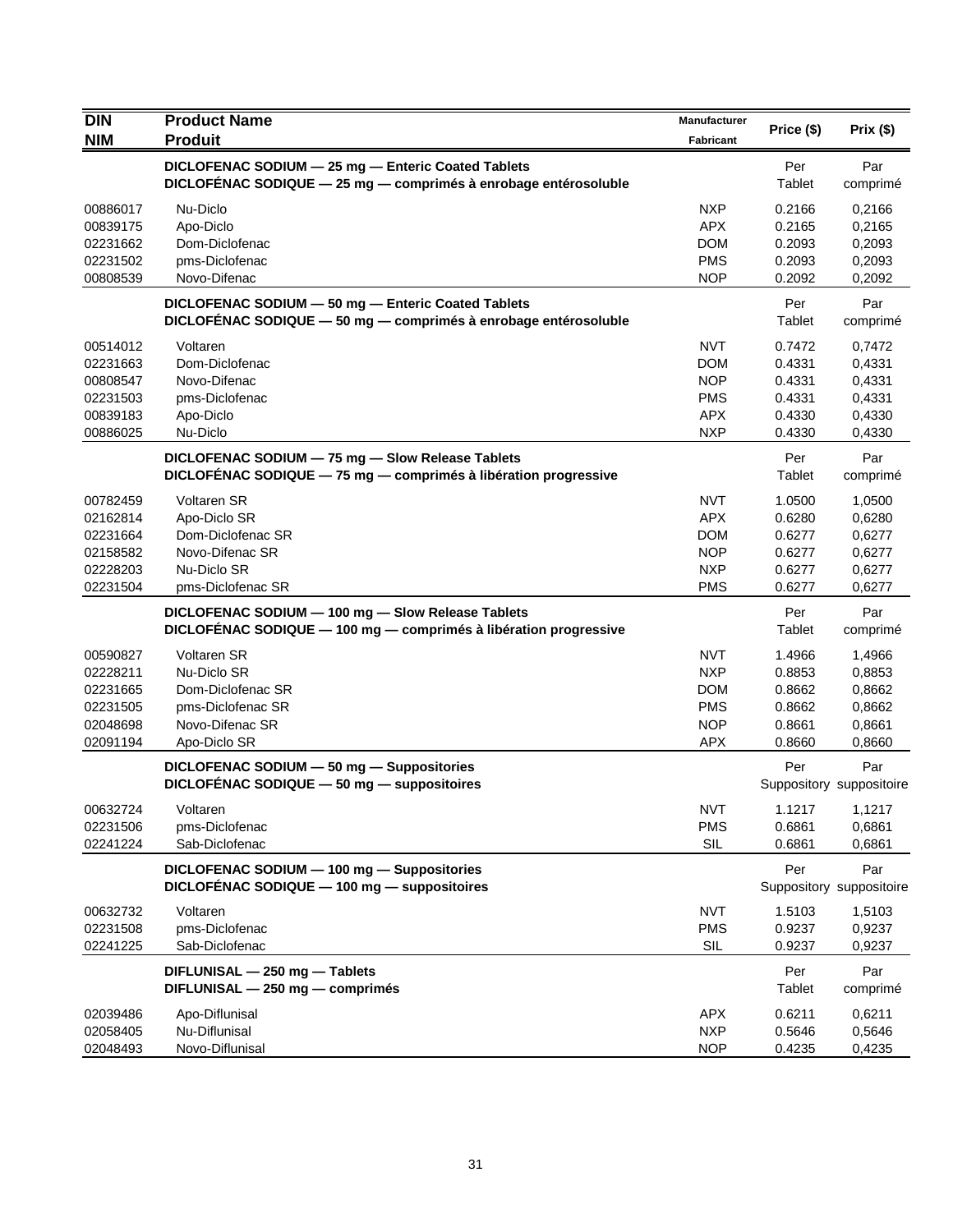| <b>DIN</b>                                                                       | <b>Product Name</b>                                                                                                                 | Manufacturer                                                                                   | Price (\$)                                                         | Prix (\$)                                                          |
|----------------------------------------------------------------------------------|-------------------------------------------------------------------------------------------------------------------------------------|------------------------------------------------------------------------------------------------|--------------------------------------------------------------------|--------------------------------------------------------------------|
| <b>NIM</b>                                                                       | <b>Produit</b>                                                                                                                      | Fabricant                                                                                      |                                                                    |                                                                    |
|                                                                                  | DIFLUNISAL - 500 mg - Tablets<br>DIFLUNISAL - 500 mg - comprimés                                                                    |                                                                                                | Per<br>Tablet                                                      | Par<br>comprimé                                                    |
| 02039494<br>00576131<br>02058413<br>02048507                                     | Apo-Diflunisal<br>Dolobid<br>Nu-Diflunisal<br>Novo-Diflunisal                                                                       | <b>APX</b><br><b>MFX</b><br><b>NXP</b><br><b>NOP</b>                                           | 0.7597<br>0.7055<br>0.6906<br>0.5180                               | 0,7597<br>0,7055<br>0,6906<br>0,5180                               |
|                                                                                  | DIHYDROERGOTAMINE MESYLATE - 1 mg/mL - Injection<br>DIHYDROERGOTAMINE (MÉSYLATE DE LA) - 1 mg/ml - injection                        |                                                                                                | Per mL                                                             | Par ml                                                             |
| 00027243<br>02241163                                                             | Dihydroergotamine (DHE)<br>Dihydroergotamine Mesylate/Dihydroergotamine (mésylate)                                                  | SMI<br><b>SIL</b>                                                                              | 4.6420<br>4.0847                                                   | 4,6420<br>4,0847                                                   |
|                                                                                  | DILTIAZEM HCI - 120 mg - Controlled Delivery Capsules<br>DILTIAZEM (CHLORHYDRATE DE) - 120 mg - capsules à libération<br>contrôlée  |                                                                                                | Per<br>Capsule                                                     | Par<br>capsule                                                     |
| 02097249<br>02230997<br>02231052<br>02229781<br>02243338<br>02254808<br>02242538 | Cardizem CD<br>Apo-Diltiaz CD<br>Nu-Diltiaz CD<br>ratio-Diltiazem CD<br>Rhoxal-diltiazem CD<br>Gen-Diltiazem CD<br>Novo-Diltazem CD | <b>MRR</b><br><b>APX</b><br><b>NXP</b><br><b>RPH</b><br><b>RXP</b><br><b>GPM</b><br><b>NOP</b> | 1.3274<br>0.9955<br>0.9955<br>0.9955<br>0.8824<br>0.8823<br>0.8823 | 1,3274<br>0,9955<br>0,9955<br>0,9955<br>0,8824<br>0,8823<br>0,8823 |
|                                                                                  | DILTIAZEM HCI - 180 mg - Controlled Delivery Capsules<br>DILTIAZEM (CHLORHYDRATE DE) - 180 mg - capsules à libération<br>contrôlée  |                                                                                                | Per<br>Capsule                                                     | Par<br>capsule                                                     |
| 02097257<br>02230998<br>02231053<br>02229782<br>02254816<br>02242539<br>02243339 | Cardizem CD<br>Apo-Diltiaz CD<br>Nu-Diltiaz CD<br>ratio-Diltiazem CD<br>Gen-Diltiazem CD<br>Novo-Diltazem CD<br>Rhoxal-diltiazem CD | <b>MRR</b><br><b>APX</b><br><b>NXP</b><br><b>RPH</b><br><b>GPM</b><br><b>NOP</b><br><b>RXP</b> | 1.7620<br>1.3215<br>1.3215<br>1.3215<br>1.1711<br>1.1711<br>1.1711 | 1,7620<br>1,3215<br>1,3215<br>1,3215<br>1,1711<br>1,1711<br>1,1711 |
|                                                                                  | DILTIAZEM HCI - 240 mg - Controlled Delivery Capsules<br>DILTIAZEM (CHLORHYDRATE DE) - 240 mg - capsules à libération<br>contrôlée  |                                                                                                | Per<br>Capsule                                                     | Par<br>capsule                                                     |
| 02097265<br>02231054<br>02229783<br>02230999<br>02243340<br>02254824<br>02242540 | Cardizem CD<br>Nu-Diltiaz CD<br>ratio-Diltiazem CD<br>Apo-Diltiaz CD<br>Rhoxal-diltiazem CD<br>Gen-Diltiazem CD<br>Novo-Diltazem CD | MRR<br><b>NXP</b><br><b>RPH</b><br><b>APX</b><br><b>RXP</b><br><b>GPM</b><br><b>NOP</b>        | 2.3372<br>1.7529<br>1.7529<br>1.7525<br>1.5534<br>1.5533<br>1.5533 | 2,3372<br>1,7529<br>1,7529<br>1,7525<br>1,5534<br>1,5533<br>1,5533 |
|                                                                                  | DILTIAZEM HCI - 300 mg - Controlled Delivery Capsules<br>DILTIAZEM (CHLORHYDRATE DE) - 300 mg - capsules à libération<br>contrôlée  |                                                                                                | Per<br>Capsule                                                     | Par<br>capsule                                                     |
| 02097273<br>02229784<br>02229526<br>02243341<br>02254832<br>02242541             | Cardizem CD<br>ratio-Diltiazem CD<br>Apo-Diltiaz CD<br>Rhoxal-diltiazem CD<br>Gen-Diltiazem CD<br>Novo-Diltazem CD                  | <b>MRR</b><br><b>RPH</b><br><b>APX</b><br><b>RXP</b><br><b>GPM</b><br><b>NOP</b>               | 2.9214<br>2.1907<br>2.1905<br>1.9418<br>1.9417<br>1.9417           | 2,9214<br>2,1907<br>2,1905<br>1,9418<br>1,9417<br>1,9417           |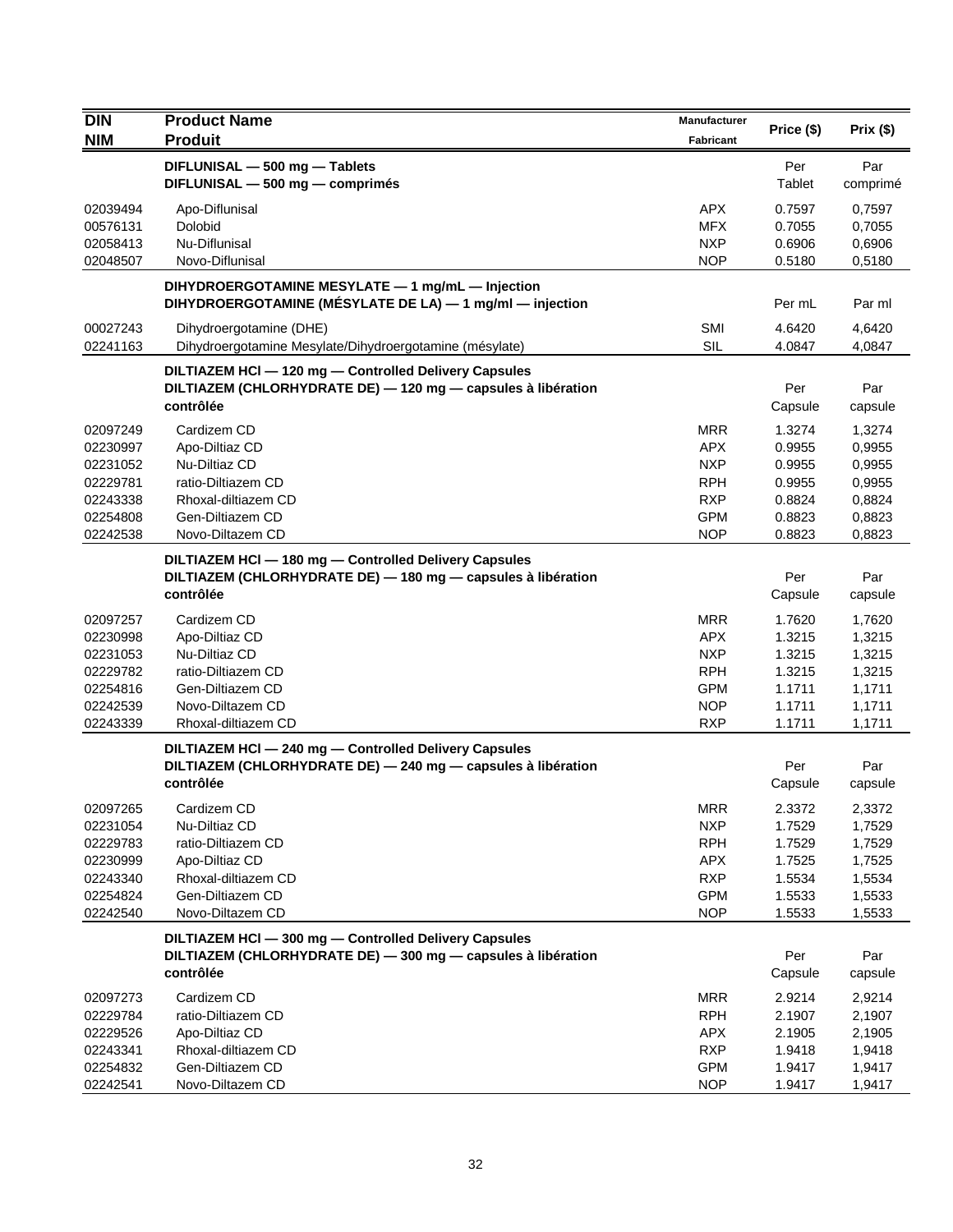| <b>DIN</b><br><b>NIM</b>                                 | <b>Product Name</b><br><b>Produit</b>                                                                                              | Manufacturer<br><b>Fabricant</b>                                   | Price (\$)                                     | Prix(\$)                                       |
|----------------------------------------------------------|------------------------------------------------------------------------------------------------------------------------------------|--------------------------------------------------------------------|------------------------------------------------|------------------------------------------------|
|                                                          | DILTIAZEM HCI - 120 mg - Extended Release Tablets<br>DILTIAZEM (CHLORHYDRATE DE) - 120 mg - tablettes prolongées<br>de relâchement |                                                                    | Per<br>Tablet                                  | Par<br>comprimé                                |
| 02231150<br>02271605<br>02245918                         | Tiazac ER<br>Novo-Diltiazem ER<br>Rhoxal-Diltiazem T                                                                               | <b>BIV</b><br><b>NOP</b><br><b>RXP</b>                             | 0.9339<br>0.6225<br>0.6225                     | 0,9339<br>0,6225<br>0,6225                     |
|                                                          | DILTIAZEM HCI - 180 mg - Extended Release Tablets<br>DILTIAZEM (CHLORHYDRATE DE) - 180 mg - tablettes prolongées<br>de relâchement |                                                                    | Per<br>Tablet                                  | Par<br>comprimé                                |
| 02231151<br>02271613<br>02245919                         | <b>Tiazac ER</b><br>Novo-Diltiazem ER<br>Rhoxal-Diltiazem T                                                                        | <b>BIV</b><br><b>NOP</b><br><b>RXP</b>                             | 1.2397<br>0.8264<br>0.8264                     | 1,2397<br>0,8264<br>0,8264                     |
|                                                          | DILTIAZEM HCI - 240 mg - Extended Release Tablets<br>DILTIAZEM (CHLORHYDRATE DE) - 240 mg - tablettes prolongées<br>de relâchement |                                                                    | Per<br>Tablet                                  | Par<br>comprimé                                |
| 02231152<br>02271821<br>02245920                         | <b>Tiazac ER</b><br>Novo-Diltiazem ER<br>Rhoxal-Diltiazem T                                                                        | <b>BIV</b><br><b>NOP</b><br><b>RXP</b>                             | 1.6442<br>1.0961<br>1.0961                     | 1.6442<br>1,0961<br>1,0961                     |
|                                                          | DILTIAZEM HCI - 300 mg - Extended Release Tablets<br>DILTIAZEM (CHLORHYDRATE DE) - 300 mg - tablettes prolongées<br>de relâchement |                                                                    | Per<br>Tablet                                  | Par<br>comprimé                                |
| 02231154<br>02271648<br>02245921                         | <b>Tiazac ER</b><br>Novo-Diltiazem ER<br>Rhoxal-Diltiazem T                                                                        | <b>BIV</b><br><b>NOP</b><br><b>RXP</b>                             | 2.0553<br>1.3702<br>1.3701                     | 2,0553<br>1,3702<br>1,3701                     |
|                                                          | DILTIAZEM HCI-360 mg - Extended Release Tablets<br>DILTIAZEM (CHLORHYDRATE DE) - 360 mg - tablettes prolongées<br>de relâchement   |                                                                    | Per<br>Tablet                                  | Par<br>comprimé                                |
| 02231155<br>02271656<br>02245922                         | Tiazac ER<br>Novo-Diltiazem ER<br>Rhoxal-Diltiazem T                                                                               | <b>BIV</b><br><b>NOP</b><br><b>RXP</b>                             | 2.4792<br>1.6528<br>1.6527                     | 2,4792<br>1,6528<br>1,6527                     |
|                                                          | DILTIAZEM HCI - 120 mg - Sustained Release Capsules<br>DILTIAZEM (CHLORHYDRATE DE) - 120 mg - capsules à libération<br>progressive |                                                                    | Per<br>Capsule                                 | Par<br>capsule                                 |
| 02097230<br>02231745<br>02222973                         | Cardizem SR<br>Gen-Diltiazem SR<br>Apo-Diltiaz SR                                                                                  | <b>MRR</b><br><b>GPM</b><br><b>APX</b>                             | 1.2984<br>0.7997<br>0.7995                     | 1,2984<br>0,7997<br>0,7995                     |
|                                                          | DILTIAZEM HCI - 30 mg - Tablets<br>DILTIAZEM (CHLORHYDRATE DE) - 30 mg - comprimés                                                 |                                                                    | Per<br>Tablet                                  | Par<br>comprimé                                |
| 02097370<br>00771376<br>02146916<br>00862924<br>00886068 | Cardizem<br>Apo-Diltiaz<br>Gen-Diltiazem<br>Novo-Diltazem<br>Nu-Diltiaz                                                            | <b>MRR</b><br><b>APX</b><br><b>GPM</b><br><b>NOP</b><br><b>NXP</b> | 0.4087<br>0.2615<br>0.2283<br>0.2283<br>0.2283 | 0,4087<br>0,2615<br>0,2283<br>0,2283<br>0,2283 |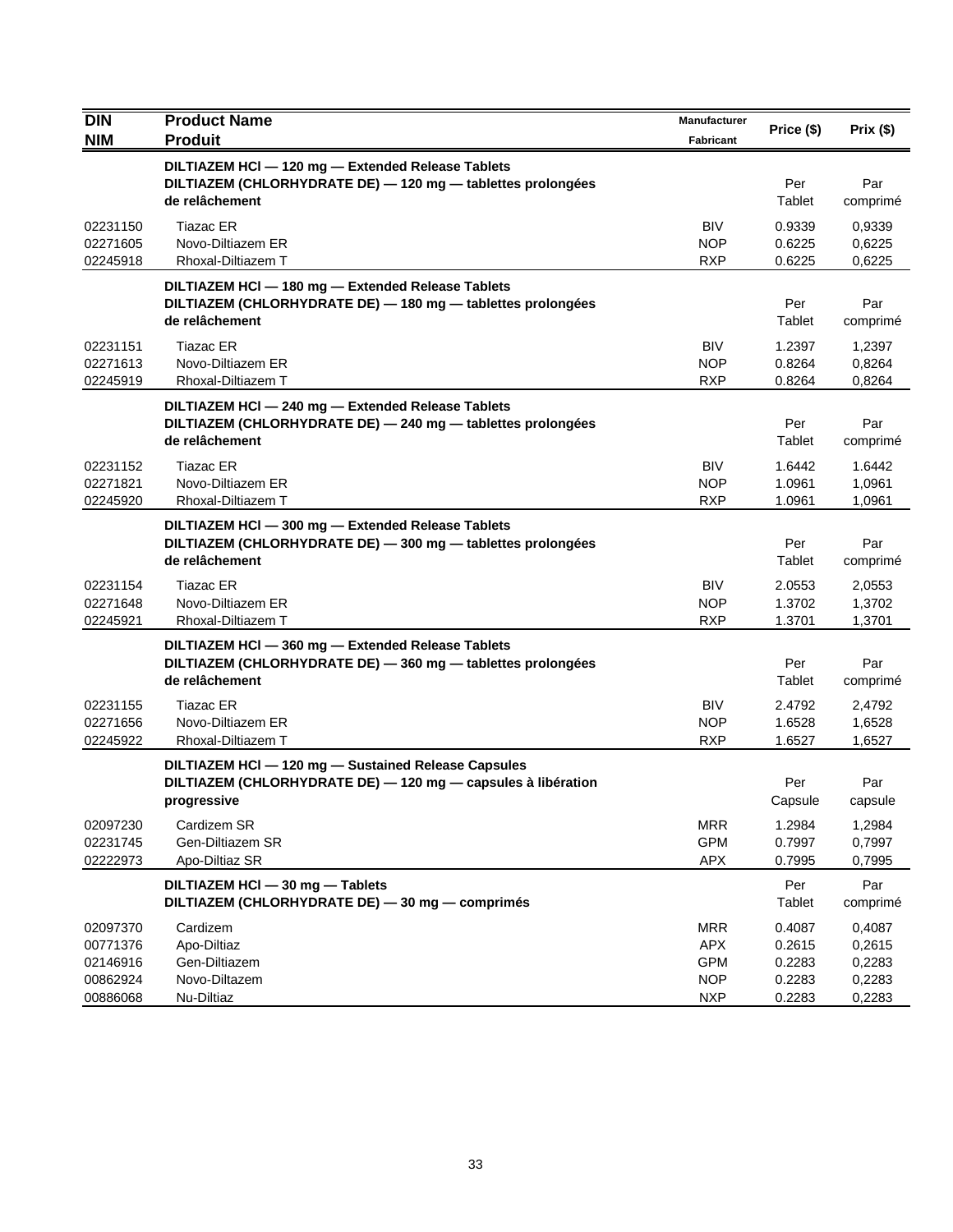| <b>DIN</b>           | <b>Product Name</b>                                                                                         | <b>Manufacturer</b>      | Price (\$)       | Prix(\$)         |
|----------------------|-------------------------------------------------------------------------------------------------------------|--------------------------|------------------|------------------|
| <b>NIM</b>           | <b>Produit</b>                                                                                              | Fabricant                |                  |                  |
|                      | DILTIAZEM HCI - 60 mg - Tablets<br>DILTIAZEM (CHLORHYDRATE DE) - 60 mg - comprimés                          |                          | Per<br>Tablet    | Par<br>comprimé  |
| 02097389             | Cardizem                                                                                                    | <b>MRR</b>               | 0.7168           | 0,7168           |
| 00771384             | Apo-Diltiaz                                                                                                 | <b>APX</b>               | 0.4585           | 0,4585           |
| 02146924<br>00862932 | Gen-Diltiazem<br>Novo-Diltazem                                                                              | <b>GPM</b><br><b>NOP</b> | 0.4001<br>0.4001 | 0,4001<br>0,4001 |
| 00886076             | Nu-Diltiaz                                                                                                  | <b>NXP</b>               | 0.4001           | 0,4001           |
|                      | DIMENHYDRINATE - 50 mg - Tablets<br>DIMENHYDRINATE - 50 mg - comprimés                                      |                          | Per<br>Tablet    | Par<br>comprimé  |
| 00013803             | Gravol                                                                                                      | HOR                      | 0.1411           | 0,1411           |
| 00021423             | Novo-Dimenate                                                                                               | <b>NOP</b>               | 0.0414           | 0,0414           |
| 00363766             | Apo-Dimenhydrinate                                                                                          | <b>APX</b>               | 0.0248           | 0,0248           |
| 00586331             | pms-Dimenhydrinate                                                                                          | <b>PMS</b>               | 0.0127           | 0,0127           |
|                      | DIMETHYL SULFOXIDE - 500 mg/g - Injection                                                                   |                          |                  |                  |
|                      | DIMETHYLSULFOXIDE - 500 mg/g - injection                                                                    |                          | Per mL           | Par ml           |
| 00493392             | Rimso-50                                                                                                    | <b>SHI</b>               | 1.2210           | 1,2210           |
| 02243231             | Dimethyl Sulfoxide/Diméthylsulfoxide                                                                        | SIL                      | 1.0989           | 1,0989           |
|                      | DIPHENHYDRAMINE HCI-50 mg-Capsules<br>DIPHENHYDRAMINE (CHLORHYDRATE DE) - 50 mg - capsules                  |                          | Per<br>Capsule   | Par<br>capsule   |
| 02019671             | Benadryl                                                                                                    | <b>PDA</b>               | 0.2020           | 0,2020           |
| 00271411             | Allerdryl                                                                                                   | <b>ICN</b>               | 0.1654           | 0,1654           |
|                      | DIPIVEFRIN HCI - 0.1% - Ophthalmic Solution<br>DIPIVÉFRINE (CHLORHYDRATE DE) - 0,1 % - solution ophtalmique |                          | Per mL           | Par ml           |
| 00529117             | Propine                                                                                                     | <b>ALL</b>               | 1.8260           | 1,8260           |
| 02152525             | DPE HCI                                                                                                     | <b>ALC</b>               | 1.3035           | 1,3035           |
| 02237868             | pms-Dipivefrin                                                                                              | <b>PMS</b>               | 1.3035           | 1,3035           |
| 02032376             | ratio-Dipivefrin                                                                                            | <b>RPH</b>               | 1.2990           | 1,2990           |
|                      | DIPYRIDAMOLE - 25 mg - Tablets<br>DIPYRIDAMOLE - 25 mg - comprimés                                          |                          | Per<br>Tablet    | Par<br>comprimé  |
| 00067385             | Persantine                                                                                                  | <b>BOE</b>               | 0.3050           | 0,3050           |
| 00895644             | Apo-Dipyridamole-FC                                                                                         | <b>APX</b>               | 0.1575           | 0,1575           |
| 00571237             | Apo-Dipyridamole-SC                                                                                         | <b>APX</b>               | 0.1570           | 0,1570           |
|                      | DIPYRIDAMOLE - 50 mg - Tablets<br>DIPYRIDAMOLE - 50 mg - comprimés                                          |                          | Per<br>Tablet    | Par<br>comprimé  |
| 00067393             | Persantine                                                                                                  | <b>BOE</b>               | 0.4267           | 0,4267           |
| 00895652             | Apo-Dipyridamole-FC                                                                                         | APX                      | 0.3150           | 0,3150           |
| 00571245             | Apo-Dipyridamole-SC                                                                                         | <b>APX</b>               | 0.2265           | 0,2265           |
|                      | DIPYRIDAMOLE - 75 mg - Tablets<br>DIPYRIDAMOLE - 75 mg - comprimés                                          |                          | Per<br>Tablet    | Par<br>comprimé  |
| 00452092             | Persantine                                                                                                  | <b>BOE</b>               | 0.5746           | 0,5746           |
| 00895660             | Apo-Dipyridamole-FC                                                                                         | <b>APX</b>               | 0.4726           | 0,4726           |
| 00601845             | Apo-Dipyridamole-SC                                                                                         | APX                      | 0.3295           | 0,3295           |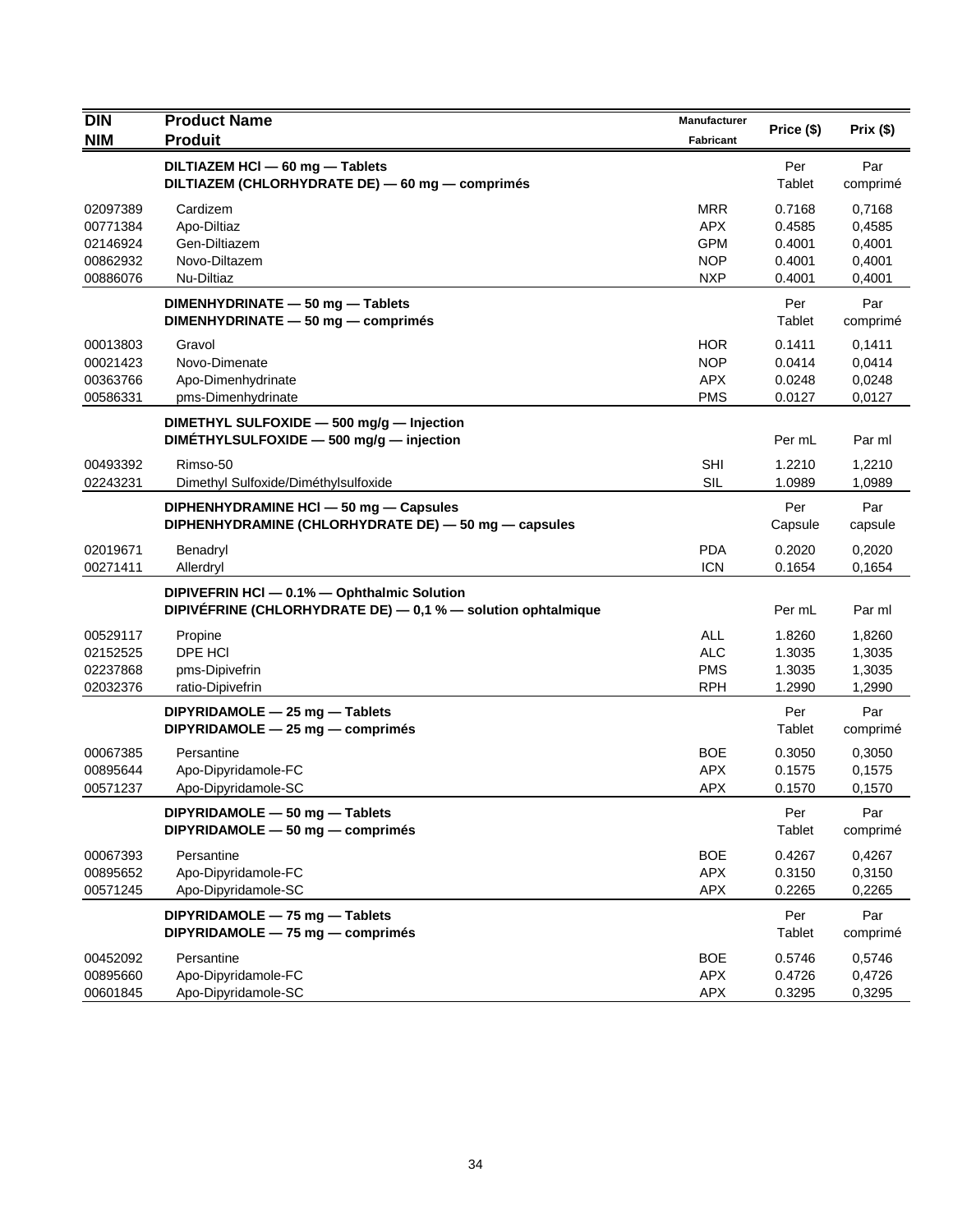| <b>DIN</b>           | <b>Product Name</b>                                                                                                     | Manufacturer             |                  |                  |
|----------------------|-------------------------------------------------------------------------------------------------------------------------|--------------------------|------------------|------------------|
| <b>NIM</b>           | <b>Produit</b>                                                                                                          | <b>Fabricant</b>         | Price (\$)       | Prix(\$)         |
|                      | DIVALPROEX SODIUM - 125 mg - Enteric Coated Tablets                                                                     |                          | Per              | Par              |
|                      | DIVALPROEX SODIQUE - 125 mg - comprimés à enrobage entérosoluble                                                        |                          | Tablet           | comprimé         |
|                      |                                                                                                                         |                          |                  |                  |
| 00596418<br>02244138 | Epival<br>pms-Divalproex                                                                                                | ABB<br><b>PMS</b>        | 0.2573<br>0.1683 | 0,2573<br>0,1683 |
| 02239698             | Apo-Divalproex                                                                                                          | <b>APX</b>               | 0.1680           | 0,1680           |
| 02239517             | Nu-Divalproex                                                                                                           | <b>NXP</b>               | 0.1680           | 0,1680           |
| 02265133             | Gen-Divalproex                                                                                                          | <b>GPM</b>               | 0.1515           | 0.1515           |
| 02239701             | Novo-Divalproex                                                                                                         | <b>NOP</b>               | 0.1377           | 0,1377           |
|                      |                                                                                                                         |                          |                  |                  |
|                      | DIVALPROEX SODIUM - 250 mg - Enteric Coated Tablets<br>DIVALPROEX SODIQUE - 250 mg - comprimés à enrobage entérosoluble |                          | Per<br>Tablet    | Par<br>comprimé  |
|                      |                                                                                                                         |                          |                  |                  |
| 00596426             | Epival                                                                                                                  | ABB                      | 0.4623           | 0,4623           |
| 02239699             | Apo-Divalproex                                                                                                          | <b>APX</b>               | 0.3025           | 0,3025           |
| 02239518             | Nu-Divalproex                                                                                                           | <b>NXP</b>               | 0.3025           | 0,3025           |
| 02244139             | pms-Divalproex                                                                                                          | <b>PMS</b>               | 0.3025           | 0,3025           |
| 02265141<br>02239702 | Gen-Divalproex<br>Novo-Divalproex                                                                                       | <b>GPM</b><br><b>NOP</b> | 0.2723<br>0.2475 | 0,2723<br>0,2475 |
|                      |                                                                                                                         |                          |                  |                  |
|                      | DIVALPROEX SODIUM - 500 mg - Enteric Coated Tablets                                                                     |                          | Per              | Par              |
|                      | DIVALPROEX SODIQUE - 500 mg - comprimés à enrobage entérosoluble                                                        |                          | Tablet           | comprimé         |
| 00596434             | Epival                                                                                                                  | ABB                      | 0.9252           | 0,9252           |
| 02244140             | pms-Divalproex                                                                                                          | <b>PMS</b>               | 0.6053           | 0,6053           |
| 02239700             | Apo-Divalproex                                                                                                          | <b>APX</b>               | 0.6050           | 0,6050           |
| 02239519             | Nu-Divalproex                                                                                                           | <b>NXP</b>               | 0.6050           | 0,6050           |
| 02265168             | Gen-Divalproex                                                                                                          | <b>GPM</b>               | 0.5447           | 0,5447           |
| 02239703             | Novo-Divalproex                                                                                                         | <b>NOP</b>               | 0.4952           | 0,4952           |
|                      | DOCUSATE CALCIUM - 240 mg - Capsules                                                                                    |                          | Per              | Par              |
|                      | DOCUSATE CALCIQUE - 240 mg - capsules                                                                                   |                          | Capsule          | capsule          |
| 00012491             | Surfak                                                                                                                  | <b>MRR</b>               | 0.2305           | 0,2305           |
| 00664553             | pms-Docusate Calcium                                                                                                    | <b>PMS</b>               | 0.1416           | 0,1416           |
| 01912747             | Docusate Calcium/Docusate calcique                                                                                      | <b>ABT</b>               | 0.1100           | 0,1100           |
| 00722855             | Docusate Calcium/Docusate calcique                                                                                      | <b>TAR</b>               | 0.1100           | 0,1100           |
| 00809055             | ratio-Docusate Calcium                                                                                                  | <b>RPH</b>               | 0.1100           | 0,1100           |
| 02245080             | Apo-Docusate Calcium                                                                                                    | <b>APX</b>               | 0.0900           | 0,0900           |
| 00842044             | Novo-Docusate Calcium                                                                                                   | <b>NOP</b>               | 0.0898           | 0,0898           |
|                      | DOCUSATE SODIUM - 100 mg - Capsules                                                                                     |                          | Per              | Par              |
|                      | DOCUSATE SODIQUE - 100 mg - capsules                                                                                    |                          | Capsule          | capsule          |
|                      |                                                                                                                         |                          | 0.2382           |                  |
| 01932365<br>02106256 | Regulex<br>Colace                                                                                                       | <b>WHB</b><br><b>WSP</b> | 0.1724           | 0,2382<br>0,1724 |
| 02020084             | Novo-Docusate Sodium                                                                                                    | <b>NOP</b>               | 0.0517           | 0,0517           |
| 00716731             | Docusate Sodium/Docusate sodique                                                                                        | <b>TAR</b>               | 0.0440           | 0,0440           |
| 00703494             | pms-Docusate Sodium                                                                                                     | <b>PMS</b>               | 0.0422           | 0,0422           |
| 00514888             | Selax                                                                                                                   | ODN                      | 0.0383           | 0,0383           |
| 02245079             | Apo-Docusate Sodium                                                                                                     | APX                      | 0.0348           | 0,0348           |
| 00870196             | ratio-Docusate Sodium                                                                                                   | <b>RPH</b>               | 0.0330           | 0,0330           |
|                      |                                                                                                                         |                          |                  |                  |
|                      | DOCUSATE SODIUM - 20 mg/5 mL - Oral Liquid                                                                              |                          |                  |                  |
|                      | DOCUSATE SODIQUE - 20 mg/5 ml - liquide oral                                                                            |                          | Per mL           | Par ml           |
| 02086018             | Colace                                                                                                                  | <b>WSP</b>               | 0.0256           | 0,0256           |
| 00703508             | pms-Docusate Sodium                                                                                                     | <b>PMS</b>               | 0.0198           | 0,0198           |
| 00870226             | ratio-Docusate Sodium                                                                                                   | <b>RPH</b>               | 0.0198           | 0,0198           |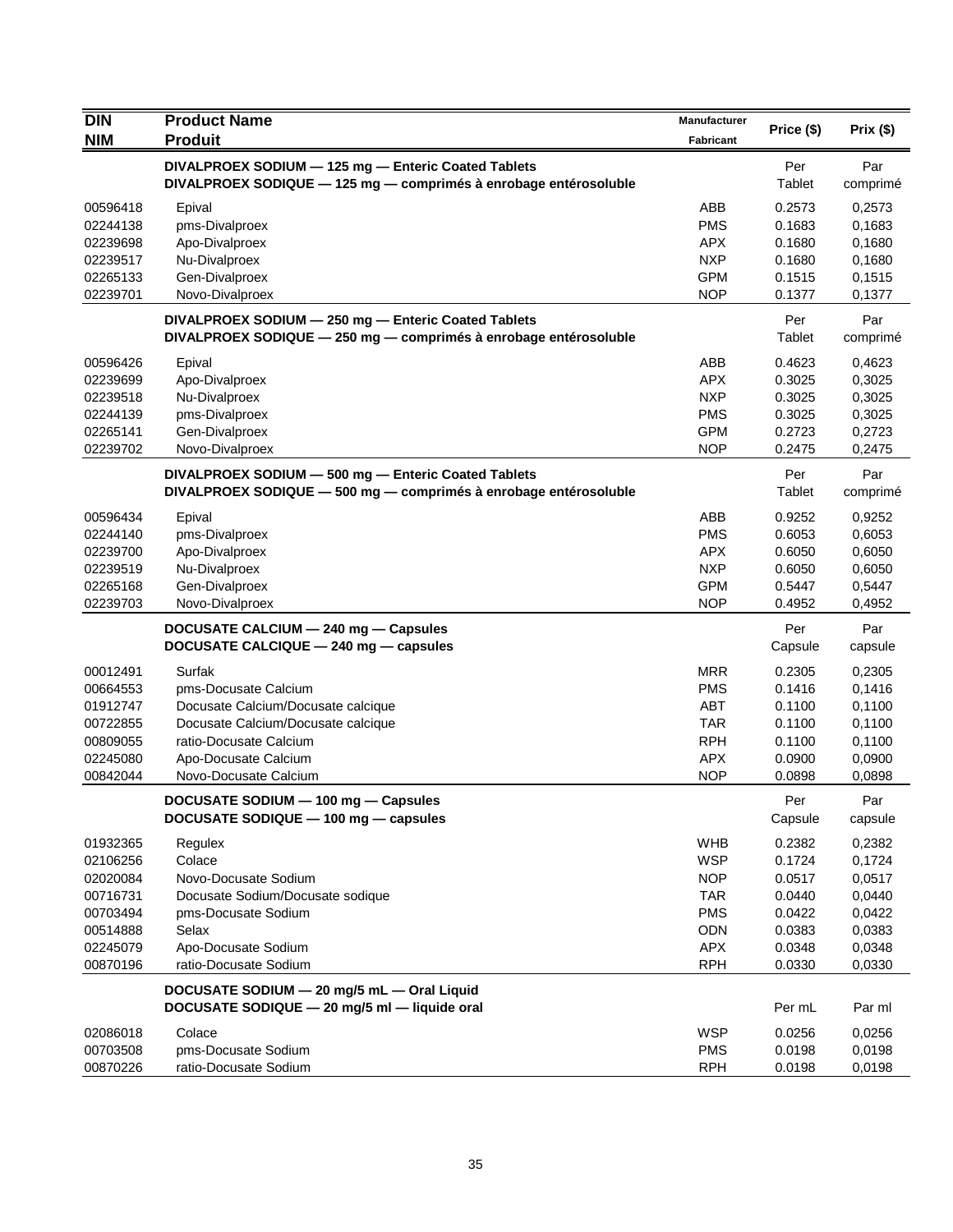| <b>DIN</b> | <b>Product Name</b>                           |                  | Price (\$) | Prix(\$) |
|------------|-----------------------------------------------|------------------|------------|----------|
| <b>NIM</b> | <b>Produit</b>                                | <b>Fabricant</b> |            |          |
|            | DOMPERIDONE MALEATE - 10 mg - Tablets         |                  | Per        | Par      |
|            | DOMPÉRIDONE (MALÉATE DE) — 10 mg — comprimés  |                  | Tablet     | comprimé |
| 01912070   | ratio-Domperidone                             | <b>RPH</b>       | 0.2256     | 0,2256   |
| 02268078   | Ran-Domperidone                               | <b>RAN</b>       | 0.1811     | 0,1811   |
| 02103613   | Apo-Domperidone                               | <b>APX</b>       | 0.1646     | 0,1646   |
| 02238315   | Dom-Domperidone                               | <b>DOM</b>       | 0.1646     | 0,1646   |
| 02157195   | Novo-Domperidone                              | <b>NOP</b>       | 0.1646     | 0,1646   |
| 02231477   | Nu-Domperidone                                | <b>NXP</b>       | 0.1646     | 0,1646   |
| 02236466   | pms-Domperidone                               | <b>PMS</b>       | 0.1646     | 0,1646   |
|            | DOXAZOSIN MESYLATE - 1 mg - Tablets           |                  | Per        | Par      |
|            | DOXAZOSINE (MÉSYLATE DE) — 1 mg — comprimés   |                  | Tablet     | comprimé |
| 01958100   | Cardura-1                                     | <b>AZC</b>       | 0.5665     | 0,5665   |
| 02240588   | Apo-Doxazosin                                 | <b>APX</b>       | 0.3812     | 0,3812   |
| 02240498   | Gen-Doxazosin                                 | <b>GPM</b>       | 0.3812     | 0,3812   |
| 02242728   | Novo-Doxazosin                                | <b>NOP</b>       | 0.3812     | 0,3812   |
| 02244527   | pms-Doxazosin                                 | <b>PMS</b>       | 0.3812     | 0,3812   |
| 02243215   | ratio-Doxazosin                               | <b>RPH</b>       | 0.3465     | 0,3465   |
|            | DOXAZOSIN MESYLATE - 2 mg - Tablets           |                  | Per        | Par      |
|            | DOXAZOSINE (MÉSYLATE DE) - 2 mg - comprimés   |                  | Tablet     | comprimé |
| 01958097   | Cardura-2                                     | <b>AZC</b>       | 0.6795     | 0,6795   |
| 02240589   | Apo-Doxazosin                                 | <b>APX</b>       | 0.4574     | 0,4574   |
| 02240499   | Gen-Doxazosin                                 | <b>GPM</b>       | 0.4574     | 0,4574   |
| 02242729   | Novo-Doxazosin                                | <b>NOP</b>       | 0.4574     | 0,4574   |
| 02244528   | pms-Doxazosin                                 | <b>PMS</b>       | 0.4574     | 0,4574   |
| 02243216   | ratio-Doxazosin                               | <b>RPH</b>       | 0.4158     | 0,4158   |
|            | DOXAZOSIN MESYLATE - 4 mg - Tablets           |                  | Per        | Par      |
|            | DOXAZOSINE (MÉSYLATE DE) - 4 mg - comprimés   |                  | Tablet     | comprimé |
| 01958119   | Cardura-4                                     | <b>AZC</b>       | 0.8835     | 0,8835   |
| 02240590   | Apo-Doxazosin                                 | <b>APX</b>       | 0.5946     | 0,5946   |
| 02240500   | Gen-Doxazosin                                 | <b>GPM</b>       | 0.5946     | 0,5946   |
| 02242730   | Novo-Doxazosin                                | <b>NOP</b>       | 0.5946     | 0,5946   |
| 02244529   | pms-Doxazosin                                 | <b>PMS</b>       | 0.5946     | 0,5946   |
| 02243217   | ratio-Doxazosin                               | <b>RPH</b>       | 0.5405     | 0,5405   |
|            | DOXEPIN HCI - 10 mg - Capsules                |                  | Per        | Par      |
|            | DOXÉPINE (CHLORHYDRATE DE) - 10 mg - capsules |                  | Capsule    | capsule  |
| 00024325   | Sinequan                                      | PFI              | 0.2841     | 0,2841   |
| 02049996   | Apo-Doxepin                                   | <b>APX</b>       | 0.1920     | 0,1920   |
|            | DOXEPIN HCI - 25 mg - Capsules                |                  | Per        | Par      |
|            | DOXÉPINE (CHLORHYDRATE DE) - 25 mg - capsules |                  | Capsule    | capsule  |
| 00024333   | Sinequan                                      | PFI              | 0.3486     | 0,3486   |
| 02050005   | Apo-Doxepin                                   | <b>APX</b>       | 0.2354     | 0,2354   |
| 01913425   | Novo-Doxepin                                  | <b>NOP</b>       | 0.1573     | 0,1573   |
|            | DOXEPIN HCI - 50 mg - Capsules                |                  | Per        | Par      |
|            | DOXÉPINE (CHLORHYDRATE DE) - 50 mg - capsules |                  | Capsule    | capsule  |
| 00024341   | Sinequan                                      | PFI              | 0.6467     | 0,6467   |
| 02050013   | Apo-Doxepin                                   | <b>APX</b>       | 0.4368     | 0,4368   |
| 01913433   | Novo-Doxepin                                  | <b>NOP</b>       | 0.2451     | 0,2451   |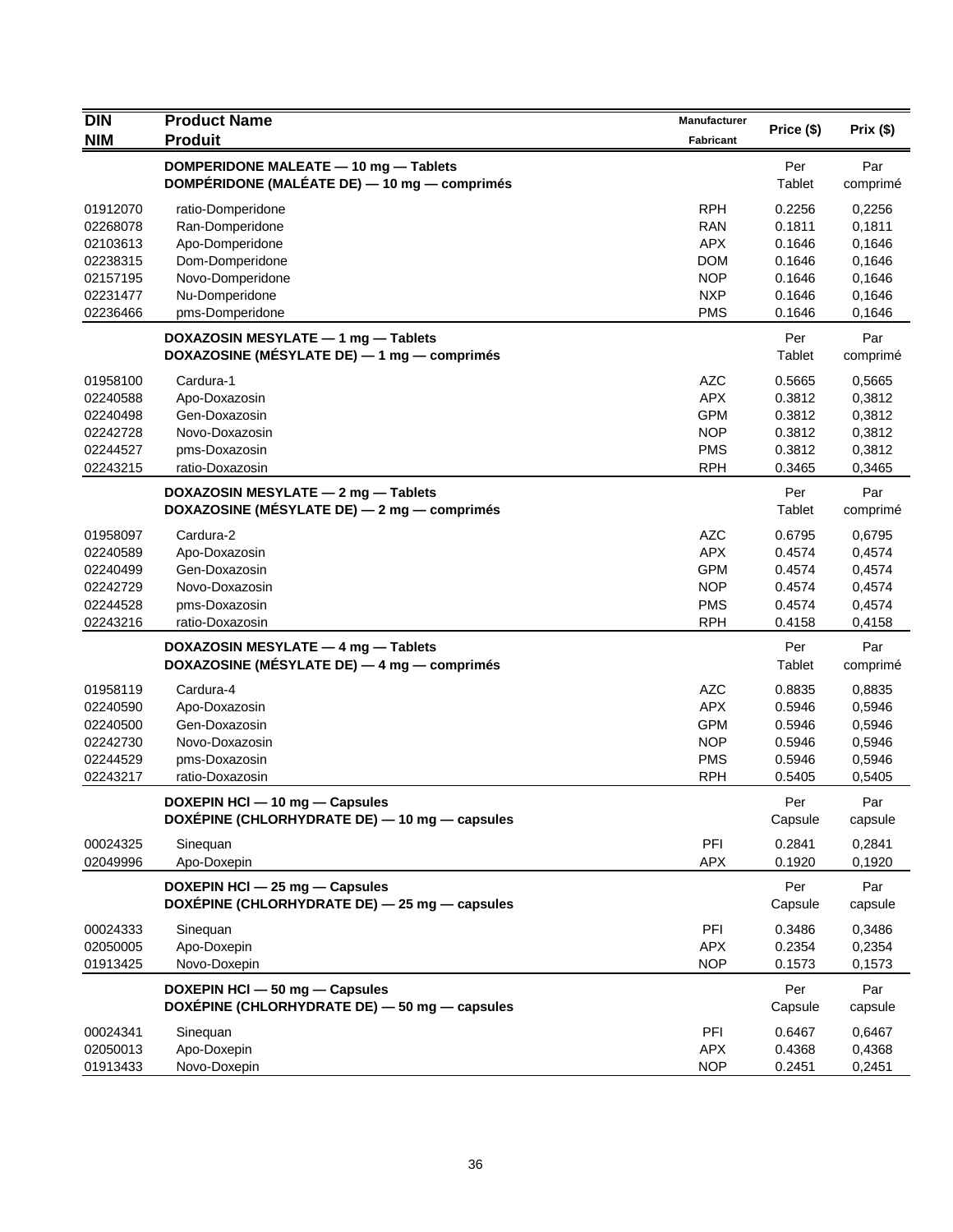| <b>DIN</b>                                               | <b>Product Name</b>                                                                                                                | Manufacturer                                                       | Price (\$)                                     | Prix(\$)                                       |
|----------------------------------------------------------|------------------------------------------------------------------------------------------------------------------------------------|--------------------------------------------------------------------|------------------------------------------------|------------------------------------------------|
| <b>NIM</b>                                               | <b>Produit</b>                                                                                                                     | <b>Fabricant</b>                                                   |                                                |                                                |
|                                                          | DOXEPIN HCI - 75 mg - Capsules<br>DOXEPINE (CHLORHYDRATE DE) - 75 mg - capsules                                                    |                                                                    | Per<br>Capsule                                 | Par<br>capsule                                 |
| 00400750<br>02050021<br>01913441                         | Sinequan<br>Apo-Doxepin<br>Novo-Doxepin                                                                                            | PFI<br><b>APX</b><br><b>NOP</b>                                    | 0.9285<br>0.6272<br>0.5251                     | 0,9285<br>0,6272<br>0,5251                     |
|                                                          | DOXEPIN HCI - 100 mg - Capsules<br>DOXÉPINE (CHLORHYDRATE DE) - 100 mg - capsules                                                  |                                                                    | Per<br>Capsule                                 | Par<br>capsule                                 |
| 00326925<br>02050048<br>01913468                         | Sinequan<br>Apo-Doxepin<br>Novo-Doxepin                                                                                            | PFI<br><b>APX</b><br><b>NOP</b>                                    | 1.2232<br>0.8264<br>0.6902                     | 1,2232<br>0,8264<br>0,6902                     |
|                                                          | DOXEPIN HCI - 150 mg - Capsules<br>DOXEPINE (CHLORHYDRATE DE) - 150 mg - capsules                                                  |                                                                    | Per<br>Capsule                                 | Par<br>capsule                                 |
| 00584274<br>02050056<br>01913476                         | Sinequan<br>Apo-Doxepin<br>Novo-Doxepine                                                                                           | PFI<br><b>APX</b><br><b>NOP</b>                                    | 1.5557<br>1.2397<br>1.0421                     | 1,5557<br>1,2397<br>1,0421                     |
|                                                          | DOXYCYCLINE - 100 mg - Capsules<br>DOXYCYCLINE - 100 mg - capsules                                                                 |                                                                    | Per<br>Capsule                                 | Par<br>capsule                                 |
| 00740713<br>00817120<br>00725250<br>02093103<br>02044668 | Apo-Doxy<br>Doxycin<br>Novo-Doxylin<br>ratio-Doxycycline<br>Nu-Doxycycline                                                         | <b>APX</b><br><b>GPM</b><br><b>NOP</b><br><b>RPH</b><br><b>NXP</b> | 0.9990<br>0.6446<br>0.6446<br>0.6446<br>0.6445 | 0.9990<br>0,6446<br>0.6446<br>0,6446<br>0,6445 |
|                                                          | DOXYCYCLINE - 100 mg - Tablets<br>DOXYCYCLINE - 100 mg - comprimés                                                                 |                                                                    | Per<br>Tablet                                  | Par<br>comprimé                                |
| 00578452<br>00874256<br>00860751<br>02158574<br>02091232 | Vibra-Tabs<br>Apo-Doxy<br>Doxycin<br>Novo-Doxylin<br>ratio-Doxycycline                                                             | PFI<br><b>APX</b><br><b>GPM</b><br><b>NOP</b><br><b>RPH</b>        | 1.9443<br>0.6446<br>0.6446<br>0.6446<br>0.6446 | 1,9443<br>0,6446<br>0,6446<br>0,6446<br>0,6446 |
|                                                          | <b>ERYTHROMYCIN BASE - 250 mg - Enteric Pellet Capsules</b><br>ÉRYTHROMYCINE (BASE) - 250 mg - capsules de granules entérosolubles |                                                                    | Per<br>Capsule                                 | Par<br>capsule                                 |
| 00607142<br>00726672                                     | Eryc<br>Apo-Erythro E-C                                                                                                            | PFI<br><b>APX</b>                                                  | 0.5297<br>0.4191                               | 0,5297<br>0,4191                               |
|                                                          | ERYTHROMYCIN BASE - 333 mg - Enteric Pellet Capsules<br>ERYTHROMYCINE (BASE) - 333 mg - capsules de granules entérosolubles        |                                                                    | Per<br>Capsule                                 | Par<br>capsule                                 |
| 00873454<br>01925938                                     | Eryc<br>Apo-Erythro E-C                                                                                                            | PFI<br><b>APX</b>                                                  | 0.5884<br>0.4655                               | 0,5884<br>0,4655                               |
|                                                          | ERYTHROMYCIN ETHYLSUCCINATE - 200 mg/5 mL - Oral Liquid<br>ÉRYTHROMYCINE (ÉTHYLSUCCINATE D') — 200 mg/5 ml — liquide oral          |                                                                    | Per mL                                         | Par ml                                         |
| 00000299<br>00605859                                     | <b>EES 200</b><br>Novo-Rythro E.S.                                                                                                 | ABB<br><b>NOP</b>                                                  | 0.0810<br>0.0674                               | 0,0810<br>0,0674                               |
|                                                          | ERYTHROMYCIN ETHYLSUCCINATE - 400 mg/5 mL - Oral Liquid<br>ERYTHROMYCINE (ETHYLSUCCINATE D') — 400 mg/5 ml — liquide oral          |                                                                    | Per mL                                         | Par ml                                         |
| 00453617<br>00652318                                     | <b>EES 400</b><br>Novo-Rythro E.S.                                                                                                 | ABB<br><b>NOP</b>                                                  | 0.1229<br>0.1044                               | 0,1229<br>0,1044                               |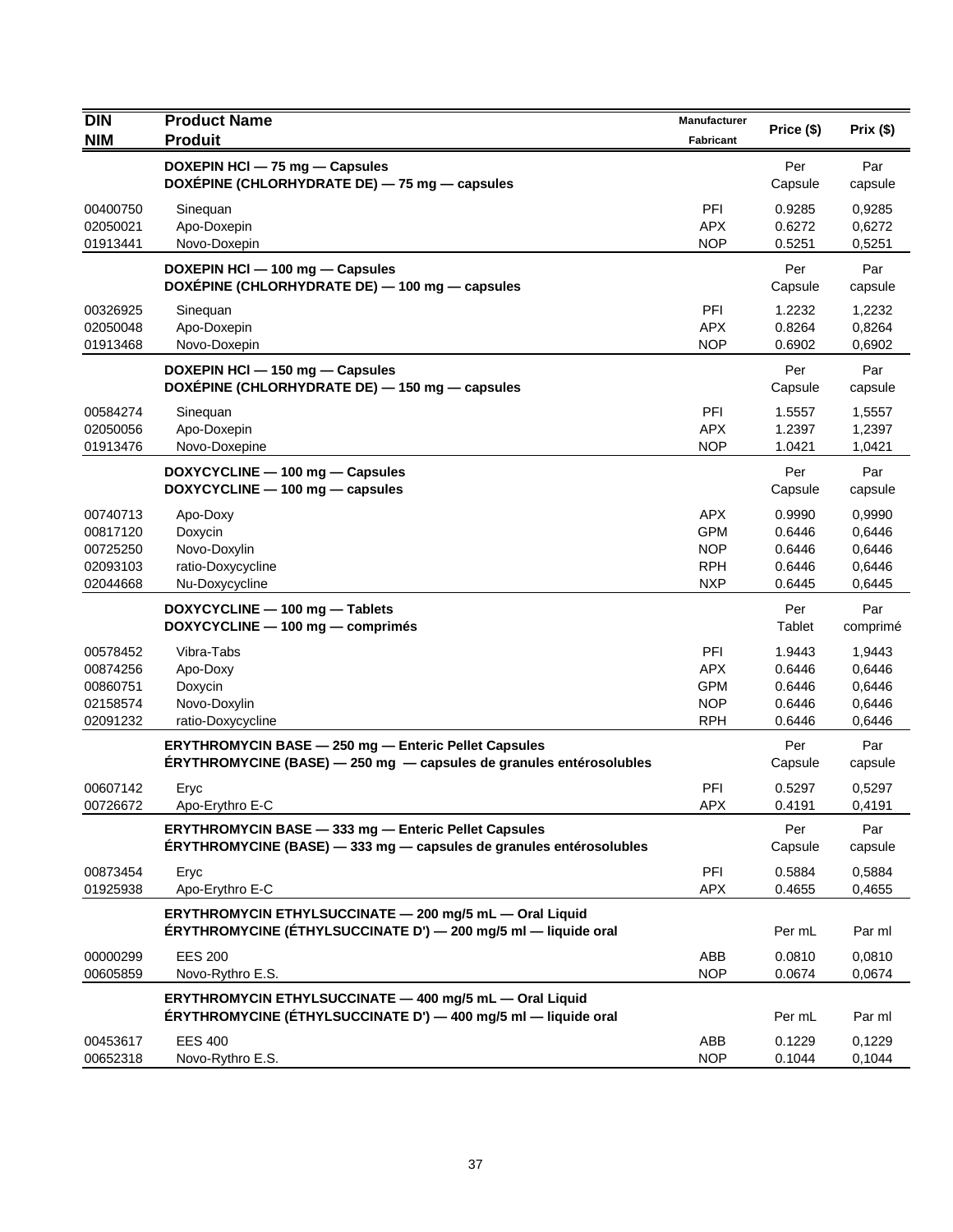| <b>DIN</b>                                                           | <b>Product Name</b>                                                                                         | Manufacturer                                                                     | Price (\$)                                               | Prix(\$)                                                 |
|----------------------------------------------------------------------|-------------------------------------------------------------------------------------------------------------|----------------------------------------------------------------------------------|----------------------------------------------------------|----------------------------------------------------------|
| <b>NIM</b>                                                           | <b>Produit</b>                                                                                              | <b>Fabricant</b>                                                                 |                                                          |                                                          |
|                                                                      | ERYTHROMYCIN ETHYLSUCCINATE - 600 mg - Tablets<br>ÉRYTHROMYCINE (ÉTHYLSUCCINATE D') — 600 mg — comprimés    |                                                                                  | Per<br>Tablet                                            | Par<br>comprimé                                          |
| 00637416<br>00583782                                                 | Apo-Erythro-ES<br><b>EES 600</b>                                                                            | <b>APX</b><br>ABB                                                                | 0.4495<br>0.3824                                         | 0,4495<br>0,3824                                         |
|                                                                      | ESTRADIOL-17B - 50 mcg - Transdermal Patch<br>ESTRADIOL-17B - 50 mcg - timbre transdermique                 |                                                                                  | Per<br>Patch                                             | Par<br>timbre                                            |
| 02244000<br>02246967                                                 | Estradot<br>Rhoxal-estradiol derm                                                                           | <b>NVT</b><br><b>RXP</b>                                                         | 2.7899<br>1.8755                                         | 2,7899<br>1,8755                                         |
|                                                                      | ESTRADIOL-17B - 75 mcg - Transdermal Patch<br>ESTRADIOL-17B - 75 mcg - timbre transdermique                 |                                                                                  | Per<br>Patch                                             | Par<br>timbre                                            |
| 02244001<br>02246968                                                 | Estradot<br>Rhoxal-estradiol derm                                                                           | <b>NVT</b><br><b>RXP</b>                                                         | 2.9948<br>2.0130                                         | 2,9948<br>2,0130                                         |
|                                                                      | ESTRADIOL-17B - 100 mcg - Transdermal Patch<br>ESTRADIOL-17B - 100 mcg - timbre transdermique               |                                                                                  | Per<br>Patch                                             | Par<br>timbre                                            |
| 02244002<br>02246969                                                 | Estradot<br>Rhoxal-estradiol derm                                                                           | <b>NVT</b><br><b>RXP</b>                                                         | 3.1474<br>2.1175                                         | 3,1474<br>2,1175                                         |
|                                                                      | ETIDRONATE DISODIUM - 200 mg - Tablets<br>ÉTIDRONATE DISODIQUE - 200 mg - comprimés                         |                                                                                  | Per<br>Tablet                                            | Par<br>comprimé                                          |
| 01997629<br>02248686<br>02245330                                     | Didronel<br>Co Etidronate<br>Gen-Etidronate                                                                 | <b>PGP</b><br><b>COB</b><br><b>GPM</b>                                           | 1.4806<br>1.0093<br>0.9082                               | 1,4806<br>1,0093<br>0,9082                               |
|                                                                      | <b>FAMOTIDINE - 20 mg - Tablets</b><br>$FAMOTIDINE - 20 mg - comprimés$                                     |                                                                                  | Per<br>Tablet                                            | Par<br>comprimé                                          |
| 00710121<br>01953842<br>02196018<br>02022133<br>02024195<br>02242327 | Pepcid<br>Apo-Famotidine<br>Gen-Famotidine<br>Novo-Famotidine<br>Nu-Famotidine<br>ratio-Famotidine          | <b>MFX</b><br><b>APX</b><br><b>GPM</b><br><b>NOP</b><br><b>NXP</b><br><b>RPH</b> | 1.0024<br>0.6486<br>0.6486<br>0.6486<br>0.6486<br>0.5896 | 1,0024<br>0,6486<br>0,6486<br>0,6486<br>0,6486<br>0,5896 |
|                                                                      | <b>FAMOTIDINE - 40 mg - Tablets</b><br>$FAMOTIDINE - 40 mg - comprimés$                                     |                                                                                  | Per<br>Tablet                                            | Par<br>comprimé                                          |
| 00710113<br>02196026<br>01953834<br>02022141<br>02024209<br>02242328 | Pepcid<br>Gen-Famotidine<br>Apo-Famotidine<br>Novo-Famotidine<br>Nu-Famotidine<br>ratio-Famotidine          | <b>MFX</b><br><b>GPM</b><br><b>APX</b><br><b>NOP</b><br><b>NXP</b><br><b>RPH</b> | 1.8224<br>1.1675<br>1.1673<br>1.1673<br>1.1673<br>1.0612 | 1,8224<br>1,1675<br>1,1673<br>1,1673<br>1,1673<br>1,0612 |
|                                                                      | FELODIPINE - 2.5 mg - Extended Release Tablets<br>FÉLODIPINE $-2.5$ mg $-$ comprimés à libération prolongée |                                                                                  | Per<br>Tablet                                            | Par<br>comprimé                                          |
| 02221985<br>02057778                                                 | Renedil<br>Plendil                                                                                          | AVE<br><b>AZC</b>                                                                | 0.5577<br>0.5087                                         | 0,5577<br>0,5087                                         |
|                                                                      | FELODIPINE - 5 mg - Extended Release Tablets<br>FÉLODIPINE - 5 mg - comprimés à libération prolongée        |                                                                                  | Per<br>Tablet                                            | Par<br>comprimé                                          |
| 02221993<br>00851779                                                 | Renedil<br>Plendil                                                                                          | AVE<br><b>AZC</b>                                                                | 0.7454<br>0.6797                                         | 0,7454<br>0,6797                                         |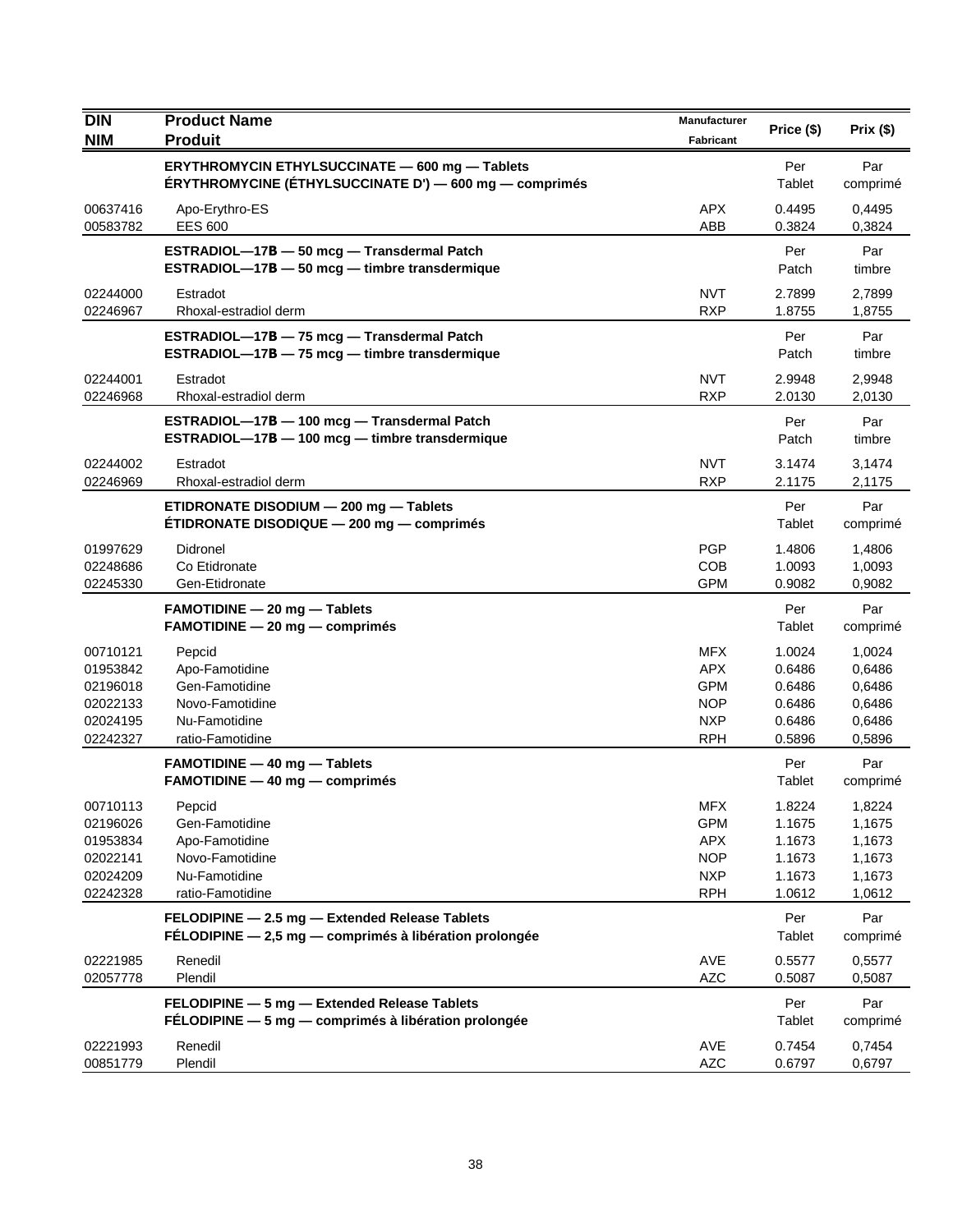| <b>DIN</b> | <b>Product Name</b>                                      | <b>Manufacturer</b> | Price (\$) | Prix (\$) |
|------------|----------------------------------------------------------|---------------------|------------|-----------|
| <b>NIM</b> | <b>Produit</b>                                           | <b>Fabricant</b>    |            |           |
|            | FELODIPINE - 10 mg - Extended Release Tablets            |                     | Per        | Par       |
|            | FÉLODIPINE - 10 mg - comprimés à libération prolongée    |                     | Tablet     | comprimé  |
| 02222000   | Renedil                                                  | AVE                 | 1.1176     | 1,1176    |
| 00851787   | Plendil                                                  | <b>AZC</b>          | 1.0197     | 1,0197    |
|            | FENOFIBRATE - 67 mg - Capsules                           |                     | Per        | Par       |
|            | $FENOFIBRATE - 67 mg - capsules$                         |                     | Capsule    | capsule   |
| 02230283   | Lipidil Micro                                            | <b>FFR</b>          | 0.6380     | 0,6380    |
| 02243180   | Apo-Feno-Micro                                           | <b>APX</b>          | 0.4759     | 0,4759    |
| 02243551   | Novo-Fenofibrate Micronized/Novo-Fenofibrate (micronisé) | <b>NOP</b>          | 0.4758     | 0,4758    |
|            | FENOFIBRATE - 100 mg - Capsules                          |                     | Per        | Par       |
|            | FENOFIBRATE - 100 mg - capsules                          |                     | Capsule    | capsule   |
| 02225980   | Apo-Fenofibrate                                          | <b>APX</b>          | 0.5300     | 0,5300    |
| 02223600   | Nu-Fenofibrate                                           | <b>NXP</b>          | 0.5300     | 0,5300    |
|            | FENOFIBRATE - 200 mg - Capsules                          |                     | Per        | Par       |
|            | FENOFIBRATE - 200 mg - capsules                          |                     | Capsule    | capsule   |
| 02146959   | Lipidil-Micro                                            | <b>FFR</b>          | 1.9030     | 1,9030    |
| 02239864   | Apo-Feno-Micro                                           | <b>APX</b>          | 1.3320     | 1,3320    |
| 02240210   | Gen-Fenofibrate Micro                                    | <b>GPM</b>          | 1.3310     | 1,3310    |
| 02243552   | Novo-Fenofibrate Micronized/Novo-Fenofibrate (micronisé) | <b>NOP</b>          | 1.1979     | 1,1979    |
| 02231780   | pms-Fenofibrate Micro                                    | <b>PMS</b>          | 1.1979     | 1,1979    |
| 02250039   | ratio-Fenofibrate MC                                     | <b>RPH</b>          | 1.1979     | 1,1979    |
|            | FERROUS GLUCONATE - 300 mg - Tablets                     |                     | Per        | Par       |
|            | FER (GLUCONATE DE) - 300 mg - comprimés                  |                     | Tablet     | comprimé  |
| 00031097   | Ferrous Gluconate/Gluconate de fer                       | <b>PPI</b>          | 0.0367     | 0.0367    |
| 00545031   | Apo-Ferrous Gluconate                                    | <b>APX</b>          | 0.0281     | 0,0281    |
| 00021458   | Novo-Ferrogluc                                           | <b>NOP</b>          | 0.0275     | 0,0275    |
|            | FLAVOXATE HCI - 200 mg - Tablets                         |                     | Per        | Par       |
|            | FLAVOXATE (CHLORHYDRATE DE) - 200 mg - comprimés         |                     | Tablet     | comprimé  |
| 00728179   | Urispas                                                  | <b>PAL</b>          | 0.5434     | 0,5434    |
| 02244842   | Apo-Flavoxate                                            | <b>APX</b>          | 0.3805     | 0,3805    |
| 02245480   | pms-Flavoxate                                            | <b>PMS</b>          | 0.3804     | 0,3804    |
|            | FLUCONAZOLE - 50 mg - Tablets                            |                     | Per        | Par       |
|            | $FLUCONAZOLE - 50 mg - comprimés$                        |                     | Tablet     | comprimé  |
| 00891800   | Diflucan                                                 | PFI                 | 5.5552     | 5,5552    |
| 02245643   | pms-Fluconazole                                          | <b>PMS</b>          | 3.8214     | 3,8214    |
| 02237370   | Apo-Fluconazole                                          | <b>APX</b>          | 3.4393     | 3,4393    |
| 02245292   | Gen-Fluconazole                                          | <b>GPM</b>          | 3.4393     | 3,4393    |
| 02236978   | Novo-Fluconazole                                         | <b>NOP</b>          | 3.4393     | 3,4393    |
| 02249294   | Taro-Fluconazole                                         | <b>TAR</b>          | 3.4393     | 3,4393    |
|            | FLUCONAZOLE - 100 mg - Tablets                           |                     | Per        | Par       |
|            | FLUCONAZOLE - 100 mg - comprimés                         |                     | Tablet     | comprimé  |
| 00891819   | Diflucan                                                 | PFI                 | 9.8550     | 9,8550    |
| 02245644   | pms-Fluconazole                                          | <b>PMS</b>          | 6.7791     | 6,7791    |
| 02245293   | Gen-Fluconazole                                          | <b>GPM</b>          | 6.1013     | 6,1013    |
| 02237371   | Apo-Fluconazole                                          | <b>APX</b>          | 6.1012     | 6,1012    |
| 02249308   | Taro-Fluconazole                                         | <b>TAR</b>          | 6.1012     | 6,1012    |
| 02236979   | Novo-Fluconazole                                         | <b>NOP</b>          | 6.1011     | 6,1011    |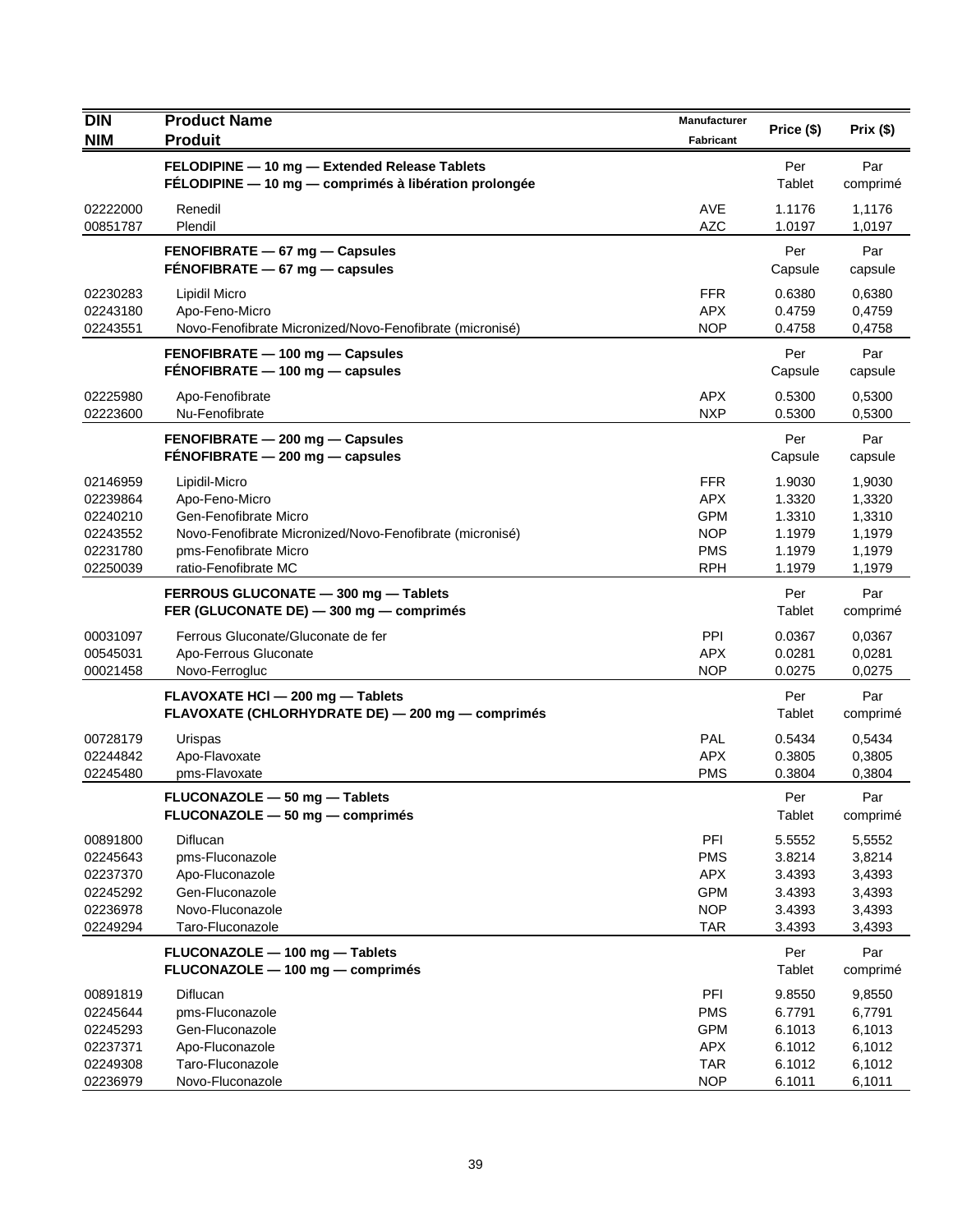| <b>DIN</b><br><b>NIM</b>                     | <b>Product Name</b><br><b>Produit</b>                                                              | <b>Manufacturer</b><br>Fabricant                     | Price (\$)                               | Prix(\$)                                 |
|----------------------------------------------|----------------------------------------------------------------------------------------------------|------------------------------------------------------|------------------------------------------|------------------------------------------|
|                                              | FLUCONAZOLE - 150 mg - Capsules<br>FLUCONAZOLE - 150 mg - capsules                                 |                                                      | Per<br>Capsule                           | Par<br>capsule                           |
| 02141442<br>02243645<br>02245697<br>02241895 | Diflucan<br>Novo-Fluconazole-150<br>Gen-Fluconazole<br>Apo-Fluconazole                             | PFI<br><b>NOP</b><br><b>GPM</b><br><b>APX</b>        | 16.6793<br>10.1100<br>10.1090<br>10.1035 | 16,6793<br>10,1100<br>10,1090<br>10,1035 |
|                                              | FLUCONAZOLE - 2 mg/mL - Injection<br>FLUCONAZOLE - 2 mg/ml - injection                             |                                                      | Per<br>mL                                | Par<br>ml                                |
| 00891835<br>02247922<br>02247749             | Diflucan<br>Fluconazole<br>Fluconazole Omega                                                       | PFI<br><b>NOP</b><br>OMA                             | 0.5823<br>0.5093<br>0.4026               | 0,5823<br>0,5093<br>0,4026               |
|                                              | FLUNARIZINE - 5 mg - Capsules<br><b>FLUNARIZINE</b> $-$ 5 mg $-$ capsules                          |                                                      | Per<br>Capsule                           | Par<br>capsule                           |
| 00846341<br>02246082                         | Sibelium<br>Apo-Flunarizine                                                                        | <b>PMS</b><br><b>APX</b>                             | 0.8341<br>0.5842                         | 0,8341<br>0,5842                         |
|                                              | FLUNISOLIDE - 0.025% - Nasal Solution<br>FLUNISOLIDE - 0,025 % - solution nasale                   |                                                      | Per<br>Dose                              | Par<br>dose                              |
| 02162687<br>00878790<br>02239288<br>01927167 | Rhinalar<br>ratio-Flunisolide<br>Apo-Flunisolide<br><b>Rhinaris-F</b>                              | <b>HLR</b><br><b>RPH</b><br><b>NXP</b><br><b>PMS</b> | 0.0872<br>0.0654<br>0.0610<br>0.0610     | 0,0872<br>0,0654<br>0,0610<br>0,0610     |
|                                              | FLUOCINONIDE - 0.05% - Emollient Cream<br>FLUOCINONIDE - 0,05 % - crème émolliente                 |                                                      | Per<br>Gram                              | Par<br>gramme                            |
| 02163152<br>00598933                         | Lidemol<br>Tiamol                                                                                  | <b>MDC</b><br><b>TPT</b>                             | 0.6123<br>0.2680                         | 0,6123<br>0,2680                         |
|                                              | FLUOCINONIDE - 0.05% - Gel<br>FLUOCINONIDE $-$ 0,05 % $-$ gel                                      |                                                      | Per<br>Gram                              | Par<br>gramme                            |
| 02161974<br>02236997                         | Topsyn<br>Lyderm                                                                                   | MDC<br><b>TPT</b>                                    | 0.5638<br>0.3762                         | 0,5638<br>0,3762                         |
|                                              | FLUOCINONIDE - 0.05% - Ointment<br>FLUOCINONIDE - 0,05 % - pommade                                 |                                                      | Per<br>Gram                              | Par<br>gramme                            |
| 02161966<br>02236996                         | Lidex<br>Lyderm                                                                                    | <b>MDC</b><br><b>TPT</b>                             | 0.5565<br>0.3707                         | 0,5565<br>0,3707                         |
|                                              | FLUOCINONIDE - 0.05% - Topical Cream<br>FLUOCINONIDE - 0,05 % - crème topique                      |                                                      | Per<br>Gram                              | Par<br>gramme                            |
| 02161923<br>00716863                         | Lidex<br>Lyderm                                                                                    | <b>MDC</b><br><b>TPT</b>                             | 0.5078<br>0.5075                         | 0,5078<br>0,5075                         |
|                                              | FLUOROMETHOLONE - 0.1% - Ophthalmic Suspension<br>FLUOROMETHOLONE - 0,1 % - suspension ophtalmique |                                                      | Per mL                                   | Par ml                                   |
| 00247855<br>02238568                         | FML 0.1%/FML 0,1 %<br>pms-Fluorometholone                                                          | ALL<br><b>PMS</b>                                    | 2.3364<br>1.7796                         | 2,3364<br>1,7796                         |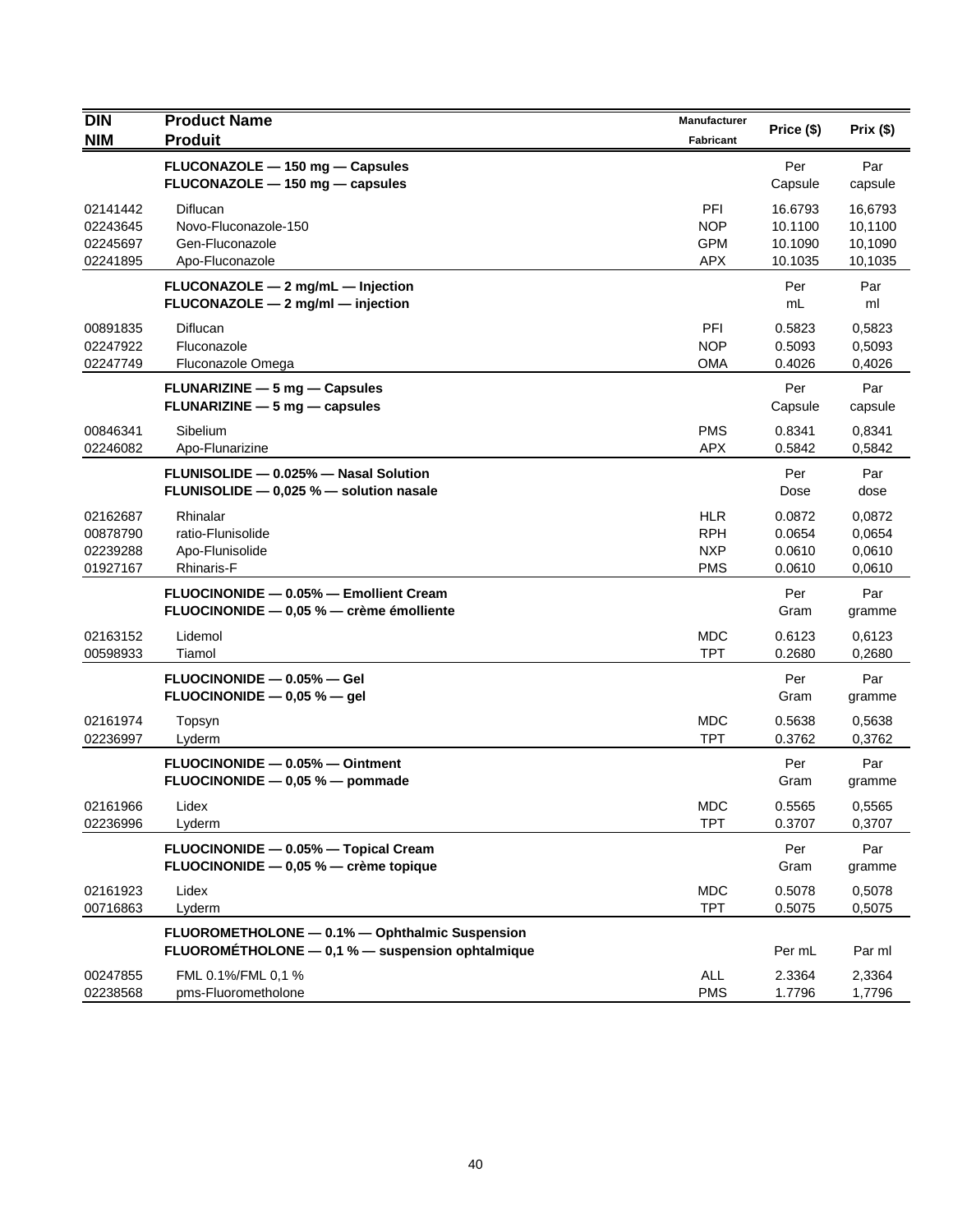| <b>DIN</b> | <b>Product Name</b>                                 | Manufacturer |            |          |
|------------|-----------------------------------------------------|--------------|------------|----------|
| <b>NIM</b> | <b>Produit</b>                                      | Fabricant    | Price (\$) | Prix(\$) |
|            | FLUOXETINE - 10 mg - Capsules                       |              | Per        | Par      |
|            | FLUOXÉTINE - 10 mg - capsules                       |              | Capsule    | capsule  |
| 02018985   | Prozac                                              | <b>LIL</b>   | 1.8237     | 1,8237   |
| 02177617   | Dom-Fluoxetine                                      | <b>DOM</b>   | 1.2951     | 1,2951   |
| 02237813   | Gen-Fluoxetine                                      | <b>GPM</b>   | 1.2951     | 1,2951   |
| 02192756   | Nu-Fluoxetine                                       | <b>NXP</b>   | 1.2951     | 1,2951   |
| 02177579   | pms-Fluoxetine                                      | <b>PMS</b>   | 1.2951     | 1,2951   |
| 02243486   | Rhoxal-fluoxetine                                   | <b>RXP</b>   | 1.2951     | 1,2951   |
| 02242177   | Co Fluoxetine                                       | <b>RED</b>   | 1.2951     | 1,2951   |
| 02216353   | Apo-Fluoxetine                                      | APX.         | 1.2950     | 1,2950   |
| 02216582   | Novo-Fluoxetine                                     | <b>NOP</b>   | 1.2950     | 1,2950   |
| 02241371   | ratio-Fluoxetine                                    | <b>RPH</b>   | 1.1773     | 1,1773   |
|            | FLUOXETINE - 20 mg - Capsules                       |              | Per        | Par      |
|            | $FLUOXETINE - 20 mg - capsules$                     |              | Capsule    | capsule  |
| 00636622   | Prozac                                              | <b>LIL</b>   | 1.8644     | 1,8644   |
| 02177587   | pms-Fluoxetine                                      | <b>PMS</b>   | 1.1917     | 1,1917   |
| 02237814   | Gen-Fluoxetine                                      | <b>GPM</b>   | 1.1124     | 1,1124   |
| 02192764   | Nu-Fluoxetine                                       | <b>NXP</b>   | 1.1124     | 1,1124   |
| 02243487   | Rhoxal-fluoxetine                                   | <b>RXP</b>   | 1.1124     | 1,1124   |
| 02242178   | Co Fluoxetine                                       | <b>RED</b>   | 1.1124     | 1,1124   |
| 02216361   | Apo-Fluoxetine                                      | <b>APX</b>   | 1.1123     | 1,1123   |
| 02216590   | Novo-Fluoxetine                                     | <b>NOP</b>   | 1.1123     | 1,1123   |
| 02241374   | ratio-Fluoxetine                                    | <b>RPH</b>   | 1.0112     | 1,0112   |
|            | FLUOXETINE - 20 mg/5 mL - Syrup                     |              |            |          |
|            | FLUOXÉTINE - 20 mg/5 ml - sirop                     |              | Per mL     | Par ml   |
| 01917021   | Prozac                                              | LIL          | 0.6784     | 0,6784   |
| 02231328   | Apo-Fluoxetine                                      | <b>APX</b>   | 0.5597     | 0,5597   |
| 02177595   | pms-Fluoxetine                                      | <b>PMS</b>   | 0.5088     | 0,5088   |
|            | FLUPHENAZINE DECANOATE - 25 mg/mL - Injection       |              |            |          |
|            | FLUPHÉNAZINE (DÉCANOATE DE) - 25 mg/ml - injection  |              | Per mL     | Par ml   |
| 02091275   | pms-Fluphenazine Decanoate                          | <b>PMS</b>   | 7.6700     | 7,6700   |
| 02244166   | Apo-Fluphenazine                                    | <b>APX</b>   | 5.1000     | 5,1000   |
| 00349917   | Modecate                                            | SQU          | 5.1000     | 5,1000   |
|            | FLUPHENAZINE DECANOATE - 100 mg/mL - Injection      |              |            |          |
|            | FLUPHÉNAZINE (DÉCANOATE DE) - 100 mg/ml - injection |              | Per mL     | Par ml   |
| 02241928   | pms-Fluphenazine Decanoate                          | <b>PMS</b>   | 32.7600    | 32,7600  |
| 00755575   | Modecate Concentrate/Modecate concentré             | SQU          | 32.7400    | 32,7400  |
|            | FLURAZEPAM HCI - 15 mg - Capsules                   |              | Per        | Par      |
|            | FLURAZÉPAM (CHLORHYDRATE DE) — 15 mg — capsules     |              | Capsule    | capsule  |
| 00012696   | Dalmane                                             | <b>HLR</b>   | 0.1415     | 0,1415   |
| 00521698   | Apo-Flurazepam                                      | APX          | 0.0891     | 0,0891   |
|            | FLURAZEPAM HCI - 30 mg - Capsules                   |              | Per        | Par      |
|            | FLURAZÉPAM (CHLORHYDRATE DE) - 30 mg - capsules     |              | Capsule    | capsule  |
| 00012718   | Dalmane                                             | <b>HLR</b>   | 0.1658     | 0,1658   |
| 00521701   | Apo-Flurazepam                                      | <b>APX</b>   | 0.1023     | 0,1023   |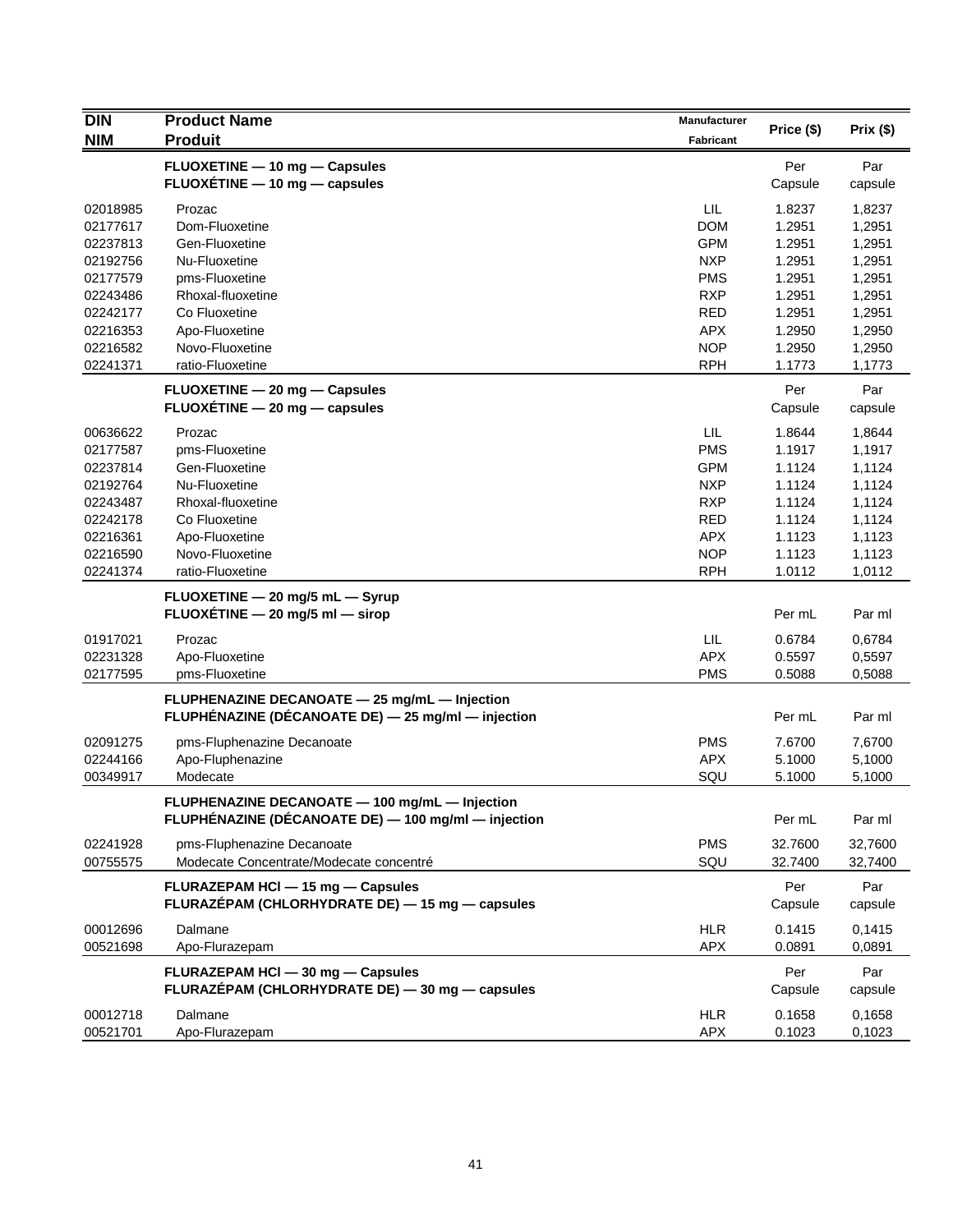| <b>DIN</b> | <b>Product Name</b>                           | <b>Manufacturer</b> | Price (\$) | Prix(\$) |
|------------|-----------------------------------------------|---------------------|------------|----------|
| <b>NIM</b> | <b>Produit</b>                                | <b>Fabricant</b>    |            |          |
|            | FLURBIPROFEN - 50 mg - Tablets                |                     | Per        | Par      |
|            | FLURBIPROFÈNE - 50 mg - comprimés             |                     | Tablet     | comprimé |
| 00647942   | Ansaid                                        | PFI                 | 0.5525     | 0,5525   |
| 01912046   | Apo-Flurbiprofen                              | <b>APX</b>          | 0.3415     | 0,3415   |
| 02020661   | Nu-Flurbiprofen                               | <b>NXP</b>          | 0.3415     | 0,3415   |
| 02100509   | Novo-Flurprofen                               | <b>NOP</b>          | 0.2820     | 0,2820   |
|            | FLURBIPROFEN - 100 mg - Tablets               |                     | Per        | Par      |
|            | FLURBIPROFÈNE - 100 mg - comprimés            |                     | Tablet     | comprimé |
| 00600792   | Ansaid                                        | PFI                 | 0.7235     | 0,7235   |
| 01912038   | Apo-Flurbiprofen                              | <b>APX</b>          | 0.5170     | 0,5170   |
| 02020688   | Nu-Flurbiprofen                               | <b>NXP</b>          | 0.5170     | 0,5170   |
| 00675199   | ratio-Flurbiprofen                            | <b>RPH</b>          | 0.5170     | 0,5170   |
| 02100517   | Novo-Flurprofen                               | <b>NOP</b>          | 0.3859     | 0,3859   |
|            | FLUTAMIDE - 250 mg - Tablets                  |                     | Per        | Par      |
|            | FLUTAMIDE - 250 mg - comprimés                |                     | Tablet     | comprimé |
| 02230104   | pms-Flutamide                                 | <b>PMS</b>          | 1.6537     | 1,6537   |
| 02238560   | Apo-Flutamide                                 | <b>APX</b>          | 1.5033     | 1,5033   |
| 00637726   | Euflex                                        | <b>SCH</b>          | 1.4883     | 1,4883   |
| 02230089   | Novo-Flutamide                                | <b>NOP</b>          | 1.4883     | 1,4883   |
|            | FLUVOXAMINE MALEATE - 50 mg - Tablets         |                     | Per        | Par      |
|            | FLUVOXAMINE (MALÉATE DE) - 50 mg - comprimés  |                     | Tablet     | comprimé |
| 01919342   | Luvox                                         | <b>SPH</b>          | 0.9078     | 0,9078   |
| 02240682   | pms-Fluvoxamine                               | <b>PMS</b>          | 0.6053     | 0,6053   |
| 02231329   | Apo-Fluvoxamine                               | <b>APX</b>          | 0.6050     | 0,6050   |
| 02218453   | ratio-Fluvoxamine                             | <b>RPH</b>          | 0.5447     | 0,5447   |
| 02255529   | Co Fluvoxamine                                | <b>COB</b>          | 0.5447     | 0,5447   |
| 02239953   | Novo-Fluvoxamine                              | <b>NOP</b>          | 0.5447     | 0,5447   |
| 02231192   | Nu-Fluvoxamine                                | <b>NXP</b>          | 0.5447     | 0,5447   |
| 02247054   | Rhoxal-fluvoxamine                            | <b>RXP</b>          | 0.5447     | 0,5447   |
|            | FLUVOXAMINE MALEATE - 100 mg - Tablets        |                     | Per        | Par      |
|            | FLUVOXAMINE (MALÉATE DE) — 100 mg — comprimés |                     | Tablet     | comprimé |
| 01919369   | Luvox                                         | <b>SPH</b>          | 1.6321     | 1,6321   |
| 02231330   | Apo-Fluvoxamine                               | <b>APX</b>          | 1.0880     | 1,0880   |
| 02240683   | pms-Fluvoxamine                               | <b>PMS</b>          | 0.9793     | 0,9793   |
| 02218461   | ratio-Fluvoxamine                             | <b>RPH</b>          | 0.9792     | 0,9792   |
| 02255537   | Co Fluvoxamine                                | <b>COB</b>          | 0.9792     | 0,9792   |
| 02239954   | Novo-Fluvoxamine                              | <b>NOP</b>          | 0.9792     | 0,9792   |
| 02231193   | Nu-Fluvoxamine                                | <b>NXP</b>          | 0.9792     | 0,9792   |
| 02247055   | Rhoxal-fluvoxamine                            | <b>RXP</b>          | 0.9792     | 0,9792   |
|            | FOLIC ACID - 5 mg - Tablets                   |                     | Per        | Par      |
|            | FOLIQUE (ACIDE) $-5$ mg $-$ comprimés         |                     | Tablet     | comprimé |
| 00426849   | Apo-Folic                                     | APX                 | 0.0444     | 0,0444   |
| 00014966   | Folvite                                       | WAY                 | 0.0328     | 0,0328   |
| 00179493   | Folic Acid/Acide folique                      | <b>SDR</b>          | 0.0266     | 0,0266   |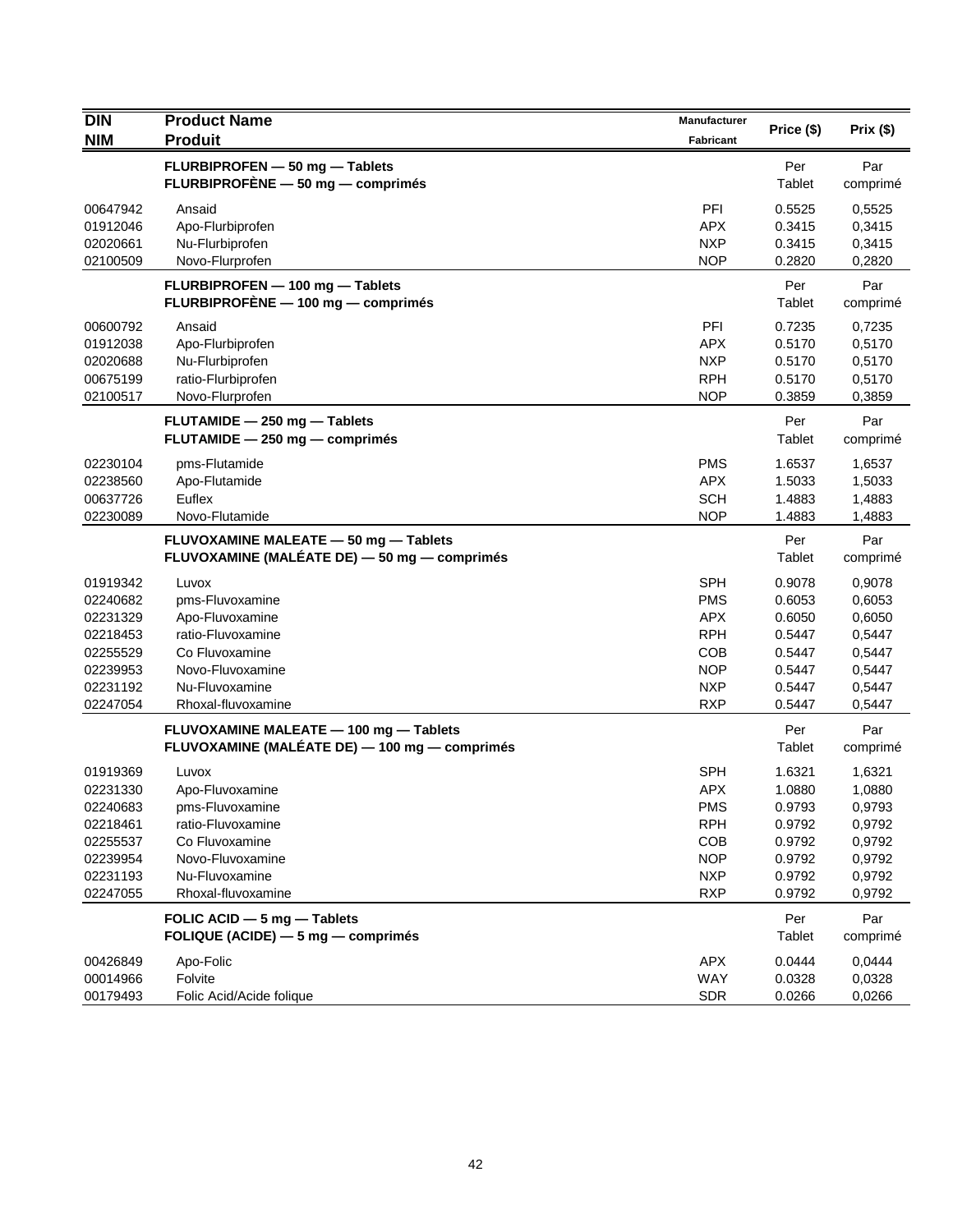| <b>DIN</b>           | <b>Product Name</b>                                                                                                       | Manufacturer             |                  |                                 |
|----------------------|---------------------------------------------------------------------------------------------------------------------------|--------------------------|------------------|---------------------------------|
| <b>NIM</b>           | <b>Produit</b>                                                                                                            | <b>Fabricant</b>         | Price (\$)       | Prix(\$)                        |
|                      | FOSINOPRIL SODIUM - 10 mg - Tablets                                                                                       |                          | Per              | Par                             |
|                      | FOSINOPRIL SODIQUE - 10 mg - comprimés                                                                                    |                          | Tablet           | comprimé                        |
| 01907107             | Monopril                                                                                                                  | SQU                      | 0.8690           | 0,8690                          |
| 02247802             | Novo-Fosinopril                                                                                                           | <b>NOP</b>               | 0.6083           | 0,6083                          |
| 02266008             | Apo-Fosinopril                                                                                                            | <b>APX</b>               | 0.5475           | 0,5475                          |
| 02262401             | Gen-Fosinopril                                                                                                            | <b>GPM</b>               | 0.5475           | 0,5475                          |
| 02242733             | Lin-Fosinopril                                                                                                            | LIN                      | 0.5475           | 0,5475                          |
| 02255944             | pms-Fosinopril                                                                                                            | <b>PMS</b>               | 0.5475           | 0,5475                          |
|                      | FOSINOPRIL SODIUM - 20 mg - Tablets                                                                                       |                          | Per              | Par                             |
|                      | FOSINOPRIL SODIQUE - 20 mg - comprimés                                                                                    |                          | Tablet           | comprimé                        |
| 01907115             | Monopril                                                                                                                  | SQU                      | 1.0450           | 1,0450                          |
| 02247803             | Novo-Fosinopril                                                                                                           | <b>NOP</b>               | 0.7315           | 0,7315                          |
| 02266016             | Apo-Fosinopril                                                                                                            | <b>APX</b>               | 0.6584           | 0,6584                          |
| 02262428             | Gen-Fosinopril                                                                                                            | <b>GPM</b>               | 0.6584           | 0,6584                          |
| 02242734             | Lin-Fosinopril                                                                                                            | LIN                      | 0.6584           | 0,6584                          |
| 02255952             | pms-Fosinopril                                                                                                            | <b>PMS</b>               | 0.6584           | 0,6584                          |
|                      | <b>FRAMYCETIN SULFATE/ESCULIN/HYDROCORTISONE/DIBUCAINE HCI</b>                                                            |                          |                  |                                 |
|                      | $-$ 10 mg/10 mg/5 mg/5 mg $-$ Ointment                                                                                    |                          |                  |                                 |
|                      | FRAMYCÉTINE (SULFATE DE)/ESCULINE/HYDROCORTISONE/                                                                         |                          | Per              | Par                             |
|                      | DIBUCAÏNE (CHLORHYDRATE DE) - 10 mg/10 mg/5 mg/5 mg/ - pommade                                                            |                          | Gram             | gramme                          |
| 02223252             | Proctosedyl                                                                                                               | <b>AXC</b>               | 0.9314           | 0,9314                          |
| 02247322             | Proctol                                                                                                                   | <b>ODN</b>               | 0.5960           | 0,5960                          |
| 02242527             | Sandoz Proctomyxin HC                                                                                                     | SDZ                      | 0.5955           | 0,5955                          |
|                      | <b>FRAMYCETIN SULFATE/ESCULIN/HYDROCORTISONE/DIBUCAINE HCI</b>                                                            |                          |                  |                                 |
|                      | - 10 mg/10 mg/5 mg/5 mg - Suppositories                                                                                   |                          |                  |                                 |
|                      | FRAMYCÉTINE (SULFATE DE)/ESCULINE/HYDROCORTISONE/<br>DIBUCAÏNE (CHLORHYDRATE DE) - 10 mg/10 mg/5 mg/5 mg/ - suppositoires |                          | Per              | Par<br>Suppository suppositoire |
|                      |                                                                                                                           |                          |                  |                                 |
| 02223260             | Proctosedyl                                                                                                               | <b>AXC</b>               | 1.0817           | 1,0817                          |
| 02247882<br>02242528 | Proctol                                                                                                                   | <b>ODN</b><br><b>SIL</b> | 0.7925<br>0.7920 | 0,7925<br>0,7920                |
|                      | Sab-Proctomyxin HC                                                                                                        |                          |                  |                                 |
|                      | <b>FRAMYCETIN SULFATE/GRAMICIDIN/DEXAMETHASONE -</b>                                                                      |                          |                  |                                 |
|                      | 5 mg/0.05 mg/0.5 mg per mL - Otic/Ophthalmic Solution<br>FRAMYCÉTINE (SULFATE DE)/GRAMICIDINE/DEXAMÉTHASONE —             |                          | Per              | Par                             |
|                      | 5 mg/0,05 mg/0,5 mg par ml - solution otique et ophtalmique                                                               |                          | mL               | ml                              |
|                      |                                                                                                                           |                          |                  |                                 |
| 02224623<br>02247920 | Sofracort                                                                                                                 | AVT                      | 1.6170           | 1,6170                          |
|                      | Sandoz Opticort                                                                                                           | SDZ                      | 1.2361           | 1,2361                          |
|                      | FUROSEMIDE - 20 mg - Tablets                                                                                              |                          | Per              | Par                             |
|                      | $FUROSÉMIDE - 20 mg - comprimés$                                                                                          |                          | Tablet           | comprimé                        |
| 02224690             | Lasix                                                                                                                     | AVE                      | 0.0759           | 0,0759                          |
| 00396788             | Apo-Furosemide                                                                                                            | <b>APX</b>               | 0.0490           | 0,0490                          |
| 00337730             | Novosemide                                                                                                                | <b>NOP</b>               | 0.0490           | 0,0490                          |
| 02247493             | pms-Furosemide                                                                                                            | <b>PMS</b>               | 0.0446           | 0,0446                          |
|                      | FUROSEMIDE - 40 mg - Tablets                                                                                              |                          | Per              | Par                             |
|                      | FUROSÉMIDE $-40$ mg $-$ comprimés                                                                                         |                          | Tablet           | comprimé                        |
| 02224704             | Lasix                                                                                                                     | AVE                      | 0.1163           | 0,1163                          |
| 00362166             | Apo-Furosemide                                                                                                            | <b>APX</b>               | 0.0737           | 0,0737                          |
| 00337749             | Novosemide                                                                                                                | <b>NOP</b>               | 0.0737           | 0,0737                          |
| 02247494             | pms-Furosemide                                                                                                            | <b>PMS</b>               | 0.0670           | 0,0670                          |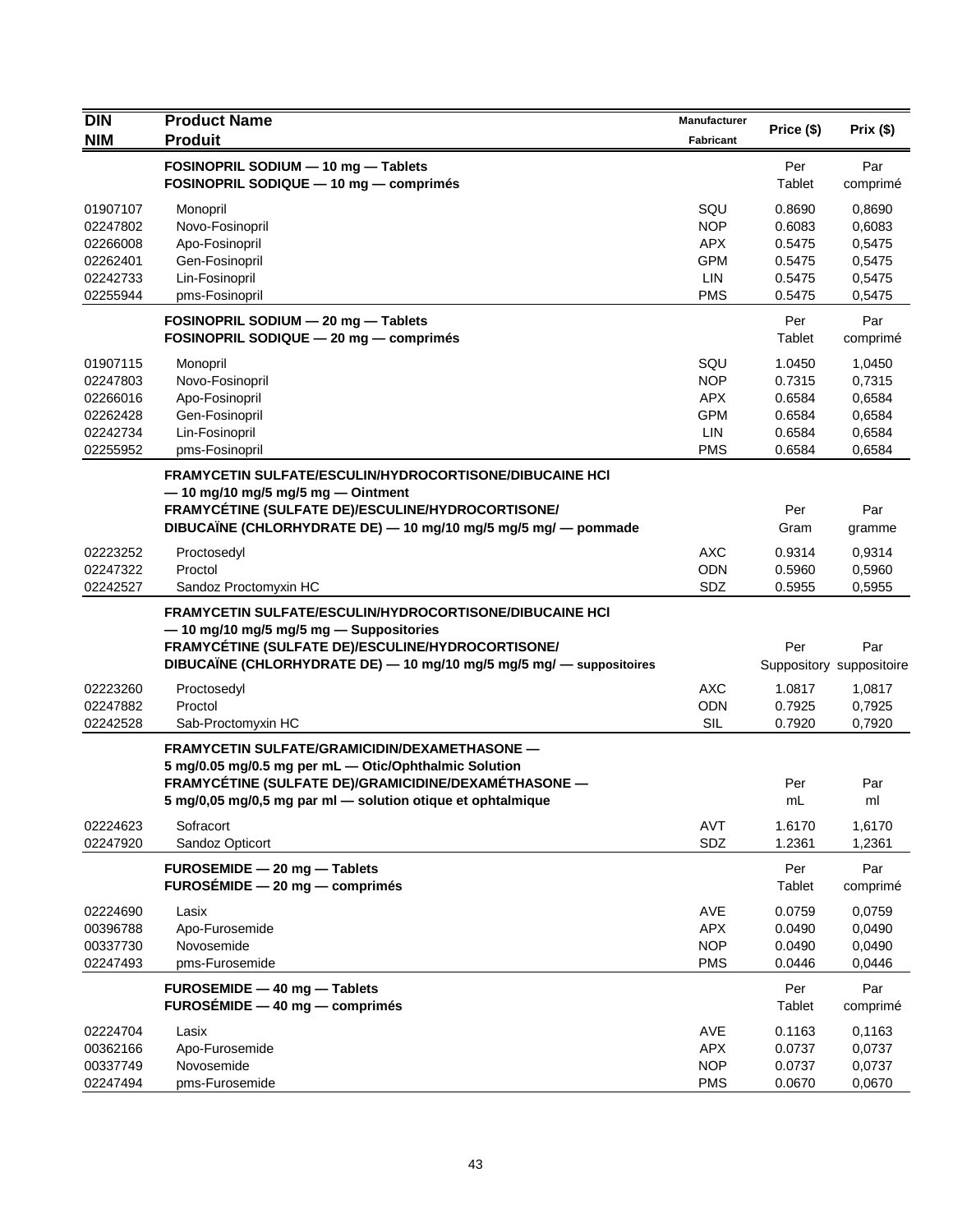| <b>DIN</b> | <b>Product Name</b><br><b>Produit</b> | <b>Manufacturer</b> | Price (\$)    | Prix(\$) |
|------------|---------------------------------------|---------------------|---------------|----------|
| <b>NIM</b> |                                       | <b>Fabricant</b>    |               |          |
|            | FUROSEMIDE - 80 mg - Tablets          |                     | Per           | Par      |
|            | $FUROSÉMIDE - 80 mg - comprimés$      |                     | Tablet        | comprimé |
| 00707570   | Apo-Furosemide                        | <b>APX</b>          | 0.1660        | 0,1660   |
| 00765953   | Novosemide                            | <b>NOP</b>          | 0.1342        | 0,1342   |
|            | GABAPENTIN - 100 mg - Capsules        |                     | Per           | Par      |
|            | GABAPENTINE - 100 mg - capsules       |                     | Capsule       | capsule  |
| 02084260   | Neurontin                             | PFI                 | 0.4576        | 0,4576   |
| 02244304   | Apo-Gabapentin                        | <b>APX</b>          | 0.3080        | 0,3080   |
| 02244513   | Novo-Gabapentin                       | <b>NOP</b>          | 0.3080        | 0,3080   |
| 02243446   | pms-Gabapentin                        | <b>PMS</b>          | 0.3080        | 0,3080   |
| 02256142   | Co Gabapentin                         | <b>COB</b>          | 0.2772        | 0,2772   |
| 02248259   | Gen-Gabapentin                        | <b>GPM</b>          | 0.2772        | 0,2772   |
| 02260883   | ratio-Gabapentin                      | <b>RPH</b>          | 0.2772        | 0,2772   |
|            | GABAPENTIN - 300 mg - Capsules        |                     | Per           | Par      |
|            | GABAPENTINE - 300 mg - capsules       |                     | Capsule       | capsule  |
| 02084279   | <b>Neurontin</b>                      | PFI                 | 1.1131        | 1,1131   |
| 02243447   | pms-Gabapentin                        | <b>PMS</b>          | 0.7493        | 0,7493   |
| 02244514   | Novo-Gabapentin                       | <b>NOP</b>          | 0.7492        | 0,7492   |
| 02244305   | Apo-Gabapentin                        | <b>APX</b>          | 0.7490        | 0,7490   |
| 02256150   | Co Gabapentin                         | <b>COB</b>          | 0.6743        | 0,6743   |
| 02248260   | Gen-Gabapentin                        | <b>GPM</b>          | 0.6743        | 0,6743   |
| 02260891   | ratio-Gabapentin                      | <b>RPH</b>          | 0.6743        | 0,6743   |
|            | GABAPENTIN - 400 mg - Capsules        |                     | Per           | Par      |
|            | GABAPENTINE - 400 mg - capsules       |                     | Capsule       | capsule  |
| 02084287   | Neurontin                             | PFI                 | 1.3265        | 1,3265   |
| 02244306   | Apo-Gabapentin                        | <b>APX</b>          | 0.8930        | 0,8930   |
| 02244515   | Novo-Gabapentin                       | <b>NOP</b>          | 0.8929        | 0,8929   |
| 02243448   | pms-Gabapentin                        | <b>PMS</b>          | 0.8924        | 0,8924   |
| 02256169   | Co Gabapentin                         | <b>COB</b>          | 0.8036        | 0,8036   |
| 02248261   | Gen-Gabapentin                        | <b>GPM</b>          | 0.8036        | 0,8036   |
| 02260905   | ratio-Gabapentin                      | <b>RPH</b>          | 0.8036        | 0,8036   |
|            | GABAPENTIN - 600 mg - Tablets         |                     | Per           | Par      |
|            | GABAPENTINE - 600 mg - comprimés      |                     | <b>Tablet</b> | comprimé |
| 02239717   | Neurontin                             | PFI                 | 2.0802        | 2,0802   |
| 02248457   | Novo-Gabapentin                       | <b>NOP</b>          | 1.3095        | 1,3095   |
|            | GEMFIBROZIL - 300 mg - Capsules       |                     | Per           | Par      |
|            | GEMFIBROZIL - 300 mg - capsules       |                     | Capsule       | capsule  |
| 00599026   | Lopid                                 | PFI                 | 0.5667        | 0,5667   |
| 02185407   | Gen-Gemfibrozil                       | <b>GPM</b>          | 0.3261        | 0,3261   |
| 02239951   | pms-Gemfibrozil                       | <b>PMS</b>          | 0.3261        | 0,3261   |
| 01979574   | Apo-Gemfibrozil                       | <b>APX</b>          | 0.3260        | 0,3260   |
| 02241704   | Novo-Gemfibrozil                      | <b>NOP</b>          | 0.3260        | 0,3260   |
| 02058456   | Nu-Gemfibrozil                        | <b>NXP</b>          | 0.3260        | 0,3260   |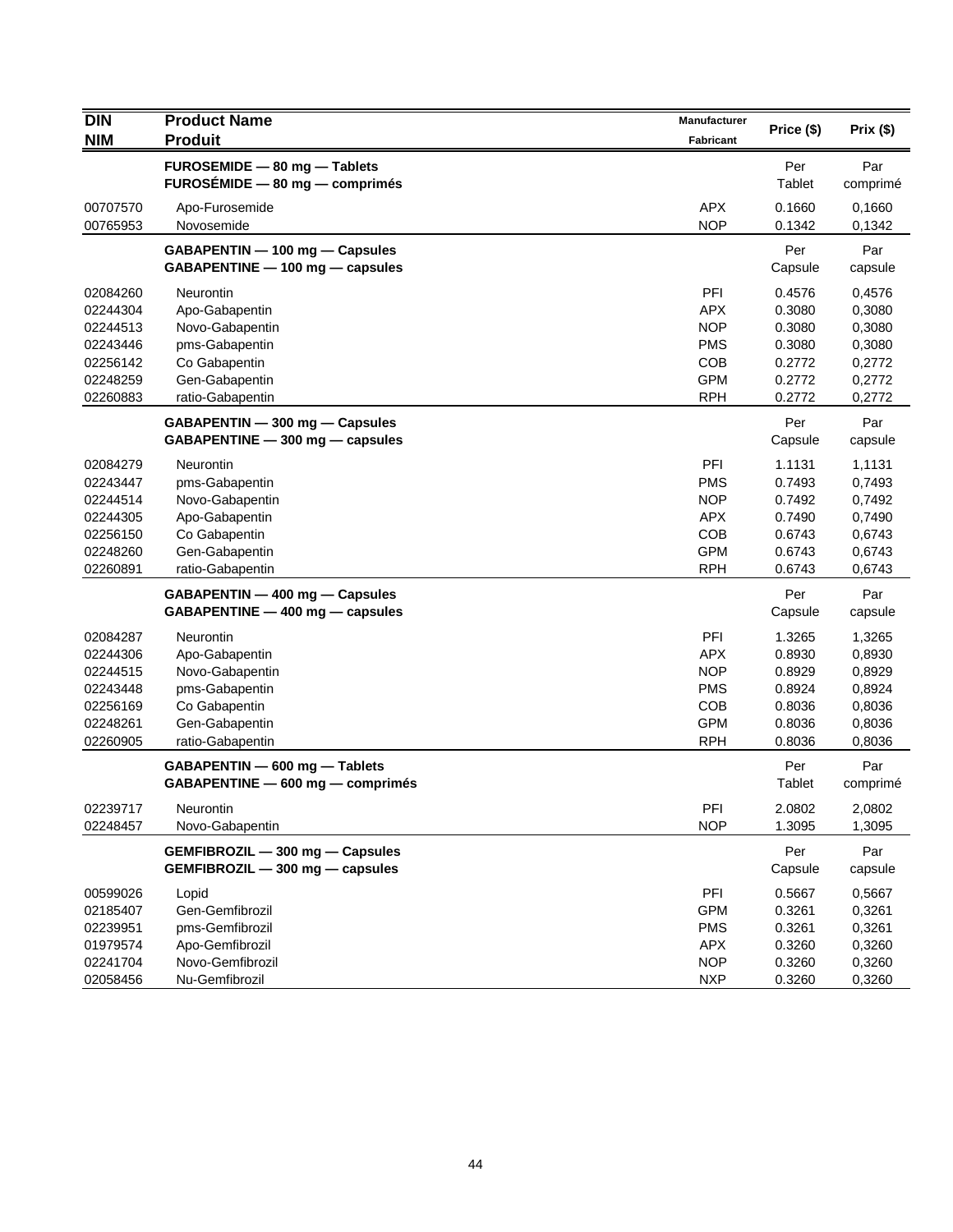| <b>DIN</b>           | <b>Product Name</b>                                         | <b>Manufacturer</b> |                  |                  |
|----------------------|-------------------------------------------------------------|---------------------|------------------|------------------|
| <b>NIM</b>           | <b>Produit</b>                                              | <b>Fabricant</b>    | Price (\$)       | Prix(\$)         |
|                      | GEMFIBROZIL - 600 mg - Tablets                              |                     | Per              | Par              |
|                      | GEMFIBROZIL - 600 mg - comprimés                            |                     | Tablet           | comprimé         |
|                      |                                                             |                     |                  |                  |
| 00659606<br>01979582 | Lopid<br>Apo-Gemfibrozil                                    | PFI<br><b>APX</b>   | 1.1344<br>0.8272 | 1,1344<br>0,8272 |
| 02230580             | Dom-Gemfibrozil                                             | <b>DOM</b>          | 0.8272           | 0,8272           |
| 02230476             | Gen-Gemfibrozil                                             | <b>GPM</b>          | 0.8272           | 0,8272           |
| 02142074             | Novo-Gemfibrozil                                            | <b>NOP</b>          |                  | 0,8272           |
| 02058464             | Nu-Gemfibrozil                                              | <b>NXP</b>          | 0.8272<br>0.8272 |                  |
| 02230183             |                                                             | <b>PMS</b>          | 0.8272           | 0,8272           |
|                      | pms-Gemfibrozil                                             |                     |                  | 0,8272           |
|                      | <b>GENTAMICIN SULFATE - 5 mg/mL - Ophthalmic Solution</b>   |                     |                  |                  |
|                      | GENTAMICINE (SULFATE DE) - 5 mg/ml - solution ophtalmique   |                     | Per mL           | Par ml           |
| 00436771             | Alcomicin                                                   | <b>ALC</b>          | 0.5830           | 0,5830           |
| 00512192             | Garamycin                                                   | <b>SCH</b>          | 0.4510           | 0,4510           |
| 00776521             | pms-Gentamicin                                              | <b>PMS</b>          | 0.4466           | 0,4466           |
| 02229440             | Sandoz Gentamicin                                           | SDZ                 | 0.4466           | 0,4466           |
|                      | <b>GENTAMICIN SULFATE - 0.3% - Ophthalmic Ointment</b>      |                     | Per              | Par              |
|                      | GENTAMICINE (SULFATE DE) - 0,3 % - pommade ophtalmique      |                     | Gram             | gramme           |
|                      |                                                             |                     |                  |                  |
| 00028339             | Garamycin                                                   | <b>SCH</b>          | 1.2572           | 1,2572           |
| 02230888             | Sandoz Gentamicin                                           | SDZ                 | 1.2572           | 1,2572           |
|                      | <b>GENTAMICIN SULFATE - 5 mg/mL - Otic Solution</b>         |                     |                  |                  |
|                      | <b>GENTAMICINE (SULFATE DE) - 5 mg/ml - solution otique</b> |                     | Per mL           | Par ml           |
| 02230889             | pms-Gentamicin                                              | <b>PMS</b>          | 1.2166           | 1,2166           |
| 00512184             | Garamycin                                                   | <b>SCH</b>          | 1.1352           | 1,1352           |
| 02229441             | Sandoz Gentamicin                                           | SDZ                 | 1.1352           | 1,1352           |
|                      |                                                             |                     |                  |                  |
|                      | GLICLAZIDE - 80 mg - Tablets                                |                     | Per              | Par              |
|                      | $GLICLAZIDE - 80 mg - comprimés$                            |                     | Tablet           | comprimé         |
| 00765996             | Diamicron                                                   | <b>SEV</b>          | 0.4098           | 0,4098           |
| 02155850             | ratio-Gliclazide                                            | <b>RPH</b>          | 0.3073           | 0,3073           |
| 02245247             | Apo-Gliclazide                                              | <b>APX</b>          | 0.3070           | 0,3070           |
| 02229519             | Gen-Gliclazide                                              | <b>GPM</b>          | 0.3069           | 0,3069           |
| 02238103             | Novo-Gliclazide                                             | <b>NOP</b>          | 0.3069           | 0,3069           |
| 02254719             | Rhoxal-gliclazide                                           | <b>RXP</b>          | 0.3069           | 0,3069           |
|                      | $GLIMEPIRIDE - 1 mg - Tables$                               |                     | Per              | Par              |
|                      | GLIMEPIRIDE - 1 mg - comprimés                              |                     | Tablet           | comprimé         |
|                      |                                                             |                     |                  |                  |
| 02245272             | Amaryl                                                      | AVE                 | 0.8085           | 0,8085           |
| 02273101             | ratio-Glimepiride                                           | <b>RPH</b>          | 0.5390           | 0,5390           |
| 02269589             | Rhoxal-glimerpiride                                         | <b>RXP</b>          | 0.5390           | 0,5390           |
|                      | <b>GLIMEPIRIDE - 2 mg - Tablets</b>                         |                     | Per              | Par              |
|                      | <b>GLIMEPIRIDE - 2 mg - comprimés</b>                       |                     | Tablet           | comprimé         |
| 02245273             | Amaryl                                                      | AVE                 | 0.8894           | 0,8894           |
| 02273128             | ratio-Glimepiride                                           | <b>RPH</b>          | 0.5390           | 0,5390           |
| 02269597             | Rhoxal-glimepiride                                          | <b>RXP</b>          | 0.5390           | 0,5390           |
|                      |                                                             |                     |                  |                  |
|                      | <b>GLIMEPIRIDE - 4 mg - Tablets</b>                         |                     | Per              | Par              |
|                      | <b>GLIMEPIRIDE - 4 mg - comprimés</b>                       |                     | Tablet           | comprimé         |
| 02245274             | Amaryl                                                      | AVE                 | 0.9702           | 0,9702           |
| 02273136             | ratio-Glimepiride                                           | <b>RPH</b>          | 0.5390           | 0,5390           |
| 02269619             | Rhoxal-glimepiride                                          | <b>RXP</b>          | 0.5390           | 0,5390           |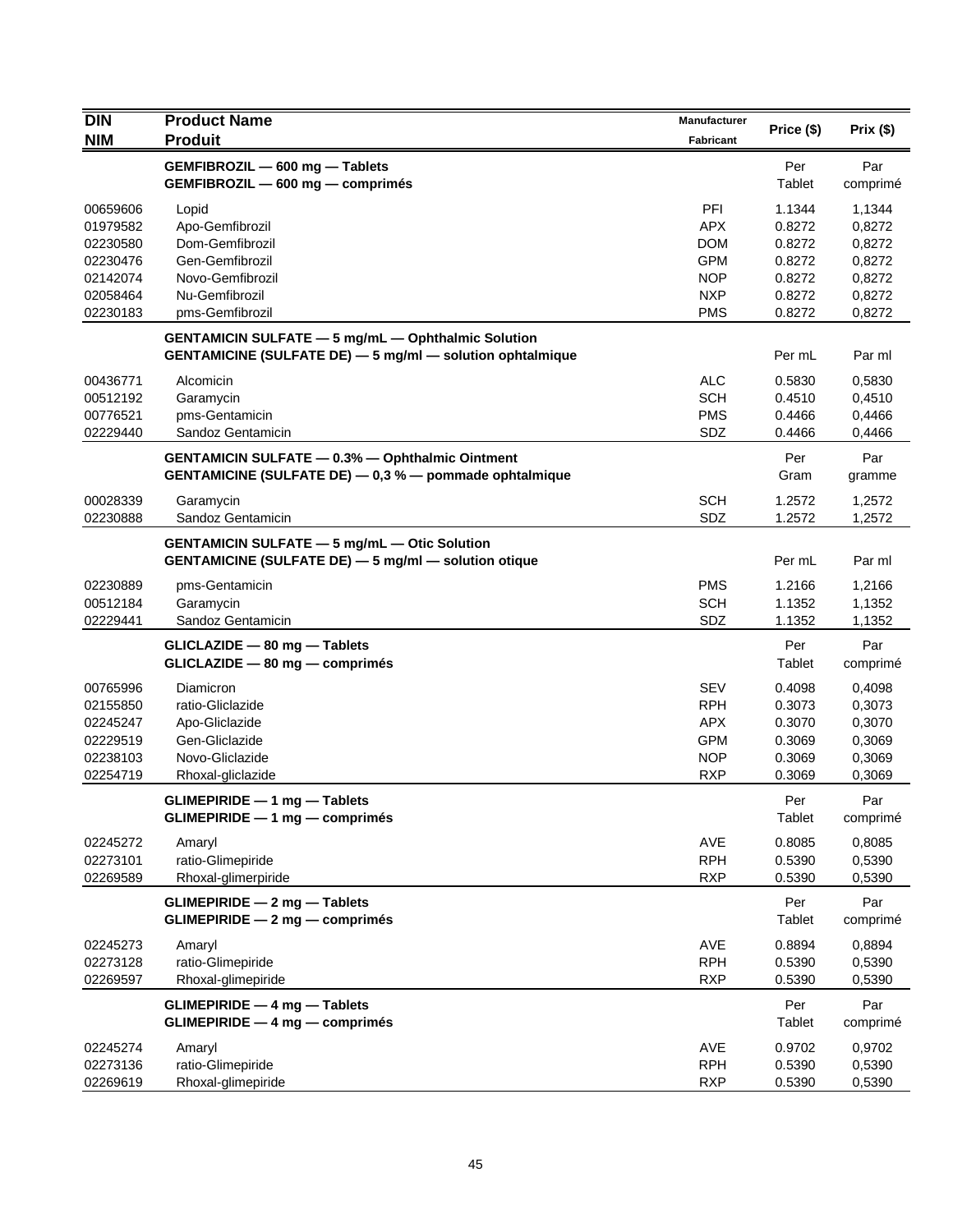| <b>DIN</b>           | <b>Product Name</b>                                                                             | <b>Manufacturer</b>      |                  |                  |
|----------------------|-------------------------------------------------------------------------------------------------|--------------------------|------------------|------------------|
| <b>NIM</b>           | <b>Produit</b>                                                                                  | <b>Fabricant</b>         | Price (\$)       | Prix(\$)         |
|                      | GLYBURIDE - 2.5 mg - Tablets                                                                    |                          | Per              | Par              |
|                      | $GLYBURIDE - 2,5 mg - comprimés$                                                                |                          | Tablet           | comprimé         |
|                      |                                                                                                 |                          |                  |                  |
| 02224550             | Diabeta                                                                                         | AVE                      | 0.1159           | 0,1159           |
| 02234513             | Dom-Glyburide                                                                                   | <b>DOM</b>               | 0.0433           | 0,0433           |
| 00720933             | Euglucon                                                                                        | <b>HLR</b>               | 0.0433           | 0,0433           |
| 02236733<br>01913654 | pms-Glyburide                                                                                   | <b>PMS</b><br><b>APX</b> | 0.0433           | 0,0433           |
| 00808733             | Apo-Glyburide<br>Gen-Glybe                                                                      | <b>GPM</b>               | 0.0432<br>0.0432 | 0,0432<br>0,0432 |
| 01913670             | Novo-Glyburide                                                                                  | <b>NOP</b>               | 0.0432           | 0,0432           |
| 02020734             | Nu-Glyburide                                                                                    | <b>NXP</b>               | 0.0432           | 0,0432           |
| 01900927             | ratio-Glyburide                                                                                 | <b>RPH</b>               | 0.0432           | 0,0432           |
| 02248008             | Rhoxal-glyburide                                                                                | <b>RXP</b>               | 0.0432           | 0,0432           |
|                      |                                                                                                 |                          |                  |                  |
|                      | $GLYBURIDE - 5 mg - Tables$                                                                     |                          | Per              | Par              |
|                      | $GLYBURIDE - 5 mg - comprimés$                                                                  |                          | Tablet           | comprimé         |
| 02224569             | Diabeta                                                                                         | AVE                      | 0.2079           | 0,2079           |
| 02234514             | Dom-Glyburide                                                                                   | <b>DOM</b>               | 0.0752           | 0,0752           |
| 00720941             | Euglucon                                                                                        | <b>HLR</b>               | 0.0752           | 0,0752           |
| 02236734             | pms-Glyburide                                                                                   | <b>PMS</b>               | 0.0752           | 0,0752           |
| 01913662             | Apo-Glyburide                                                                                   | <b>APX</b>               | 0.0751           | 0,0751           |
| 00808741             | Gen-Glybe                                                                                       | <b>GPM</b>               | 0.0751           | 0,0751           |
| 01913689             | Novo-Glyburide                                                                                  | <b>NOP</b>               | 0.0751           | 0,0751           |
| 02020742             | Nu-Glyburide                                                                                    | <b>NXP</b>               | 0.0751           | 0,0751           |
| 01900935             | ratio-Glyburide                                                                                 | <b>RPH</b>               | 0.0751           | 0,0751           |
| 02248009             | Rhoxal-glyburide                                                                                | <b>RXP</b>               | 0.0751           | 0,0751           |
|                      | GRAIN & CITRUS FIBRE - 469 mg - Tablets<br>FIBRES DE CÉRÉALES ET D'AGRUMES — 469 mg — comprimés |                          | Per<br>Tablet    | Par<br>comprimé  |
| 00779768             | Fibyrax                                                                                         | <b>WHB</b>               | 0.0692           | 0,0692           |
| 00595829             | Novo-Fibre                                                                                      | <b>NOP</b>               | 0.0565           | 0,0565           |
|                      | HALOPERIDOL - 10 mg/5 mL - Oral Solution                                                        |                          |                  |                  |
|                      | HALOPERIDOL - 10 mg/5 ml - solution orale                                                       |                          | Per mL           | Par ml           |
|                      |                                                                                                 |                          |                  |                  |
| 00587702             | Apo-Haloperidol                                                                                 | <b>APX</b>               | 0.1480           | 0,1480           |
| 00759503             | pms-Haloperidol                                                                                 | <b>PMS</b>               | 0.1181           | 0,1181           |
| 00552429             | ratio-Haloperidol                                                                               | <b>RPH</b>               | 0.1181           | 0,1181           |
|                      | HALOPERIDOL - 0.5 mg - Tablets                                                                  |                          | Per              | Par              |
|                      | $HALOPÉRIDOL - 0,5 mg - comprimés$                                                              |                          | Tablet           | comprimé         |
| 00396796             | Apo-Haloperidol                                                                                 | <b>APX</b>               | 0.0515           | 0,0515           |
| 00363685             | Novo-Peridol                                                                                    | <b>NOP</b>               | 0.0396           | 0,0396           |
| 00552135             | ratio-Haloperidol                                                                               | <b>RPH</b>               | 0.0396           | 0,0396           |
|                      | HALOPERIDOL - 1 mg - Tablets                                                                    |                          | Per              | Par              |
|                      | $HALOPÉRIDOL - 1 mg - comprimés$                                                                |                          | Tablet           | comprimé         |
| 00396818             | Apo-Haloperidol                                                                                 | <b>APX</b>               | 0.0835           | 0,0835           |
| 00552143             | ratio-Haloperidol                                                                               | <b>RPH</b>               | 0.0676           | 0,0676           |
| 00363677             | Novo-Peridol                                                                                    | <b>NOP</b>               | 0.0675           | 0,0675           |
|                      |                                                                                                 |                          |                  |                  |
|                      | HALOPERIDOL - 2 mg - Tablets                                                                    |                          | Per              | Par              |
|                      | $HALOPÉRIDOL - 2 mg - comprimés$                                                                |                          | Tablet           | comprimé         |
| 00396826             | Apo-Haloperidol                                                                                 | <b>APX</b>               | 0.1500           | 0,1500           |
| 00363669             | Novo-Peridol                                                                                    | <b>NOP</b>               | 0.1155           | 0,1155           |
| 00728292             | ratio-Haloperidol                                                                               | <b>RPH</b>               | 0.1155           | 0,1155           |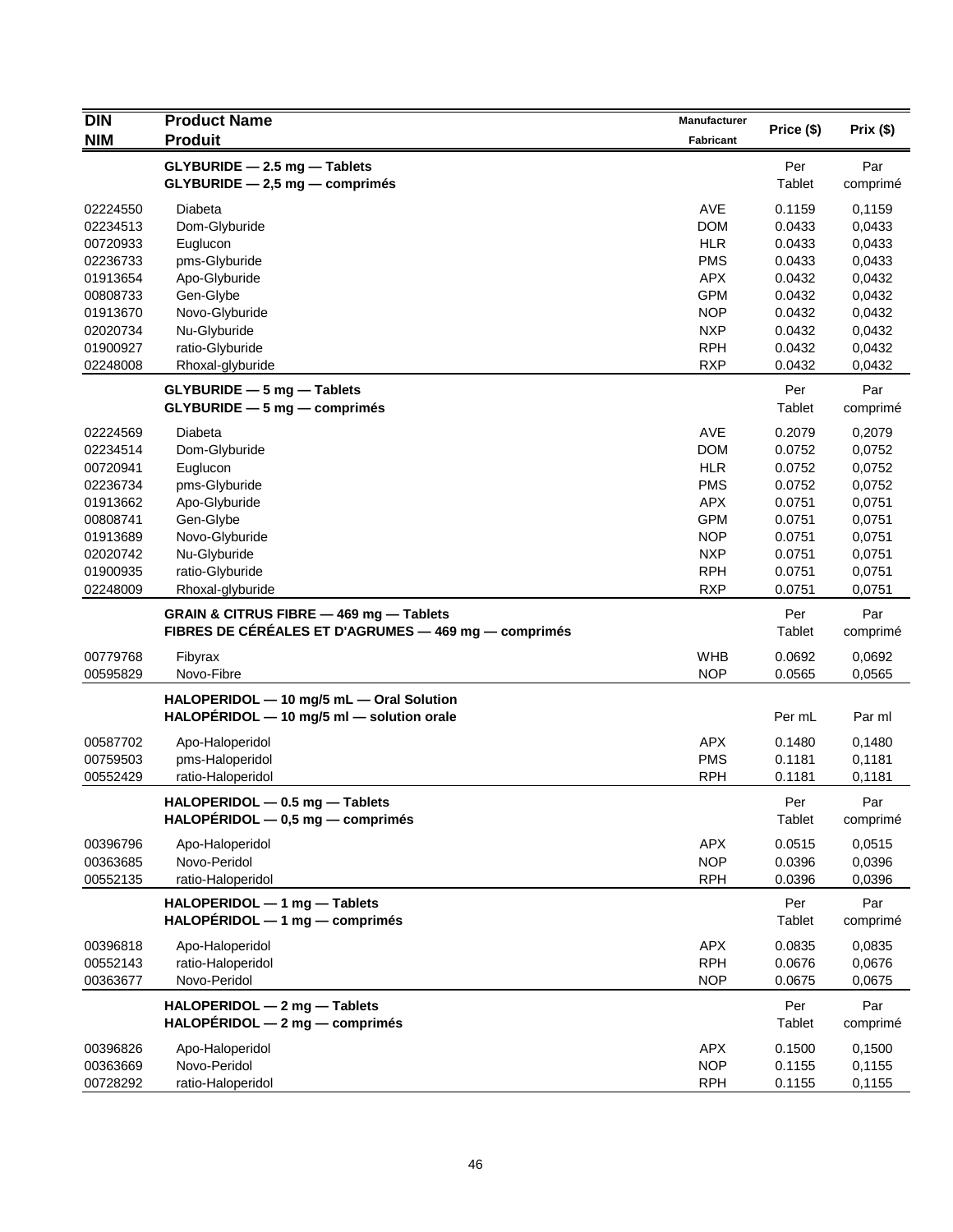| <b>DIN</b><br><b>NIM</b>                     | <b>Product Name</b><br><b>Produit</b>                                                                                            | Manufacturer<br>Fabricant                     | Price (\$)                               | Prix(\$)                                 |
|----------------------------------------------|----------------------------------------------------------------------------------------------------------------------------------|-----------------------------------------------|------------------------------------------|------------------------------------------|
|                                              | HALOPERIDOL - 5 mg - Tablets<br>$HALOPÉRIDOL - 5 mg - comprimés$                                                                 |                                               | Per<br>Tablet                            | Par<br>comprimé                          |
| 00396834<br>00363650<br>00647969             | Apo-Haloperidol<br>Novo-Peridol<br>ratio-Haloperidol                                                                             | <b>APX</b><br><b>NOP</b><br><b>RPH</b>        | 0.2160<br>0.1636<br>0.1636               | 0,2160<br>0,1636<br>0,1636               |
|                                              | HALOPERIDOL - 10 mg - Tablets<br>$HALOPÉRIDOL - 10 mg - comprimés$                                                               |                                               | Per<br>Tablet                            | Par<br>comprimé                          |
| 00463698<br>00728306<br>00713449             | Apo-Haloperidol<br>ratio-Haloperidol<br>Novo-Peridol                                                                             | <b>APX</b><br><b>RPH</b><br><b>NOP</b>        | 0.3510<br>0.2722<br>0.1463               | 0,3510<br>0,2722<br>0,1463               |
|                                              | HALOPERIDOL DECANOATE - 50 mg/mL - Long Acting Injection<br>HALOPÉRIDOL (DÉCANOATE D') - 50 mg/ml - injection à effet prolongé   |                                               | Per mL                                   | Par ml                                   |
| 00599085<br>02242361<br>02130297<br>02236866 | Haldol LA<br>Apo-Haloperidol LA<br>Haloperidol LA/Halopéridol LA<br>Haloperidol Long Acting/Halopéridol à action prolongée       | <b>JAN</b><br><b>APX</b><br>SDZ<br><b>NOP</b> | 9.2800<br>6.4900<br>5.6100<br>5.6100     | 9,2800<br>6,4900<br>5,6100<br>5,6100     |
|                                              | HALOPERIDOL DECANOATE - 100 mg/mL - Long Acting Injection<br>HALOPÉRIDOL (DÉCANOATE D') - 100 mg/ml - injection à effet prolongé |                                               | Per mL                                   | Par ml                                   |
| 00599093<br>02242362<br>02130300<br>02242631 | Haldol LA<br>Apo-Haloperidol LA<br>Haloperidol LA/Halopéridol LA<br>Haloperidol Long Acting/Halopéridol à action prolongée       | <b>JAN</b><br><b>APX</b><br>SDZ<br><b>NOP</b> | 18.3300<br>12.8300<br>11.0800<br>11.0800 | 18,3300<br>12,8300<br>11,0800<br>11,0800 |
|                                              | HYDRALAZINE HCI - 10 mg - Tablets<br>HYDRALAZINE (CHLORHYDRATE D') - 10 mg - comprimés                                           |                                               | Per<br>Tablet                            | Par<br>comprimé                          |
| 00441619<br>01913204<br>00759465             | Apo-Hydralazine<br>Nu-Hydral<br>Novo-Hylazin                                                                                     | <b>APX</b><br><b>NXP</b><br><b>NOP</b>        | 0.1129<br>0.1026<br>0.1014               | 0,1129<br>0,1026<br>0,1014               |
|                                              | HYDRALAZINE HCI - 25 mg - Tablets<br>HYDRALAZINE (CHLORHYDRATE D') - 25 mg - comprimés                                           |                                               | Per<br>Tablet                            | Par<br>comprimé                          |
| 00441627<br>00759473<br>02004828             | Apo-Hydralazine<br>Novo-Hylazin<br>Nu-Hydral                                                                                     | <b>APX</b><br><b>NOP</b><br><b>NXP</b>        | 0.1940<br>0.1808<br>0.1764               | 0,1940<br>0,1808<br>0,1764               |
|                                              | HYDRALAZINE HCI - 50 mg - Tablets<br>HYDRALAZINE (CHLORHYDRATE D') - 50 mg - comprimés                                           |                                               | Per<br>Tablet                            | Par<br>comprimé                          |
| 00441635<br>00759481<br>02004836             | Apo-Hydralazine<br>Novo-Hylazin<br>Nu-Hydral                                                                                     | <b>APX</b><br><b>NOP</b><br><b>NXP</b>        | 0.3047<br>0.2780<br>0.2770               | 0,3047<br>0,2780<br>0,2770               |
|                                              | HYDROCHLOROTHIAZIDE - 25 mg - Tablets<br>HYDROCHLOROTHIAZIDE - 25 mg - comprimés                                                 |                                               | Per<br>Tablet                            | Par<br>comprimé                          |
| 00326844<br>00021474<br>02247386             | Apo-Hydro<br>Novohydrazide<br>pms-Hydrochlorothiazide                                                                            | <b>APX</b><br><b>NOP</b><br><b>PMS</b>        | 0.0523<br>0.0523<br>0.0523               | 0,0523<br>0,0523<br>0,0523               |
|                                              | HYDROCHLOROTHIAZIDE - 50 mg - Tablets<br>HYDROCHLOROTHIAZIDE - 50 mg - comprimés                                                 |                                               | Per<br>Tablet                            | Par<br>comprimé                          |
| 02247387<br>00312800<br>00021482             | pms-Hydrochlorothiazide<br>Apo-Hydro<br>Novohydrazide                                                                            | <b>PMS</b><br><b>APX</b><br><b>NOP</b>        | 0.0726<br>0.0715<br>0.0715               | 0,0726<br>0,0715<br>0,0715               |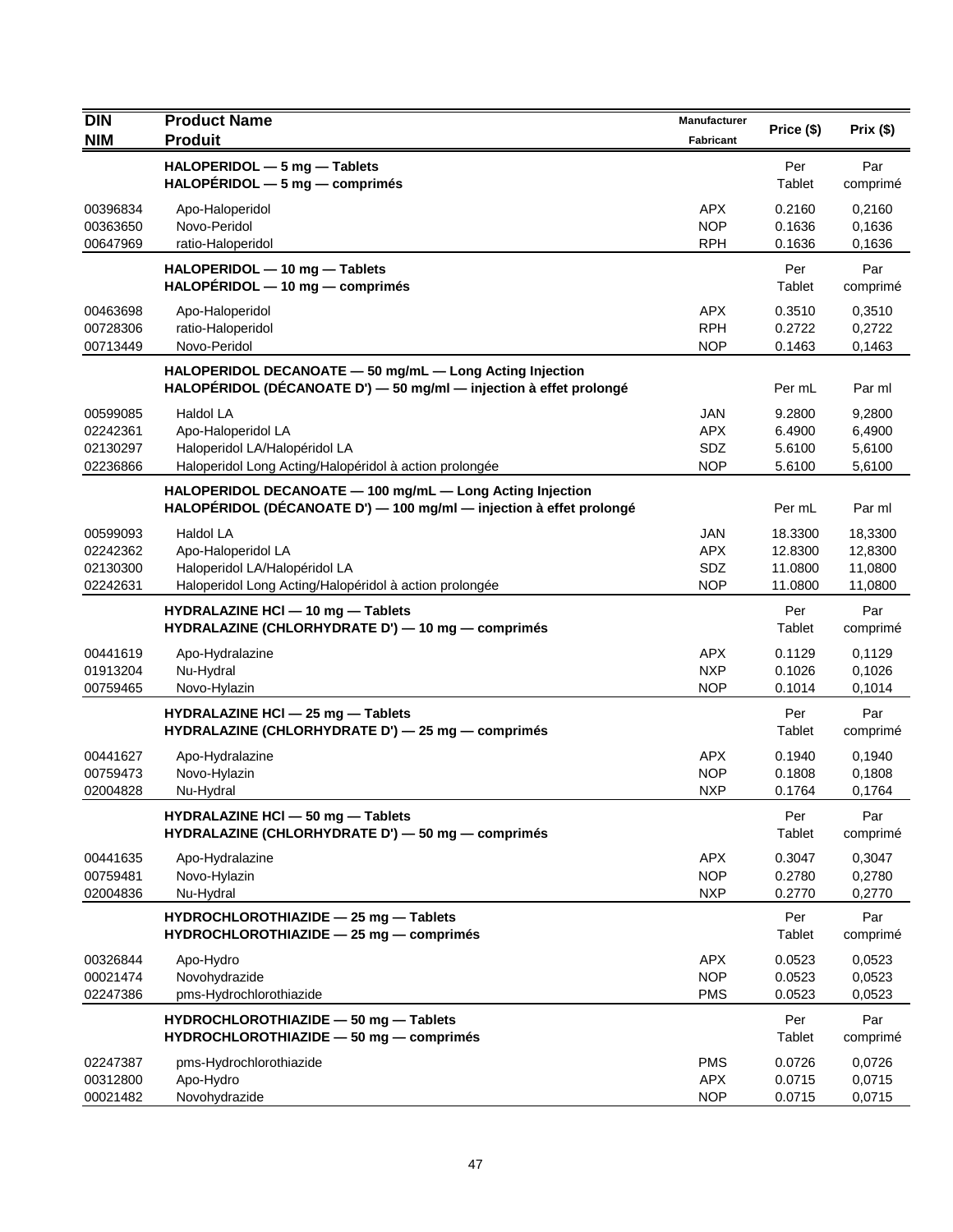| <b>DIN</b><br><b>NIM</b> | <b>Product Name</b><br><b>Produit</b>                                                                 | Manufacturer<br>Fabricant | Price (\$)         | Prix(\$)           |
|--------------------------|-------------------------------------------------------------------------------------------------------|---------------------------|--------------------|--------------------|
|                          | HYDROCORTISONE - 100 mg/60 mL - Enema<br>HYDROCORTISONE - 100 mg/60 ml - lavement                     |                           | Per<br>Package     | Par<br>paquet      |
| 02112736<br>00230316     | Cortenema<br>Hycort                                                                                   | <b>AXC</b><br><b>ICN</b>  | 6.6600<br>5.6600   | 6.6600<br>5,6600   |
|                          | HYDROCORTISONE (VALÉRATE D') — 0,2 % — crème                                                          |                           | Gram               | gramme             |
| 02242984<br>01910124     | Hydroval<br>Westcort                                                                                  | <b>TPT</b><br>WSQ         | 0.1834<br>0.1834   | 0,1834<br>0,1834   |
|                          | <b>HYDROCORTISONE VALERATE - 0.2% - Ointment</b><br>HYDROCORTISONE (VALÉRATE D') — 0,2 % — pommade    |                           | Per<br>Gram        | Par<br>gramme      |
| 02242985<br>01910132     | Hydroval<br>Westcort                                                                                  | <b>TPT</b><br>WSQ         | 0.1834<br>0.1834   | 0,1834<br>0,1834   |
|                          | HYDROMORPHONE HCI - 2 mg/mL - Injection<br>HYDROMORPHONE (CHLORHYDRATE D') - 2 mg/ml - injection      |                           | Per mL             | Par ml             |
| 00627100<br>02145901     | <b>Dilaudid</b><br>Hydromorphone                                                                      | ABB<br><b>SIL</b>         | 1.5510<br>1.3640   | 1,5510<br>1,3640   |
|                          | HYDROMORPHONE HCI - 10 mg/mL - Injection<br>HYDROMORPHONE (CHLORHYDRATE D') - 10 mg/ml - injection    |                           | Per mL             | Par ml             |
| 00622133<br>02145928     | Dilaudid HP<br>Hydromorphone HP 10                                                                    | ABB<br><b>SIL</b>         | 3.7400<br>3.3330   | 3,7400<br>3,3330   |
|                          | HYDROMORPHONE HCI - 20 mg/mL - Injection<br>HYDROMORPHONE (CHLORHYDRATE D') - 20 mg/ml - injection    |                           | Per mL             | Par ml             |
| 02146118<br>02145936     | Dilaudid HP Plus<br>Hydromorphone HP 20                                                               | ABB<br><b>SIL</b>         | 5.7640<br>5.3020   | 5,7640<br>5,3020   |
|                          | HYDROMORPHONE HCI - 50 mg/mL - Injection<br>HYDROMORPHONE (CHLORHYDRATE D') - 50 mg/ml - injection    |                           | Per mL             | Par ml             |
| 02145863<br>02146126     | Dilaudid XP Plus<br>Hydromorphone HP 50                                                               | ABB<br>SIL                | 15.2955<br>14.4650 | 15,2955<br>14,4650 |
|                          | HYDROMORPHONE HCI - 1 mg/mL - Oral Liquid<br>HYDROMORPHONE (CHLORHYDRATE D') - 1 mg/ml - liquide oral |                           | Per mL             | Par ml             |
| 00786535<br>01916386     | Dilaudid<br>pms-Hydromorphone                                                                         | ABB<br><b>PMS</b>         | 0.0871<br>0.0871   | 0,0871<br>0,0871   |
|                          | HYDROMORPHONE HCI $-$ 1 mg $-$ Tablets<br>HYDROMORPHONE (CHLORHYDRATE D') - 1 mg - comprimés          |                           | Per<br>Tablet      | Par<br>comprimé    |
| 00885444<br>00705438     | pms-Hydromorphone<br><b>Dilaudid</b>                                                                  | <b>PMS</b><br>ABB         | 0.1243<br>0.1055   | 0,1243<br>0,1055   |
|                          | HYDROMORPHONE HCI - 2 mg - Tablets<br>HYDROMORPHONE (CHLORHYDRATE D') - 2 mg - comprimés              |                           | Per<br>Tablet      | Par<br>comprimé    |
| 00125083<br>00885436     | Dilaudid<br>pms-Hydromorphone                                                                         | ABB<br><b>PMS</b>         | 0.1559<br>0.1559   | 0,1559<br>0,1559   |
|                          | HYDROMORPHONE HCI - 4 mg - Tablets<br>HYDROMORPHONE (CHLORHYDRATE D') - 4 mg - comprimés              |                           | Per<br>Tablet      | Par<br>comprimé    |
| 00885401<br>00125121     | pms-Hydromorphone<br>Dilaudid                                                                         | <b>PMS</b><br>ABB         | 0.2612<br>0.2464   | 0,2612<br>0,2464   |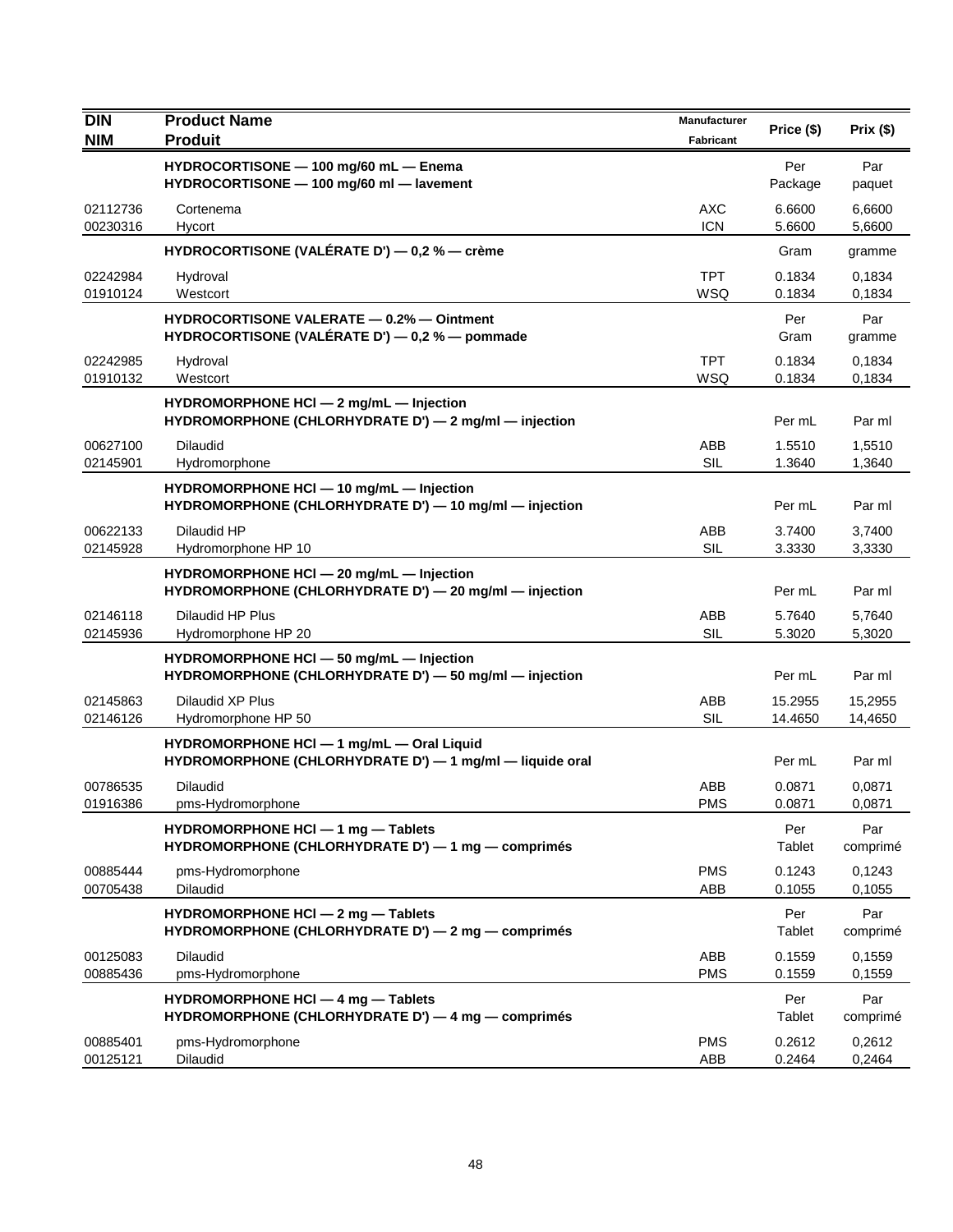| <b>DIN</b><br><b>NIM</b>                     | <b>Product Name</b><br><b>Produit</b>                                                                 | <b>Manufacturer</b><br><b>Fabricant</b>              | Price (\$)                           | Prix(\$)                             |
|----------------------------------------------|-------------------------------------------------------------------------------------------------------|------------------------------------------------------|--------------------------------------|--------------------------------------|
|                                              | HYDROMORPHONE HCI - 8 mg - Tablets<br>HYDROMORPHONE (CHLORHYDRATE D') - 8 mg - comprimés              |                                                      | Per<br>Tablet                        | Par<br>comprimé                      |
| 00885428<br>00786543                         | pms-Hydromorphone<br><b>Dilaudid</b>                                                                  | <b>PMS</b><br>ABB                                    | 0.4572<br>0.3881                     | 0,4572<br>0,3881                     |
|                                              | HYDROXYCHLOROQUINE SULFATE - 200 mg - Tablets<br>HYDROXYCHLOROQUINE (SULFATE D') - 200 mg - comprimés |                                                      | Per<br>Tablet                        | Par<br>comprimé                      |
| 02017709<br>02246691<br>02252600             | Plaquenil<br>Apo-Hydroxyquine<br>Gen-Hydroxychloroquine                                               | SAW<br><b>APX</b><br><b>GPM</b>                      | 0.5240<br>0.4035<br>0.4035           | 0,5240<br>0,4035<br>0,4035           |
|                                              | HYDROXYUREA - 500 mg - Capsules<br>$HYDROXYURÉE - 500 mg - capsules$                                  |                                                      | Per<br>Capsule                       | Par<br>capsule                       |
| 02242920<br>00465283<br>02247937             | Gen-Hydroxyurea<br>Hydrea<br>Apo-Hydroxyurea                                                          | <b>GPM</b><br>SQU<br><b>APX</b>                      | 1.1223<br>1.1223<br>1.0203           | 1,1223<br>1,1223<br>1,0203           |
|                                              | HYDROXYZINE HCI - 10 mg - Capsules<br>HYDROXYZINE (CHLORHYDRATE D') - 10 mg - capsules                |                                                      | Per<br>Capsule                       | Par<br>capsule                       |
| 00024376<br>00646059<br>00741884<br>00738824 | Atarax<br>Apo-Hydroxyzine<br>pms-Hydroxyzine<br>Novohydroxyzin                                        | PFI<br><b>APX</b><br><b>PMS</b><br><b>NOP</b>        | 0.1696<br>0.1228<br>0.0435<br>0.0365 | 0,1696<br>0,1228<br>0,0435<br>0,0365 |
|                                              | HYDROXYZINE HCI - 25 mg - Capsules<br>HYDROXYZINE (CHLORHYDRATE D') - 25 mg - capsules                |                                                      | Per<br>Capsule                       | Par<br>capsule                       |
| 00646024<br>00741892<br>01938835<br>00738832 | Apo-Hydroxyzine<br>pms-Hydroxyzine<br>Multipax<br>Novohydroxyzin                                      | <b>APX</b><br><b>PMS</b><br><b>RPR</b><br><b>NOP</b> | 0.1568<br>0.0704<br>0.0592<br>0.0592 | 0,1568<br>0,0704<br>0,0592<br>0,0592 |
|                                              | HYDROXYZINE HCI - 50 mg - Capsules<br>HYDROXYZINE (CHLORHYDRATE D') - 50 mg - capsules                |                                                      | Per<br>Capsule                       | Par<br>capsule                       |
| 00024392<br>00646016<br>00741906<br>00738840 | Atarax<br>Apo-Hydroxyzine<br>pms-Hydroxyzine<br>Novohydroxyzin                                        | <b>PFI</b><br><b>APX</b><br><b>PMS</b><br><b>NOP</b> | 0.3141<br>0.2275<br>0.0975<br>0.0825 | 0,3141<br>0,2275<br>0,0975<br>0,0825 |
|                                              | HYDROXYZINE HCI - 10 mg/5 mL - Oral Syrup<br>HYDROXYZINE (CHLORHYDRATE D') - 10 mg/5 ml - sirop oral  |                                                      | Per mL                               | Par ml                               |
| 00024694<br>00741817                         | Atarax<br>pms-Hydroxyzine                                                                             | PFI<br><b>PMS</b>                                    | 0.0565<br>0.0428                     | 0,0565<br>0,0428                     |
|                                              | <b>IBUPROFEN</b> - 300 mg - Tablets<br>IBUPROFÈNE $-$ 300 mg $-$ comprimes                            |                                                      | Per<br>Tablet                        | Par<br>comprimé                      |
| 00327794<br>00441651<br>02020696<br>00629332 | Motrin<br>Apo-Ibuprofen<br>Nu-Ibuprofen<br>Novo-Profen                                                | <b>MCL</b><br><b>APX</b><br><b>NXP</b><br><b>NOP</b> | 0.1222<br>0.0759<br>0.0349<br>0.0320 | 0,1222<br>0,0759<br>0,0349<br>0,0320 |
|                                              | <b>IBUPROFEN - 400 mg - Tablets</b><br>IBUPROFÈNE $-$ 400 mg $-$ comprimés                            |                                                      | Per<br>Tablet                        | Par<br>comprimé                      |
| 00364142<br>00506052<br>02020718             | Motrin<br>Apo-Ibuprofen<br>Nu-Ibuprofen                                                               | <b>MCL</b><br><b>APX</b><br><b>NXP</b>               | 0.1747<br>0.1111<br>0.0455           | 0,1747<br>0,1111<br>0,0455           |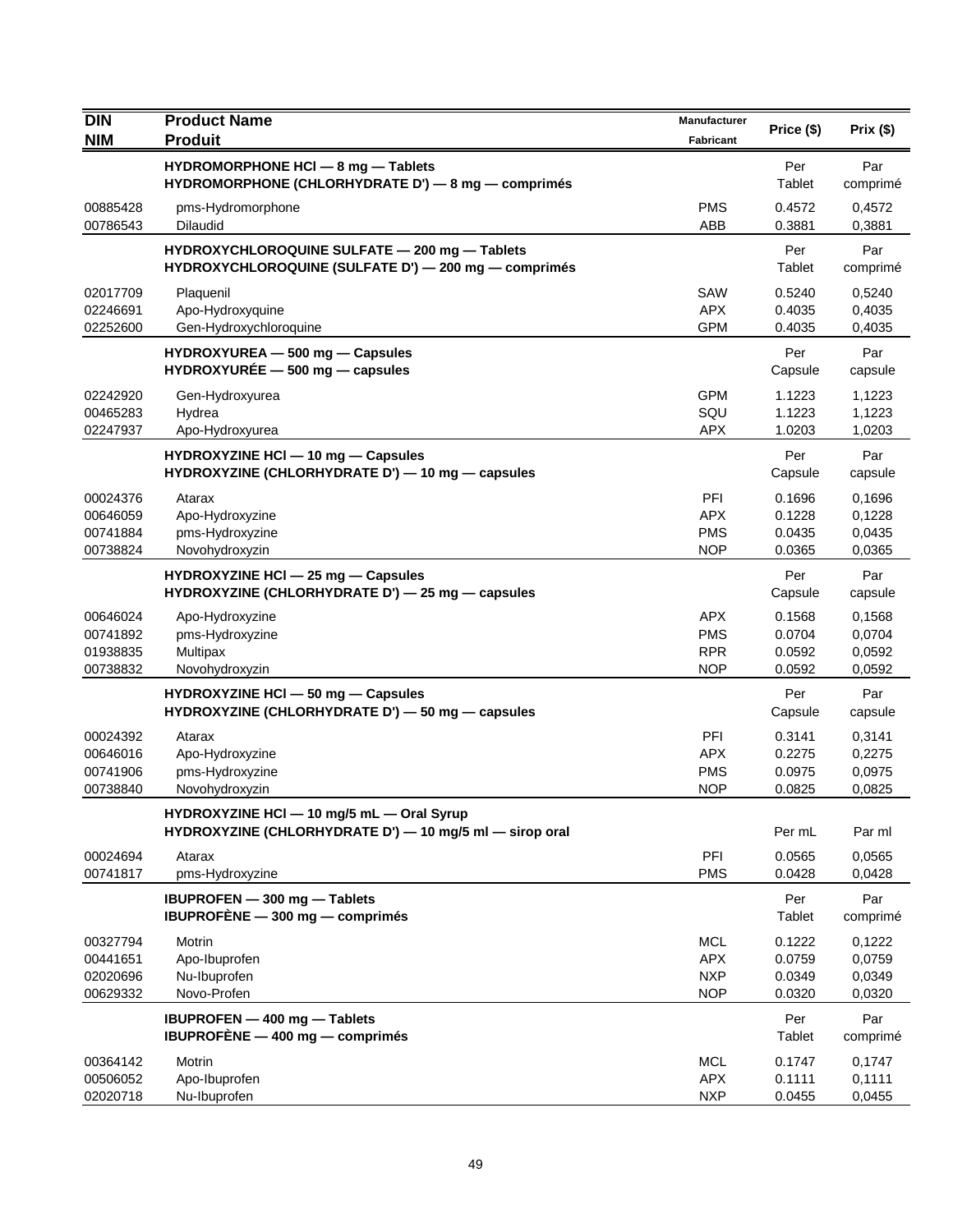| <b>DIN</b>                                                                                   | <b>Product Name</b>                                                                                                                    | Manufacturer                                                                                                 | Price (\$)                                                                   | Prix(\$)                                                                     |
|----------------------------------------------------------------------------------------------|----------------------------------------------------------------------------------------------------------------------------------------|--------------------------------------------------------------------------------------------------------------|------------------------------------------------------------------------------|------------------------------------------------------------------------------|
| <b>NIM</b>                                                                                   | <b>Produit</b>                                                                                                                         | <b>Fabricant</b>                                                                                             |                                                                              |                                                                              |
|                                                                                              | IBUPROFEN - 600 mg - Tablets<br>IBUPROFENE - 600 mg - comprimés                                                                        |                                                                                                              | Per<br>Tablet                                                                | Par<br>comprimé                                                              |
| 02020726<br>00629359<br>00585114                                                             | Nu-Ibuprofen<br>Novo-Profen<br>Apo-Ibuprofen                                                                                           | <b>NXP</b><br><b>NOP</b><br><b>APX</b>                                                                       | 0.0580<br>0.0532<br>0.0512                                                   | 0,0580<br>0,0532<br>0,0512                                                   |
|                                                                                              | IMIPRAMINE HCI - 10 mg - Tablets<br>IMIPRAMINE (CHLORHYDRATE D') - 10 mg - comprimés                                                   |                                                                                                              | Per<br>Tablet                                                                | Par<br>comprimé                                                              |
| 00360201<br>00021504                                                                         | Apo-Imipramine<br>Novo-Pramine                                                                                                         | <b>APX</b><br><b>NOP</b>                                                                                     | 0.1141<br>0.1141                                                             | 0,1141<br>0,1141                                                             |
|                                                                                              | IMIPRAMINE HCI - 25 mg - Tablets<br>IMIPRAMINE (CHLORHYDRATE D') - 25 mg - comprimés                                                   |                                                                                                              | Per<br>Tablet                                                                | Par<br>comprimé                                                              |
| 00010472<br>00312797<br>00021512                                                             | Tofranil<br>Apo-Imipramine<br>Novo-Pramine                                                                                             | <b>NVT</b><br><b>APX</b><br><b>NOP</b>                                                                       | 0.2725<br>0.1815<br>0.1815                                                   | 0,2725<br>0,1815<br>0,1815                                                   |
|                                                                                              | IMIPRAMINE HCI - 50 mg - Tablets<br>IMIPRAMINE (CHLORHYDRATE D') - 50 mg - comprimés                                                   |                                                                                                              | Per<br><b>Tablet</b>                                                         | Par<br>comprimé                                                              |
| 00010480<br>00326852<br>00021520                                                             | Tofranil<br>Apo-Imipramine<br>Novo-Pramine                                                                                             | <b>NVT</b><br><b>APX</b><br><b>NOP</b>                                                                       | 0.5065<br>0.3372<br>0.3372                                                   | 0,5065<br>0,3372<br>0,3372                                                   |
|                                                                                              | INDAPAMIDE $-$ 1.25 mg $-$ Tablets<br>$INDAPAMIDE - 1,25 mg - comprimés$                                                               |                                                                                                              | Per<br>Tablet                                                                | Par<br>comprimé                                                              |
| 02179709<br>02227339<br>02245246<br>02239913<br>02240067<br>02239619                         | Lozide<br>ratio-Indapamide<br>Apo-Indapamide<br>Dom-Indapamide<br>Gen-Inapamide<br>pms-Indapamide                                      | <b>SEV</b><br><b>RPH</b><br><b>APX</b><br><b>DOM</b><br><b>GPM</b><br><b>PMS</b>                             | 0.3277<br>0.2294<br>0.2065<br>0.2065<br>0.2065<br>0.2065                     | 0,3277<br>0,2294<br>0,2065<br>0,2065<br>0,2065<br>0,2065                     |
|                                                                                              | INDAPAMIDE $-2.5$ mg $-$ Tablets<br>$INDAPAMIDE - 2,5 mg - comprimés$                                                                  |                                                                                                              | Per<br>Tablet                                                                | Par<br>comprimé                                                              |
| 00564966<br>02049341<br>02223678<br>02153483<br>02239917<br>02231184<br>02223597<br>02239620 | Lozide<br>ratio-Indapamide<br>Apo-Indapamide<br>Gen-Indapamide<br>Dom-Indapamide<br>Novo-Indapamide<br>Nu-Indapamide<br>pms-Indapamide | <b>SER</b><br><b>RPH</b><br><b>APX</b><br><b>GPM</b><br><b>DOM</b><br><b>NOP</b><br><b>NXP</b><br><b>PMS</b> | 0.5200<br>0.3509<br>0.3276<br>0.3276<br>0.3275<br>0.3275<br>0.3275<br>0.3275 | 0,5200<br>0,3509<br>0,3276<br>0,3276<br>0,3275<br>0,3275<br>0,3275<br>0,3275 |
|                                                                                              | INDOMETHACIN - 25 mg - Capsules<br>$INDOMÉTHACINE - 25 mg - capsules$                                                                  |                                                                                                              | Per<br>Capsule                                                               | Par<br>capsule                                                               |
| 00016039<br>02143364<br>00611158<br>02204541<br>00337420<br>00865850                         | Indocid<br>ratio-Indomethacin<br>Apo-Indomethacin<br>Rhodacine<br>Novo-Methacin<br>Nu-Indo                                             | MFX<br><b>RPH</b><br>APX<br><b>ROP</b><br><b>NOP</b><br><b>NXP</b>                                           | 0.3255<br>0.1183<br>0.0960<br>0.0959<br>0.0958<br>0.0950                     | 0,3255<br>0,1183<br>0,0960<br>0,0959<br>0,0958<br>0,0950                     |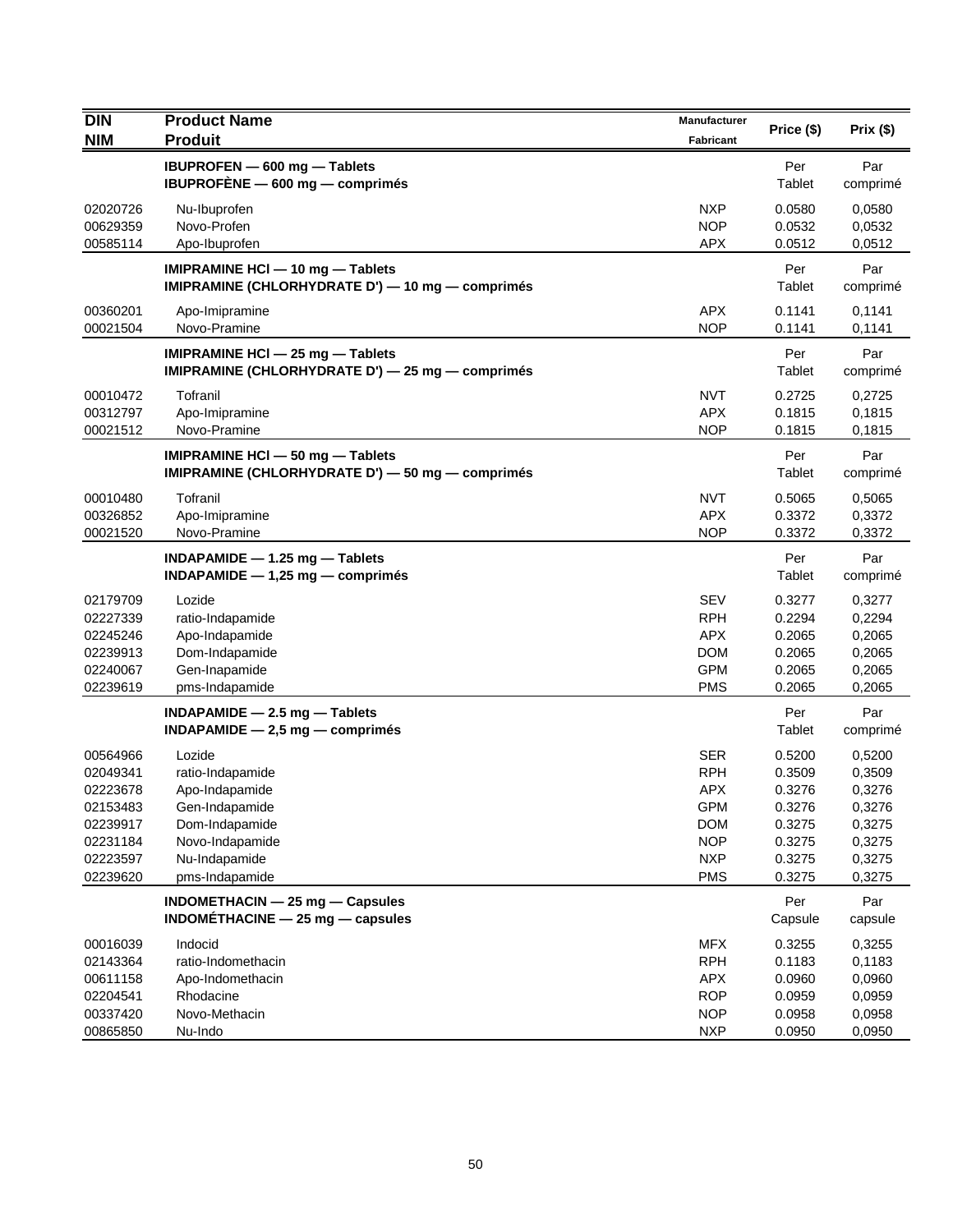| <b>DIN</b>           | <b>Product Name</b>                                                      | Manufacturer             | Price (\$)       | Prix(\$)                 |
|----------------------|--------------------------------------------------------------------------|--------------------------|------------------|--------------------------|
| <b>NIM</b>           | <b>Produit</b>                                                           | Fabricant                |                  |                          |
|                      | INDOMETHACIN - 50 mg - Capsules                                          |                          | Per              | Par                      |
|                      | INDOMETHACINE $-50$ mg $-$ capsules                                      |                          | Capsule          | capsule                  |
| 00016047             | Indocid                                                                  | <b>MFX</b>               | 0.5287           | 0,5287                   |
| 02143372             | ratio-Indomethacin                                                       | <b>RPH</b>               | 0.2052           | 0,2052                   |
| 02204568             | Rhodacine                                                                | <b>ROP</b>               | 0.1663           | 0,1663                   |
| 00337439             | Novo-Methacin                                                            | <b>NOP</b>               | 0.1662           | 0,1662                   |
| 00611166             | Apo-Indomethacin                                                         | <b>APX</b>               | 0.1660           | 0,1660                   |
| 00865869             | Nu-Indo                                                                  | <b>NXP</b>               | 0.1660           | 0,1660                   |
|                      | INDOMETHACIN - 50 mg - Suppositories                                     |                          | Per              | Par                      |
|                      | INDOMÉTHACINE $-50$ mg $-$ suppositoires                                 |                          |                  | Suppository suppositoire |
| 00594466             | Indocid                                                                  | <b>MFX</b>               | 1.0534           | 1,0534                   |
| 02176130             | Novo-Methacin                                                            | <b>NOP</b>               | 0.7293           | 0,7293                   |
| 02146932             | Rhodacine                                                                | <b>RXP</b>               | 0.7293           | 0,7293                   |
| 02231799             | Sab-Indomethacin                                                         | <b>SIL</b>               | 0.7293           | 0,7293                   |
|                      | INDOMETHACIN - 100 mg - Suppositories                                    |                          | Per              | Par                      |
|                      | $INDOMETHACINE - 100 mg - suppositiones$                                 |                          |                  | Suppository suppositoire |
|                      |                                                                          |                          |                  |                          |
| 00016233             | Indocid                                                                  | <b>MFX</b><br><b>RPH</b> | 1.4157           | 1,4157                   |
| 01934139<br>02176149 | ratio-Indomethacin<br>Novo-Methacin                                      | <b>NOP</b>               | 1.0505<br>0.9801 | 1,0505<br>0,9801         |
| 02146940             | Rhodacine                                                                | <b>RXP</b>               | 0.9801           | 0,9801                   |
| 02231800             | Sab-Indomethacin                                                         | SIL                      | 0.9801           | 0,9801                   |
|                      |                                                                          |                          |                  |                          |
|                      | <b>IPRATROPIUM BROMIDE - 250 mcg/mL - Inhalation Solution</b>            |                          | Per mL           |                          |
|                      | IPRATROPIUM (BROMURE D') - 250 mcg/ml - solution pour inhalation         |                          |                  | Par ml                   |
| 00731439             | Atrovent                                                                 | <b>BOE</b>               | 0.9922           | 0,9922                   |
| 02126222             | Apo-Ipravent                                                             | <b>APX</b>               | 0.7250           | 0,7250                   |
| 02210479             | Novo-Ipramide                                                            | <b>NOP</b>               | 0.7235           | 0,7235                   |
| 02231136             | pms-Ipratropium                                                          | <b>PMS</b>               | 0.7233           | 0,7233                   |
| 02097141             | ratio-Ipratropium                                                        | <b>RPH</b>               | 0.7100           | 0,7100                   |
| 02239131             | Gen-Ipratropium                                                          | <b>GPM</b>               | 0.6083           | 0,6083                   |
|                      | IPRATROPIUM BROMIDE - 125 mcg/mL - Unit Dose Vial                        |                          |                  |                          |
|                      | IPRATROPIUM (BROMURE D') - 125 mcg/ml - ampoule monodose                 |                          | Per mL           | Par ml                   |
| 02026759             | Atrovent                                                                 | <b>BOE</b>               | 0.7444           | 0,7444                   |
| 02231135             | pms-Ipratropium                                                          | <b>PMS</b>               | 0.4158           | 0,4158                   |
| 02097176             | ratio-Ipratropium UDV                                                    | <b>RPH</b>               | 0.4158           | 0,4158                   |
| 02243827             | Apo-Ipravent                                                             | <b>APX</b>               | 0.4153           | 0,4153                   |
|                      | IPRATROPIUM BROMIDE - 250 mcg/mL - Unit Dose Vial                        |                          |                  |                          |
|                      | IPRATROPIUM (BROMURE D') - 250 mcg/ml - ampoule monodose                 |                          | Per mL           | Par ml                   |
| 01950681             | Atrovent                                                                 | <b>BOE</b>               | 1.4889           | 1,4889                   |
| 02097168             | ratio-Ipratropium UDV                                                    | <b>RPH</b>               | 0.8694           | 0,8694                   |
| 02216221             | Gen-Ipratropium                                                          | <b>GPM</b>               | 0.8316           | 0,8316                   |
| 02231244             | pms-Ipratropium (1 mL)/pms-Ipratropium (1 ml)                            | <b>PMS</b>               | 0.8316           | 0,8316                   |
| 02231245             | pms-Ipratropium (2 mL)/pms-Ipratropium (2 ml)                            | <b>PMS</b>               | 0.8316           | 0,8316                   |
| 02231494             | Apo-Ipravent                                                             | <b>APX</b>               | 0.8300           | 0,8300                   |
| 02231785             | Nu-Ipratropium Plastic Ampoules/Nu-Ipratropium, en ampoules en plastique | <b>NXP</b>               | 0.8300           | 0,8300                   |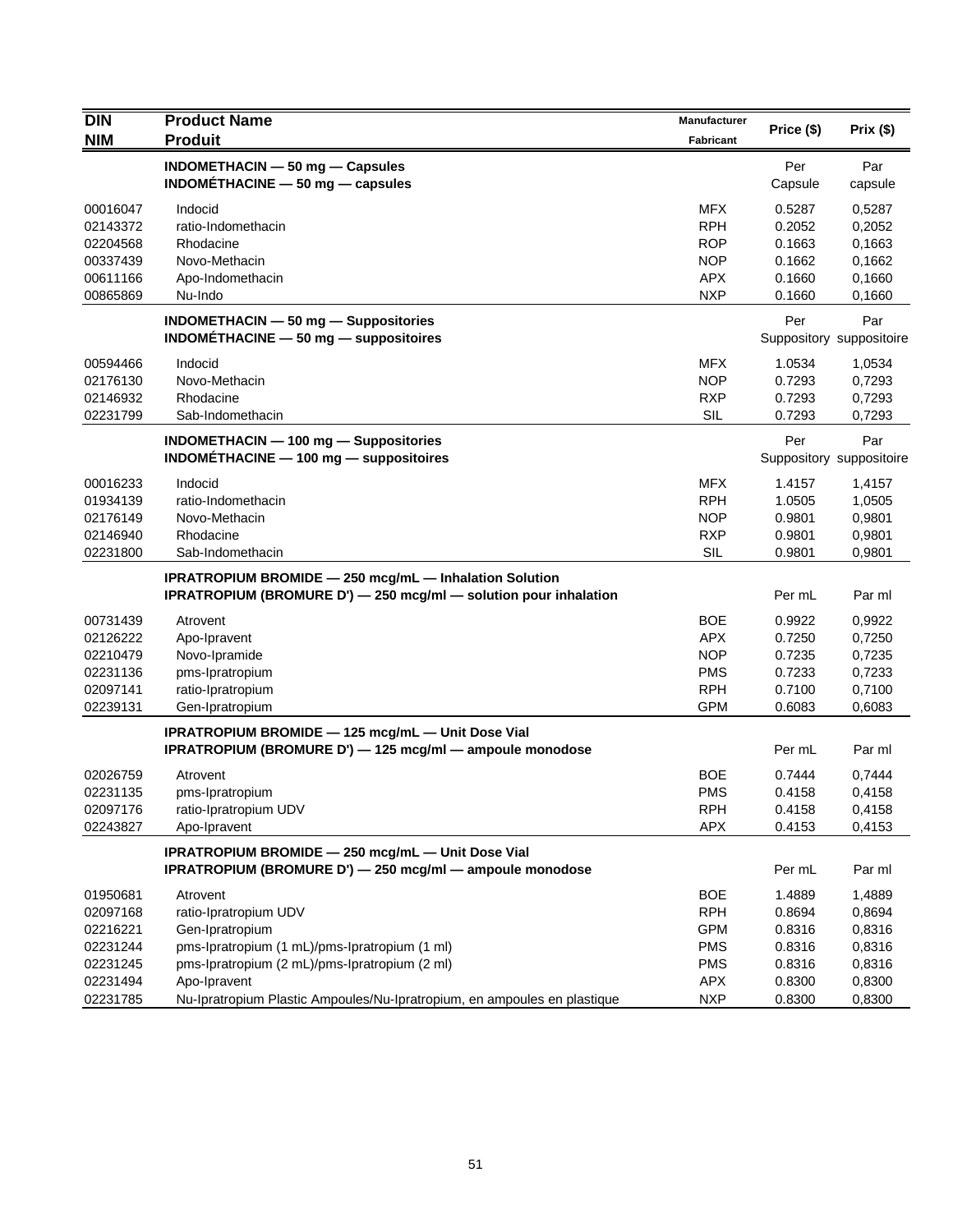| <b>DIN</b>                                   | <b>Product Name</b>                                                                                                                    | Manufacturer                                         | Price (\$)                           | Prix(\$)                             |
|----------------------------------------------|----------------------------------------------------------------------------------------------------------------------------------------|------------------------------------------------------|--------------------------------------|--------------------------------------|
| <b>NIM</b>                                   | <b>Produit</b>                                                                                                                         | <b>Fabricant</b>                                     |                                      |                                      |
|                                              | <b>IPRATROPIUM BROMIDE - 0.03% - Nasal Spray</b><br>IPRATROPIUM (BROMURE D') - 0,03 % - vaporisateur nasal                             |                                                      | Per mL                               | Par ml                               |
| 02163705<br>02239627<br>02240072<br>02246083 | Atrovent<br>pms-Ipratropium<br>ratio-Ipratropium<br>Apo-Ipravent                                                                       | <b>BOE</b><br><b>PMS</b><br><b>RPH</b><br><b>APX</b> | 1.0923<br>0.7124<br>0.6477<br>0.6433 | 1,0923<br>0,7124<br>0,6477<br>0,6433 |
|                                              | <b>IPRATROPIUM BROMIDE - 0.06% - Nasal Spray</b><br>IPRATROPIUM (BROMURE D') — 0,06 % — vaporisateur nasal                             |                                                      | Per mL                               | Par ml                               |
| 02163713<br>02246084                         | Atrovent<br>Apo-Ipravent                                                                                                               | <b>BOE</b><br><b>APX</b>                             | 2.0416<br>1.2867                     | 2,0416<br>1,2867                     |
|                                              | IPRATROPIUM BROMIDE/SALBUTAMOL - 0.2 mg/1 mg/mL - Unit Dose Vial<br>IPRATROPIUM BROMIDE/SALBUTAMOL - 0,2 mg/1 mg/ml - ampoule monodose |                                                      | Per mL                               | Par ml                               |
| 02231675<br>02243789<br>02272695             | Combivent UDV<br>ratio-Ipra Sal UDV<br>Gen-Combo Sterinebs                                                                             | <b>BOE</b><br><b>RPH</b><br><b>GPM</b>               | 0.6459<br>0.4522<br>0.3700           | 0,6459<br>0,4522<br>0,3700           |
|                                              | ISOSORBIDE DINITRATE - 10 mg - Tablets<br>ISOSORBIDE (DINITRATE D') - 10 mg - comprimés                                                |                                                      | Per<br><b>Tablet</b>                 | Par<br>comprimé                      |
| 00441686<br>00458686                         | Apo-ISDN<br>Novosorbide                                                                                                                | <b>APX</b><br><b>NOP</b>                             | 0.0393<br>0.0176                     | 0,0393<br>0,0176                     |
|                                              | ISOSORBIDE DINITRATE - 30 mg - Tablets<br>ISOSORBIDE (DINITRATE D') - 30 mg - comprimés                                                |                                                      | Per<br>Tablet                        | Par<br>comprimé                      |
| 00441694<br>00458694                         | Apo-ISDN<br>Novosorbide                                                                                                                | <b>APX</b><br><b>NOP</b>                             | 0.0921<br>0.0460                     | 0,0921<br>0,0460                     |
|                                              | KETOCONAZOLE - 2% - Cream<br>KETOCONAZOLE $-2$ % $-$ crème                                                                             |                                                      | Per<br>Gram                          | Par<br>gramme                        |
| 00703974<br>02245662                         | Nizoral<br>Ketoderm                                                                                                                    | <b>MCL</b><br><b>TPT</b>                             | 0.5232<br>0.3484                     | 0,5232<br>0,3484                     |
|                                              | KETOCONAZOLE - 200 mg - Tablets<br>KETOCONAZOLE - 200 mg - comprimés                                                                   |                                                      | Per<br>Tablet                        | Par<br>comprimé                      |
| 00633836<br>02237235<br>02122197<br>02231061 | Nizoral<br>Apo-Ketoconazole<br>Nu-Ketocon<br>Novo-Ketoconazole                                                                         | <b>NXP</b><br><b>APX</b><br><b>NXP</b><br><b>NOP</b> | 2.0665<br>1.5500<br>1.3019<br>1.3019 | 2,0665<br>1,5500<br>1,3019<br>1,3019 |
|                                              | KETOPROFEN - 50 mg - Capsules<br>KÉTOPROFÈNE $-50$ mg $-$ capsules                                                                     |                                                      | Per<br>Capsule                       | Par<br>capsule                       |
| 00790427<br>00761664<br>02150808             | Apo-Keto<br>Rhodis<br>pms-Ketoprofen                                                                                                   | <b>APX</b><br><b>ROP</b><br><b>PMS</b>               | 0.2475<br>0.1829<br>0.1829           | 0,2475<br>0,1829<br>0,1829           |
|                                              | KETOPROFEN - 50 mg - Enteric Coated Tablets<br>KÉTOPROFÈNE - 50 mg - comprimés à enrobage entérosoluble                                |                                                      | Per<br>Tablet                        | Par<br>comprimé                      |
| 00790435<br>00761672<br>02150816             | Apo-Keto-E<br>Rhodis EC-50<br>pms-Ketoprofen                                                                                           | <b>APX</b><br><b>ROP</b><br><b>PMS</b>               | 0.2094<br>0.1829<br>0.1829           | 0,2094<br>0,1829<br>0,1829           |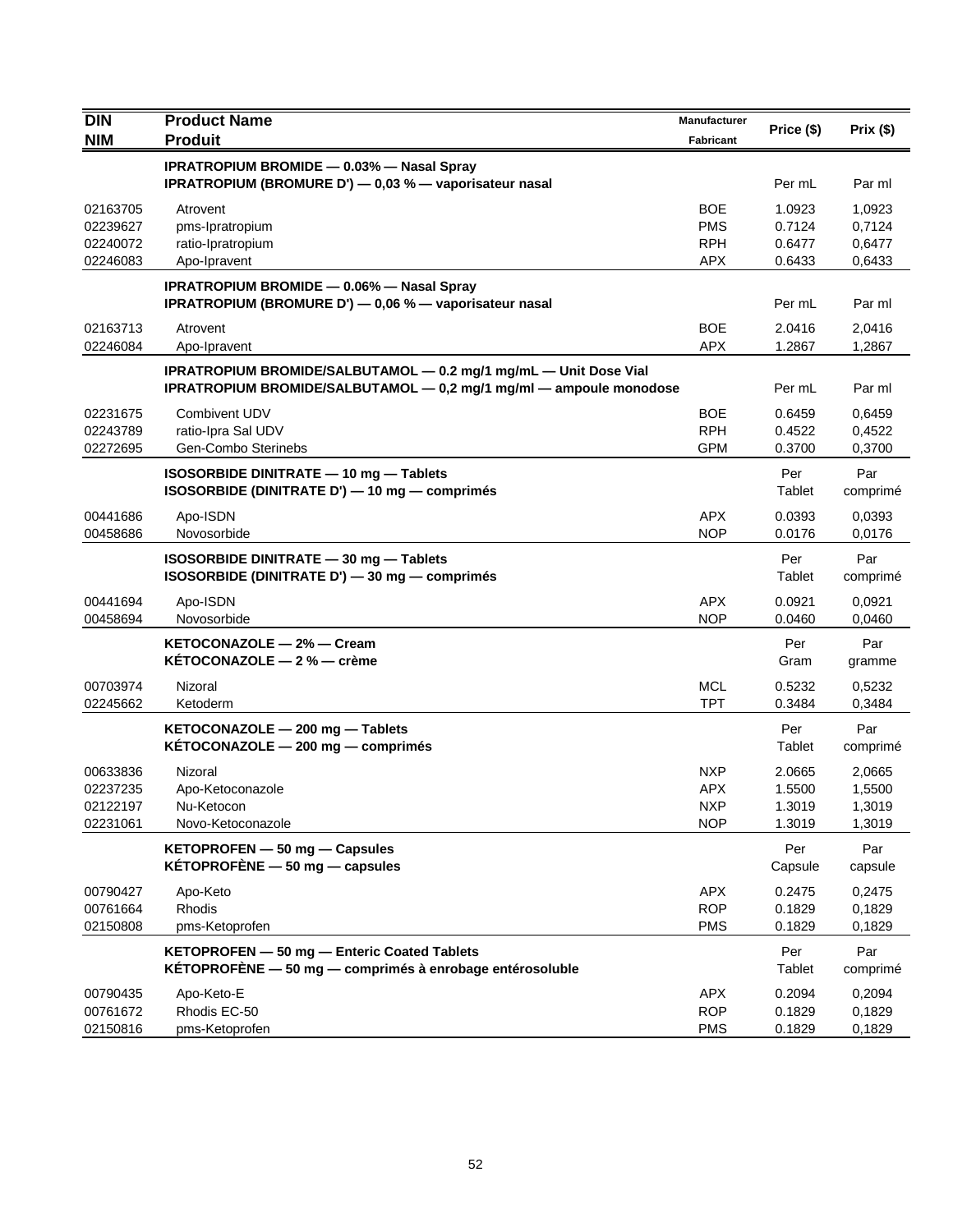| <b>DIN</b>           | <b>Product Name</b>                                                                                                  | Manufacturer             | Price (\$)       |                                 |
|----------------------|----------------------------------------------------------------------------------------------------------------------|--------------------------|------------------|---------------------------------|
| <b>NIM</b>           | <b>Produit</b>                                                                                                       | Fabricant                |                  | Prix(\$)                        |
|                      | KETOPROFEN - 100 mg - Enteric Coated Tablets                                                                         |                          | Per              | Par                             |
|                      | KÉTOPROFÈNE - 100 mg - comprimés à enrobage entérosoluble                                                            |                          | Tablet           | comprimé                        |
| 01926365             | Orudis E-100                                                                                                         | AVE                      | 0.7901           | 0,7901                          |
| 00842664             | Apo-Keto-E                                                                                                           | <b>APX</b>               | 0.4615           | 0,4615                          |
| 02150824<br>00761680 | pms-Ketoprofen<br>Rhodis EC-100                                                                                      | <b>PMS</b><br><b>ROP</b> | 0.3386<br>0.3386 | 0,3386<br>0,3386                |
|                      | KETOPROFEN - 200 mg - Slow Release Tablets<br>KÉTOPROFÈNE $-$ 200 mg $-$ comprimés à libération progressive          |                          | Per<br>Tablet    | Par<br>comprimé                 |
| 02172577<br>02031175 | Apo-Keto SR<br><b>Rhodis SR</b>                                                                                      | <b>APX</b><br><b>ROP</b> | 1.2060<br>0.6772 | 1,2060<br>0,6772                |
|                      | KETOPROFEN - 100 mg - Suppositories<br>$KETOPROFENE - 100 mg - suppositiones$                                        |                          | Per              | Par<br>Suppository suppositoire |
| 01926411             | Orudis                                                                                                               | AVE                      | 1.6167           | 1,6167                          |
| 02015951             | pms-Ketoprofen                                                                                                       | <b>PMS</b>               | 1.0928           | 1,0928                          |
| 00761699             | Rhodis                                                                                                               | <b>ROP</b>               | 1.0923           | 1,0923                          |
|                      | KETOROLAC TROMETHAMINE - 30 mg/mL - Injection<br>KÉTOROLAC (TROMÉTHAMINE DE) - 30 mg/ml - injection                  |                          | Per mL           | Par ml                          |
| 02162652             | Toradol                                                                                                              | <b>HLR</b>               | 4.7014           | 4,7014                          |
| 02243989             | Apo-Ketorolac                                                                                                        | <b>APX</b>               | 3.8600           | 3,8600                          |
| 02239944             | Ketorolac Tromethamine/Trométhamine de kétorolac                                                                     | SIL                      | 3.8600           | 3,8600                          |
|                      | KETOROLAC TROMETHAMINE - 0.5% - Ophthalmic Solution<br>KÉTOROLAC (TROMÉTHAMINE DE) $-0.5$ % $-$ solution ophtalmique |                          | Per mL           | Par ml                          |
| 01968300             | Acular                                                                                                               | <b>ALL</b>               | 3.6960           | 3,6960                          |
| 02245821             | Apo-Ketorolac                                                                                                        | <b>APX</b>               | 2.4650           | 2,4650                          |
| 02247461             | ratio-Ketorolac                                                                                                      | <b>RPH</b>               | 2.2180           | 2,2180                          |
|                      | KETOROLAC TROMETHAMINE - 10 mg - Tablets                                                                             |                          | Per              | Par                             |
|                      | KÉTOROLAC (TROMÉTHAMINE DE) - 10 mg - comprimés                                                                      |                          | Tablet           | comprimé                        |
| 02162660             | Toradol                                                                                                              | <b>HLR</b>               | 0.7318           | 0,7318                          |
| 02229080             | Apo-Ketorolac                                                                                                        | <b>APX</b>               | 0.5005           | 0,5005                          |
| 02230201             | Novo-Ketorolac                                                                                                       | <b>NOP</b>               | 0.5005           | 0,5005                          |
| 02237910             | Nu-Ketorolac                                                                                                         | <b>NXP</b>               | 0.5005           | 0,5005                          |
|                      | KETOTIFEN FUMARATE - 1 mg/5 mL - Oral Liquid<br>KÉTOTIFÈNE (FUMARATE DE) $-$ 1 mg/5 ml $-$ liquide oral              |                          | Per mL           | Par ml                          |
| 00600784             | Zaditen                                                                                                              | <b>PAL</b>               | 0.1952           | 0,1952                          |
| 02176084             | Novo-Ketotifen                                                                                                       | <b>NOP</b>               | 0.1463           | 0,1463                          |
| 02231679             | pms-Ketotifen                                                                                                        | <b>PMS</b>               | 0.1463           | 0,1463                          |
| 02221330             | Apo-Ketotifen                                                                                                        | <b>APX</b>               | 0.1462           | 0,1462                          |
| 02218305             | Nu-Ketotifen                                                                                                         | <b>NXP</b>               | 0.1462           | 0,1462                          |
|                      | KETOTIFEN FUMARATE - 1 mg - Tablets<br>KÉTOTIFÈNE (FUMARATE DE) $-$ 1 mg $-$ comprimés                               |                          | Per<br>Tablet    | Par<br>comprimé                 |
| 00577308             | Zaditen                                                                                                              | <b>PAL</b>               | 0.8712           | 0,8712                          |
| 02230730             | Novo-Ketotifen                                                                                                       | <b>NOP</b>               | 0.6969           | 0,6969                          |
| 02231680             | pms-Ketotifen                                                                                                        | <b>PMS</b>               | 0.6969           | 0,6969                          |
|                      | LABETALOL - 100 mg - Tablets<br>LABÉTALOL - 100 mg - comprimés                                                       |                          | Per<br>Tablet    | Par<br>comprimé                 |
| 02106272<br>02243538 | Trandate<br>Apo-Labetalol                                                                                            | <b>SHI</b><br>APX        | 0.2589<br>0.2175 | 0,2589<br>0,2175                |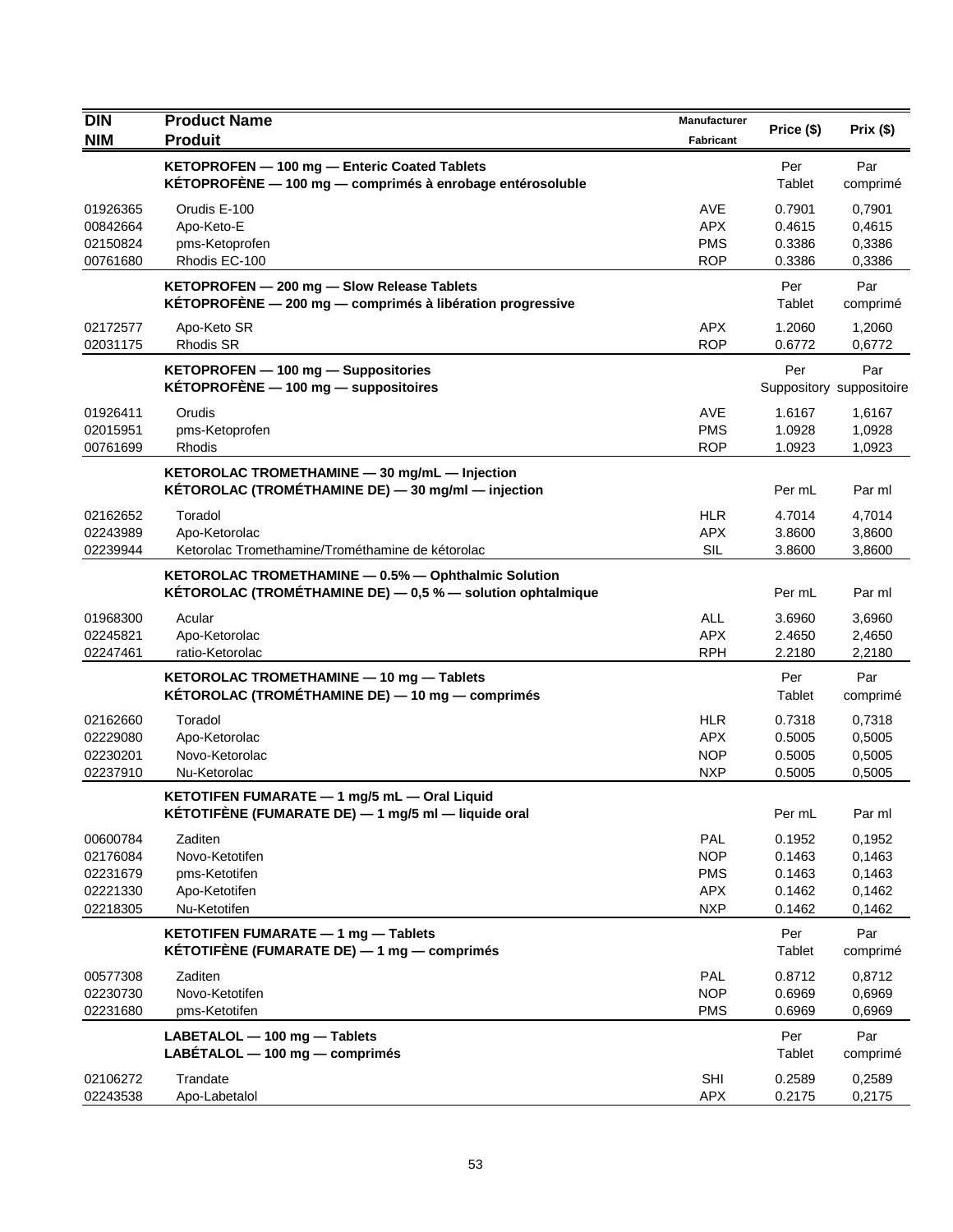| <b>DIN</b><br><b>NIM</b> | <b>Product Name</b><br><b>Produit</b>                         | Manufacturer<br><b>Fabricant</b> | Price (\$) | Prix(\$) |
|--------------------------|---------------------------------------------------------------|----------------------------------|------------|----------|
|                          | LACTULOSE - 667 mg/mL - Oral Liquid                           |                                  |            |          |
|                          | LACTULOSE - 667 mg/ml - liquide oral                          |                                  | Per mL     | Par ml   |
| 02242814                 | Apo-Lactulose                                                 | <b>APX</b>                       | 0.0160     | 0,0160   |
| 00703486                 | pms-Lactulose                                                 | <b>PMS</b>                       | 0.0160     | 0,0160   |
| 00854409                 | ratio-Lactulose                                               | <b>RPH</b>                       | 0.0160     | 0,0160   |
|                          | LAMOTRIGINE - 25 mg - Tablets                                 |                                  | Per        | Par      |
|                          | LAMOTRIGINE - 25 mg - comprimés                               |                                  | Tablet     | comprimé |
| 02142082                 | Lamictal                                                      | <b>GSK</b>                       | 0.3464     | 0,3464   |
| 02245208                 | Apo-Lamotrigine                                               | APX                              | 0.2555     | 0,2555   |
| 02243352                 | ratio-Lamotrigine                                             | <b>RPH</b>                       | 0.2553     | 0,2553   |
| 02265494                 | Gen-Lamotrigine                                               | <b>GPM</b>                       | 0.2297     | 0,2297   |
| 02248232                 | Novo-Lamotrigine                                              | <b>NOP</b>                       | 0.2297     | 0,2297   |
| 02246897                 | pms-Lamotrigine                                               | <b>PMS</b>                       | 0.2297     | 0,2297   |
|                          | LAMOTRIGINE - 100 mg - Tablets                                |                                  | Per        | Par      |
|                          | LAMOTRIGINE - 100 mg - comprimés                              |                                  | Tablet     | comprimé |
| 02142104                 | Lamictal                                                      | <b>GSK</b>                       | 1.3960     | 1,3960   |
| 02245209                 | Apo-Lamotrigine                                               | <b>APX</b>                       | 1.0210     | 1,0210   |
| 02243353                 | ratio-Lamotrigine                                             | <b>RPH</b>                       | 1.0210     | 1,0210   |
| 02265508                 | Gen-Lamotrigine                                               | <b>GPM</b>                       | 0.9189     | 0,9189   |
| 02248233                 | Novo-Lamotrigine                                              | <b>NOP</b>                       | 0.9189     | 0,9189   |
| 02246898                 | pms-Lamotrigine                                               | <b>PMS</b>                       | 0.9189     | 0,9189   |
|                          | LAMOTRIGINE - 150 mg - Tablets                                |                                  | Per        | Par      |
|                          | $LAMOTRIGINE - 150 mg - comprimés$                            |                                  | Tablet     | comprimé |
| 02142112                 | Lamictal                                                      | <b>GSK</b>                       | 2.1060     | 2,1060   |
| 02248234                 | Novo-Lamotrigine                                              | <b>NOP</b>                       | 1.3784     | 1,3784   |
| 02245210                 | Apo-Lamotrigine                                               | <b>APX</b>                       | 1.3783     | 1,3783   |
| 02265516                 | Gen-Lamotrigine                                               | <b>GPM</b>                       | 1.3783     | 1,3783   |
| 02246899                 | pms-Lamotrigine                                               | <b>PMS</b>                       | 1.3783     | 1,3783   |
| 02246963                 | ratio-Lamotrigine                                             | <b>RPH</b>                       | 1.3783     | 1,3783   |
|                          | LEFLUNOMIDE - 10 mg - Tablets                                 |                                  | Per        | Par      |
|                          | LEFLUNOMIDE - 10 mg - comprimés                               |                                  | Tablet     | comprimé |
| 02241888                 | Arava                                                         | <b>AVT</b>                       | 11.0765    | 11,0765  |
| 02261251                 | Novo-Leflunomide                                              | <b>NOP</b>                       | 6.6459     | 6,6459   |
| 02256495                 | Apo-Leflunomide                                               | <b>APX</b>                       | 6.6458     | 6,6458   |
|                          | LEFLUNOMIDE - 20 mg - Tablets                                 |                                  | Per        | Par      |
|                          | LEFLUNOMIDE - 20 mg - comprimés                               |                                  | Tablet     | comprimé |
| 02241889                 | Arava                                                         | AVT                              | 11.0765    | 11,0765  |
| 02261278                 | Novo-Leflunomide                                              | <b>NOP</b>                       | 6.6459     | 6,6459   |
| 02256509                 | Apo-Leflunomide                                               | <b>APX</b>                       | 6.6458     | 6,6458   |
|                          | LEVOBUNOLOL HCI - 0.25% - Ophthalmic Solution                 |                                  |            |          |
|                          | LÉVOBUNOLOL (CHLORHYDRATE DE) - 0,25 % - solution ophtalmique |                                  | Per mL     | Par ml   |
| 00751286                 | Betagan                                                       | ALL                              | 2.4728     | 2,4728   |
| 02031159                 | ratio-Levobunolol                                             | <b>RPH</b>                       | 1.6040     | 1,6040   |
| 02241575                 | Apo-Levobunolol                                               | <b>APX</b>                       | 1.2940     | 1,2940   |
| 02197456                 | Novo-Levobunolol                                              | <b>NOP</b>                       | 1.2940     | 1,2940   |
| 02241715                 | Sandoz Levobunolol                                            | SDZ                              | 1.2936     | 1,2936   |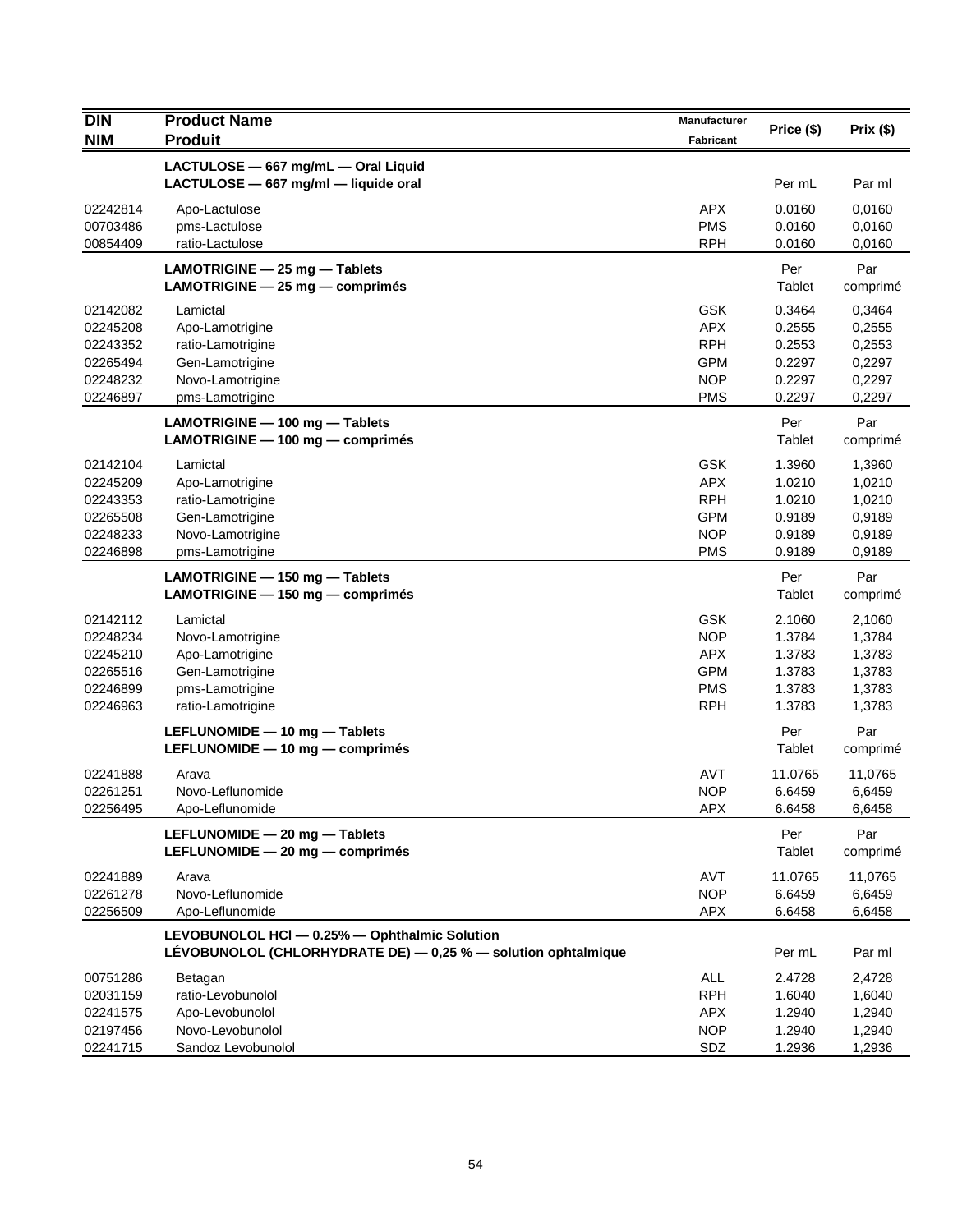| <b>DIN</b> | <b>Product Name</b>                                            | <b>Manufacturer</b> |            |          |
|------------|----------------------------------------------------------------|---------------------|------------|----------|
| <b>NIM</b> | <b>Produit</b>                                                 | <b>Fabricant</b>    | Price (\$) | Prix(\$) |
|            | LEVOBUNOLOL HCI - 0.5% - Ophthalmic Solution                   |                     |            |          |
|            | LEVOBUNOLOL (CHLORHYDRATE DE) - 0,5 % - solution ophtalmique   |                     | Per mL     | Par ml   |
| 00637661   | Betagan                                                        | <b>ALL</b>          | 3.0162     | 3,0162   |
| 02031167   | ratio-Levobunolol                                              | <b>RPH</b>          | 1.9008     | 1,9008   |
| 02237991   | pms-Levobunolol                                                | <b>PMS</b>          | 1.7886     | 1,7886   |
| 02241574   | Apo-Levobunolol                                                | <b>APX</b>          | 1.7120     | 1,7120   |
| 02197464   | Novo-Levobunolol                                               | <b>NOP</b>          | 1.7120     | 1,7120   |
| 02241716   | Sandoz Levobunolol                                             | SDZ                 | 1.7116     | 1,7116   |
|            | LEVODOPA/CARBIDOPA - 100 mg/10 mg - Tablets                    |                     | Per        | Par      |
|            | LÉVODOPA/CARBIDOPA - 100 mg/10 mg - comprimés                  |                     | Tablet     | comprimé |
| 00355658   | Sinemet                                                        | <b>MFX</b>          | 0.4644     | 0,4644   |
| 02195933   | Apo-Levocarb                                                   | <b>APX</b>          | 0.3300     | 0,3300   |
| 02182831   | Nu-Levocarb                                                    | <b>NXP</b>          | 0.3300     | 0,3300   |
| 02244494   | Novo-Levocarbidopa                                             | <b>NOP</b>          | 0.2783     | 0,2783   |
| 02126176   | ratio-Levodopa/Carbidopa                                       | <b>RPH</b>          | 0.2365     | 0,2365   |
|            | LEVODOPA/CARBIDOPA - 100 mg/25 mg - Tablets                    |                     | Per        | Par      |
|            | LÉVODOPA/CARBIDOPA - 100 mg/25 mg - comprimés                  |                     | Tablet     | comprimé |
| 00513997   | Sinemet                                                        | <b>MFX</b>          | 0.6934     | 0,6934   |
| 02195941   | Apo-Levocarb                                                   | <b>APX</b>          | 0.4928     | 0,4928   |
| 02182823   | Nu-Levocarb                                                    | <b>NXP</b>          | 0.4928     | 0,4928   |
| 02244495   | Novo-Levocarbidopa                                             | <b>NOP</b>          | 0.4164     | 0,4164   |
| 02126168   | ratio-Levodopa/Carbidopa                                       | <b>RPH</b>          | 0.3532     | 0,3532   |
|            | LEVODOPA/CARBIDOPA - 250 mg/25 mg - Tablets                    |                     | Per        | Par      |
|            | LÉVODOPA/CARBIDOPA - 250 mg/25 mg - comprimés                  |                     | Tablet     | comprimé |
| 00328219   | Sinemet                                                        | <b>MFX</b>          | 0.7740     | 0,7740   |
| 02195968   | Apo-Levocarb                                                   | <b>APX</b>          | 0.5500     | 0,5500   |
| 02182858   | Nu-Levocarb                                                    | <b>NXP</b>          | 0.5500     | 0,5500   |
| 02126184   | ratio-Levodopa/Carbidopa                                       | <b>RPH</b>          | 0.5500     | 0,5500   |
| 02244496   | Novo-Levocarbidopa                                             | <b>NOP</b>          | 0.4648     | 0,4648   |
|            | LEVODOPA/CARBIDOPA - 200 mg/50 mg - Controlled Release Tablets |                     |            |          |
|            | LEVODOPA/CARBIDOPA - 200 mg/50 mg - comprimés à libération     |                     | Per        | Par      |
|            | contrôlée                                                      |                     | Tablet     | comprimé |
| 00870935   | Sinemet CR                                                     | <b>DUP</b>          | 1.2956     | 1,2956   |
| 02245211   | Apo-Levocarb CR                                                | <b>APX</b>          | 0.8830     | 0,8830   |
|            | LEVOFLOXACIN - 250 mg - Tablets                                |                     | Per        | Par      |
|            | LEVOFLOXACIN - 250 mg - comprimés                              |                     | Tablet     | comprimé |
| 02236841   | Levaquin                                                       | <b>JAN</b>          | 5.0549     | 5,0549   |
| 02248262   | Novo-Levofloxacin                                              | <b>NOP</b>          | 3.4188     | 3,4188   |
|            | LEVOFLOXACIN - 500 mg - Tablets                                |                     | Per        | Par      |
|            | LEVOFLOXACIN $-$ 500 mg $-$ comprimes                          |                     | Tablet     | comprimé |
| 02236842   | Levaquin                                                       | <b>JAN</b>          | 5.7039     | 5,7039   |
| 02248263   | Novo-Levofloxacin                                              | <b>NOP</b>          | 3.8577     | 3,8577   |
|            | $LISINOPRIL - 5 mg - Tables$                                   |                     | Per        | Par      |
|            | $LISINOPRIL - 5 mg - comprimés$                                |                     | Tablet     | comprimé |
| 02049333   | Zestril                                                        | <b>AZC</b>          | 0.6937     | 0,6937   |
| 02217481   | Apo-Lisinopril                                                 | <b>APX</b>          | 0.5927     | 0,5927   |
| 00839388   | Prinivil                                                       | <b>MFX</b>          | 0.5547     | 0,5547   |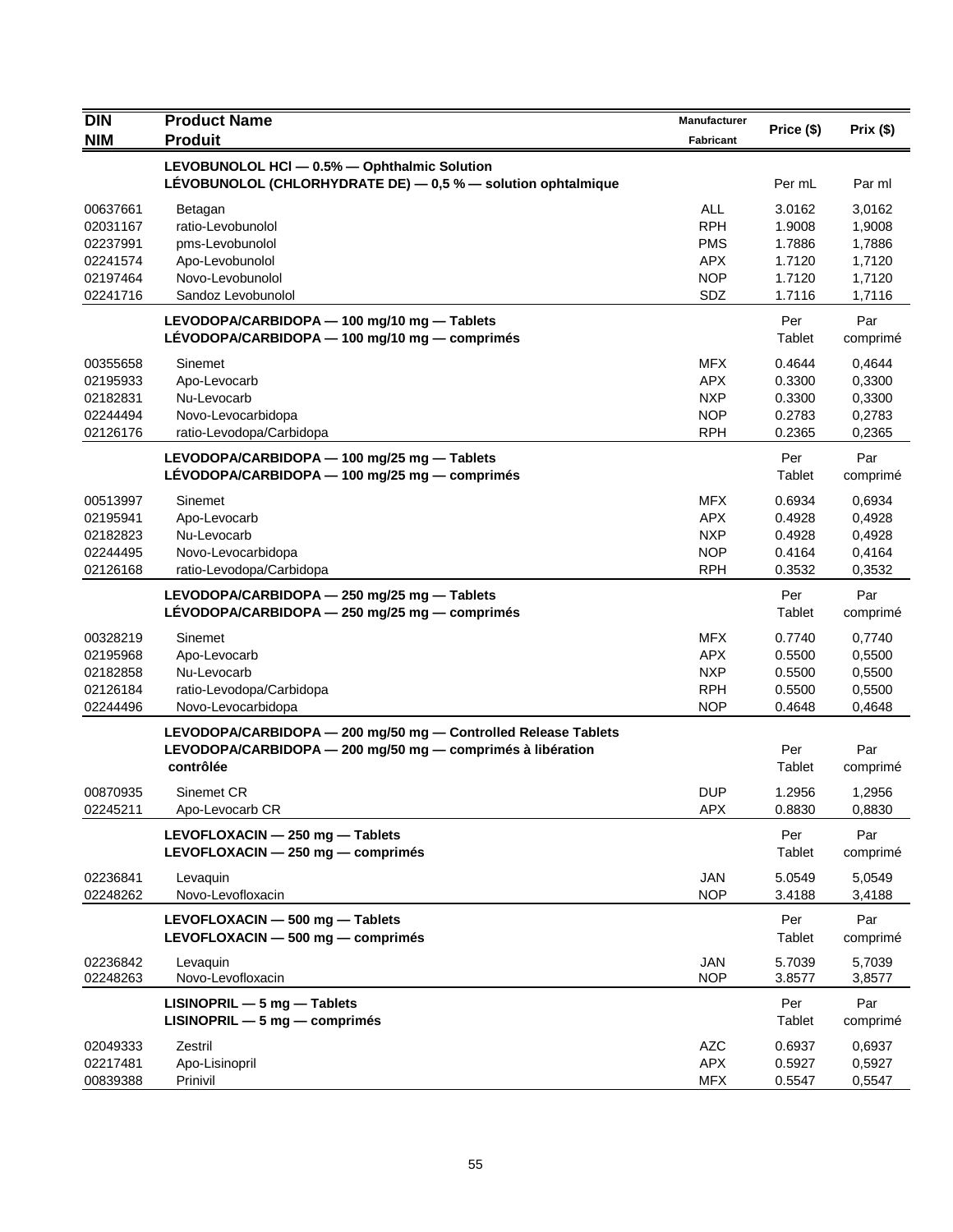| DIN                              | <b>Product Name</b>                                                                                                    | Manufacturer                           | Price (\$)                 | Prix(\$)                   |
|----------------------------------|------------------------------------------------------------------------------------------------------------------------|----------------------------------------|----------------------------|----------------------------|
| <b>NIM</b>                       | <b>Produit</b>                                                                                                         | <b>Fabricant</b>                       |                            |                            |
|                                  | LISINOPRIL - 10 mg - Tablets<br>LISINOPRIL - 10 mg - comprimés                                                         |                                        | Per<br>Tablet              | Par<br>comprimé            |
| 02049376<br>02217503<br>00839396 | Zestril<br>Apo-Lisinopril<br>Prinivil                                                                                  | <b>AZC</b><br><b>APX</b><br><b>MFX</b> | 0.8335<br>0.7121<br>0.6667 | 0,8335<br>0,7121<br>0,6667 |
|                                  | LISINOPRIL - 20 mg - Tablets<br>LISINOPRIL - 20 mg - comprimés                                                         |                                        | Per<br>Tablet              | Par<br>comprimé            |
| 02049384<br>02217511<br>00839418 | Zestril<br>Apo-Lisinopril<br>Prinivil                                                                                  | <b>AZC</b><br><b>APX</b><br><b>MFX</b> | 1.0016<br>0.8557<br>0.8014 | 1,0016<br>0,8557<br>0,8014 |
|                                  | LISINOPRIL/HYDROCHLOROTHIAZIDE - 10 mg/12.5 mg - Tablets<br>LISINOPRIL/HYDROCHLOROTHIAZIDE - 10 mg/12,5 mg - comprimés |                                        | Per<br>Tablet              | Par<br>comprimé            |
| 02103729<br>02108194             | Zestoretic<br>Prinzide                                                                                                 | <b>AZC</b><br><b>MFX</b>               | 0.8335<br>0.6667           | 0,8335<br>0,6667           |
|                                  | LISINOPRIL/HYDROCHLOROTHIAZIDE - 20 mg/12.5 mg - Tablets<br>LISINOPRIL/HYDROCHLOROTHIAZIDE - 20 mg/12,5 mg - comprimés |                                        | Per<br>Tablet              | Par<br>comprimé            |
| 02045737<br>00884413             | Zestoretic<br>Prinzide                                                                                                 | <b>AZC</b><br><b>MFX</b>               | 1.0016<br>0.8012           | 1,0016<br>0,8012           |
|                                  | LISINOPRIL/HYDROCHLOROTHIAZIDE - 20 mg/25 mg - Tablets<br>LISINOPRIL/HYDROCHLOROTHIAZIDE - 20 mg/25 mg - comprimés     |                                        | Per<br>Tablet              | Par<br>comprimé            |
| 02045729<br>00884421             | Zestoretic<br>Prinzide                                                                                                 | <b>AZC</b><br><b>MFX</b>               | 1.0016<br>0.8012           | 1,0016<br>0,8012           |
|                                  | LITHIUM CARBONATE - 150 mg - Capsules<br>LITHIUM (CARBONATE DE) - 150 mg - capsules                                    |                                        | Per<br>Capsule             | Par<br>capsule             |
| 00461733<br>02216132<br>02242837 | Carbolith<br>pms-Lithium Carbonate<br>Apo-Lithium Carbonate                                                            | <b>VAL</b><br><b>PMS</b><br><b>APX</b> | 0.1256<br>0.0697<br>0.0585 | 0,1256<br>0,0697<br>0,0585 |
|                                  | LITHIUM CARBONATE - 150 mg - Capsules<br>LITHIUM (CARBONATE DE) - 150 mg - capsules                                    |                                        | Per<br>Capsule             | Par<br>capsule             |
| 02013231<br>02242837             | Lithane<br>Apo-Lithium Carbonate                                                                                       | PFI<br><b>APX</b>                      | 0.1041<br>0.0585           | 0,1041<br>0,0585           |
|                                  | LITHIUM CARBONATE - 300 mg - Capsules<br>LITHIUM (CARBONATE DE) - 300 mg - capsules                                    |                                        | Per<br>Capsule             | Par<br>capsule             |
| 00236683<br>02216140<br>02242838 | Carbolith<br>pms-Lithium Carbonate<br>Apo-Lithium Carbonate                                                            | VAL<br><b>PMS</b><br><b>APX</b>        | 0.1031<br>0.0731<br>0.0614 | 0,1031<br>0,0731<br>0,0614 |
|                                  | LITHIUM CARBONATE - 300 mg - Capsules<br>LITHIUM (CARBONATE DE) - 300 mg - capsules                                    |                                        | Per<br>Capsule             | Par<br>capsule             |
| 00406775<br>02242838             | Lithane<br>Apo-Lithium Carbonate                                                                                       | PFI<br><b>APX</b>                      | 0.1118<br>0.0614           | 0,1118<br>0,0614           |
|                                  | LITHIUM CARBONATE - 300 mg - Tablets<br>LITHIUM (CARBONATE DE) - 300 mg - comprimés                                    |                                        | Per<br>Tablet              | Par<br>comprimé            |
| 00590665<br>02266695             | Duralith<br>Apo-Lithium Carbonate SR                                                                                   | <b>MCN</b><br><b>APX</b>               | 0.2405<br>0.1467           | 0,2405<br>0,1467           |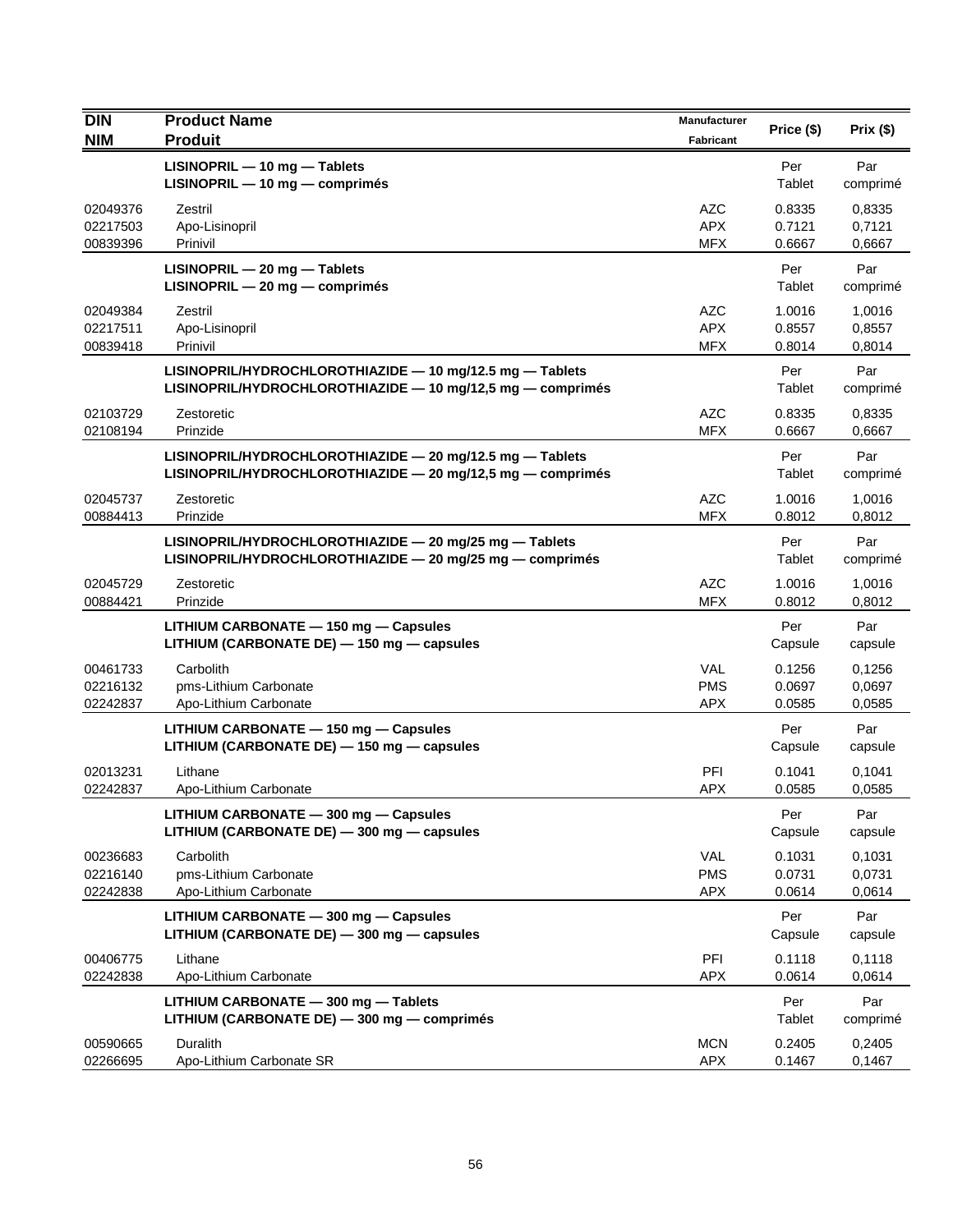| <b>DIN</b> | <b>Product Name</b>                        | Manufacturer | Price (\$) | Prix(\$) |
|------------|--------------------------------------------|--------------|------------|----------|
| <b>NIM</b> | <b>Produit</b>                             | Fabricant    |            |          |
|            | LITHIUM CARBONATE - 600 mg - Capsules      |              | Per        | Par      |
|            | LITHIUM (CARBONATE DE) - 600 mg - capsules |              | Capsule    | capsule  |
| 02011239   | Carbolith                                  | <b>VAL</b>   | 0.1870     | 0,1870   |
| 02216159   | pms-Lithium Carbonate                      | <b>PMS</b>   | 0.1496     | 0,1496   |
|            | LOPERAMIDE $-2$ mg $-$ Tablets             |              | Per        | Par      |
|            | LOPÉRAMIDE $-2$ mg $-$ comprimes           |              | Tablet     | comprimé |
| 02183862   | Imodium                                    | <b>MCL</b>   | 0.5184     | 0,5184   |
| 02229552   | Diarr-eze                                  | <b>PMS</b>   | 0.3593     | 0,3593   |
| 02212005   | Apo-Loperamide                             | <b>APX</b>   | 0.2717     | 0,2717   |
| 02228351   | pms-Loperamide                             | <b>PMS</b>   | 0.2717     | 0,2717   |
| 02132591   | Novo-Loperamide                            | <b>NOP</b>   | 0.2713     | 0,2713   |
| 02257564   | Rhoxal-loperamide                          | <b>RXP</b>   | 0.2713     | 0,2713   |
| 02233998   | Rhoxal-loperamide                          | <b>RXP</b>   | 0.2713     | 0,2713   |
|            | LORATADINE - 10 mg - Tablets               |              | Per        | Par      |
|            | $LORATADINE - 10 mg - comprimés$           |              | Tablet     | comprimé |
| 00782696   | Claritin                                   | <b>SCH</b>   | 0.9192     | 0,9192   |
| 02243880   | Apo-Loratadine                             | <b>APX</b>   | 0.6895     | 0,6895   |
|            | LORAZEPAM - 0.5 mg - Oral Tablets          |              | Per        | Par      |
|            | LORAZÉPAM $-$ 0,5 mg $-$ comprimés oraux   |              | Tablet     | comprimé |
| 00865672   | Nu-Loraz                                   | <b>NXP</b>   | 0.0660     | 0,0660   |
| 00728187   | pms-Lorazepam                              | <b>PMS</b>   | 0.0514     | 0,0514   |
| 00655740   | Apo-Lorazepam                              | <b>APX</b>   | 0.0395     | 0,0395   |
| 02041413   | Ativan                                     | <b>WAY</b>   | 0.0395     | 0,0395   |
| 00711101   | Novo-Lorazem                               | <b>NOP</b>   | 0.0359     | 0,0359   |
|            | LORAZEPAM - 1 mg - Oral Tablets            |              | Per        | Par      |
|            | $LORAZÉPAM - 1 mg - comprimés oraux$       |              | Tablet     | comprimé |
| 02041421   | Ativan                                     | <b>WAY</b>   | 0.0930     | 0,0930   |
| 00865680   | Nu-Loraz                                   | <b>NXP</b>   | 0.0635     | 0,0635   |
| 00728195   | pms-Lorazepam                              | <b>PMS</b>   | 0.0524     | 0,0524   |
| 00655759   | Apo-Lorazepam                              | <b>APX</b>   | 0.0492     | 0,0492   |
| 00637742   | Novo-Lorazem                               | <b>NOP</b>   | 0.0447     | 0,0447   |
|            | $LORAZEPAM - 2 mg - 0ral Tables$           |              | Per        | Par      |
|            | LORAZÉPAM - 2 mg - comprimés oraux         |              | Tablet     | comprimé |
| 02041448   | Apo-Lorazepam                              | WAY          | 0.1460     | 0,1460   |
| 00865699   | Nu-Loraz                                   | <b>NXP</b>   | 0.1236     | 0,1236   |
| 00728209   | pms-Lorazepam                              | <b>PMS</b>   | 0.0851     | 0,0851   |
| 00655767   | Apo-Lorazepam                              | <b>APX</b>   | 0.0769     | 0,0769   |
| 00637750   | Novo-Lorazem                               | <b>NOP</b>   | 0.0699     | 0,0699   |
|            | LOVASTATIN - 20 mg - Tablets               |              | Per        | Par      |
|            | LOVASTATINE $-$ 20 mg $-$ comprimés        |              | Tablet     | comprimé |
| 00795860   | Mevacor                                    | <b>MFX</b>   | 1.8547     | 1,8547   |
| 02246013   | pms-Lovastatin                             | <b>PMS</b>   | 1.5235     | 1,5235   |
| 02267969   | Ran-Lovastatin                             | <b>RAN</b>   | 1.3197     | 1,3197   |
| 02220172   | Apo-Lovastatin                             | <b>APX</b>   | 1.1998     | 1,1998   |
| 02248572   | Co Lovastatin                              | COB          | 1.1998     | 1,1998   |
| 02243127   | Gen-Lovastatin                             | <b>GPM</b>   | 1.1998     | 1,1998   |
| 02246542   | Novo-Lovastatin                            | <b>NOP</b>   | 1.1997     | 1,1997   |
| 02245822   | ratio-Lovastatin                           | <b>RPH</b>   | 1.0907     | 1,0907   |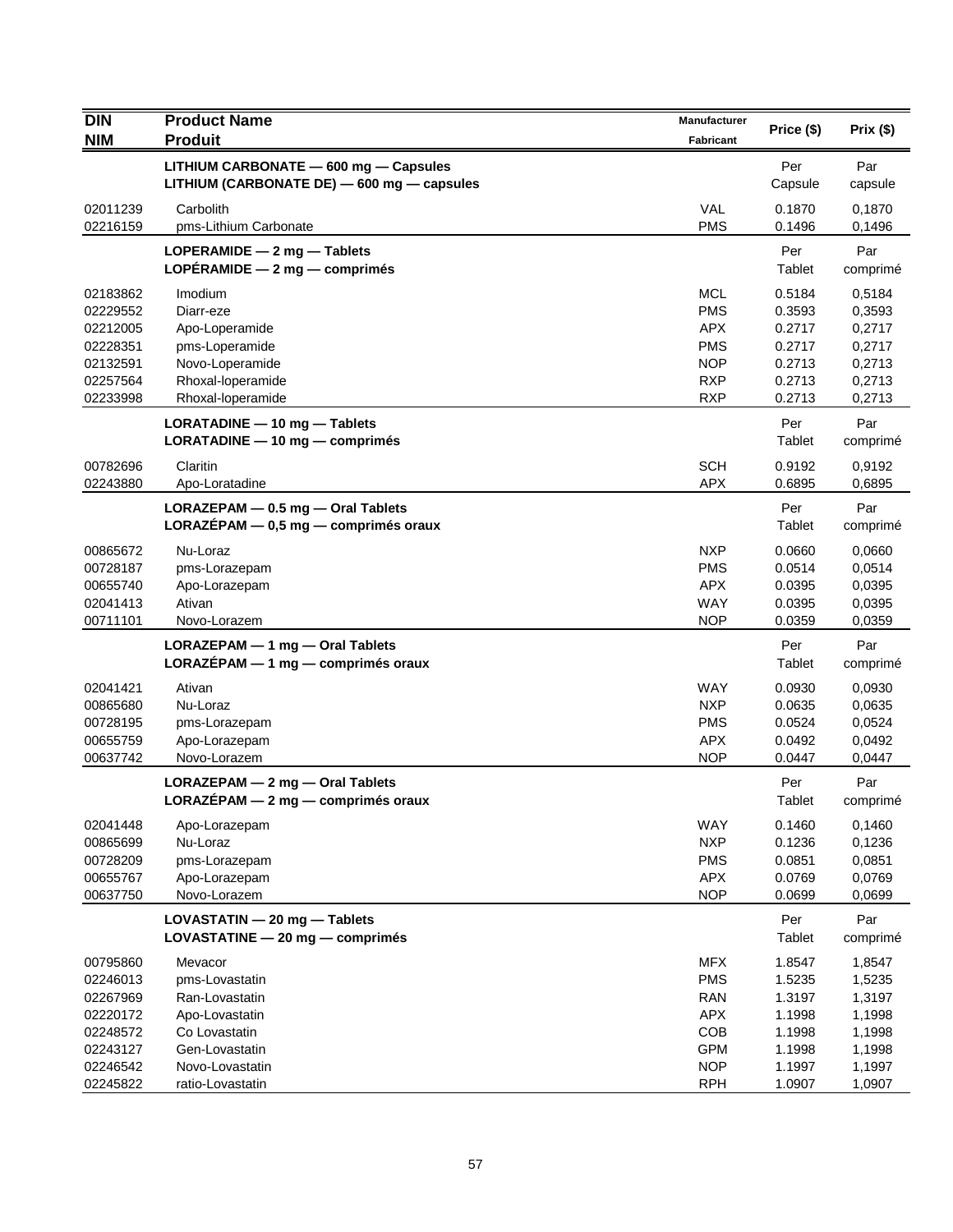| <b>DIN</b> | <b>Product Name</b>                                       | <b>Manufacturer</b> | Price (\$) | Prix(\$) |
|------------|-----------------------------------------------------------|---------------------|------------|----------|
| <b>NIM</b> | <b>Produit</b>                                            | <b>Fabricant</b>    |            |          |
|            | LOVASTATIN - 40 mg - Tablets                              |                     | Per        | Par      |
|            | LOVASTATINE $-$ 40 mg $-$ comprimes                       |                     | Tablet     | comprimé |
| 00795852   | Mevacor                                                   | <b>MFX</b>          | 3.4207     | 3,4207   |
| 02246014   | pms-Lovastatin                                            | <b>PMS</b>          | 2.8100     | 2,8100   |
| 02245823   | ratio-Lovastatin                                          | <b>RPH</b>          | 2.8098     | 2,8098   |
| 02267977   | Ran-Lovastatin                                            | <b>RAN</b>          | 2.4342     | 2,4342   |
| 02247057   | Rhoxal-lovastatin                                         | <b>RXP</b>          | 2.2130     | 2,2130   |
| 02220180   | Apo-Lovastatin                                            | <b>APX</b>          | 2.2129     | 2,2129   |
| 02248573   | Co Lovastatin                                             | COB                 | 2.2129     | 2,2129   |
| 02243129   | Gen-Lovastatin                                            | <b>GPM</b>          | 2.2129     | 2,2129   |
| 02246543   | Novo-Lovastatin                                           | <b>NOP</b>          | 2.2129     | 2,2129   |
|            | LOXAPINE SUCCINATE $-5$ mg $-$ Tablets                    |                     | Per        | Par      |
|            | LOXAPINE (SUCCINATE DE) - 5 mg - comprimés                |                     | Tablet     | comprimé |
| 02230837   | pms-Loxapine                                              | <b>PMS</b>          | 0.1768     | 0,1768   |
| 02237651   | Apo-Loxapine                                              | <b>APX</b>          | 0.1650     | 0,1650   |
| 02237534   | Nu-Loxapine                                               | <b>NXP</b>          | 0.1650     | 0,1650   |
|            | LOXAPINE SUCCINATE - 10 mg - Tablets                      |                     | Per        | Par      |
|            | LOXAPINE (SUCCINATE DE) - 10 mg - comprimés               |                     | Tablet     | comprimé |
| 02230838   | pms-Loxapine                                              | <b>PMS</b>          | 0.2940     | 0,2940   |
| 02237652   | Apo-Loxapine                                              | <b>APX</b>          | 0.2750     | 0,2750   |
| 02237535   | Nu-Loxapine                                               | <b>NXP</b>          | 0.2750     | 0,2750   |
|            | LOXAPINE SUCCINATE $-$ 25 mg $-$ Tablets                  |                     | Per        | Par      |
|            | LOXAPINE (SUCCINATE DE) - 25 mg - comprimés               |                     | Tablet     | comprimé |
| 02230839   | pms-Loxapine                                              | <b>PMS</b>          | 0.4563     | 0,4563   |
| 02237653   | Apo-Loxapine                                              | <b>APX</b>          | 0.4260     | 0,4260   |
| 02237536   | Nu-Loxapine                                               | <b>NXP</b>          | 0.4260     | 0,4260   |
|            | LOXAPINE SUCCINATE - 50 mg - Tablets                      |                     | Per        | Par      |
|            | LOXAPINE (SUCCINATE DE) - 50 mg - comprimés               |                     | Tablet     | comprimé |
| 02170035   | Loxapac                                                   | <b>WAY</b>          | 0.8113     | 0,8113   |
| 02230840   | pms-Loxapine                                              | <b>PMS</b>          | 0.6085     | 0,6085   |
| 02237654   | Apo-Loxapine                                              | <b>APX</b>          | 0.5680     | 0,5680   |
| 02237537   | Nu-Loxapine                                               | <b>NXP</b>          | 0.5680     | 0,5680   |
|            | MEDROXYPROGESTERONE ACETATE - 2.5 mg - Tablets            |                     | Per        | Par      |
|            | MÉDROXYPROGESTÉRONE (ACÉTATE DE) $-$ 2,5 mg $-$ comprimés |                     | Tablet     | comprimé |
| 00708917   | Provera                                                   | PFI                 | 0.1761     | 0,1761   |
| 02148552   | ratio-MPA                                                 | <b>RPH</b>          | 0.1040     | 0,1040   |
| 02244726   | Apo-Medroxy                                               | <b>APX</b>          | 0.0875     | 0,0875   |
| 02229838   | Gen-Medroxy                                               | <b>GPM</b>          | 0.0874     | 0,0874   |
| 02221284   | Novo-Medrone                                              | <b>NOP</b>          | 0.0873     | 0,0873   |
| 02246627   | pms-Medroxyprogesterone                                   | <b>PMS</b>          | 0.0873     | 0,0873   |
|            | MEDROXYPROGESTERONE ACETATE - 5 mg - Tablets              |                     | Per        | Par      |
|            | MÉDROXYPROGESTÉRONE (ACÉTATE DE) - 5 mg - comprimés       |                     | Tablet     | comprimé |
| 00030937   | Provera                                                   | PFI                 | 0.3483     | 0,3483   |
| 02148560   | ratio-MPA                                                 | <b>RPH</b>          | 0.2056     | 0,2056   |
| 02229839   | Gen-Medroxy                                               | <b>GPM</b>          | 0.1726     | 0,1726   |
| 02221292   | Novo-Medrone                                              | <b>NOP</b>          | 0.1726     | 0,1726   |
| 02246628   | pms-Medroxyprogesterone                                   | <b>PMS</b>          | 0.1726     | 0,1726   |
| 02244727   | Apo-Medroxy                                               | <b>APX</b>          | 0.1725     | 0,1725   |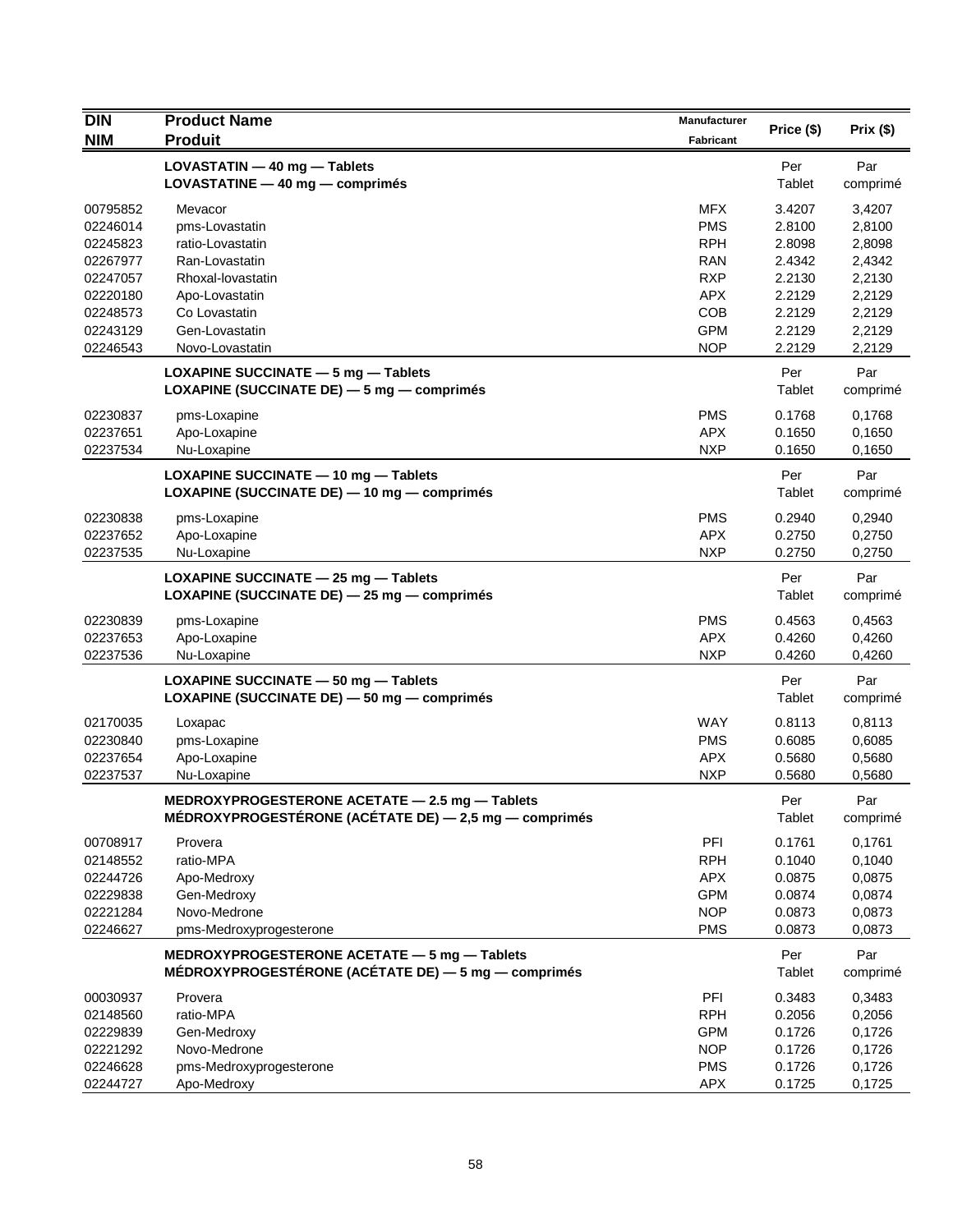| <b>DIN</b> | <b>Product Name</b>                                                                                     | <b>Manufacturer</b> | Price (\$)    | Prix(\$)        |
|------------|---------------------------------------------------------------------------------------------------------|---------------------|---------------|-----------------|
| <b>NIM</b> | <b>Produit</b>                                                                                          | <b>Fabricant</b>    |               |                 |
|            | MEDROXYPROGESTERONE ACETATE - 10 mg - Tablets                                                           |                     | Per           | Par             |
|            | MÉDROXYPROGESTÉRONE (ACÉTATE DE) - 10 mg - comprimés                                                    |                     | Tablet        | comprimé        |
| 00729973   | Provera                                                                                                 | PFI                 | 0.7066        | 0,7066          |
| 02148579   | ratio-MPA                                                                                               | <b>RPH</b>          | 0.4150        | 0,4150          |
| 02229840   | Gen-Medroxy                                                                                             | <b>GPM</b>          | 0.3486        | 0,3486          |
| 02221306   | Novo-Medrone                                                                                            | <b>NOP</b>          | 0.3486        | 0,3486          |
| 02246629   | pms-Medroxyprogesterone                                                                                 | <b>PMS</b>          | 0.3486        | 0,3486          |
|            | MEDROXYPROGESTERONE ACETATE - 100 mg - Tablets<br>MÉDROXYPROGESTÉRONE (ACÉTATE DE) - 100 mg - comprimés |                     | Per<br>Tablet | Par<br>comprimé |
| 00030945   | Provera                                                                                                 | <b>UPJ</b>          | 1.4646        | 1,4646          |
| 02267640   | Apo-Medroxy                                                                                             | <b>APX</b>          | 0.9397        | 0,9397          |
|            | MEFENAMIC ACID - 250 mg - Capsules                                                                      |                     | Per           | Par             |
|            | $MEFENAMIQUE$ (ACIDE) $-$ 250 mg $-$ capsules                                                           |                     | Capsule       | capsule         |
| 00155225   | Ponstan                                                                                                 | PFI                 | 0.6200        | 0,6200          |
| 02229452   | Apo-Mefenamic                                                                                           | <b>APX</b>          | 0.3640        | 0,3640          |
| 02229569   | Nu-Mefenamic                                                                                            | <b>NXP</b>          | 0.3640        | 0,3640          |
| 02237826   | Dom-Mefenamic                                                                                           | <b>DOM</b>          | 0.3639        | 0,3639          |
| 02231208   | pms-Mefenamic Acid                                                                                      | <b>PMS</b>          | 0.3639        | 0,3639          |
|            | MEFLOQUINE HCI - 250 mg - Tablets                                                                       |                     | Per           | Par             |
|            | MEFLOQUINE (CHLORHYDRATE DE) - 250 mg - comprimés                                                       |                     | Tablet        | comprimé        |
| 02018055   | Lariam                                                                                                  | <b>HLR</b>          | 5.3061        | 5,3061          |
| 02244366   | Apo-Mefloquine                                                                                          | <b>APX</b>          | 3.9250        | 3,9250          |
|            | MEGESTROL - 40 mg - Tablets                                                                             |                     | Per           | Par             |
|            | $MÉGESTROL - 40 mg - comprimés$                                                                         |                     | Tablet        | comprimé        |
| 00386391   | Megace                                                                                                  | SQU                 | 1.4773        | 1,4773          |
| 02195917   | Apo-Megestrol                                                                                           | <b>APX</b>          | 1.1814        | 1,1814          |
| 02176092   | Lin-Megestrol                                                                                           | LIN                 | 0.9960        | 0,9960          |
| 02185415   | Nu-Megestrol                                                                                            | <b>NXP</b>          | 0.9960        | 0,9960          |
|            | MEGESTROL - 160 mg - Tablets                                                                            |                     | Per           | Par             |
|            | $MÉGESTROL - 160 mg - comprimés$                                                                        |                     | Tablet        | comprimé        |
| 00731323   | Megace                                                                                                  | SQU                 | 6.0702        | 6,0702          |
| 02195925   | Apo-Megestrol                                                                                           | <b>APX</b>          | 4.7256        | 4,7256          |
| 02185423   | Nu-Megestrol                                                                                            | <b>NXP</b>          | 3.9897        | 3,9897          |
| 02176106   | Lin-Megestrol                                                                                           | LIN                 | 3.9894        | 3,9894          |
|            | MELOXICAM - 7.5 mg - Tablets                                                                            |                     | Per           | Par             |
|            | $MÉLOXICAM - 7.5 mg - comprimés$                                                                        |                     | Tablet        | comprimé        |
| 02242785   | Mobicox                                                                                                 | <b>BOE</b>          | 0.8812        | 0,8812          |
| 02248973   | Apo-Meloxicam                                                                                           | <b>APX</b>          | 0.6006        | 0,6006          |
| 02247889   | ratio-Meloxicam                                                                                         | <b>RPH</b>          | 0.6006        | 0,6006          |
| 02250012   | Co Meloxicam                                                                                            | COB                 | 0.5405        | 0,5405          |
| 02255987   | Gen-Meloxicam                                                                                           | <b>GPM</b>          | 0.5405        | 0,5405          |
| 02258315   | Novo-Meloxicam                                                                                          | <b>NOP</b>          | 0.5405        | 0,5405          |
| 02248267   | pms-Meloxicam                                                                                           | <b>PMS</b>          | 0.5405        | 0,5405          |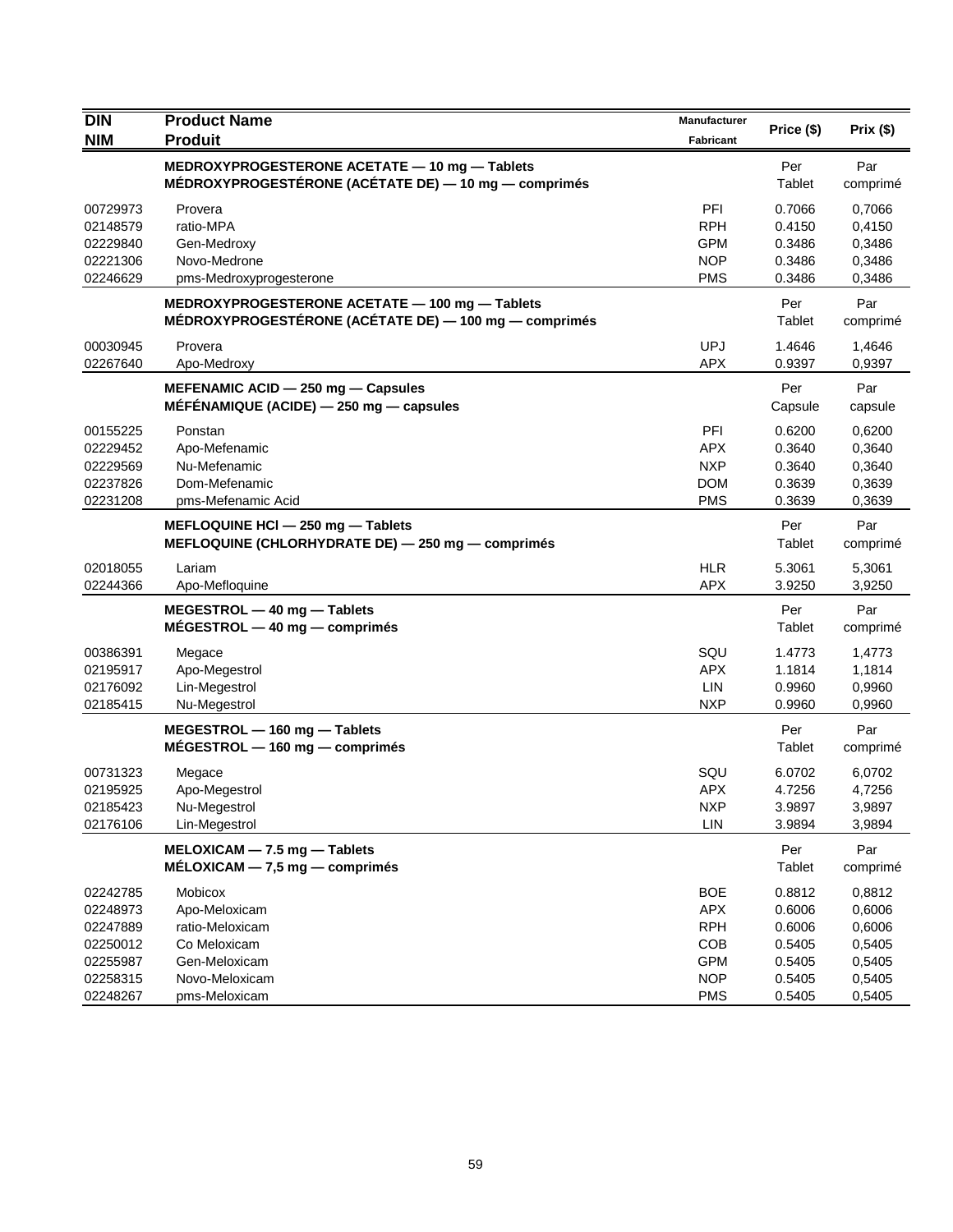| <b>DIN</b> | <b>Product Name</b>                                                           | Manufacturer     | Price (\$)    | Prix (\$)       |
|------------|-------------------------------------------------------------------------------|------------------|---------------|-----------------|
| <b>NIM</b> | <b>Produit</b>                                                                | <b>Fabricant</b> |               |                 |
|            | MELOXICAM - 15 mg - Tablets                                                   |                  | Per           | Par             |
|            | $MÉLOXICAM - 15 mg - comprimés$                                               |                  | Tablet        | comprimé        |
| 02242786   | <b>Mobicox</b>                                                                | <b>BOE</b>       | 1.0167        | 1,0167          |
| 02248974   | Apo-Meloxicam                                                                 | <b>APX</b>       | 0.6930        | 0,6930          |
| 02248031   | ratio-Meloxicam                                                               | <b>RPH</b>       | 0.6930        | 0,6930          |
| 02250020   | Co Meloxicam                                                                  | COB              | 0.6237        | 0,6237          |
| 02255995   | Gen-Meloxicam                                                                 | <b>GPM</b>       | 0.6237        | 0,6237          |
| 02258323   | Novo-Meloxicam                                                                | <b>NOP</b>       | 0.6237        | 0,6237          |
| 02248268   | pms-Meloxicam                                                                 | <b>PMS</b>       | 0.6237        | 0,6237          |
|            | MEPROBAMATE $-$ 400 mg $-$ Tablets<br>$MÉPROBAMATE - 400 mg - comprising$     |                  | Per<br>Tablet | Par<br>comprimé |
|            |                                                                               |                  |               |                 |
| 02041812   | Equanil                                                                       | <b>WAY</b>       | 0.0800        | 0,0800          |
| 00337943   | Apo-Meprobamate                                                               | APX              | 0.0407        | 0,0407          |
|            | METFORMIN HCI - 500 mg - Tablets                                              |                  | Per           | Par             |
|            | METFORMINE (CHLORHYDRATE DE) - 500 mg - comprimés                             |                  | <b>Tablet</b> | comprimé        |
| 02099233   | Glucophage                                                                    | <b>AVE</b>       | 0.2420        | 0,2420          |
| 02269031   | Ran-Metformin                                                                 | <b>RAN</b>       | 0.1472        | 0,1472          |
| 02167786   | Apo-Metformin                                                                 | <b>APX</b>       | 0.1338        | 0,1338          |
| 02257726   | Co Metformin                                                                  | COB              | 0.1338        | 0,1338          |
| 02148765   | Gen-Metformin                                                                 | <b>GPM</b>       | 0.1338        | 0.1338          |
| 02229516   | Glycon                                                                        | <b>ICN</b>       | 0.1338        | 0,1338          |
| 02242794   | Metformin/Metformine                                                          | <b>ZYM</b>       | 0.1338        | 0,1338          |
| 02045710   | Novo-Metformin                                                                | <b>NOP</b>       | 0.1338        | 0,1338          |
| 02162822   | Nu-Metformin                                                                  | <b>NXP</b>       | 0.1338        | 0,1338          |
| 02223562   | pms-Metformin                                                                 | <b>PMS</b>       | 0.1338        | 0,1338          |
| 02233999   | Rhoxal-metformin                                                              | <b>RXP</b>       | 0.1338        | 0,1338          |
| 02246820   | Rhoxal-metformin FC                                                           | <b>RXP</b>       | 0.1338        | 0,1338          |
| 02242974   | ratio-Metformin                                                               | <b>RPH</b>       | 0.1216        | 0,1216          |
|            | METFORMIN HCI - 850 mg - Tablets                                              |                  | Per           | Par             |
|            | METFORMINE (CHLORHYDRATE DE) - 850 mg - comprimés                             |                  | Tablet        | comprimé        |
| 02162849   | Glucophage                                                                    | <b>AVE</b>       | 0.3067        | 0,3067          |
| 02269058   | Ran-Metformin                                                                 | <b>RAN</b>       | 0.2525        | 0,2525          |
| 02257734   | Co Metformin                                                                  | COB              | 0.2299        | 0,2299          |
| 02229656   | Gen-Metformin                                                                 | <b>GPM</b>       | 0.2299        | 0,2299          |
| 02242793   | Metformin/Metformine                                                          | ZYM              | 0.2299        | 0,2299          |
| 02230475   | Novo-Metformin                                                                | <b>NOP</b>       | 0.2299        | 0,2299          |
| 02229517   | Nu-Metformin                                                                  | <b>NXP</b>       | 0.2299        | 0,2299          |
| 02242589   | pms-Metformin                                                                 | <b>PMS</b>       | 0.2299        | 0,2299          |
| 02242931   | ratio-Metformin                                                               | <b>RPH</b>       | 0.2299        | 0,2299          |
| 02246821   | Rhoxal-metformin FC                                                           | <b>RXP</b>       | 0.2299        | 0,2299          |
| 02229785   | Apo-Metformin                                                                 | <b>APX</b>       | 0.2295        | 0,2295          |
|            | METHOTREXATE $-$ 2.5 mg $-$ Tablets                                           |                  | Per           | Par             |
|            | MÉTHOTREXATE $-$ 2,5 mg $-$ comprimés                                         |                  | Tablet        | comprimé        |
| 02182963   | Apo-Methotrexate                                                              | <b>APX</b>       | 0.6958        | 0.6958          |
| 02170698   | Methotrexate/Méthotrexate                                                     | <b>WAY</b>       | 0.6958        | 0,6958          |
| 02244798   | ratio-Methotrexate                                                            | <b>RPH</b>       | 0.6325        | 0,6325          |
|            | METHOTRIMEPRAZINE - 2 mg - Tablets<br>MÉTHOTRIMÉPRAZINE $-2$ mg $-$ comprimés |                  | Per<br>Tablet | Par<br>comprimé |
| 02238403   | Apo-Methoprazine                                                              | <b>APX</b>       | 0.0594        | 0,0594          |
| 01927647   | Nozinan                                                                       | <b>RPR</b>       | 0.0556        | 0,0556          |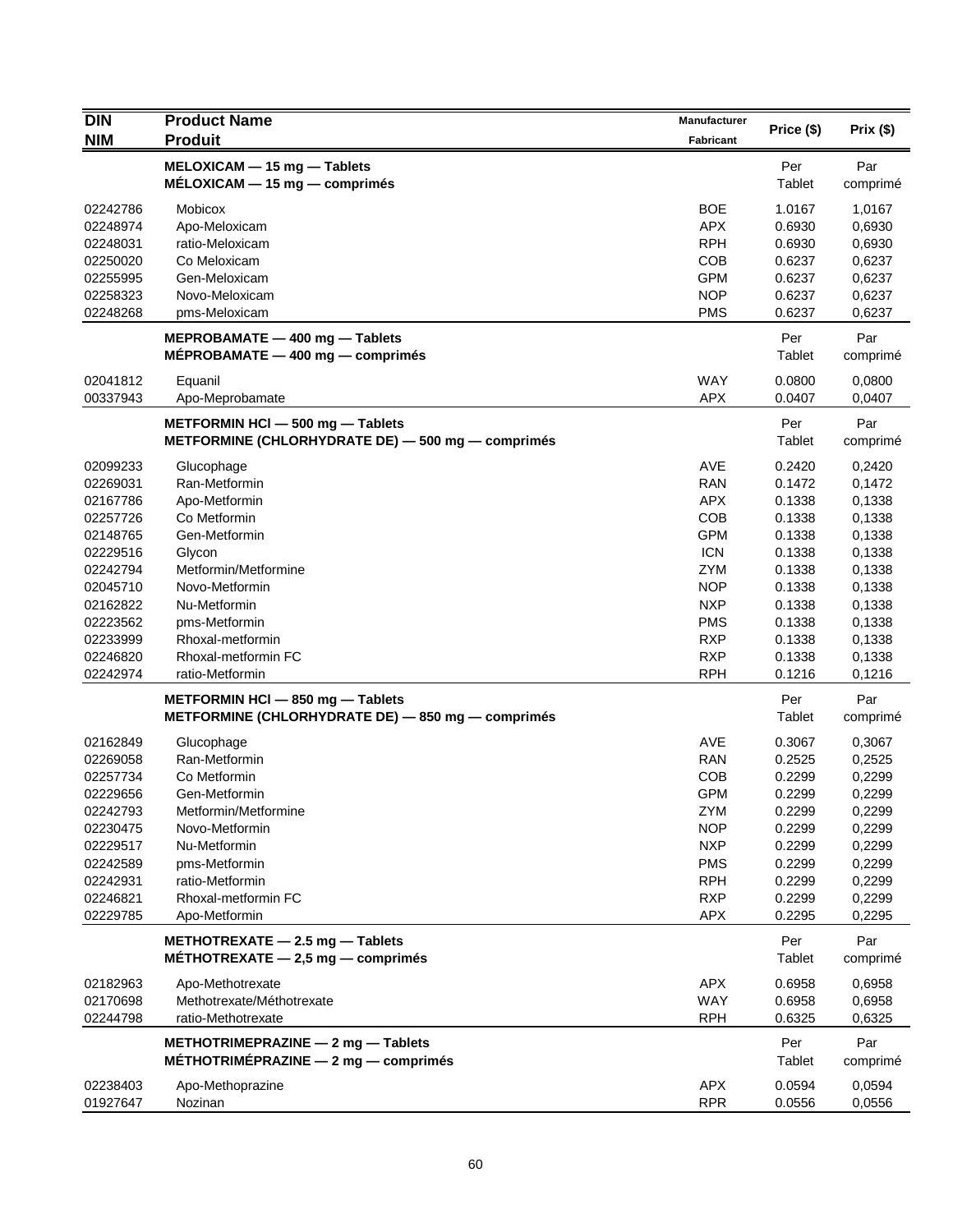| <b>DIN</b>                                   | <b>Product Name</b>                                                                                                         | <b>Manufacturer</b>                                  | Price (\$)                           | Prix(\$)                             |
|----------------------------------------------|-----------------------------------------------------------------------------------------------------------------------------|------------------------------------------------------|--------------------------------------|--------------------------------------|
| <b>NIM</b>                                   | <b>Produit</b>                                                                                                              | <b>Fabricant</b>                                     |                                      |                                      |
|                                              | METHOTRIMEPRAZINE $-5$ mg $-$ Tablets<br>MÉTHOTRIMÉPRAZINE $-5$ mg $-$ comprimés                                            |                                                      | Per<br>Tablet                        | Par<br>comprimé                      |
| 02238404<br>01927655<br>02232903             | Apo-Methoprazine<br>Nozinan<br>pms-Methotrimeprazine                                                                        | APX.<br><b>AVE</b><br><b>PMS</b>                     | 0.0581<br>0.0581<br>0.0581           | 0.0581<br>0,0581<br>0,0581           |
|                                              | METHOTRIMEPRAZINE - 25 mg - Tablets<br>MÉTHOTRIMÉPRAZINE $-$ 25 mg $-$ comprimes                                            |                                                      | Per<br>Tablet                        | Par<br>comprimé                      |
| 01927663<br>02238405<br>02232904             | Nozinan<br>Apo-Methoprazine<br>pms-Methotrimeprazine                                                                        | AVE<br><b>APX</b><br><b>PMS</b>                      | 0.1245<br>0.1244<br>0.1145           | 0,1245<br>0,1244<br>0,1145           |
|                                              | METHOTRIMEPRAZINE - 50 mg - Tablets<br>MÉTHOTRIMÉPRAZINE $-50$ mg $-$ comprimés                                             |                                                      | Per<br>Tablet                        | Par<br>comprimé                      |
| 01927671<br>02232905<br>02238406             | Nozinan<br>pms-Methotrimeprazine<br>Apo-Methoprazine                                                                        | AVE<br><b>PMS</b><br><b>APX</b>                      | 0.1696<br>0.1696<br>0.1695           | 0,1696<br>0,1696<br>0,1695           |
|                                              | METHYLCELLULOSE - 0.5% - Ophthalmic Solution<br>METHYLCELLULOSE $-$ 0,5 % $-$ solution ophtalmique                          |                                                      | Per mL                               | Par ml                               |
| 00000809<br>00889806                         | <b>Isopto Tears</b><br>Sandoz Eyelube                                                                                       | <b>ALC</b><br>SDZ                                    | 0.3748<br>0.3403                     | 0.3748<br>0,3403                     |
|                                              | METHYLCELLULOSE - 1% - Ophthalmic Solution<br>MÉTHYLCELLULOSE - 1 % - solution ophtalmique                                  |                                                      | Per mL                               | Par ml                               |
| 00000817<br>00874965                         | <b>Isopto Tears</b><br>Sandoz Eyelube                                                                                       | <b>ALC</b><br>SDZ                                    | 0.4642<br>0.4224                     | 0,4642<br>0,4224                     |
|                                              | METHYLDOPA/HYDROCHLOROTHIAZIDE - 250 mg/15 mg - Tablets<br>$M$ ETHYLDOPA/HYDROCHLOROTHIAZIDE $-$ 250 mg/15 mg $-$ comprimes |                                                      | Per<br>Tablet                        | Par<br>comprimé                      |
| 00140589<br>00441708                         | Aldoril-15<br>Apo-Methazide-15                                                                                              | <b>MFX</b><br><b>APX</b>                             | 0.2590<br>0.1680                     | 0,2590<br>0,1680                     |
|                                              | METHYLDOPA/HYDROCHLOROTHIAZIDE - 250 mg/25 mg - Tablets<br>$METHYLDOPA/HYPROCHLOROTHIAZIDE - 250 mg/25 mg - comprimés$      |                                                      | Per<br>Tablet                        | Par<br>comprimé                      |
| 00140597<br>00441716                         | Aldoril-25<br>Apo-Methazide-25                                                                                              | <b>MFX</b><br><b>APX</b>                             | 0.2829<br>0.1835                     | 0,2829<br>0,1835                     |
|                                              | METHYLPHENIDATE - 5 mg - Tablets<br>$MÉTHYLPHÉNIDATE - 5 mg - comprimés$                                                    |                                                      | Per<br>Tablet                        | Par<br>comprimé                      |
| 02234749<br>02247364                         | pms-Methylphenidate<br>ratio-Methylphenidate                                                                                | <b>PMS</b><br><b>RPH</b>                             | 0.1042<br>0.1042                     | 0,1042<br>0,1042                     |
|                                              | METHYLPHENIDATE - 10 mg - Tablets<br>$MÉTHYLPHÉNIDATE - 10 mg - comprimés$                                                  |                                                      | Per<br>Tablet                        | Par<br>comprimé                      |
| 00005606<br>00584991<br>02230321<br>02249324 | Ritalin<br>pms-Methylphenidate<br>ratio-Methylphenidate<br>Apo-Methylphenidate                                              | <b>NVT</b><br><b>PMS</b><br><b>RPH</b><br><b>APX</b> | 0.3054<br>0.2083<br>0.2083<br>0.1749 | 0,3054<br>0,2083<br>0,2083<br>0,1749 |
|                                              | METHYLPHENIDATE - 20 mg - Tablets<br>MÉTHYLPHÉNIDATE - 20 mg - comprimés                                                    |                                                      | Per<br>Tablet                        | Par<br>comprimé                      |
| 00005614<br>00585009<br>02230322             | <b>Ritalin</b><br>pms-Methylphenidate<br>ratio-Methylphenidate                                                              | <b>NVT</b><br><b>PMS</b><br><b>RPH</b>               | 0.5337<br>0.4013<br>0.4013           | 0,5337<br>0,4013<br>0,4013           |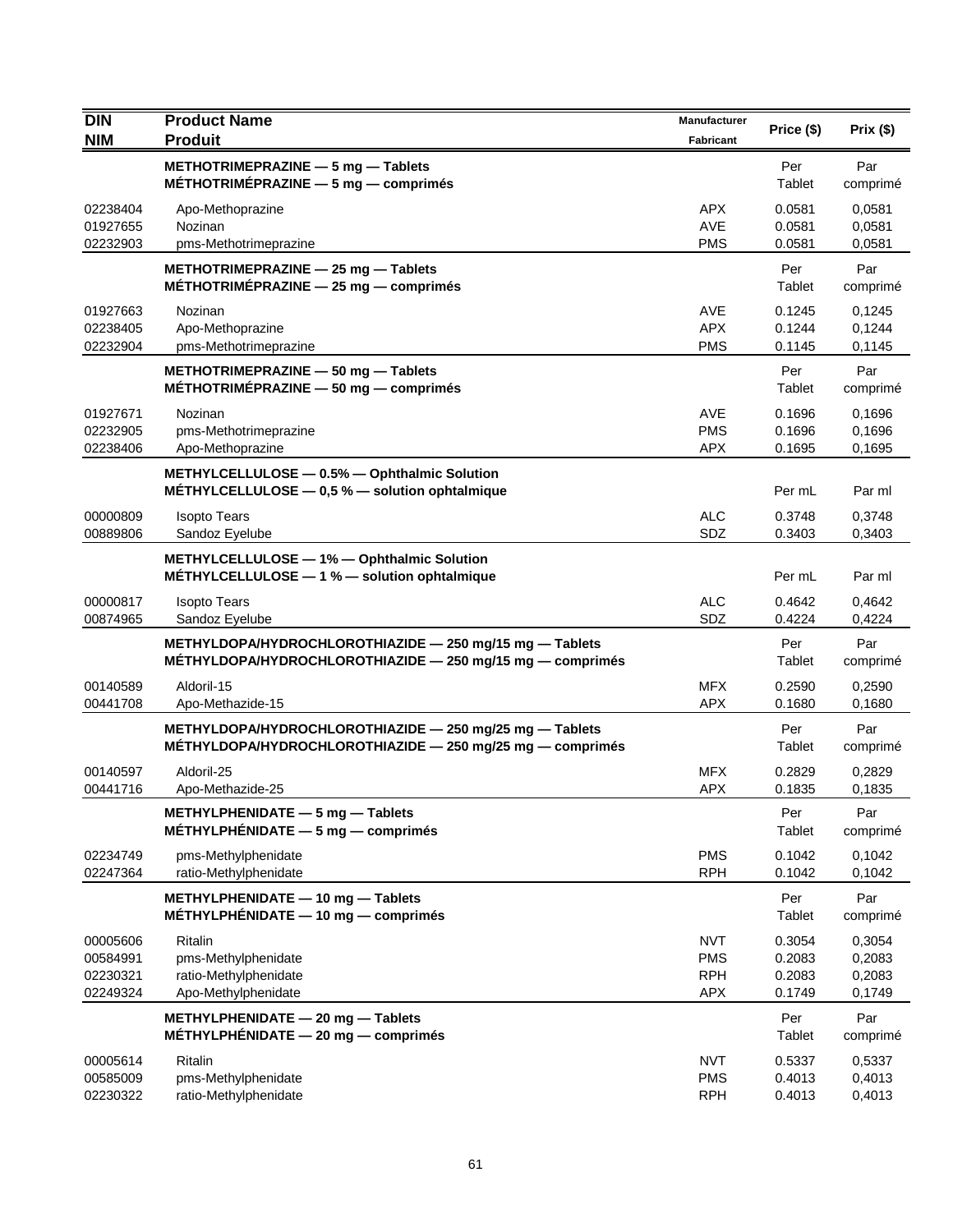| <b>DIN</b><br><b>NIM</b> | <b>Product Name</b><br><b>Produit</b> | <b>Manufacturer</b><br><b>Fabricant</b> | Price (\$) | $Prix($ \$) |
|--------------------------|---------------------------------------|-----------------------------------------|------------|-------------|
| 02249332                 | Apo-Methylphenidate                   | <b>APX</b>                              | 0.3890     | 0,3890      |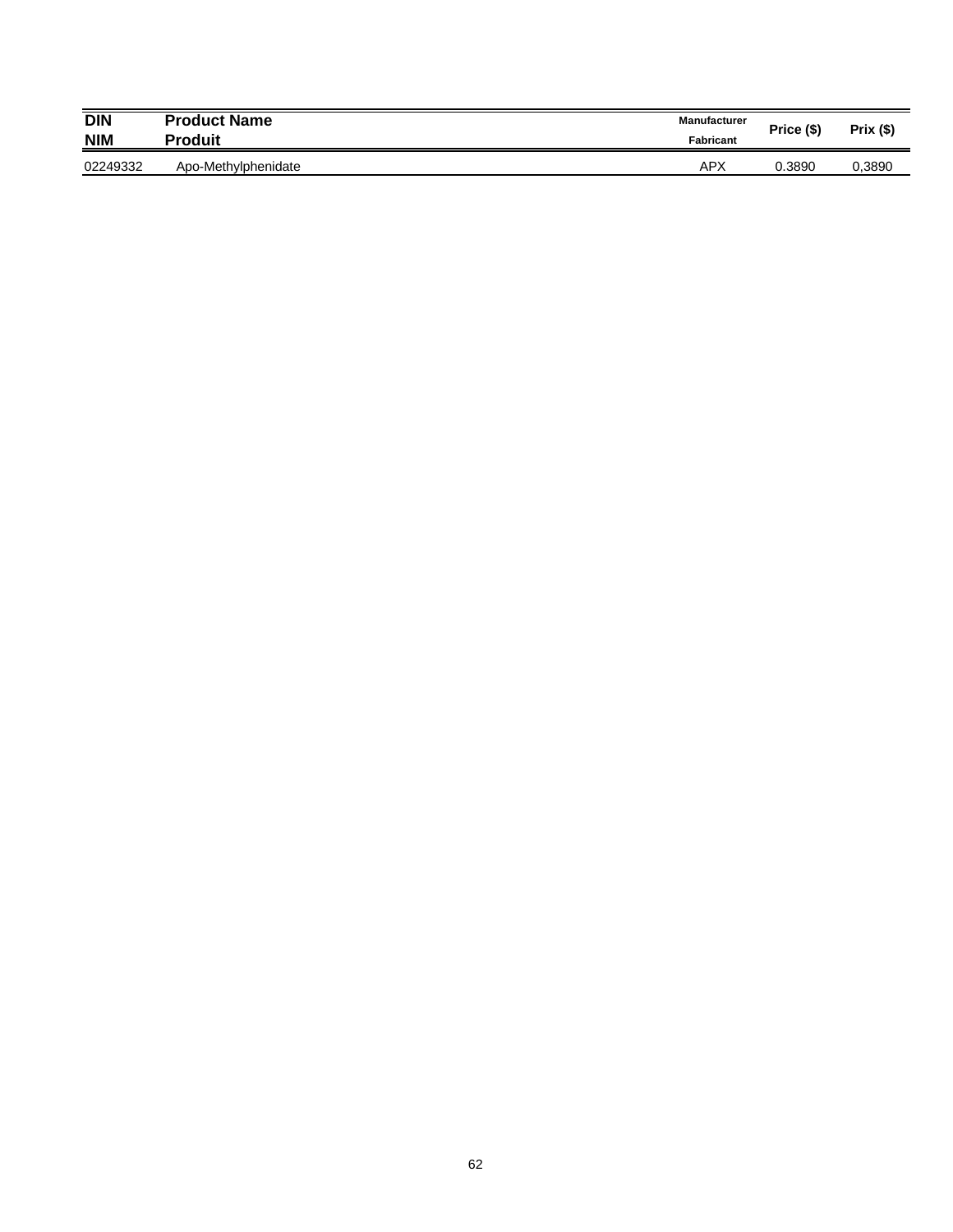| <b>DIN</b><br><b>NIM</b>         | <b>Product Name</b><br><b>Produit</b>                                                                                                                    | Manufacturer<br><b>Fabricant</b>       | Price (\$)                 | Prix(\$)                   |
|----------------------------------|----------------------------------------------------------------------------------------------------------------------------------------------------------|----------------------------------------|----------------------------|----------------------------|
|                                  | METHYLPREDNISOLONE ACETATE - 40 mg/mL - Injection<br>MÉTHYLPREDNISOLONE (ACÉTATE DE) - 40 mg/ml - injection                                              |                                        | Per<br>mL                  | Par<br>ml                  |
| 00030759<br>02245400             | Depo-Medrol<br>Methylprednisolone Acetate/Méthylprednisolone (acétate de)                                                                                | PFI<br><b>SIL</b>                      | 5.8740<br>4.2680           | 5,8740<br>4,2680           |
|                                  | METHYLPREDNISOLONE ACETATE - 40 mg/mL - Injection<br>(with preservative)<br>METHYLPREDNISOLONE (ACETATE DE) - 40 mg/ml - injection<br>(avec préservatif) |                                        | Per<br>mL                  | Par<br>ml                  |
| 01934333<br>02245407             | Depo-Medrol<br>Methylprednisolone Acetate/Méthylprednisolone (acétate de)                                                                                | PFI<br><b>SIL</b>                      | 5.6210<br>3.0778           | 5,6210<br>3,0778           |
|                                  | METHYLPREDNISOLONE ACETATE - 80 mg/mL - Injection<br>MÉTHYLPREDNISOLONE (ACÉTATE DE) - 80 mg/ml - injection                                              |                                        | Per<br>mL                  | Par<br>ml                  |
| 00030767<br>02245406             | Depo-Medrol<br>Methylprednisolone Acetate/Méthylprednisolone (acétate de)                                                                                | PFI<br>SIL                             | 11.2420<br>8.1708          | 11,2420<br>8,1708          |
|                                  | METHYLPREDNISOLONE ACETATE - 80 mg/mL - Injection<br>(with preservative)<br>MÉTHYLPREDNISOLONE (ACÉTATE DE) - 80 mg/ml - injection<br>(avec préservatif) |                                        | Per<br>mL                  | Par<br>ml                  |
| 01934341<br>02245408             | Depo-Medrol<br>Methylprednisolone Acetate/Méthylprednisolone (acétate de)                                                                                | PFI<br><b>SIL</b>                      | 8.6860<br>6.5648           | 8.6860<br>6,5648           |
|                                  | METOCLOPRAMIDE HCI $-5$ mg/5 mL $-$ Oral Liquid<br>MÉTOCLOPRAMIDE (CHLORHYDRATE DE) - 5 mg/5 ml - liquide oral                                           |                                        | Per mL                     | Par ml                     |
| 02099160<br>02230433             | Maxeran<br>pms-Metoclopramide                                                                                                                            | <b>MRR</b><br><b>PMS</b>               | 0.0371<br>0.0321           | 0,0371<br>0,0321           |
|                                  | METOCLOPRAMIDE HCI $-5$ mg $-$ Tablets<br>MÉTOCLOPRAMIDE (CHLORHYDRATE DE) $-5$ mg $-$ comprimés                                                         |                                        | Per<br>Tablet              | Par<br>comprimé            |
| 00842826<br>02143275<br>02230431 | Apo-Metoclop<br>Nu-Metoclopramide<br>pms-Metoclopramide                                                                                                  | <b>APX</b><br><b>NXP</b><br><b>PMS</b> | 0.0750<br>0.0750<br>0.0612 | 0,0750<br>0,0750<br>0,0612 |
|                                  | METOCLOPRAMIDE HCI - 10 mg - Tablets<br>MÉTOCLOPRAMIDE (CHLORHYDRATE DE) - 10 mg - comprimés                                                             |                                        | Per<br>Tablet              | Par<br>comprimé            |
| 00842834<br>02143283<br>02230432 | Apo-Metoclop<br>Nu-Metoclopramide<br>pms-Metoclopramide                                                                                                  | APX<br><b>NXP</b><br><b>PMS</b>        | 0.0785<br>0.0706<br>0.0706 | 0,0785<br>0,0706<br>0,0706 |
|                                  | METOPROLOL TARTRATE - 25 mg - Tablets<br>MÉTOPROLOL (TARTRATE DE) - 25 mg - comprimés                                                                    |                                        |                            |                            |
| 02246010<br>02261898<br>02248855 | Apo-Metoprolol<br>Novo-Metoprol<br>pms-Metoprolol-L                                                                                                      | <b>APX</b><br><b>NOP</b><br><b>PMS</b> | 0.0707<br>0.0707<br>0.0707 | 0,0707<br>0,0707<br>0,0707 |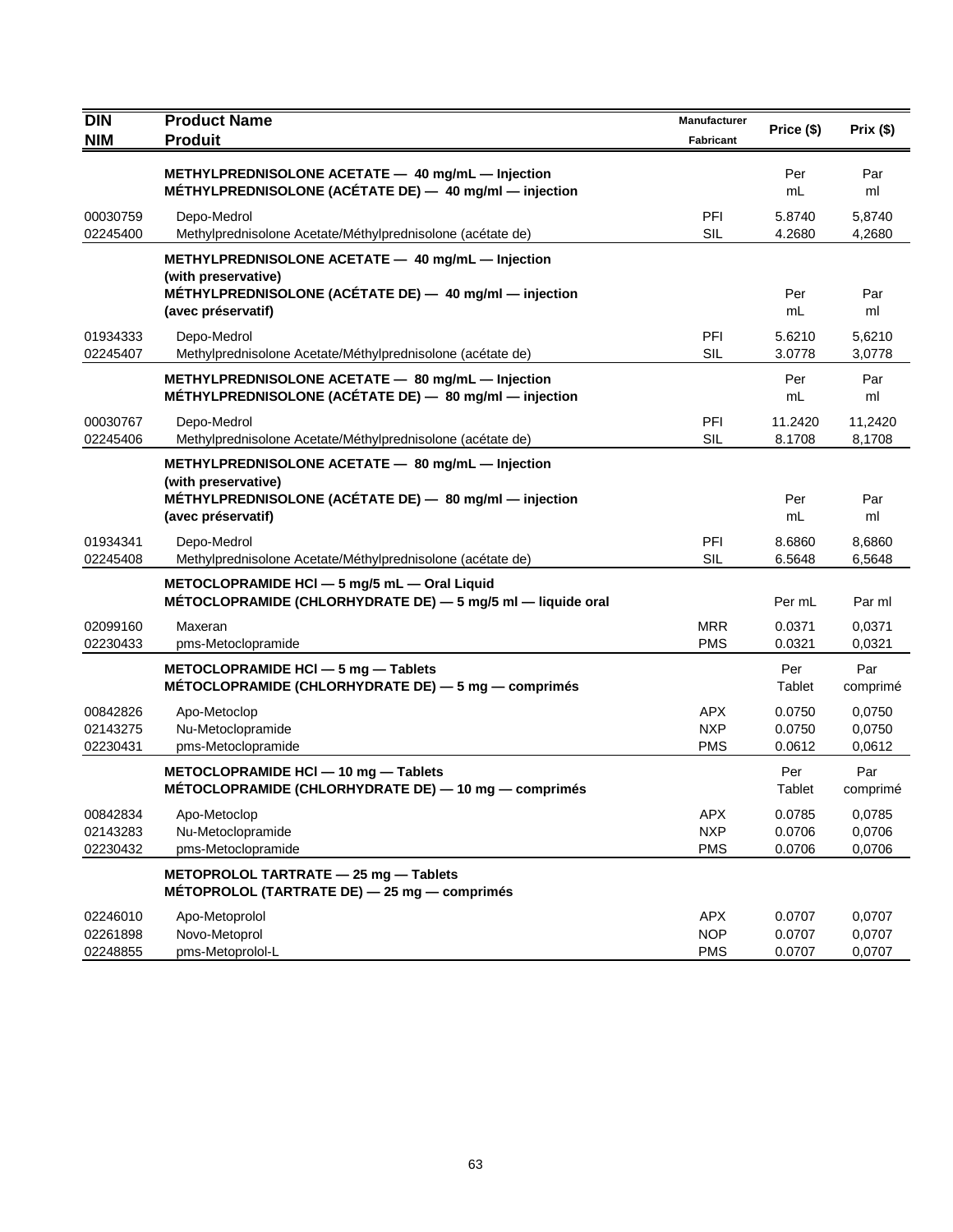| <b>DIN</b>           | <b>Product Name</b>                                 | Manufacturer             | Price (\$)       | Prix(\$)         |
|----------------------|-----------------------------------------------------|--------------------------|------------------|------------------|
| <b>NIM</b>           | <b>Produit</b>                                      | Fabricant                |                  |                  |
|                      | METOPROLOL TARTRATE - 50 mg - Tablets               |                          | Per              | Par              |
|                      | MÉTOPROLOL (TARTRATE DE) - 50 mg - comprimés        |                          | Tablet           | comprimé         |
| 00397423             | Lopresor                                            | <b>NVT</b>               | 0.2402           | 0,2402           |
| 00402605             | <b>Betaloc</b>                                      | <b>AST</b>               | 0.2315           | 0,2315           |
| 00618632             | Apo-Metoprolol                                      | <b>APX</b>               | 0.1348           | 0,1348           |
| 00749354             | Apo-Metoprolol (Type L)                             | <b>APX</b>               | 0.1348           | 0,1348           |
| 02172550             | Dom-Metoprolol-B                                    | <b>DOM</b>               | 0.1348           | 0,1348           |
| 02231121             | Dom-Metoprolol-L                                    | <b>DOM</b>               | 0.1348           | 0,1348           |
| 02230448             | Gen-Metoprolol                                      | <b>GPM</b>               | 0.1348           | 0,1348           |
| 02174545             | Gen-Metoprolol (Type L)                             | <b>GPM</b>               | 0.1348           | 0,1348           |
| 00648035             | Novo-Metoprol                                       | <b>NOP</b>               | 0.1348           | 0,1348           |
| 00842648             | Novo-Metoprol (uncoated)/Novo-Metoprol (non enrobé) | <b>NOP</b>               | 0.1348           | 0,1348           |
| 00865605             | Nu-Metop                                            | <b>NXP</b>               | 0.1348           | 0,1348           |
| 02145413             | pms-Metoprolol-B                                    | <b>PMS</b>               | 0.1348           | 0,1348           |
| 02230803             | pms-Metoprolol-L                                    | <b>PMS</b>               | 0.1348           | 0,1348           |
| 02247875             | Rhoxal-metoprolol                                   | <b>RXP</b>               | 0.1348           | 0,1348           |
|                      | METOPROLOL TARTRATE - 100 mg - Tablets              |                          | Per              | Par              |
|                      | METOPROLOL (TARTRATE DE) - 100 mg - comprimés       |                          | Tablet           | comprimé         |
| 00397431             | Lopresor                                            | <b>NVT</b>               | 0.4925           | 0,4925           |
| 00402540             | <b>Betaloc</b>                                      | <b>AST</b>               | 0.3965           | 0,3965           |
| 02172569             | Dom-Metoprolol-B                                    | <b>DOM</b>               | 0.2446           | 0,2446           |
| 02231122             | Dom-Metoprolol-L                                    | <b>DOM</b>               | 0.2446           | 0,2446           |
| 02230449             | Gen-Metoprolol                                      | <b>GPM</b>               | 0.2446           | 0,2446           |
| 02145421             | pms-Metoprolol-B                                    | <b>PMS</b>               | 0.2446           | 0,2446           |
| 02230804             | pms-Metoprolol-L                                    | <b>PMS</b>               | 0.2446           | 0,2446           |
| 00618640             | Apo-Metoprolol                                      | <b>APX</b>               | 0.2445           | 0,2445           |
| 00751170             | Apo-Metoprolol (Type L)                             | <b>APX</b>               | 0.2445           | 0,2445           |
| 02174553             | Gen-Metoprolol (Type L)                             | <b>GPM</b>               | 0.2445           | 0,2445           |
| 00648043             | Novo-Metoprol                                       | <b>NOP</b>               | 0.2445           | 0,2445           |
| 00842656             | Novo-Metoprol (uncoated)/Novo-Metoprol (non enrobé) | <b>NOP</b>               | 0.2445           | 0,2445           |
| 00865613             | Nu-Metop                                            | <b>NXP</b>               | 0.2445           | 0,2445           |
| 02247876             | Rhoxal-metoprolol                                   | <b>RXP</b>               | 0.2445           | 0,2445           |
|                      | METRONIDAZOLE - 500 mg - Oral Capsules              |                          | Per              | Par              |
|                      | $METRONIDAZOLE - 500 mg - capsules orales$          |                          | Capsule          | capsule          |
| 01926853             | Flagyl                                              | <b>RPR</b>               | 0.9350           | 0,9350           |
| 02248562             | Apo-Metronidazole                                   | <b>APX</b>               | 0.6740           | 0,6740           |
| 00783137             | Trikacide                                           | <b>PMS</b>               | 0.6740           | 0,6740           |
|                      | MICONAZOLE NITRATE - 2% - Topical Cream             |                          | Per              | Par              |
|                      | MICONAZOLE (NITRATE DE) $-2$ % $-$ crème topique    |                          | Gram             | gramme           |
| 00497797             | <b>Monistat Derm</b>                                | <b>MCL</b>               | 0.3703           | 0,3703           |
| 02085852             | Micatin                                             | <b>MCL</b>               | 0.3146           | 0,3146           |
|                      | MIDAZOLAM HCI - 1 mg/mL - Injection                 |                          |                  |                  |
|                      | MIDAZOLAM (CHLORHYDRATE DE) - 1 mg/ml - injection   |                          | Per mL           | Par ml           |
|                      |                                                     |                          |                  |                  |
| 00784516<br>02243253 | Versed<br>Apo-Midazolam                             | <b>HLR</b><br><b>APX</b> | 0.7865<br>0.5900 | 0,7865<br>0,5900 |
|                      |                                                     |                          |                  |                  |
|                      | MIDAZOLAM HCI - 5 mg/mL - Injection                 |                          |                  |                  |
|                      | MIDAZOLAM (CHLORHYDRATE DE) - 5 mg/ml - injection   |                          | Per mL           | Par ml           |
| 00766011             | Versed                                              | <b>HLR</b>               | 3.3660           | 3,3660           |
| 02243254             | Apo-Midazolam                                       | <b>APX</b>               | 2.5250           | 2,5250           |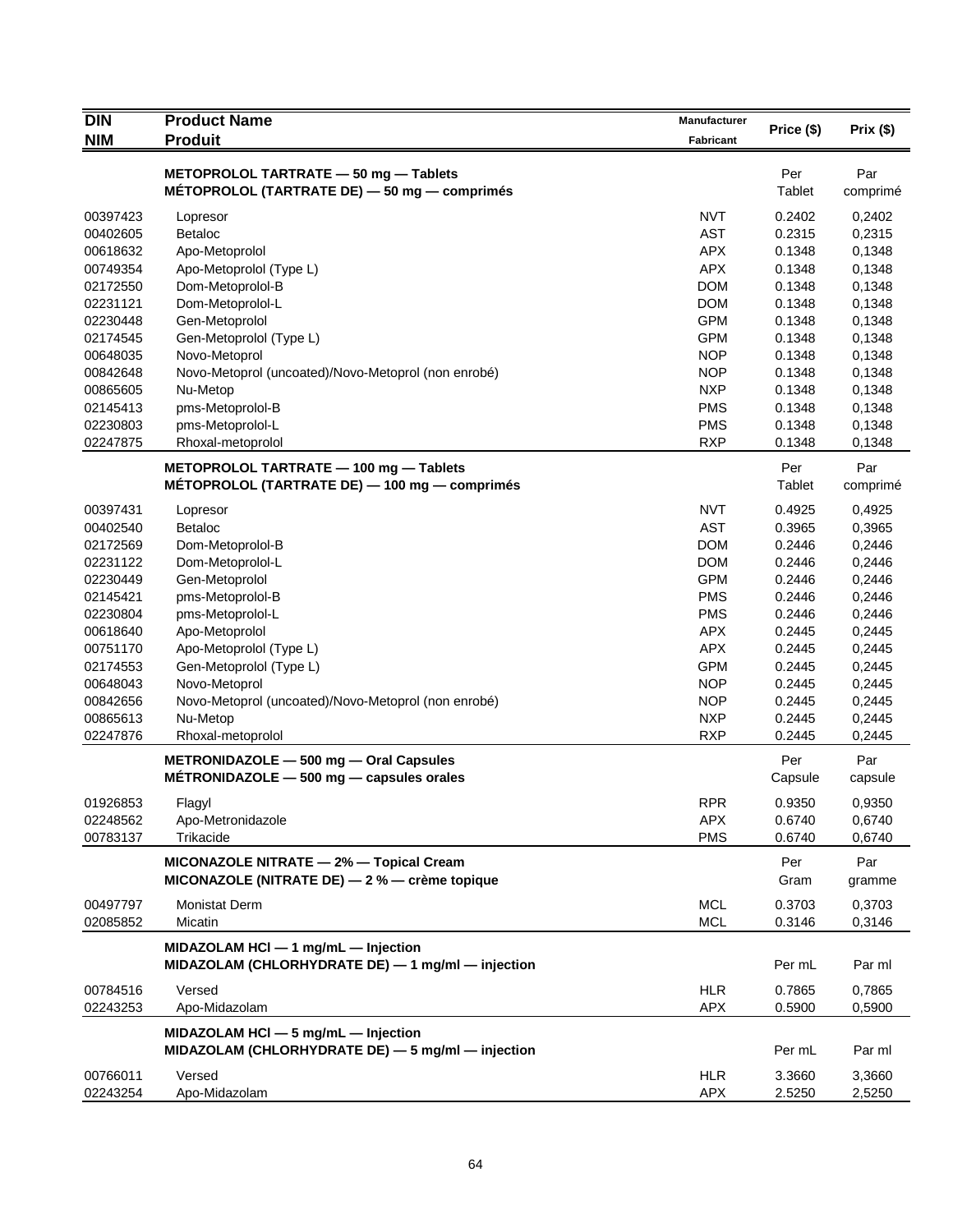| <b>DIN</b> | <b>Product Name</b>                                                  | <b>Manufacturer</b> |            |          |
|------------|----------------------------------------------------------------------|---------------------|------------|----------|
| <b>NIM</b> | <b>Produit</b>                                                       | <b>Fabricant</b>    | Price (\$) | Prix(\$) |
|            | MINOCYCLINE HCI - 50 mg - Capsules                                   |                     | Per        | Par      |
|            | MINOCYCLINE (CHLORHYDRATE DE) $-$ 50 mg $-$ capsules                 |                     | Capsule    | capsule  |
| 02173514   | Minocin                                                              | STI                 | 0.6545     | 0,6545   |
| 02084090   | Apo-Minocycline                                                      | <b>APX</b>          | 0.5890     | 0,5890   |
| 01914138   | ratio-Minocycline                                                    | <b>RPH</b>          | 0.5889     | 0,5889   |
| 02230735   | Gen-Minocycline                                                      | <b>GPM</b>          | 0.5885     | 0,5885   |
| 02108143   | Novo-Minocycline                                                     | <b>NOP</b>          | 0.5885     | 0,5885   |
| 02239238   | pms-Minocycline                                                      | <b>PMS</b>          | 0.5885     | 0,5885   |
| 02237313   | Rhoxal-minocycline                                                   | <b>RXP</b>          | 0.5885     | 0,5885   |
|            | MINOCYCLINE HCI - 100 mg - Capsules                                  |                     | Per        | Par      |
|            | MINOCYCLINE (CHLORHYDRATE DE) — 100 mg — capsules                    |                     | Capsule    | capsule  |
| 02173506   | Minocin                                                              | STI                 | 1.2628     | 1,2628   |
| 02084104   | Apo-Minocycline                                                      | <b>APX</b>          | 1.1370     | 1,1370   |
| 02239239   | pms-Minocycline                                                      | <b>PMS</b>          | 1.1366     | 1,1366   |
| 02237314   | Rhoxal-minocycline                                                   | <b>RXP</b>          | 1.1366     | 1,1366   |
| 02230736   | Gen-Minocycline                                                      | <b>GPM</b>          | 1.1365     | 1,1365   |
| 02108151   | Novo-Minocycline                                                     | <b>NOP</b>          | 1.1365     | 1,1365   |
| 01914146   | ratio-Minocycline                                                    | <b>RPH</b>          | 1.1365     | 1,1365   |
|            | MINOXIDIL - 2% - Topical Solution                                    |                     |            |          |
|            | MINOXIDIL $-2$ % $-$ solution topique                                |                     | Per mL     | Par ml   |
| 00708925   | Rogaine                                                              | <b>UPJ</b>          | 0.8810     | 0,8810   |
| 00885754   | Apo-Gain                                                             | <b>APX</b>          | 0.7975     | 0,7975   |
| 02065800   | Gen-Minoxidil                                                        | <b>GPM</b>          | 0.7325     | 0,7325   |
|            | MIRTAZAPINE - 30 mg - Tablets                                        |                     | Per        | Par      |
|            | $MIRTAZAPINE - 30 mg - comprimés$                                    |                     | Tablet     | comprimé |
| 02243910   | Remeron                                                              | <b>ORG</b>          | 1.3640     | 1,3640   |
| 02248762   | pms-Mirtazapine                                                      | <b>PMS</b>          | 1.0912     | 1,0912   |
| 02250608   | Rhoxal-mirtazapine                                                   | <b>RXP</b>          | 0.9548     | 0,9548   |
| 02267292   | Rhoxal-mirtazapine FC                                                | <b>RXP</b>          | 0.8594     | 0,8594   |
| 02259354   | Novo-Mirtazapine                                                     | <b>NOP</b>          | 0.8593     | 0,8593   |
| 02270927   | ratio-Mirtazapine                                                    | <b>RPH</b>          | 0.8593     | 0,8593   |
| 02256118   | Gen-Mirtazapine                                                      | <b>GPM</b>          | 0.8580     | 0,8580   |
|            |                                                                      |                     | Per        | Par      |
|            | MISOPROSTOL - 100 mcg - Tablets<br>MISOPROSTOL - 100 mcg - comprimés |                     | Tablet     | comprimé |
|            |                                                                      |                     |            |          |
| 00813966   | Cytotec                                                              | PFI                 | 0.3112     | 0,3112   |
| 02244022   | Apo-Misoprostol                                                      | <b>APX</b>          | 0.2095     | 0,2095   |
| 02240754   | Novo-Misoprostol                                                     | <b>NOP</b>          | 0.2094     | 0,2094   |
|            | MISOPROSTOL - 200 mcg - Tablets                                      |                     | Per        | Par      |
|            | MISOPROSTOL - 200 mcg - comprimés                                    |                     | Tablet     | comprimé |
| 00632600   | Cytotec                                                              | PFI                 | 0.5180     | 0,5180   |
| 02244023   | Apo-Misoprostol                                                      | <b>APX</b>          | 0.3490     | 0,3490   |
| 02240755   | Novo-Misoprostol                                                     | <b>NOP</b>          | 0.3487     | 0,3487   |
| 02244125   | pms-Misoprostol                                                      | <b>PMS</b>          | 0.3487     | 0,3487   |
|            | MOCLOBEMIDE - 100 mg - Tablets                                       |                     | Per        | Par      |
|            | $MOCLOBÉMIDE - 100 mg - comprimés$                                   |                     | Tablet     | comprimé |
| 00899348   | Manerix                                                              | <b>HLR</b>          | 0.4400     | 0,4400   |
| 02232148   | Apo-Moclobemide                                                      | <b>APX</b>          | 0.3080     | 0,3080   |
| 02239746   | Novo-Moclobemide                                                     | <b>NOP</b>          | 0.2772     | 0,2772   |
| 02237111   | Nu-Moclobemide                                                       | <b>NXP</b>          | 0.2772     | 0,2772   |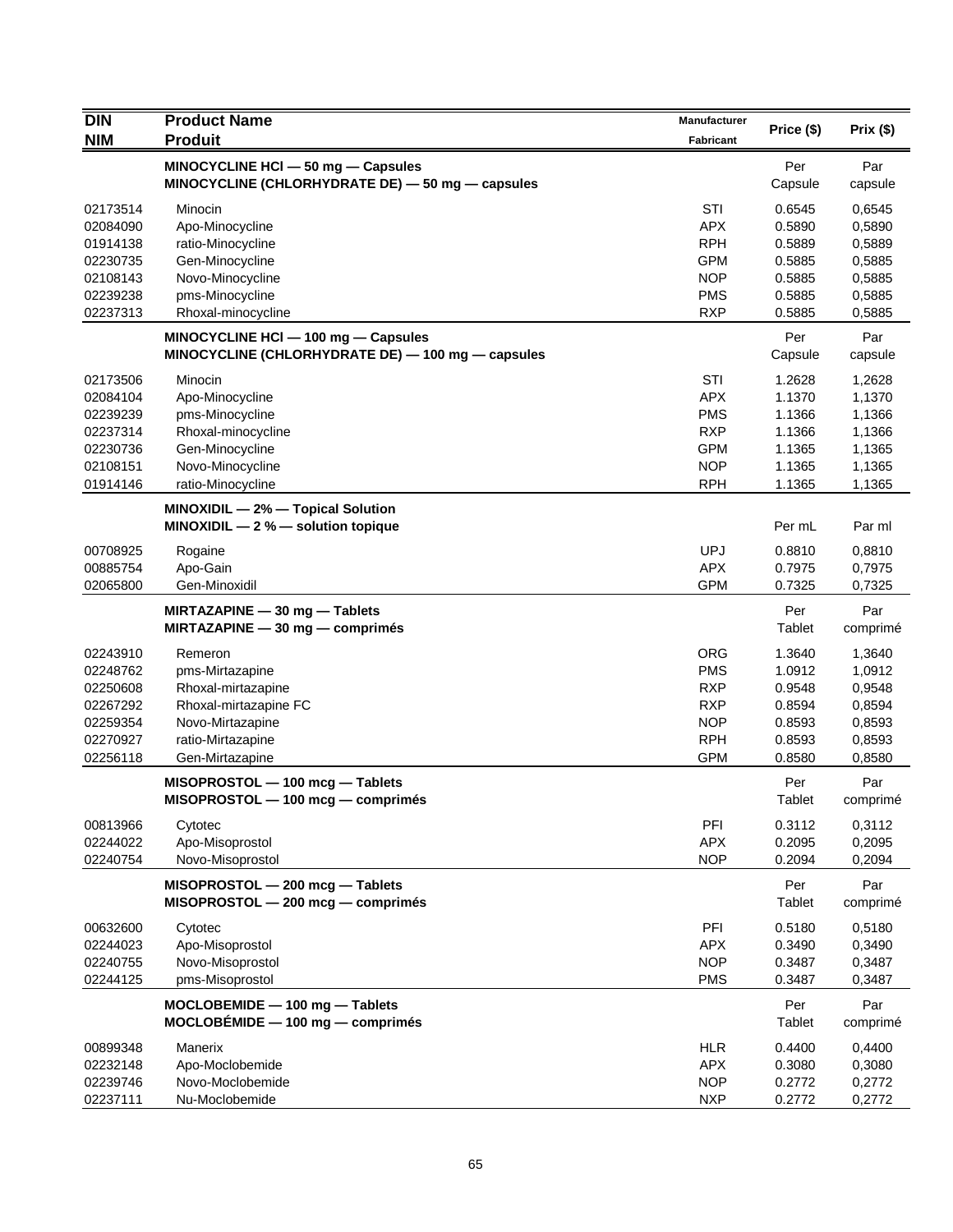| <b>DIN</b>                                                           | <b>Product Name</b>                                                                                          | Manufacturer                                                                     | Price (\$)                                               | Prix (\$)                                                |
|----------------------------------------------------------------------|--------------------------------------------------------------------------------------------------------------|----------------------------------------------------------------------------------|----------------------------------------------------------|----------------------------------------------------------|
| <b>NIM</b>                                                           | <b>Produit</b>                                                                                               | <b>Fabricant</b>                                                                 |                                                          |                                                          |
|                                                                      | MOCLOBEMIDE - 150 mg - Tablets<br>$MOCLOBÉMIDE - 150 mg - comprimés$                                         |                                                                                  | Per<br>Tablet                                            | Par<br>comprimé                                          |
| 00899356<br>02218410<br>02232150<br>02243218<br>02239747<br>02237112 | Manerix<br>ratio-Moclobemide<br>Apo-Moclobemide<br>pms-Moclobemide<br>Novo-Moclobemide<br>Nu-Moclobemide     | <b>HLR</b><br><b>RPH</b><br><b>APX</b><br><b>PMS</b><br><b>NOP</b><br><b>NXP</b> | 0.6533<br>0.4785<br>0.4465<br>0.4020<br>0.4019<br>0.4019 | 0,6533<br>0,4785<br>0,4465<br>0,4020<br>0,4019<br>0,4019 |
|                                                                      | $MOCLOBEMIDE - 300 mg - Tables$<br>$MOCLOBÉMIDE - 300 mg - comprimés$                                        |                                                                                  | Per<br>Tablet                                            | Par<br>comprimé                                          |
| 02166747<br>02243219<br>02240456<br>02239748                         | Manerix<br>pms-Moclobemide<br>Apo-Moclobemide<br>Novo-Moclobemide                                            | <b>HLR</b><br><b>PMS</b><br><b>APX</b><br><b>NOP</b>                             | 1.2830<br>0.8771<br>0.8770<br>0.7894                     | 1,2830<br>0,8771<br>0,8770<br>0,7894                     |
|                                                                      | <b>MOMETASONE FUROATE - 0.1% - Topical Ointment</b><br>MOMÉTASONE (FUROATE DE) $-$ 0,1 % $-$ pommade topique |                                                                                  | Per<br>gram                                              | Par<br>gramme                                            |
| 00851736<br>02244769<br>02248130<br>02264749                         | Elocom<br>pms-Mometasone<br>ratio-Mometasone<br>Taro-Mometasone                                              | <b>SCH</b><br><b>PMS</b><br><b>RPH</b><br><b>TAR</b>                             | 0.7033<br>0.3843<br>0.3843<br>0.3842                     | 0,7033<br>0,3843<br>0,3843<br>0,3842                     |
|                                                                      | $MORPHINE - 1$ mg/mL $-$ Oral Liquid<br>MORPHINE - 1 mg/ml - liquide oral                                    |                                                                                  | Per mL                                                   | Par ml                                                   |
| 00486582<br>00607762<br>00591467                                     | M.O.S<br>ratio-Morphine<br>Statex                                                                            | <b>ICN</b><br><b>RPH</b><br><b>PMS</b>                                           | 0.0220<br>0.0220<br>0.0220                               | 0,0220<br>0,0220<br>0,0220                               |
|                                                                      | MORPHINE - 5 mg/mL - Oral Liquid<br>$MORPHINE - 5 mg/ml - liquide$ oral                                      |                                                                                  | Per mL                                                   | Par ml                                                   |
| 00514217<br>00607770<br>00591475                                     | M.O.S.<br>ratio-Morphine<br><b>Statex</b>                                                                    | <b>ICN</b><br><b>RPH</b><br><b>PMS</b>                                           | 0.0927<br>0.0885<br>0.0884                               | 0,0927<br>0,0885<br>0,0884                               |
|                                                                      | MORPHINE - 10 mg/mL - Oral Liquid<br>MORPHINE - 10 mg/ml - liquide oral                                      |                                                                                  | Per mL                                                   | Par ml                                                   |
| 00632503<br>00690783<br>00647217                                     | M.O.S.<br>ratio-Morphine<br><b>Statex</b>                                                                    | <b>ICN</b><br><b>RPH</b><br><b>PMS</b>                                           | 0.2022<br>0.2022<br>0.2022                               | 0,2022<br>0,2022<br>0,2022                               |
|                                                                      | MORPHINE - 20 mg/mL - Oral Liquid<br>$MORPHINE - 20$ mg/ml - liquide oral                                    |                                                                                  | Per mL                                                   | Par ml                                                   |
| 00632481<br>00690791<br>00621935                                     | M.O.S.<br>ratio-Morphine<br><b>Statex</b>                                                                    | <b>ICN</b><br><b>RPH</b><br><b>PMS</b>                                           | 0.5764<br>0.5478<br>0.5478                               | 0,5764<br>0,5478<br>0,5478                               |
|                                                                      | MORPHINE SULFATE - 5 mg - Tablets<br>MORPHINE (SULFATE DE) $-5$ mg $-$ comprimes                             |                                                                                  | Per<br>Tablet                                            | Par<br>comprimé                                          |
| 02014203<br>02009773<br>00594652                                     | <b>MS IR</b><br>M.O.S. Sulfate 5<br><b>Statex</b>                                                            | <b>PFR</b><br><b>ICN</b><br><b>PMS</b>                                           | 0.1274<br>0.1210<br>0.1210                               | 0,1274<br>0,1210<br>0,1210                               |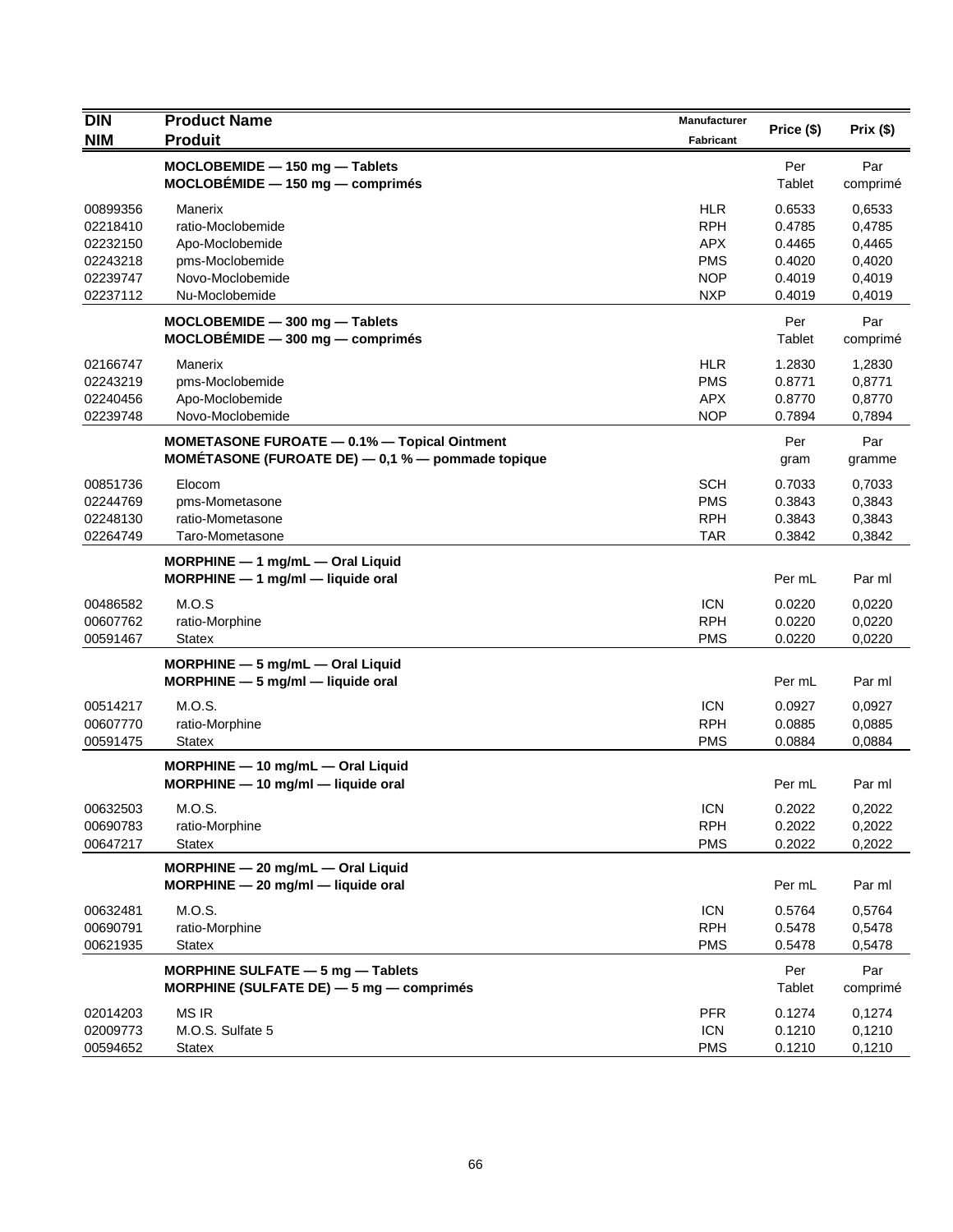| DIN                                                      | <b>Product Name</b>                                                                                                        | Manufacturer                                                       | Price (\$)                                     | Prix(\$)                                       |
|----------------------------------------------------------|----------------------------------------------------------------------------------------------------------------------------|--------------------------------------------------------------------|------------------------------------------------|------------------------------------------------|
| <b>NIM</b>                                               | <b>Produit</b>                                                                                                             | <b>Fabricant</b>                                                   |                                                |                                                |
|                                                          | MORPHINE SULFATE - 10 mg - Tablets<br>MORPHINE (SULFATE DE) $-$ 10 mg $-$ comprimés                                        |                                                                    | Per<br>Tablet                                  | Par<br>comprimé                                |
| 02014211<br>02009765<br>00594644                         | <b>MS IR</b><br>M.O.S. Sulfate 10<br><b>Statex</b>                                                                         | <b>PFR</b><br><b>ICN</b><br><b>PMS</b>                             | 0.1980<br>0.1870<br>0.1870                     | 0,1980<br>0,1870<br>0,1870                     |
|                                                          | MORPHINE SULFATE $-$ 25 mg $-$ Tablets<br>MORPHINE (SULFATE DE) - 25 mg - comprimés                                        |                                                                    | Per<br>Tablet                                  | Par<br>comprimé                                |
| 02009749<br>00594636                                     | M.O.S. Sulfate 25<br><b>Statex</b>                                                                                         | <b>ICN</b><br><b>PMS</b>                                           | 0.2475<br>0.2475                               | 0,2475<br>0,2475                               |
|                                                          | MORPHINE SULFATE - 50 mg - Tablets<br>MORPHINE (SULFATE DE) $-$ 50 mg $-$ comprimés                                        |                                                                    | Per<br>Tablet                                  | Par<br>comprimé                                |
| 02009706<br>00675962                                     | M.O.S. Sulfate 50<br><b>Statex</b>                                                                                         | <b>ICN</b><br><b>PMS</b>                                           | 0.3795<br>0.3795                               | 0,3795<br>0,3795                               |
|                                                          | MORPHINE SULFATE - 15 mg - Sustained Release Tablets<br>MORPHINE (SULFATE DE) - 15 mg - comprimés à libération progressive |                                                                    | Per<br>Tablet                                  | Par<br>comprimé                                |
| 02015439<br>02245284<br>02244790                         | <b>MS Contin SRT</b><br>pms-Morphine Sulfate SR<br>ratio-Morphine SR                                                       | <b>PFR</b><br><b>PMS</b><br><b>RPH</b>                             | 0.6895<br>0.4585<br>0.4585                     | 0.6895<br>0,4585<br>0,4585                     |
|                                                          | MORPHINE SULFATE - 30 mg - Sustained Release Tablets<br>MORPHINE (SULFATE DE) - 30 mg - comprimés à libération progressive |                                                                    | Per<br>Tablet                                  | Par<br>comprimé                                |
| 02014297<br>02245285<br>02244791                         | <b>MS Contin SRT</b><br>pms-Morphine Sulfate SR<br>ratio-Morphine SR                                                       | <b>PFR</b><br><b>PMS</b><br><b>RPH</b>                             | 1.0410<br>0.6923<br>0.6922                     | 1,0410<br>0,6923<br>0,6922                     |
|                                                          | MORPHINE SULFATE - 60 mg - Sustained Release Tablets<br>MORPHINE (SULFATE DE) - 60 mg - comprimés à libération progressive |                                                                    | Per<br>Tablet                                  | Par<br>comprimé                                |
| 02014300<br>02245286<br>02244792                         | <b>MS Contin SRT</b><br>pms-Morphine Sulfate SR<br>ratio-Morphine SR                                                       | <b>PFR</b><br><b>PMS</b><br><b>RPH</b>                             | 1.8352<br>1.2204<br>1.2203                     | 1,8352<br>1,2204<br>1,2203                     |
|                                                          | NABUMETONE - 500 mg - Tablets<br>$NABUMÉTONE - 500 mg - comprimés$                                                         |                                                                    | Per<br>Tablet                                  | Par<br>comprimé                                |
| 02083531<br>02244563<br>02240867<br>02242912<br>02238639 | Relafen<br>Gen-Nabumetone<br>Novo-Nabumetone<br>Rhoxal-nabumetone<br>Apo-Nabumetone                                        | <b>GSK</b><br><b>GPM</b><br><b>NOP</b><br><b>RXP</b><br><b>APX</b> | 0.7108<br>0.5528<br>0.5528<br>0.5528<br>0.5525 | 0,7108<br>0,5528<br>0,5528<br>0,5528<br>0,5525 |
|                                                          | NABUMETONE - 750 mg - Tablets<br>NABUMÉTONE - 750 mg - comprimés                                                           |                                                                    | Per<br>Tablet                                  | Par<br>comprimé                                |
| 02083558<br>02240868                                     | Relafen<br>Novo-Nabumetone                                                                                                 | <b>GSK</b><br><b>NOP</b>                                           | 0.9654<br>0.7508                               | 0,9654<br>0,7508                               |
|                                                          | NADOLOL - 40 mg - Tablets<br>NADOLOL - 40 mg - comprimés                                                                   |                                                                    | Per<br>Tablet                                  | Par<br>comprimé                                |
| 00782505<br>00607126<br>02126753<br>00851663             | Apo-Nadol<br>Corgard<br>Novo-Nadolol<br>ratio-Nadolol                                                                      | <b>APX</b><br>SQU<br><b>NOP</b><br><b>RPH</b>                      | 0.3415<br>0.2712<br>0.2712<br>0.2712           | 0,3415<br>0,2712<br>0,2712<br>0,2712           |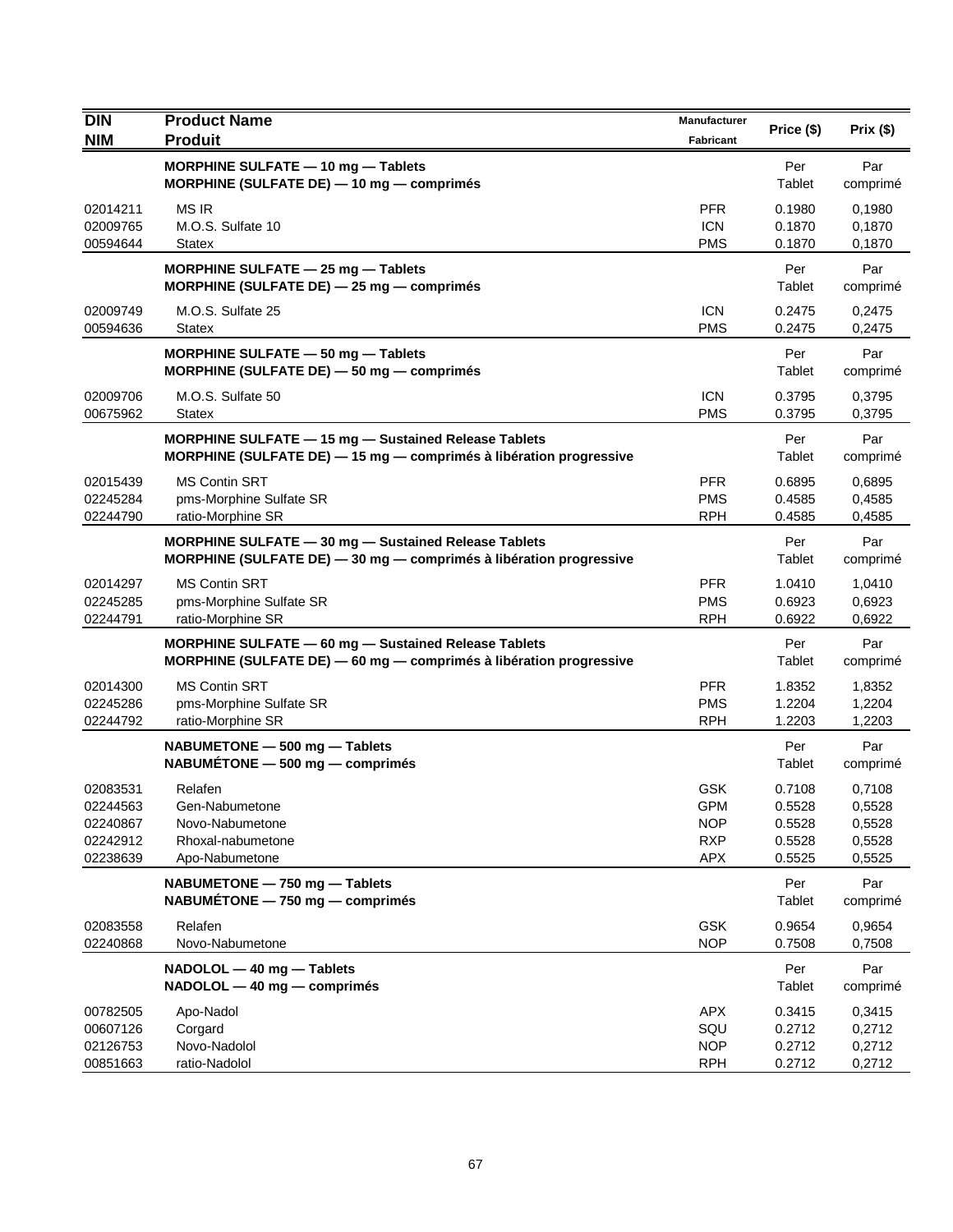| <b>DIN</b>                                               | <b>Product Name</b>                                                                                          | Manufacturer                                                       | Price (\$)                                     | Prix(\$)                                       |
|----------------------------------------------------------|--------------------------------------------------------------------------------------------------------------|--------------------------------------------------------------------|------------------------------------------------|------------------------------------------------|
| <b>NIM</b>                                               | <b>Produit</b>                                                                                               | Fabricant                                                          |                                                |                                                |
|                                                          | NADOLOL - 80 mg - Tablets<br>NADOLOL - 80 mg - comprimés                                                     |                                                                    | Per<br>Tablet                                  | Par<br>comprimé                                |
| 00782467<br>00463256<br>02126761<br>00851671             | Apo-Nadolol<br>Corgard<br>Novo-Nadolol<br>ratio-Nadolol                                                      | <b>APX</b><br>SQU<br><b>NOP</b><br><b>RPH</b>                      | 0.4865<br>0.3867<br>0.3867<br>0.3867           | 0,4865<br>0,3867<br>0,3867<br>0,3867           |
|                                                          | NADOLOL - 160 mg - Tablets<br>NADOLOL - 160 mg - comprimés                                                   |                                                                    | Per<br>Tablet                                  | Par<br>comprimé                                |
| 00782475<br>00523372<br>00851698                         | Apo-Nadolol<br>Corgard<br>ratio-Nadolol                                                                      | <b>APX</b><br>SQU<br><b>RPH</b>                                    | 0.8695<br>0.7255<br>0.7255                     | 0,8695<br>0,7255<br>0,7255                     |
|                                                          | NAPHAZOLINE HCI - 0.1% - Ophthalmic Solution<br>NAPHAZOLINE (CHLORHYDRATE DE) - 0,1 % - solution ophtalmique |                                                                    | Per mL                                         | Par ml                                         |
| 00001147<br>00390283<br>02133350                         | Albalon<br>Naphcon Forte<br>Vasocon                                                                          | ALL<br><b>ALC</b><br><b>CBV</b>                                    | 0.4430<br>0.4232<br>0.3960                     | 0,4430<br>0,4232<br>0,3960                     |
|                                                          | NAPROXEN - 250 mg - Enteric Coated Tablets<br>NAPROXEN - 250 mg - comprimés à enrobage entérosoluble         |                                                                    | Per<br>Tablet                                  | Par<br>comprimé                                |
| 02162792<br>02246699<br>02243312                         | Naprosyn E<br>Apo-Naproxen EC<br>Novo-Naprox EC                                                              | <b>HLR</b><br><b>APX</b><br><b>NOP</b>                             | 0.4420<br>0.3120<br>0.3119                     | 0,4420<br>0,3120<br>0,3119                     |
|                                                          | NAPROXEN - 375 mg - Enteric Coated Tablets<br>NAPROXEN - 375 mg - comprimés à enrobage entérosoluble         |                                                                    | Per<br>Tablet                                  | Par<br>comprimé                                |
| 02162415<br>02243313<br>02246700<br>02243432             | Naprosyn E<br>Novo-Naprox EC<br>Apo-Naproxen EC<br>Gen-Naproxen EC                                           | <b>HLR</b><br><b>NOP</b><br><b>APX</b><br><b>GPM</b>               | 0.5794<br>0.4055<br>0.4045<br>0.4043           | 0,5794<br>0,4055<br>0,4045<br>0,4043           |
|                                                          | NAPROXEN - 500 mg - Enteric Coated Tablets<br>NAPROXEN - 500 mg - comprimés à enrobage entérosoluble         |                                                                    | Per<br>Tablet                                  | Par<br>comprimé                                |
| 02162423<br>02246701<br>02241024<br>02243314             | Naprosyn E<br>Apo-Naproxen EC<br>Gen-Naproxen EC<br>Novo-Naprox EC                                           | <b>HLR</b><br><b>APX</b><br><b>GPM</b><br><b>NOP</b>               | 1.0465<br>0.7585<br>0.7584<br>0.7583           | 1,0465<br>0,7585<br>0,7584<br>0,7583           |
|                                                          | NAPROXEN - 125 mg - Tablets<br>NAPROXEN - 125 mg - comprimés                                                 |                                                                    | Per<br>Tablet                                  | Par<br>comprimé                                |
| 00522678<br>00865621                                     | Apo-Naproxen<br>Nu-Naprox                                                                                    | APX<br><b>NXP</b>                                                  | 0.0839<br>0.0695                               | 0,0839<br>0,0695                               |
|                                                          | NAPROXEN - 250 mg - Tablets<br>NAPROXEN - 250 mg - comprimés                                                 |                                                                    | Per<br>Tablet                                  | Par<br>comprimé                                |
| 02162474<br>00522651<br>00565350<br>00865648<br>00615315 | Naprosyn<br>Apo-Naproxen<br>Novo-Naprox<br>Nu-Naprox<br>ratio-Naproxen                                       | <b>HLR</b><br><b>APX</b><br><b>NOP</b><br><b>NXP</b><br><b>RPH</b> | 0.4315<br>0.1385<br>0.1175<br>0.1175<br>0.1175 | 0,4315<br>0,1385<br>0,1175<br>0,1175<br>0,1175 |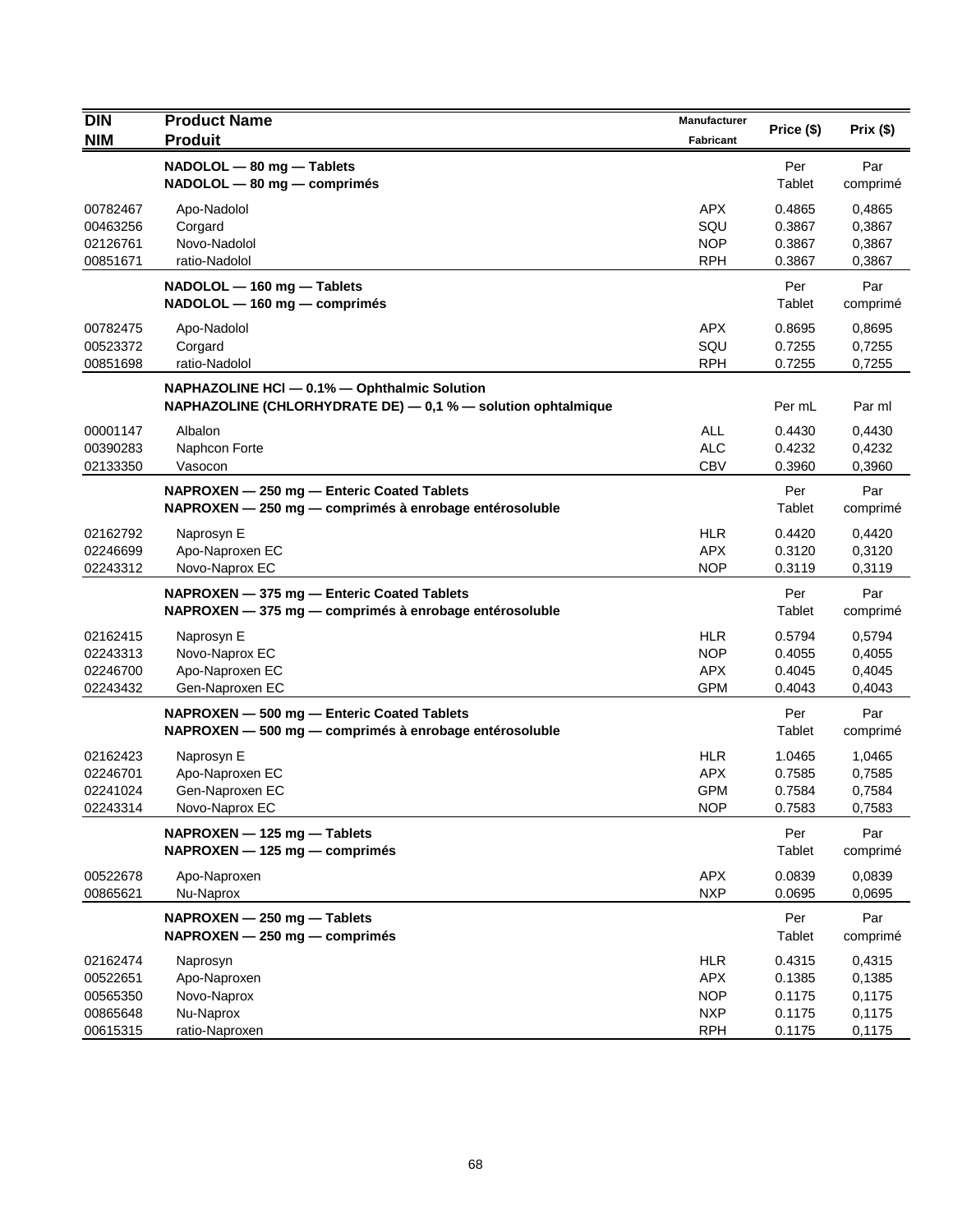| <b>DIN</b> | <b>Product Name</b>                                          | Manufacturer | Price (\$) | Prix(\$)                 |
|------------|--------------------------------------------------------------|--------------|------------|--------------------------|
| <b>NIM</b> | <b>Produit</b>                                               | Fabricant    |            |                          |
|            | NAPROXEN - 375 mg - Tablets                                  |              | Per        | Par                      |
|            | NAPROXEN - 375 mg - comprimés                                |              | Tablet     | comprimé                 |
| 02162482   | Naprosyn                                                     | <b>HLR</b>   | 0.5627     | 0,5627                   |
| 00600806   | Apo-Naproxen                                                 | <b>APX</b>   | 0.1895     | 0,1895                   |
| 00627097   | Novo-Naprox                                                  | <b>NOP</b>   | 0.1604     | 0,1604                   |
| 00865656   | Nu-Naprox                                                    | <b>NXP</b>   | 0.1604     | 0,1604                   |
| 00615323   | ratio-Naproxen                                               | <b>RPH</b>   | 0.1604     | 0,1604                   |
|            | NAPROXEN - 500 mg - Tablets                                  |              | Per        | Par                      |
|            | NAPROXEN - 500 mg - comprimés                                |              | Tablet     | comprimé                 |
| 02162490   | Naprosyn                                                     | <b>HLR</b>   | 1.0206     | 1,0206                   |
| 00592277   | Apo-Naproxen                                                 | <b>APX</b>   | 0.2745     | 0,2745                   |
| 00615331   | Naxen                                                        | <b>SYP</b>   | 0.2321     | 0,2321                   |
| 00589861   | Novo-Naprox                                                  | <b>NOP</b>   | 0.2321     | 0,2321                   |
| 00865664   | Nu-Naprox                                                    | <b>NXP</b>   | 0.2321     | 0,2321                   |
|            | NAPROXEN - 750 mg - Sustained Release Tablets                |              | Per        | Par                      |
|            | NAPROXEN - 750 mg - comprimés à libération progressive       |              | Tablet     | comprimé                 |
| 02162466   | Naprosyn SR                                                  | <b>HLR</b>   | 1.3968     | 1,3968                   |
| 02177072   | Apo-Naproxen SR                                              | <b>APX</b>   | 0.9294     | 0,9294                   |
| 02231327   | Novo-Naprox                                                  | <b>NOP</b>   | 0.8364     | 0,8364                   |
|            | NAPROXEN - 500 mg - Suppositories                            |              | Per        | Par                      |
|            | $NAPROXEN - 500 mg - $ suppositoires                         |              |            | Suppository suppositoire |
| 00531022   | Naprosyn                                                     | <b>HLR</b>   | 1.2100     | 1,2100                   |
| 02017237   | pms-Naproxen                                                 | <b>PMS</b>   | 0.9691     | 0,9691                   |
| 00756814   | ratio-Naproxen                                               | <b>RPH</b>   | 0.9691     | 0,9691                   |
| 02229690   | Rhodiaprox                                                   | <b>ROP</b>   | 0.9046     | 0,9046                   |
| 02230477   | Sab-Naproxen                                                 | SIL          | 0.8720     | 0,8720                   |
|            | NAPROXEN SODIUM - 275 mg - Tablets                           |              | Per        | Par                      |
|            | NAPROXEN SODIQUE - 275 mg - comprimés                        |              | Tablet     | comprimé                 |
| 02162725   | Anaprox                                                      | <b>HLR</b>   | 0.6597     | 0,6597                   |
| 00784354   | Apo-Napro-Na                                                 | <b>APX</b>   | 0.4412     | 0,4412                   |
| 00778389   | Novo-Naprox Sodium                                           | <b>NOP</b>   | 0.3764     | 0,3764                   |
|            | NAPROXEN SODIUM - 550 mg - Tablets                           |              | Per        | Par                      |
|            | NAPROXEN SODIQUE - 550 mg - comprimés                        |              | Tablet     | comprimé                 |
| 02162717   | Anaprox DS                                                   | <b>HLR</b>   | 1.2700     | 1,2700                   |
| 01940309   | Apo-Napro-Na DS                                              | <b>APX</b>   | 0.7335     | 0,7335                   |
| 02026600   | Novo-Naprox Sodium DS                                        | <b>NOP</b>   | 0.7334     | 0,7334                   |
|            | NEOMYCIN/GRAMICIDIN/NYSTATIN/TRIAMCINOLONE - 2.5 mg/0.25 mg/ |              |            |                          |
|            | 100,000 U/1 mg per g — Topical Cream                         |              |            |                          |
|            | NÉOMYCINE/GRAMICIDINE/NYSTATINE/TRIAMCINOLONE - 2,5 mg/      |              | Per        | Par                      |
|            | 0,25 mg/100 000 U/1 mg par g - crème topique                 |              | Gram       | gramme                   |
| 01999850   | Kenacomb                                                     | <b>WSQ</b>   | 0.8052     | 0,8052                   |
| 00717002   | Viaderm KC                                                   | <b>TAR</b>   | 0.4327     | 0,4327                   |
| 00550507   | ratio-Triacomb                                               | <b>RPH</b>   | 0.4301     | 0,4301                   |
|            | $NIACIN - 50 mg - Tables$                                    |              | Per        | Par                      |
|            | $NIACINE - 50 mg - comprimés$                                |              | Tablet     | comprimé                 |
| 00268593   | Niacin/Niacine                                               | <b>ICN</b>   | 0.0156     | 0,0156                   |
| 00041084   | Niacin/Niacine                                               | <b>LEA</b>   | 0.0126     | 0,0126                   |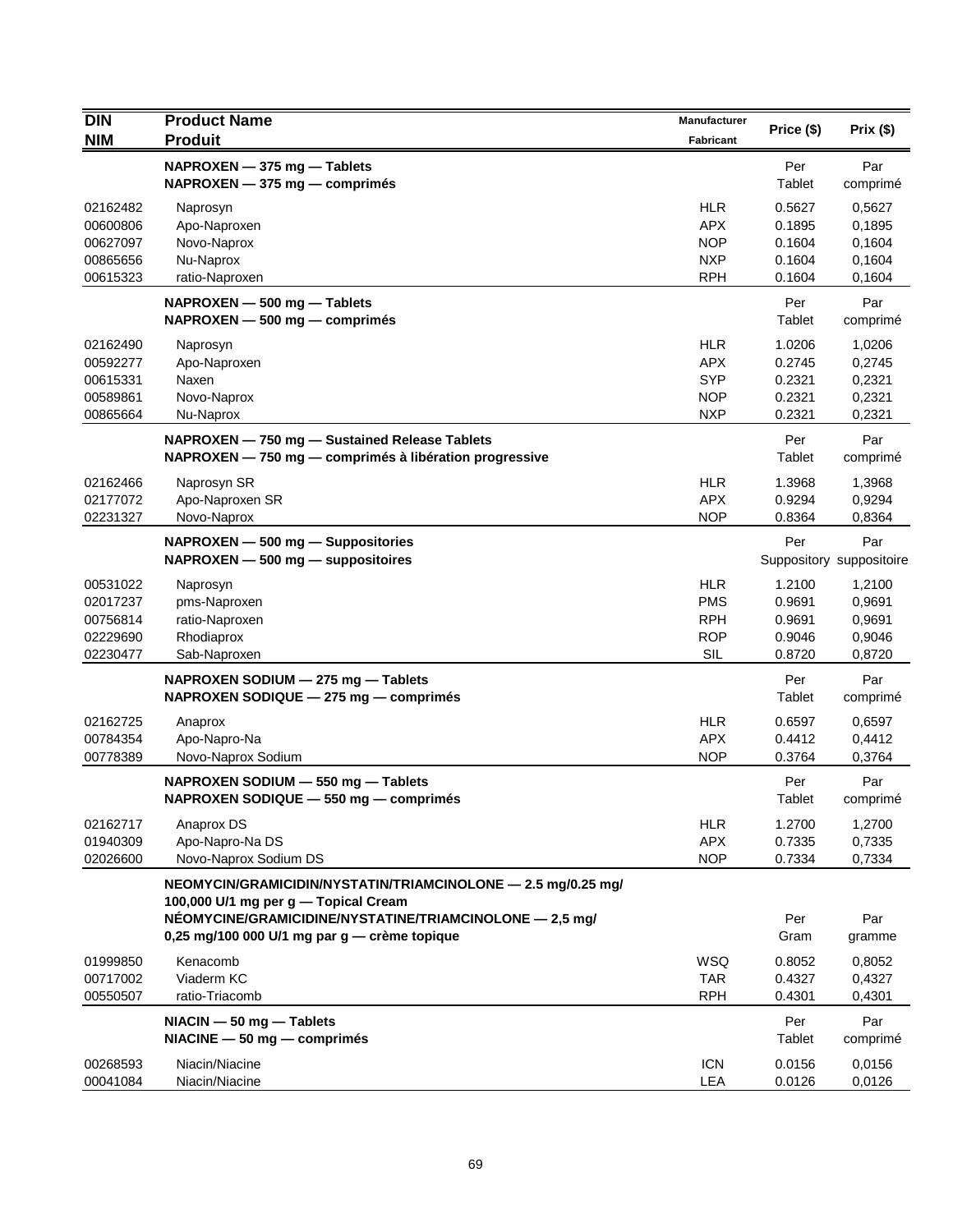| <b>DIN</b><br><b>NIM</b>                                 | <b>Product Name</b><br><b>Produit</b>                                                                                           | <b>Manufacturer</b><br><b>Fabricant</b>                            | Price (\$)                                     | Prix(\$)                                       |
|----------------------------------------------------------|---------------------------------------------------------------------------------------------------------------------------------|--------------------------------------------------------------------|------------------------------------------------|------------------------------------------------|
|                                                          | NIACIN - 100 mg - Tablets<br>NIACINE - 100 mg - comprimés                                                                       |                                                                    | Per<br>Tablet                                  | Par<br>comprimé                                |
| 00232459<br>00268585                                     | Niacin/Niacine<br>Niacin/Niacine                                                                                                | LEA<br><b>ICN</b>                                                  | 0.0352<br>0.0321                               | 0.0352<br>0,0321                               |
|                                                          | $N$ FEDIPINE $-5$ mg $-$ Capsules<br>$NIFÉDIPINE - 5 mg - capsules$                                                             |                                                                    | Per<br>Capsule                                 | Par<br>capsule                                 |
| 00725110<br>02047462<br>02235897                         | Apo-Nifed<br>Novo-Nifedin<br>pms-Nifedipine                                                                                     | APX.<br><b>NOP</b><br><b>PMS</b>                                   | 0.2685<br>0.2684<br>0.2684                     | 0,2685<br>0,2684<br>0,2684                     |
|                                                          | NIFEDIPINE - 10 mg - Capsules<br>$NIFÉDIPINE - 10 mg - capsules$                                                                |                                                                    | Per<br>Capsule                                 | Par<br>capsule                                 |
| 00755907<br>01946307<br>00756830<br>00865591<br>02235898 | Apo-Nifed<br>Gen-Nifedipine<br>Novo-Nifedin<br>Nu-Nifed<br>pms-Nifedipine                                                       | <b>APX</b><br><b>GPM</b><br><b>NOP</b><br><b>NXP</b><br><b>PMS</b> | 0.2465<br>0.2044<br>0.2044<br>0.2044<br>0.2044 | 0,2465<br>0,2044<br>0,2044<br>0,2044<br>0,2044 |
|                                                          | NIFEDIPINE - 10 mg - Prolonged Action Tablets<br>NIFÉDIPINE - 10 mg - comprimés à effet prolongé                                |                                                                    | Per<br>Tablet                                  | Par<br>comprimé                                |
| 02197448<br>02212102                                     | Apo-Nifedipine PA<br>Nu-Nifedipine PA                                                                                           | APX<br><b>NXP</b>                                                  | 0.2470<br>0.2470                               | 0,2470<br>0,2470                               |
|                                                          | NIFEDIPINE - 20 mg - Prolonged Action Tablets<br>NIFEDIPINE - 20 mg - comprimés à effet prolongé                                |                                                                    | Per<br>Tablet                                  | Par<br>comprimé                                |
| 02181525<br>02200937                                     | Apo-Nifedipine PA<br>Nu-Nifedipine PA                                                                                           | <b>APX</b><br><b>NXP</b>                                           | 0.4290<br>0.4290                               | 0,4290<br>0,4290                               |
|                                                          | $NITRAZEPAM - 5 mg - Tables$<br>$NITRAZÉPAM - 5 mg - comprimés$                                                                 |                                                                    | Per<br>Tablet                                  | Par<br>comprimé                                |
| 00511528<br>02245230<br>02229654<br>02234003             | Mogadon<br>Apo-Nitrazepam<br>Nitrazadon<br>Rhoxal-nitrazepam                                                                    | <b>ICN</b><br><b>APX</b><br><b>ICN</b><br><b>RXP</b>               | 0.1571<br>0.0945<br>0.0943<br>0.0943           | 0,1571<br>0,0945<br>0,0943<br>0,0943           |
|                                                          | NITRAZEPAM - 10 mg - Tablets<br>NITRAZÉPAM - 10 mg - comprimés                                                                  |                                                                    | Per<br>Tablet                                  | Par<br>comprimé                                |
| 00511536<br>02245231<br>02229655<br>02234007             | Mogadon<br>Apo-Nitrazepam<br>Nitrazadon<br>Rhoxal-nitrazepam                                                                    | <b>ICN</b><br><b>APX</b><br><b>ICN</b><br><b>RXP</b>               | 0.2351<br>0.1410<br>0.1410<br>0.1410           | 0,2351<br>0,1410<br>0,1410<br>0,1410           |
|                                                          | NITROGLYCERIN - 200 Dose - 0.4 mg/Dose - Sublingual Spray<br>NITROGLYCÉRINE $-$ 200 doses $-$ 0,4 mg/dose $-$ pompe sublinguale |                                                                    | Per<br>Dose                                    | Par<br>dose                                    |
| 02231441<br>02238998                                     | Nitrolingual Pumpspray/Nitrolingual, pompe<br>Rho-Nitro Pumpspray/Rho-Nitro, pompe                                              | <b>AVE</b><br><b>ROP</b>                                           | 0.0665<br>0.0499                               | 0.0665<br>0,0499                               |
|                                                          | NIZATIDINE - 150 mg - Capsules<br>NIZATIDINE - 150 mg - capsules                                                                |                                                                    | Per<br>Capsule                                 | Par<br>capsule                                 |
| 00778338<br>02220156<br>02246046<br>02240457<br>02177714 | Axid<br>Apo-Nizatidine<br>Gen-Nizatidine<br>Novo-Nizatidine<br>pms-Nizatidine                                                   | <b>PML</b><br><b>APX</b><br><b>GPM</b><br><b>NOP</b><br><b>PMS</b> | 0.9232<br>0.5816<br>0.5816<br>0.5816<br>0.5816 | 0,9232<br>0,5816<br>0,5816<br>0,5816<br>0,5816 |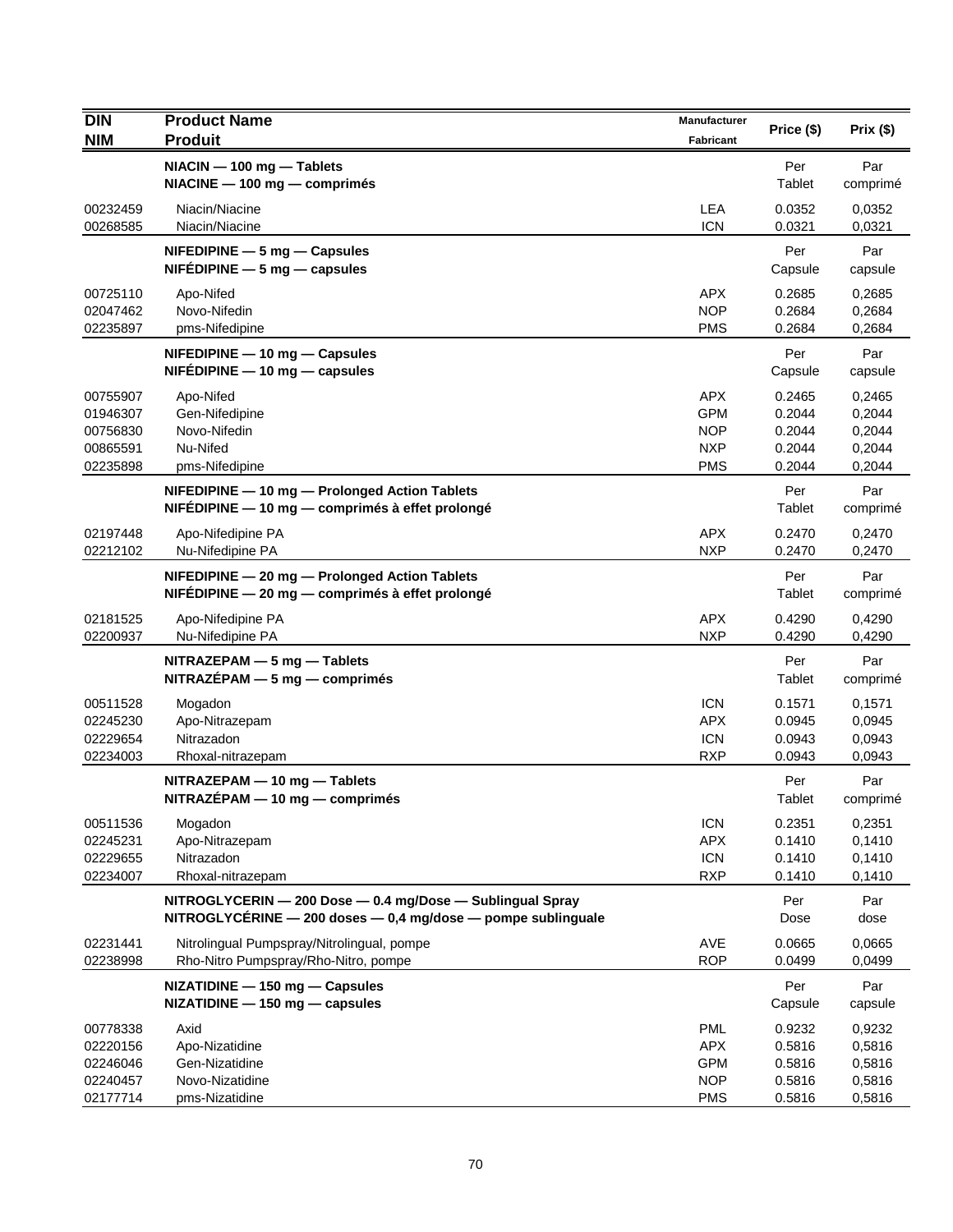| <b>DIN</b> | <b>Product Name</b>                       | <b>Manufacturer</b> |            |          |
|------------|-------------------------------------------|---------------------|------------|----------|
| <b>NIM</b> | <b>Produit</b>                            | Fabricant           | Price (\$) | Prix(\$) |
|            | NIZATIDINE - 300 mg - Capsules            |                     | Per        | Par      |
|            | $NIZATIDINE - 300 mg - capsules$          |                     | Capsule    | capsule  |
| 00778346   | Axid                                      | <b>PML</b>          | 1.6727     | 1,6727   |
| 02220164   | Apo-Nizatidine                            | <b>APX</b>          | 1.0538     | 1,0538   |
| 02246047   | Gen-Nizatidine                            | <b>GPM</b>          | 1.0538     | 1,0538   |
| 02240458   | Novo-Nizatidine                           | <b>NOP</b>          | 1.0538     | 1,0538   |
| 02177722   | pms-Nizatidine                            | <b>PMS</b>          | 1.0538     | 1,0538   |
|            | NORFLOXACIN - 400 mg - Tablets            |                     | Per        | Par      |
|            | NORFLOXACINE - 400 mg - comprimés         |                     | Tablet     | comprimé |
| 02237682   | Novo-Norfloxacin                          | <b>NOP</b>          | 1.6783     | 1,6783   |
| 02246596   | pms-Norfloxacin                           | <b>PMS</b>          | 1.6783     | 1,6783   |
| 02229524   | Apo-Norflox                               | <b>APX</b>          | 1.5088     | 1,5088   |
|            | NORTRIPTYLINE - 10 mg - Capsules          |                     | Per        | Par      |
|            | NORTRIPTYLINE - 10 mg - capsules          |                     | Capsule    | capsule  |
| 00015229   | Aventyl                                   | <b>PML</b>          | 0.2200     | 0,2200   |
| 02177692   | pms-Nortriptyline                         | <b>PMS</b>          | 0.1650     | 0,1650   |
| 02231686   | Gen-Nortriptyline                         | <b>GPM</b>          | 0.1386     | 0,1386   |
| 02230361   | Norventyl                                 | <b>ICN</b>          | 0.1386     | 0,1386   |
| 02231781   | Novo-Nortriptyline                        | <b>NOP</b>          | 0.1386     | 0,1386   |
| 02223511   | Apo-Nortriptyline                         | <b>APX</b>          | 0.1385     | 0,1385   |
| 02223139   | Nu-Nortriptyline                          | <b>NXP</b>          | 0.1385     | 0,1385   |
| 02240789   | ratio-Nortriptyline                       | <b>RPH</b>          | 0.1260     | 0,1260   |
|            | NORTRIPTYLINE - 25 mg - Capsules          |                     | Per        | Par      |
|            | NORTRIPTYLINE $-$ 25 mg $-$ capsules      |                     | Capsule    | capsule  |
| 00015237   | Aventyl                                   | <b>PML</b>          | 0.4448     | 0,4448   |
| 02177706   | pms-Nortriptyline                         | <b>PMS</b>          | 0.3330     | 0,3330   |
| 02231687   | Gen-Nortriptyline                         | <b>GPM</b>          | 0.2802     | 0,2802   |
| 02231782   | Novo-Nortriptyline                        | <b>NOP</b>          | 0.2801     | 0,2801   |
| 02223538   | Apo-Nortriptyline                         | <b>APX</b>          | 0.2800     | 0,2800   |
| 02223147   | Nu-Nortriptyline                          | <b>NXP</b>          | 0.2800     | 0,2800   |
| 02240790   | ratio-Nortriptyline                       | <b>RPH</b>          | 0.2547     | 0,2547   |
|            | NYSTATIN - 100,000 U/mL - Oral Liquid     |                     |            |          |
|            | NYSTATINE - 100 000 U/ml - liquide oral   |                     | Per mL     | Par ml   |
| 00792667   | pms-Nystatin                              | <b>PMS</b>          | 0.0647     | 0,0647   |
| 02194201   | ratio-Nystatin                            | <b>RPH</b>          | 0.0647     | 0,0647   |
|            | NYSTATIN - 100,000 U/g - Topical Cream    |                     | Per        | Par      |
|            | NYSTATINE - 100 000 U/g - crème topique   |                     | Gram       | gramme   |
| 00029092   | Mycostatin                                | SQU                 | 0.3164     | 0,3164   |
| 00716871   | Nyaderm                                   | <b>TAR</b>          | 0.1577     | 0,1577   |
| 02194236   | ratio-Nystatin                            | <b>RPH</b>          | 0.0770     | 0,0770   |
|            | NYSTATIN - 100,000 U/g - Topical Ointment |                     | Per        | Par      |
|            | NYSTATINE - 100 000 U/g - pommade topique |                     | Gram       | gramme   |
| 00029556   | Mycostatin                                | SQU                 | 0.3080     | 0,3080   |
| 02194228   | ratio-Nystatin                            | <b>RPH</b>          | 0.0994     | 0,0994   |
|            | NYSTATIN - 25,000 U/g - Vaginal Cream     |                     | Per        | Par      |
|            | NYSTATINE - 25 000 U/g - crème vaginale   |                     | Gram       | gramme   |
| 00295973   | Mycostatin                                | SQU                 | 0.0993     | 0,0993   |
| 00716901   | Nyaderm                                   | <b>TAR</b>          | 0.0505     | 0,0505   |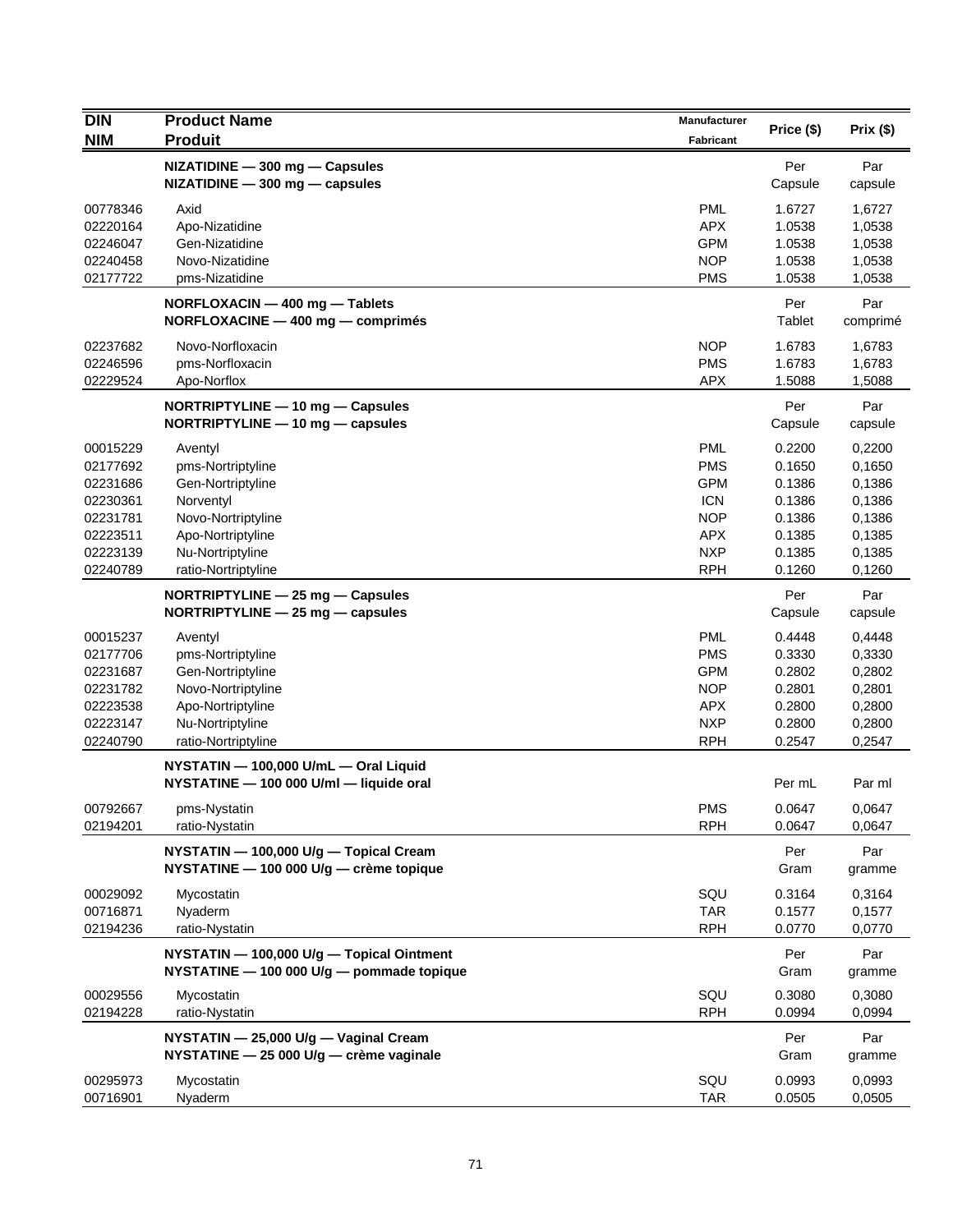| <b>DIN</b>           | <b>Product Name</b>                                                                             | <b>Manufacturer</b>      |                    |                    |
|----------------------|-------------------------------------------------------------------------------------------------|--------------------------|--------------------|--------------------|
| <b>NIM</b>           | <b>Produit</b>                                                                                  | Fabricant                | Price (\$)         | Prix(\$)           |
|                      | OCTREOTIDE ACETATE - 50 mcg/mL - Injection                                                      |                          |                    |                    |
|                      | OCTRÉOTIDE (ACÉTATE D') - 50 mcg/ml - injection                                                 |                          | Per mL             | par ml             |
| 00839191             | Sandostatin                                                                                     | <b>NVT</b>               | 5.4890             | 5,4890             |
| 02248639             | Octreotide Acetate Omega                                                                        | <b>OMA</b>               | 5.2140             | 5,2140             |
|                      | OCTREOTIDE ACETATE - 100 mcg/mL - Injection                                                     |                          |                    |                    |
|                      | OCTRÉOTIDE (ACÉTATE D') - 100 mcg/ml - injection                                                |                          | Per mL             | par ml             |
| 00839205             | Sandostatin                                                                                     | <b>NVT</b>               | 10.3620            | 10,3620            |
| 02248640             | Octreotide Acetate Omega                                                                        | <b>OMA</b>               | 9.8450             | 9,8450             |
|                      | OCTREOTIDE ACETATE - 200 mcg/mL - Injection<br>OCTRÉOTIDE (ACÉTATE D') - 200 mcg/ml - injection |                          | Per mL             |                    |
|                      |                                                                                                 |                          |                    | par ml             |
| 02049392<br>02248642 | Sandostatin<br>Octreotide Acetate Omega                                                         | <b>NVT</b><br><b>OMA</b> | 19.9320<br>18.9310 | 19,9320<br>18,9310 |
|                      | OCTREOTIDE ACETATE - 500 mcg/mL - Injection                                                     |                          |                    |                    |
|                      | OCTRÉOTIDE (ACÉTATE D') - 500 mcg/ml - injection                                                |                          | Per mL             | par ml             |
| 00839213             | Sandostatin                                                                                     | <b>NVT</b>               | 48.6970            | 48,6970            |
| 02248641             | Octreotide Acetate Omega                                                                        | <b>OMA</b>               | 46.2550            | 46,2550            |
|                      | OFLOXACIN - 0.3% - Ophthalmic Solution                                                          |                          | Per                | Par                |
|                      | OFLOXACINE - 0,3 % - solution ophtalmique                                                       |                          | mL                 | ml                 |
| 02143291             | Ocuflox                                                                                         | <b>ALL</b>               | 2.2418             | 2,2418             |
| 02248398             | Apo-Ofloxacin                                                                                   | <b>APX</b>               | 1.0920             | 1,0920             |
| 02252570             | pms-Ofloxacin                                                                                   | <b>PMS</b>               | 1.0913             | 1,0913             |
|                      | OFLOXACIN - 200 mg - Tablets                                                                    |                          | Per                | Par                |
|                      | OFLOXACINE - 200 mg - comprimés                                                                 |                          | Tablet             | comprimé           |
| 02243474<br>02231529 | Novo-Ofloxacin<br>Apo-Oflox                                                                     | <b>NOP</b><br><b>APX</b> | 1.5939<br>1.4345   | 1,5939<br>1,4345   |
|                      | OFLOXACIN - 300 mg - Tablets                                                                    |                          | Per                | Par                |
|                      | OFLOXACINE - 300 mg - comprimés                                                                 |                          | Tablet             | comprimé           |
| 01968416             | Floxin                                                                                          | JOI                      | 2.9214             | 2,9214             |
| 02243475             | Novo-Ofloxacin                                                                                  | <b>NOP</b>               | 1.8727             | 1,8727             |
| 02231531             | Apo-Oflox                                                                                       | <b>APX</b>               | 1.6855             | 1,6855             |
|                      | OFLOXACIN - 400 mg - Tablets                                                                    |                          | Per                | Par                |
|                      | OFLOXACINE - 400 mg - comprimés                                                                 |                          | Tablet             | comprimé           |
| 01968408             | Floxin                                                                                          | JOI                      | 2.9214             | 2,9214             |
| 02243476             | Novo-Ofloxacin                                                                                  | <b>NOP</b>               | 1.8727             | 1,8727             |
| 02231532             | Apo-Oflox                                                                                       | <b>APX</b>               | 1.6855             | 1,6855             |
|                      | OMEPRAZOLE - 20 mg - Capsules                                                                   |                          | Per                | Par                |
|                      | OMÉPRAZOLE - 20 mg - capsules                                                                   |                          | Capsule            | capsule            |
| 02190915             | Losec - Tablets/comprimés                                                                       | <b>AZC</b>               | 2.4200             | 2,4200             |
| 02245058             | Apo-Omeprazole                                                                                  | <b>APX</b>               | 1.4692             | 1,4692             |
|                      | <b>ORCIPRENALINE SULFATE - 2 mg/mL - Syrup</b><br>ORCIPRÉNALINE (SULFATE D') - 2 mg/ml - sirop  |                          | Per mL             | Par ml             |
|                      |                                                                                                 |                          |                    |                    |
| 00249920<br>02236783 | Alupent<br>Apo-Orciprenaline                                                                    | <b>BOE</b><br><b>APX</b> | 0.0664<br>0.0498   | 0,0664<br>0,0498   |
| 02152568             | ratio-Orciprenaline                                                                             | <b>RPH</b>               | 0.0498             | 0,0498             |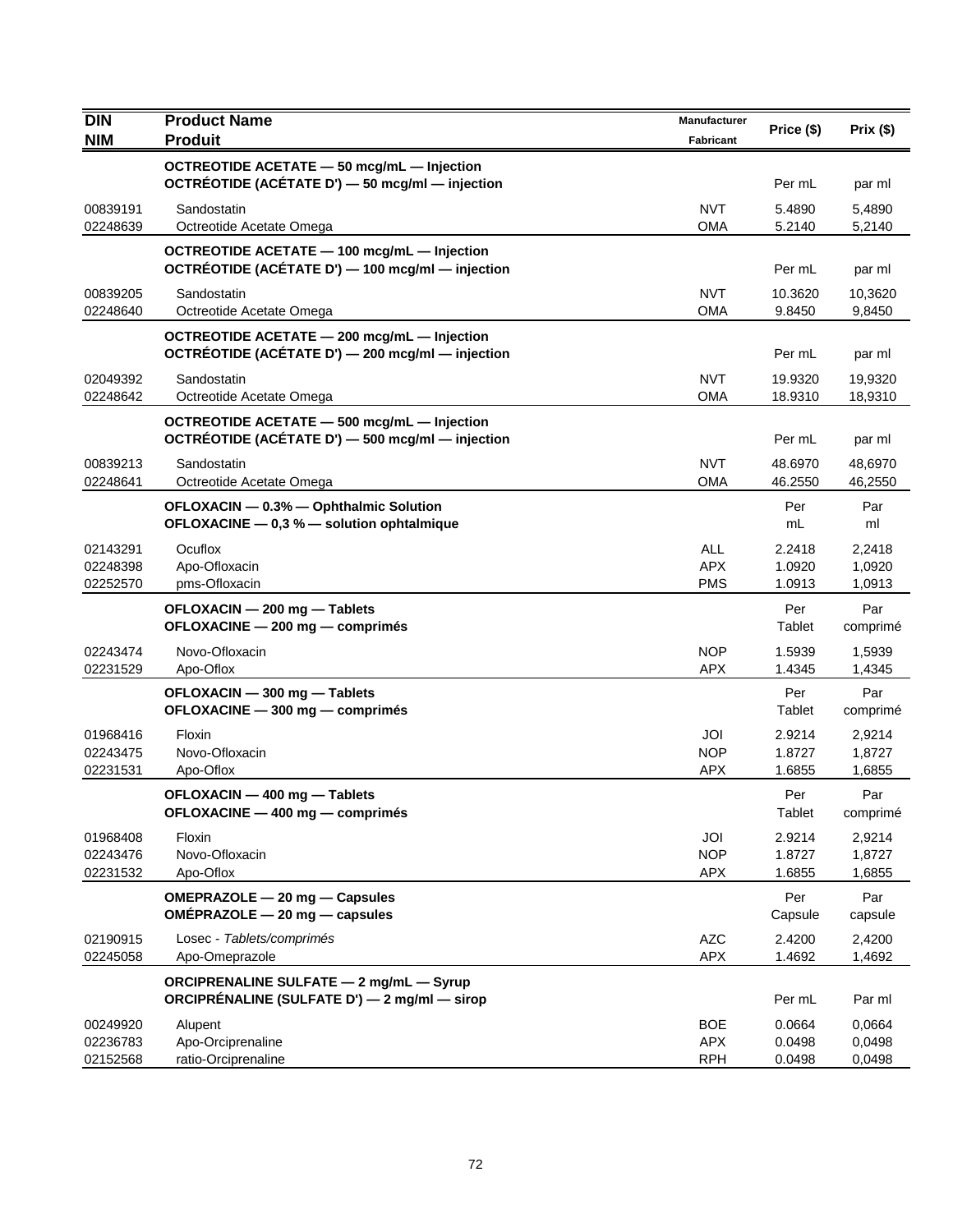| <b>DIN</b> | <b>Product Name</b>                                                                       | <b>Manufacturer</b> | Price (\$) | Prix(\$) |
|------------|-------------------------------------------------------------------------------------------|---------------------|------------|----------|
| <b>NIM</b> | <b>Produit</b>                                                                            | <b>Fabricant</b>    |            |          |
|            | OXAPROZIN - 600 mg - Tablets                                                              |                     | Per        | Par      |
|            | OXAPROZINE - 600 mg - comprimés                                                           |                     | Tablet     | comprimé |
| 02027860   | Daypro                                                                                    | PFI                 | 0.7150     | 0,7150   |
| 02243799   | Rhoxal-oxaprozin                                                                          | <b>RXP</b>          | 0.5720     | 0,5720   |
| 02243661   | Apo-Oxaprozin                                                                             | <b>APX</b>          | 0.5365     | 0,5365   |
|            | OXYBUTYNIN CHLORIDE - 1 mg/mL - Syrup                                                     |                     |            |          |
|            | OXYBUTYNINE (CHLORURE D') - 1 mg/ml - sirop                                               |                     | Per mL     | Par ml   |
| 01924753   | Ditropan                                                                                  | <b>JAN</b>          | 0.1016     | 0,1016   |
| 02223376   | pms-Oxybutynin Chloride                                                                   | <b>PMS</b>          | 0.0685     | 0,0685   |
| 02231089   | Apo-Oxybutynin                                                                            | <b>APX</b>          | 0.0684     | 0,0684   |
|            | OXYBUTYNIN CHLORIDE - 5 mg - Tablets                                                      |                     | Per        | Par      |
|            | OXYBUTYNINE (CHLORURE D') - 5 mg - comprimés                                              |                     | Tablet     | comprimé |
| 01924761   | Ditropan                                                                                  | <b>JAN</b>          | 0.4739     | 0,4739   |
| 02220067   | Oxybutynin                                                                                | <b>ABT</b>          | 0.2915     | 0,2915   |
| 02163543   | Apo-Oxybutynin                                                                            | <b>APX</b>          | 0.2735     | 0,2735   |
| 02158590   | Nu-Oxybutynin                                                                             | <b>NXP</b>          | 0.2735     | 0,2735   |
| 02230800   | Gen-Oxybutynin                                                                            | <b>GPM</b>          | 0.2734     | 0,2734   |
| 02230394   | Novo-Oxybutynin                                                                           | <b>NOP</b>          | 0.2734     | 0,2734   |
| 02220059   | Oxybutyn                                                                                  | <b>ICN</b>          | 0.2734     | 0,2734   |
| 02240550   | pms-Oxybutynin                                                                            | <b>PMS</b>          | 0.2734     | 0,2734   |
|            | OXYCODONE HCI - 20 mg - Tablets                                                           |                     | Per        | Par      |
|            | OXYCODONE (CHLORHYDRATE D') - 20 mg - comprimés                                           |                     | Tablet     | comprimé |
| 02240132   | Oxy-IR                                                                                    | <b>PFR</b>          | 0.6996     | 0,6996   |
| 02262983   | Supeudol                                                                                  | SDZ                 | 0.6083     | 0,6083   |
|            | OXYCODONE HCI/ACETAMINOPHEN - 5 mg/325 mg - Tablets                                       |                     |            |          |
|            | OXYCODONE (CHLORHYDRATE D')/ACÉTAMINOPHÈNE — 5 mg/325 mg —                                |                     | Per        | Par      |
|            | comprimés                                                                                 |                     | Tablet     | comprimé |
| 01916475   | Percocet                                                                                  | SQU                 | 0.7679     | 0,7679   |
| 00608165   | ratio-Oxycocet                                                                            | <b>RPH</b>          | 0.2850     | 0,2850   |
| 01916548   | Endocet                                                                                   | <b>END</b>          | 0.1373     | 0,1373   |
|            | OXYCODONE HCI/ASA - 5 mg/325 mg - Tablets                                                 |                     | Per        | Par      |
|            | OXYCODONE (CHLORHYDRATE D')/AAS - 5 mg/325 mg - comprimés                                 |                     | Tablet     | comprimé |
| 01916572   | Percodan                                                                                  | SQU                 | 0.9253     | 0,9253   |
| 00608157   | ratio-Oxycodan                                                                            | <b>RPH</b>          | 0.3220     | 0,3220   |
|            |                                                                                           |                     |            |          |
|            | PAMIDRONATE DISODIUM - 3 mg/mL - Injection<br>PAMIDRONATE DISODIQUE - 3 mg/ml - injection |                     | Per mL     | Par ml   |
|            |                                                                                           |                     |            |          |
| 02059762   | Aredia                                                                                    | <b>NVT</b>          | 17.8453    | 17,8453  |
| 02244550   | Pamidronate Disodium/Pamidronate disodique                                                | <b>FLD</b>          | 17.3250    | 17,3250  |
| 02264951   | Rhoxal-pamidronate                                                                        | <b>RXP</b>          | 9.7185     | 9,7185   |
|            | PAMIDRONATE DISODIUM - 9 mg/mL - Injection                                                |                     |            |          |
|            | PAMIDRONATE DISODIQUE - 9 mg/ml - injection                                               |                     | Per mL     | Par ml   |
| 02059789   | Aredia                                                                                    | <b>NVT</b>          | 53.5348    | 53,5348  |
| 02244552   | Pamidronate Disodium/Pamidronate disodique                                                | <b>FLD</b>          | 49.2800    | 49,2800  |
| 02264986   | Rhoxal-pamidronate                                                                        | <b>RXP</b>          | 29.1555    | 29,1555  |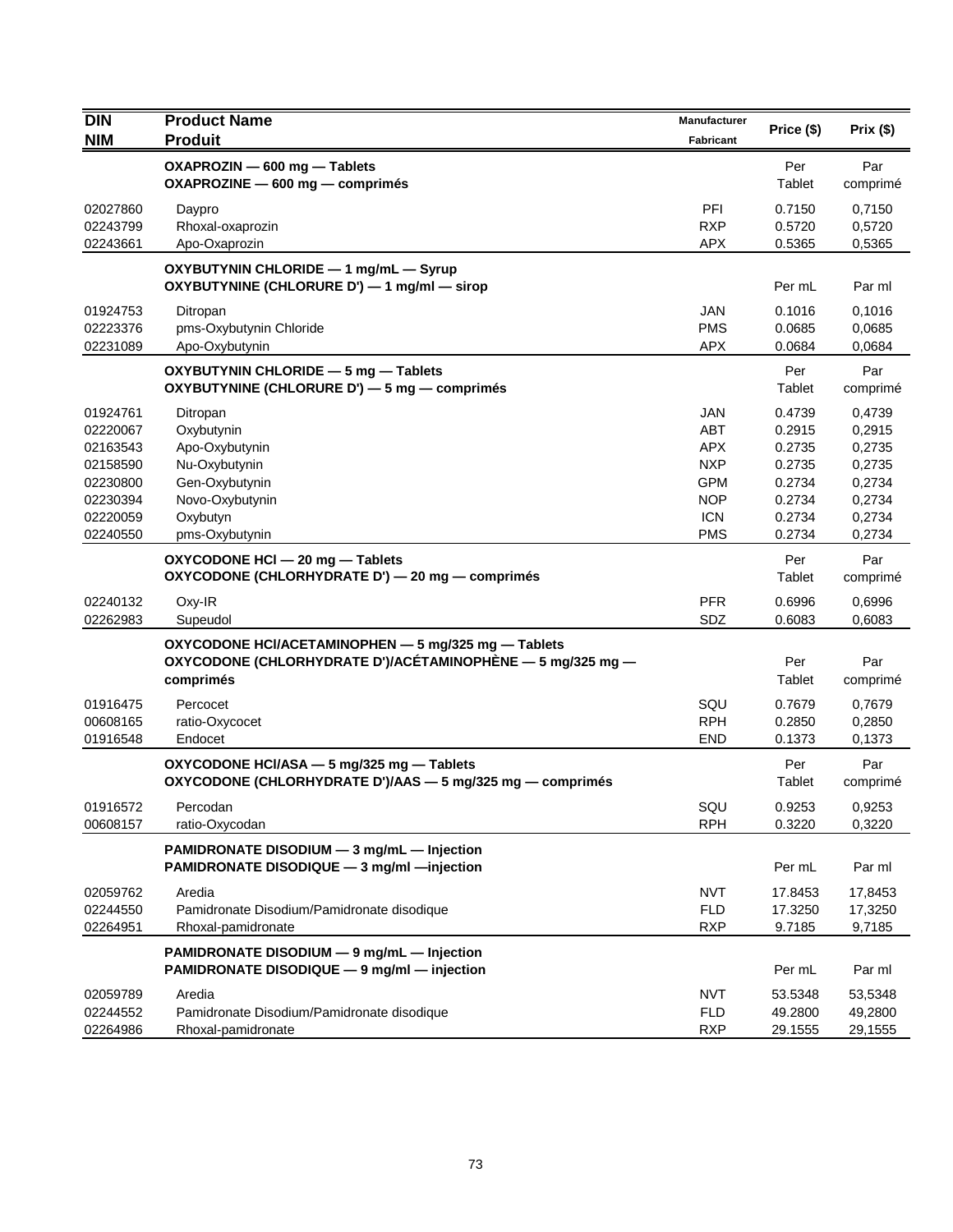| <b>DIN</b>           | <b>Product Name</b>                                                                                                                      | Manufacturer             | Price (\$)       | Prix(\$)         |
|----------------------|------------------------------------------------------------------------------------------------------------------------------------------|--------------------------|------------------|------------------|
| <b>NIM</b>           | <b>Produit</b>                                                                                                                           | Fabricant                |                  |                  |
|                      | PAROXETINE HCI - 10 mg - Tablets<br>PAROXETINE (CHLORHYDRATE DE) — 10 mg — comprimés                                                     |                          | Per<br>Tablet    | Par<br>comprimé  |
| 02027887             | Paxil                                                                                                                                    | <b>GSK</b>               | 1.5810           | 1,5810           |
| 02240907             | Apo-Paroxetine                                                                                                                           | <b>APX</b>               | 1.1475           | 1,1475           |
| 02262746             | Co Paroxetine                                                                                                                            | COB                      | 1.1473           | 1,1473           |
| 02248556             | Novo-Paroxetine                                                                                                                          | <b>NOP</b>               | 1.1473           | 1,1473           |
| 02247750             | pms-Paroxetine                                                                                                                           | <b>PMS</b>               | 1.1473           | 1,1473           |
| 02247810             | ratio-Paroxetine                                                                                                                         | <b>RPH</b>               | 1.1473           | 1,1473           |
| 02248012             | Gen-Paroxetine                                                                                                                           | <b>GPM</b>               | 1.1440           | 1,1440           |
|                      | PAROXETINE HCl - 20 mg - Tablets<br>PAROXÉTINE (CHLORHYDRATE DE) - 20 mg - comprimés                                                     |                          | Per<br>Tablet    | Par<br>comprimé  |
| 01940481             | Paxil                                                                                                                                    | <b>GSK</b>               | 1.6872           | 1,6872           |
| 02247751             | pms-Paroxetine                                                                                                                           | <b>PMS</b>               | 1.2243           | 1,2243           |
| 02248013             | Gen-Paroxetine                                                                                                                           | <b>GPM</b>               | 1.2210           | 1,2210           |
| 02240908             | Apo-Paroxetine                                                                                                                           | <b>APX</b>               | 1.1019           | 1,1019           |
| 02262754             | Co Paroxetine                                                                                                                            | <b>COB</b>               | 1.1019           | 1,1019           |
| 02248557             | Novo-Paroxetine                                                                                                                          | <b>NOP</b>               | 1.1019           | 1,1019           |
| 02247811             | ratio-Paroxetine                                                                                                                         | <b>RPH</b>               | 1.1019           | 1,1019           |
| 02254751             | Rhoxal-paroxetine                                                                                                                        | <b>RXP</b>               | 1.1019           | 1,1019           |
|                      | PAROXETINE HCI - 30 mg - Tablets<br>PAROXÉTINE (CHLORHYDRATE DE) - 30 mg - comprimés                                                     |                          | Per<br>Tablet    | Par<br>comprimé  |
| 01940473             | Paxil                                                                                                                                    | <b>GSK</b>               | 1.7927           | 1,7927           |
| 02247752             | pms-Paroxetine                                                                                                                           | <b>PMS</b>               | 1.3013           | 1,3013           |
| 02248014             | Gen-Paroxetine                                                                                                                           | <b>GPM</b>               | 1.2980           | 1,2980           |
| 02240909             | Apo-Paroxetine                                                                                                                           | <b>APX</b>               | 1.1712           | 1,1712           |
| 02262762             | Co Paroxetine                                                                                                                            | <b>COB</b>               | 1.1712           | 1,1712           |
| 02248558             | Novo-Paroxetine                                                                                                                          | <b>NOP</b>               | 1.1712           | 1,1712           |
| 02247812             | ratio-Paroxetine                                                                                                                         | <b>RPH</b>               | 1.1712           | 1,1712           |
| 02254778             | Rhoxal-paroxetine                                                                                                                        | <b>RXP</b>               | 1.1712           | 1,1712           |
|                      | PENICILLIN V (Potassium) - 125 mg/5 mL - Oral Liquid<br>PÉNICILLINE V (potassium) - 125 mg/5 ml - liquide oral                           |                          | Per mL           | Par ml           |
|                      |                                                                                                                                          |                          |                  |                  |
| 00642223<br>00018635 | Apo-Pen VK<br>Nadopen V 200                                                                                                              | <b>APX</b><br><b>NDA</b> | 0.0491<br>0.0270 | 0,0491<br>0,0270 |
|                      |                                                                                                                                          |                          |                  |                  |
|                      | PENICILLIN V (Potassium) - 500,000 IU (300 mg)/5 mL - Oral Liquid<br>PÉNICILLINE V (potassium) - 500 000 UI (300 mg)/5 ml - liquide oral |                          | Per mL           | Par ml           |
| 00391603<br>00642231 | Novo-Pen-VK<br>Apo-Pen VK                                                                                                                | <b>NOP</b><br>APX        | 0.0377<br>0.0358 | 0,0377<br>0,0358 |
|                      | PENICILLIN V (Potassium) - 500,000 IU (300 mg) - Tablets<br>PÉNICILLINE V (potassique) - 500 000 UI (300 mg) - comprimés                 |                          | Per<br>Tablet    | Par<br>comprimé  |
| 00018740             | Nadopen V                                                                                                                                | <b>NDA</b>               | 0.0473           | 0,0473           |
| 00642215             | Apo-Pen VK                                                                                                                               | <b>APX</b>               | 0.0413           | 0,0413           |
| 00021202             | Novo-Pen-VK 500                                                                                                                          | <b>NOP</b>               | 0.0413           | 0,0413           |
| 00717568             | Nu-Pen-VK                                                                                                                                | <b>NXP</b>               | 0.0413           | 0,0413           |
|                      | PENTOXIFYLLINE - 400 mg - Sustained Release Tablets<br>PENTOXIFYLLINE - 400 mg - comprimés à libération progressive                      |                          | Per<br>Tablet    | Par<br>comprimé  |
| 02221977             | Trental                                                                                                                                  | AVE                      | 0.7055           | 0,7055           |
| 01968432             | ratio-Pentoxifylline                                                                                                                     | <b>RPH</b>               | 0.5025           | 0,5025           |
| 02230090             | Apo-Pentoxifylline SR                                                                                                                    | <b>APX</b>               | 0.4220           | 0,4220           |
| 02230401             | Nu-Pentoxifylline SR                                                                                                                     | <b>NXP</b>               | 0.4220           | 0,4220           |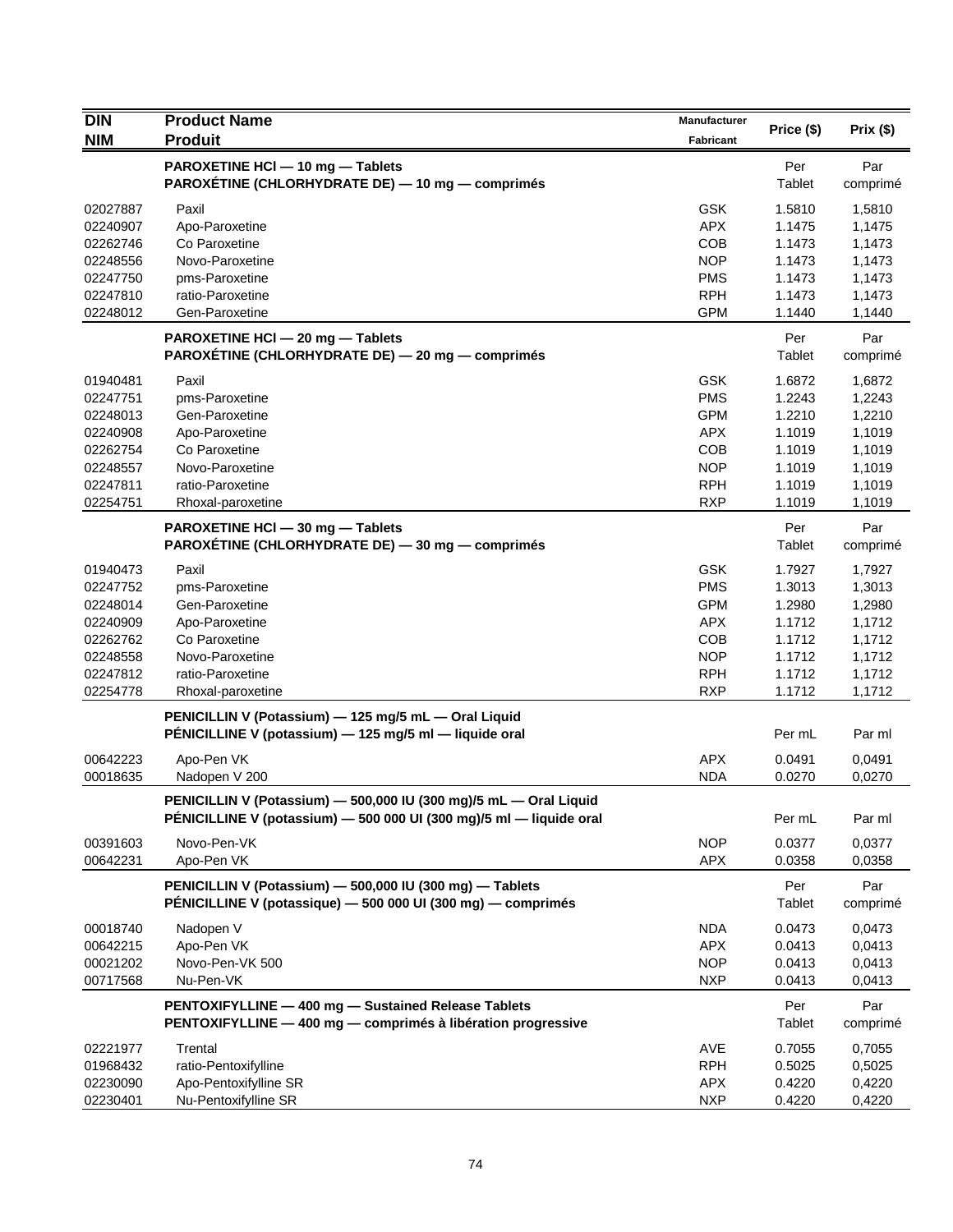| <b>DIN</b>           | <b>Product Name</b>                                                       | Manufacturer             | Price (\$)       | Prix(\$)         |
|----------------------|---------------------------------------------------------------------------|--------------------------|------------------|------------------|
| <b>NIM</b>           | <b>Produit</b>                                                            | <b>Fabricant</b>         |                  |                  |
|                      | PERPHENAZINE - 3.2 mg/mL - Concentrated Liquid                            |                          |                  |                  |
|                      | PERPHÉNAZINE - 3,2 mg/ml - liquide concentré                              |                          | Per mL           | Par ml           |
| 00028169             | Trilafon Concentrate/Trilafon concentré                                   | <b>SCH</b>               | 0.2422           | 0,2422           |
| 00751898             | pms-Perphenazine Concentrate/pms-Perphénazine concentré                   | <b>PMS</b>               | 0.1751           | 0,1751           |
|                      | PERPHENAZINE - 2 mg - Tablets                                             |                          | Per              | Par              |
|                      | <b>PERPHÉNAZINE — 2 mg — comprimés</b>                                    |                          | Tablet           | comprimé         |
| 00335134             | Apo-Perphenazine                                                          | <b>APX</b>               | 0.0673           | 0,0673           |
| 00028290             | Trilafon                                                                  | <b>SCH</b>               | 0.0635           | 0,0635           |
|                      | PERPHENAZINE - 4 mg - Tablets                                             |                          | Per              | Par              |
|                      | PERPHÉNAZINE - 4 mg - comprimés                                           |                          | Tablet           | comprimé         |
| 00335126             | Apo-Perphenazine                                                          | <b>APX</b>               | 0.0815           | 0,0815           |
| 00028304             | Trilafon                                                                  | <b>SCH</b>               | 0.0795           | 0,0795           |
|                      | PHENAZOPYRIDINE HCI - 100 mg - Tablets                                    |                          | Per              | Par              |
|                      | PHÉNAZOPYRIDINE (CHLORHYDRATE DE) — 100 mg — comprimés                    |                          | Tablet           | comprimé         |
| 00271489             | Phenazo                                                                   | <b>ICN</b>               | 0.1298           |                  |
| 00476714             | Pyridium                                                                  | PFI                      | 0.1298           | 0,1298<br>0,1298 |
|                      |                                                                           |                          |                  |                  |
|                      | PHENYTOIN - 25 mg/mL - Oral Liquid<br>PHENYTOIN - 25 mg/mL - liquide oral |                          | Per mL           | Par ml           |
|                      |                                                                           |                          |                  |                  |
| 00023450<br>02250896 | <b>Dilantin</b><br>Taro-Phenytoin                                         | <b>PDA</b><br><b>TAR</b> | 0.0531<br>0.0343 | 0.0531<br>0,0343 |
|                      |                                                                           |                          |                  |                  |
|                      | $PIMOZIDE - 2 mg - Tables$                                                |                          | Per              | Par              |
|                      | $PIMOZIDE - 2 mg - comprimés$                                             |                          | Tablet           | comprimé         |
| 02245432             | Apo-Pimozide                                                              | <b>APX</b>               | 0.2507           | 0,2507           |
| 00313815             | Orap                                                                      | <b>PML</b>               | 0.2507           | 0,2507           |
|                      | $PIMOZIDE - 4 mg - Tables$                                                |                          | Per              | Par              |
|                      | PIMOZIDE - 4 mg - comprimés                                               |                          | Tablet           | comprimé         |
| 02245433             | Apo-Pimozide                                                              | <b>APX</b>               | 0.4550           | 0,4550           |
| 00313823             | Orap                                                                      | <b>PML</b>               | 0.4550           | 0,4550           |
|                      | $PINDOLOL - 5 mg - Tables$                                                |                          | Per              | Par              |
|                      | $PINDOLOL - 5 mg - comprimés$                                             |                          | Tablet           | comprimé         |
| 00417270             | Visken                                                                    | <b>NVT</b>               | 0.4925           | 0,4925           |
| 00755877             | Apo-Pindol                                                                | <b>APX</b>               | 0.3060           | 0,3060           |
| 02231650             | Dom-Pindolol<br>Gen-Pindolol                                              | <b>DOM</b>               | 0.2512           | 0,2512           |
| 02057808<br>02231536 | pms-Pindolol                                                              | <b>GPM</b><br><b>PMS</b> | 0.2512<br>0.2512 | 0,2512           |
| 00869007             | Novo-Pindol                                                               | <b>NOP</b>               | 0.2511           | 0,2512<br>0,2511 |
| 00886149             | Nu-Pindol                                                                 | <b>NXP</b>               | 0.2511           | 0,2511           |
|                      | PINDOLOL - 10 mg - Tablets                                                |                          | Per              | Par              |
|                      | PINDOLOL - 10 mg - comprimés                                              |                          | Tablet           | comprimé         |
|                      |                                                                           |                          |                  |                  |
| 00443174<br>00755885 | Visken<br>Apo-Pindol                                                      | <b>NVT</b><br><b>APX</b> | 0.8411<br>0.5285 | 0,8411<br>0,5285 |
| 02238046             | Dom-Pindolol                                                              | <b>DOM</b>               | 0.4362           | 0,4362           |
| 02057816             | Gen-Pindolol                                                              | <b>GPM</b>               | 0.4362           | 0,4362           |
| 00869015             | Novo-Pindol                                                               | <b>NOP</b>               | 0.4362           | 0,4362           |
| 00886009             | Nu-Pindol                                                                 | <b>NXP</b>               | 0.4362           | 0,4362           |
| 02231537             | pms-Pindolol                                                              | <b>PMS</b>               | 0.4362           | 0,4362           |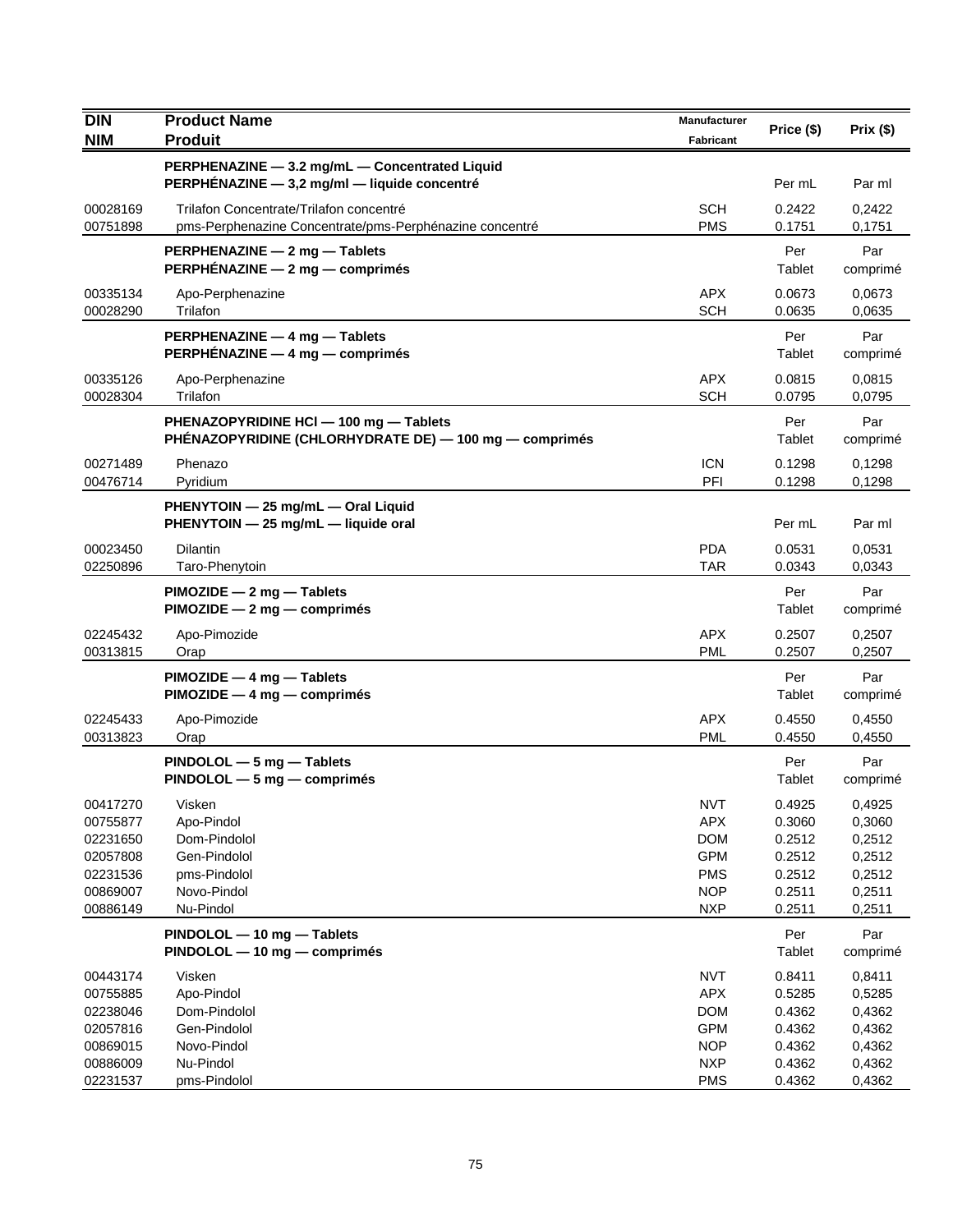| <b>DIN</b>                       | <b>Product Name</b>                                                                                                                                | Manufacturer                           |                            |                                 |  |
|----------------------------------|----------------------------------------------------------------------------------------------------------------------------------------------------|----------------------------------------|----------------------------|---------------------------------|--|
| <b>NIM</b>                       | <b>Produit</b>                                                                                                                                     |                                        | Price (\$)                 | Prix(\$)                        |  |
|                                  | PINDOLOL - 15 mg - Tablets<br>PINDOLOL - 15 mg - comprimés                                                                                         |                                        | Per<br>Tablet              | Par<br>comprimé                 |  |
| 00417289<br>00755893<br>02057824 | Visken<br>Apo-Pindol<br>Gen-Pindolol                                                                                                               | <b>NVT</b><br><b>APX</b><br><b>GPM</b> | 1.2201<br>0.7385<br>0.6408 | 1,2201<br>0,7385<br>0,6408      |  |
| 00869023                         | Novo-Pindol                                                                                                                                        | <b>NOP</b>                             | 0.6408                     | 0,6408                          |  |
| 00886130<br>02231539             | Nu-Pindol<br>pms-Pindolol                                                                                                                          | <b>NXP</b><br><b>PMS</b>               | 0.6408<br>0.6408           | 0,6408<br>0,6408                |  |
|                                  | PIROXICAM - 10 mg - Capsules<br>PIROXICAM - 10 mg - capsules                                                                                       |                                        | Per<br>Capsule             | Par<br>capsule                  |  |
| 00642886<br>02171813             | Apo-Piroxicam<br>Gen-Piroxicam                                                                                                                     | <b>APX</b><br><b>GPM</b>               | 0.5594<br>0.4562           | 0,5594<br>0,4562                |  |
| 00695718                         | Novo-Pirocam                                                                                                                                       | <b>NOP</b>                             | 0.4562                     | 0,4562                          |  |
| 00865761                         | Nu-Pirox                                                                                                                                           | <b>NXP</b>                             | 0.4562                     | 0,4562                          |  |
| 00836249                         | pms-Piroxicam                                                                                                                                      | <b>PMS</b>                             | 0.4562                     | 0,4562                          |  |
|                                  | PIROXICAM - 20 mg - Capsules<br>$PIROXICAM - 20 mg - capsules$                                                                                     |                                        | Per<br>Capsule             | Par<br>capsule                  |  |
| 00642894                         | Apo-Piroxicam                                                                                                                                      | <b>APX</b>                             | 0.9396                     | 0,9396                          |  |
| 00695696                         | Novo-Pirocam                                                                                                                                       | <b>NOP</b>                             | 0.7875                     | 0,7875                          |  |
| 02239536                         | Dom-Piroxicam                                                                                                                                      | <b>DOM</b>                             | 0.7874                     | 0,7874                          |  |
| 02171821                         | Gen-Piroxicam                                                                                                                                      | <b>GPM</b>                             | 0.7874                     | 0,7874                          |  |
| 00836230                         | pms-Piroxicam                                                                                                                                      | <b>PMS</b>                             | 0.7874                     | 0,7874                          |  |
| 00865788                         | Nu-Pirox                                                                                                                                           | <b>NXP</b>                             | 0.7870                     | 0,7870                          |  |
|                                  | PIROXICAM - 20 mg - Suppositories<br>PIROXICAM - 20 mg - suppositoires                                                                             |                                        | Per                        | Par<br>Suppository suppositoire |  |
| 00632716<br>02154463             | Feldene<br>pms-Piroxicam                                                                                                                           | PFI<br><b>PMS</b>                      | 1.9679<br>1.8106           | 1,9679<br>1,8106                |  |
|                                  | POLYMYXIN/NEOMYCIN/HYDROCORTISONE - 10,000 U/3.5 mg/10 mg per<br>mL - Otic Solution<br>POLYMYXINE/NÉOMYCINE/HYDROCORTISONE - 10 000 U/3,5 mg/10 mg |                                        |                            |                                 |  |
|                                  | par ml - solution otique                                                                                                                           |                                        | Per mL                     | Par ml                          |  |
| 01912828<br>02230386             | Cortisporin<br>Sandoz Cortimyxin                                                                                                                   | <b>GSK</b><br>SDZ                      | 1.1970<br>1.0142           | 1,1970<br>1,0142                |  |
|                                  | POTASSIUM CHLORIDE - 1.33 mEq/mL - Oral Liquid<br>POTASSIUM (CHLORURE DE) - 1,33 mEq/ml - liquide oral                                             |                                        | Per mL                     | Par ml                          |  |
| 02063859<br>01918303             | Kaochlor-10<br>$K-10$                                                                                                                              | PNU<br><b>GSK</b>                      | 0.0261<br>0.0144           | 0,0261<br>0,0144                |  |
| 02238604                         | pms-Potassium Chloride                                                                                                                             | <b>PMS</b>                             | 0.0141                     | 0,0141                          |  |
|                                  | PRAMOXINE HCI/HYDROCORTISONE ACETATE/ZINC SULFATE -                                                                                                |                                        |                            |                                 |  |
|                                  | 10 mg/5 mg/5 mg per g — Ointment<br>PRAMOXINE HCI/HYDROCORTISONE (ACETATE D')/ZINC (SULFATE DE) -                                                  |                                        | Per                        | Par                             |  |
|                                  | 10 mg/5 mg/5 mg per g — pommade                                                                                                                    |                                        | Gram                       | gramme                          |  |
| 00505781                         | Anugesic HC                                                                                                                                        | PFI                                    | 1.1440                     | 1,1440                          |  |
| 02234466                         | Proctodan-HC                                                                                                                                       | <b>ODN</b>                             | 0.8834                     | 0,8834                          |  |
| 02247692                         | Sandoz Anuzinc HC Plus                                                                                                                             | SDZ                                    | 0.8830                     | 0,8830                          |  |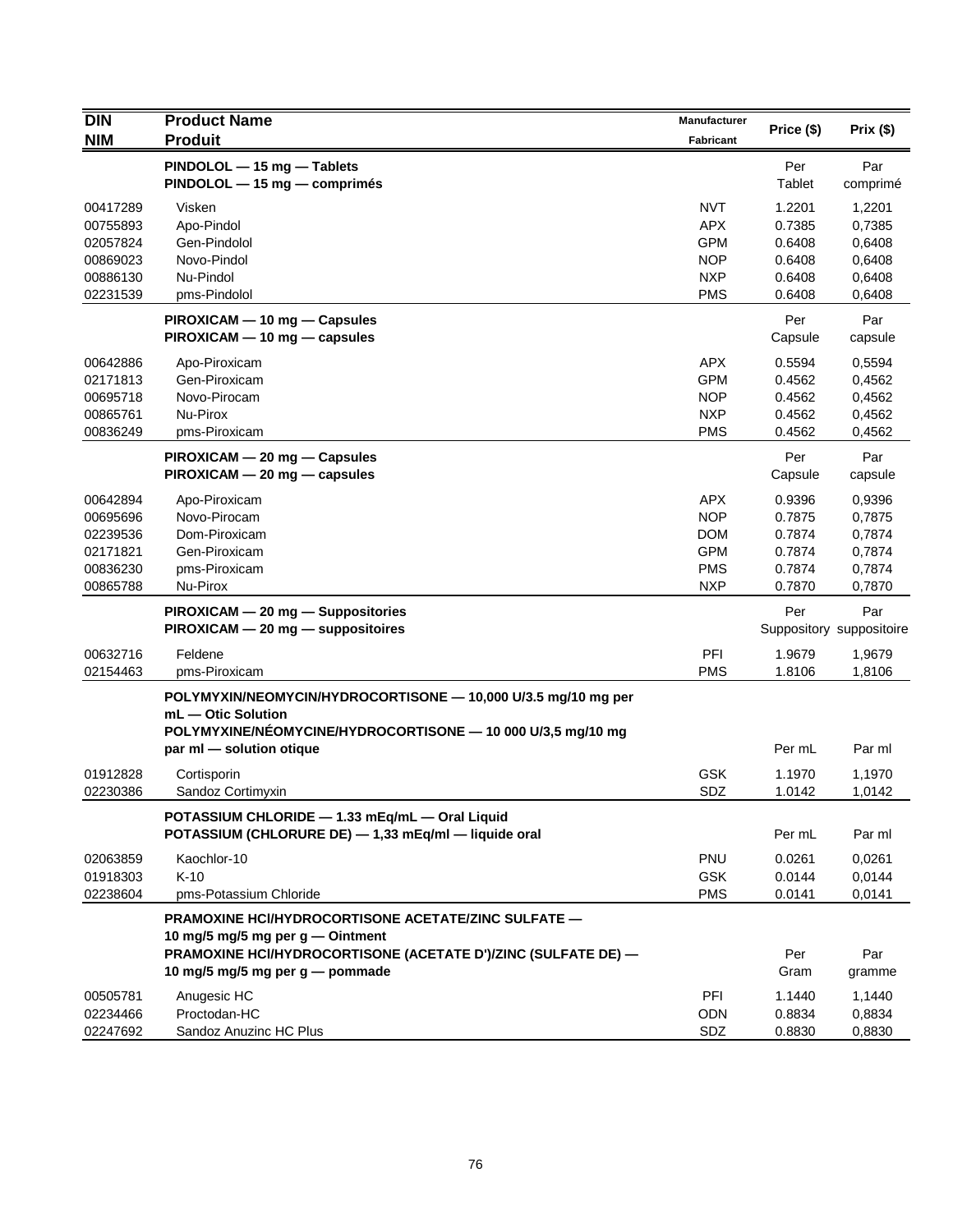| <b>DIN</b><br><b>NIM</b>                                                                                 | <b>Product Name</b><br><b>Produit</b>                                                                                                                                                                                                         | Manufacturer<br><b>Fabricant</b>                                                                                    | Price (\$)                                                                             | Prix (\$)                                                                              |
|----------------------------------------------------------------------------------------------------------|-----------------------------------------------------------------------------------------------------------------------------------------------------------------------------------------------------------------------------------------------|---------------------------------------------------------------------------------------------------------------------|----------------------------------------------------------------------------------------|----------------------------------------------------------------------------------------|
|                                                                                                          | <b>PRAMOXINE HCI/ZINC SULFATE MONOHYDRATE/</b><br>HYDROCORTISONE ACETATE - 20 mg/10 mg/10 mg - Suppositories<br>PRAMOXINE (CHLORHYDRATE DE)/ZINC (SULFATE MONOHYDRATÉ DE)/<br>HYDROCORTISONE (ACÉTATE D') - 20 mg/10 mg/10 mg - suppositoires |                                                                                                                     | Per                                                                                    | Par<br>Suppository suppositoire                                                        |
| 00476242<br>02240851<br>02242797                                                                         | Anugesic HC<br>Proctodan-HC<br>Sab-Anuzinc HC Plus                                                                                                                                                                                            | <b>PDA</b><br><b>ODN</b><br><b>SIL</b>                                                                              | 1.4300<br>1.1042<br>1.1037                                                             | 1,4300<br>1,1042<br>1,1037                                                             |
|                                                                                                          | PRAVASTATIN SODIUM - 10 mg - Tablets<br><b>PRAVASTATINE SODIQUE - 10 mg - comprimés</b>                                                                                                                                                       |                                                                                                                     | Per<br><b>Tablet</b>                                                                   | Par<br>comprimé                                                                        |
| 00893749<br>02243506<br>02257092<br>02237373<br>02247008<br>02247655<br>02247856<br>02244350<br>02246930 | Pravachol<br>Apo-Pravastatin<br>Gen-Pravastatin<br>Lin-Pravastatin<br>Novo-Pravastatin<br>pms-Pravastatin<br>Rhoxal-pravastatin<br>Nu-Pravastatin<br>ratio-Pravastatin                                                                        | SQU<br><b>APX</b><br><b>GPM</b><br><b>LIN</b><br><b>NOP</b><br><b>PMS</b><br><b>RXP</b><br><b>NXP</b><br><b>RPH</b> | 1.6647<br>1.0483<br>1.0483<br>1.0483<br>1.0483<br>1.0483<br>1.0483<br>0.9534<br>0.9533 | 1,6647<br>1,0483<br>1,0483<br>1,0483<br>1,0483<br>1,0483<br>1,0483<br>0,9534<br>0,9533 |
|                                                                                                          | PRAVASTATIN SODIUM - 20 mg - Tablets<br>PRAVASTATINE SODIQUE - 20 mg - comprimés                                                                                                                                                              |                                                                                                                     | Per<br>Tablet                                                                          | Par<br>comprimé                                                                        |
| 00893757<br>02257106<br>02237374<br>02243507<br>02247009<br>02247656<br>02247857<br>02244351<br>02246931 | Pravachol<br>Gen-Pravastatin<br>Lin-Pravastatin<br>Apo-Pravastatin<br>Novo-Pravastatin<br>pms-Pravastatin<br>Rhoxal-pravastatin<br>Nu-Pravastatin<br>ratio-Pravastatin                                                                        | SQU<br><b>GPM</b><br>LIN<br><b>APX</b><br><b>NOP</b><br><b>PMS</b><br><b>RXP</b><br><b>NXP</b><br><b>RPH</b>        | 1.9635<br>1.2368<br>1.2368<br>1.2367<br>1.2367<br>1.2367<br>1.2367<br>1.1246<br>1.1245 | 1,9635<br>1,2368<br>1,2368<br>1,2367<br>1,2367<br>1,2367<br>1,2367<br>1,1246<br>1,1245 |
|                                                                                                          | PRAVASTATIN SODIUM - 40 mg - Tablets<br>PRAVASTATINE SODIQUE - 40 mg - comprimés                                                                                                                                                              |                                                                                                                     | Per<br>Tablet                                                                          | Par<br>comprimé                                                                        |
| 02222051<br>02257114<br>02237375<br>02243508<br>02247010<br>02247657<br>02247858<br>02244352<br>02246932 | Pravachol<br>Gen-Pravastatin<br>Lin-Pravastatin<br>Apo-Pravastatin<br>Novo-Pravastatin<br>pms-Pravastatin<br>Rhoxal-pravastatin<br>Nu-Pravastatin<br>ratio-Pravastatin                                                                        | SQU<br><b>GPM</b><br>LIN<br>APX<br><b>NOP</b><br><b>PMS</b><br><b>RXP</b><br><b>NXP</b><br><b>RPH</b>               | 2.3650<br>1.4898<br>1.4898<br>1.4897<br>1.4897<br>1.4897<br>1.4897<br>1.3545<br>1.3544 | 2,3650<br>1,4898<br>1,4898<br>1,4897<br>1,4897<br>1,4897<br>1,4897<br>1,3545<br>1,3544 |
|                                                                                                          | PRAZOSIN - 1 mg - Tablets<br>PRAZOSINE - 1 mg - comprimés                                                                                                                                                                                     |                                                                                                                     | Per<br>Tablet                                                                          | Par<br>comprimé                                                                        |
| 00560952<br>00882801<br>01913794<br>01934198                                                             | <b>Minipress</b><br>Apo-Prazo<br>Nu-Prazo<br>Novo-Prazin                                                                                                                                                                                      | PFI<br>APX<br><b>NXP</b><br><b>NOP</b>                                                                              | 0.3252<br>0.2661<br>0.2055<br>0.1706                                                   | 0,3252<br>0,2661<br>0,2055<br>0,1706                                                   |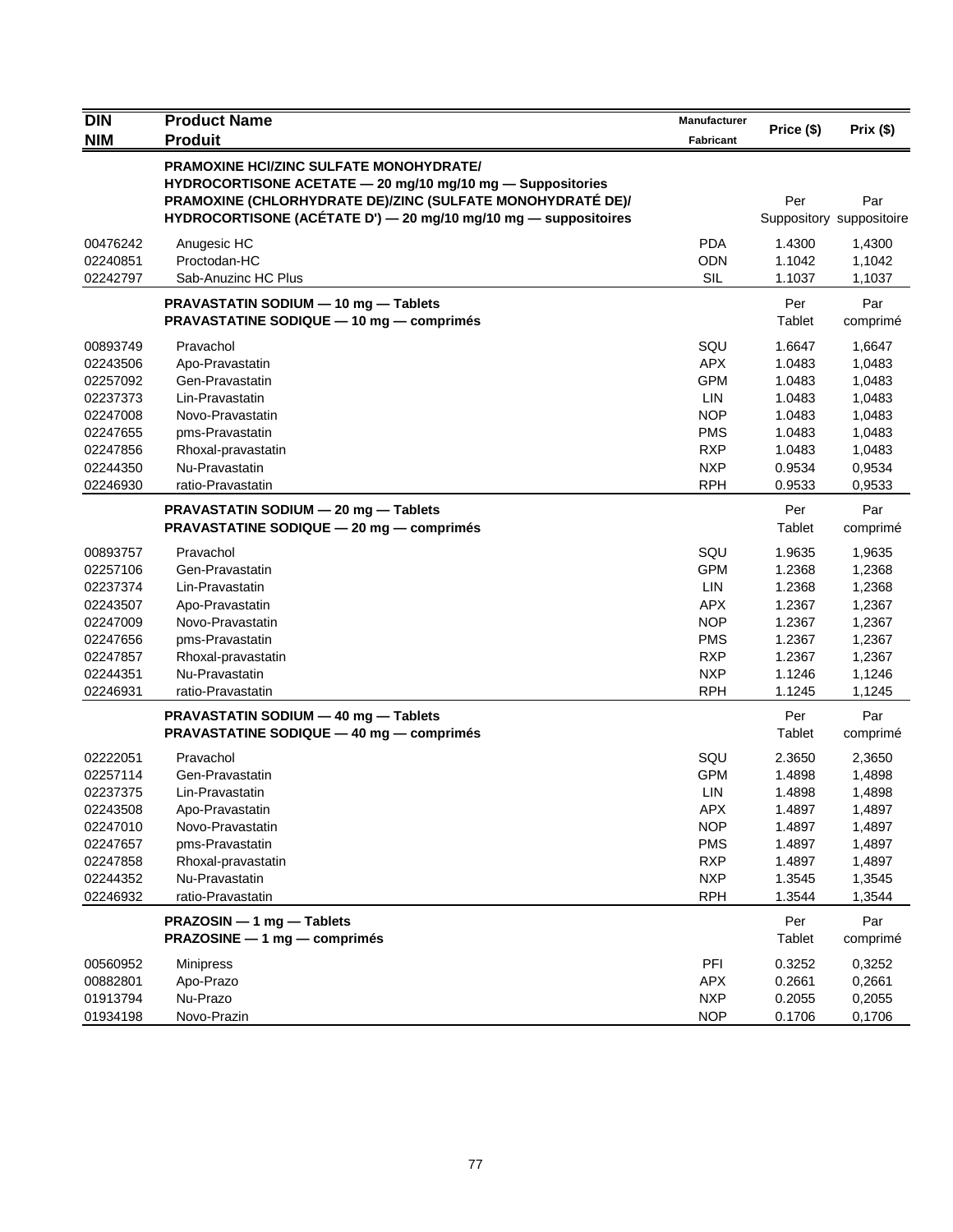| DIN                                          | <b>Product Name</b>                                                                                           | <b>Manufacturer</b>                                  | Price (\$)                           | Prix(\$)                             |
|----------------------------------------------|---------------------------------------------------------------------------------------------------------------|------------------------------------------------------|--------------------------------------|--------------------------------------|
| <b>NIM</b>                                   | <b>Produit</b>                                                                                                | <b>Fabricant</b>                                     |                                      |                                      |
|                                              | PRAZOSIN - 2 mg - Tablets<br>PRAZOSINE - 2 mg - comprimés                                                     |                                                      | Per<br>Tablet                        | Par<br>comprimé                      |
| 00560960<br>00882828<br>01913808<br>01934201 | Minipress<br>Apo-Prazo<br>Nu-Prazo<br>Novo-Prazin                                                             | PFI<br><b>APX</b><br><b>NXP</b><br><b>NOP</b>        | 0.4415<br>0.3070<br>0.2791<br>0.2306 | 0,4415<br>0,3070<br>0,2791<br>0,2306 |
|                                              | <b>PRAZOSIN</b> $-$ 5 mg $-$ Tablets<br>PRAZOSINE - 5 mg - comprimés                                          |                                                      | Per<br>Tablet                        | Par<br>comprimé                      |
| 00560979<br>00882836<br>01913816<br>01934228 | Minipress<br>Apo-Prazo<br>Nu-Prazo<br>Novo-Prazin                                                             | <b>PFI</b><br><b>APX</b><br><b>NXP</b><br><b>NOP</b> | 0.6070<br>0.4187<br>0.3806<br>0.3329 | 0,6070<br>0,4187<br>0,3806<br>0,3329 |
|                                              | PREDNISOLONE ACETATE - 1% - Ophthalmic Suspension<br>PREDNISOLONE (ACETATE DE) - 1 % - suspension ophtalmique |                                                      | Per mL                               | Par ml                               |
| 00301175<br>00700401<br>01916203             | Pred-Forte<br>ratio-Prednisolone<br>Sandoz Prednisolone                                                       | <b>ALL</b><br><b>RPH</b><br>SDZ                      | 4.0392<br>2.4400<br>1.2540           | 4,0392<br>2,4400<br>1,2540           |
|                                              | PREDNISONE - 1 mg - Tablets<br><b>PREDNISONE</b> $-$ 1 mg $-$ comprimes                                       |                                                      | Per<br>Tablet                        | Par<br>comprimé                      |
| 00598194<br>00271373                         | Apo-Prednisone<br>Winpred                                                                                     | <b>APX</b><br><b>ICN</b>                             | 0.1275<br>0.1139                     | 0,1275<br>0,1139                     |
|                                              | PREDNISONE - 5 mg - Tablets<br>PREDNISONE - 5 mg - comprimés                                                  |                                                      | Per<br>Tablet                        | Par<br>comprimé                      |
| 00312770<br>00021695                         | Apo-Prednisone<br>Novo-Prednisone                                                                             | <b>APX</b><br><b>NOP</b>                             | 0.0286<br>0.0286                     | 0,0286<br>0,0286                     |
|                                              | PREDNISONE - 50 mg - Tablets<br><b>PREDNISONE <math>-50</math> mg <math>-</math> comprimes</b>                |                                                      | Per<br>Tablet                        | Par<br>comprimé                      |
| 00550957<br>00232378                         | Apo-Prednisone<br>Novo-Prednisone                                                                             | <b>APX</b><br><b>NOP</b>                             | 0.1205<br>0.1205                     | 0,1205<br>0,1205                     |
|                                              | $PRIMIDONE - 125 mg - Tables$<br>PRIMIDONE - 125 mg - comprimés                                               |                                                      | Per<br>Tablet                        | Par<br>comprimé                      |
| 02042363<br>00399310                         | Mysoline<br>Apo-Primidone                                                                                     | <b>DRX</b><br><b>APX</b>                             | 0.0641<br>0.0523                     | 0,0641<br>0.0523                     |
|                                              | PRIMIDONE - 250 mg - Tablets<br>PRIMIDONE - 250 mg - comprimés                                                |                                                      | Per<br>Tablet                        | Par<br>comprimé                      |
| 02042355<br>00396761                         | Mysoline<br>Apo-Primidone                                                                                     | <b>DRX</b><br><b>APX</b>                             | 0.1239<br>0.0825                     | 0,1239<br>0,0825                     |
|                                              | PROCAINAMIDE HCI - 250 mg - Capsules<br>PROCAÏNAMIDE (CHLORHYDRATE DE) — 250 mg — capsules                    |                                                      | Per<br>Capsule                       | Par<br>capsule                       |
| 00713325<br>00029076                         | Apo-Procainamide<br>Pronestyl                                                                                 | <b>APX</b><br>SQU                                    | 0.2485<br>0.1940                     | 0,2485<br>0,1940                     |
|                                              | PROCAINAMIDE HCI - 375 mg - Capsules<br>PROCAÏNAMIDE (CHLORHYDRATE DE) - 375 mg - capsules                    |                                                      | Per<br>Capsule                       | Par<br>capsule                       |
| 00713333<br>00296031                         | Apo-Procainamide<br>Pronestyl                                                                                 | APX<br>SQU                                           | 0.3235<br>0.2532                     | 0,3235<br>0,2532                     |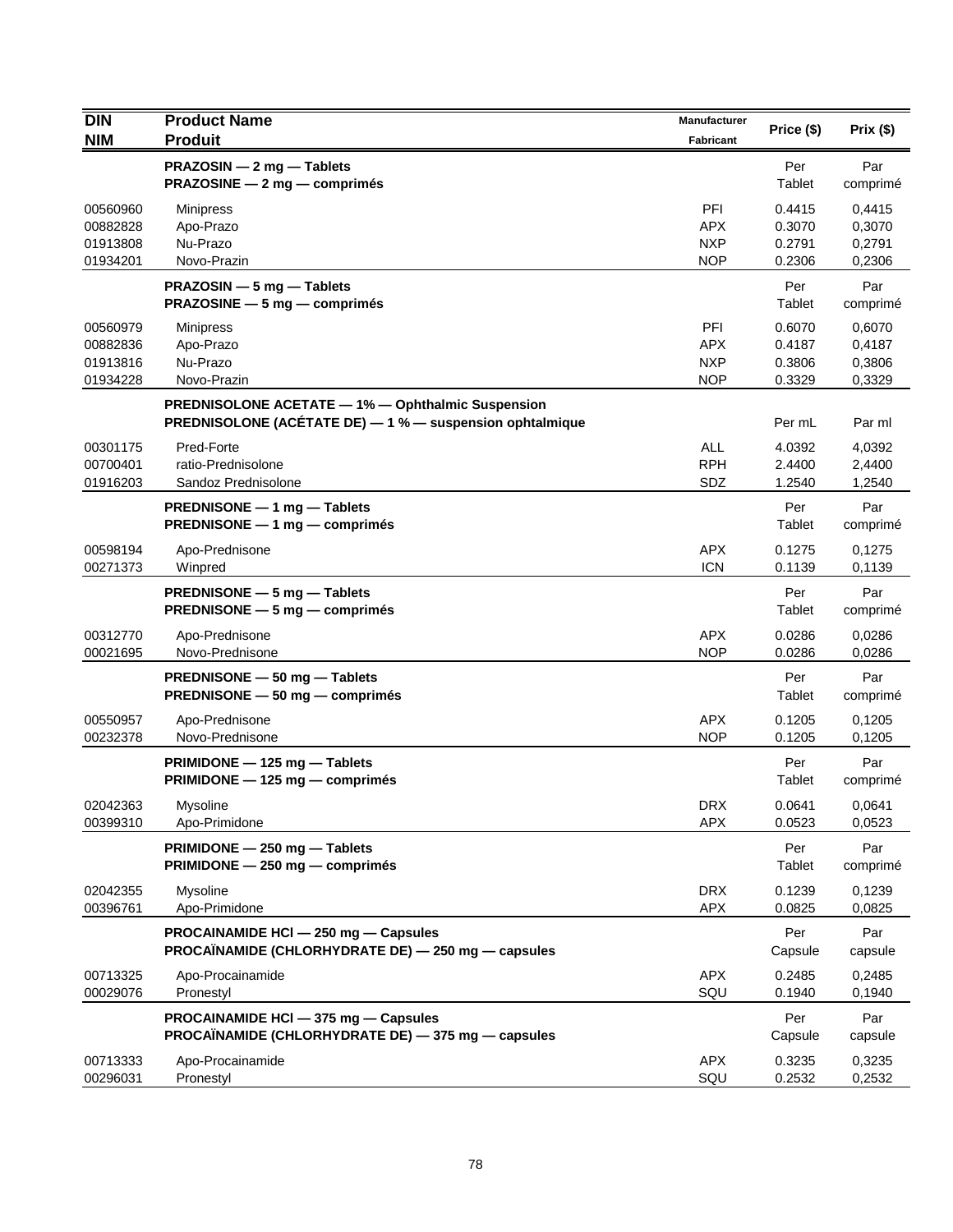| <b>DIN</b>                                               | <b>Product Name</b>                                                                                         | Manufacturer                                                       | Price (\$)                                     | Prix(\$)                                       |
|----------------------------------------------------------|-------------------------------------------------------------------------------------------------------------|--------------------------------------------------------------------|------------------------------------------------|------------------------------------------------|
| <b>NIM</b>                                               | <b>Produit</b>                                                                                              | Fabricant                                                          |                                                |                                                |
|                                                          | PROCAINAMIDE HCI - 500 mg - Capsules<br>PROCAÏNAMIDE (CHLORHYDRATE DE) — 500 mg — capsules                  |                                                                    | Per<br>Capsule                                 | Par<br>capsule                                 |
| 00713341<br>00353523                                     | Apo-Procainamide<br>Pronestyl                                                                               | <b>APX</b><br>SQU                                                  | 0.4305<br>0.3366                               | 0,4305<br>0,3366                               |
|                                                          | PROCHLORPERAZINE - 5 mg - Tablets<br>PROCHLORPÉRAZINE - 5 mg - comprimés                                    |                                                                    | Per<br>Tablet                                  | Par<br>comprimé                                |
| 01964399<br>01927752<br>00886440                         | Nu-Prochlor<br>Stemetil<br>Apo-Prochlorazine                                                                | <b>NXP</b><br><b>RPR</b><br><b>APX</b>                             | 0.1161<br>0.1161<br>0.1160                     | 0,1161<br>0,1161<br>0,1160                     |
|                                                          | PROCHLORPERAZINE - 10 mg - Tablets<br>PROCHLORPÉRAZINE - 10 mg - comprimés                                  |                                                                    | Per<br>Tablet                                  | Par<br>comprimé                                |
| 00886432<br>01964402<br>01927760                         | Apo-Prochlorperazine<br>Nu-Prochlor<br>Stemetil                                                             | <b>APX</b><br><b>NXP</b><br><b>RPR</b>                             | 0.1419<br>0.1419<br>0.1419                     | 0,1419<br>0.1419<br>0,1419                     |
|                                                          | PROCYCLIDINE HCI - 2.5 mg/5 mL - Oral Liquid<br>PROCYCLIDINE (CHLORHYDRATE DE) - 2,5 mg/5 ml - liquide oral |                                                                    | Per mL                                         | Par ml                                         |
| 00587362<br>00004405                                     | pms-Procyclidine<br>Kemadrin                                                                                | <b>PMS</b><br><b>GSK</b>                                           | 0.0338<br>0.0307                               | 0,0338<br>0,0307                               |
|                                                          | PROCYCLIDINE HCI - 5 mg - Tablets<br>PROCYCLIDINE (CHLORHYDRATE DE) - 5 mg - comprimés                      |                                                                    | Per<br>Tablet                                  | Par<br>comprimé                                |
| 00587354<br>00004758                                     | pms-Procyclidine<br>Kemadrin                                                                                | <b>PMS</b><br><b>GSK</b>                                           | 0.0281<br>0.0255                               | 0,0281<br>0,0255                               |
|                                                          | PROPAFENONE HCI-150 mg-Tablets<br>PROPAFÉNONE (CHLORHYDRATE DE) - 150 mg - comprimés                        |                                                                    | Per<br>Tablet                                  | Par<br>comprimé                                |
| 00603708<br>02245372                                     | Rythmol<br>Gen-Propafenone                                                                                  | ABB<br><b>GPM</b>                                                  | 1.0537<br>0.7497                               | 1,0537<br>0,7497                               |
| 02243727<br>02243324                                     | pms-Propafenone<br>Apo-Propafenone                                                                          | <b>PMS</b><br><b>APX</b>                                           | 0.7497<br>0.7495                               | 0,7497<br>0,7495                               |
|                                                          | PROPAFENONE HCI - 300 mg - Tablets<br>PROPAFÉNONE (CHLORHYDRATE DE) - 300 mg - comprimés                    |                                                                    | Per<br>Tablet                                  | Par<br>comprimé                                |
| 00603716<br>02245373<br>02243728<br>02243325             | Rythmol<br>Gen-Propafenone<br>pms-Propafenone<br>Apo-Propafenone                                            | ABB<br><b>GPM</b><br><b>PMS</b><br><b>APX</b>                      | 1.8572<br>1.3217<br>1.3217<br>1.3215           | 1,8572<br>1,3217<br>1,3217<br>1,3215           |
|                                                          | PROPRANOLOL HCI - 10 mg - Tablets<br>PROPRANOLOL (CHLORHYDRATE DE) - 10 mg - comprimés                      |                                                                    | Per<br><b>Tablet</b>                           | Par<br>comprimé                                |
| 02042177<br>00496480<br>02137313<br>00582255<br>00402788 | Inderal<br>Novo-Pranol<br>Dom-Propranolol<br>pms-Propranolol<br>Apo-Propranolol                             | <b>WAY</b><br><b>NOP</b><br><b>DOM</b><br><b>PMS</b><br><b>APX</b> | 0.0895<br>0.0264<br>0.0212<br>0.0212<br>0.0211 | 0,0895<br>0,0264<br>0,0212<br>0,0212<br>0,0211 |
|                                                          | PROPRANOLOL HCI - 20 mg - Tablets<br>PROPRANOLOL (CHLORHYDRATE DE) - 20 mg - comprimés                      |                                                                    | Per<br>Tablet                                  | Par<br>comprimé                                |
| 00663719<br>00740675                                     | Apo-Propranolol<br>Novo-Pranol                                                                              | <b>APX</b><br><b>NOP</b>                                           | 0.0381<br>0.0381                               | 0,0381<br>0,0381                               |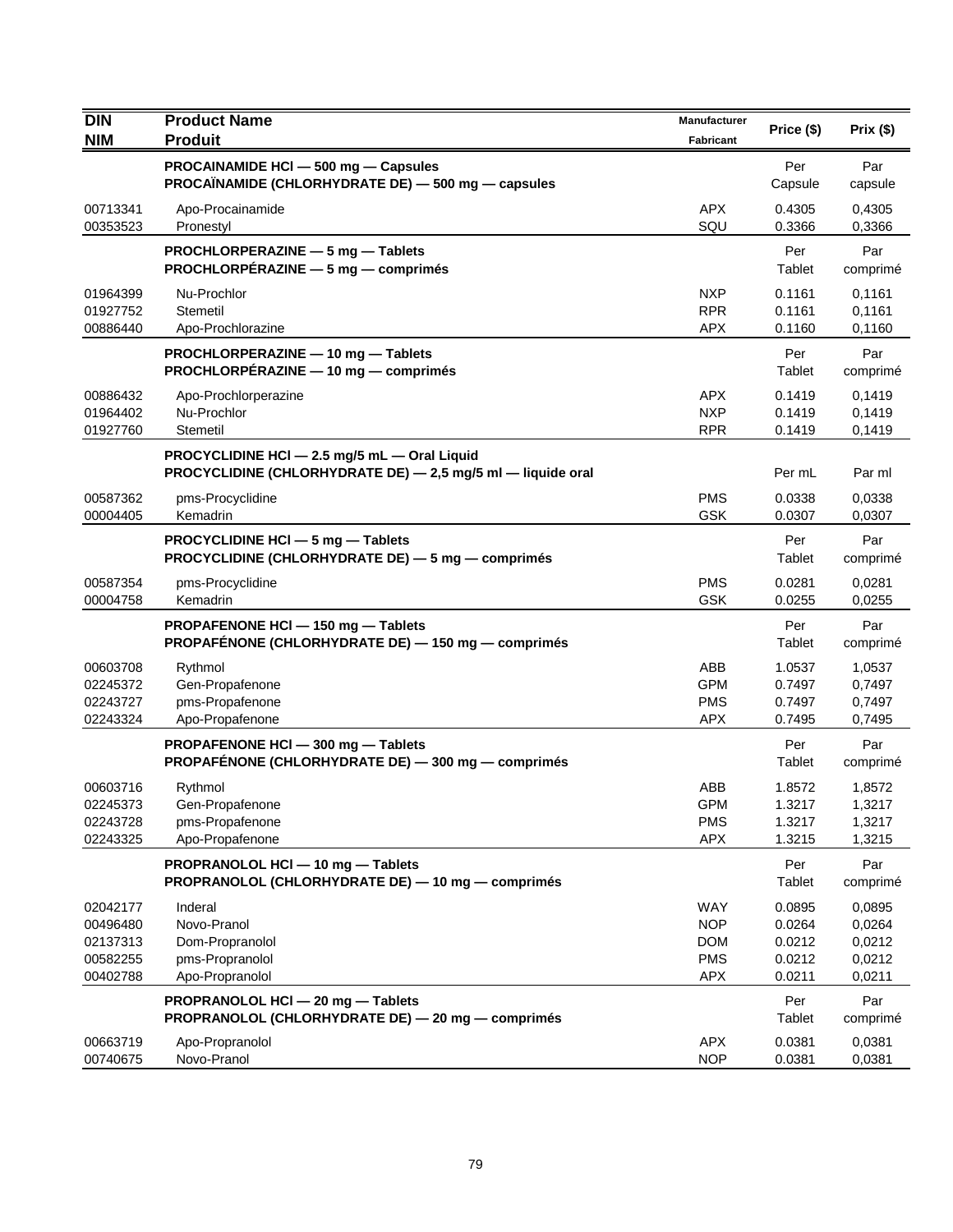| <b>DIN</b> | <b>Product Name</b>                                      | <b>Manufacturer</b> | Price (\$) | Prix(\$) |
|------------|----------------------------------------------------------|---------------------|------------|----------|
| <b>NIM</b> | <b>Produit</b>                                           | Fabricant           |            |          |
|            | PROPRANOLOL HCI - 40 mg - Tablets                        |                     | Per        | Par      |
|            | PROPRANOLOL (CHLORHYDRATE DE) - 40 mg - comprimés        |                     | Tablet     | comprimé |
| 00402753   | Apo-Propranolol                                          | <b>APX</b>          | 0.0383     | 0,0383   |
| 02137321   | Dom-Propranolol                                          | <b>DOM</b>          | 0.0383     | 0,0383   |
| 00496499   | Novo-Pranol                                              | <b>NOP</b>          | 0.0383     | 0,0383   |
| 00582263   | pms-Propranolol                                          | <b>PMS</b>          | 0.0383     | 0,0383   |
|            | PROPRANOLOL HCI - 80 mg - Tablets                        |                     | Per        | Par      |
|            | PROPRANOLOL (CHLORHYDRATE DE) - 80 mg - comprimés        |                     | Tablet     | comprimé |
| 02042215   | Inderal                                                  | <b>WAY</b>          | 0.2238     | 0,2238   |
| 00582271   | pms-Propranolol                                          | <b>PMS</b>          | 0.0776     | 0,0776   |
| 00402761   | Apo-Propranolol                                          | <b>APX</b>          | 0.0644     | 0,0644   |
| 00496502   | Novo-Pranol                                              | <b>NOP</b>          | 0.0644     | 0,0644   |
|            | PSYLLIUM MUCILLOID - Powder                              |                     | Per        | Par      |
|            | PSYLLIUM (MUCILLOÏDE HYDROPHILE DE) — poudre             |                     | Dose       | dose     |
| 02174812   | Metamucil                                                | <b>PGP</b>          | 0.1852     | 0,1852   |
| 00599875   | Mucillium                                                | <b>PMS</b>          | 0.1466     | 0,1466   |
|            | PYRIDOXINE HCI - 25 mg - Tablets                         |                     | Per        | Par      |
|            | PYRIDOXINE (CHLORHYDRATE DE) - 25 mg - comprimés         |                     | Tablet     | comprimé |
| 00416185   | Vitamin $B_6$ /Vitamine $B_6$                            | PPI                 | 0.0356     | 0,0356   |
| 01943200   | Vitamin $B_6$ /Vitamine $B_6$                            | ODN                 | 0.0295     | 0,0295   |
| 00268607   | Vitamin $B_6$ /Vitamine $B_6$                            | <b>ICN</b>          | 0.0284     | 0,0284   |
| 00232475   | Vitamin $B_6/V$ itamine $B_6$                            | <b>PMS</b>          | 0.0270     | 0,0270   |
|            | QUININE SULFATE - 200 mg - Capsules                      |                     | Per        | Par      |
|            | QUININE (SULFATE DE) - 200 mg - capsules                 |                     | Capsule    | capsule  |
| 00022837   | Quinine Sulfate/Sulfate de quinine                       | <b>PDA</b>          | 0.3590     | 0,3590   |
| 00021008   | Novo-Quinine                                             | <b>NOP</b>          | 0.2800     | 0,2800   |
| 02254514   | Apo-Quinine                                              | <b>APX</b>          | 0.2629     | 0,2629   |
| 00695440   | Quinine-Odan                                             | ODN                 | 0.2390     | 0,2390   |
|            | QUININE SULFATE - 300 mg - Capsules                      |                     | Per        | Par      |
|            | QUININE (SULFATE DE) - 300 mg - capsules                 |                     | Capsule    | capsule  |
| 00022845   | Quinine Sulfate/Sulfate de quinine                       | <b>PDA</b>          | 0.5104     | 0,5104   |
| 00021016   | Novo-Quinine                                             | <b>NOP</b>          | 0.4364     | 0,4364   |
| 02254522   | Apo-Quinine                                              | APX                 | 0.4125     | 0,4125   |
| 00695459   | Quinine-Odan                                             | <b>ODN</b>          | 0.3750     | 0,3750   |
|            | RANITIDINE HCI - 15 mg/mL - Oral Solution                |                     | Per        | Par      |
|            | RANITIDINE (CHLORHYDRATE DE) - 15 mg/ml - solution orale |                     | mL         | ml       |
| 02212374   | Zantac                                                   | <b>GSK</b>          | 0.1948     | 0,1948   |
| 02242940   | Novo-Ranidine                                            | <b>NOP</b>          | 0.1436     | 0,1436   |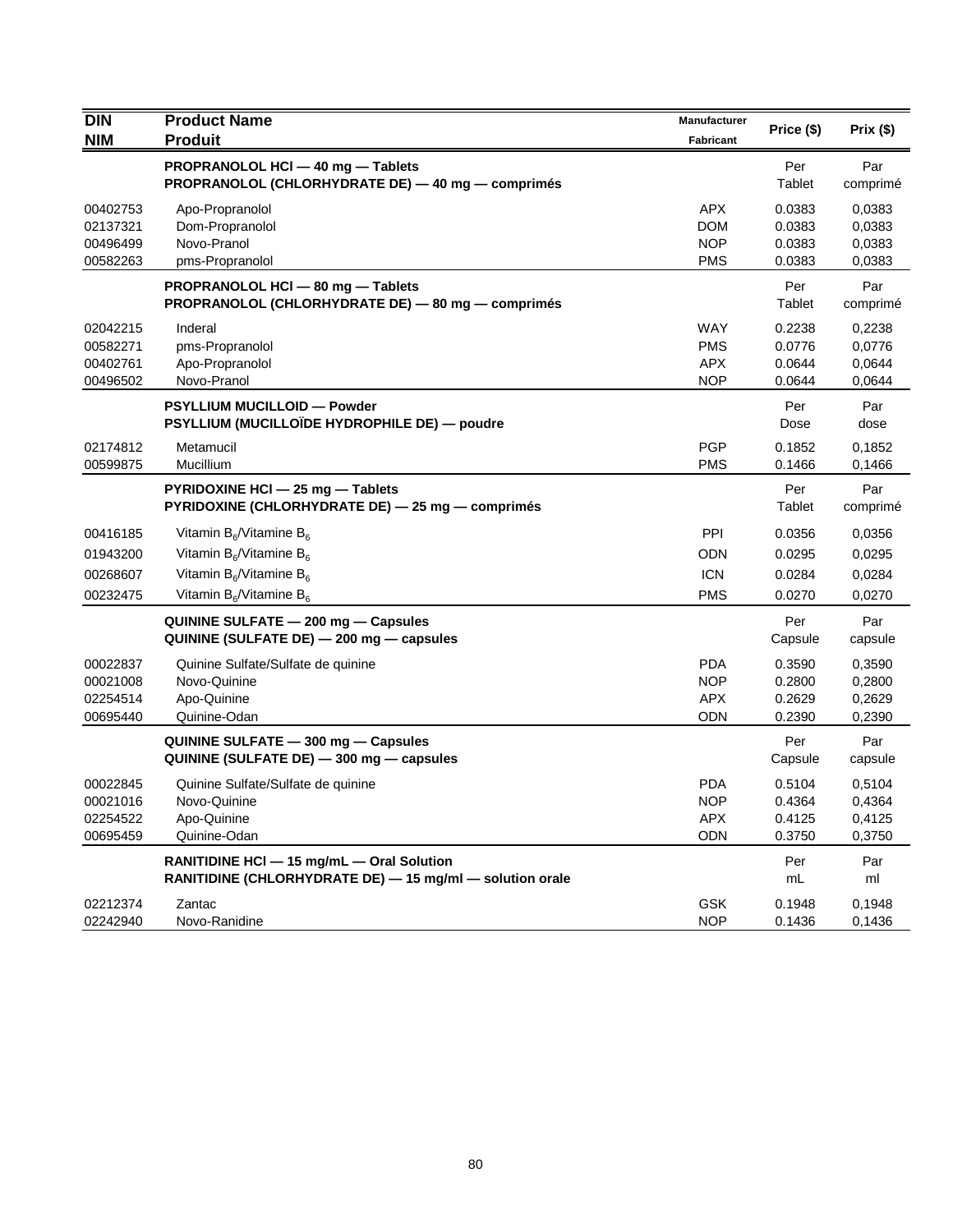| <b>NIM</b><br><b>Produit</b><br>Fabricant<br>RANITIDINE HCI - 150 mg - Tablets<br>Per<br>Par<br>RANITIDINE (CHLORHYDRATE DE) — 150 mg — comprimés<br>Tablet<br>comprimé<br><b>GSK</b><br>1.1447<br>Zantac<br>1,1447<br>00733059<br>Apo-Ranitidine<br><b>APX</b><br>0.5100<br>0,5100<br><b>PMS</b><br>0,4447<br>02242453<br>pms-Ranitidine<br>0.4447<br>COB<br>Co Ranitidine<br>0.4446<br>0,4446<br>02207761<br>Gen-Ranitidine<br><b>GPM</b><br>0.4446<br>0,4446<br>00828564<br>Novo-Ranidine<br><b>NOP</b><br>0.4446<br>0,4446<br>00865737<br>Nu-Ranit<br><b>NXP</b><br>0.4446<br>0,4446<br>00828823<br>ratio-Ranitidine<br><b>RPH</b><br>0.4446<br>0,4446<br>02243229<br>Rhoxal-ranitidine<br><b>RXP</b><br>0.4446<br>0,4446<br>Per<br>Par<br>RANITIDINE HCI - 300 mg - Tablets<br>Tablet<br>RANITIDINE (CHLORHYDRATE DE) - 300 mg - comprimés<br>comprimé<br><b>GSK</b><br>Zantac<br>02212358<br>2.1547<br>2,1547<br>00733067<br><b>APX</b><br>0.9535<br>0,9535<br>Apo-Ranitidine<br>Co Ranitidine<br><b>COB</b><br>0.8566<br>0,8566<br>02248571<br>02207788<br>Gen-Ranitidine<br><b>GPM</b><br>0.8566<br>0,8566<br><b>NOP</b><br>00828556<br>Novo-Ranidine<br>0.8566<br>0,8566<br>Nu-Ranit<br><b>NXP</b><br>00865745<br>0.8566<br>0,8566<br><b>PMS</b><br>02242454<br>pms-Ranitidine<br>0.8566<br>0,8566<br>00828688<br>ratio-Ranitidine<br><b>RPH</b><br>0.8566<br>0,8566<br><b>RXP</b><br>02243230<br>Rhoxal-ranitidine<br>0.8566<br>0,8566<br>Per<br>Par<br>$RIFAMPIN - 150 mg - Capsules$<br>$RIFAMPINE - 150 mg - capsules$<br>Capsule<br>capsule<br>Rifadin<br><b>AVE</b><br>02091887<br>0.6974<br>0,6974<br><b>ICN</b><br>Rofact<br>00393444<br>0.6642<br>0,6642<br>Per<br>Par<br>RIFAMPIN - 300 mg - Capsules<br>$RIFAMPINE - 300 mg - capsules$<br>Capsule<br>capsule<br>02092808<br>Rifadin<br><b>AVE</b><br>1.0976<br>1,0976<br><b>ICN</b><br>00343617<br>Rofact<br>1.0454<br>1,0454<br>SALBUTAMOL - 5 mg/mL - Respirator Solution<br>SALBUTAMOL - 5 mg/ml - solution pour respirateur<br>Per mL<br>Par ml<br>GSK<br>0.9370<br>0,9370<br>02213486<br>Ventolin<br>Apo-Salvent<br>APX<br>02046741<br>0.8000<br>0,8000<br>02069571<br>pms-Salbutamol<br><b>PMS</b><br>0.6952<br>0,6952<br>ratio-Salbutamol<br><b>RPH</b><br>00860808<br>0.6900<br>0,6900<br><b>GPM</b><br>02232987<br>Gen-Salbutamol<br>0.6490<br>0,6490<br><b>RXP</b><br>02154412<br>Rhoxal-salbutamol<br>0.6490<br>0,6490<br>SALBUTAMOL - 2 mg - Tablets<br>Per<br>Par<br>$SALBUTAMOL - 2 mg - comprimés$<br>Tablet<br>comprimé<br><b>APX</b><br>02146843<br>Apo-Salvent<br>0.1089<br>0,1089<br>02165368<br>Nu-Salbutamol<br><b>NXP</b><br>0.0715<br>0,0715<br>SALBUTAMOL - 4 mg - Tablets<br>Per<br>Par<br>SALBUTAMOL - 4 mg - comprimés<br>Tablet<br>comprimé<br>Apo-Salvent<br>APX<br>0.1821<br>02146851<br>0,1821 | <b>DIN</b> | <b>Product Name</b> | Manufacturer |            |          |
|----------------------------------------------------------------------------------------------------------------------------------------------------------------------------------------------------------------------------------------------------------------------------------------------------------------------------------------------------------------------------------------------------------------------------------------------------------------------------------------------------------------------------------------------------------------------------------------------------------------------------------------------------------------------------------------------------------------------------------------------------------------------------------------------------------------------------------------------------------------------------------------------------------------------------------------------------------------------------------------------------------------------------------------------------------------------------------------------------------------------------------------------------------------------------------------------------------------------------------------------------------------------------------------------------------------------------------------------------------------------------------------------------------------------------------------------------------------------------------------------------------------------------------------------------------------------------------------------------------------------------------------------------------------------------------------------------------------------------------------------------------------------------------------------------------------------------------------------------------------------------------------------------------------------------------------------------------------------------------------------------------------------------------------------------------------------------------------------------------------------------------------------------------------------------------------------------------------------------------------------------------------------------------------------------------------------------------------------------------------------------------------------------------------------------------------------------------------------------------------------------------------------------------------------------------------------------------------------------------------------------------------------------------------------------------------------------------------------------------------------------------------------------------------------------|------------|---------------------|--------------|------------|----------|
|                                                                                                                                                                                                                                                                                                                                                                                                                                                                                                                                                                                                                                                                                                                                                                                                                                                                                                                                                                                                                                                                                                                                                                                                                                                                                                                                                                                                                                                                                                                                                                                                                                                                                                                                                                                                                                                                                                                                                                                                                                                                                                                                                                                                                                                                                                                                                                                                                                                                                                                                                                                                                                                                                                                                                                                                    |            |                     |              | Price (\$) | Prix(\$) |
|                                                                                                                                                                                                                                                                                                                                                                                                                                                                                                                                                                                                                                                                                                                                                                                                                                                                                                                                                                                                                                                                                                                                                                                                                                                                                                                                                                                                                                                                                                                                                                                                                                                                                                                                                                                                                                                                                                                                                                                                                                                                                                                                                                                                                                                                                                                                                                                                                                                                                                                                                                                                                                                                                                                                                                                                    |            |                     |              |            |          |
|                                                                                                                                                                                                                                                                                                                                                                                                                                                                                                                                                                                                                                                                                                                                                                                                                                                                                                                                                                                                                                                                                                                                                                                                                                                                                                                                                                                                                                                                                                                                                                                                                                                                                                                                                                                                                                                                                                                                                                                                                                                                                                                                                                                                                                                                                                                                                                                                                                                                                                                                                                                                                                                                                                                                                                                                    |            |                     |              |            |          |
|                                                                                                                                                                                                                                                                                                                                                                                                                                                                                                                                                                                                                                                                                                                                                                                                                                                                                                                                                                                                                                                                                                                                                                                                                                                                                                                                                                                                                                                                                                                                                                                                                                                                                                                                                                                                                                                                                                                                                                                                                                                                                                                                                                                                                                                                                                                                                                                                                                                                                                                                                                                                                                                                                                                                                                                                    | 02212331   |                     |              |            |          |
|                                                                                                                                                                                                                                                                                                                                                                                                                                                                                                                                                                                                                                                                                                                                                                                                                                                                                                                                                                                                                                                                                                                                                                                                                                                                                                                                                                                                                                                                                                                                                                                                                                                                                                                                                                                                                                                                                                                                                                                                                                                                                                                                                                                                                                                                                                                                                                                                                                                                                                                                                                                                                                                                                                                                                                                                    |            |                     |              |            |          |
|                                                                                                                                                                                                                                                                                                                                                                                                                                                                                                                                                                                                                                                                                                                                                                                                                                                                                                                                                                                                                                                                                                                                                                                                                                                                                                                                                                                                                                                                                                                                                                                                                                                                                                                                                                                                                                                                                                                                                                                                                                                                                                                                                                                                                                                                                                                                                                                                                                                                                                                                                                                                                                                                                                                                                                                                    |            |                     |              |            |          |
|                                                                                                                                                                                                                                                                                                                                                                                                                                                                                                                                                                                                                                                                                                                                                                                                                                                                                                                                                                                                                                                                                                                                                                                                                                                                                                                                                                                                                                                                                                                                                                                                                                                                                                                                                                                                                                                                                                                                                                                                                                                                                                                                                                                                                                                                                                                                                                                                                                                                                                                                                                                                                                                                                                                                                                                                    | 02248570   |                     |              |            |          |
|                                                                                                                                                                                                                                                                                                                                                                                                                                                                                                                                                                                                                                                                                                                                                                                                                                                                                                                                                                                                                                                                                                                                                                                                                                                                                                                                                                                                                                                                                                                                                                                                                                                                                                                                                                                                                                                                                                                                                                                                                                                                                                                                                                                                                                                                                                                                                                                                                                                                                                                                                                                                                                                                                                                                                                                                    |            |                     |              |            |          |
|                                                                                                                                                                                                                                                                                                                                                                                                                                                                                                                                                                                                                                                                                                                                                                                                                                                                                                                                                                                                                                                                                                                                                                                                                                                                                                                                                                                                                                                                                                                                                                                                                                                                                                                                                                                                                                                                                                                                                                                                                                                                                                                                                                                                                                                                                                                                                                                                                                                                                                                                                                                                                                                                                                                                                                                                    |            |                     |              |            |          |
|                                                                                                                                                                                                                                                                                                                                                                                                                                                                                                                                                                                                                                                                                                                                                                                                                                                                                                                                                                                                                                                                                                                                                                                                                                                                                                                                                                                                                                                                                                                                                                                                                                                                                                                                                                                                                                                                                                                                                                                                                                                                                                                                                                                                                                                                                                                                                                                                                                                                                                                                                                                                                                                                                                                                                                                                    |            |                     |              |            |          |
|                                                                                                                                                                                                                                                                                                                                                                                                                                                                                                                                                                                                                                                                                                                                                                                                                                                                                                                                                                                                                                                                                                                                                                                                                                                                                                                                                                                                                                                                                                                                                                                                                                                                                                                                                                                                                                                                                                                                                                                                                                                                                                                                                                                                                                                                                                                                                                                                                                                                                                                                                                                                                                                                                                                                                                                                    |            |                     |              |            |          |
|                                                                                                                                                                                                                                                                                                                                                                                                                                                                                                                                                                                                                                                                                                                                                                                                                                                                                                                                                                                                                                                                                                                                                                                                                                                                                                                                                                                                                                                                                                                                                                                                                                                                                                                                                                                                                                                                                                                                                                                                                                                                                                                                                                                                                                                                                                                                                                                                                                                                                                                                                                                                                                                                                                                                                                                                    |            |                     |              |            |          |
|                                                                                                                                                                                                                                                                                                                                                                                                                                                                                                                                                                                                                                                                                                                                                                                                                                                                                                                                                                                                                                                                                                                                                                                                                                                                                                                                                                                                                                                                                                                                                                                                                                                                                                                                                                                                                                                                                                                                                                                                                                                                                                                                                                                                                                                                                                                                                                                                                                                                                                                                                                                                                                                                                                                                                                                                    |            |                     |              |            |          |
|                                                                                                                                                                                                                                                                                                                                                                                                                                                                                                                                                                                                                                                                                                                                                                                                                                                                                                                                                                                                                                                                                                                                                                                                                                                                                                                                                                                                                                                                                                                                                                                                                                                                                                                                                                                                                                                                                                                                                                                                                                                                                                                                                                                                                                                                                                                                                                                                                                                                                                                                                                                                                                                                                                                                                                                                    |            |                     |              |            |          |
|                                                                                                                                                                                                                                                                                                                                                                                                                                                                                                                                                                                                                                                                                                                                                                                                                                                                                                                                                                                                                                                                                                                                                                                                                                                                                                                                                                                                                                                                                                                                                                                                                                                                                                                                                                                                                                                                                                                                                                                                                                                                                                                                                                                                                                                                                                                                                                                                                                                                                                                                                                                                                                                                                                                                                                                                    |            |                     |              |            |          |
|                                                                                                                                                                                                                                                                                                                                                                                                                                                                                                                                                                                                                                                                                                                                                                                                                                                                                                                                                                                                                                                                                                                                                                                                                                                                                                                                                                                                                                                                                                                                                                                                                                                                                                                                                                                                                                                                                                                                                                                                                                                                                                                                                                                                                                                                                                                                                                                                                                                                                                                                                                                                                                                                                                                                                                                                    |            |                     |              |            |          |
|                                                                                                                                                                                                                                                                                                                                                                                                                                                                                                                                                                                                                                                                                                                                                                                                                                                                                                                                                                                                                                                                                                                                                                                                                                                                                                                                                                                                                                                                                                                                                                                                                                                                                                                                                                                                                                                                                                                                                                                                                                                                                                                                                                                                                                                                                                                                                                                                                                                                                                                                                                                                                                                                                                                                                                                                    |            |                     |              |            |          |
|                                                                                                                                                                                                                                                                                                                                                                                                                                                                                                                                                                                                                                                                                                                                                                                                                                                                                                                                                                                                                                                                                                                                                                                                                                                                                                                                                                                                                                                                                                                                                                                                                                                                                                                                                                                                                                                                                                                                                                                                                                                                                                                                                                                                                                                                                                                                                                                                                                                                                                                                                                                                                                                                                                                                                                                                    |            |                     |              |            |          |
|                                                                                                                                                                                                                                                                                                                                                                                                                                                                                                                                                                                                                                                                                                                                                                                                                                                                                                                                                                                                                                                                                                                                                                                                                                                                                                                                                                                                                                                                                                                                                                                                                                                                                                                                                                                                                                                                                                                                                                                                                                                                                                                                                                                                                                                                                                                                                                                                                                                                                                                                                                                                                                                                                                                                                                                                    |            |                     |              |            |          |
|                                                                                                                                                                                                                                                                                                                                                                                                                                                                                                                                                                                                                                                                                                                                                                                                                                                                                                                                                                                                                                                                                                                                                                                                                                                                                                                                                                                                                                                                                                                                                                                                                                                                                                                                                                                                                                                                                                                                                                                                                                                                                                                                                                                                                                                                                                                                                                                                                                                                                                                                                                                                                                                                                                                                                                                                    |            |                     |              |            |          |
|                                                                                                                                                                                                                                                                                                                                                                                                                                                                                                                                                                                                                                                                                                                                                                                                                                                                                                                                                                                                                                                                                                                                                                                                                                                                                                                                                                                                                                                                                                                                                                                                                                                                                                                                                                                                                                                                                                                                                                                                                                                                                                                                                                                                                                                                                                                                                                                                                                                                                                                                                                                                                                                                                                                                                                                                    |            |                     |              |            |          |
|                                                                                                                                                                                                                                                                                                                                                                                                                                                                                                                                                                                                                                                                                                                                                                                                                                                                                                                                                                                                                                                                                                                                                                                                                                                                                                                                                                                                                                                                                                                                                                                                                                                                                                                                                                                                                                                                                                                                                                                                                                                                                                                                                                                                                                                                                                                                                                                                                                                                                                                                                                                                                                                                                                                                                                                                    |            |                     |              |            |          |
|                                                                                                                                                                                                                                                                                                                                                                                                                                                                                                                                                                                                                                                                                                                                                                                                                                                                                                                                                                                                                                                                                                                                                                                                                                                                                                                                                                                                                                                                                                                                                                                                                                                                                                                                                                                                                                                                                                                                                                                                                                                                                                                                                                                                                                                                                                                                                                                                                                                                                                                                                                                                                                                                                                                                                                                                    |            |                     |              |            |          |
|                                                                                                                                                                                                                                                                                                                                                                                                                                                                                                                                                                                                                                                                                                                                                                                                                                                                                                                                                                                                                                                                                                                                                                                                                                                                                                                                                                                                                                                                                                                                                                                                                                                                                                                                                                                                                                                                                                                                                                                                                                                                                                                                                                                                                                                                                                                                                                                                                                                                                                                                                                                                                                                                                                                                                                                                    |            |                     |              |            |          |
|                                                                                                                                                                                                                                                                                                                                                                                                                                                                                                                                                                                                                                                                                                                                                                                                                                                                                                                                                                                                                                                                                                                                                                                                                                                                                                                                                                                                                                                                                                                                                                                                                                                                                                                                                                                                                                                                                                                                                                                                                                                                                                                                                                                                                                                                                                                                                                                                                                                                                                                                                                                                                                                                                                                                                                                                    |            |                     |              |            |          |
|                                                                                                                                                                                                                                                                                                                                                                                                                                                                                                                                                                                                                                                                                                                                                                                                                                                                                                                                                                                                                                                                                                                                                                                                                                                                                                                                                                                                                                                                                                                                                                                                                                                                                                                                                                                                                                                                                                                                                                                                                                                                                                                                                                                                                                                                                                                                                                                                                                                                                                                                                                                                                                                                                                                                                                                                    |            |                     |              |            |          |
|                                                                                                                                                                                                                                                                                                                                                                                                                                                                                                                                                                                                                                                                                                                                                                                                                                                                                                                                                                                                                                                                                                                                                                                                                                                                                                                                                                                                                                                                                                                                                                                                                                                                                                                                                                                                                                                                                                                                                                                                                                                                                                                                                                                                                                                                                                                                                                                                                                                                                                                                                                                                                                                                                                                                                                                                    |            |                     |              |            |          |
|                                                                                                                                                                                                                                                                                                                                                                                                                                                                                                                                                                                                                                                                                                                                                                                                                                                                                                                                                                                                                                                                                                                                                                                                                                                                                                                                                                                                                                                                                                                                                                                                                                                                                                                                                                                                                                                                                                                                                                                                                                                                                                                                                                                                                                                                                                                                                                                                                                                                                                                                                                                                                                                                                                                                                                                                    |            |                     |              |            |          |
|                                                                                                                                                                                                                                                                                                                                                                                                                                                                                                                                                                                                                                                                                                                                                                                                                                                                                                                                                                                                                                                                                                                                                                                                                                                                                                                                                                                                                                                                                                                                                                                                                                                                                                                                                                                                                                                                                                                                                                                                                                                                                                                                                                                                                                                                                                                                                                                                                                                                                                                                                                                                                                                                                                                                                                                                    |            |                     |              |            |          |
|                                                                                                                                                                                                                                                                                                                                                                                                                                                                                                                                                                                                                                                                                                                                                                                                                                                                                                                                                                                                                                                                                                                                                                                                                                                                                                                                                                                                                                                                                                                                                                                                                                                                                                                                                                                                                                                                                                                                                                                                                                                                                                                                                                                                                                                                                                                                                                                                                                                                                                                                                                                                                                                                                                                                                                                                    |            |                     |              |            |          |
|                                                                                                                                                                                                                                                                                                                                                                                                                                                                                                                                                                                                                                                                                                                                                                                                                                                                                                                                                                                                                                                                                                                                                                                                                                                                                                                                                                                                                                                                                                                                                                                                                                                                                                                                                                                                                                                                                                                                                                                                                                                                                                                                                                                                                                                                                                                                                                                                                                                                                                                                                                                                                                                                                                                                                                                                    |            |                     |              |            |          |
|                                                                                                                                                                                                                                                                                                                                                                                                                                                                                                                                                                                                                                                                                                                                                                                                                                                                                                                                                                                                                                                                                                                                                                                                                                                                                                                                                                                                                                                                                                                                                                                                                                                                                                                                                                                                                                                                                                                                                                                                                                                                                                                                                                                                                                                                                                                                                                                                                                                                                                                                                                                                                                                                                                                                                                                                    |            |                     |              |            |          |
|                                                                                                                                                                                                                                                                                                                                                                                                                                                                                                                                                                                                                                                                                                                                                                                                                                                                                                                                                                                                                                                                                                                                                                                                                                                                                                                                                                                                                                                                                                                                                                                                                                                                                                                                                                                                                                                                                                                                                                                                                                                                                                                                                                                                                                                                                                                                                                                                                                                                                                                                                                                                                                                                                                                                                                                                    |            |                     |              |            |          |
|                                                                                                                                                                                                                                                                                                                                                                                                                                                                                                                                                                                                                                                                                                                                                                                                                                                                                                                                                                                                                                                                                                                                                                                                                                                                                                                                                                                                                                                                                                                                                                                                                                                                                                                                                                                                                                                                                                                                                                                                                                                                                                                                                                                                                                                                                                                                                                                                                                                                                                                                                                                                                                                                                                                                                                                                    |            |                     |              |            |          |
|                                                                                                                                                                                                                                                                                                                                                                                                                                                                                                                                                                                                                                                                                                                                                                                                                                                                                                                                                                                                                                                                                                                                                                                                                                                                                                                                                                                                                                                                                                                                                                                                                                                                                                                                                                                                                                                                                                                                                                                                                                                                                                                                                                                                                                                                                                                                                                                                                                                                                                                                                                                                                                                                                                                                                                                                    |            |                     |              |            |          |
|                                                                                                                                                                                                                                                                                                                                                                                                                                                                                                                                                                                                                                                                                                                                                                                                                                                                                                                                                                                                                                                                                                                                                                                                                                                                                                                                                                                                                                                                                                                                                                                                                                                                                                                                                                                                                                                                                                                                                                                                                                                                                                                                                                                                                                                                                                                                                                                                                                                                                                                                                                                                                                                                                                                                                                                                    |            |                     |              |            |          |
|                                                                                                                                                                                                                                                                                                                                                                                                                                                                                                                                                                                                                                                                                                                                                                                                                                                                                                                                                                                                                                                                                                                                                                                                                                                                                                                                                                                                                                                                                                                                                                                                                                                                                                                                                                                                                                                                                                                                                                                                                                                                                                                                                                                                                                                                                                                                                                                                                                                                                                                                                                                                                                                                                                                                                                                                    |            |                     |              |            |          |
|                                                                                                                                                                                                                                                                                                                                                                                                                                                                                                                                                                                                                                                                                                                                                                                                                                                                                                                                                                                                                                                                                                                                                                                                                                                                                                                                                                                                                                                                                                                                                                                                                                                                                                                                                                                                                                                                                                                                                                                                                                                                                                                                                                                                                                                                                                                                                                                                                                                                                                                                                                                                                                                                                                                                                                                                    |            |                     |              |            |          |
|                                                                                                                                                                                                                                                                                                                                                                                                                                                                                                                                                                                                                                                                                                                                                                                                                                                                                                                                                                                                                                                                                                                                                                                                                                                                                                                                                                                                                                                                                                                                                                                                                                                                                                                                                                                                                                                                                                                                                                                                                                                                                                                                                                                                                                                                                                                                                                                                                                                                                                                                                                                                                                                                                                                                                                                                    |            |                     |              |            |          |
|                                                                                                                                                                                                                                                                                                                                                                                                                                                                                                                                                                                                                                                                                                                                                                                                                                                                                                                                                                                                                                                                                                                                                                                                                                                                                                                                                                                                                                                                                                                                                                                                                                                                                                                                                                                                                                                                                                                                                                                                                                                                                                                                                                                                                                                                                                                                                                                                                                                                                                                                                                                                                                                                                                                                                                                                    |            |                     |              |            |          |
|                                                                                                                                                                                                                                                                                                                                                                                                                                                                                                                                                                                                                                                                                                                                                                                                                                                                                                                                                                                                                                                                                                                                                                                                                                                                                                                                                                                                                                                                                                                                                                                                                                                                                                                                                                                                                                                                                                                                                                                                                                                                                                                                                                                                                                                                                                                                                                                                                                                                                                                                                                                                                                                                                                                                                                                                    |            |                     |              |            |          |
|                                                                                                                                                                                                                                                                                                                                                                                                                                                                                                                                                                                                                                                                                                                                                                                                                                                                                                                                                                                                                                                                                                                                                                                                                                                                                                                                                                                                                                                                                                                                                                                                                                                                                                                                                                                                                                                                                                                                                                                                                                                                                                                                                                                                                                                                                                                                                                                                                                                                                                                                                                                                                                                                                                                                                                                                    |            |                     |              |            |          |
|                                                                                                                                                                                                                                                                                                                                                                                                                                                                                                                                                                                                                                                                                                                                                                                                                                                                                                                                                                                                                                                                                                                                                                                                                                                                                                                                                                                                                                                                                                                                                                                                                                                                                                                                                                                                                                                                                                                                                                                                                                                                                                                                                                                                                                                                                                                                                                                                                                                                                                                                                                                                                                                                                                                                                                                                    |            |                     |              |            |          |
|                                                                                                                                                                                                                                                                                                                                                                                                                                                                                                                                                                                                                                                                                                                                                                                                                                                                                                                                                                                                                                                                                                                                                                                                                                                                                                                                                                                                                                                                                                                                                                                                                                                                                                                                                                                                                                                                                                                                                                                                                                                                                                                                                                                                                                                                                                                                                                                                                                                                                                                                                                                                                                                                                                                                                                                                    |            |                     |              |            |          |
|                                                                                                                                                                                                                                                                                                                                                                                                                                                                                                                                                                                                                                                                                                                                                                                                                                                                                                                                                                                                                                                                                                                                                                                                                                                                                                                                                                                                                                                                                                                                                                                                                                                                                                                                                                                                                                                                                                                                                                                                                                                                                                                                                                                                                                                                                                                                                                                                                                                                                                                                                                                                                                                                                                                                                                                                    |            |                     |              |            |          |
|                                                                                                                                                                                                                                                                                                                                                                                                                                                                                                                                                                                                                                                                                                                                                                                                                                                                                                                                                                                                                                                                                                                                                                                                                                                                                                                                                                                                                                                                                                                                                                                                                                                                                                                                                                                                                                                                                                                                                                                                                                                                                                                                                                                                                                                                                                                                                                                                                                                                                                                                                                                                                                                                                                                                                                                                    |            |                     |              |            |          |
|                                                                                                                                                                                                                                                                                                                                                                                                                                                                                                                                                                                                                                                                                                                                                                                                                                                                                                                                                                                                                                                                                                                                                                                                                                                                                                                                                                                                                                                                                                                                                                                                                                                                                                                                                                                                                                                                                                                                                                                                                                                                                                                                                                                                                                                                                                                                                                                                                                                                                                                                                                                                                                                                                                                                                                                                    |            |                     |              |            |          |
|                                                                                                                                                                                                                                                                                                                                                                                                                                                                                                                                                                                                                                                                                                                                                                                                                                                                                                                                                                                                                                                                                                                                                                                                                                                                                                                                                                                                                                                                                                                                                                                                                                                                                                                                                                                                                                                                                                                                                                                                                                                                                                                                                                                                                                                                                                                                                                                                                                                                                                                                                                                                                                                                                                                                                                                                    | 02165376   | Nu-Salbutamol       | <b>NXP</b>   | 0.1180     | 0,1180   |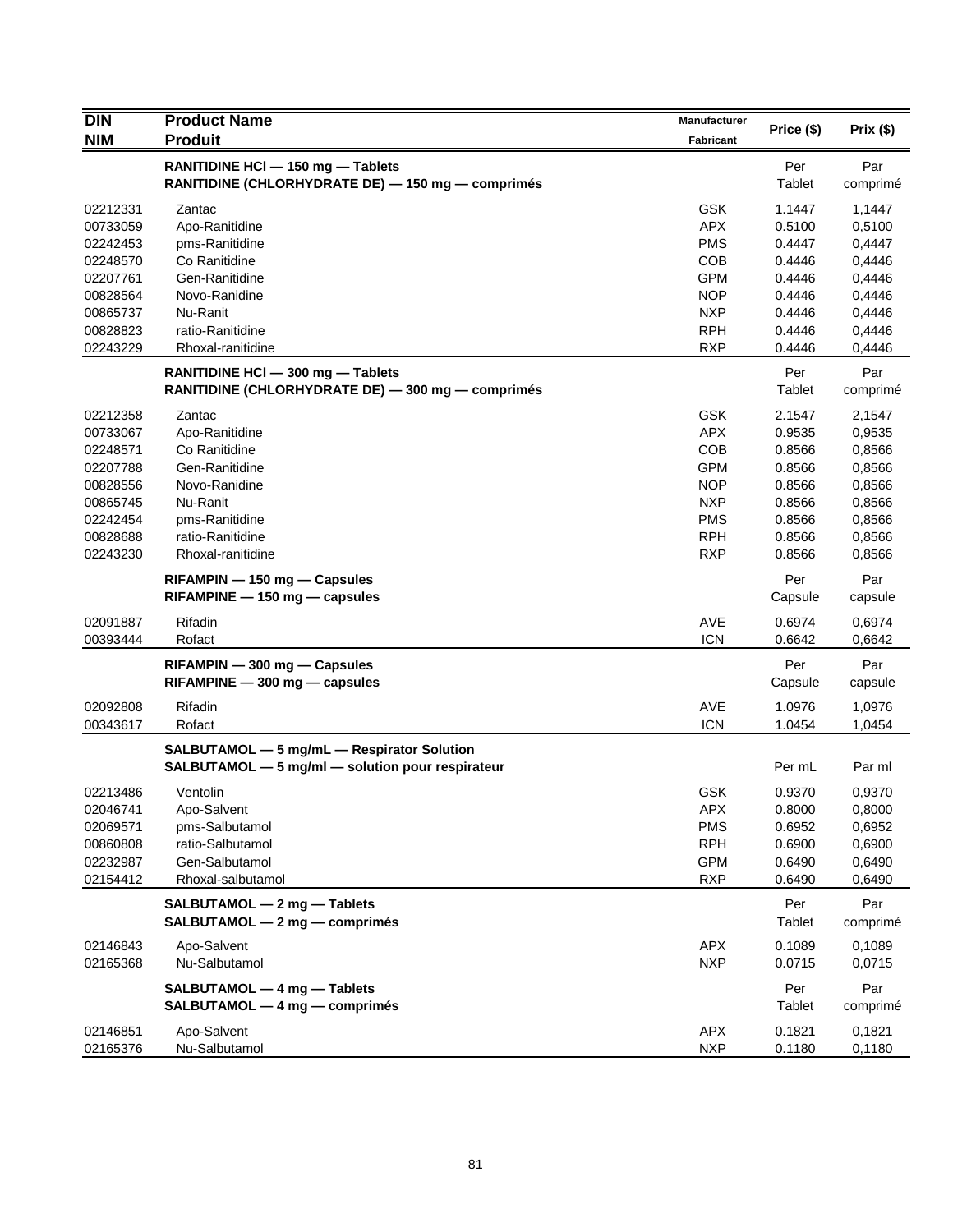| <b>DIN</b>           | <b>Product Name</b>                                                                                                                 | <b>Manufacturer</b>      | Price (\$)       | Prix(\$)         |
|----------------------|-------------------------------------------------------------------------------------------------------------------------------------|--------------------------|------------------|------------------|
| <b>NIM</b>           | <b>Produit</b>                                                                                                                      | <b>Fabricant</b>         |                  |                  |
|                      | SALBUTAMOL SULFATE - 200 Dose - 100 mcg/Dose<br>- Metered Dose Inhaler                                                              |                          |                  |                  |
|                      | SALBUTAMOL (SULFATE DE) - 200 doses - 100 mcg/dose -                                                                                |                          | Per              | Par              |
|                      | aérosol doseur                                                                                                                      |                          | Dose             | dose             |
| 02241497             | Ventolin HFA                                                                                                                        | <b>GSK</b>               | 0.0614           | 0.0614           |
| 02232570             | Airomir                                                                                                                             | <b>RIK</b>               | 0.0426           | 0,0426           |
| 02245669             | Apo-Salvent CFC Free/Apo-Salvent sans CFC                                                                                           | <b>APX</b>               | 0.0425           | 0,0425           |
| 02244914             | ratio-Salbutamol HFA                                                                                                                | <b>RPH</b>               | 0.0387           | 0,0387           |
|                      | SALBUTAMOL SULFATE - 0.4 mg/mL - Oral Liquid                                                                                        |                          |                  |                  |
|                      | SALBUTAMOL (SULFATE DE) - 0,4 mg/ml - liquide oral                                                                                  |                          | Per mL           | Par ml           |
| 02212390             | Ventolin                                                                                                                            | <b>GSK</b>               | 0.0680           | 0,0680           |
| 02091186             | pms-Salbutamol                                                                                                                      | <b>PMS</b>               | 0.0598           | 0,0598           |
|                      | SALBUTAMOL SULFATE - 1.25 mg/2.5 mL - Unit Dose Solution Nebules<br>SALBUTAMOL (SULFATE DE) - 1,25 mg/2,5 ml - préparation monodose |                          |                  |                  |
|                      | de solution pour nébuliseur                                                                                                         |                          | Per mL           | Par ml           |
| 02213400             | Ventolin                                                                                                                            | <b>GSK</b>               | 0.1990           | 0,1990           |
| 02208245             | pms-Salbutamol                                                                                                                      | <b>PMS</b>               | 0.1642           | 0,1642           |
| 02243828             | Apo-Salvent                                                                                                                         | <b>APX</b>               | 0.1640           | 0.1640           |
| 02239365             | ratio-Salbutamol                                                                                                                    | <b>RPH</b>               | 0.1492           | 0,1492           |
|                      | SALBUTAMOL SULFATE - 2.5 mg/2.5 mL - Unit Dose Solution Nebules                                                                     |                          |                  |                  |
|                      | SALBUTAMOL (SULFATE DE) - 2,5 mg/2,5 ml - préparation monodose                                                                      |                          |                  |                  |
|                      | de solution pour nébuliseur                                                                                                         |                          | Per mL           | Par ml           |
| 02213419             | Ventolin PF                                                                                                                         | <b>GSK</b>               | 0.3862           | 0,3862           |
| 01986864<br>02208229 | ratio-Salbutamol<br>pms-Salbutamol                                                                                                  | <b>RPH</b><br><b>PMS</b> | 0.2868<br>0.2867 | 0,2868<br>0,2867 |
| 02231488             | Apo-Salvent                                                                                                                         | APX.                     | 0.2680           | 0,2680           |
| 02231783             | Nu-Salbutamol                                                                                                                       | <b>NXP</b>               | 0.2680           | 0,2680           |
| 01926934             | Gen-Salbutamol Sterinebs                                                                                                            | <b>GPM</b>               | 0.2678           | 0,2678           |
|                      | SALBUTAMOL SULFATE - 5 mg/2.5 mL - Unit Dose Solution Nebules                                                                       |                          |                  |                  |
|                      | SALBUTAMOL (SULFATE DE) - 5 mg/2,5 ml - préparation monodose                                                                        |                          |                  |                  |
|                      | de solution pour nébuliseur                                                                                                         |                          | Per mL           | Par ml           |
| 02213427             | Ventolin                                                                                                                            | <b>GSK</b>               | 0.7338           | 0,7338           |
| 02208237             | pms-Salbutamol<br>Gen-Salbutamol Sterinebs                                                                                          | <b>PMS</b>               | 0.6053           | 0,6053           |
| 02173360<br>02231678 | Apo-Salvent                                                                                                                         | <b>GPM</b><br><b>APX</b> | 0.5085<br>0.5080 | 0,5085<br>0,5080 |
| 02231784             | Nu-Salbutamol                                                                                                                       | <b>NXP</b>               | 0.5080           | 0,5080           |
| 02239366             | ratio-Salbutamol                                                                                                                    | <b>RPH</b>               | 0.4622           | 0,4622           |
|                      | SELEGILINE HCI - 5 mg - Tablets                                                                                                     |                          | Per              | Par              |
|                      | SELEGILINE (CHLORHYDRATE DE) - 5 mg - comprimés                                                                                     |                          | Tablet           | comprimé         |
| 02123312             | Eldepryl                                                                                                                            | <b>BJH</b>               | 2.2094           | 2,2094           |
| 02230641             | Apo-Selegiline                                                                                                                      | <b>APX</b>               | 1.3915           | 1,3915           |
| 02231036             | Gen-Selegiline                                                                                                                      | <b>GPM</b>               | 1.3915           | 1,3915           |
| 02068087<br>02230717 | Novo-Selegiline<br>Nu-Selegiline                                                                                                    | <b>NOP</b><br><b>NXP</b> | 1.3915<br>1.3915 | 1,3915<br>1,3915 |
| 02238102             | pms-Selegiline                                                                                                                      | <b>PMS</b>               | 1.3915           | 1,3915           |
|                      | SENNOSIDES A AND B - 8.6 mg - Tablets                                                                                               |                          | Per              | Par              |
|                      | SENNOSIDES A ET B - 8,6 mg - comprimés                                                                                              |                          | Tablet           | comprimé         |
| 00026158             | Senokot                                                                                                                             | <b>PFR</b>               | 0.0880           | 0,0880           |
| 02068109             | Sennatab                                                                                                                            | <b>PMS</b>               | 0.0644           | 0,0644           |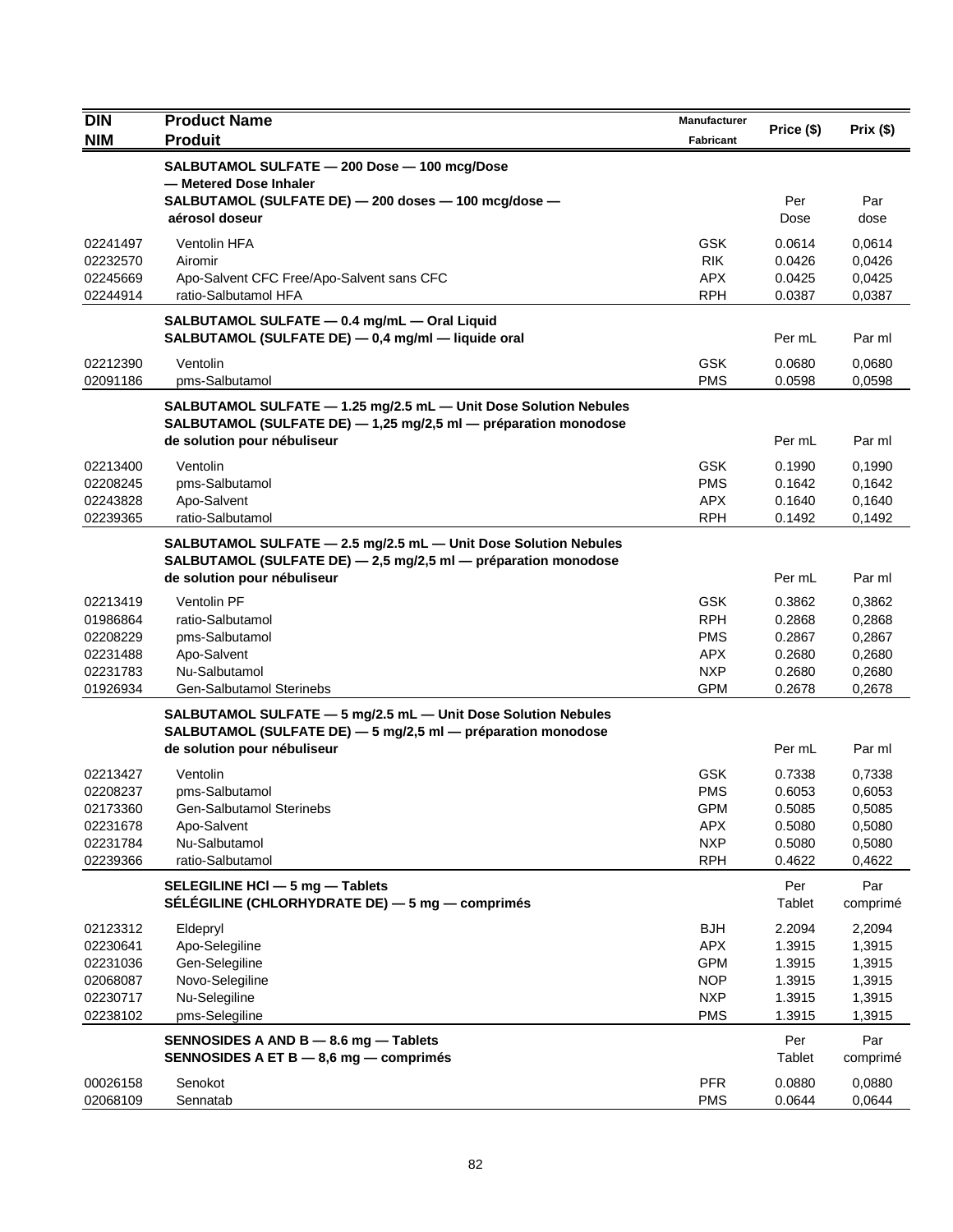| <b>DIN</b> | <b>Product Name</b>                              | <b>Manufacturer</b> |            |           |
|------------|--------------------------------------------------|---------------------|------------|-----------|
| <b>NIM</b> | <b>Produit</b>                                   | <b>Fabricant</b>    | Price (\$) | Prix (\$) |
|            | SERTRALINE HCI - 25 mg - Capsules                |                     | Per        | Par       |
|            | SERTRALINE (CHLORHYDRATE DE) - 25 mg - capsules  |                     | Capsule    | capsule   |
| 02132702   | Zoloft                                           | PFI                 | 0.9185     | 0,9185    |
| 02238280   | Apo-Sertraline                                   | <b>APX</b>          | 0.5544     | 0,5544    |
| 02242519   | Gen-Sertraline                                   | <b>GPM</b>          | 0.5544     | 0,5544    |
| 02240485   | Novo-Sertraline                                  | <b>NOP</b>          | 0.5544     | 0,5544    |
| 02244838   | pms-Sertraline                                   | <b>PMS</b>          | 0.5544     | 0,5544    |
| 02245159   | Rhoxal-sertraline                                | <b>RXP</b>          | 0.5544     | 0,5544    |
| 02245787   | ratio-Sertraline                                 | <b>RPH</b>          | 0.5542     | 0,5542    |
|            | SERTRALINE HCI - 50 mg - Capsules                |                     | Per        | Par       |
|            | SERTRALINE (CHLORHYDRATE DE) - 50 mg - capsules  |                     | Capsule    | capsule   |
| 01962817   | Zoloft                                           | PFI                 | 1.8370     | 1,8370    |
| 02238281   | Apo-Sertraline                                   | <b>APX</b>          | 1.1088     | 1,1088    |
| 02242520   | Gen-Sertraline                                   | <b>GPM</b>          | 1.1088     | 1,1088    |
| 02240484   | Novo-Sertraline                                  | <b>NOP</b>          | 1.1088     | 1,1088    |
| 02244839   | pms-Sertraline                                   | <b>PMS</b>          | 1.1088     | 1,1088    |
| 02245160   | Rhoxal-sertraline                                | <b>RXP</b>          | 1.1088     | 1,1088    |
| 02245788   | ratio-Sertraline                                 | <b>RPH</b>          | 1.1086     | 1,1086    |
|            | SERTRALINE HCI - 100 mg - Capsules               |                     | Per        | Par       |
|            | SERTRALINE (CHLORHYDRATE DE) - 100 mg - capsules |                     | Capsule    | capsule   |
| 01962779   | Zoloft                                           | PFI                 | 1.9250     | 1,9250    |
| 02238282   | Apo-Sertraline                                   | <b>APX</b>          | 1.2128     | 1,2128    |
| 02242521   | Gen-Sertraline                                   | <b>GPM</b>          | 1.2128     | 1,2128    |
| 02240481   | Novo-Sertraline                                  | <b>NOP</b>          | 1.2128     | 1,2128    |
| 02244840   | pms-Sertraline                                   | <b>PMS</b>          | 1.2128     | 1,2128    |
| 02245161   | Rhoxal-sertraline                                | <b>RXP</b>          | 1.2128     | 1,2128    |
| 02245789   | ratio-Sertraline                                 | <b>RPH</b>          | 1.2126     | 1,2126    |
|            | SIMVASTATIN - 5 mg - Tablets                     |                     | Per        | Par       |
|            | $SIMVASTATING - 5 mg - comprimés$                |                     | Tablet     | comprimé  |
| 00884324   | Zocor                                            | <b>MFX</b>          | 0.9640     | 0,9640    |
| 02247011   | Apo-Simvastatin                                  | <b>APX</b>          | 0.6237     | 0,6237    |
| 02248103   | Co Simvastatin                                   | COB                 | 0.6237     | 0,6237    |
| 02246582   | Gen-Simvastatin                                  | <b>GPM</b>          | 0.6237     | 0,6237    |
| 02250144   | Novo-Simvastatin                                 | <b>NOP</b>          | 0.6237     | 0,6237    |
| 02252619   | pms-Simvastatin                                  | <b>PMS</b>          | 0.6237     | 0,6237    |
| 02247067   | ratio-Simvastatin                                | <b>RPH</b>          | 0.6237     | 0,6237    |
|            | SIMVASTATIN - 10 mg - Tablets                    |                     | Per        | Par       |
|            | SIMVASTATINE - 10 mg - comprimés                 |                     | Tablet     | comprimé  |
| 00884332   | Zocor                                            | <b>MFX</b>          | 1.9070     | 1,9070    |
| 02247012   | Apo-Simvastatin                                  | APX                 | 1.2335     | 1,2335    |
| 02248104   | Co Simvastatin                                   | <b>COB</b>          | 1.2335     | 1,2335    |
| 02246583   | Gen-Simvastatin                                  | <b>GPM</b>          | 1.2335     | 1,2335    |
| 02250152   | Novo-Simvastatin                                 | <b>NOP</b>          | 1.2335     | 1,2335    |
| 02252635   | pms-Simvastatin                                  | <b>PMS</b>          | 1.2335     | 1,2335    |
| 02247068   | ratio-Simvastatin                                | <b>RPH</b>          | 1.2335     | 1,2335    |
| 02247828   | Rhoxal-simvastatin                               | <b>RXP</b>          | 1.2335     | 1,2335    |
| 02265885   | Taro-Simvastatin                                 | <b>TAR</b>          | 1.2335     | 1,2335    |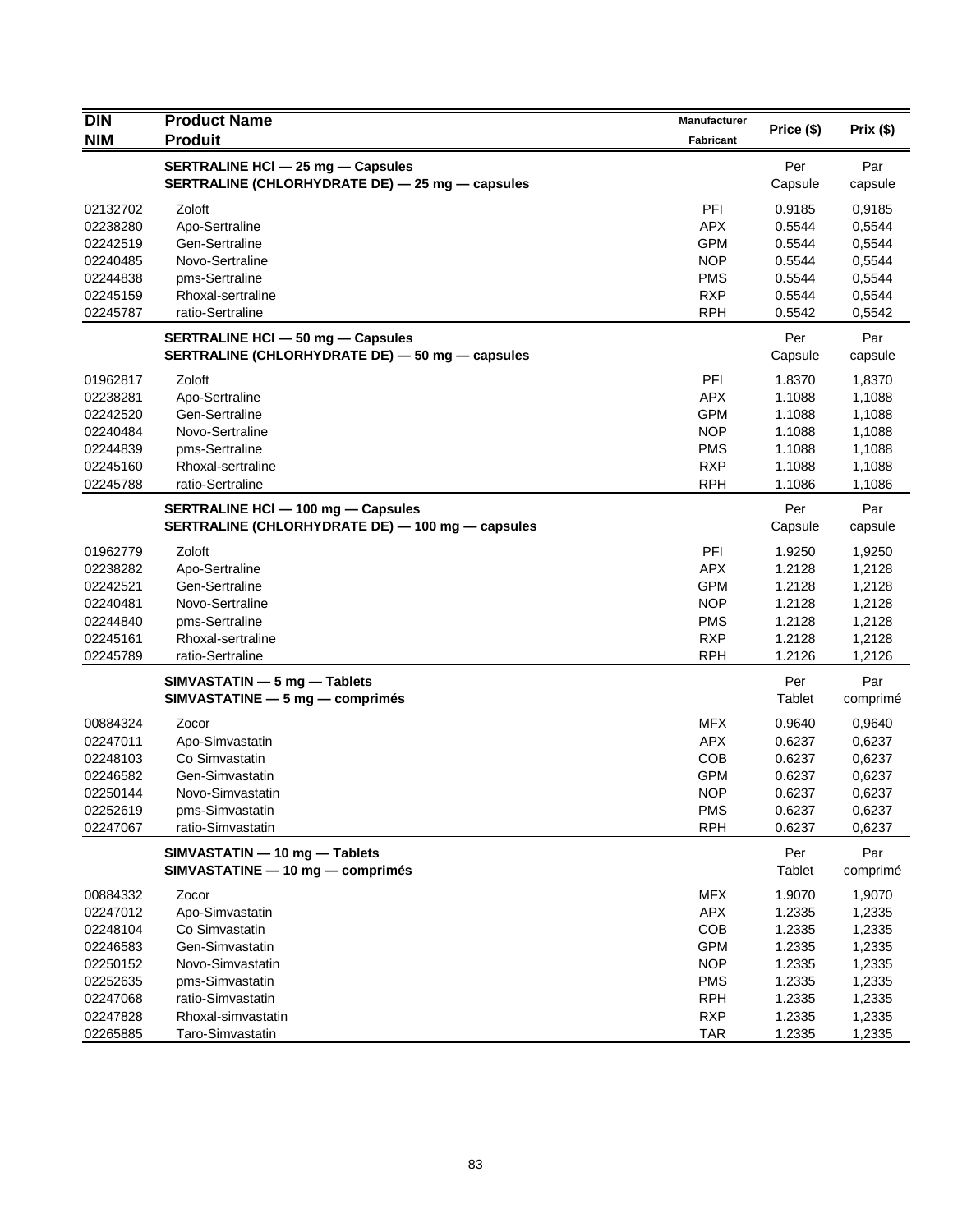| <b>DIN</b> | <b>Product Name</b><br><b>Produit</b>                                                             | <b>Manufacturer</b> | Price (\$) | Prix (\$) |
|------------|---------------------------------------------------------------------------------------------------|---------------------|------------|-----------|
| <b>NIM</b> |                                                                                                   | <b>Fabricant</b>    |            |           |
|            | SIMVASTATIN - 20 mg - Tablets                                                                     |                     | Per        | Par       |
|            | SIMVASTATINE - 20 mg - comprimés                                                                  |                     | Tablet     | comprimé  |
| 00884340   | Zocor                                                                                             | <b>MFX</b>          | 2.3567     | 2,3567    |
| 02247013   | Apo-Simvastatin                                                                                   | APX.                | 1.5246     | 1,5246    |
| 02248105   | Co Simvastatin                                                                                    | <b>COB</b>          | 1.5246     | 1,5246    |
| 02246737   | Gen-Simvastatin                                                                                   | <b>GPM</b>          | 1.5246     | 1,5246    |
| 02250160   | Novo-Simvastatin                                                                                  | <b>NOP</b>          | 1.5246     | 1,5246    |
| 02252643   | pms-Simvastatin                                                                                   | <b>PMS</b>          | 1.5246     | 1,5246    |
| 02247069   | ratio-Simvastatin                                                                                 | <b>RPH</b>          | 1.5246     | 1,5246    |
| 02247830   | Rhoxal-simvastatin                                                                                | <b>RXP</b>          | 1.5246     | 1,5246    |
| 02265893   | Taro-Simvastatin                                                                                  | TAR                 | 1.5246     | 1,5246    |
|            |                                                                                                   |                     |            |           |
|            | SIMVASTATIN - 40 mg - Tablets                                                                     |                     | Per        | Par       |
|            | SIMVASTATINE - 40 mg - comprimés                                                                  |                     | Tablet     | comprimé  |
| 00884359   | Zocor                                                                                             | <b>MFX</b>          | 2.3567     | 2,3567    |
| 02247014   | Apo-Simvastatin                                                                                   | <b>APX</b>          | 1.5246     | 1,5246    |
| 02248106   | Co Simvastatin                                                                                    | <b>COB</b>          | 1.5246     | 1,5246    |
| 02246584   | Gen-Simvastatin                                                                                   | <b>GPM</b>          | 1.5246     | 1,5246    |
| 02250179   | Novo-Simvastatin                                                                                  | <b>NOP</b>          | 1.5246     | 1,5246    |
| 02252651   | pms-Simvastatin                                                                                   | <b>PMS</b>          | 1.5246     | 1,5246    |
| 02247070   | ratio-Simvastatin                                                                                 | <b>RPH</b>          | 1.5246     | 1,5246    |
| 02247831   | Rhoxal-simvastatin                                                                                | <b>RXP</b>          | 1.5246     | 1,5246    |
| 02265907   | Taro-Simvastatin                                                                                  | <b>TAR</b>          | 1.5246     | 1,5246    |
|            | SIMVASTATIN - 80 mg - Tablets                                                                     |                     | Per        | Par       |
|            | SIMVASTATINE - 80 mg - comprimés                                                                  |                     | Tablet     | comprimé  |
| 02240332   | Zocor                                                                                             | <b>MFX</b>          | 2.3567     | 2,3567    |
| 02247015   | Apo-Simvastatin                                                                                   | <b>APX</b>          | 1.5246     | 1,5246    |
| 02248107   | Co Simvastatin                                                                                    | COB                 | 1.5246     | 1,5246    |
| 02246585   | Gen-Simvastatin                                                                                   | <b>GPM</b>          | 1.5246     | 1,5246    |
| 02250187   | Novo-Simvastatin                                                                                  | <b>NOP</b>          | 1.5246     | 1,5246    |
| 02252678   | pms-Simvastatin                                                                                   | <b>PMS</b>          | 1.5246     | 1,5246    |
| 02247071   | ratio-Simvastatin                                                                                 | <b>RPH</b>          | 1.5246     | 1,5246    |
| 02247833   | Rhoxal-simvastatin                                                                                | <b>RXP</b>          | 1.5246     | 1,5246    |
|            | SODIUM AUROTHIOMALATE - 10 mg/mL - Injection                                                      |                     |            |           |
|            | SODIUM (AUROTHIOMALATE DE) - 10 mg/ml - injection                                                 |                     | Per mL     | Par ml    |
| 01927620   | Myochrysine                                                                                       | AVT                 | 10.4097    | 10,4097   |
| 02245456   | Sodium Aurothiomalate BP                                                                          | SIL                 | 8.9243     | 8,9243    |
|            |                                                                                                   |                     |            |           |
|            | SODIUM AUROTHIOMALATE - 50 mg/mL - Injection<br>SODIUM (AUROTHIOMALATE DE) - 50 mg/ml - injection |                     | Per mL     | Par ml    |
|            |                                                                                                   |                     |            |           |
| 01927604   | Myochrysine                                                                                       | <b>AVT</b>          | 19.6203    | 19,6203   |
| 02245458   | Sodium Aurothiomalate BP                                                                          | SDZ                 | 16.8153    | 16,8153   |
|            | SODIUM CROMOGLYCATE - 2% - Nasal Solution                                                         |                     | Per        | Par       |
|            | CROMOGLYCATE SODIQUE - 2 % - solution nasale                                                      |                     | Dose       | dose      |
| 01950541   | Cromolyn                                                                                          | <b>PMS</b>          | 0.0902     | 0,0902    |
| 02231326   | Gen-Cromoglycate                                                                                  | <b>GPM</b>          | 0.0811     | 0,0811    |
| 02231390   | Apo-Cromolyn                                                                                      | APX                 | 0.0758     | 0,0758    |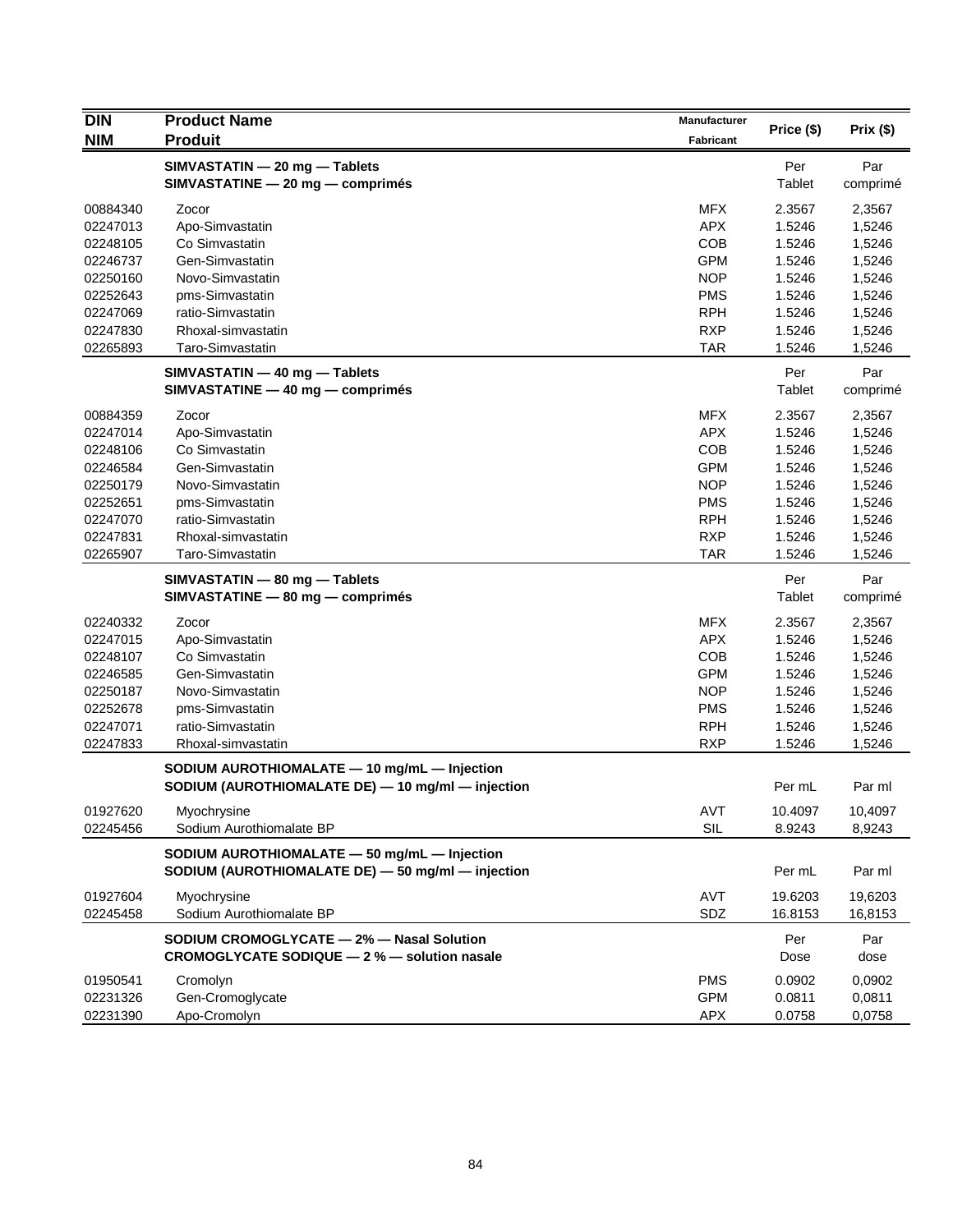| <b>DIN</b>           | <b>Product Name</b>                                                                                                                                        | Manufacturer      |                  |                  |
|----------------------|------------------------------------------------------------------------------------------------------------------------------------------------------------|-------------------|------------------|------------------|
| <b>NIM</b>           | <b>Produit</b>                                                                                                                                             | <b>Fabricant</b>  | Price (\$)       | Prix(\$)         |
|                      | SODIUM CROMOGLYCATE - 1% - Nebulizer Solution                                                                                                              |                   |                  |                  |
|                      | CROMOGLYCATE SODIQUE - 1 % - solution pour nébuliseur                                                                                                      |                   | Per mL           | Par ml           |
|                      |                                                                                                                                                            |                   |                  |                  |
| 02046113             | pms-Sodium Cromoglycate                                                                                                                                    | <b>PMS</b>        | 0.3168           | 0,3168           |
| 02231431             | Apo-Cromolyn                                                                                                                                               | APX.              | 0.2855           | 0,2855           |
| 02219468             | Gen-Cromoglycate                                                                                                                                           | <b>GPM</b>        | 0.2666           | 0,2666           |
| 02231671             | Nu-Cromolyn Plastic Ampoules/Nu-Cromolyn, en ampoules en plastique                                                                                         | <b>NXP</b>        | 0.2666           | 0,2666           |
|                      | SODIUM CROMOGLYCATE - 2% - Ophthalmic Solution<br>CROMOGLYCATE SODIQUE - 2 % - solution ophtalmique                                                        |                   | Per mL           | Par ml           |
| 02009277             | Cromolyn                                                                                                                                                   | <b>PMS</b>        | 1.0450           | 1,0450           |
| 02230621             | Opticrom                                                                                                                                                   | <b>ALL</b>        | 1.0450           | 1,0450           |
|                      | SODIUM POLYSTYRENE SULFONATE - 1 mEq/g - Oral Powder<br>-454 g Package<br>POLYSTYRENE SODIQUE (SULFONATE DE) - 1 mEq/g - poudre orale -<br>paquet de 454 g |                   | Per<br>Gram      | Par<br>gramme    |
|                      |                                                                                                                                                            |                   |                  |                  |
| 02026961             | Kayexalate                                                                                                                                                 | SAW               | 0.1590           | 0,1590           |
| 00755338             | pms-Sodium Polystyrene Sulfonate/pms-Polystyrène, sulfonate sodique de                                                                                     | <b>PMS</b>        | 0.1575           | 0,1575           |
|                      | SOTALOL HCI - 80 mg - Tablets<br>SOTALOL (CHLORHYDRATE DE) - 80 mg - comprimés                                                                             |                   | Per<br>Tablet    | Per<br>comprimé  |
| 02229778             | Gen-Sotalol                                                                                                                                                | <b>GPM</b>        | 0.7252           | 0,7252           |
| 02210428             | Apo-Sotalol                                                                                                                                                | <b>APX</b>        | 0.7250           | 0,7250           |
| 02200996             | Nu-Sotalol                                                                                                                                                 | <b>NXP</b>        | 0.7250           | 0,7250           |
| 02170833             | Linsotalol                                                                                                                                                 | LIN               | 0.6526           | 0,6526           |
| 02238326             | pms-Sotalol                                                                                                                                                | <b>PMS</b>        | 0.6526           | 0,6526           |
| 02234008             | Rhoxal-sotalol                                                                                                                                             | <b>RXP</b>        | 0.6526           | 0,6526           |
| 00897272             | Sotacor                                                                                                                                                    | SQU               | 0.6526           | 0,6526           |
| 02084228             | ratio-Sotalol                                                                                                                                              | <b>RPH</b>        | 0.6526           | 0,6526           |
| 02231181             | Novo-Sotalol                                                                                                                                               | <b>NOP</b>        | 0.6525           | 0,6525           |
| 02257831             | Rhoxal-sotalol                                                                                                                                             | <b>RXP</b>        | 0.6525           | 0,6525           |
|                      | SOTALOL HCI - 160 mg - Tablets<br>SOTALOL (CHLORHYDRATE DE) - 160 mg - comprimés                                                                           |                   | Per<br>Tablet    | Per<br>comprimé  |
| 02084236             | ratio-Sotalol                                                                                                                                              | <b>RPH</b>        | 0.7651           | 0,7651           |
| 02238635             | Dom-Sotalol                                                                                                                                                | <b>DOM</b>        | 0.7142           | 0,7142           |
| 02229779             | Gen-Sotalol                                                                                                                                                | <b>GPM</b>        | 0.7142           | 0,7142           |
| 02238327             | pms-Sotalol                                                                                                                                                | PMS               | 0.7142           | 0,7142           |
| 02234013             | Rhoxal-sotalol                                                                                                                                             | <b>RXP</b>        | 0.7142           | 0,7142           |
| 00483923             | Sotacor                                                                                                                                                    | SQU               | 0.7142           | 0,7142           |
| 02231182             | Sotacor                                                                                                                                                    | <b>NOP</b>        | 0.7141           | 0,7141           |
| 02257858             | Rhoxal-sotalol                                                                                                                                             | <b>RXP</b>        | 0.7141           | 0,7141           |
| 02167794             | Apo-Sotalol                                                                                                                                                | <b>APX</b>        | 0.7140           | 0,7140           |
| 02163772             | Nu-Sotalol                                                                                                                                                 | <b>NXP</b>        | 0.7140           | 0,7140           |
| 02170841             | Linsotalol                                                                                                                                                 | <b>LIN</b>        | 0.6492           | 0,6492           |
|                      | SPIRONOLACTONE - 25 mg - Tablets<br>SPIRONOLACTONE - 25 mg - comprimés                                                                                     |                   | Per<br>Tablet    | Per<br>comprimé  |
|                      |                                                                                                                                                            |                   |                  |                  |
| 00028606<br>00613215 | Aldactone<br>Novo-Spiroton                                                                                                                                 | PFI<br><b>NOP</b> | 0.0792<br>0.0761 | 0,0792<br>0,0761 |
|                      | SPIRONOLACTONE - 100 mg - Tablets<br>SPIRONOLACTONE - 100 mg - comprimés                                                                                   |                   | Per<br>Tablet    | Per<br>comprimé  |
| 00285455<br>00613223 | Aldactone<br>Novo-Spiroton                                                                                                                                 | PFI<br><b>NOP</b> | 0.2426<br>0.2332 | 0,2426<br>0,2332 |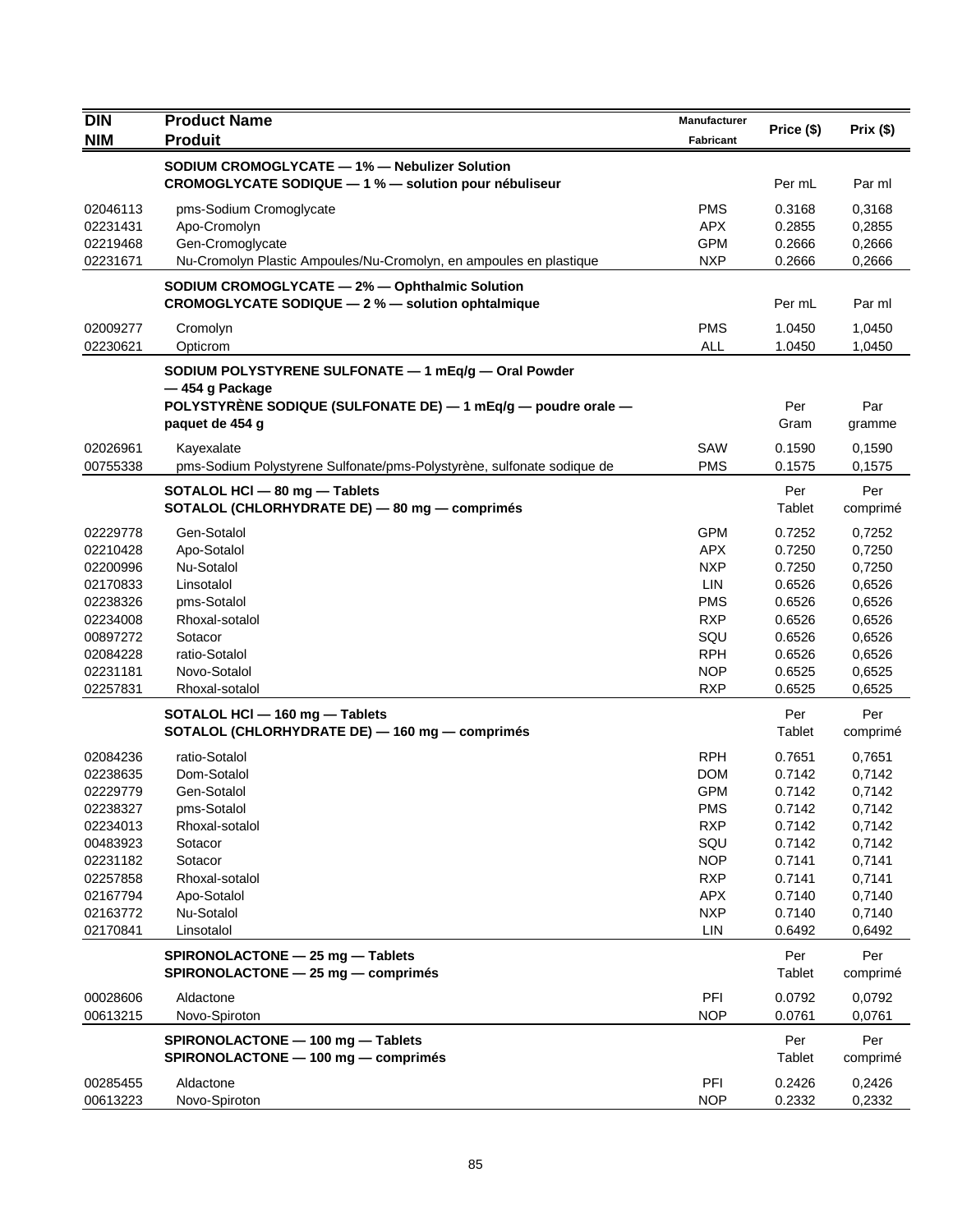| <b>DIN</b><br><b>NIM</b>                                 | <b>Product Name</b><br><b>Produit</b>                                                                                      | Manufacturer<br>Fabricant                                          | Price (\$)                                     | Prix(\$)                                       |
|----------------------------------------------------------|----------------------------------------------------------------------------------------------------------------------------|--------------------------------------------------------------------|------------------------------------------------|------------------------------------------------|
|                                                          | SPIRONOLACTONE/HYDROCHLOROTHIAZIDE - 25 mg/25 mg - Tablets<br>SPIRONOLACTONE/HYDROCHLOROTHIAZIDE - 25 mg/25 mg - comprimés |                                                                    | Per<br>Tablet                                  | Per<br>comprimé                                |
| 00180408<br>00613231                                     | Aldactazide 25<br>Novo-Spirozine 25                                                                                        | PFI<br><b>NOP</b>                                                  | 0.0983<br>0.0945                               | 0.0983<br>0,0945                               |
|                                                          | SPIRONOLACTONE/HYDROCHLOROTHIAZIDE - 50 mg/50 mg - Tablets<br>SPIRONOLACTONE/HYDROCHLOROTHIAZIDE - 50 mg/50 mg - comprimés |                                                                    | Per<br>Tablet                                  | Per<br>comprimé                                |
| 00594377<br>00657182                                     | Aldactazide 50<br>Novo-Spirozine 50                                                                                        | PFI<br><b>NOP</b>                                                  | 0.2558<br>0.2460                               | 0,2558<br>0,2460                               |
|                                                          | SUCRALFATE $-1$ g $-$ Tablets<br>SUCRALFATE $-1$ g $-$ comprimés                                                           |                                                                    | Per<br>Tablet                                  | Per<br>comprimé                                |
| 02100622<br>02125250<br>02134829<br>02238209<br>02045702 | Sulcrate<br>Apo-Sucralfate<br>Nu-Sucralfate<br>pms-Sucralfate<br>pms-Sucralfate                                            | <b>AXC</b><br><b>APX</b><br><b>NXP</b><br><b>PMS</b><br><b>NOP</b> | 0.5656<br>0.4110<br>0.4110<br>0.3468<br>0.3236 | 0,5656<br>0,4110<br>0,4110<br>0,3468<br>0,3236 |
|                                                          | SULFASALAZINE - 500 mg - Tablets<br>SULFASALAZINE - 500 mg - comprimés                                                     |                                                                    | Per<br>Tablet                                  | Per<br>comprimé                                |
| 02064480<br>00598461                                     | Salazopyrin<br>pms-Sulfasalazine                                                                                           | PFI<br><b>PMS</b>                                                  | 0.2754<br>0.2312                               | 0,2754<br>0,2312                               |
|                                                          | SULFINPYRAZONE - 100 mg - Tablets<br>SULFINPYRAZONE - 100 mg - comprimés                                                   |                                                                    | Per<br>Tablet                                  | Per<br>comprimé                                |
| 00010510<br>00441759<br>02045680                         | Anturan<br>Apo-Sulfinpyrazone<br>Nu-Sulfinpyrazone                                                                         | <b>CBA</b><br><b>APX</b><br><b>NXP</b>                             | 0.2561<br>0.1540<br>0.1400                     | 0,2561<br>0,1540<br>0,1400                     |
|                                                          | SULFINPYRAZONE - 200 mg - Tablets<br>SULFINPYRAZONE - 200 mg - comprimés                                                   |                                                                    | Per<br>Tablet                                  | Per<br>comprimé                                |
| 00010529<br>00441767<br>02045699                         | Anturan<br>Apo-Sulfinpyrazone<br>Nu-Sulfinpyrazone                                                                         | <b>CBA</b><br><b>APX</b><br><b>NXP</b>                             | 0.3471<br>0.2178<br>0.1980                     | 0,3471<br>0,2178<br>0,1980                     |
|                                                          | SULINDAC - 150 mg - Tablets<br>SULINDAC - 150 mg - comprimés                                                               |                                                                    | Per<br>Tablet                                  | Per<br>comprimé                                |
| 00778354<br>02042576<br>00745588                         | Apo-Sulin<br>Nu-Sulindac<br>Novo-Sundac                                                                                    | <b>APX</b><br><b>NXP</b><br><b>NOP</b>                             | 0.5230<br>0.4752<br>0.4206                     | 0,5230<br>0,4752<br>0,4206                     |
|                                                          | SULINDAC - 200 mg - Tablets<br>SULINDAC - 200 mg - comprimés                                                               |                                                                    | Per<br>Tablet                                  | Per<br>comprimé                                |
| 00432369<br>00778362<br>02042584<br>00745596             | Clinoril<br>Apo-Sulin<br>Nu-Sulindac<br>Novo-Sundac                                                                        | <b>MFX</b><br>APX<br><b>NXP</b><br><b>NOP</b>                      | 0.7203<br>0.6625<br>0.5962<br>0.5324           | 0,7203<br>0,6625<br>0,5962<br>0,5324           |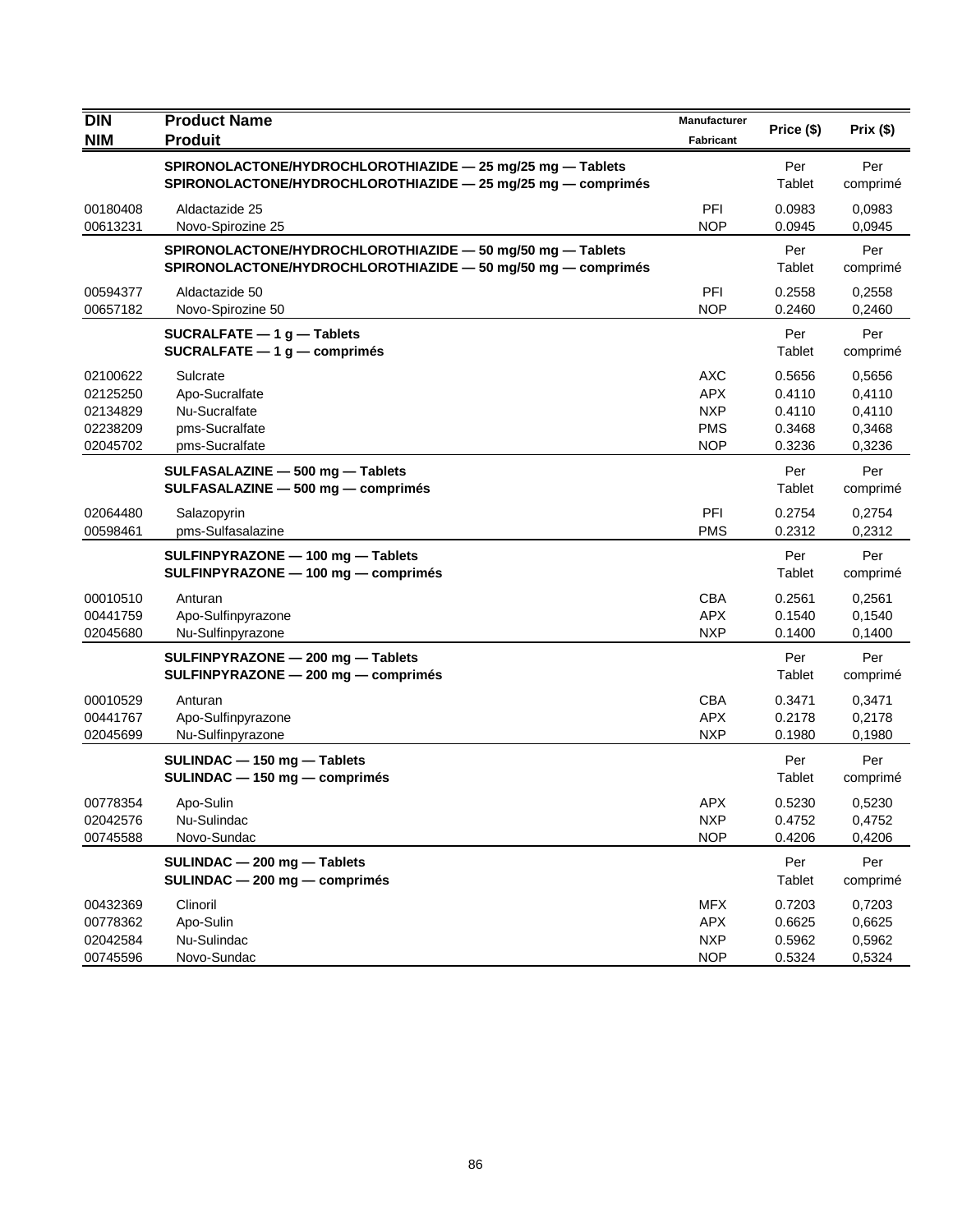| <b>DIN</b> | <b>Product Name</b>                         | <b>Manufacturer</b> |            | Prix (\$) |
|------------|---------------------------------------------|---------------------|------------|-----------|
| <b>NIM</b> | <b>Produit</b>                              | <b>Fabricant</b>    | Price (\$) |           |
|            | SUMATRIPTAN - 50 mg - Tablets               |                     | Per        | Per       |
|            | <b>SUMATRIPTAN - 50 mg - comprimés</b>      |                     | Tablet     | comprimé  |
| 02212153   | Imitrex DF                                  | <b>GSK</b>          | 14.9573    | 14,9573   |
| 02257890   | Co Sumatriptan                              | COB                 | 10.9687    | 10,9687   |
| 02268388   | Apo-Sumatriptan                             | <b>APX</b>          | 9.9717     | 9,9717    |
| 02268914   | Gen-Sumatriptan                             | <b>GPM</b>          | 9.9715     | 9,9715    |
| 02256436   | pms-Sumatriptan                             | <b>PMS</b>          | 9.9715     | 9,9715    |
| 02271583   | ratio-Sumatriptan                           | <b>RPH</b>          | 9.9715     | 9,9715    |
| 02263025   | Rhoxal-Sumatriptan                          | <b>RXP</b>          | 9.9715     | 9,9715    |
|            | SUMATRIPTAN - 100 mg - Tablets              |                     | Per        | Per       |
|            | SUMATRIPTAN - 100 mg - comprimés            |                     | Tablet     | comprimé  |
| 02212161   | Imitrex DF                                  | <b>GSK</b>          | 17.2183    | 17,2183   |
| 02257904   | Co Sumatriptan                              | COB                 | 12.0840    | 12,0840   |
| 02268922   | Gen-Sumatriptan                             | <b>GPM</b>          | 10.9854    | 10,9854   |
| 02239367   | Novo-Sumatriptan                            | <b>NOP</b>          | 10.9854    | 10,9854   |
| 02256444   | pms-Sumatriptan                             | <b>PMS</b>          | 10.9854    | 10,9854   |
| 02271591   | ratio-Sumatriptan                           | <b>RPH</b>          | 10.9854    | 10,9854   |
| 02263033   | Rhoxal-Sumatriptan                          | <b>RXP</b>          | 10.9854    | 10,9854   |
| 02268396   | Apo-Sumatriptan                             | <b>APX</b>          | 10.9850    | 10,9850   |
|            | TAMOXIFEN CITRATE - 10 mg - Tablets         |                     | Per        | Per       |
|            | TAMOXIFÈNE (CITRATE DE) — 10 mg — comprimés |                     | Tablet     | comprimé  |
| 00812404   | Apo-Tamox                                   | <b>APX</b>          | 0.3808     | 0,3808    |
| 02088428   | Gen-Tamoxifen                               | <b>GPM</b>          | 0.1925     | 0,1925    |
| 00851965   | Novo-Tamoxifen                              | <b>NOP</b>          | 0.1925     | 0,1925    |
| 02237459   | pms-Tamoxifen                               | <b>PMS</b>          | 0.1925     | 0,1925    |
| 01926624   | Tamofen                                     | AVE                 | 0.1925     | 0,1925    |
| 02048477   | Nolvadex                                    | <b>AZC</b>          | 0.1750     | 0,1750    |
|            | TAMOXIFEN CITRATE - 20 mg - Tablets         |                     | Per        | Per       |
|            | TAMOXIFÈNE (CITRATE DE) — 20 mg — comprimés |                     | Tablet     | comprimé  |
| 00812390   | Apo-Tamox                                   | <b>APX</b>          | 0.3850     | 0,3850    |
| 02089858   | Gen-Tamoxifen                               | <b>GPM</b>          | 0.3850     | 0,3850    |
| 00851973   | Novo-Tamoxifen                              | <b>NOP</b>          | 0.3850     | 0,3850    |
| 02237460   | pms-Tamoxifen                               | <b>PMS</b>          | 0.3850     | 0,3850    |
| 01926632   | Tamofen                                     | <b>AVE</b>          | 0.3850     | 0,3850    |
| 02048485   | Nolvadex-D                                  | <b>AZC</b>          | 0.3500     | 0,3500    |
|            | TEMAZEPAM - 15 mg - Capsules                |                     | Per        | Par       |
|            | $TÉMAZÉPAM - 15 mg - capsules$              |                     | Capsule    | capsule   |
| 00604453   | Restoril                                    | <b>ORX</b>          | 0.1925     | 0,1925    |
| 02229756   | Dom-Temazepam                               | <b>DOM</b>          | 0.1213     | 0,1213    |
| 02231615   | Gen-Temazepam                               | <b>GPM</b>          | 0.1213     | 0,1213    |
| 02229455   | pms-Temazepam                               | <b>PMS</b>          | 0.1213     | 0,1213    |
| 02244814   | Co Temazepam                                | COB                 | 0.1212     | 0,1212    |
| 02230095   | Novo-Temazepam                              | <b>NOP</b>          | 0.1212     | 0,1212    |
| 02225964   | Apo-Temazepam                               | <b>APX</b>          | 0.1210     | 0,1210    |
| 02223570   | Nu-Temazepam                                | <b>NXP</b>          | 0.1210     | 0,1210    |
| 02243023   | ratio-Temazepam                             | <b>RPH</b>          | 0.1102     | 0,1102    |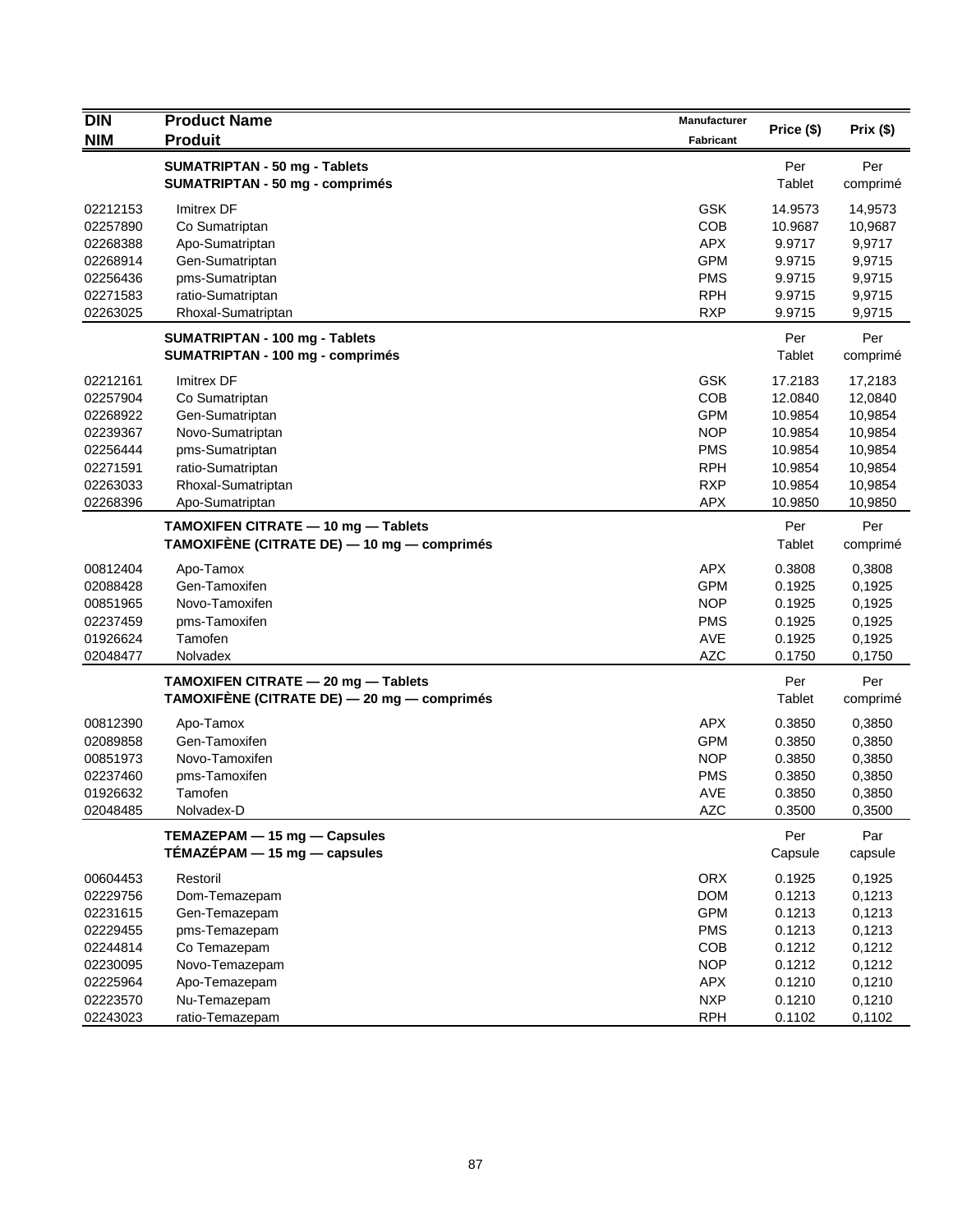| <b>DIN</b> | <b>Product Name</b>                                                                 | <b>Manufacturer</b> |               |                 |
|------------|-------------------------------------------------------------------------------------|---------------------|---------------|-----------------|
| <b>NIM</b> | <b>Produit</b>                                                                      | <b>Fabricant</b>    | Price (\$)    | Prix(\$)        |
|            | TEMAZEPAM - 30 mg - Capsules                                                        |                     | Per           | Par             |
|            | TÉMAZÉPAM - 30 mg - capsules                                                        |                     | Capsule       | capsule         |
| 00604461   | Restoril                                                                            | <b>ORX</b>          | 0.2316        | 0,2316          |
| 02225972   | Apo-Temazepam                                                                       | <b>APX</b>          | 0.1460        | 0,1460          |
| 02223589   | Nu-Temazepam                                                                        | <b>NXP</b>          | 0.1460        | 0,1460          |
| 02244815   | Co Temazepam                                                                        | COB                 | 0.1459        | 0,1459          |
| 02229758   | Dom-Temazepam                                                                       | <b>DOM</b>          | 0.1459        | 0,1459          |
| 02231616   | Gen-Temazepam                                                                       | <b>GPM</b>          | 0.1459        | 0,1459          |
| 02230102   | Novo-Temazepam                                                                      | <b>NOP</b>          | 0.1459        | 0,1459          |
| 02229456   | pms-Temazepam                                                                       | <b>PMS</b>          | 0.1459        | 0,1459          |
| 02243024   | ratio-Temazepam                                                                     | <b>RPH</b>          | 0.1326        | 0,1326          |
|            | TENOXICAM - 20 mg - Tablets                                                         |                     | Per           | Par             |
|            | $TENOXICAM - 20 mg - comprimés$                                                     |                     | Tablet        | comprimé        |
| 00884367   | <b>Mobiflex</b>                                                                     | <b>HLR</b>          | 1.3376        | 1,3376          |
| 02230661   | Apo-Tenoxicam                                                                       | <b>APX</b>          | 1.0030        | 1,0030          |
|            | TERAZOSIN HCl - 1 mg - Tablets                                                      |                     | Per           | Par             |
|            | TÉRAZOSINE (CHLORHYDRATE DE) — 1 mg — comprimés                                     |                     | Tablet        | comprimé        |
| 00818658   | <b>Hytrin</b>                                                                       | ABB                 | 0.6521        | 0,6521          |
| 02218941   | ratio-Terazosin                                                                     | <b>RPH</b>          | 0.4570        | 0,4570          |
| 02234502   | Apo-Terazosin                                                                       | <b>APX</b>          | 0.3840        | 0,3840          |
| 02233047   | Nu-Terazosin                                                                        | <b>NXP</b>          | 0.3840        | 0,3840          |
| 02230805   | Novo-Terazosin                                                                      | <b>NOP</b>          | 0.3839        | 0,3839          |
| 02243518   | pms-Terazosin                                                                       | <b>PMS</b>          | 0.3839        | 0,3839          |
|            | TERAZOSIN HCI - 2 mg - Tablets                                                      |                     | Per           | Par             |
|            | TÉRAZOSINE (CHLORHYDRATE DE) - 2 mg - comprimés                                     |                     | Tablet        | comprimé        |
| 00818682   | Hytrin                                                                              | ABB                 | 0.8289        | 0,8289          |
| 02218968   | ratio-Terazosin                                                                     | <b>RPH</b>          | 0.5809        | 0,5809          |
| 02234503   | Apo-Terazosin                                                                       | <b>APX</b>          | 0.4880        | 0,4880          |
| 02230806   | Novo-Terazosin                                                                      | <b>NOP</b>          | 0.4880        | 0,4880          |
| 02233048   | Nu-Terazosin                                                                        | <b>NXP</b>          | 0.4880        | 0,4880          |
| 02243519   | pms-Terazosin                                                                       | <b>PMS</b>          | 0.4880        | 0,4880          |
|            | <b>TERAZOSIN HCI</b> $-$ 5 mg $-$ Tablets                                           |                     | Per           | Par             |
|            | TÉRAZOSINE (CHLORHYDRATE DE) — 5 mg — comprimés                                     |                     | Tablet        | comprimé        |
| 00818666   | Hytrin                                                                              | ABB                 | 1.1256        | 1,1256          |
| 02218976   | ratio-Terazosin                                                                     | <b>RPH</b>          | 0.7890        | 0,7890          |
| 02234504   | Apo-Terazosin                                                                       | <b>APX</b>          | 0.6630        | 0,6630          |
| 02233049   | Nu-Terazosin                                                                        | <b>NXP</b>          | 0.6630        | 0,6630          |
| 02230807   | Novo-Terazosin                                                                      | <b>NOP</b>          | 0.6628        | 0,6628          |
| 02243520   | pms-Terazosin                                                                       | <b>PMS</b>          | 0.6628        | 0,6628          |
|            | TERAZOSIN HCI - 10 mg - Tablets<br>TÉRAZOSINE (CHLORHYDRATE DE) — 10 mg — comprimés |                     | Per<br>Tablet | Par<br>comprimé |
| 00818674   | <b>Hytrin</b>                                                                       | ABB                 | 1.6478        | 1,6478          |
| 02218984   | ratio-Terazosin                                                                     | <b>RPH</b>          | 1.1550        | 1,1550          |
| 02230808   | Novo-Terazosin                                                                      | <b>NOP</b>          | 0.9702        | 0,9702          |
| 02243521   | pms-Terazosin                                                                       | <b>PMS</b>          | 0.9702        | 0,9702          |
| 02234505   | Apo-Terazosin                                                                       | <b>APX</b>          | 0.9700        | 0,9700          |
| 02233050   | Nu-Terazosin                                                                        | <b>NXP</b>          | 0.9700        | 0,9700          |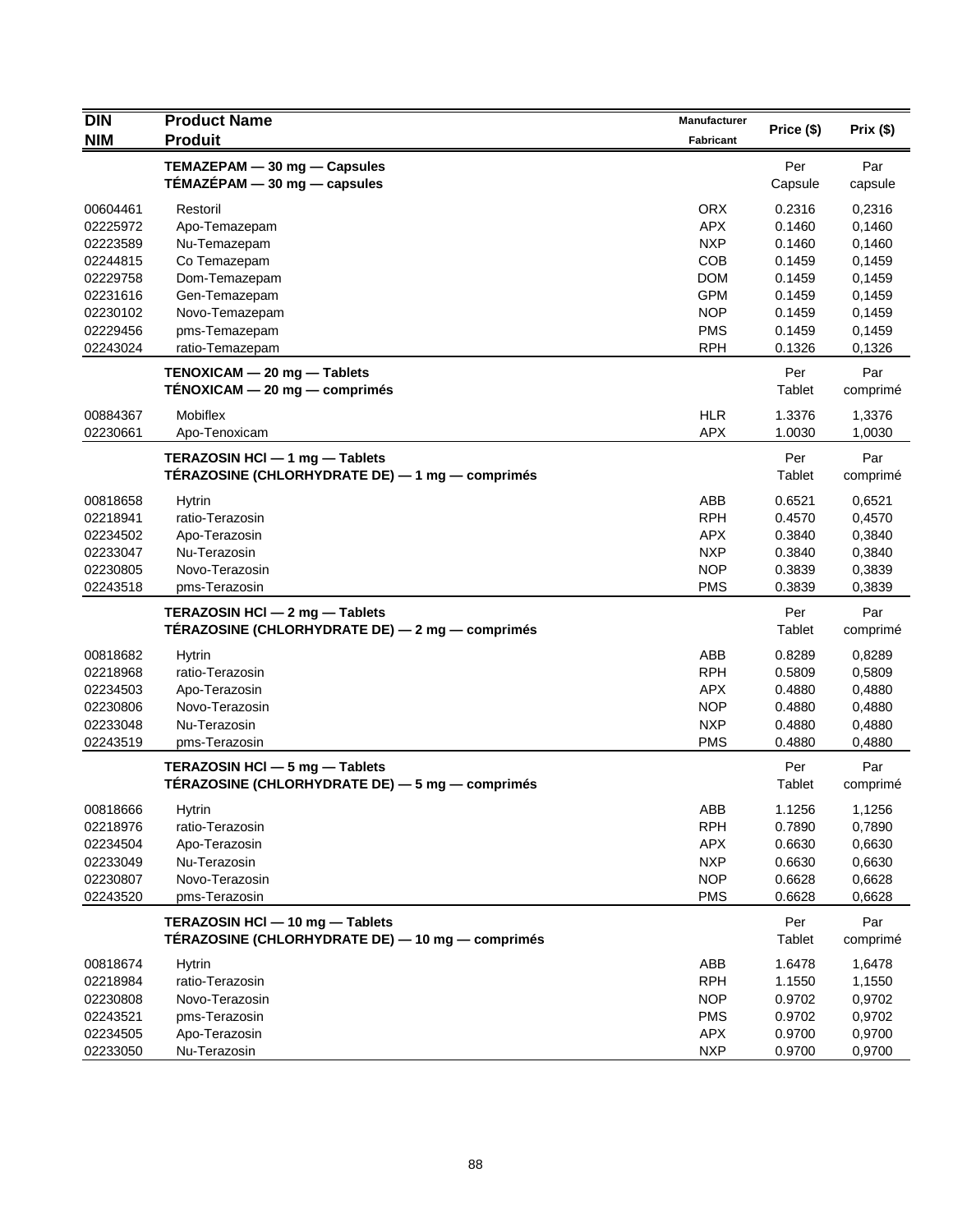| <b>DIN</b> | <b>Product Name</b>                                 | <b>Manufacturer</b> |            | Prix(\$) |
|------------|-----------------------------------------------------|---------------------|------------|----------|
| <b>NIM</b> | <b>Produit</b>                                      | Fabricant           | Price (\$) |          |
|            | TERBINAFINE HCI - 250 mg - Tablets                  |                     | Per        | Par      |
|            | TERBINAFINE (CHLORHYDRATE DE) - 250 mg - comprimés  |                     | Tablet     | comprimé |
| 02031116   | Lamisil                                             | <b>NVT</b>          | 4.0425     | 4,0425   |
| 02240807   | pms-Terbinafine                                     | <b>PMS</b>          | 2.7771     | 2,7771   |
| 02242503   | Gen-Terbinafine                                     | <b>GPM</b>          | 2.7770     | 2,7770   |
| 02239893   | Apo-Terbinafine                                     | <b>APX</b>          | 2.7767     | 2,7767   |
| 02254727   | Co Terbinafine                                      | COB                 | 2.7767     | 2,7767   |
| 02240346   | Novo-Terbinafine                                    | <b>NOP</b>          | 2.7767     | 2,7767   |
|            | TESTOSTERONE CYPIONATE - 100 mg/mL - Injection      |                     | Per        | Par      |
|            | TESTOSTÉRONE (CYPIONATE DE) - 100 mg/ml - injection |                     | mL         | ml       |
| 00030783   | Depo-Testosterone                                   | PFI                 | 2.7940     | 2,7940   |
| 02246063   | Testosterone Cypionate/Testostérone (cypionate de)  | <b>SIL</b>          | 1.9745     | 1,9745   |
|            | TETRACYCLINE HCI - 250 mg - Capsules                |                     | Per        | Par      |
|            | TÉTRACYCLINE (CHLORHYDRATE DE) - 250 mg - capsules  |                     | Capsule    | capsule  |
| 00580929   | Apo-Tetra                                           | <b>APX</b>          | 0.0699     | 0,0699   |
| 00717606   | Nu-Tetra                                            | <b>NXP</b>          | 0.0635     | 0,0635   |
|            | THIAMINE - 50 mg - Tablets                          |                     | Per        | Par      |
|            | THIAMINE - 50 mg - comprimés                        |                     | Tablet     | comprimé |
| 00268631   | Vitamin $B_{1}/V$ itamine $B_{1}$                   | <b>ICN</b>          | 0.0629     | 0,0629   |
| 00610267   | Vitamin $B_{1}/V$ itamine $B_{1}$                   | <b>PMS</b>          | 0.0596     | 0.0596   |
|            | TIAPROFENIC ACID - 200 mg - Tablets                 |                     | Per        | Par      |
|            | TIAPROFÉNIQUE (ACIDE) — 200 mg — comprimés          |                     | Tablet     | comprimé |
| 01924613   | <b>Albert Tiafen</b>                                | <b>ABT</b>          | 0.4048     | 0,4048   |
| 02230827   | pms-Tiaprofenic                                     | <b>PMS</b>          | 0.4048     | 0,4048   |
| 02179679   | Novo-Tiaprofenic                                    | <b>NOP</b>          | 0.3781     | 0,3781   |
| 02136112   | Apo-Tiaprofenic                                     | <b>APX</b>          | 0.3780     | 0,3780   |
| 02146878   | Nu-Tiaprofenic                                      | <b>NXP</b>          | 0.3780     | 0,3780   |
|            | TIAPROFENIC ACID - 300 mg - Tablets                 |                     | Per        | Par      |
|            | TIAPROFÉNIQUE (ACIDE) — 300 mg — comprimés          |                     | Tablet     | comprimé |
| 02221950   | Surgam                                              | <b>AVE</b>          | 0.7525     | 0,7525   |
| 01924621   | <b>Albert Tiafen</b>                                | <b>ABT</b>          | 0.4835     | 0,4835   |
| 02136120   | Apo-Tiaprofenic                                     | <b>APX</b>          | 0.4515     | 0,4515   |
| 02146886   | Nu-Tiaprofenic                                      | <b>NXP</b>          | 0.4515     | 0,4515   |
| 02230828   | pms-Tiaprofenic                                     | <b>PMS</b>          | 0.4515     | 0,4515   |
| 02179687   | Novo-Tiaprofenic                                    | <b>NOP</b>          | 0.4514     | 0,4514   |
|            | TICLOPIDINE HCI - 250 mg - Tablets                  |                     | Per        | Par      |
|            | TICLOPIDINE (CHLORHYDRATE DE) - 250 mg - comprimés  |                     | Tablet     | comprimé |
| 02162776   | <b>Ticlid</b>                                       | <b>HLR</b>          | 1.3821     | 1,3821   |
| 02237701   | Apo-Ticlopidine                                     | <b>APX</b>          | 0.7574     | 0,7574   |
| 02239744   | Gen-Ticlopidine                                     | <b>GPM</b>          | 0.7574     | 0,7574   |
| 02236848   | Novo-Ticlopidine                                    | <b>NOP</b>          | 0.7574     | 0,7574   |
| 02243327   | pms-Ticlopidine                                     | <b>PMS</b>          | 0.7574     | 0,7574   |
| 02243587   | Rhoxal-ticlopidine                                  | <b>RXP</b>          | 0.7574     | 0,7574   |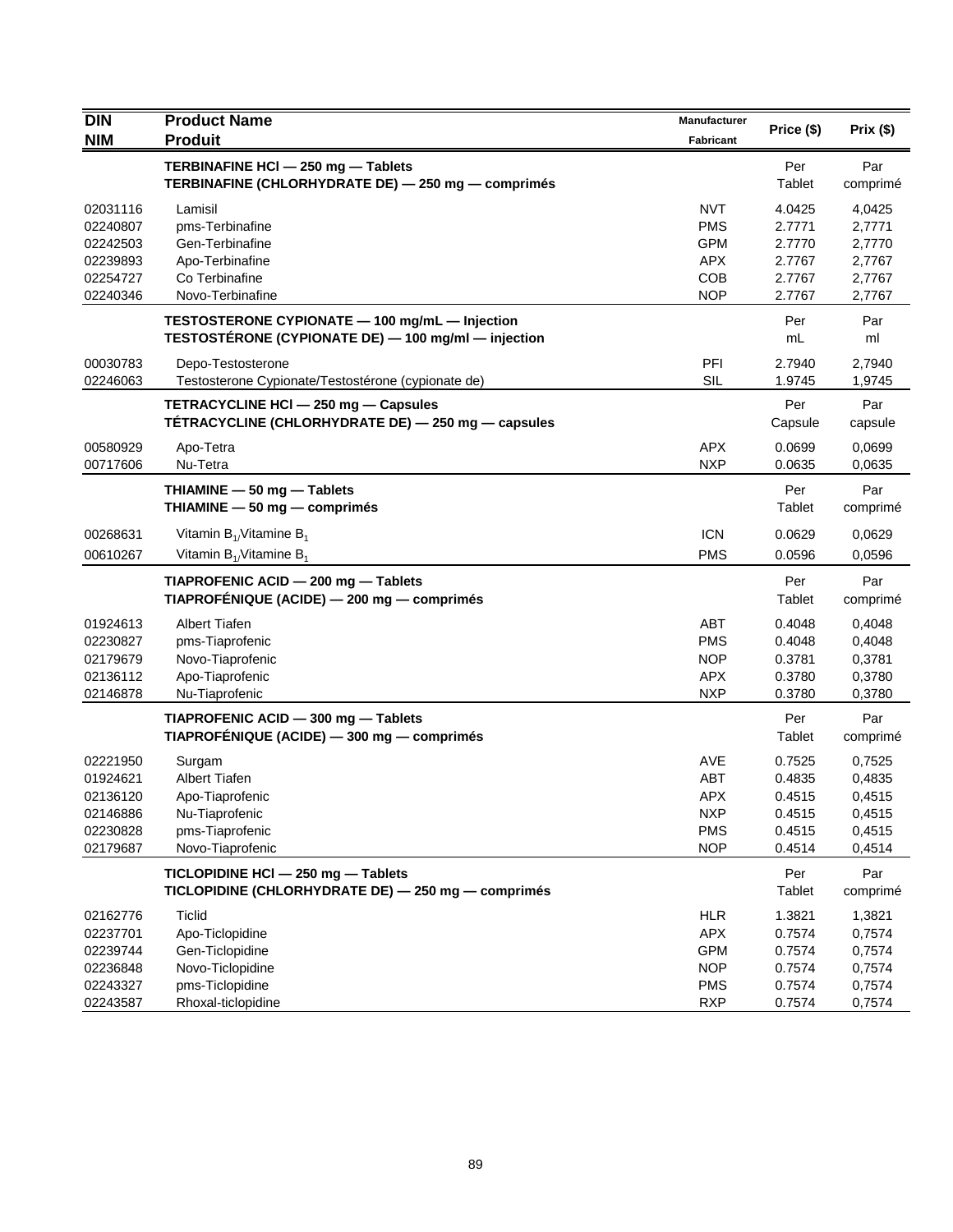| <b>DIN</b>           | <b>Product Name</b>                                                                                       | Manufacturer      |                  |                  |
|----------------------|-----------------------------------------------------------------------------------------------------------|-------------------|------------------|------------------|
| <b>NIM</b>           | <b>Produit</b>                                                                                            | <b>Fabricant</b>  | Price (\$)       | Prix (\$)        |
|                      | TIMOLOL MALEATE - 0.25% - Ophthalmic Solution<br>TIMOLOL (MALÉATE DE) $-$ 0,25 % $-$ solution ophtalmique |                   | Per mL           | Par ml           |
| 00451193             | Timoptic                                                                                                  | <b>MFX</b>        | 2.7650           | 2,7650           |
| 00755826             | Apo-Timop                                                                                                 | <b>APX</b>        | 1.7050           | 1,7050           |
| 00893773             | Gen-Timolol                                                                                               | <b>GPM</b>        | 1.7050           | 1,7050           |
| 02083353             | pms-Timolol                                                                                               | <b>PMS</b>        | 1.7050           | 1,7050           |
| 02241731             | Rhoxal-timolol                                                                                            | <b>RXP</b>        | 1.7050           | 1,7050           |
| 02240248             | ratio-Timolol Maleate                                                                                     | <b>RPH</b>        | 1.5500           | 1,5500           |
| 02166712             | Sab-Timolol                                                                                               | SIL               | 1.5500           | 1,5500           |
|                      | TIMOLOL MALEATE - 0.5% - Ophthalmic Solution<br>TIMOLOL (MALÉATE DE) $-$ 0,5 % $-$ solution ophtalmique   |                   | Per mL           | par ml           |
| 00451207             | Timoptic                                                                                                  | <b>MFX</b>        | 3.2710           | 3,2710           |
| 00755834             | Apo-Timop                                                                                                 | <b>APX</b>        | 2.0460           | 2,0460           |
| 00893781             | Gen-Timolol                                                                                               | <b>GPM</b>        | 2.0460           | 2,0460           |
| 02083345             | pms-Timolol                                                                                               | <b>PMS</b>        | 2.0460           | 2,0460           |
| 02241732             | Rhoxal-timolol                                                                                            | <b>RXP</b>        | 2.0460           | 2,0460           |
| 02240249<br>02166720 | ratio-Timolol Maleate<br>Sandoz Timolol                                                                   | <b>RPH</b><br>SDZ | 1.8600<br>1.8600 | 1,8600<br>1,8600 |
|                      |                                                                                                           |                   |                  |                  |
|                      | TIMOLOL MALEATE $-5$ mg $-$ Tablets<br>TIMOLOL (MALÉATE DE) - 5 mg - comprimés                            |                   | Per<br>Tablet    | Par<br>comprimé  |
| 00353914             | <b>Blocadren</b>                                                                                          | <b>MFX</b>        | 0.2492           | 0,2492           |
| 00755842             | Apo-Timol                                                                                                 | <b>APX</b>        | 0.1999           | 0,1999           |
| 02044609             | Nu-Timol                                                                                                  | <b>NXP</b>        | 0.1817           | 0,1817           |
| 01947796             | Novo-Timol                                                                                                | <b>NOP</b>        | 0.1814           | 0,1814           |
|                      | TIMOLOL MALEATE - 10 mg - Tablets<br>TIMOLOL (MALÉATE DE) — 10 mg — comprimés                             |                   | Per<br>Tablet    | Par<br>comprimé  |
| 02044617             | Nu-Timol                                                                                                  | <b>NXP</b>        | 0.3456           | 0,3456           |
| 00755850             | Apo-Timol                                                                                                 | <b>APX</b>        | 0.3119           | 0,3119           |
| 01947818             | Novo-Timol                                                                                                | <b>NOP</b>        | 0.2829           | 0,2829           |
|                      | TIMOLOL MALEATE - 20 mg - Tablets<br>TIMOLOL (MALÉATE DE) - 20 mg - comprimés                             |                   | Per<br>Tablet    | Par<br>comprimé  |
| 00495611             | <b>Blocadren</b>                                                                                          | <b>MFX</b>        | 0.7416           | 0,7416           |
| 00755869             | Apo-Timol                                                                                                 | <b>APX</b>        | 0.6237           | 0,6237           |
| 02044625             | Nu-Timol                                                                                                  | <b>NXP</b>        | 0.5670           | 0,5670           |
|                      | TIZANIDINE HCI - 4 mg - Tablets<br>TIZANIDINE (CHLORHYDRATE DE) - 4 mg - comprimés                        |                   | Per<br>Tablet    | Par<br>comprimé  |
| 02239170             | Zanaflex                                                                                                  | <b>SHI</b>        | 0.7864           | 0,7864           |
| 02259893             | Apo-Tizanidine                                                                                            | <b>APX</b>        | 0.5617           | 0,5617           |
|                      | TOBRAMYCIN - 0.3% - Ophthalmic Solution<br>TOBRAMYCINE - 0,3 % - solution ophtalmique                     |                   | Per mL           | Par ml           |
| 00513962             | <b>Tobrex</b>                                                                                             | <b>ALC</b>        | 1.8326           | 1,8326           |
| 02239577             | pms-Tobramycin                                                                                            | <b>PMS</b>        | 1.2826           | 1,2826           |
| 02245698             | Apo-Tobramycin                                                                                            | APX               | 1.1500           | 1,1500           |
| 02241755             | Sandoz Tobramycin                                                                                         | SDZ               | 1.1484           | 1,1484           |
|                      | TOBRAMYCIN SULFATE - 40 mg/mL - Injection                                                                 |                   |                  |                  |
|                      | TOBRAMYCINE (SULFATE DE) - 40 mg/ml - injection                                                           |                   | Per mL           | par ml           |
| 00325449             | Nebcin                                                                                                    | LIL               | 2.6510           | 2,6510           |
| 02241210             | Tobramycin/Tobramycine                                                                                    | SDZ               | 2.6510           | 2,6510           |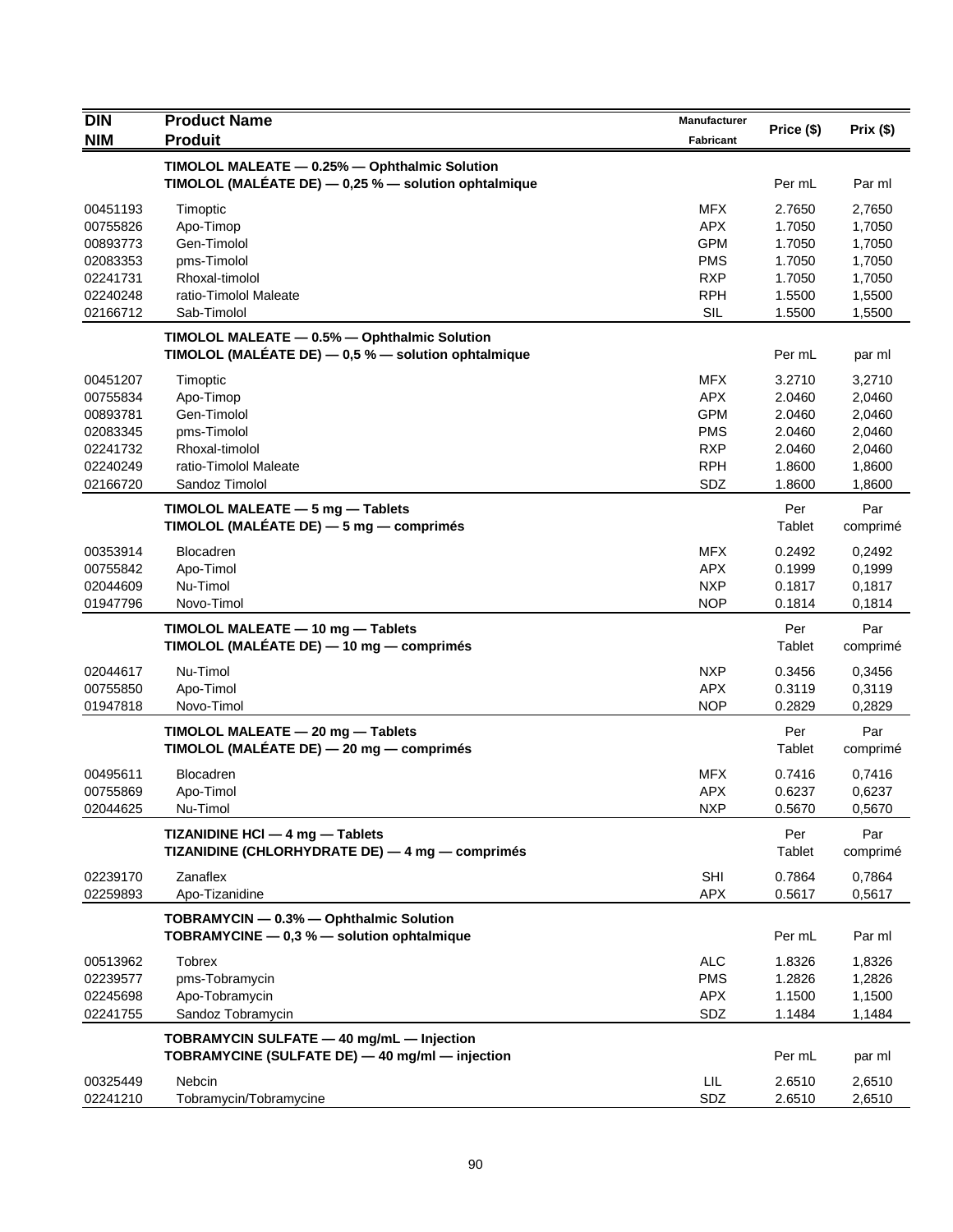| <b>DIN</b><br><b>NIM</b> | <b>Product Name</b><br><b>Produit</b>                                                | <b>Manufacturer</b><br>Fabricant | Price (\$)       | Prix(\$)         |
|--------------------------|--------------------------------------------------------------------------------------|----------------------------------|------------------|------------------|
|                          | TOLBUTAMIDE - 500 mg - Tablets                                                       |                                  | Per              | Par              |
|                          | TOLBUTAMIDE - 500 mg - comprimés                                                     |                                  | Tablet           | comprimé         |
| 01987542<br>00312762     | Orinase<br>Apo-Tolbutamide                                                           | <b>MRR</b><br><b>APX</b>         | 0.1261<br>0.0908 | 0,1261<br>0,0908 |
|                          | TOPIRAMATE - 25 mg - Tablets                                                         |                                  | Per              | Par              |
|                          | TOPIRAMATE $-$ 25 mg $-$ comprimes                                                   |                                  | Tablet           | comprimé         |
| 02230893                 | Topamax                                                                              | <b>JAN</b>                       | 1.3055           | 1,3055           |
| 02263351                 | Gen-Topiramate                                                                       | <b>GPM</b>                       | 0.8085           | 0,8085           |
| 02248860                 | Novo-Topiramate                                                                      | <b>NOP</b>                       | 0.8085           | 0,8085           |
| 02262991<br>02256827     | pms-Topiramate<br>ratio-Topiramate                                                   | <b>PMS</b><br><b>RPH</b>         | 0.8085<br>0.8085 | 0,8085<br>0,8085 |
| 02260050                 | Rhoxal-Topiramate                                                                    | <b>RXP</b>                       | 0.8085           | 0,8085           |
|                          | TOPIRAMATE - 100 mg - Tablets                                                        |                                  | Per              | Par              |
|                          | TOPIRAMATE - 100 mg - comprimés                                                      |                                  | Tablet           | comprimé         |
| 02230894                 | Topamax                                                                              | <b>JAN</b>                       | 2.4743           | 2.4743           |
| 02263378                 | Gen-Topiramate                                                                       | <b>GPM</b>                       | 1.5323           | 1.5323           |
| 02248861                 | Novo-Topiramate                                                                      | <b>NOP</b>                       | 1.5323           | 1.5323           |
| 02263009                 | pms-Topiramate                                                                       | <b>PMS</b>                       | 1.5323           | 1.5323           |
| 02256835                 | ratio-Topiramate                                                                     | <b>RPH</b>                       | 1.5323           | 1.5323           |
| 02260069                 | Rhoxal-Topiramate                                                                    | <b>RXP</b>                       | 1.5323           | 1,5323           |
|                          | TOPIRAMATE - 200 mg - Tablets<br>TOPIRAMATE - 200 mg - comprimés                     |                                  | Per<br>Tablet    | Par<br>comprimé  |
| 02230896                 | Topamax                                                                              | JAN                              | 3.9163           | 3.9163           |
| 02263386                 | Gen-Topiramate                                                                       | <b>GPM</b>                       | 2.4255           | 2.4255           |
| 02248862                 | Novo-Topiramate                                                                      | <b>NOP</b>                       | 2.4255           | 2.4255           |
| 02263017                 | pms-Topiramate                                                                       | <b>PMS</b>                       | 2.4255           | 2.4255           |
| 02256843                 | ratio-Topiramate                                                                     | <b>RPH</b>                       | 2.4255           | 2.4255           |
| 02267837                 | Rhoxal-Topiramate                                                                    | <b>RXP</b>                       | 2.4255           | 2,4255           |
|                          | TRAZODONE HCI - 50 mg - Tablets<br>TRAZODONE (CHLORHYDRATE DE) - 50 mg - comprimés   |                                  | Per<br>Tablet    | Par<br>comprimé  |
| 02053187                 | ratio-Trazodone                                                                      | <b>RPH</b>                       | 0.2605           | 0,2605           |
| 02128950                 | Dom-Trazodone                                                                        | <b>DOM</b>                       | 0.2436           | 0,2436           |
| 02231683                 | Gen-Trazodone                                                                        | <b>GPM</b>                       | 0.2436           | 0,2436           |
| 01937227                 | pms-Trazodone                                                                        | <b>PMS</b>                       | 0.2436           | 0,2436           |
| 02230284                 | Trazorel                                                                             | <b>ICN</b>                       | 0.2436           | 0,2436           |
| 02147637                 | Apo-Trazodone                                                                        | <b>APX</b>                       | 0.2435           | 0,2435           |
| 02144263<br>02165384     | Novo-Trazodone<br>Nu-Trazodone                                                       | <b>NOP</b><br><b>NXP</b>         | 0.2435<br>0.2435 | 0,2435<br>0,2435 |
| 00579351                 | Desyrel                                                                              | SQU                              | 0.2214           | 0,2214           |
|                          | TRAZODONE HCI - 100 mg - Tablets<br>TRAZODONE (CHLORHYDRATE DE) - 100 mg - comprimés |                                  | Per<br>Tablet    | Par<br>comprimé  |
|                          |                                                                                      |                                  |                  |                  |
| 02053195<br>02128969     | ratio-Trazodone<br>Dom-Trazodone                                                     | <b>RPH</b>                       | 0.4655           | 0,4655           |
| 02231684                 | Gen-Trazodone                                                                        | <b>DOM</b><br><b>GPM</b>         | 0.4352<br>0.4352 | 0,4352<br>0,4352 |
| 02144271                 | Novo-Trazodone                                                                       | <b>NOP</b>                       | 0.4352           | 0,4352           |
| 01937235                 | pms-Trazodone                                                                        | <b>PMS</b>                       | 0.4352           | 0,4352           |
| 02230285                 | Trazorel                                                                             | <b>ICN</b>                       | 0.4352           | 0,4352           |
| 02147645                 | Apo-Trazodone                                                                        | <b>APX</b>                       | 0.4350           | 0,4350           |
| 02165392                 | Nu-Trazodone                                                                         | <b>NXP</b>                       | 0.4350           | 0,4350           |
| 00579378                 | Desyrel                                                                              | SQU                              | 0.3956           | 0,3956           |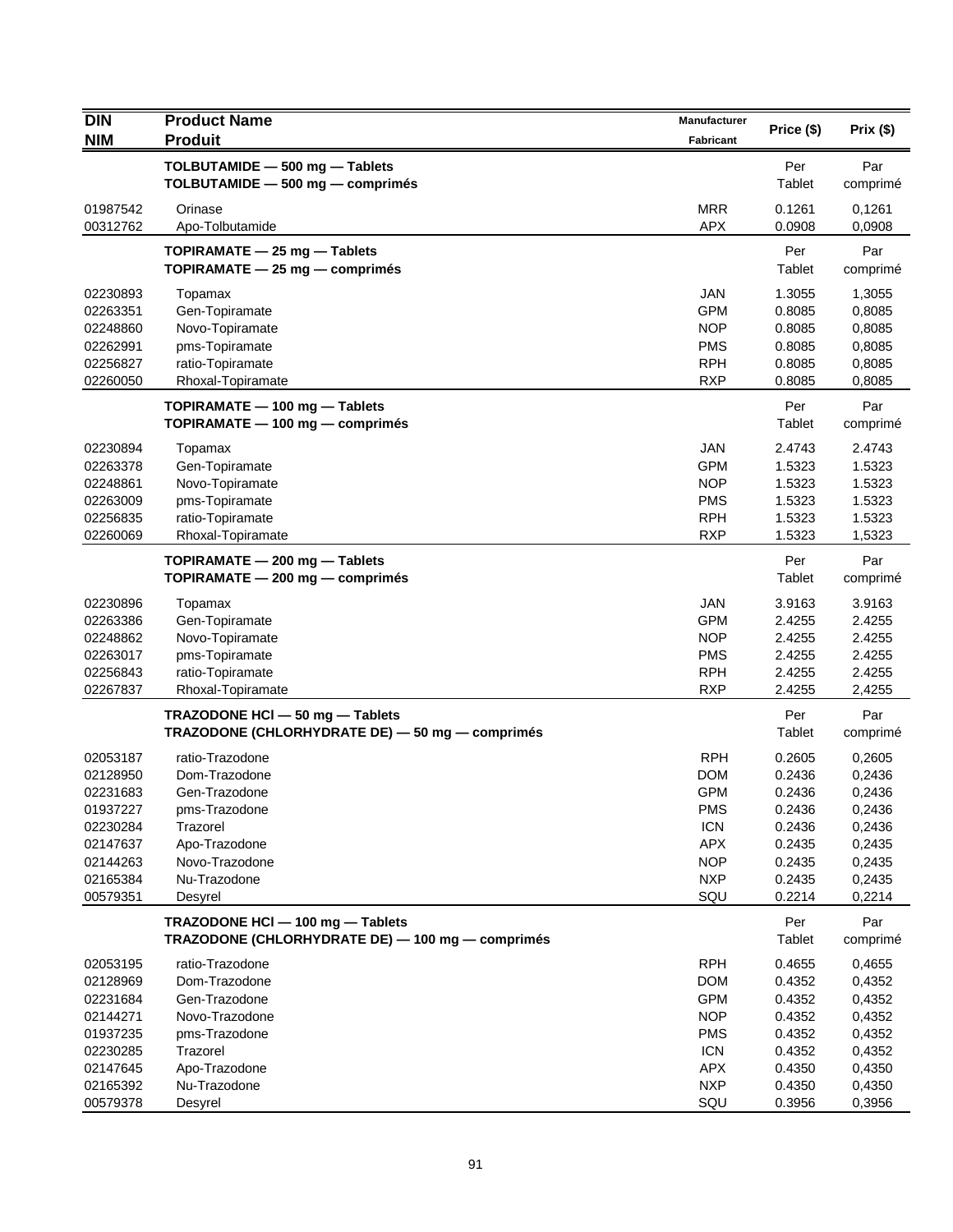| <b>DIN</b>                                               | <b>Product Name</b>                                                                                   | Manufacturer                                                | Price (\$)                                     | Prix(\$)                                       |
|----------------------------------------------------------|-------------------------------------------------------------------------------------------------------|-------------------------------------------------------------|------------------------------------------------|------------------------------------------------|
| <b>NIM</b>                                               | <b>Produit</b>                                                                                        | Fabricant                                                   |                                                |                                                |
|                                                          | TRAZODONE HCI - 150 mg - Tablets<br>TRAZODONE (CHLORHYDRATE DE) - 150 mg - comprimés                  |                                                             | Per<br>Tablet                                  | Par<br>comprimé                                |
| 02053209<br>02147653<br>02165406<br>02144298<br>00702277 | ratio-Trazodone<br>Apo-Trazodone-D<br>Nu-Trazodone-D<br>Novo-Trazodone-D<br>Desyrel                   | <b>RPH</b><br><b>APX</b><br><b>NXP</b><br><b>NOP</b><br>SQU | 0.6849<br>0.6395<br>0.6395<br>0.6393<br>0.5812 | 0,6849<br>0,6395<br>0,6395<br>0,6393<br>0,5812 |
|                                                          | TRETINOIN - 0.01% - Topical Cream<br>TRÉTINOÏNE - 0,01 % - crème topique                              |                                                             | Per<br>Gram                                    | Par<br>gramme                                  |
| 00897329<br>00657204<br>01926497                         | Retin A<br>Stieva-A<br>Vitamin A Acid                                                                 | JOI<br>STI<br>AVE                                           | 0.3916<br>0.3124<br>0.3124                     | 0,3916<br>0,3124<br>0,3124                     |
|                                                          | TRETINOIN - 0.025% - Topical Cream<br>TRÉTINOÏNE $-$ 0,025 % $-$ crème topique                        |                                                             | Per<br>Gram                                    | Par<br>gramme                                  |
| 00897310<br>00578576<br>01926500                         | Retin A<br>Stieva-A<br>Vitamin A Acid                                                                 | JOI<br>STI<br>AVE                                           | 0.3916<br>0.3124<br>0.3124                     | 0,3916<br>0,3124<br>0,3124                     |
|                                                          | TRETINOIN - 0.05% - Topical Cream<br>TRÉTINOÏNE - 0,05 % - crème topique                              |                                                             | Per<br>Gram                                    | Par<br>gramme                                  |
| 00443794<br>00518182<br>01926519                         | Retin A<br>Stieva-A<br>Vitamin A Acid                                                                 | JOI<br>STI<br>AVE                                           | 0.3800<br>0.3124<br>0.3124                     | 0,3800<br>0,3124<br>0,3124                     |
|                                                          | TRETINOIN - 0.1% - Topical Cream<br>TRÉTINOÏNE $-$ 0,1 % $-$ crème topique                            |                                                             | Per<br>Gram                                    | Par<br>gramme                                  |
| 00870021<br>00662348<br>01926527                         | Retin A<br>Stieva-A Forte<br>Vitamin A Acid                                                           | JOI<br>STI<br>AVE                                           | 0.3916<br>0.3124<br>0.3124                     | 0,3916<br>0,3124<br>0,3124                     |
|                                                          | TRETINOIN - 0.01% - Topical Gel<br>TRÉTINOÏNE $-$ 0,01 % $-$ gel topique                              |                                                             | Per<br>Gram                                    | Par<br>gramme                                  |
| 00870013<br>00587958<br>01926462                         | Retin A<br>Stieva-A<br>Vitamin A Acid                                                                 | JOI<br>STI<br><b>AVE</b>                                    | 0.3800<br>0.3124<br>0.3124                     | 0,3800<br>0,3124<br>0,3124                     |
|                                                          | TRETINOIN - 0.025% - Topical Gel<br>TRÉTINOÏNE $-$ 0,025 % $-$ gel topique                            |                                                             | Per<br>Gram                                    | Par<br>gramme                                  |
| 00443816<br>00587966<br>01926470                         | Retin A<br>Stieva-A<br>Vitamin A Acid                                                                 | JOI<br>STI<br>AVE                                           | 0.3800<br>0.3124<br>0.3124                     | 0,3800<br>0,3124<br>0,3124                     |
|                                                          | TRETINOIN - 0.05% - Topical Gel<br>TRÉTINOÏNE $-$ 0,05 % $-$ gel topique                              |                                                             | Per<br>Gram                                    | Par<br>gramme                                  |
| 00641863<br>01926489                                     | Stieva-A<br>Vitamin A Acid                                                                            | STI<br>AVE                                                  | 0.3124<br>0.3124                               | 0,3124<br>0,3124                               |
|                                                          | TRIAMCINOLONE ACETONIDE - 10 mg/mL - Injection<br>TRIAMCINOLONE (ACÉTONIDE DE) - 10 mg/ml - injection |                                                             | Per mL                                         | Par ml                                         |
| 01999761<br>02229540                                     | Kenalog-10<br>Triamcinolone                                                                           | WSQ<br>SDZ                                                  | 3.2318<br>2.8446                               | 3,2318<br>2,8446                               |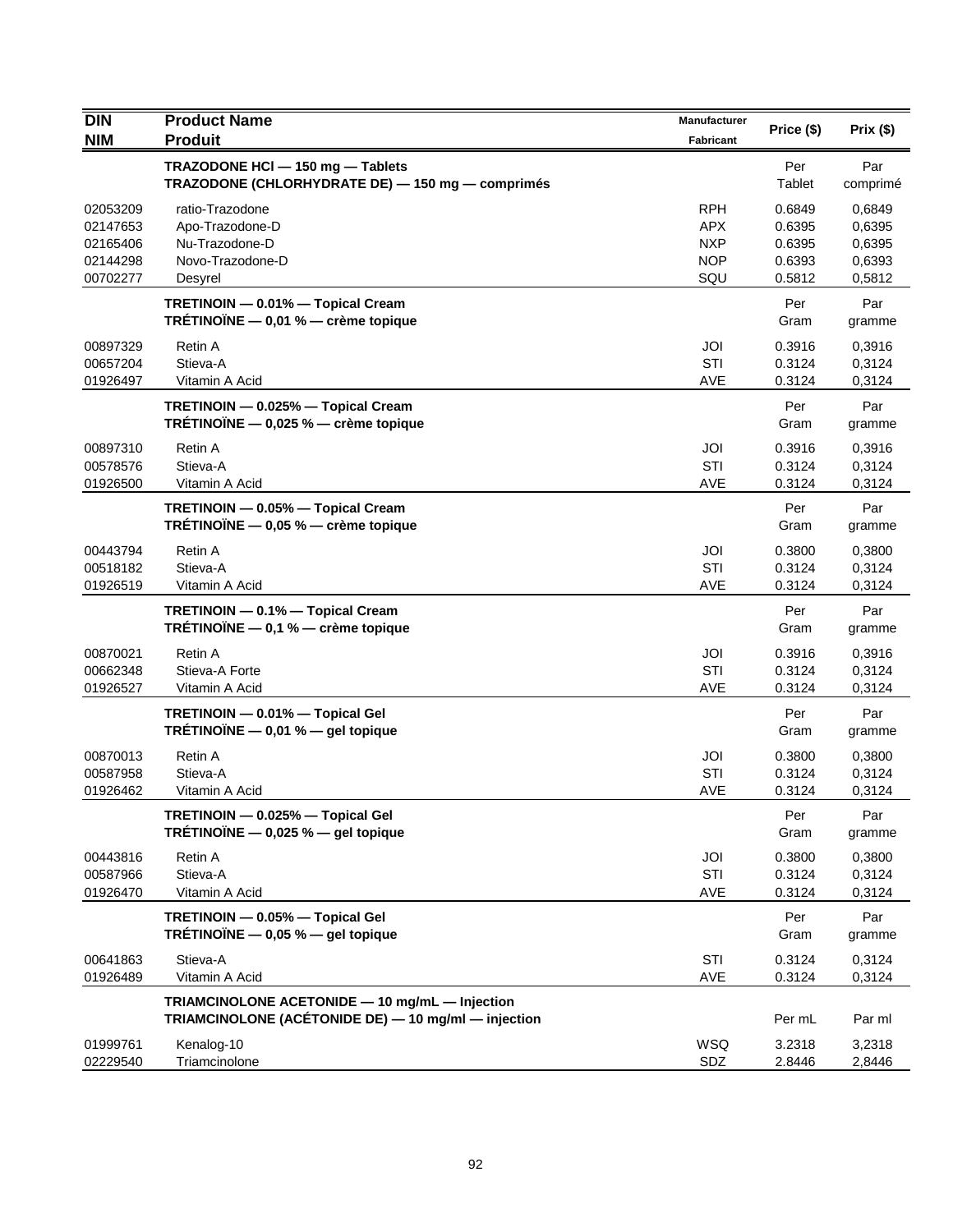| <b>DIN</b><br><b>NIM</b>                     | <b>Product Name</b><br><b>Produit</b>                                                                                | <b>Manufacturer</b><br><b>Fabricant</b>              | Price (\$)                           | Prix(\$)                             |
|----------------------------------------------|----------------------------------------------------------------------------------------------------------------------|------------------------------------------------------|--------------------------------------|--------------------------------------|
|                                              | TRIAMCINOLONE ACETONIDE - 40 mg/mL - Injection<br>TRIAMCINOLONE (ACÉTONIDE DE) - 40 mg/ml - injection                |                                                      | Per mL                               | Par ml                               |
| 01999869<br>02229550                         | Kenalog-40<br>Triamcinolone                                                                                          | WSQ<br>SDZ                                           | 7.5020<br>6.3800                     | 7,5020<br>6,3800                     |
|                                              | TRIAMCINOLONE ACETONIDE - 0.1% - Topical Cream<br><b>TRIAMCINOLONE (ACÉTONIDE DE)</b> $-$ 0,1 % $-$ crème topique    |                                                      | Per<br>Gram                          | Par<br>gramme                        |
| 01999818<br>00716960                         | Kenalog<br>Triaderm                                                                                                  | WSQ<br><b>TAR</b>                                    | 0.3733<br>0.2274                     | 0,3733<br>0,2274                     |
|                                              | TRIAMTERENE/HYDROCHLOROTHIAZIDE - 50 mg/25 mg - Tablets<br>TRIAMTÉRÈNE/HYDROCHLOROTHIAZIDE - 50 mg/25 mg - comprimés |                                                      | Per<br>Tablet                        | Par<br>comprimé                      |
| 00865532<br>00441775<br>00532657             | Nu-Triazide<br>Apo-Triazide<br>Novo-Triamzide                                                                        | <b>NXP</b><br><b>APX</b><br><b>NOP</b>               | 0.0680<br>0.0669<br>0.0525           | 0.0680<br>0,0669<br>0,0525           |
|                                              | TRIAZOLAM - 0.125 mg - Tablets<br>TRIAZOLAM - 0,125 mg - comprimés                                                   |                                                      | Per<br>Tablet                        | Par<br>comprimé                      |
| 00808563<br>01995227                         | Apo-Triazo<br>Gen-Triazolam                                                                                          | <b>APX</b><br><b>GPM</b>                             | 0.0870<br>0.0613                     | 0,0870<br>0,0613                     |
|                                              | TRIAZOLAM $-$ 0.25 mg $-$ Tablets<br>TRIAZOLAM - 0,25 mg - comprimés                                                 |                                                      | Per<br>Tablet                        | Par<br>comprimé                      |
| 00443158<br>00808571<br>01913506             | Halcion<br>Apo-Triazo<br>Gen-Triazolam                                                                               | PFI<br><b>APX</b><br><b>GPM</b>                      | 0.2274<br>0.1078<br>0.0770           | 0,2274<br>0,1078<br>0,0770           |
|                                              | TRIFLURIDINE - 1% - Ophthalmic Solution<br>TRIFLURIDINE - 1 % - solution ophtalmique                                 |                                                      | Per mL                               | Par ml                               |
| 00687456<br>02248529                         | Viroptic<br>Sab-Trifluridine                                                                                         | <b>BWE</b><br>SDZ                                    | 3.3426<br>3.2663                     | 3,3426<br>3,2663                     |
|                                              | TRIMEBUTINE - 200 mg - Tablets<br>TRIMEBUTINE - 200 mg - comprimés                                                   |                                                      | Per<br>Tablet                        | Par<br>comprimé                      |
| 00803499<br>02245664                         | Modulon<br>Apo-Trimebutine                                                                                           | <b>AXC</b><br><b>APX</b>                             | 0.6952<br>0.5560                     | 0,6952<br>0,5560                     |
|                                              | TRIMETHOPRIM - 100 mg - Tablets<br>TRIMÉTHOPRIME - 100 mg - comprimés                                                |                                                      | Per<br>Tablet                        | Par<br>comprimé                      |
| 00675229<br>02243116                         | Proloprim<br>Apo-Trimethoprim                                                                                        | <b>GSK</b><br><b>APX</b>                             | 0.2925<br>0.2080                     | 0,2925<br>0,2080                     |
|                                              | TRIMETHOPRIM - 200 mg - Tablets<br>TRIMÉTHOPRIME - 200 mg - comprimés                                                |                                                      | Per<br>Tablet                        | Par<br>comprimé                      |
| 00677590<br>02243117                         | Proloprim<br>Apo-Trimethoprim                                                                                        | <b>GSK</b><br><b>APX</b>                             | 0.5550<br>0.4275                     | 0,5550<br>0,4275                     |
|                                              | TRIMETHOPRIM/SULFAMETHOXAZOLE - 40 mg/200 mg per 5 mL<br>- Oral Suspension                                           |                                                      |                                      |                                      |
|                                              | TRIMÉTHOPRIME/SULFAMÉTHOXAZOLE - 40 mg/200 mg par 5 ml -<br>suspension orale                                         |                                                      | Per mL                               | Par ml                               |
| 00272485<br>00865753<br>00846465<br>00726540 | <b>Bactrim</b><br>Nu-Cotrimox<br>Apo-Sulfatrim<br>Novo-Trimel                                                        | <b>HLR</b><br><b>NXP</b><br><b>APX</b><br><b>NOP</b> | 0.0219<br>0.0219<br>0.0218<br>0.0218 | 0,0219<br>0,0219<br>0,0218<br>0,0218 |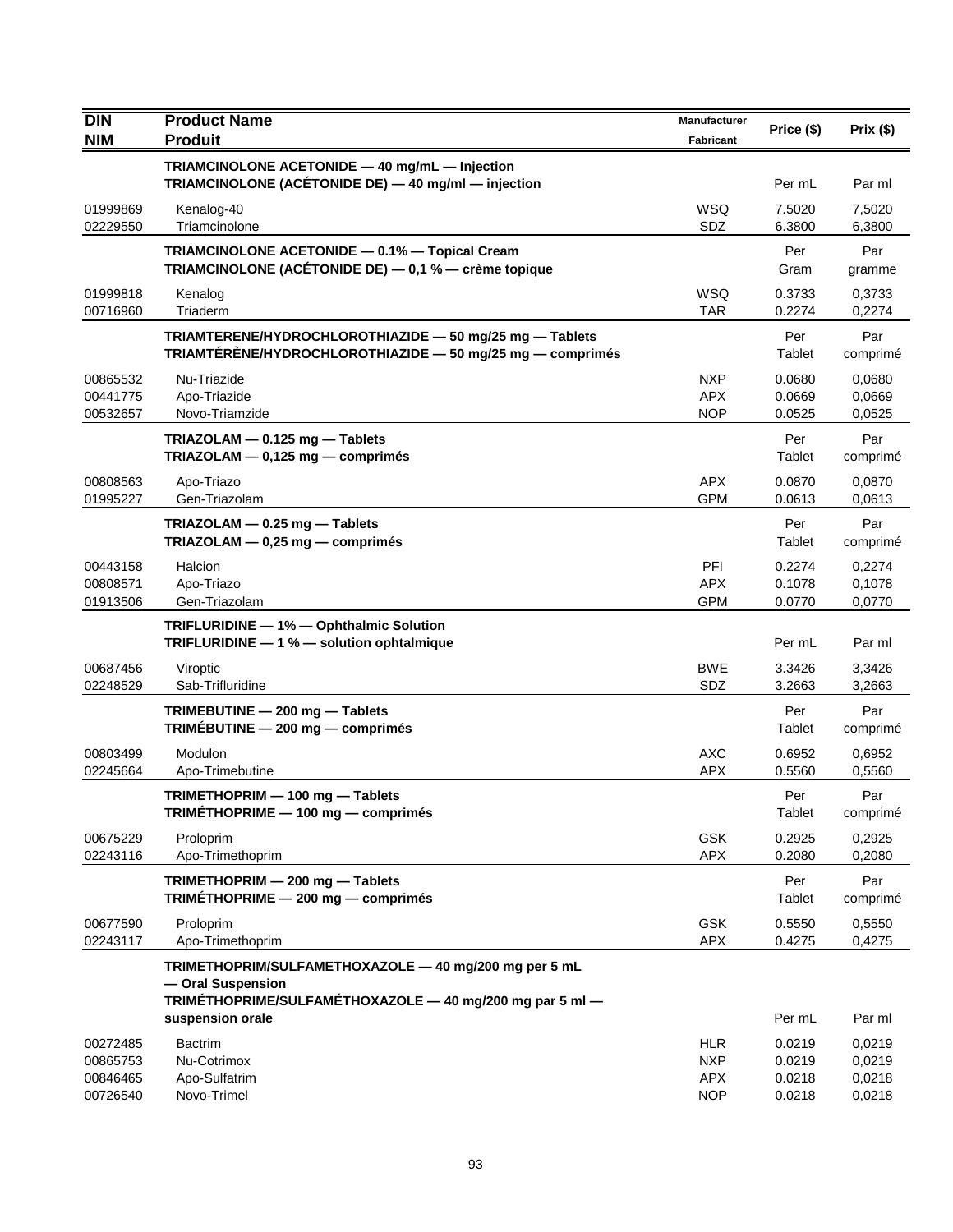| <b>DIN</b> | <b>Product Name</b> | <b>Manufacturer</b> | Price (\$) | Prix (\$) |
|------------|---------------------|---------------------|------------|-----------|
| <b>NIM</b> | Produit             | <b>Fabricant</b>    |            |           |
| 00270644   | Septra              | GSK                 | 0.0199     | 0.0199    |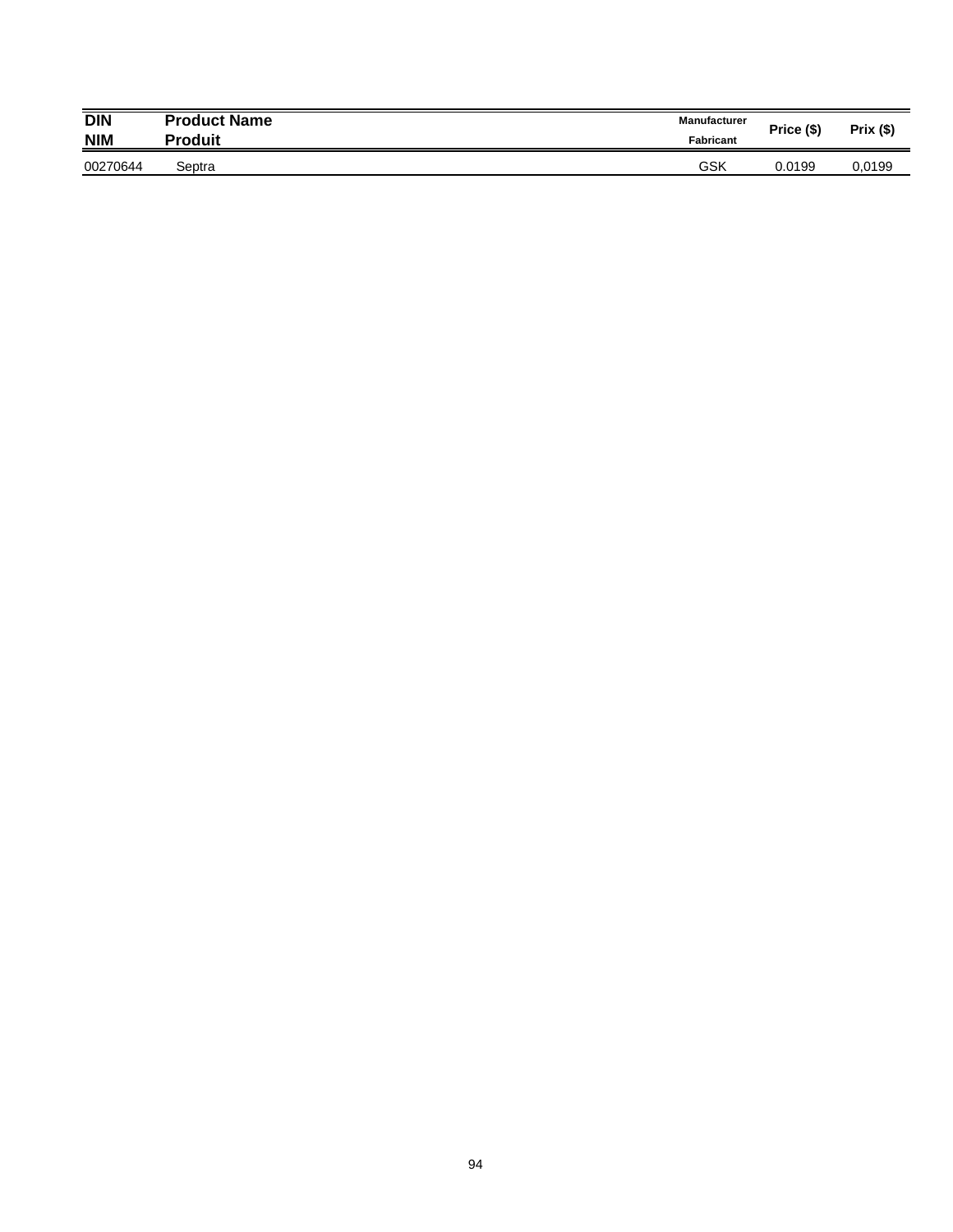| <b>DIN</b>                                               | <b>Product Name</b>                                                                                                                                                                       | Manufacturer                                                       | Price (\$)                                     | Prix(\$)                                       |
|----------------------------------------------------------|-------------------------------------------------------------------------------------------------------------------------------------------------------------------------------------------|--------------------------------------------------------------------|------------------------------------------------|------------------------------------------------|
| <b>NIM</b>                                               | <b>Produit</b>                                                                                                                                                                            | <b>Fabricant</b>                                                   |                                                |                                                |
|                                                          | TRIMETHOPRIM/SULFAMETHOXAZOLE - 80 mg/400 mg - Tablets<br>TRIMÉTHOPRIME/SULFAMÉTHOXAZOLE - 80 mg/400 mg - comprimés                                                                       |                                                                    | Per<br>Tablet                                  | Par<br>comprimé                                |
| 00272469<br>00865710<br>00445274<br>00510637<br>00270636 | <b>Bactrim</b><br>Nu-Cotrimox<br>Apo-Sulfatrim<br>Novo-Trimel<br>Septra                                                                                                                   | <b>HLR</b><br><b>NXP</b><br><b>APX</b><br><b>NOP</b><br><b>GSK</b> | 0.1601<br>0.0531<br>0.0530<br>0.0530<br>0.0482 | 0,1601<br>0,0531<br>0,0530<br>0,0530<br>0,0482 |
|                                                          | TRIMETHOPRIM/SULFAMETHOXAZOLE - 160 mg/800 mg - Tablets<br>TRIMÉTHOPRIME/SULFAMÉTHOXAZOLE - 160 mg/800 mg - comprimés                                                                     |                                                                    | Per<br>Tablet                                  | Par<br>comprimé                                |
| 00371823<br>00865729<br>00445282<br>00510645<br>00368040 | <b>Bactrim DS</b><br>Nu-Cotrimox DS<br>Apo-Sulfatrim DS<br>Novo-Trimel DS<br>Septra DS                                                                                                    | <b>HLR</b><br><b>NXP</b><br><b>APX</b><br><b>NOP</b><br><b>GSK</b> | 0.2867<br>0.1344<br>0.1343<br>0.1343<br>0.1222 | 0,2867<br>0,1344<br>0,1343<br>0,1343<br>0,1222 |
|                                                          | TRIMETHOPRIM SULFATE/POLYMYXIN B SULFATE - 1 mg/10,000 U/mL<br>- Ophthalmic Solution<br>TRIMÉTHOPRIME (SULFATE DE)/POLYMYXINE B (SULFATE DE) -<br>1 mg/10 000 U/ml - solution ophtalmique |                                                                    | Per mL                                         | Par ml                                         |
| 02011956<br>02240363                                     | Polytrim<br>pms-Polytrimethoprim                                                                                                                                                          | <b>ALL</b><br><b>PMS</b>                                           | 2.7896<br>0.7293                               | 2,7896<br>0,7293                               |
|                                                          | TRIMIPRAMINE - 12.5 mg - Tablets<br>TRIMIPRAMINE - 12,5 mg - comprimés                                                                                                                    |                                                                    | Per<br>Tablet                                  | Par<br>comprimé                                |
| 00740799<br>00761605                                     | Apo-Trimip<br>Rhotrimine                                                                                                                                                                  | <b>APX</b><br><b>ROP</b>                                           | 0.1190<br>0.0902                               | 0,1190<br>0,0902                               |
|                                                          | TRIMIPRAMINE - 25 mg - Tablets<br>TRIMIPRAMINE - 25 mg - comprimés                                                                                                                        |                                                                    | Per<br>Tablet                                  | Par<br>comprimé                                |
| 00740802<br>02020602<br>00761613                         | Apo-Trimip<br>Nu-Trimipramine<br>Rhotrimine                                                                                                                                               | <b>APX</b><br><b>NXP</b><br><b>ROP</b>                             | 0.1505<br>0.1144<br>0.1144                     | 0,1505<br>0,1144<br>0,1144                     |
|                                                          | TRIMIPRAMINE - 50 mg - Tablets<br>TRIMIPRAMINE - 50 mg - comprimés                                                                                                                        |                                                                    | Per<br>Tablet                                  | Par<br>comprimé                                |
| 01926330<br>00740810<br>02020610<br>00761621             | Surmontil<br>Apo-Trimip<br>Nu-Trimipramine<br>Rhotrimine                                                                                                                                  | AVE<br><b>APX</b><br><b>NXP</b><br><b>ROP</b>                      | 0.6292<br>0.2905<br>0.2199<br>0.2199           | 0,6292<br>0,2905<br>0,2199<br>0,2199           |
|                                                          | TRIMIPRAMINE - 75 mg - Capsules<br>$TRIMIPRAMINE - 75 mg - capsules$                                                                                                                      |                                                                    | Per<br>Capsule                                 | Par<br>capsule                                 |
| 02070987<br>00761656                                     | Apo-Trimip<br>Rhotrimine                                                                                                                                                                  | <b>APX</b><br><b>ROP</b>                                           | 0.6665<br>0.5717                               | 0,6665<br>0,5717                               |
|                                                          | TRIMIPRAMINE - 100 mg - Tablets<br>TRIMIPRAMINE - 100 mg - comprimés                                                                                                                      |                                                                    | Per<br>Tablet                                  | Par<br>comprimé                                |
| 00740829<br>02020629<br>00761648                         | Apo-Trimip<br>Nu-Trimipramine<br>Rhotrimine                                                                                                                                               | <b>APX</b><br><b>NXP</b><br><b>ROP</b>                             | 0.5285<br>0.3760<br>0.3760                     | 0,5285<br>0,3760<br>0,3760                     |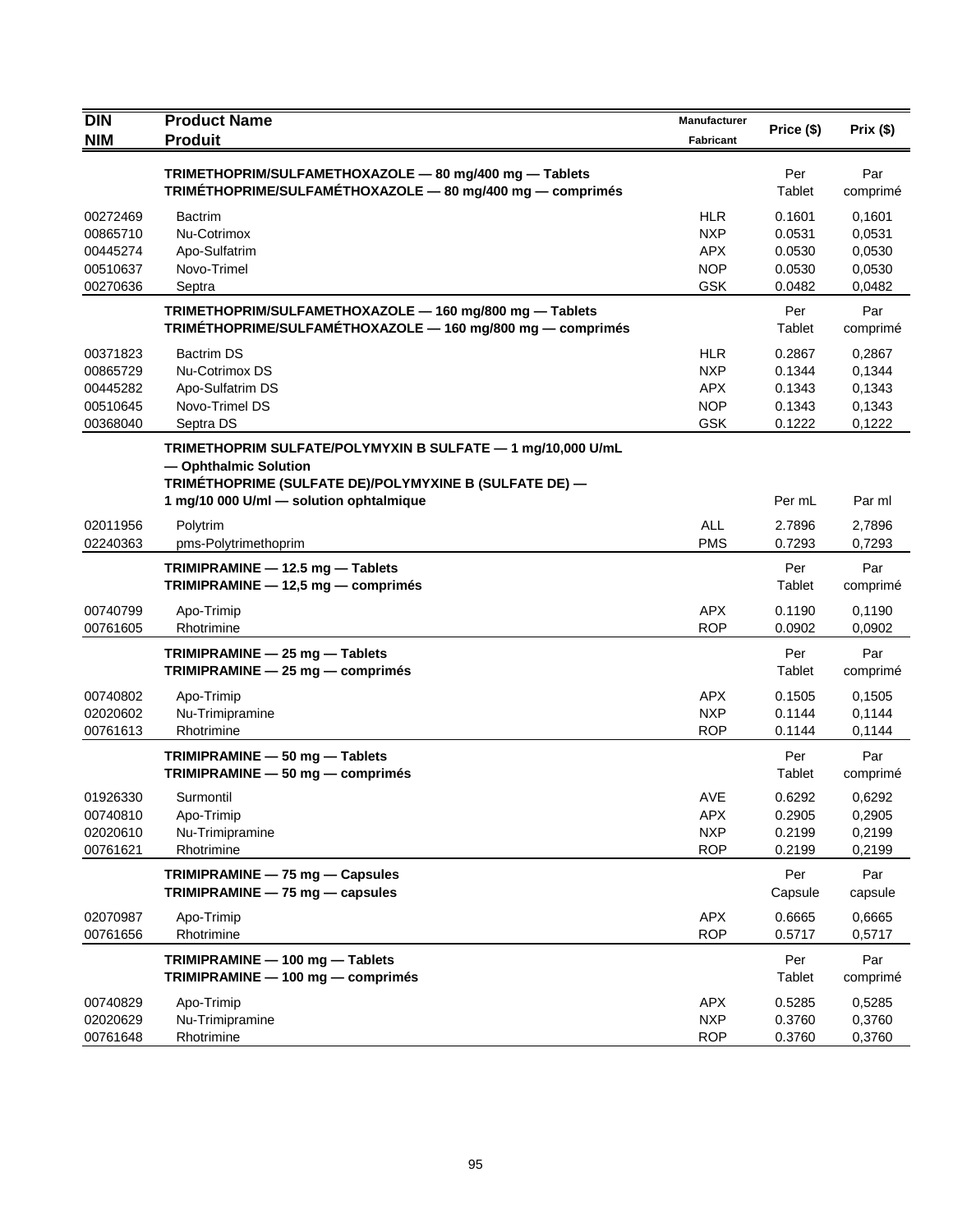| <b>DIN</b> | <b>Product Name</b>                                                                                                                                                                                                                                                                    | Manufacturer     | Price (\$)     | Prix(\$)        |
|------------|----------------------------------------------------------------------------------------------------------------------------------------------------------------------------------------------------------------------------------------------------------------------------------------|------------------|----------------|-----------------|
| <b>NIM</b> | <b>Produit</b>                                                                                                                                                                                                                                                                         | <b>Fabricant</b> |                |                 |
|            | TRIPROLIDINE HCI/PSEUDOEPHEDRINE HCI/CODEINE PHOSPHATE                                                                                                                                                                                                                                 |                  |                |                 |
|            | $-2$ mg/30 mg/10 mg per 5 mL $-$ Syrup<br>TRIPROLIDINE (CHLORHYDRATE DE)/PSEUDOÉPHÉDRINE                                                                                                                                                                                               |                  |                |                 |
|            | (CHLORHYDRATE DE)/CODÉINE (PHOSPHATE DE) — 2 mg/30 mg/10 mg                                                                                                                                                                                                                            |                  |                |                 |
|            | par 5 ml $-$ sirop                                                                                                                                                                                                                                                                     |                  | Per mL         | Par ml          |
| 00068594   | CoActifed                                                                                                                                                                                                                                                                              | <b>GSK</b>       | 0.0987         | 0,0987          |
| 02169126   | ratio-Cotridin                                                                                                                                                                                                                                                                         | <b>RPH</b>       | 0.0574         | 0,0574          |
|            | TRIPROLIDINE HCI/PSEUDOEPHEDRINE HCI/GUAIFENESIN/CODEINE<br>PHOSPHATE - 2 mg/30 mg/100 mg/10 mg per 5 mL - Expectorant<br>TRIPROLIDINE (CHLORHYDRATE DE)/PSEUDOÉPHÉDRINE<br>(CHLORHYDRATE DE)/GUAIFÉNÉSINE/CODÉINE (PHOSPHATE DE) - 2 mg/<br>30 mg/100 mg/10 mg par 5 ml - expectorant |                  | Per mL         | Par ml          |
| 00068756   | CoActifed                                                                                                                                                                                                                                                                              | <b>GSK</b>       | 0.1082         | 0,1082          |
| 02053403   | ratio-Cotridin                                                                                                                                                                                                                                                                         | <b>RPH</b>       | 0.0640         | 0,0640          |
|            | L-TRYPTOPHAN - 500 mg - Capsules<br>L-TRYPTOPHANE - 500 mg - capsules                                                                                                                                                                                                                  |                  | Per<br>Capsule | Par<br>capsule  |
| 00718149   | Tryptan                                                                                                                                                                                                                                                                                | <b>ICN</b>       | 0.7838         | 0,7838          |
| 02248540   | Apo-Tryptophan                                                                                                                                                                                                                                                                         | <b>APX</b>       | 0.5486         | 0,5486          |
| 02241023   | pms-Tryptophan                                                                                                                                                                                                                                                                         | <b>PMS</b>       | 0.5486         | 0,5486          |
| 02240334   | ratio-Tryptophan                                                                                                                                                                                                                                                                       | <b>RPH</b>       | 0.5344         | 0,5344          |
|            | L-TRYPTOPHAN - 500 mg - Tablets<br>L-TRYPTOPHANE - 500 mg - comprimés                                                                                                                                                                                                                  |                  | Per<br>Tablet  | Par<br>comprimé |
| 02029456   | Tryptan                                                                                                                                                                                                                                                                                | <b>ICN</b>       | 0.7838         | 0,7838          |
| 02240333   | ratio-Tryptophan                                                                                                                                                                                                                                                                       | <b>RPH</b>       | 0.5878         | 0,5878          |
| 02248538   | Apo-Tryptophan                                                                                                                                                                                                                                                                         | <b>APX</b>       | 0.5486         | 0,5486          |
| 02240445   | pms-Tryptophan                                                                                                                                                                                                                                                                         | <b>PMS</b>       | 0.5486         | 0,5486          |
|            | $L$ -TRYPTOPHAN - 1 g - Tablets<br>L-TRYPTOPHANE $-1$ g $-$ comprimés                                                                                                                                                                                                                  |                  | Per<br>Tablet  | Par<br>comprimé |
| 00654531   | Tryptan                                                                                                                                                                                                                                                                                | <b>ICN</b>       | 1.5677         | 1,5677          |
| 02237250   | ratio-Tryptophan                                                                                                                                                                                                                                                                       | <b>RPH</b>       | 1.1756         | 1,1756          |
| 02248539   | Apo-Tryptophan                                                                                                                                                                                                                                                                         | <b>APX</b>       | 0.9876         | 0,9876          |
| 02230202   | pms-Tryptophan                                                                                                                                                                                                                                                                         | <b>PMS</b>       | 0.9876         | 0,9876          |
|            | VALPROIC ACID - 250 mg - Capsules<br>VALPROÏQUE (ACIDE) - 250 mg - capsules                                                                                                                                                                                                            |                  | Per<br>Capsule | Par<br>capsule  |
| 00443840   | Depakene                                                                                                                                                                                                                                                                               | ABB              | 0.4854         | 0,4854          |
| 02140047   | ratio-Valproic                                                                                                                                                                                                                                                                         | <b>RPH</b>       | 0.3402         | 0,3402          |
| 02231030   | Dom-Valproic Acid                                                                                                                                                                                                                                                                      | <b>DOM</b>       | 0.2843         | 0,2843          |
| 02184648   | Gen-Valproic                                                                                                                                                                                                                                                                           | <b>GPM</b>       | 0.2843         | 0,2843          |
| 02230768   | pms-Valproic Acid                                                                                                                                                                                                                                                                      | <b>PMS</b>       | 0.2843         | 0,2843          |
| 02239714   | Rhoxal-valproic                                                                                                                                                                                                                                                                        | <b>RXP</b>       | 0.2843         | 0,2843          |
| 02100630   | Novo-Valproic                                                                                                                                                                                                                                                                          | <b>NOP</b>       | 0.2842         | 0,2842          |
| 02238048   | Apo-Valproic                                                                                                                                                                                                                                                                           | <b>APX</b>       | 0.2840         | 0,2840          |
| 02237830   | Nu-Valproic                                                                                                                                                                                                                                                                            | <b>NXP</b>       | 0.2840         | 0,2840          |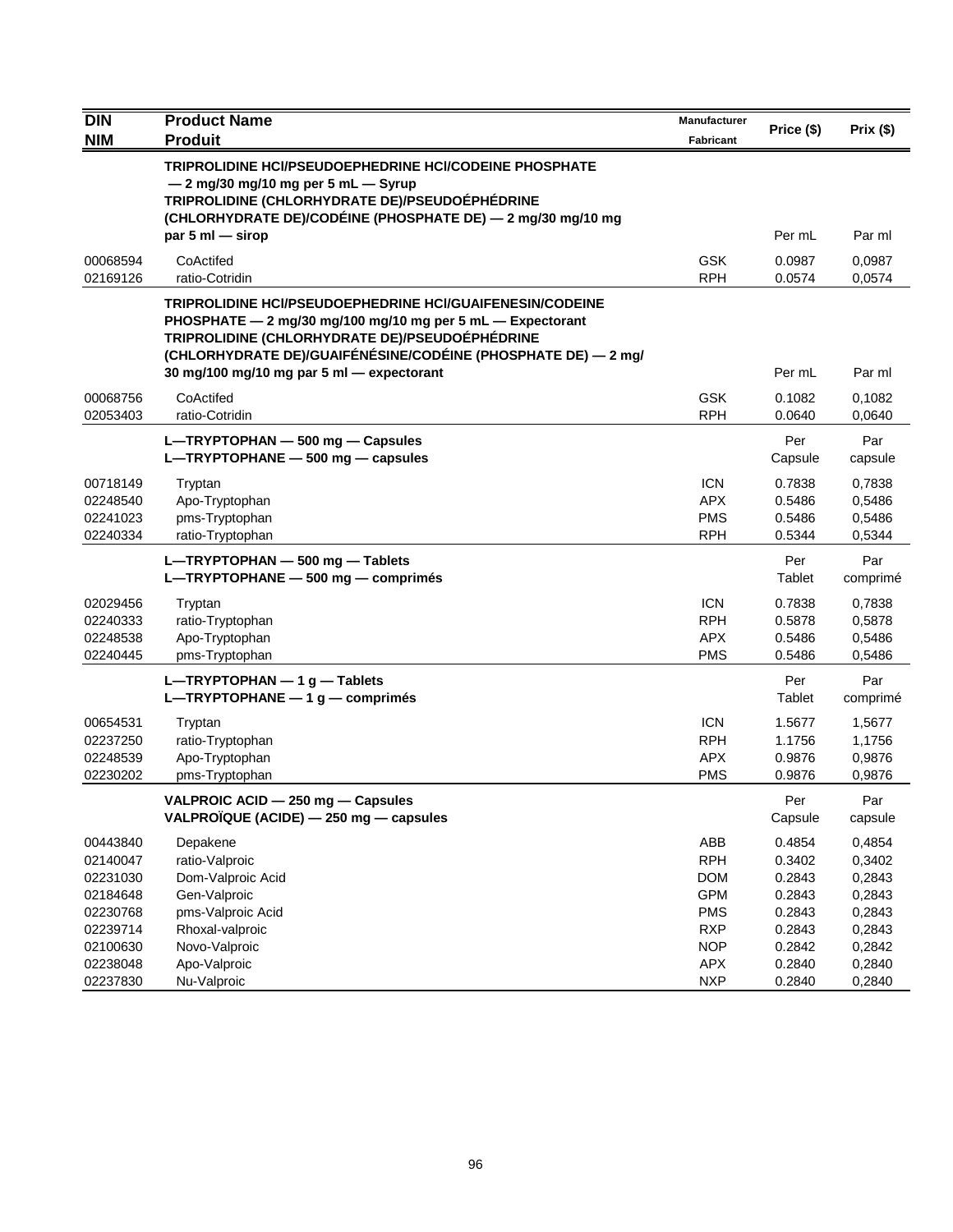| <b>DIN</b>           | <b>Product Name</b>                                                                                                                | Manufacturer             |                  |                  |
|----------------------|------------------------------------------------------------------------------------------------------------------------------------|--------------------------|------------------|------------------|
| <b>NIM</b>           | <b>Produit</b>                                                                                                                     | Fabricant                | Price (\$)       | Prix(\$)         |
|                      | VALPROIC ACID - 500 mg - Enteric Coated Capsules                                                                                   |                          | Per              | Par              |
|                      | VALPROÏQUE (ACIDE) - 500 mg - capsules à enrobage entérosoluble                                                                    |                          | Capsule          | capsule          |
| 00507989             | Depakene                                                                                                                           | ABB                      | 0.9709           | 0,9709           |
| 02140055             | ratio-Valproic                                                                                                                     | <b>RPH</b>               | 0.7486           | 0,7486           |
| 02231031             | Dom-Valproic Acid E.C.                                                                                                             | <b>DOM</b>               | 0.5717           | 0,5717           |
| 02218321             | Novo-Valproic                                                                                                                      | <b>NOP</b>               | 0.5717           | 0,5717           |
| 02229628             | pms-Valproic Acid E.C.                                                                                                             | <b>PMS</b>               | 0.5717           | 0,5717           |
| 02239713             | Rhoxal-valproic                                                                                                                    | <b>RXP</b>               | 0.5717           | 0,5717           |
|                      | VALPROIC ACID - 250 mg/5 mL - Syrup<br>VALPROÏQUE (ACIDE) - 250 mg/5 ml - sirop                                                    |                          | Per mL           | Par ml           |
| 00443832             | Depakene                                                                                                                           | ABB                      | 0.1079           | 0,1079           |
| 02236807             | pms-Valproic Acid                                                                                                                  | <b>PMS</b>               | 0.0757           | 0,0757           |
| 02140063             | ratio-Valproic                                                                                                                     | <b>RPH</b>               | 0.0756           | 0,0756           |
| 02238370             | Apo-Valproic                                                                                                                       | <b>APX</b>               | 0.0635           | 0,0635           |
|                      | VANCOMYCIN HCI - 500 mg - Injection<br>VANCOMYCINE (CHLORHYDRATE DE) - 500 mg - injection                                          |                          | Per<br>Vial      | Par<br>ampoule   |
| 00015423             | Vancocin                                                                                                                           | LIL                      | 28.8500          | 28,8500          |
| 02241820             | pms-Vancomycin                                                                                                                     | <b>PMS</b>               | 24.5300          | 24,5300          |
|                      | VANCOMYCIN HCI $-$ 1 g $-$ Injection<br>VANCOMYCINE (CHLORHYDRATE DE) - 1 g - injection                                            |                          | Per<br>Vial      | Par<br>ampoule   |
| 00722146             | Vancocin                                                                                                                           | LIL                      | 57.7000          | 57,7000          |
| 02241821             | pms-Vancomycin                                                                                                                     | <b>PMS</b>               | 49.0400          | 49,0400          |
|                      | VERAPAMIL HCl - 120 mg - Sustained Release Tablets<br>VÉRAPAMIL (CHLORHYDRATE DE) - 120 mg - comprimés à libération<br>progressive |                          | Per<br>Tablet    | Par<br>comprimé  |
| 01907123             | <b>Isoptin SR</b>                                                                                                                  | ABB                      | 1.1974           | 1,1974           |
| 02246893             | Apo-Verap SR                                                                                                                       | <b>APX</b>               | 0.7590           | 0,7590           |
| 02210347             | Gen-Verapamil                                                                                                                      | <b>GPM</b>               | 0.7590           | 0,7590           |
|                      | VERAPAMIL HCl - 180 mg - Sustained Release Tablets<br>VÉRAPAMIL (CHLORHYDRATE DE) - 180 mg - comprimés à libération<br>progressive |                          | Per<br>Tablet    | Par<br>comprimé  |
| 01934317             | <b>Isoptin SR</b>                                                                                                                  | ABB                      | 1.3522           | 1,3522           |
| 02210355             | Gen-Verapamil                                                                                                                      | <b>GPM</b>               | 0.7214           | 0,7214           |
| 02246894             | Apo-Verap SR                                                                                                                       | <b>APX</b>               | 0.6558           | 0,6558           |
|                      | VERAPAMIL HCI - 240 mg - Sustained Release Tablets<br>VERAPAMIL (CHLORHYDRATE DE) - 240 mg - comprimés à libération<br>progressive |                          | Per<br>Tablet    | Par<br>comprimé  |
|                      |                                                                                                                                    |                          |                  |                  |
| 00742554<br>02246895 | <b>Isoptin SR</b>                                                                                                                  | ABB                      | 1.8032           | 1,8032           |
| 02210363             | Apo-Verap SR<br>Gen-Verapamil                                                                                                      | <b>APX</b><br><b>GPM</b> | 0.9592<br>0.9592 | 0,9592<br>0,9592 |
| 02211920             | Novo-Veramil SR                                                                                                                    | <b>NOP</b>               | 0.9592           | 0,9592           |
| 02237791             | pms-Verapamil SR                                                                                                                   | <b>PMS</b>               | 0.9592           | 0,9592           |
|                      | VERAPAMIL HCI - 80 mg - Tablets<br>VÉRAPAMIL (CHLORHYDRATE DE) - 80 mg - comprimés                                                 |                          | Per<br>Tablet    | Par<br>comprimé  |
| 00782483             | Apo-Verap                                                                                                                          | <b>APX</b>               | 0.3665           | 0,3665           |
| 00554316             | Isoptin                                                                                                                            | ABB                      | 0.3009           | 0,3009           |
| 02237921             | Gen-Verapamil                                                                                                                      | <b>GPM</b>               | 0.3009           | 0,3009           |
| 00886033             | Nu-Verap                                                                                                                           | <b>NXP</b>               | 0.3009           | 0,3009           |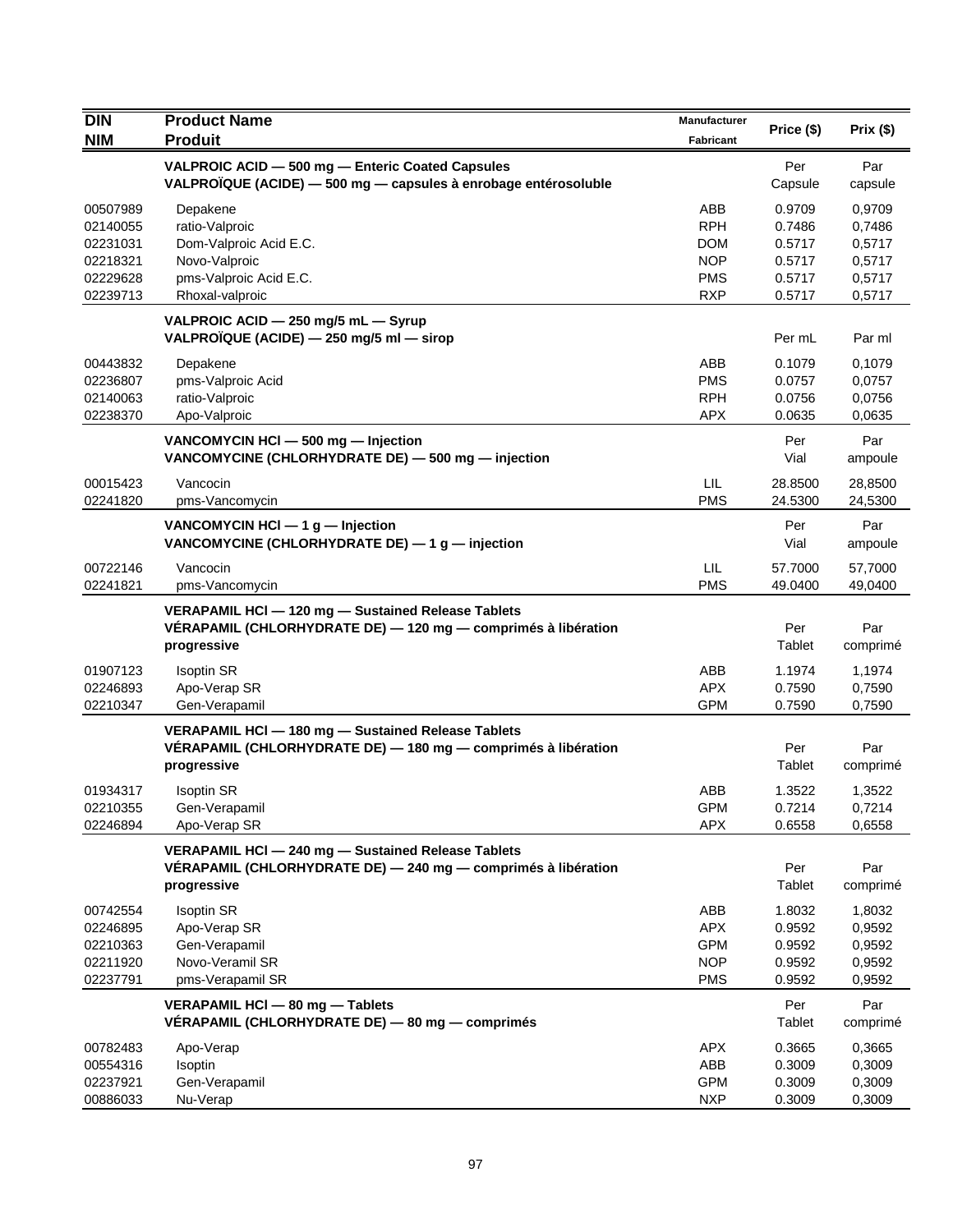| <b>DIN</b>                                               | <b>Product Name</b>                                                                  | Manufacturer                                                |                                                |                                                |
|----------------------------------------------------------|--------------------------------------------------------------------------------------|-------------------------------------------------------------|------------------------------------------------|------------------------------------------------|
| <b>NIM</b>                                               | <b>Produit</b>                                                                       | <b>Fabricant</b>                                            | Price (\$)                                     | Prix (\$)                                      |
|                                                          | VERAPAMIL HCI - 120 mg - Tablets<br>VÉRAPAMIL (CHLORHYDRATE DE) — 120 mg — comprimés |                                                             | Per<br>Tablet                                  | Par<br>comprimé                                |
| 00782491<br>00554324<br>02237922<br>00886041             | Apo-Verap<br>Isoptin<br>Gen-Verapamil<br>Nu-Verap                                    | <b>APX</b><br>ABB<br><b>GPM</b><br><b>NXP</b>               | 0.5605<br>0.4675<br>0.4675<br>0.4675           | 0,5605<br>0,4675<br>0,4675<br>0,4675           |
|                                                          | WARFARIN SODIUM $-$ 1 mg $-$ Tablets<br>WARFARINE SODIQUE $-1$ mg $-$ comprimes      |                                                             | Per<br>Tablet                                  | Par<br>comprimé                                |
| 01918311<br>02242924<br>02242680<br>02244462<br>02265273 | Coumadin<br>Apo-Warfarin<br>Taro-Warfarin<br>Gen-Warfarin<br>Novo-Warfarin           | SQU<br><b>APX</b><br><b>TAR</b><br><b>GPM</b><br><b>NOP</b> | 0.3112<br>0.2180<br>0.2178<br>0.1960<br>0.1960 | 0,3112<br>0,2180<br>0,2178<br>0,1960<br>0,1960 |
|                                                          | WARFARIN SODIUM - 2 mg - Tablets<br>WARFARINE SODIQUE - 2 mg - comprimés             |                                                             | Per<br>Tablet                                  | Par<br>comprimé                                |
| 01918338<br>02242925<br>02242681<br>02244463<br>02265281 | Coumadin<br>Apo-Warfarin<br>Taro-Warfarin<br>Gen-Warfarin<br>Novo-Warfarin           | SQU<br><b>APX</b><br><b>TAR</b><br><b>GPM</b><br><b>NOP</b> | 0.3292<br>0.2305<br>0.2304<br>0.2074<br>0.2074 | 0,3292<br>0,2305<br>0,2304<br>0,2074<br>0,2074 |
|                                                          | WARFARIN SODIUM $-$ 2.5 mg $-$ Tablets<br>WARFARINE SODIQUE $-$ 2.5 mg $-$ comprimes |                                                             | Per<br>Tablet                                  | Par<br>comprimé                                |
| 01918346<br>02242926<br>02242682<br>02244464<br>02265303 | Coumadin<br>Apo-Warfarin<br>Taro-Warfarin<br>Gen-Warfarin<br>Novo-Warfarin           | SQU<br><b>APX</b><br><b>TAR</b><br><b>GPM</b><br><b>NOP</b> | 0.2635<br>0.1845<br>0.1845<br>0.1660<br>0.1660 | 0,2635<br>0,1845<br>0,1845<br>0,1660<br>0,1660 |
|                                                          | WARFARIN SODIUM - 3 mg - Tablets<br>WARFARINE SODIQUE $-$ 3 mg $-$ comprimes         |                                                             | Per<br>Tablet                                  | Par<br>comprimé                                |
| 02240205<br>02242683<br>02265311<br>02245618             | Coumadin<br>Taro-Warfarin<br>Novo-Warfarin<br>Apo-Warfarin                           | SQU<br><b>TAR</b><br><b>NOP</b><br><b>APX</b>               | 0.4080<br>0.2827<br>0.2571<br>0.2570           | 0,4080<br>0,2827<br>0,2571<br>0,2570           |
|                                                          | WARFARIN SODIUM - 4 mg - Tablets<br>WARFARINE SODIQUE $-$ 4 mg $-$ comprimes         |                                                             | Per<br>Tablet                                  | Par<br>comprimé                                |
| 02007959<br>02242684<br>02242927<br>02244465<br>02265338 | Coumadin<br>Taro-Warfarin<br>Apo-Warfarin<br>Gen-Warfarin<br>Novo-Warfarin           | SQU<br><b>TAR</b><br><b>APX</b><br><b>GPM</b><br><b>NOP</b> | 0.4080<br>0.2856<br>0.2855<br>0.2571<br>0.2571 | 0,4080<br>0,2856<br>0,2855<br>0,2571<br>0,2571 |
|                                                          | WARFARIN SODIUM - 5 mg - Tablets<br>WARFARINE SODIQUE - 5 mg - comprimés             |                                                             | Per<br>Tablet                                  | Par<br>comprimé                                |
| 01918354<br>02242928<br>02242685<br>02244466             | Coumadin<br>Apo-Warfarin<br>Taro-Warfarin<br>Gen-Warfarin                            | SQU<br><b>APX</b><br><b>TAR</b><br><b>GPM</b>               | 0.2640<br>0.1850<br>0.1848<br>0.1663           | 0,2640<br>0,1850<br>0,1848<br>0,1663           |
| 02265346                                                 | Novo-Warfarin                                                                        | <b>NOP</b>                                                  | 0.1663                                         | 0,1663                                         |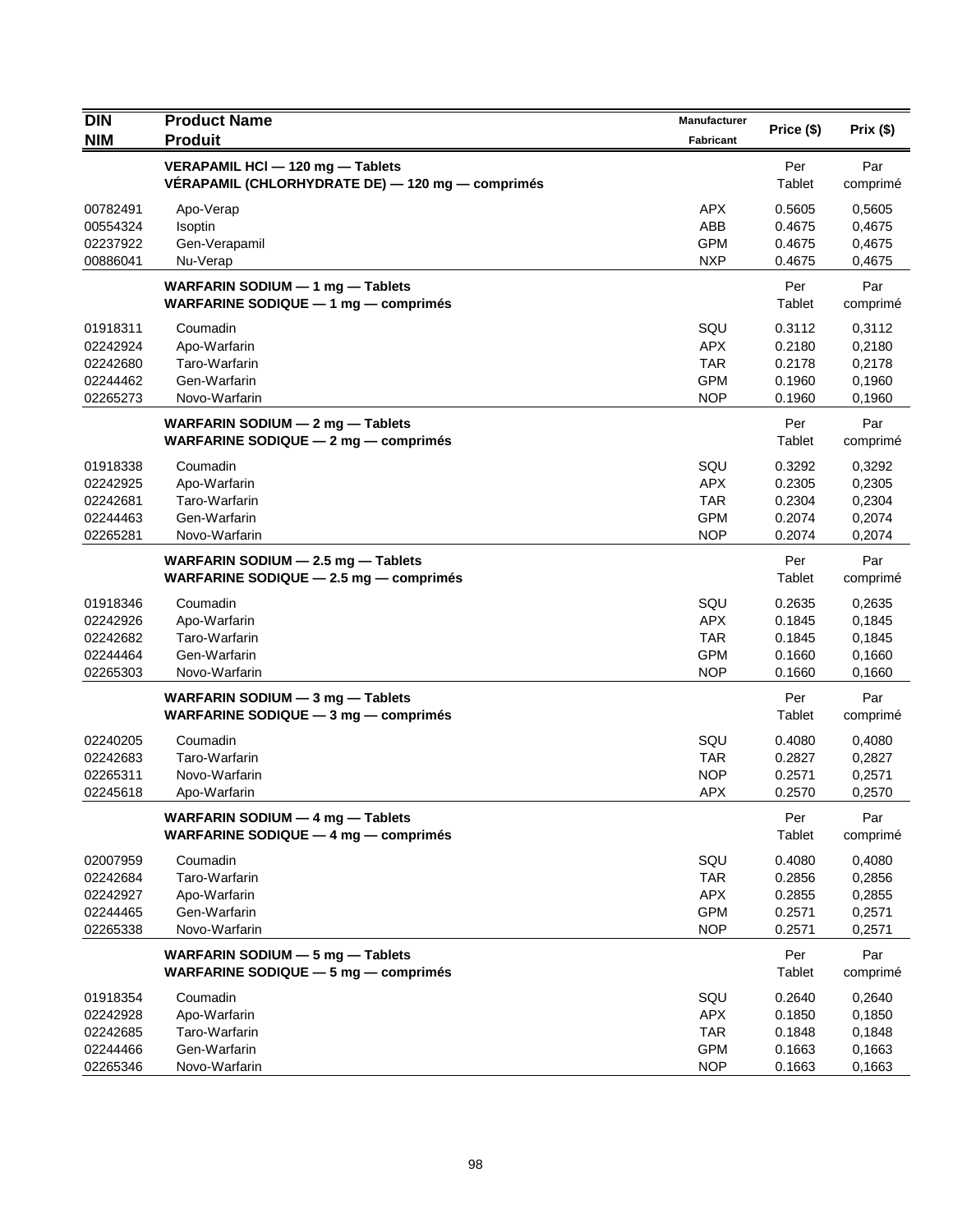| <b>DIN</b>           | <b>Product Name</b>                                                                                           | Manufacturer             | Price (\$)       | Prix(\$)                        |
|----------------------|---------------------------------------------------------------------------------------------------------------|--------------------------|------------------|---------------------------------|
| <b>NIM</b>           | <b>Produit</b>                                                                                                | Fabricant                |                  |                                 |
|                      | WARFARIN SODIUM - 10 mg - Tablets<br>WARFARINE SODIQUE - 10 mg - comprimés                                    |                          | Per<br>Tablet    | Par<br>comprimé                 |
| 01918362             | Coumadin                                                                                                      | SQU                      | 0.4737           | 0,4737                          |
| 02242687             | Taro-Warfarin                                                                                                 | <b>TAR</b>               | 0.3316           | 0,3316                          |
| 02242929             | Apo-Warfarin                                                                                                  | <b>APX</b>               | 0.3315           | 0,3315                          |
| 02244467             | Gen-Warfarin                                                                                                  | <b>GPM</b>               | 0.2984           | 0,2984                          |
|                      | ZINC SULFATE - 10 mg - Suppositories<br>ZINC (SULFATE DE) - 10 mg - suppositoires                             |                          | Per              | Par<br>Suppository suppositoire |
| 01945920<br>00621439 | Anusol<br>Anuzinc                                                                                             | PFI<br><b>SIL</b>        | 0.4116<br>0.3392 | 0,4116<br>0,3392                |
|                      | ZINC SULFATE MONOHYDRATE - 0.5% - Topical Ointment<br>ZINC (SULFATE MONOHYDRATÉ DE) - 0,5 % - pommade topique |                          | Per<br>Gram      | Par<br>gramme                   |
| 01945939             | Anusol                                                                                                        | <b>PDA</b>               | 0.1331           | 0,1331                          |
| 00621447             | Sandoz Anuzinc                                                                                                | SDZ                      | 0.1081           | 0,1081                          |
|                      | ZINC SULFATE MONOHYDRATE/HYDROCORTISONE ACETATE - 5 mg/5 mg                                                   |                          |                  |                                 |
|                      | - Topical Ointment<br>ZINC (SULFATE MONOHYDRATÉ DE)/HYDROCORTISONE (ACÉTATE D') —                             |                          | Per              | Par                             |
|                      | 5 mg/5 mg - pommade topique                                                                                   |                          | Gram             | gramme                          |
| 00505773             | Anusol-HC                                                                                                     | <b>PDA</b>               | 0.9152           | 0,9152                          |
| 00607789             | ratio-Hemcort HC                                                                                              | <b>RPH</b>               | 0.4576           | 0,4576                          |
| 02247691             | Sab-Anuzinc HC                                                                                                | SDZ                      | 0.4576           | 0,4576                          |
| 02128446             | Anodan-HC                                                                                                     | <b>ODN</b>               | 0.4160           | 0,4160                          |
|                      | ZINC SULFATE MONOHYDRATE/HYDROCORTISONE ACETATE - 10 mg/10 mg                                                 |                          |                  |                                 |
|                      | - Suppositories                                                                                               |                          |                  |                                 |
|                      | ZINC (SULFATE MONOHYDRATÉ DE)/HYDROCORTISONE (ACÉTATE D') —<br>10 mg/10 mg - suppositoires                    |                          | Per              | Par<br>Suppository suppositoire |
|                      |                                                                                                               | <b>PDA</b>               |                  |                                 |
| 00476285<br>00607797 | Anusol-HC<br>ratio-Hemcort HC                                                                                 | <b>RPH</b>               | 1.1440<br>1.0497 | 1,1440<br>1,0497                |
| 02236399             | Sab-Anuzinc HC                                                                                                | <b>SIL</b>               | 0.6683           | 0,6683                          |
| 02242798             | Anodan-HC                                                                                                     | ODN                      | 0.6075           | 0,6075                          |
|                      | $ZOPICLONE - 5 mg - Tables$                                                                                   |                          | Per              | Par                             |
|                      | $ZOPICLONE - 5 mg - comprimés$                                                                                |                          | Tablet           | comprimé                        |
| 02216167             | Imovane                                                                                                       | AVE                      | 0.3948           | 0,3948                          |
| 02271931             | Co Zopiclone                                                                                                  | COB                      | 0.2700           | 0,2700                          |
| 02267918             | Ran-Zopiclone                                                                                                 | <b>RAN</b>               | 0.2700           | 0,2700                          |
| 02245077             | Apo-Zopiclone                                                                                                 | <b>APX</b>               | 0.2455           | 0,2455                          |
| 02243426             | pms-Zopiclone                                                                                                 | <b>PMS</b>               | 0.2455           | 0,2455                          |
| 02251450<br>02246534 | Novo-Zopiclone<br>ratio-Zopiclone                                                                             | <b>NOP</b><br><b>RPH</b> | 0.2454<br>0.2454 | 0,2454<br>0,2454                |
| 02257572             | Rhoxal-zopiclone                                                                                              | <b>RXP</b>               | 0.2454           | 0,2454                          |
|                      | ZOPICLONE - 7.5 mg - Tablets                                                                                  |                          | Per              | Par                             |
|                      | ZOPICLONE - 7,5 mg - comprimés                                                                                |                          | Tablet           | comprimé                        |
| 01926799             | Imovane                                                                                                       | AVE                      | 0.8702           | 0,8702                          |
| 02271958             | Co Zopiclone                                                                                                  | COB                      | 0.5670           | 0,5670                          |
| 02267926<br>02238596 | Ran-Zopiclone<br>Gen-Zopiclone                                                                                | <b>RAN</b><br><b>GPM</b> | 0.5670<br>0.5154 | 0,5670<br>0,5154                |
| 02240606             | pms-Zopiclone                                                                                                 | <b>PMS</b>               | 0.5154           | 0,5154                          |
| 02008203             | Rhovane                                                                                                       | <b>ROP</b>               | 0.5154           | 0,5154                          |
| 02251469             | Novo-Zopiclone                                                                                                | <b>NOP</b>               | 0.5154           | 0,5154                          |